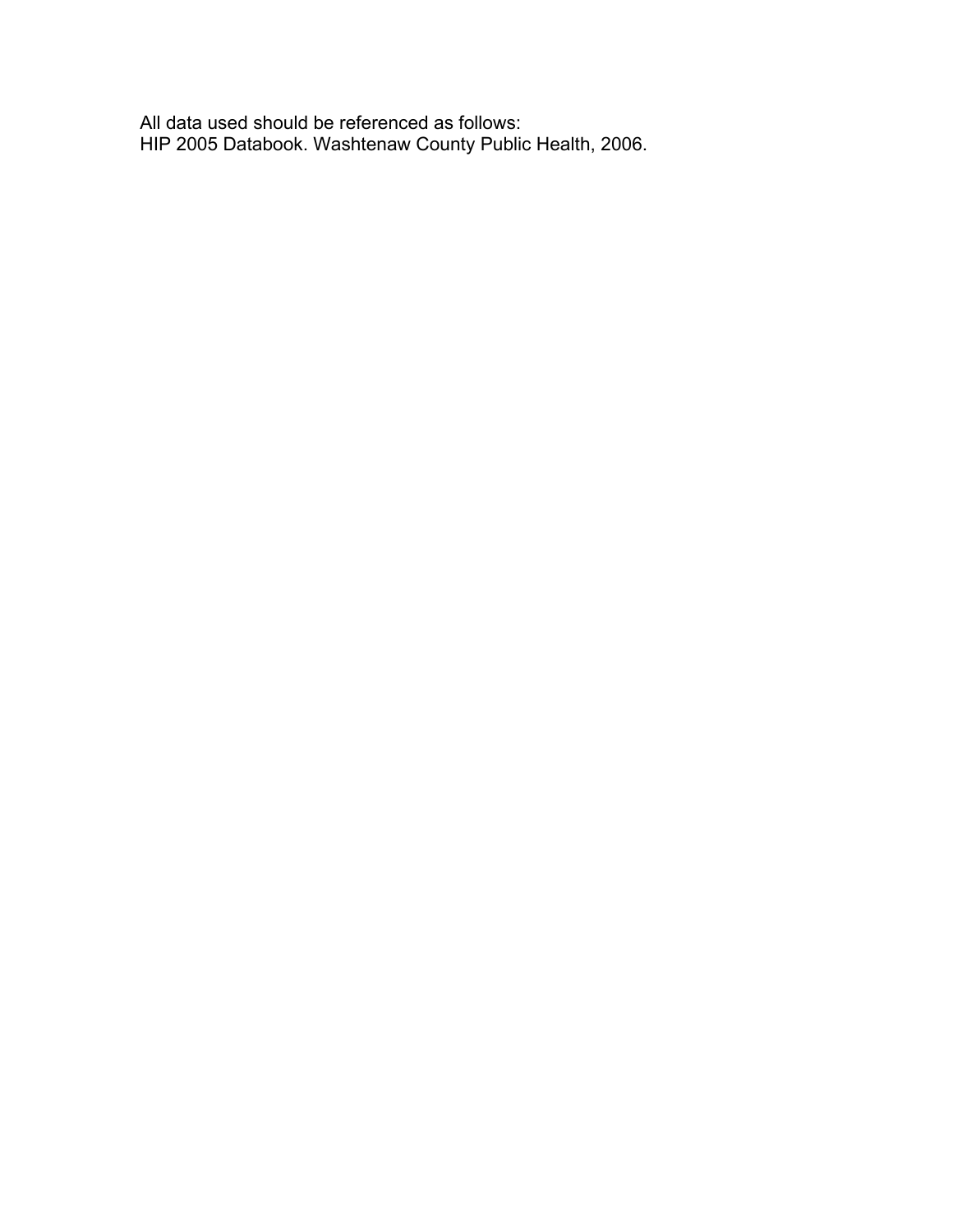# **The Washtenaw County Behavioral Risk Factor Survey, 2005:**

## **Methodological Report**

**March, 2006**

**Larry A. Hembroff, Ph.D. Senior Survey Methodologist Office for Survey Research Institute for Public Policy and Social Research MICHIGAN STATE UNIVERSITY**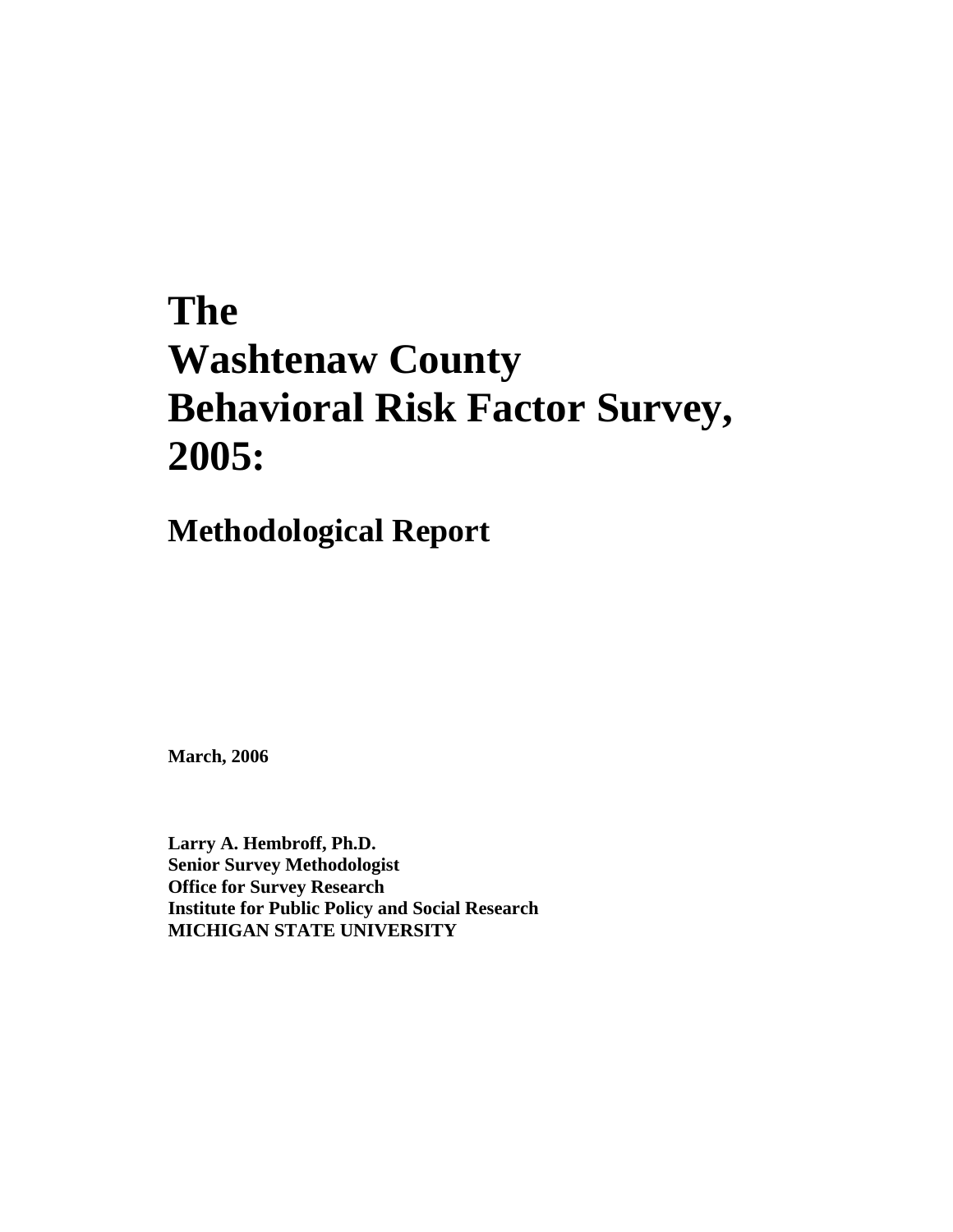#### **Acknowledgments**

Projects of this magnitude are only possible through the cooperative efforts of many individuals. This most certainly includes the nearly 2,000 residents of Washtenaw County who gave up some of their time and a degree of their privacy for the larger goal of helping assess the current state of health, access to care, and disease prevention in the county. It also includes Harry McGee at the Michigan Department of Community Health who made it possible for individual counties to piggy-back county-level supplemental samples onto the Michigan BRFS and Ann Rafferty at MDCH who oversees the Michigan BRFS and numerous staff members of the Behavioral Risk Factor Surveillance System at CDC who provided technical guidance on the study's design, implementation, and data processing. It also includes Ms. Jody Dougherty and the nearly seventy telephone interviewer Ms.Dougherty hired, trained, and managed in order to collect the survey data represented in this report. It includes Debra Rusz who manages the BRFS implementation and sample administration within OSR and the project management team assisting her in 2005: Paul Burton, Christina Bott and Lerena Cunningham. I gratefully acknowledge the assistance of all these individuals in making this study and its report possible.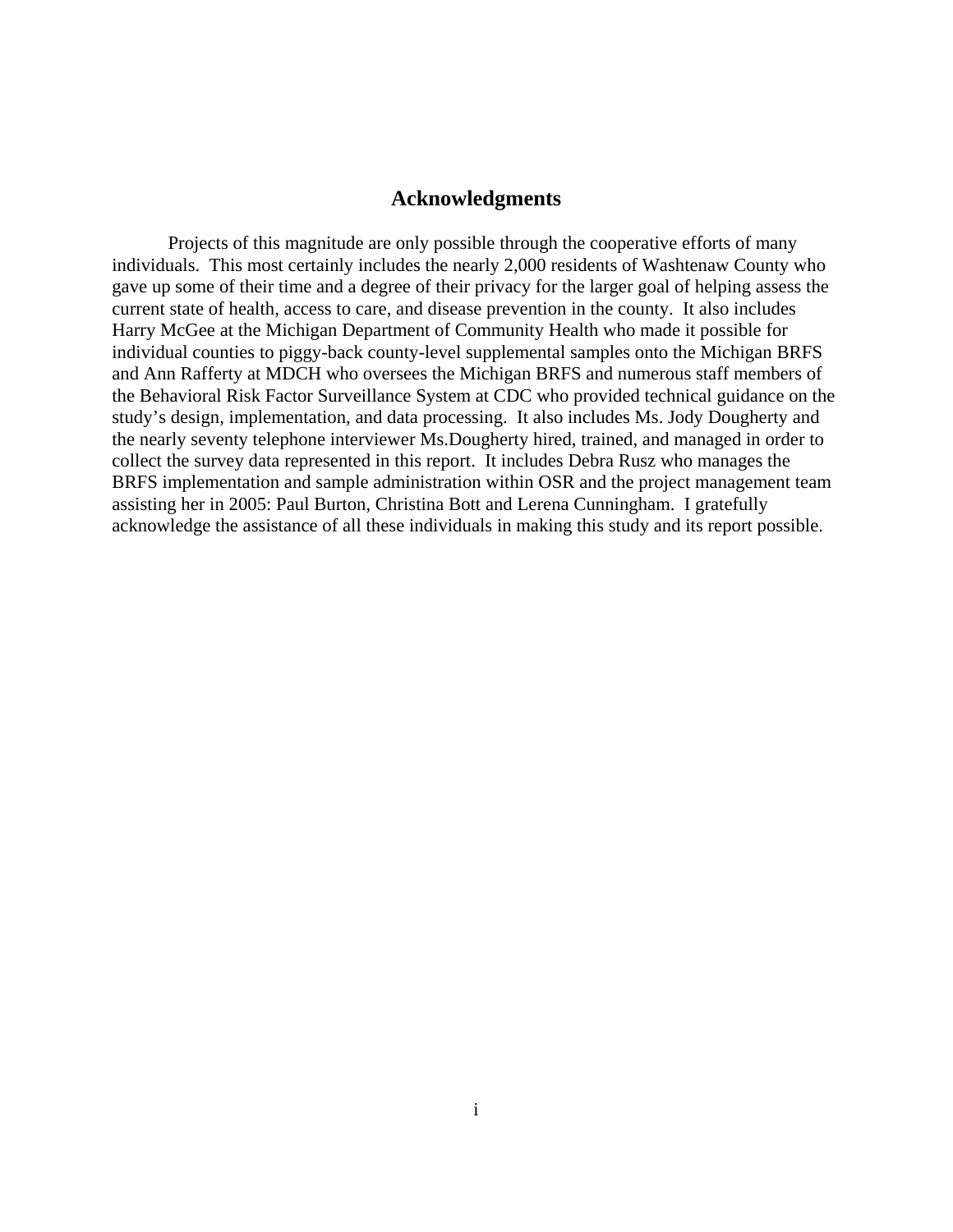### **TABLE OF CONTENTS**

| <b>CATI PROGRAM:</b>                                    |
|---------------------------------------------------------|
| <b>Substantive Interview Module</b>                     |
|                                                         |
| CATI DATA LAYOUTS AND SPSS READ COMMANDS  Appendix - 73 |
| SPSS COMPUTATION AND WEIGHTING COMMANDS  Appendix - 104 |
| <b>CODEBOOK</b>                                         |
| With Question Text and Item Frequencies  Appendix - 111 |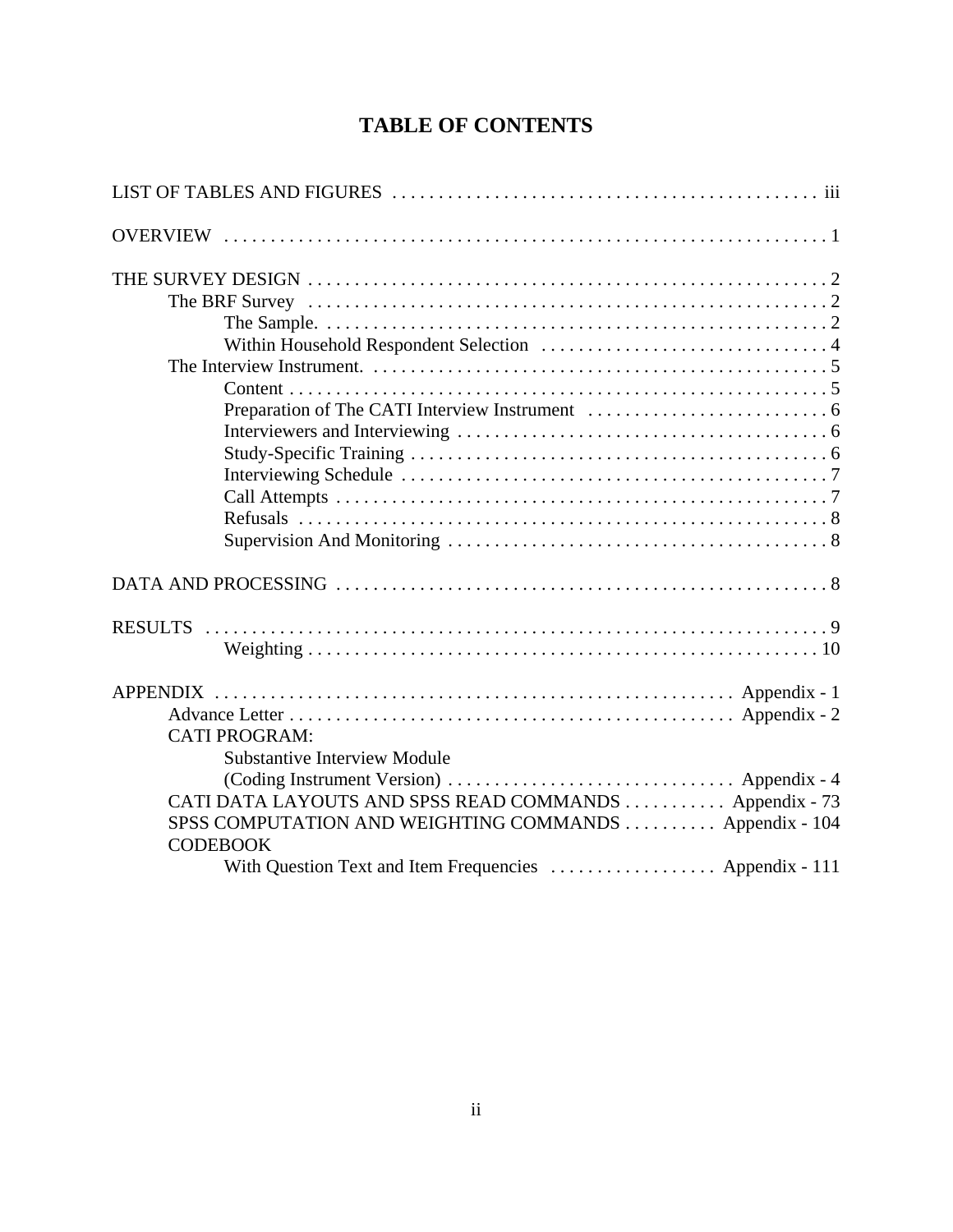### **LIST OF TABLES AND FIGURES**

| Table 2. Distribution of Final Outcome Dispositions in Washtenaw BRFS Sample  10 |
|----------------------------------------------------------------------------------|
|                                                                                  |
|                                                                                  |
|                                                                                  |
|                                                                                  |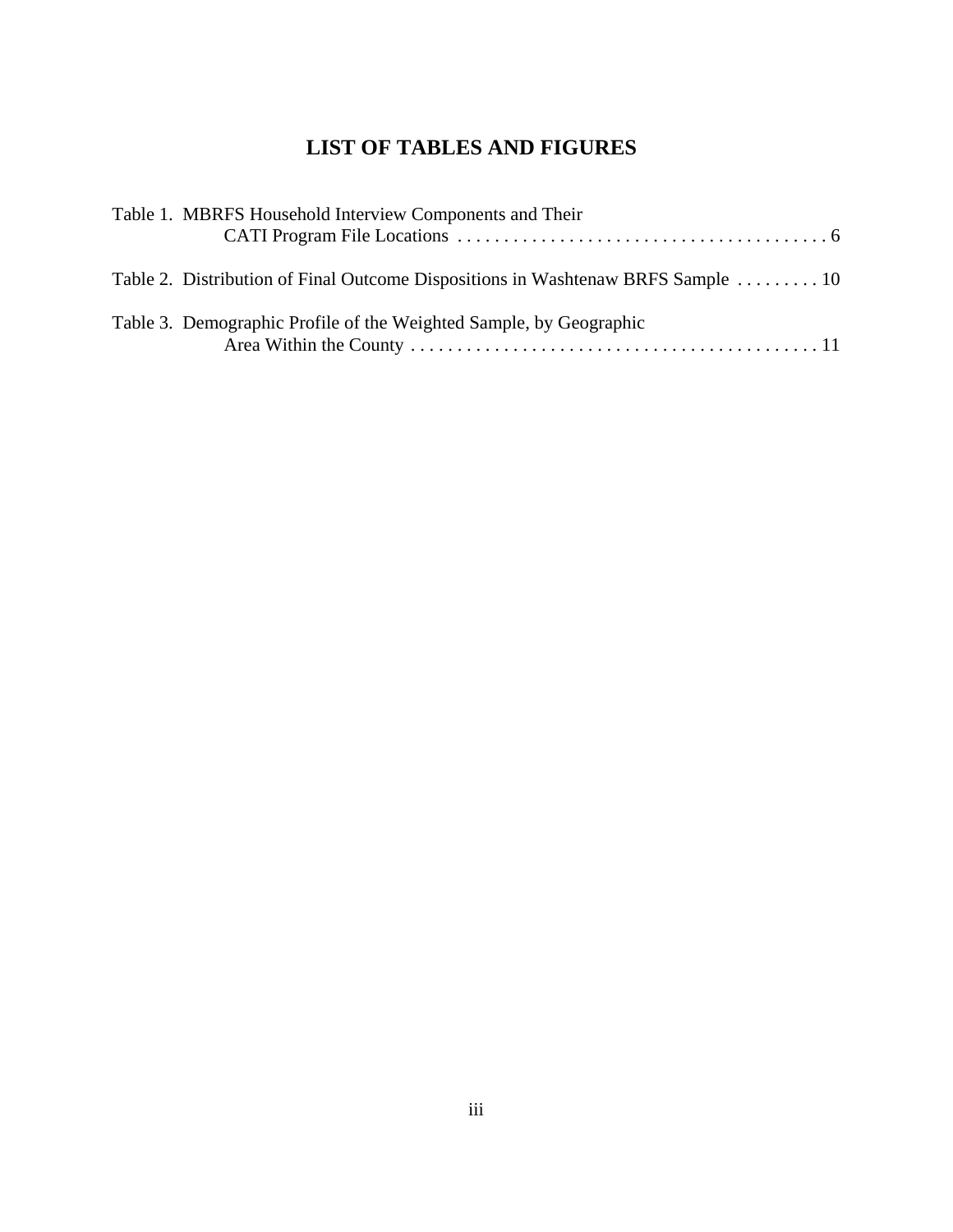### **The Washtenaw County Behavioral Risk Factor Survey, 2005: Methodological Report**

#### **OVERVIEW**

Using a telephone survey surveillance methodology, this project collected prevalence data on risk factors and conditions associated with many of the leading causes of morbidity and mortality. The resulting data have been and will be used to assess progress at improving health in Washtenaw County, identify segments of the population that are at greater risk, and guiding resource allocation and programming decision-making within the public health community to optimize effectiveness toward improving health. This is particularly important considering the human and economic costs of morbidity and premature death. Comparisons of the results of this survey to those for the state as a whole (where available) will be useful in assessing the relative status of Washtenaw County residents to others throughout the state. And, comparing the results of this survey to those of similar surveys of this county's residents in the past and in the future will enable county health officials to evaluate whether changes have occurred in the health, behaviors and access to care in the intervening years.

The data for this project were collected by the Office for Survey Research (OSR), a division of the Institute for Public Policy and Social Research (IPPSR) at Michigan State University in East Lansing, Michigan. OSR conducted the survey under contracts with the Washtenaw County Health Department and with the Michigan Department of Community Health (MDCH). In mid-2001, OSR and MDCH agreed to offer the opportunity for individual counties interested in collecting county-level Behavioral Risk Factor Survey (BRFS) data to purchase over-samplings of their counties within the otherwise cross-sectional state BRFS. Under this arrangement, OSR agreed to absorb much of the management costs associated with the oversampling and to limit the costs to counties to the incremental costs of the additional samples. MDCH agreed to supplement the samples purchased by the counties with the state's BRFS data from respondents in those counties that were otherwise collected as a part of the statewide survey. In practice, this means that counties taking advantage of the arrangement would be able to get the survey conducted at a discounted price and larger samples than they actually would have to pay for. Washtenaw County elected to take advantage of this opportunity in 2005.

In subsequent sections of this report, we will detail the survey design and administration plans and procedures implemented by the Office for Survey Research to achieve this goal. This document will describe the survey's design, development, sample, implementation, quality control procedures, and many of the technical aspects of the data processing to produce the final statewide and Washtenaw County BRFS data. Much of the methodological description in this document will focus on the statewide survey generally while still describing the particular unique features of the Washtenaw County BRFS interview, sampling design, and outcomes.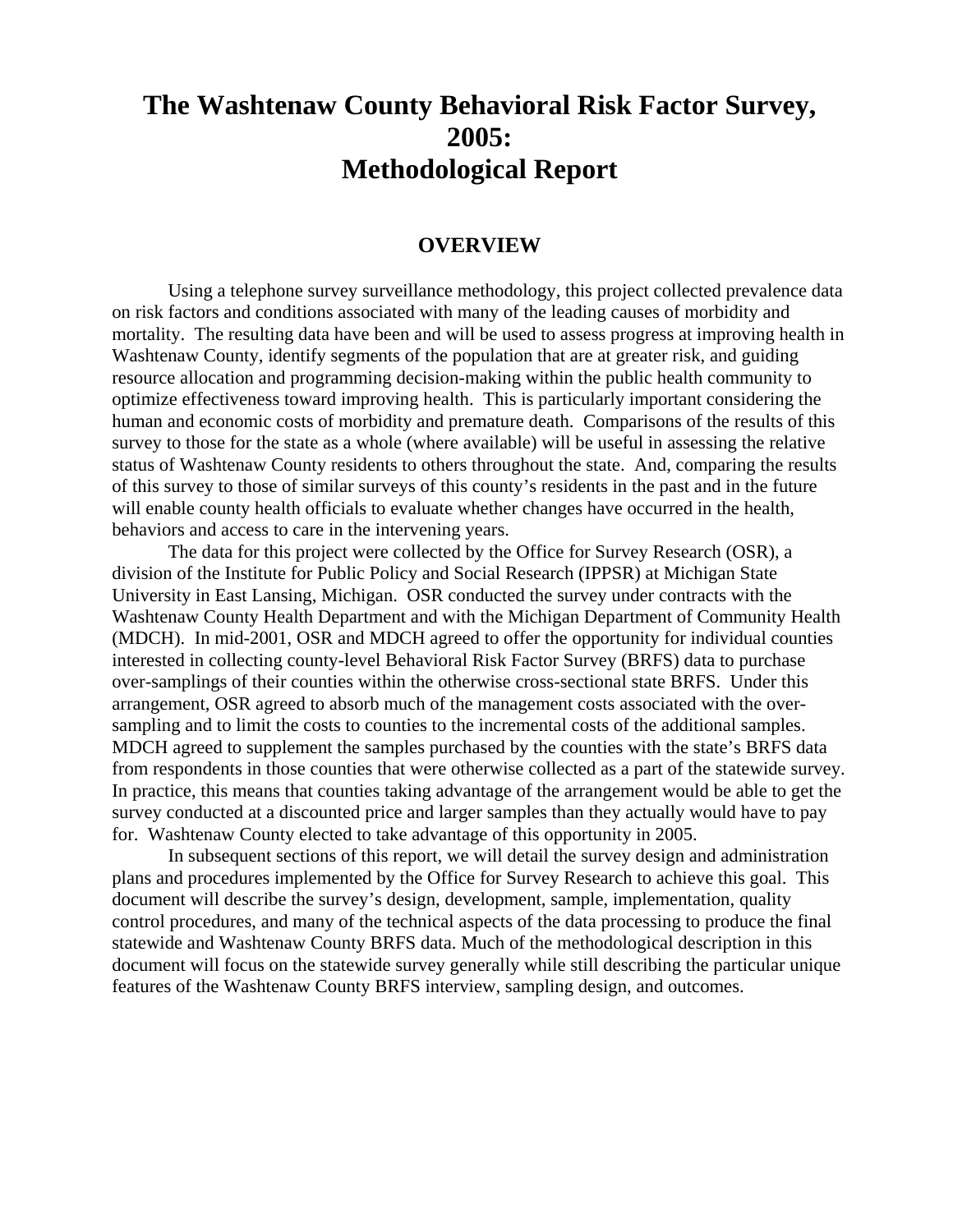#### **THE SURVEY DESIGN**

#### **The BRF Survey**

The 2005 Michigan Behavioral Risk Factor Survey (MBRFS) is a participating member of the Behavioral Risk Factor Surveillance System (BRFSS) designed and coordinated by the U.S. Centers for Disease Control and Prevention (CDC). BRFSS is an annual telephone survey in each of the states intended to monitor the health and health risk behaviors of the nation's adults with respect to national health objectives. As a result, CDC has developed a standardized core interview to which each state may add some questions of particular interest to the state. CDC has developed a rigorous set of minimum standards regarding the sample design, respondent selection, informed consent, call scheduling, monitoring, and verification procedures that must be followed, although state's are at liberty to raise the standards further if they wish.

**The Sample.** MBRFS was designed to be a representative cross-sectional telephone survey of English-speaking, non-institutionalized adults in Michigan. These individuals were found using random digit dial sampling procedures to ensure that all residents had a chance to be included in the study. Across the whole of 2005, 12,136 randomly selected individuals18 years of age or older were interviewed for the MBRFS. Initially, MBRFS was planned to complete roughly 4,500 interviews, but was subsequently increased to over 12,000. Since the population of the Washtenaw County makes up only 3.2% of the total population of the state, roughly 360 of the 12,000 interviews to be completed in the 2005 MBRFS would be expected to be with residents of Washtenaw County. The county health department wanted a total sample size of 2,000 interviews completed within the county so requested a survey of 1,640 county residents to supplement those from the MBRFS cross-sectional sample. However, the total number of interviews completed for MBRFS was actually 12,136, resulting in 425 interviews in MBRFS with Washtenaw County residents (3.5% of the total). Furthermore, OSR completed more than the 1,640 interviews requested (actually 1,663) and combined them with the additional 425 interviews from the MBRFS completed with Washtenaw County respondents for a total of 2,088.

The overall sampling design for this survey was a disproportionate stratified, list-assisted random-digit dial sample. The sampling plan was specified by CDC following a modification of the strategy developed by Casady and Lepkowski (1993). For the original Casady and Lepkowski strategy, telephone numbers were divided into the blocks or banks of 100 based on area code, prefix and first two digits of the suffix for all possible active combinations in Michigan of type 00, 50, 51, 52, and 54 from the Bellcore tapes. These 100-banks were checked against phone directories (hence, "list-assisted"). All banks in which there were no (0) listed numbers were assigned to one stratum and all banks in which there was at least 1 listed number were assigned to the other stratum (i.e., 0-listed and 1+ listed banks). Previous experience with the productivity of the less dense stratum has indicated that almost no interviews are produced from phone numbers in the 0-listed banks of numbers. The stratum of 0 blocks was excluded from sampling (i.e., the frame was truncated). All phone numbers in the 1+ banks were subsequently divided into two strata, those for which there is a residential directory listing (listed numbers) and those for which there is no listing (1+ not listed). For 2005, BRFSS sampled listed numbers at a rate approximately 1.5 times that of the not-listed numbers.

 OSR obtained samples for MBRFS from Genesys as a part of a contract between CDC and Genesys for BRFSS and it obtained the supplemental sample for the Washtenaw County BRFS from Survey Sampling, Inc., using the same general design specifications. However, Washtenaw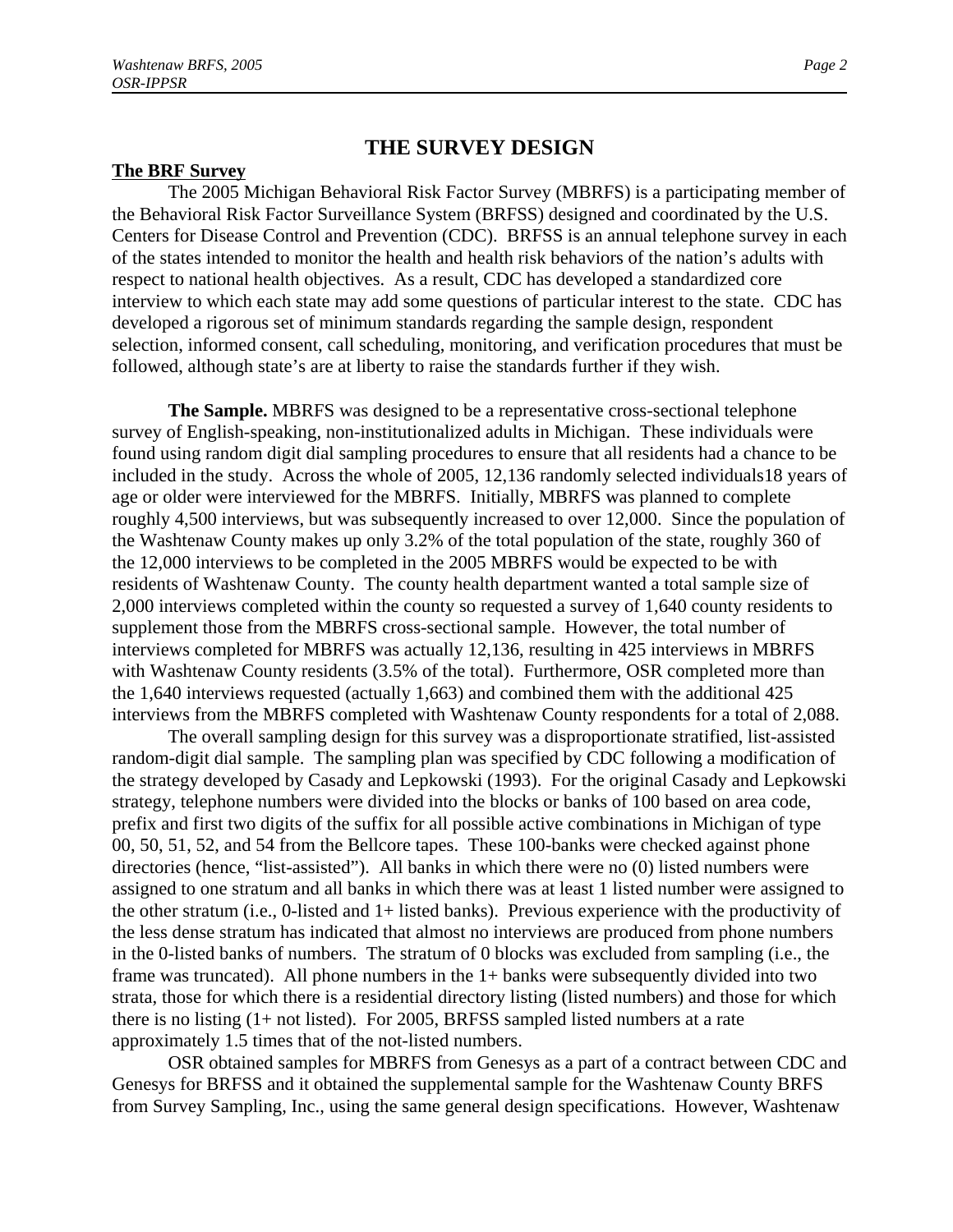1

County health officials had also requested that OSR over-sample African Americans, Asian Americans and residents of the western area of the county.

To accomplish this, county health officials identified the specific zip code areas that corresponded to areas of higher concentrations of African Americans and Asian Americans and those representing the western region of the county. Additionally, OSR staff examined the population distribution by race for each census tract and calculated the percentage of population that is African American and the percentage Asian American in each tract. Then tracts were sorted by percent African American or percent Asian American. All tracts in which at least 20% of the tract's population was African American in Washtenaw County, those where Asian Americans made up at least 20%, and those tracts that comprised the western region were then identified.

The tracts with high proportions of African Americans were then grouped together as one stratum for sampling purposes (labeled Stratum A). The tracts with high proportions of Asian American were grouped together to form a second stratum (labeled Stratum B). And the set of tracts representing the western region were grouped together to form a third stratum (labeled Stratum C). All remaining tracts in the county formed the fourth stratum (labeled Stratum D). In the twenty-seven tracts forming stratum A for Washtenaw County, African Americans made up 33.7% of all residents and the African Americans in these tracts comprised 67.0% of all African Americans in the county. African Americans made up only 5.4% of the population of the remaining tracts. Similarly, Asian Americans represented 29.7% of the residents of Stratum B and also accounted for 28.2% of all Asian Americans in the county while Asian Americans represented only 4.8% of all other tracts outside Stratum B.

The tracts forming Stratum C (western region) account for only 8.5% of the county's total population, but, as in the case of African Americans and Asian Americans, these residents would need to be over-sampled for the sample sizes of respondents in the region to be sufficiently large to obtain relatively stable prevalence estimates for this segment of the county population.

Thus, in Stratum A, roughly 33% of the population was expected to be African American and, in Stratum B, roughly 30% of the population was expected to be Asian American, increasing the likelihood that a random digit dial sample drawn from phone numbers in these tracts would find African Americans and Asian Americans. However, neither telephone area codes or exchanges have boundaries that are coterminus with census tract boundaries. Therefore, to take advantage of the concentrated geographic clustering of these relatively rare populations in a cost effective manner, an alternative to more conventional RDD methods was desirable.

In trying to devise a cost effective method for using RDD techniques to locate women in the U.S. who had been born in Poland, Pathak and Hembroff (2001)<sup>1</sup> developed a methodology that involves utilizing directory listed numbers with addresses within targeted geographic boundaries to narrow the pool of RDD numbers that could be assigned to households within small geographic areas. OSR staff proposed and the study team approved the use of this approach for this study.

Once the tracts were identified that were to be aggregated to form Stratum A, B, C and D, OSR worked with Survey Sampling, Inc.(SSI) to develop the sampling frames from which actual samples of phone numbers would be selected. As noted above, the current BRFSS sampling plan divides telephone numbers into the blocks or banks of 100, checks the blocks against phone directories (hence, "list-assisted"), eliminates all banks in which there are no (0) listed numbers,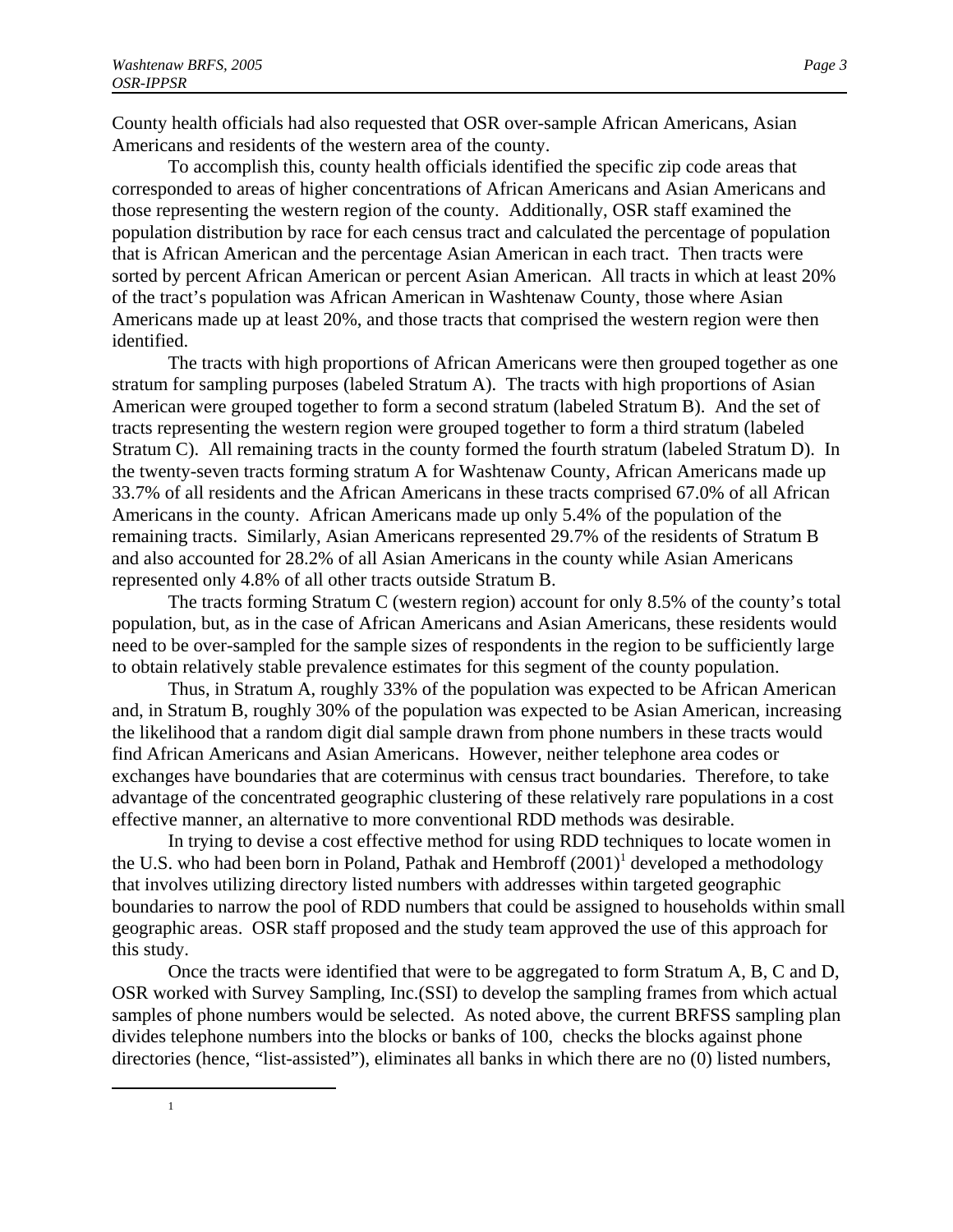and then sorts all remaining numbers into two strata, phone numbers listed as household numbers in phone directories and those that have no such listing.

At OSR's request, SSI identified in its databases all phone numbers listed in telephone directories all those with addresses that fall within any of the Stratum A tracts, the Stratum B Tracts, the Stratum C tracts, and the Stratum D tracts. These were then set aside to form strata of listed numbers within each Stratum (i.e., Stratum A-listed, Stratum B-listed, etc.). OSR then directed SSI to identify all banks of 100 numbers in which there was at least one listed number that fell within the targeted tracts. From these, OSR directed SSI to exclude all listed numbers (all those already set aside for the listed strata, and all listed numbers with addresses outside the county). What remained then is the set of all non-listed phone numbers in the banks associated with the county tracts. This set of numbers thus formed a fifth stratum of phone numbers within the county (Stratum E-nonlisted).

OSR over-sampled each Stratum A, B, and C to produce the over-samples of African Americans, Asian Americans, and residents of the western region of the county.

To keep the calling as efficient as possible, both Genesys and Survey Sampling checked the selected sample of phone numbers for each stratum against their data base of business listings and government offices, and known non-working phone numbers. When identified, Genesys and Survey Sampling coded each phone number accordingly. As recommended by CDC, those phone numbers pre-screened by Genesys or Survey Sampling as business or non-working numbers were not called by OSR.

Sample files were delivered to OSR by Genesys or Survey Sampling. The files contained a variety of information, some of which needed to be retained in addition to the telephone number. Additionally, a case identification number had to be assigned to each telephone number and the file had to be written into a format appropriate for importing into the CATI program for the study. Therefore, OSR staff had to read the sample files received from Genesys and Survey Sampling, create variables needed, and then write the files out into a predetermine layout.

OSR arranged for Genesys and Survey Sampling to cross-check the RDD sample of phone numbers against residential directory listings and to provide OSR with the names and addresses associated with the phone numbers in each replicate. OSR mailed advance notice letters to the address listed roughly one week prior to releasing the replicate for calling.

**Within Household Respondent Selection.** The within household selection procedure OSR used for selecting respondents was a modified versions of the Troldahl-Carter procedure. This procedure asks the adult household informant how many adults (individuals 18 years of age or older) there are living in the household, and, then, how many of these are men. A random number-based algorithm then determined whether the person selected would be the "oldest male," the "youngest male," the "oldest female," the "youngest female," etc. In its published form, the Troldahl-Carter technique actually never chooses the middle aged males or females when there are three or more of either in the household. That is, as published, not all adults in the household would have a chance of selection. OSR modified this procedure so that all adult household members would in fact have a chance of being selected.

For generating statewide estimates, the unequal rates of selection of households between the strata (i.e., the listed numbers, and the not listed numbers in 1+ blocks, as well as among geographic strata of listed numbers) have to be adjusted for via post-stratification weighting. The number of numbers drawn and the number of numbers that were on the sampling frame for each stratum at the time of sampling is recorded on the data files, along with the probability of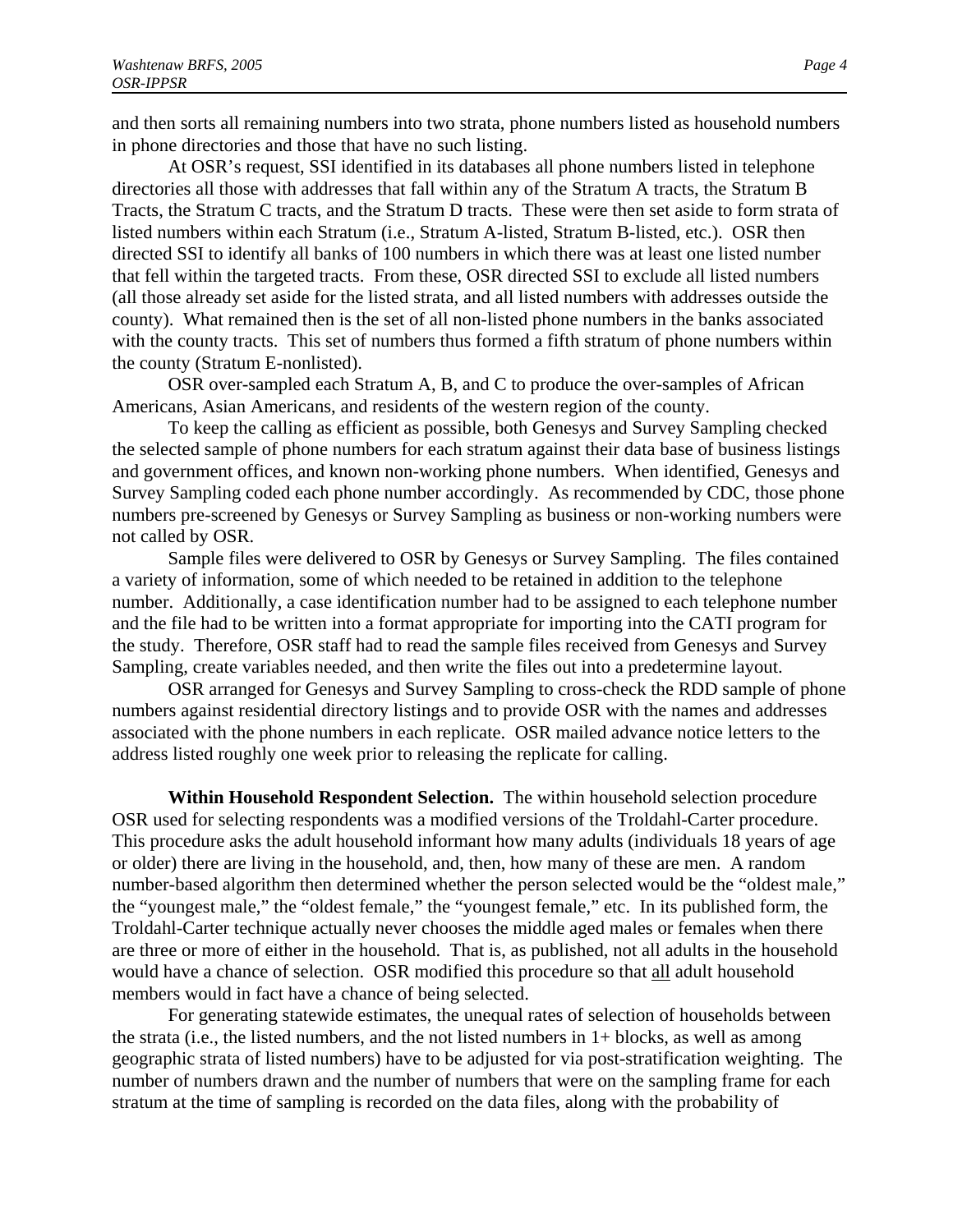selection used for constructing caseweights. The unequal probabilities of selection of respondents across households varying in the numbers of adult residents also must be adjusted for in the construction of final caseweights for analyses.

#### **The Interview Instrument.**

**Content.** The MBRFS interview instrument consisted of two major components, the core set of questions specified by CDC and a second set of question added by MDCH for the Michigan survey. Additionally, if counties elected to purchase over-samplings of their counties, MDCH offered the opportunities to counties to replace some state-added questions with county-specific questions or to include some additional questions if they wished. Washtenaw County elected to drop some of the state-added questions in favor of other BRFSS questions otherwise not being included in the 2005 MBRFS interview and a number of other questions of particular interest to Washtenaw County. Since these county-requested questions were not in the Michigan BRFS interview, the numbers of respondents to the unique county-added items will be somewhat less than for the other survey questions.

The final interview instrument can be described briefly as being divided into forty sections as follows:

of a Child Resident of the Household

| Section 1:                   | <b>Health Status</b>                           |
|------------------------------|------------------------------------------------|
| Section 2:                   | <b>Healthy Days</b>                            |
| Section 3:                   | <b>Health Care Access</b>                      |
| Section 4.                   | Exercise                                       |
| Section 5:                   | Diabetes                                       |
| Section 6:                   | <b>Hypertension Awareness</b>                  |
| Section 7:                   | <b>Cholesterol Awareness</b>                   |
| Section 8:                   | Cardiovascular Disease Prevalence              |
| Section 9:                   | Asthma                                         |
| Section 10:                  | Immunization                                   |
| Section 11:                  | Tobacco Use                                    |
| Section 12:                  | <b>Alcohol Consumption</b>                     |
| Section 13:                  | Demographics, including height and weight      |
| Section 14:                  | <b>Veteran Status</b>                          |
| Section 15:                  | Disability                                     |
| Section 16:                  | <b>Arthritis Burden</b>                        |
| Section 17:                  | <b>Fruits and Vegetables</b>                   |
| Section 18:                  | <b>Physical Activity</b>                       |
| Section 19:                  | <b>HIV/AIDS</b>                                |
| Section 20:                  | <b>Emotional Support and Life Satisfaction</b> |
| ** Washtenaw-Added Questions |                                                |
| Section 21:                  | Selection of and Demographics of a Child R     |
| Section 22:                  | Childhood Asthma Prevalence                    |

- Section 23: Child Weight Status and Physical Activity
- Section 24: Social Service Needs
- Section 25: Mental Health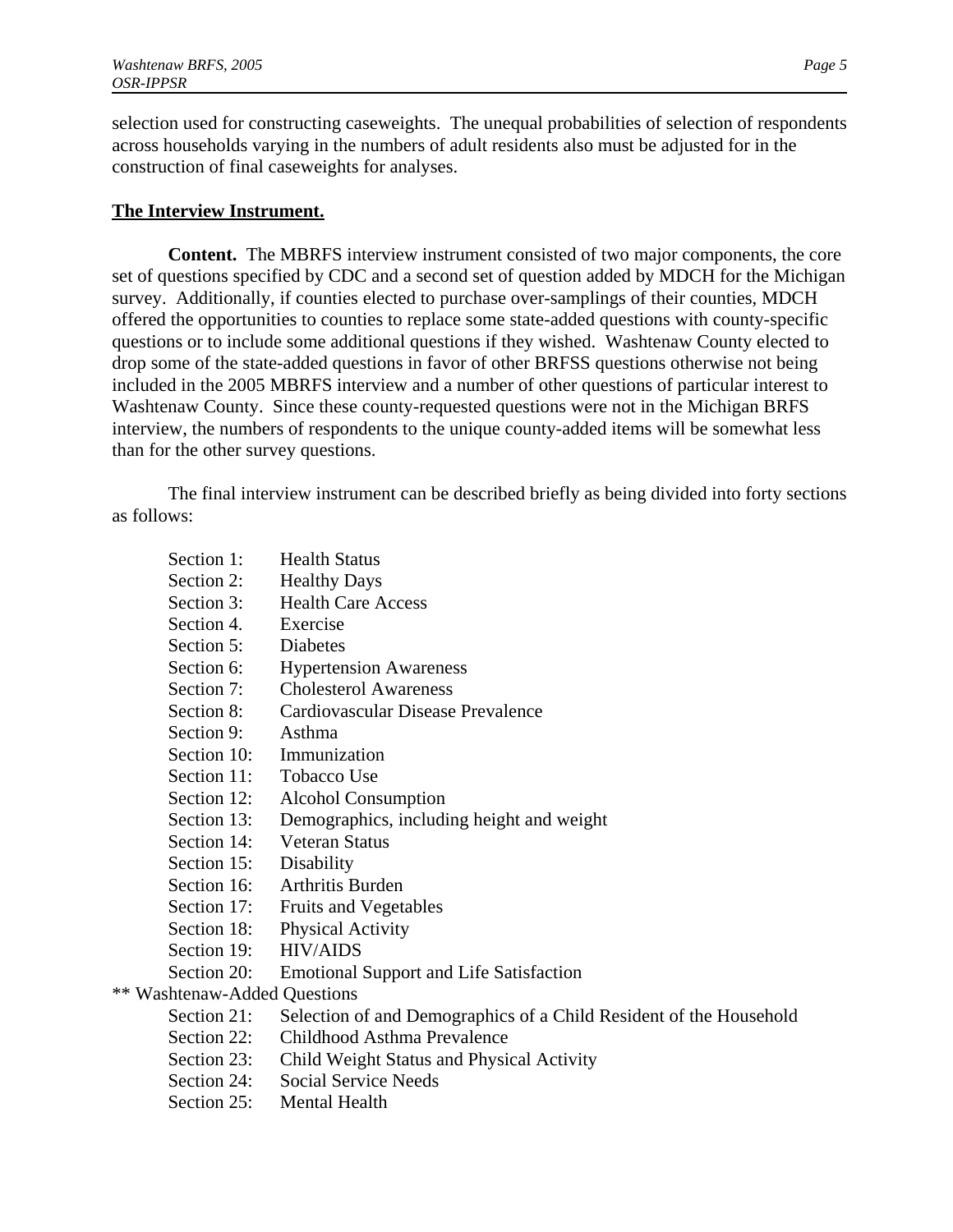| Section 26: | Access to Care                   |
|-------------|----------------------------------|
| Section 27: | Firearms                         |
| Section 28: | Disease Screening, Folic Acid    |
| Section 29: | Substance Abuse                  |
| Section 30: | Physical Activity/Walkability    |
| Section 31: | Food Consumption and Weight      |
| Section 32: | <b>Intimate Partner Violence</b> |
| Section 33: | <b>Sexual Health</b>             |

**Preparation of The CATI Interview Instruments. OSR collected the telephone** interviews for both surveys using its computer assisted telephone interviewing (CATI) facilities in East Lansing, Michigan. The particular CATI system OSR used was CASES 4.3.7 developed by the University of California at Berkeley and the U.S. Department of Agriculture.

 To administer an interview via CATI, the entire interview script along with the introductory scripts and coversheet must be programmed. The MBRFS interview as programmed in CASES was contained in 16 separate files, some of which were embedded in OSR's usual front-end portions of the CATI program. The table below identifies the various component parts of the MBRFS and Washtenaw County interview and OSR's CATI program files which contain them.

| Module                                                      | <b>CATI</b> Program Module(s)                     |
|-------------------------------------------------------------|---------------------------------------------------|
| Household and Eligibility Screening                         | auto $0.q$ , auto $1.q$ , auto $2.q$ , auto $3.q$ |
| MBRFS-2005 Informed Consent and the Entire Interview        | CDC2005.q, Wash2005.q                             |
| CATI re-entry on callback                                   | auto4.q                                           |
| CATI callback calendars                                     | auto5.q                                           |
| CATI supevisor module                                       | auto6.q                                           |
| CATI end interview frontend                                 | auto7.q                                           |
| CATI case control, scheduling and CODE,                     |                                                   |
| FNL assignments (case disposition coding)                   | auto8.q, auto9.q                                  |
| Supplemental Interviewer Instructions and Coding Categories | Referenc.q                                        |
| Electronic help screens for Interviewers & Supervisors      | Autohelp.q                                        |
| Supervisor access to reassign next question                 | Oopslog.q                                         |
| Script for message to leave on answering machines           | MAD.q                                             |

#### **Table 1. MBRFS Household Interview Components and Their CATI Program File Locations**

**Interviewers and Interviewing.** The OSR telephone interviewer training package was developed using "General Interviewing Techniques: A Self-Instructional Workbook for Telephone and Personal Interviewer Training,"authored by P.J. Guenzel, T.R. Berckmans, and C.F. Cannell (1983) of the Survey Research Center, Institute for Social Research, University of Michigan.

**Study-Specific Training.** Most of the interviewers who worked on this project were experienced interviewers. For the study-specific training on this project, the interviewers were provided the study background, question objectives, and sample management of this particular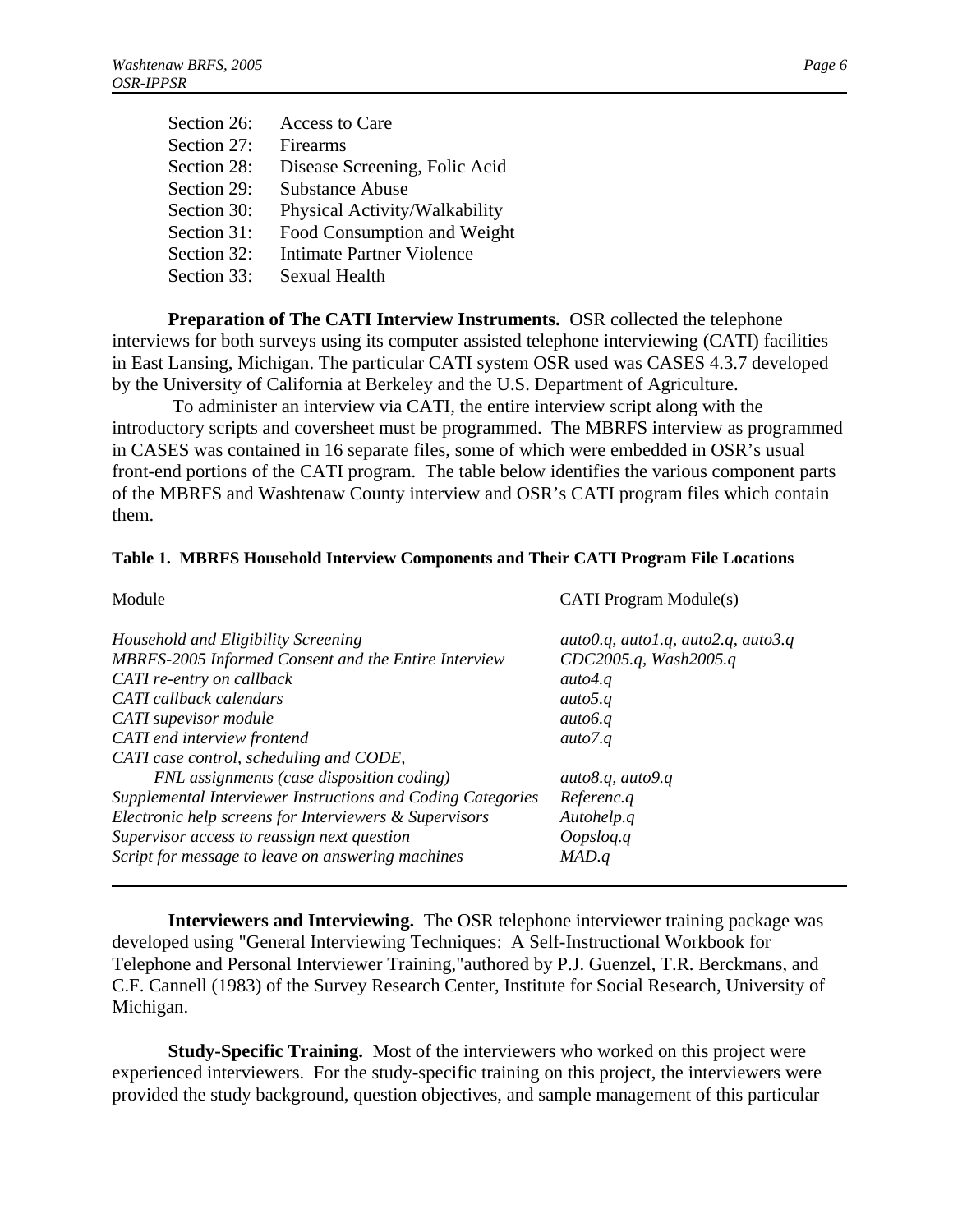project. OSR prepared a study-specific "Survey Instruction Manual" for each. The study-specific training manuals included an explanation of the surveys and their purposes, descriptions and explanations of the respondent selection procedures to be implemented, paper copies of the question-by-question objectives, lists of appropriate responses to most frequently asked questions, and paper copies of the CATI interview instruments for each interviewer. These were reviewed during the study specific training, uncommon terms or phrases were clarified, definitions were provided, and special probes identified.

**Interviewing Schedule.** Data collection for the MBRFS occurred on a quarterly basis throughout the year, while the supplemental Washtenaw County BRFS occurred largely during the fourth quarter of 2005. For MBRFS, the interviewing for each quarter was spread across all three months of the quarter. Some allowance for holidays and other significant events was taken into account as to the actual dates of the field period for each quarter. For the Washtenaw County BRFS, interviewing began in mid-October and concluded in mid-February, 2006.

For this project, the calling period during each day was set from 8:30 A.M. until 9:30 P.M. Monday through Thursday, 8:30 A.M. until 7 P.M. on Friday, 10 A.M. until 6 P.M. on Saturday, and 12 noon until 9:30 P.M. on Sunday. OSR attempted to schedule interviewers so that approximately 40% of the calling took place during the weekdays daytime and 60% during the weekday evenings and on the weekends. At various points throughout the year, the actual distribution of calls across time blocks was checked to determine if this schedule was being achieved.

**Call Attempts.** OSR's CATI system includes an "autoscheduling" component to the software. This portion of the system continually reads through fields of the data records for all cases in which callback appointment dates and times are stored. Then on a fixed schedule, usually every quarter hour, the autoscheduler re-writes a set of calling queues -- one of which represents cases with hard appointments scheduled in the next time interval, another of cases with soft appointments in the next time interval, another of cases that were busy or "no answers" when called at their last appointment time, another of appointments that may have been missed, another of cases that have had no contact and have not been called at the limit for the number of call attempts for the next time block, etc. The autoscheduler automatically delivers cases to the next available interviewer at the time of an appointment. OSR implemented the autoscheduler for the MBRFS-2005 and Washtenaw County BRFS surveys.

 OSR interviewers allow a telephone number dialed to ring a minimum of 5 times. OSR made a minimum of 15 call attempts to contact sample members if necessary. Call attempts were spread across time blocks of the day and days of the week, at least three of which took place on weekends. If contact was made within the first 15 call attempts, interviewers tried to confirm that they had reached the intended phone number and that it was an eligible household at the beginning of the contact. Once the household was enumerated and a respondent selected, OSR interviews made up to 15 additional call attempts to contact the respondent to complete the interview unless the respondent or informant for the respondent refused.

After a case had been called 15 times, it was reviewed by supervisors or project mangers. If there had been no contact with the phone subscriber or if the contact had been insufficient to establish eligibility or to select a respondent and if the case had been called across all appropriate time blocks, it was finalized out according to BRFSS guidelines. If supervisory review indicated that calls had not been attempted during some of the time blocks, then the number was returned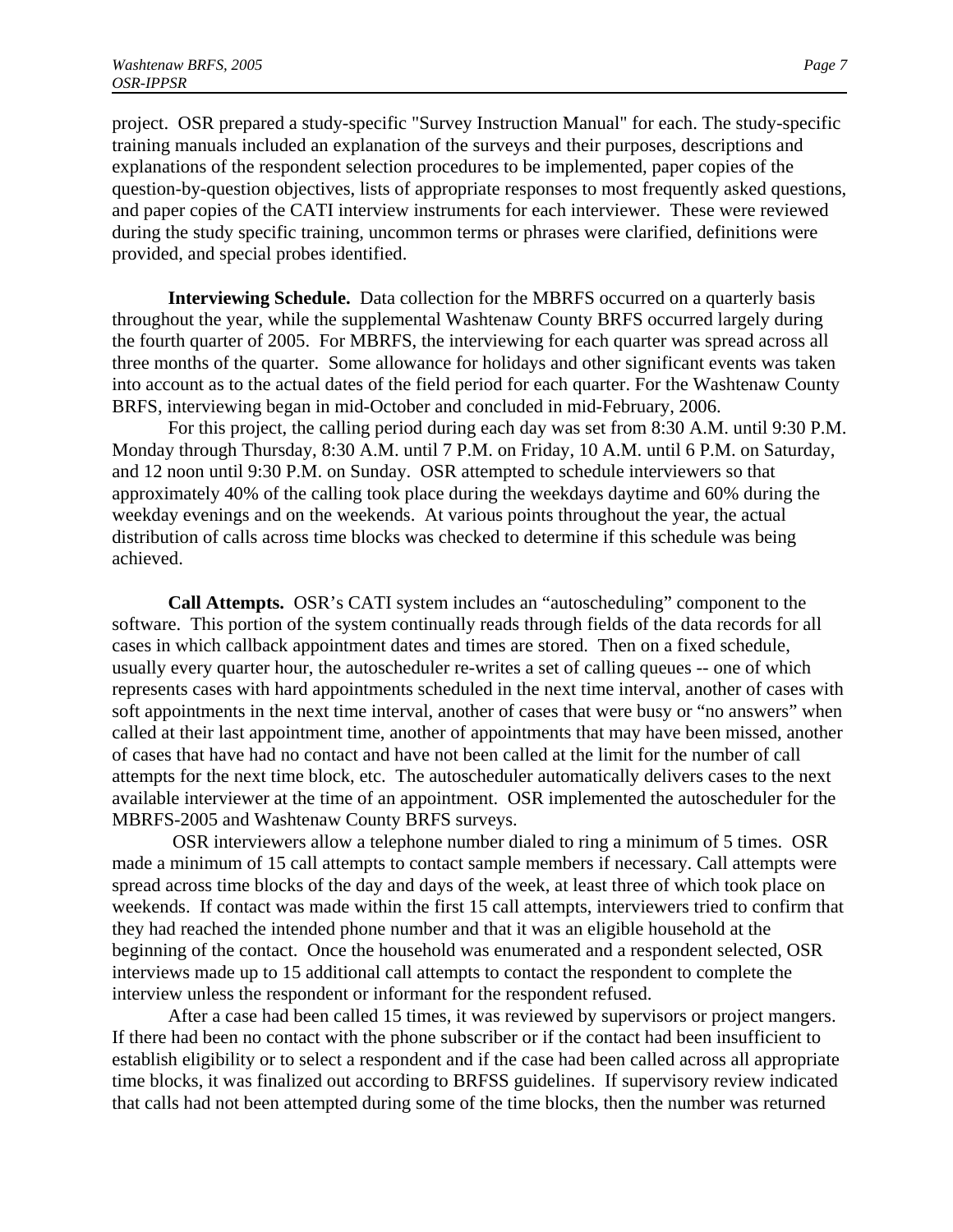for up to three additional attempt. If no contact was made by the 18th attempt, the number was retired and a final disposition code assigned appropriately. If the case had resulted in the selection of a respondent and had not been refused, it was returned to calling for up to 15 additional attempts beyond when contact was made that resulted in the selection of a respondent.

Numbers dialed which resulted in a "temporarily not in-service" or "circuit busy"were to be called 15 times before a final disposition code could be assigned. Numbers that resulted in a "fast busy" were to be called a minimum of 6 times with at least three of these being "fast busy" outcomes and the rest being either a "busy" or a ring-no answer.

**Refusals.** In the case of refusals, the project manager or a project manager assistant reviewed cases on a continual basis to evaluate interviewer notes and assess the probabilities of successful conversion attempts. Interviewers were instructed to enter call notes to indicate what the apparent concerns or reasons for refusal were on the part of the informant or respondents to guide subsequent conversion efforts. OSR attempted conversions with all except those where the initial refusal from the respondent or informant appeared to be absolute. All refusals (except hard refusals) were called 15 times unless there is a second refusal before reaching the  $15<sup>th</sup>$  call.

**Supervision And Monitoring.** Because of the extensive amount of monitoring and verification required to meet project specifications, OSR maintained an interviewer to supervisor ratio for this project of 8:1. OSR assigned at least two supervisors to each evening and weekend calling period and at least one supervisor to each daytime shift.

A supervisor's workstation is located directly adjacent to interviewers' workstations to facilitate monitoring, workflow, and assistance. The Survey Operations Manager's office adjoins the interviewing room. Both are equipped with an unobtrusive telephone monitoring system and an electronic monitoring system which enables the manager or supervisor to monitor the interviewer's interviewing method, adherence to protocol, and data entry during interviews.

For this study, a shift supervisor or a senior interviewer was assigned to monitor interviewers on a regular basis and provide feedback to the interviewers on their job performance. Monitoring focused on the overall conduct of the interview, correctness of question delivery, pace, naturalness, interviewer feedback and reinforcements to respondents, quality and quantity of probing, and accuracy of recording answers. The monitoring supervisor completed a monitoring evaluation form containing a set of standardized observations of the interviewer's performance. Feedback sessions were conducted for each interviewer following monitoring.

#### **DATA AND PROCESSING**

OSR built a CATI coding instrument which paralleled the interview instrument, but in which all coding categories for each question – including any that had been newly constructed – were contained. Every interview was then processed through the coding instrument and all openended and "other: specify" responses were then coded.

When executed on an interview, the coding instrument advances from question to question following the path dictated by the last entered response given by the respondent to each item. Once the coding instrument has been followed to the end and all items coded, a separate program is executed by the project manager which re-writes the data file for each case, saving all last entered responses on the final execution path through the interview instrument and blanking out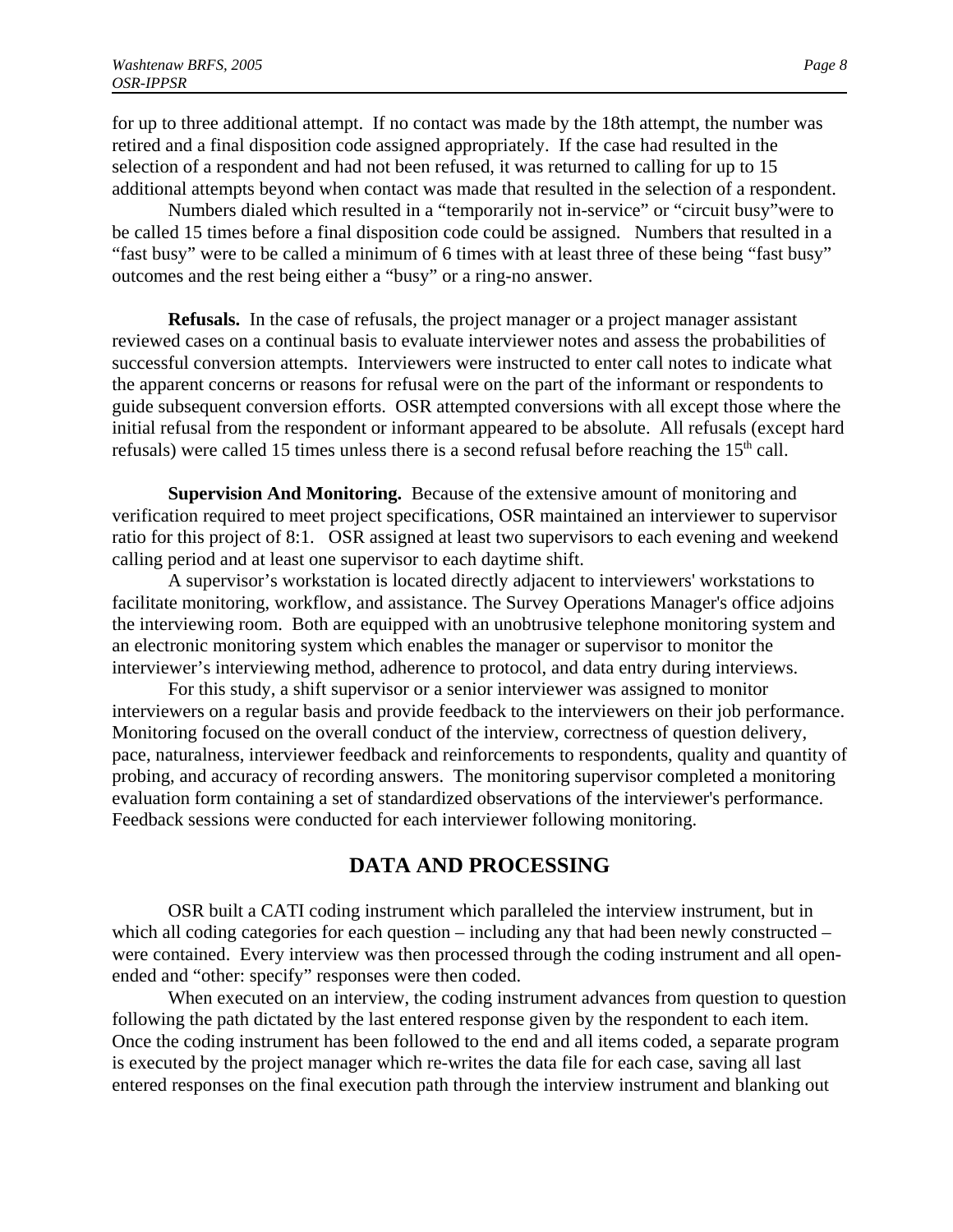any now extraneous codes that do not lie on the execution path<sup>2</sup>. This then constitutes the certified data set for each completed interview. Only completed interviews can be cleaned and certified in this manner.

Once all Washtenaw County BRFS interviews were completed, coded, and certified, and all non-interview cases were reviewed and assigned final disposition codes, the data files for all cases were output for additional processing. The total data set could not be finalized until the interviews for the 2005 MBRFS were also completed, processed, cleaned, and the Washtenaw County cases extracted and merged into the Washtenaw County BRFS.

#### **RESULTS**

Over the course of the four quarters of 2005, OSR interviewers completed a total of 425 interviews with Washtenaw County residents for the Michigan Behavioral Risk Factor Survey and 1,663 interviews in the Washtenaw County BRFS for a combined total of 2,088. The typical completed interview lasted approximately 22.5 minutes (standard deviation  $= 5.1$ ; median  $= 22$ ). Completed interviews in the Washtenaw BRFS required an average of 5.6 call attempts in order to produce the completed interview. A total of 6,600 randomly selected telephone numbers were used in the process of finding households and conducting the interviews in the Washtenaw BRFS. Interviewers made a total of 53,490 call attempts to these phone numbers in order to determine the appropriate final disposition for each number or to conduct the interview, an average of 8.10 call attempts per phone number.

The Washtenaw BRFS was conducted from October 17, 2005 through February 16, 2006. The MBRFS was conducted from January 25, 2005 and concluded January 16, 2006.

The list of disposition categories and the numbers of phone numbers that were assigned each of the final dispositions is presented in the table below, along with production rates. The overall BRFS CASRO Response Rate was 42.6%, the cooperation rate was 78.7% and the refusal rate was 8.3%.

<sup>&</sup>lt;sup>2</sup> To avoid the possibility of unintentionally losing any data because of a programming error in a coding instrument, OSR staff routinely output a copy of the data files for interviews after coding but before their being certified. This provides an additional backup copy of the data for each respondent just in case a programming error results in the response to some item being blanked out inappropriately.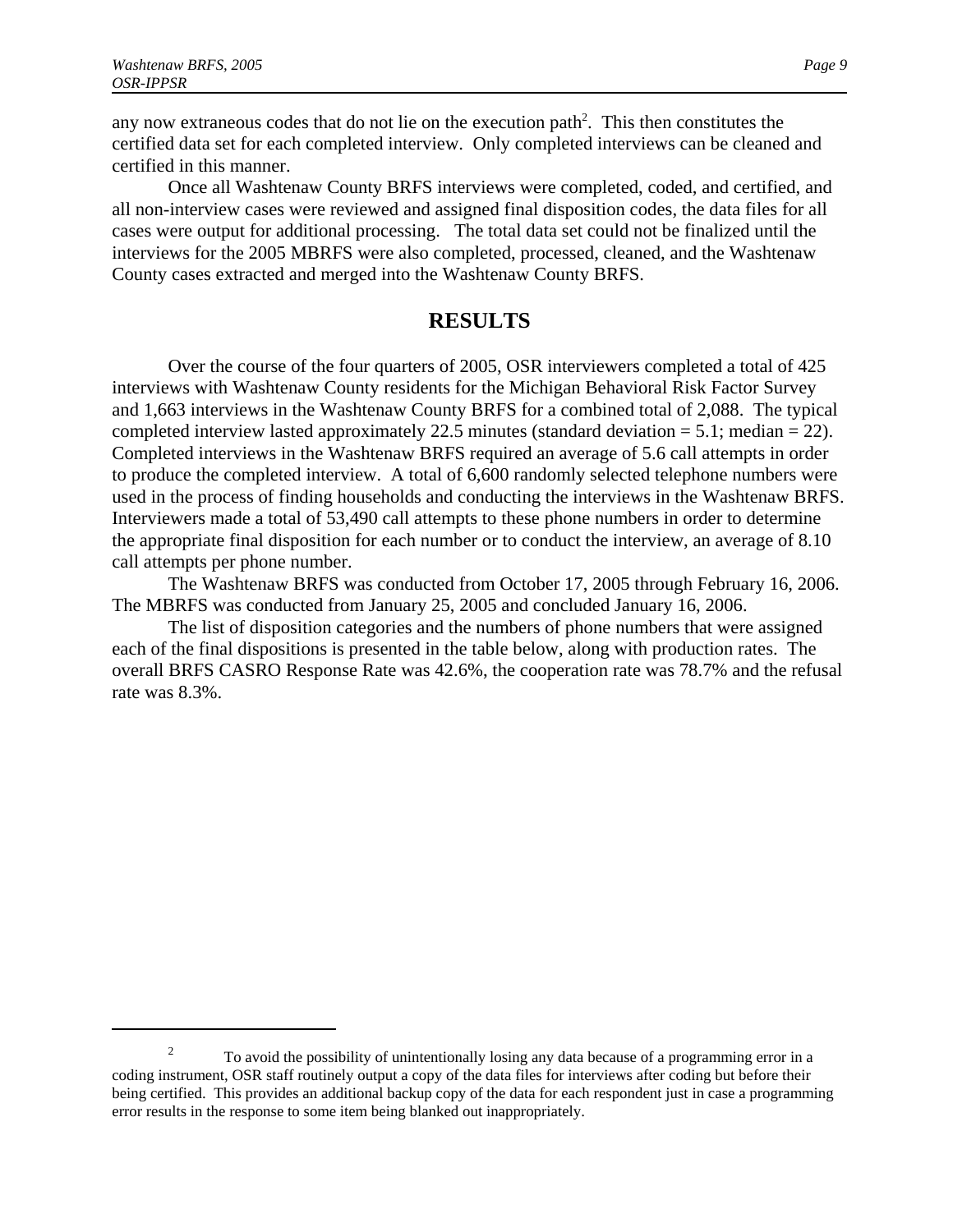| <b>CDC-BRFSS Final Disposition Code and Category</b>                   | <b>Frequency</b> |
|------------------------------------------------------------------------|------------------|
| 110 Completed INVW                                                     | 1,625            |
| 120 Partial complete                                                   | 37               |
| 210 Termination in interview                                           | 16               |
| 220 Refusal after R selected                                           | 383              |
| 230 R never reached or did not start interview                         | 290              |
| 240 R away from residence                                              | 22               |
| 250 Language problem after R selected                                  | 22               |
| 260 R physically/mentally unable                                       | 35               |
| 270 Hang up or termination after # adults recorded but before R select |                  |
| 280 HH contact after # adults recorded but before R selected           | 1                |
| 305 Residents away for duration                                        | $\overline{7}$   |
| 310 HU or term, unknown elig                                           | 807              |
| 315 HH contact, elig not known                                         | 285              |
| 320 Language prob before R selected                                    | 104              |
| 325 Physical/mental problem before R selected                          | 36               |
| 330 HU, term, unknown if residence                                     | 445              |
| 332 Contact, unknown if private residence                              | $\Omega$         |
| 335 MAD, message indicates HH                                          | 105              |
| 340 Tele Tech barrier, message indicates HH                            | 0                |
| 345 MAD, unsure if HH                                                  | 387              |
| 350 Tele Tech barrier, unsure if HH                                    | 0                |
| 355 Phone num changed from HH to non-work during calling               | 209              |
| 360 No Answer                                                          | 100              |
| 365 Busy                                                               | 16               |
| 370 On Never Call List                                                 | $\mathbf 0$      |
| 405 Out of state                                                       | $\Omega$         |
| 410 HH, no eligible respondent                                         | 158              |
| 420 Not Private residence                                              | 254              |
| 430 FAX, Data, Modem line, no contact                                  | 64               |
| 435 Cell Phone (started Quarter 2)                                     | 14               |
| 440 Fast Busy                                                          | 15               |
| 450 Non-Working, Disconnected                                          | 1163             |
| <b>Total</b>                                                           | 6,600            |

#### Table 2. Distribution of Final Outcome Dispositions in Washtenaw BRFS Sample

**Weighting**. OSR has weighted the final data set to correct for unequal probabilities of selection and to maximize the representativeness of the sample findings for the county's population of adults. Initially, the data set was weighted by the inverse of the probability of selection, taking into account the two phone strata (listed numbers, not-listed numbers from 1+ listed banks) and the four geographic strata, the number of phone lines to the household, and the number of adults living in the household to adjust for unequal probabilities of selection in the sample. This initial weight was then adjusted with a post-stratification factor to match as closely as possible the demographic profile of households and the adult population of the county with respect to gender, age, race, and education based on the 2000 Census of Washtenaw County. The final caseweight that takes all of these adjustments into account and which should be used for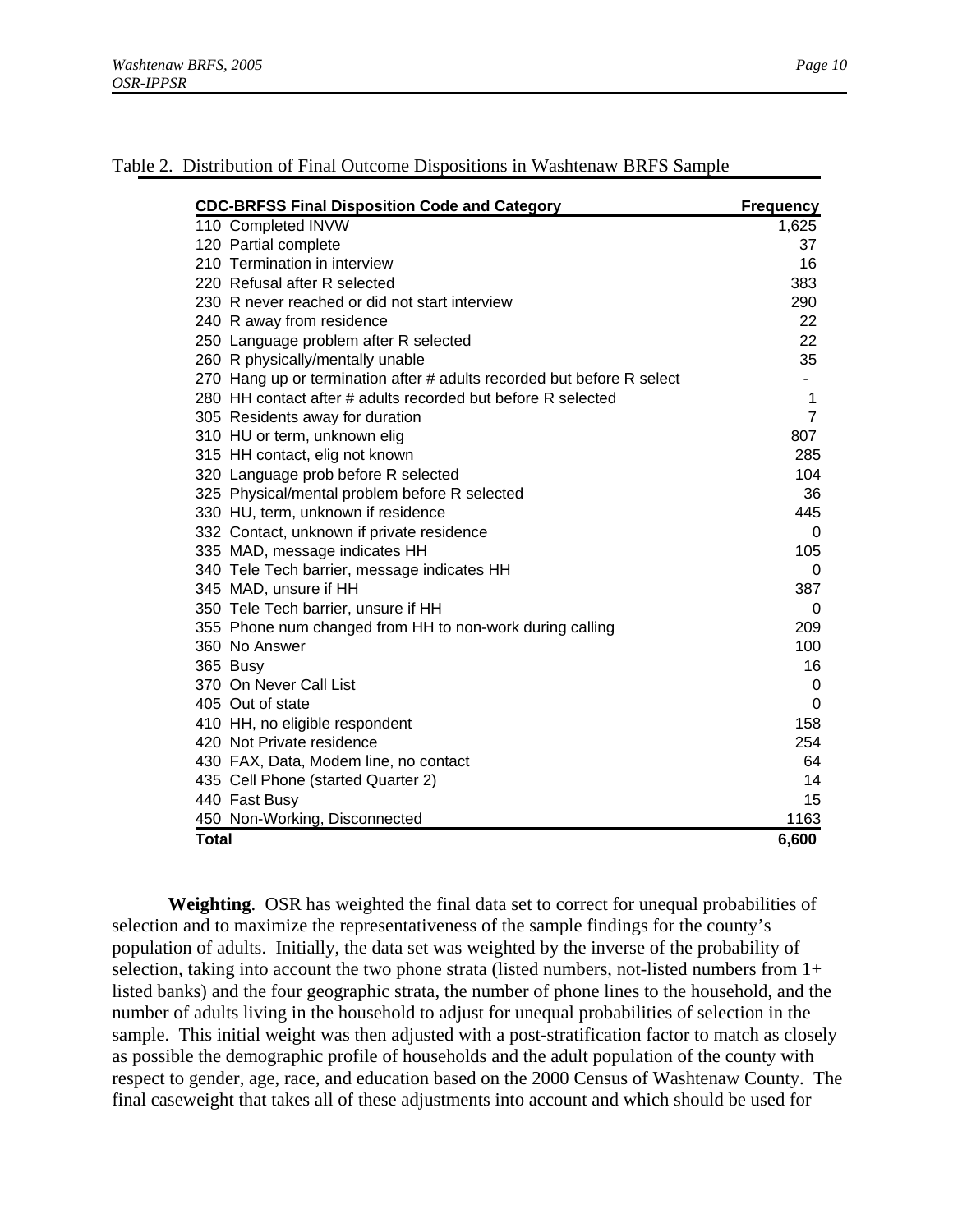doing countywide analyses is named CNTYWT and saved in the data file.

The total adult population of the county in 2005 is estimated to be 267,885. If an analyst working on this data file is not using software designed to deal with complex survey designs, then to make full use of the over-sampling of Asian Americans, African Americans, and residents of the western region, then a different caseweight variable should be used when comparisons of these groups to others in the county are intended. OVERRACEWT, should be used when making comparisons among the racial groups. Weighted by OVERRACEWT, the weighted number of African Americans and Asian Americans in the data file equals the actual number interviewed. For comparisons between respondents in the western region and others in the county, the data file should be weighted by OVERGNWT so that the weighted number of western region respondents equals the actual number interviewed. And, for making projections to the numbers of individuals at-risk in the whole adult population of the county, we have included another weight variable, EXPANDWT, which is an expansion weight that projects the 2,088 cases in the data file to the 267,885 in the 2005 Washtenaw County adult population.

The final working sample size was 2,088. In general, the overall margin of sampling error for a sample of  $2,088$  is  $+2.1\%$  or less. The final data set contains 309 interviews with residents of western region (the name of the variable that identifies these is GEOCAT); 269 interviews with African Americans, and 119 interviews with Asian Americans.

Table 3 provides a demographic profile of the weighted sample for the county. The weighted data file very closely matches the population profile.

| Characteristic                  |                                                       | 2000 Census of<br><b>Washtenaw County</b> | Weighted<br>Sample     |
|---------------------------------|-------------------------------------------------------|-------------------------------------------|------------------------|
| <b>Sex</b>                      | Male                                                  | 49.3%                                     | 47.3%                  |
|                                 | Female                                                | 50.7%                                     | 52.7%                  |
| Age                             | 18-34                                                 | 43.3%                                     | 41.2%                  |
|                                 | $35 - 54$                                             | 37.2%                                     | 35.1%                  |
|                                 | 55-64                                                 | 9.2%                                      | 9.8%                   |
|                                 | $65+$                                                 | 10.4%                                     | 13.9%                  |
| Race                            | White                                                 | 81.1%                                     | 82.0%                  |
|                                 | African American                                      | 11.7%                                     | 10.6%                  |
|                                 | $\text{Asian/PI}$                                     | 6.8%                                      | 5.4%                   |
|                                 | Other                                                 | 0.4%                                      | 0.4%                   |
|                                 | Multi-Racial                                          | 1.9%                                      | 1.6%                   |
| Education $(25+)$ year<br>olds) | $\langle$ High School<br>High School Grad.<br>College | 8.5%<br>43.4%<br>48.1%                    | 8.5%<br>43.4%<br>48.1% |

Table 3. Demographic Profile of the Weighted Sample, by Geographic Area Within the County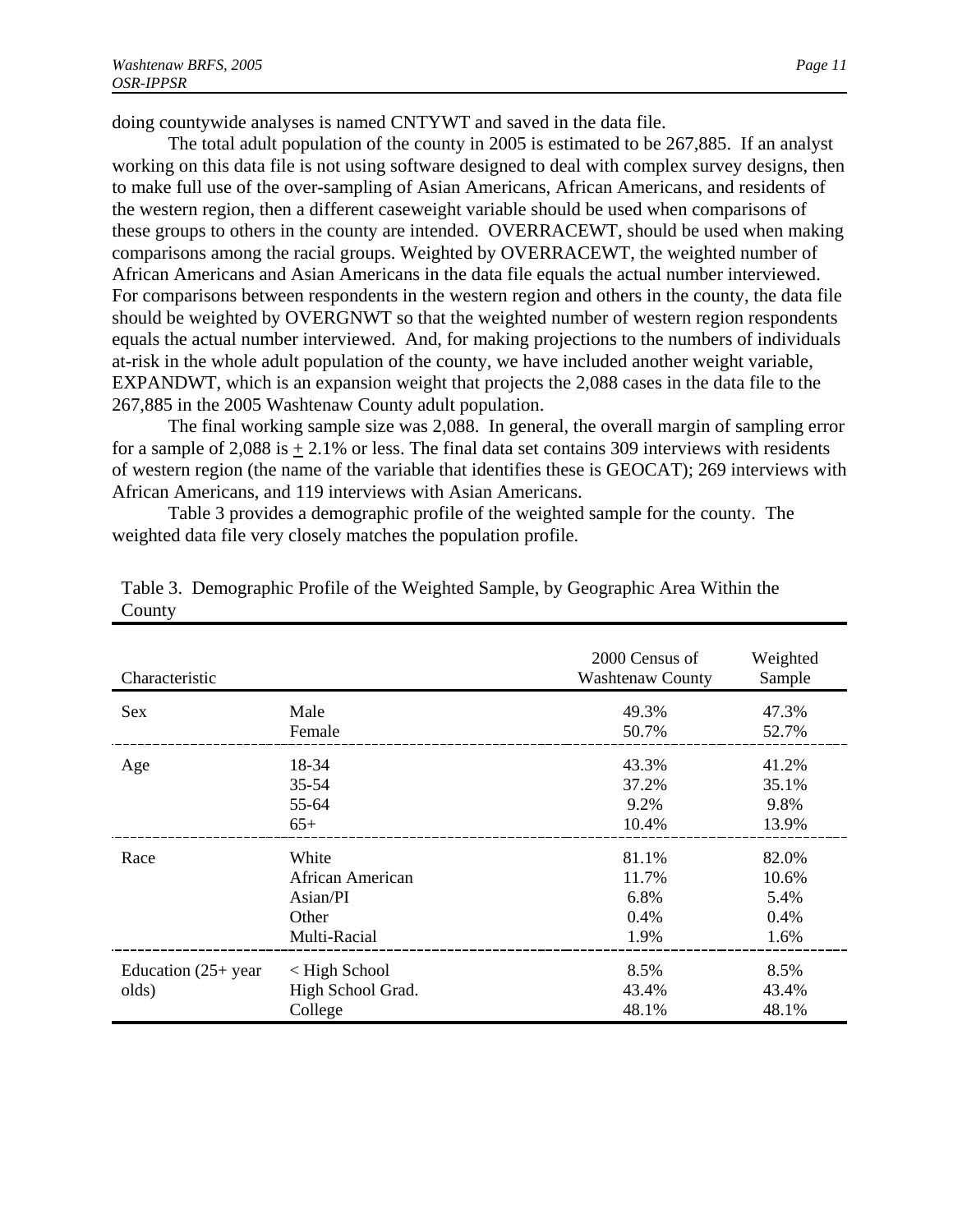**Washtenaw County Behavioral Risk Factor Survey** 

# **APPENDIX**

IPPSR Office for Survey Research MICHIGAN STATE UNIVERSITY

March, 2006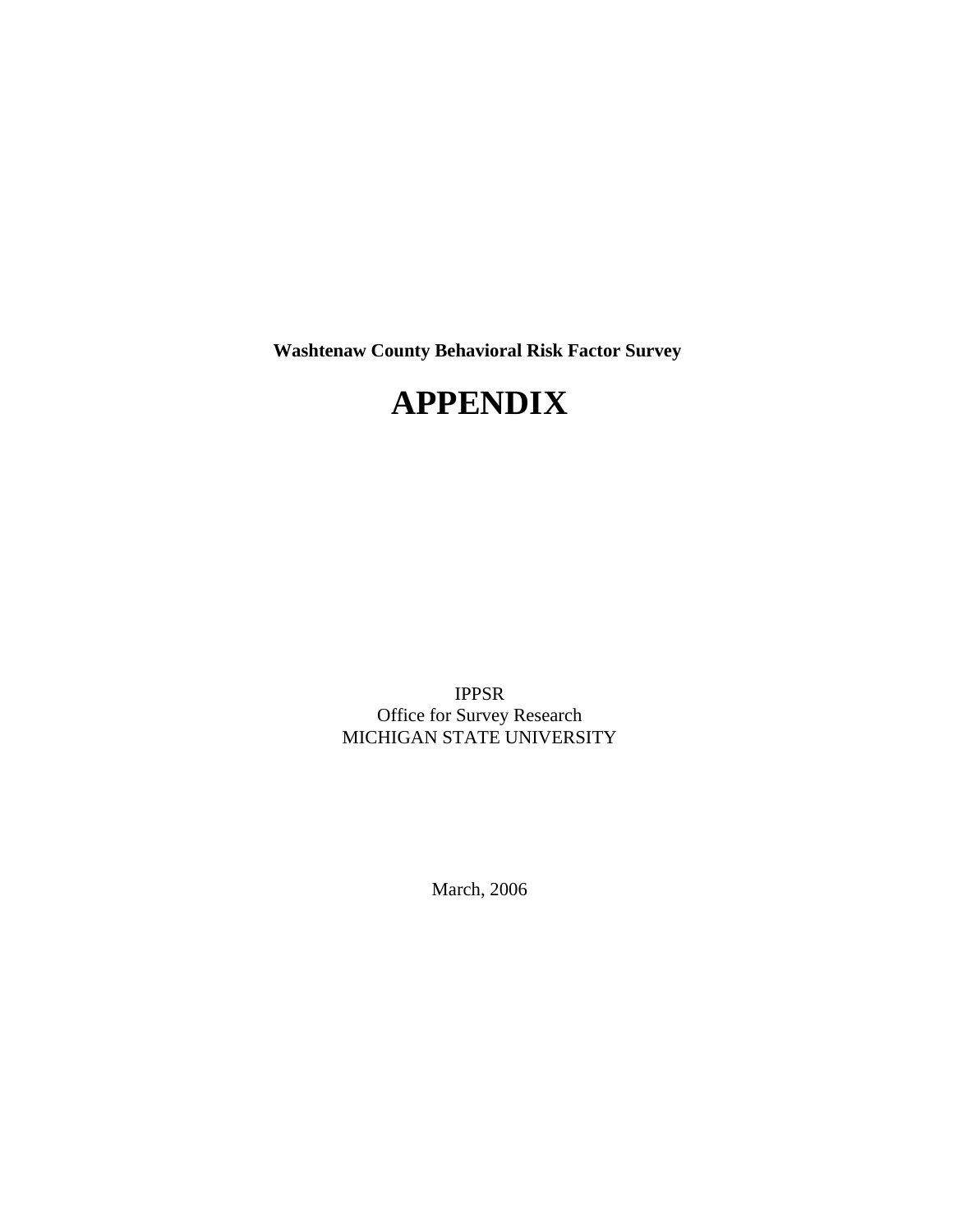**Washtenaw County Behavioral Risk Factor Survey, 2005**

**Advance Letter**

IPPSR Office for Survey Research

March, 2006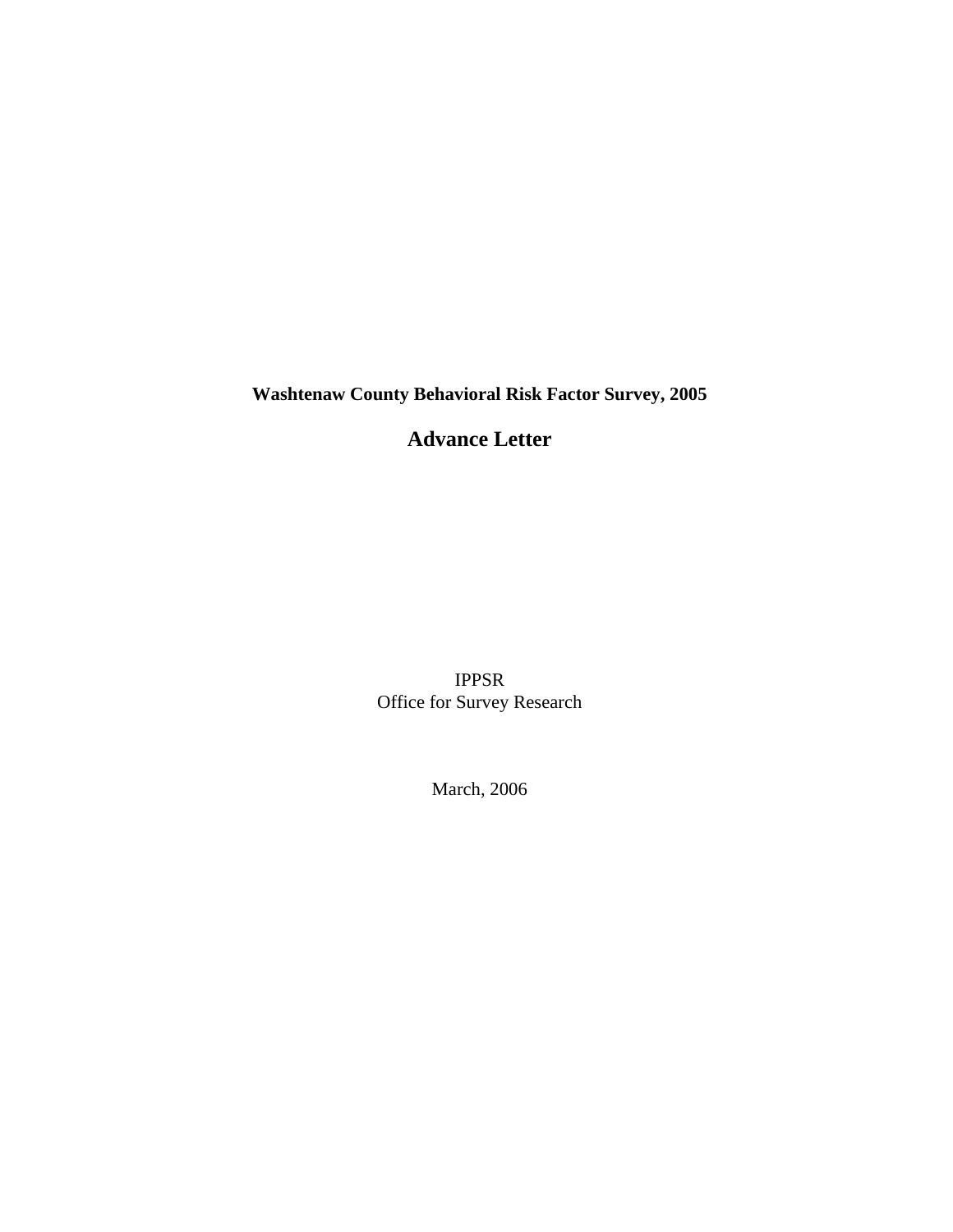October 26, 2005

[INSERT HOUSEHOLDER NAME] [INSERT STREET ADDRESS] [INSERT CITY, STATE, ZIPCODE]

Dear [INSERT HOUSEHOLDER NAME]:

I am writing to ask for your help. In the next few days, someone from the Office for Survey Research at Michigan State University will be calling about a health study we are conducting for the Washtenaw County Health Department. This research project is key to assessing the general health, health risks and access to health care of adults in Washtenaw County. We wish to interview one of the adults in your household for this study.

Your household was selected at random to represent hundreds of other households like yours on these health-related issues. The information *only you* can provide is very important to the success of the study and the ability of your county's Health Department to improve the health of people in your county. The results of this research will help public health professionals assess current needs and plan future efforts to improve public health and health programs.

We will not try to sell you anything or ask for money – we only ask for information to help guide public policy makers. Your privacy will be protected to the maximum extent allowable by law. Answers from all respondents will be summarized so that no particular individual's responses can be identified.

When we call, we will first need to speak to some ne 18 years or older. If we have not already chosen someone to interview, the interviewer will ask for the number of adults who live in this household and how many of them are male, so that we can randomly select a respondent. The interview itself will take about 20 minutes. If we call at an inconvenient time please let the interviewer know and we will gladly call you back at your convenience.

**If you have any questions regarding the legitimacy of this study or your participation, please call our offices toll-free at (877) 403-2076 and ask for Debra Rusz, the project manager for this study, or you may visit our website at www.ippsr.msu.edu/osr/current.htm .** If you have any questions about your rights or role in research, you may contact Dr. Peter Vasilenko, Chair of the MSU University Committee for Research Involving Human Subjects at (517) 355-2180.

Sincerely,

Vebra

Debra L. Rusz. Project Analyst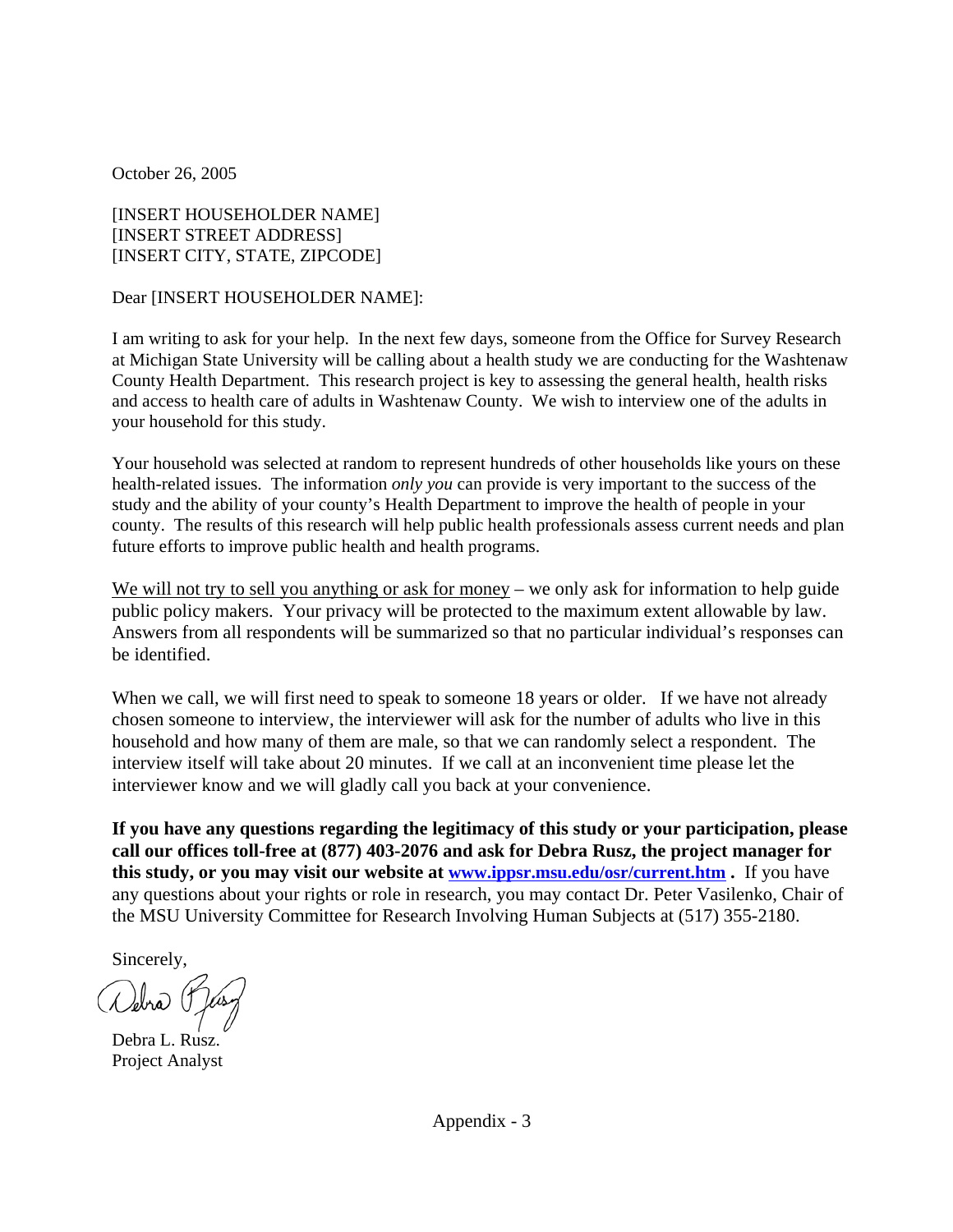**Washtenaw County Behavioral Risk Factor Survey, 2005**

**CATI PROGRAM: Substantive Interview Module (Coding Instrument Version)**

> IPPSR Office for Survey Research

> > March, 2006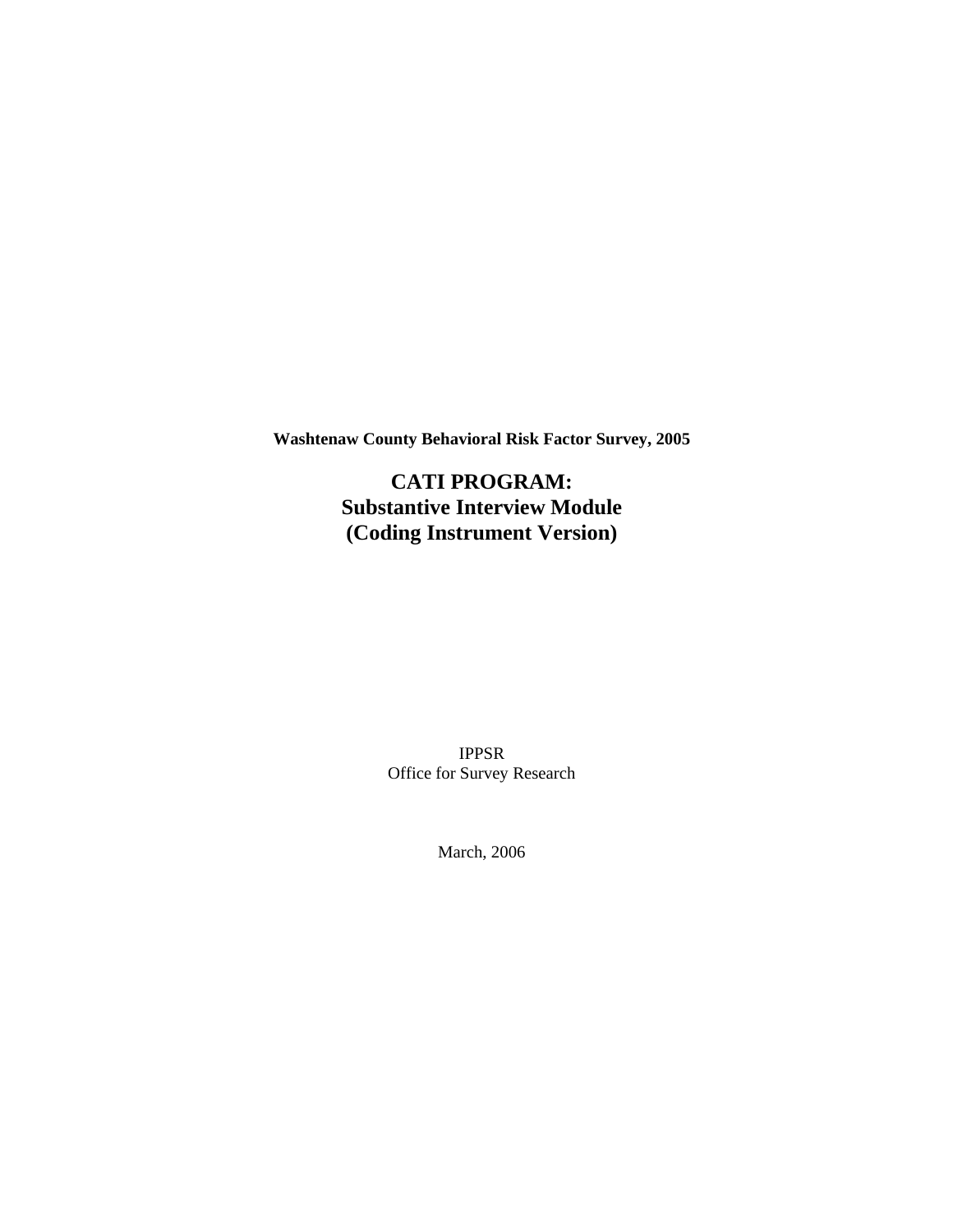2005 Michigan Behavioral Risk Factor Survey Questionnaire >windcom< [window 1 background red] [window 2 background black] [window 3 background blue] [window 4 size 20 rows 70 columns] [window 4 start row 5 column 5] [window 4 border] [window 4 background red] [window 4 include CNTY to calendar] [window 4 popup] [window 4 reference] [store <> in cb] [#open cb] [#open ref] [#open prob] >fixopen< [open cb] [store <> in cb] [open ref] [store <> in ref] [open prob] [store <> in prob] >CONSENT< [loc 0/500] You don't have to answer any question you don't want to. We cannot identify you personally, and we will keep anything you say confidential to the maximum extent allowable by law. If you have any questions about this survey, I will provide a toll free telephone number for you to call to get more information. For quality control purposes, this interview may be monitored by one of my supervisors. (If you have any questions about your rights or role in research, you may contact Dr. Peter Vasilenko, Chair of the University Committee for Research Involving Human Subjects at 517.355.2180. Should you have any questions about this study or your participation in it, you are welcome to contact Debra Rusz at 517.355.6672.) TYPE "1" AFTER READING CONSENT, TYPE "c" FOR CALLBACK, TYPE "r" FOR REFUSAL, TYPE "p" for PROBLEM @ [@][allow 1] <1> <c>[etc <sk cb>] <r>[etc <sk ref>] <p>[etc <sk prob>] >ID1< [allow 5][loc 27/1][#inputloc 1/1][copy ID1 in ID1] >R1< [allow 1][#preset <1>][copy R1 in R1] >cnty< [allow 5][#inputloc 1/29][copy cnty in cnty] county code >cdcy< [allow 3][#inputloc 1/31][copy cdcy in cdcy] 3-digit county code >precall< [allow 1][#inputloc 1/35][copy precall in precall] number flag >denstr< [allow 1][#inputloc 1/37][copy denstr in denstr] strata >listed< [allow 1][#inputloc 1/39][copy listed in listed] listed=1, not-listed=2 >repn5< [allow 5][#inputloc 1/19][copy repn5 in repn5] >rsex< [allow 1] [#store RSEX in rsex][copy rsex in rsex] [copy IDAT in IDAT]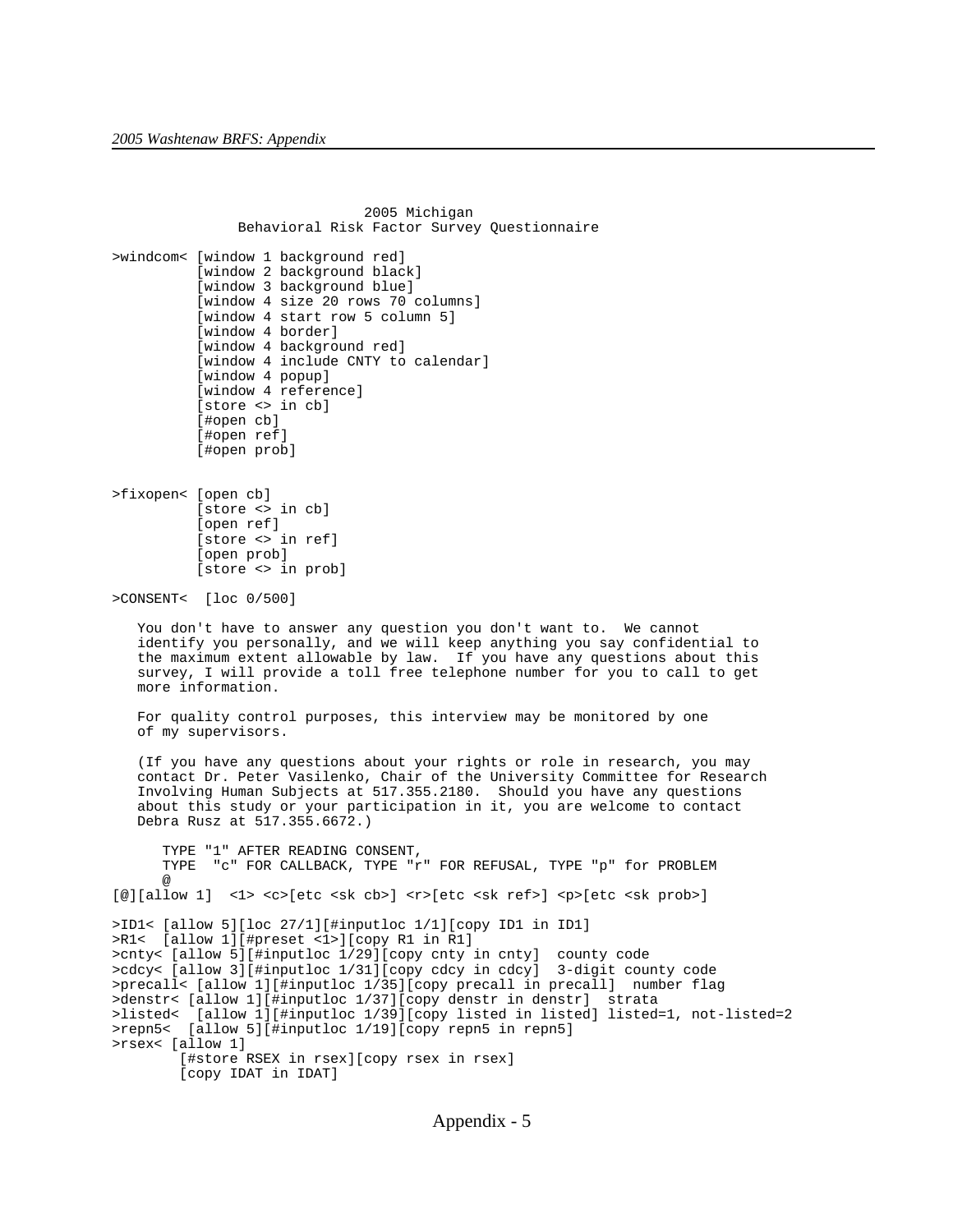>month< [allow 10] [datestring monthname from DATE into month] >RANDX< [allow int 1][#inputloc 1/16][copy RANDX in RANDX] random digit for child >RAND1< [allow int 1][#inputloc 1/27][copy RAND1 in RAND1] random digit for split >RAND2< [allow 1][#inputloc 1/23][copy RAND2 in RAND2] random digit for asthma selection >version< [allow 1][copy version in version][goto Q1\_1] [if RAND1 lt <5>][store <A> in version][endif] [if RAND1 ge <5>][store <B> in version][endif] SECTION 1: HEALTH STATUS >Q1\_1< [allow int 1] Would you say that in general your health is ... [green]IWER: PLEASE READ CATEGORIES[n] Excellent. . . . . . . . . . . . . . . . . . . . . 1 Very good. . . . . . . . . . . . . . . . . . . . . 2 Good . . . . . . . . . . . . . . . . . . . . . . . 3 Fair . . . . . . . . . . . . . . . . . . . . . . . 4 or Poor . . . . . . . . . . . . . . . . . . . . . . . 5 DON'T KNOW. . . . . . . . . . . . . . . 7<br>REFUSED . . . . . . . . . . . . . . . . 9 REFUSED . . . . . . . . . . . . . . . 9 @ [@]<1> Excellent <2> Very good <3> Good <4> Fair <5> Poor <7>[missing] DON'T KNOW <9>[missing] REFUSED SECTION 2: HEALTH DAYS - HEALTH-RELATED QUALITY OF LIFE >Q2\_1< Now thinking about your physical health, which includes physical illness and injury, for how many days during the past 30 days was your physical health not good? @ NUMBER OF DAYS DON'T KNOW ..... 77 REFUSED ........ 99 [@][allow int 2] <0> <1-30> <88> NONE <77> DON'T KNOW <99> REFUSED [if @ eq <0>][store <88> in @][endif]  $>Q2_2$  Now thinking about your mental health, which includes stress, depression, and problems with emotions, for how many days during the past 30 days was your mental health not good? @ NUMBER OF DAYS DON'T KNOW ..... 77 REFUSED ........ 99 [@][allow int 2] <0> <1-30> <88> NONE <77> DON'T KNOW <99> REFUSED [if @ eq <0>][store <88> in @][endif] >ifq2\_3< [if Q2\_1 ne <88>][goto Q2\_3][endif] [if Q2\_2 ne <88>][goto Q2\_3][endif]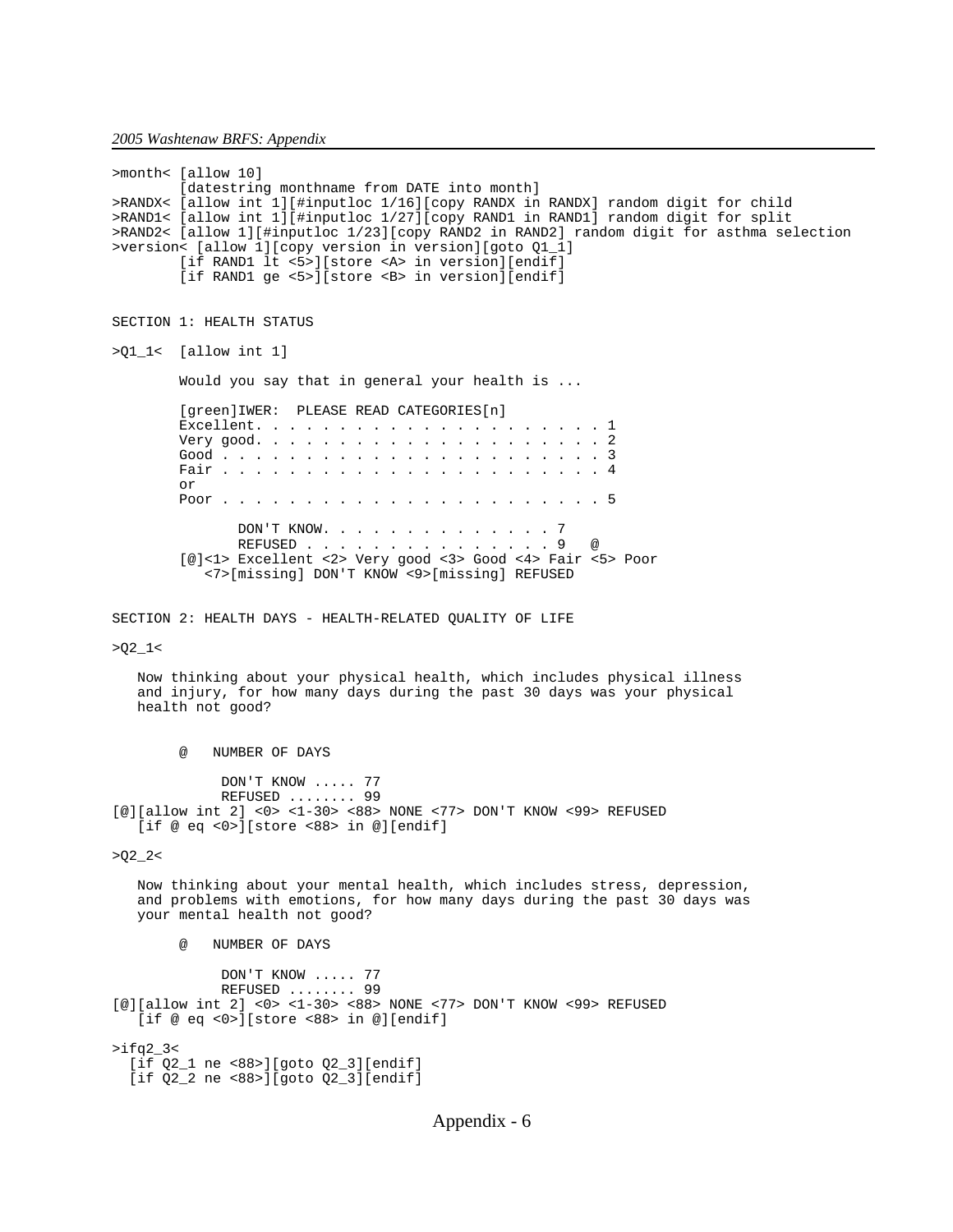*2005 Washtenaw BRFS: Appendix*

 [goto Q3\_1]  $>Q2 - 3$  During the past 30 days, for about how many days did poor physical or mental health keep you from doing your usual activities, such as self-care, work, or recreation? @ NUMBER OF DAYS DON'T KNOW ..... 77 REFUSED ........ 99 [@][allow int 2] <0> <1-30> <88> NONE <77> DON'T KNOW <99> REFUSED [if @ eq <0>][store <88> in @][endif] Section 3: Health Care Access >Q3\_1< [allow int 1] Do you have any kind of health care coverage, including health insurance, prepaid plans such as HMOs, or government plans such as Medicare? YES. . . . . . . . . . . . . . . . . . . . . . . . 1 NO . . . . . . . . . . . . . . . . . . . . . . . . 2 DON'T KNOW/NOT SURE . . . . . . . . . 7<br>REFUSED . . . . . . . . . . . . . . . . 9 @ REFUSED . . . . . . [@][allow int 1] <1> YES <2> NO <7>[missing] DON'T KNOW <9>[missing] REFUSED >Q3\_2< [allow int 1] Do you have one person you think of as your personal doctor or health care provider? [yellow]IWER: - IF INITIAL RESPONSE IS "NO," PROBE WITH[n] [yellow]"Is there [u]more than one[n][yellow] or is there [u]no[n][n] [yellow] person who you think of as your personal doctor of health[n] [yellow] care provider?"[n] YES, ONLY ONE........................1 MORE THAN ONE..........................2 NO..................................3 DON'T KNOW/NOT SURE........7 REFUSED....................9 @ [@][allow int 1] <1> YES, ONLY ONE <2> MORE THAN ONE <3> NO <7>[missing] DON'T KNOW <9>[missing] REFUSED  $>Q3_3$  Was there a time in the past 12 months when you needed to see a doctor, but could not because of the cost? YES. . . . . . . . . . . . . . . . . . . . . . . . 1 NO . . . . . . . . . . . . . . . . . . . . . . . . 2 DON'T KNOW/NOT SURE . . . . . . . . . 7<br>REFUSED REFUSED . . . . . . . . . . . [@][allow int 1] <1> YES <2> NO <7>[missing] DON'T KNOW <9>[missing] REFUSED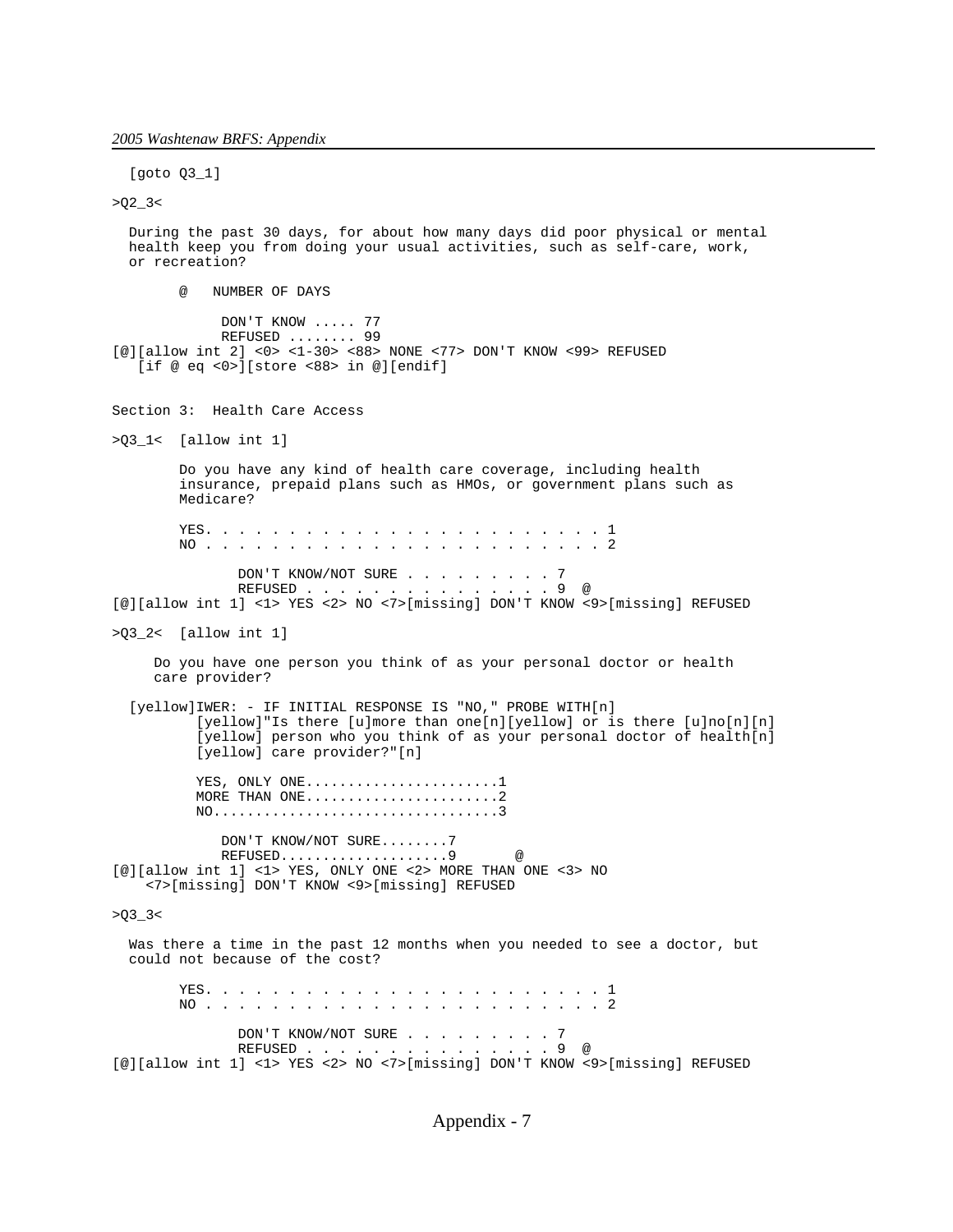[endif][endif][endif]

 $>Q3_4$  About how long has it been since you last visited a doctor for a routine checkup? A routine checkup is a general physical exam, not an exam for a specific injury, illness, or condition. Within past year (1-12 months ago) . . . . . . . 1 Within past 2 years (1-2 yrs ago). . . . . . . . 2 Within past 5 years (2-5 yrs ago). . . . . . . . . 3 5 or more years ago. . . . . . . . . . . . . . . 4 NEVER . . . . . . . . . . . . . . . 8 DON'T KNOW/NOT SURE . . . . . . . . 7 REFUSED . . . . . . . . . . . . . . . 9 @ [@][allow int 1] <1> Within past year <2> Within past 2 years <3> Within past 5 years <4> 5 or more years ago <7> DON'T KNOW <8> NEVER <9> REFUSED Section 4: Exercise >Q4\_1< During the past month, other than your regular job, did you participate in any physical activities or exercises such as running, calisthenics, golf, gardening, or walking for exercise? YES. . . . . . . . . . . . . . . . . . . . . . . . 1 NO . . . . . . . . . . . . . . . . . . . . . . . . 2 DON'T KNOW/NOT SURE . . . . . . . . . 7 REFUSED . . . . . . . . . . . . . . . 9 @ [@][allow int 1] <1> YES <2> NO <7>[missing] DON'T KNOW <9>[missing] REFUSED Section 5: Diabetes >diab< Have you [bold]ever[n] been told by a doctor that you have diabetes? [yellow]IWER: IF RESPONDENT SAYS PRE-DIABETES OR BORDERLINE DIABETES, CODE [yellow] AS "NO, PREDIABETES OR BORDERLINE (3)"[n] YES. . . . . . . . . . . . . . . . . . . . . . . . 1 NO . . . . . . . . . . . . . . . . . . . . . . . . 2 NO, PREDIABETES OR BORDERLINE. . . . . . . . . . . 3 DON'T KNOW. . . . . . . . . . . . . . 7 REFUSED . . . . . . . . . . . . . . . 9 @part [if rsex eq <f>][if @part ne <2>][if @part ge <0>] Was this only when you were pregnant? YES. . . . . . . . . . . . . . . . . . . . . . . . 1 NO . . . . . . . . . . . . . . . . . . . . . . . . 2 DON'T KNOW. . . . . . . . . . . . . . 7 REFUSED . . . . . . . . . . . . . . . 9 @preg

Appendix - 8

[@part][allow int 1]<1> <2>[goto Q5\_1] <3>

[@preg][allow int 1]<1,2><7,9>[missing]

<7,9>[goto Q5\_1][missing]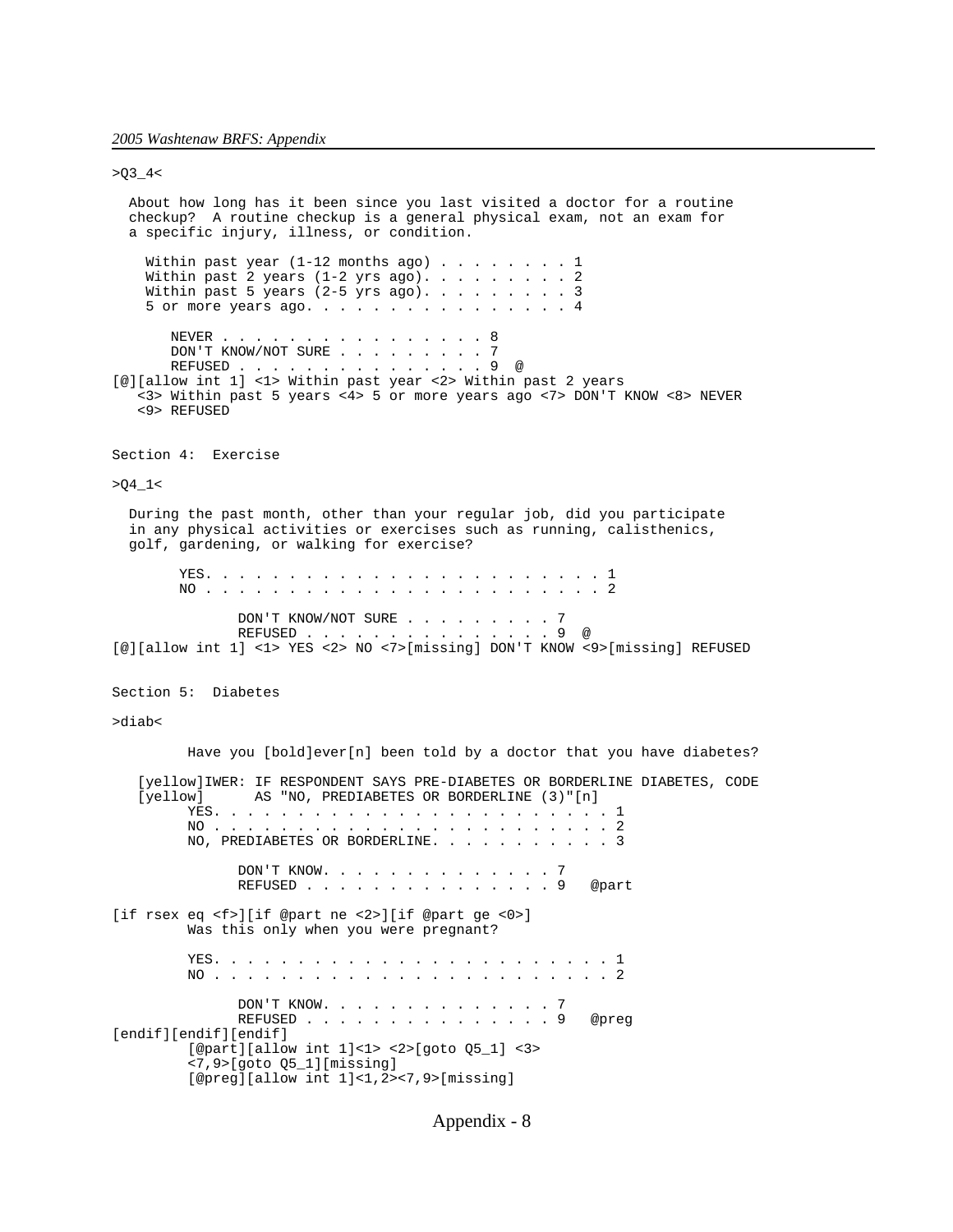*2005 Washtenaw BRFS: Appendix*

```
>Q5_1< [allow int 1][copy Q5_1 in Q5_1][goto ifQ5A_1]
>Q5diab< [if diab@part eq <2>][store <3> in Q5_1][endif]
        [if diab@part eq <7>][store <7> in Q5_1][endif]
        [if diab@part eq <9>][store <9> in Q5_1][endif]
        [if diab@part eq <1>][if rsex eq <m>][store <1> in Q5_1][endif 2]
        [if diab@part eq <3>][if rsex eq <m>][store <4> in Q5_1][endif 2]
 [if diab@part eq <1>][if diab@preg eq <1>][store <2> in Q5_1][endif 2]
 [if diab@part eq <1>][if diab@preg eq <2>][store <1> in Q5_1][endif 2]
       [if diab@part eq <3>][if diab@preg eq <1>][store <2> in Q5_1][endif 2]
        [if diab@part eq <3>][if diab@preg eq <2>][store <4> in Q5_1][endif 2]
        [if diab@part eq <1>][if diab@preg eq <7>][store <7> in Q5_1][endif 2]
        [if diab@part eq <1>][if diab@preg eq <9>][store <9> in Q5_1][endif 2]
>ifQ5A_1<
        [if Q5_1 ne <1>][goto hyper][endif]
        [if version eq <B>][goto hyper][endif]
Module 5: Diabetes Module (CDC)
  If Q5.1=1, continue with Q5A.1; otherwise go to Q6.1.
  FOR VERSION A ONLY
>Q5A_1< 
     How old were you when you were told you have diabetes? 
       @ AGE IN YEARS
          97 ... 97 AND OLDER
           DON'T KNOW ....... 98
           REFUSED .......... 99
[@][allow int 2] <1-96> <97> 97 AND OLDER <98> DON'T KNOW <99> REFUSED
>Q5A_2<
  Are you now taking insulin?
        YES. . . . . . . . . . . . . . . . . . . . . . . . 1
        NO . . . . . . . . . . . . . . . . . . . . . . . . 2
               REFUSED . . . . . . . . . . . . . . . 9 @
[@][allow int 1] <1> YES <2> NO <7>[missing] DON'T KNOW <9>[missing] REFUSED
>Q5A_3<
  Are you now taking diabetes pills?
        YES. . . . . . . . . . . . . . . . . . . . . . . . 1
        NO . . . . . . . . . . . . . . . . . . . . . . . . 2
              DON'T KNOW/NOT SURE . . . . . . . . 7
REFUSED . . . . . . . . . . . . . . 9 @
[@][allow int 1] <1> YES <2> NO <7>[missing] DON'T KNOW <9>[missing] REFUSED
>Q5A 4< [define <d> <1>][define <w> <2>][define <m> <3>][define <y> <4>]
  About how often do you check your blood for glucose or sugar? Include
 times when checked by a family member or friend, but do [bold]not[n] include
  times when checked by a health professional.
      [yellow]IWER: FIRST RECORD UNITS[n] @units NUMBER OF
```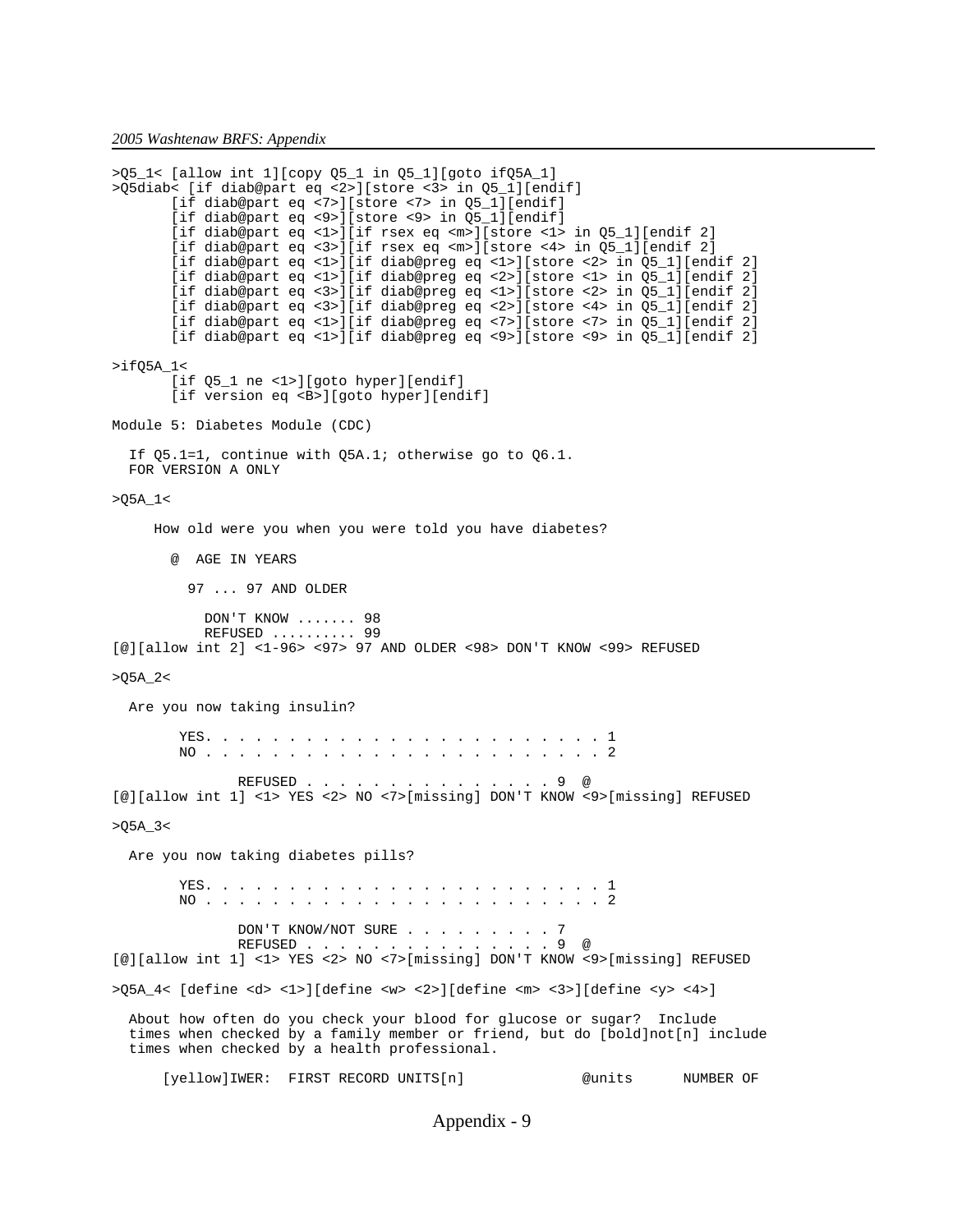TIMES PER DAY. . . . . . . . . . . . . . . . d<br>TIMES PER WEEK . . . . . . . . . . . . . . w @times TIMES PER WEEK . . . . . . . . . . . . . . . W TIMES PER MONTH. . . . . . . . . . . . . . . m TIMES PER YEAR . . . . . . . . . . . . . . . y NEVER. . . . . . . . . . . . . . . . . . . . . . 8 DON'T KNOW/NOT SURE . . . . . . . . 7 REFUSED . . . . . . . . . . . . . . . 9 [@units][allow 1] <d,w,m,y>[goto @times] <7-9> [if @units ge <6>] [if @units eq <7>][store <77> in @times][endif] [if @units eq <8>][store <88> in @times][endif] [if @units eq <9>][store <99> in @times][endif] [goto Q5A\_5] [endif] [@times][allow int 2] <1-9>[#goto ifVQ5A\_4] <10-99> [default goto Q5A\_5] >chk\_Q5A\_4< [if Q5A\_4@units eq <3>][goto Q5A\_5][endif] [if Q5A\_4@units eq <4>][goto Q5A\_5][endif] [if Q5A\_4@units eq <2>][if Q5A\_4@times le <63>][goto ifVQ5A\_4][endif 2] >err\_Q5A\_4< [loc 0/501] [yellow]THE NUMBER YOU HAVE ENTERED IS NOT ACCEPTABLE FOR THE UNITS THAT YOU ENTERED. ACCEPTABLE VALUES FOR "PER DAY" IS 1-9, FOR "PER WEEK" IS 1-63. THIS SCREEN WILL RETURN YOU TO THE QUESTION SO THAT YOU MAY ENTER A VALID NUMBER OR CHANGE THE UNITS[n] [yellow]TYPE <g> TO RETURN @[goto Q5A\_5@units] >ifVQ5A\_4< [if Q5A\_4@units eq <3>][goto Q5A\_5][endif] [if Q5A\_4@units eq <4>][goto Q5A\_5][endif] [if Q5A\_4@units eq <1>][if Q5A\_4@times gt <5>][if Q5A\_4@times le <9>] [goto VQ5A\_4][endif 3] [if Q5A\_4@units eq <2>][if Q5A\_4@times gt <35>][if Q5A\_4@times le <63>] [goto VQ5A\_4][endif 3] [goto Q5A\_5] >VQ5A\_4< [indirect] [if Q5A\_4@units eq <1>] I need to verify that you gave me [fill Q5A\_4@times] times per day as your response to the last question about how often you check your glucose. (Is this correct). [else] I need to verify that you gave me [fill Q5A\_4@times] times per week as your response to the last question about how often you check your glucose. (Is this correct). [endif] YES, CORRECT. . . . . . . . . . . . . . . . . . . . . 1 NO, INCORRECT UNIT (DAY, WEEK, MONTH, OR YEAR). . . . 2 NO, INCORRECT UNIT AND NUMBER OF TIMES. . . . . . . 2 NO, INCORRECT NUMBER OF TIMES . . . . . . . . . . . 3 [@]<1>[goto Q5A\_5] <2> [etc <j Q5A\_4@units>] <3> [etc <j Q5A\_4@times>]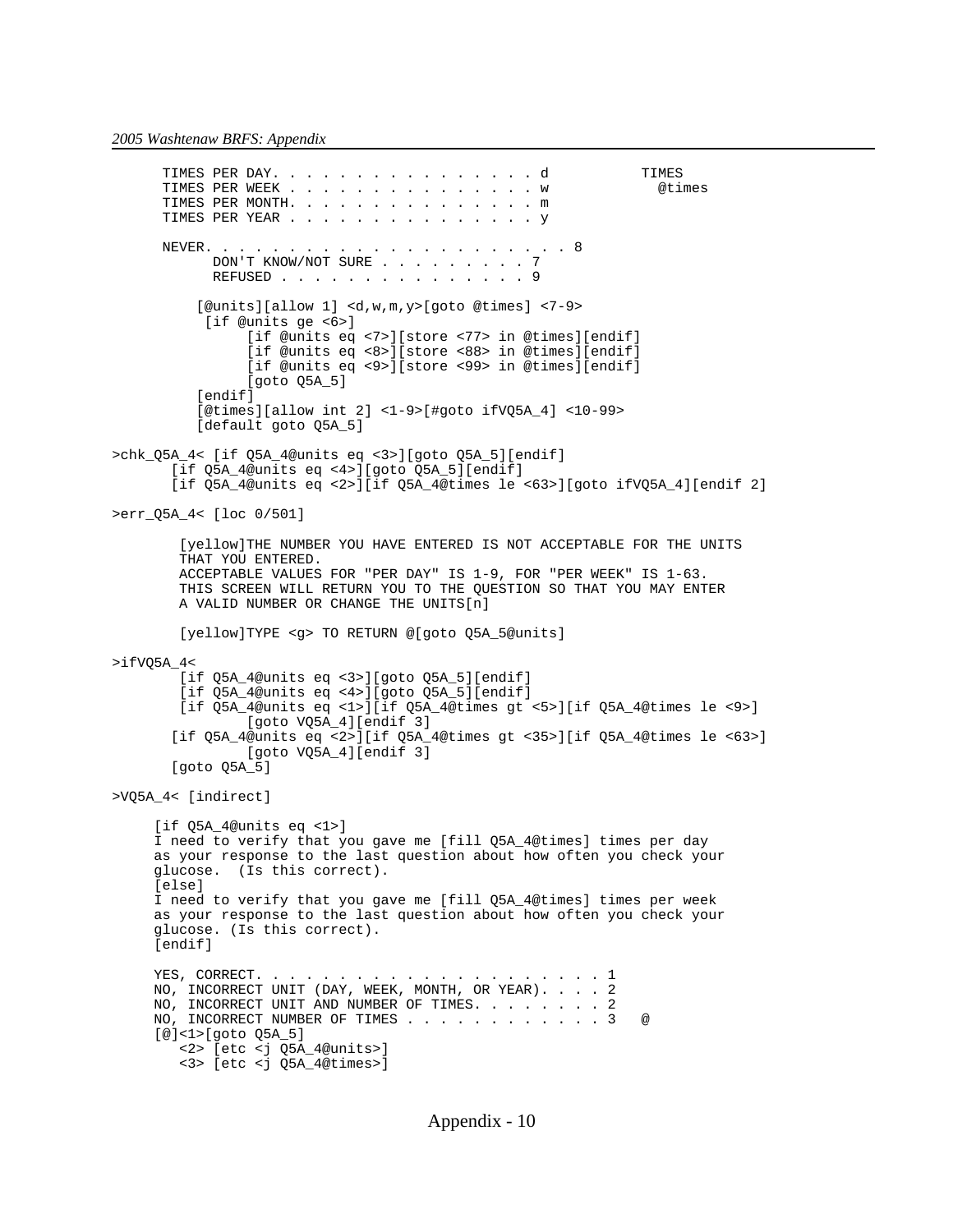```
>Q5A_5< [equiv Q5A_4@times position 3]
   About how often do you check your feet for any sores or irritations?
   Include times when checked by a family member or friend, but do [bold]not[n]
   include times when checked by a health professional. 
(208-210)
      [yellow]IWER: FIRST RECORD UNITS[n] @units NUMBER OF<br>TIMES PER DAY..................d TIMES
      TIMES PER DAY. . . . . . . . . . . . . . . . d<br>TIMES PER WEEK . . . . . . . . . . . . . . . w @times
      TIMES PER WEEK . . . . . . . . . . . . . . . w
 TIMES PER MONTH. . . . . . . . . . . . . . . m 
 TIMES PER YEAR . . . . . . . . . . . . . . . y 
      NO FEET. . . . . . . . . . . . . . . . . . . . . 5
 NEVER. . . . . . . . . . . . . . . . . . . . . . 8
DON'T KNOW/NOT SURE . . . . . . . . 7
            REFUSED . . . . . . . . . . . . . . 9
           [@units][allow 1] <d,w,m,y>[goto @times]<5><7-9>
            [if @units ge <5>]
                 [if @units eq <5>][store <55> in @times][goto Q5A_6][endif]
                 [if @units eq <7>][store <77> in @times][endif]
                 [if @units eq <8>][store <88> in @times][endif]
                 [if @units eq <9>][store <99> in @times][endif]
          [endif]
           [@times][allow int 2] <1-9>[#goto ifVQ5A_5]<10-99>
           [default goto Q5A_6]
>chk_Q5A_5< [if Q5A_5@units eq <3>][goto Q5A_6][endif]
        [if Q5A_5@units eq <4>][goto Q5A_6][endif]
        [if Q5A_5@units eq <2>][if Q5A_5@times le <63>][goto ifVQ5A_5][endif 2]
>err_Q5A_5< [loc 0/503]
         [yellow]THE NUMBER YOU HAVE ENTERED IS NOT ACCEPTABLE FOR THE UNITS
         THAT YOU ENTERED.
         ACCEPTABLE VALUES FOR "PER DAY" IS 1-9, FOR "PER WEEK" IS 1-63.
         THIS SCREEN WILL RETURN YOU TO THE QUESTION SO THAT YOU MAY ENTER
         A VALID NUMBER OR CHANGE THE UNITS[n]
         [yellow]TYPE <g> TO RETURN @[goto Q5A_5@units]
>ifVQ5A_5<
         [if Q5A_5@units eq <3>][goto Q5A_6][endif]
         [if Q5A_5@units eq <4>][goto Q5A_6][endif]
         [if Q5A_5@units eq <1>][if Q5A_5@times gt <4>][if Q5A_5@times le <9>]
                 [goto VQ5A_5][endif 3]
        [if Q5A_5@units eq <2>][if Q5A_5@times gt <28>][if Q5A_5@times le <63>]
                 [goto VQ5A_5][endif 3]
        [goto Q5A_6]
>VQ5A_5< 
      [if Q5A_5@units eq <1>]
      I need to verify that you gave me [fill Q5A_5@times] times per day
      as your response to the last question about how often you check your
      feet. (Is this correct).
      [else]
      I need to verify that you gave me [fill Q5A_5@times] times per week
      as your response to the last question about how often you check your
      feet. (Is this correct).
     [endif]
```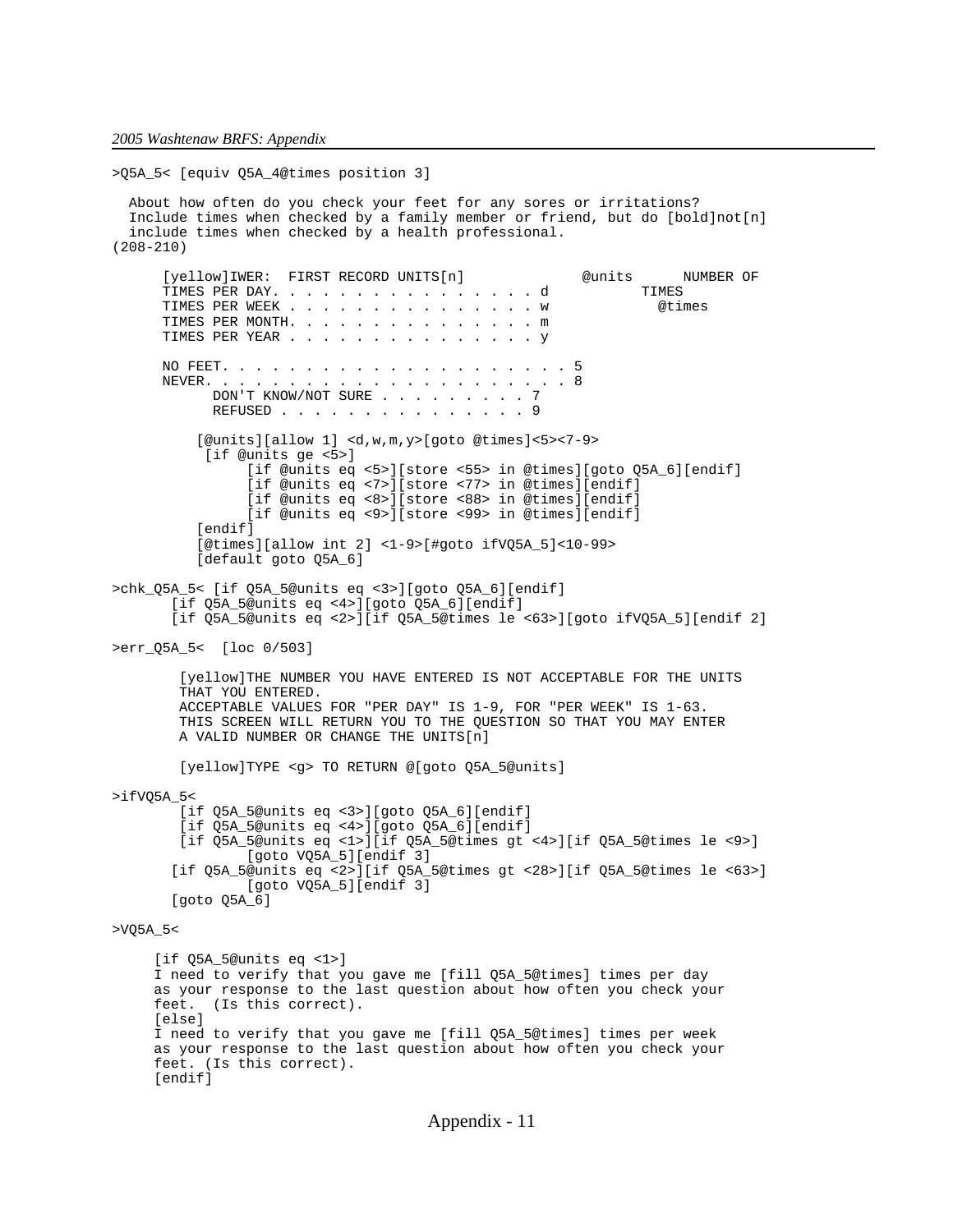YES, CORRECT. . . . . . . . . . . . . . . . . . . . . 1 NO, INCORRECT UNIT (DAY, WEEK, MONTH, OR YEAR). . . . 2 NO, INCORRECT UNIT AND NUMBER OF TIMES. . . . . . . 2 NO, INCORRECT NUMBER OF TIMES . . . . . . . . . . . 3 @ [@]<1>[goto Q5A\_6] <2> [etc <j Q5A\_5@units>] <3> [etc <j Q5A\_5@times>] >Q5A\_6< [equiv Q5A\_5@times position 3] [if Q5A\_5@units eq <5>][goto Q5A\_7][endif] Have you [bold]ever[n] had any sores or irritations on your feet that took more than four weeks to heal? YES. . . . . . . . . . . . . . . . . . . . . . . . 1 NO . . . . . . . . . . . . . . . . . . . . . . . . 2 DON'T KNOW/NOT SURE . . . . . . . . 7 REFUSED . . . . . . . . . . . . . . 9 @ [@][allow int 1] <1> YES <2> NO <7>[missing] DON'T KNOW <9>[missing] REFUSED >Q5A\_7< About how many times in the past 12 months have you seen a doctor, nurse, or other health professional for your diabetes? NUMBER OF TIMES. . . . . . . . . . . . . . . . . 0-76 DON'T KNOW/NOT SURE . . . . . . . . 77 REFUSED . . . . . . . . . . . . . . 99 @ [@][allow int 2] <0> <1-52>[goto Q5A\_8] <53-75><76>[#goto VQ5A\_7] 76 OR MORE <88>[goto Q5A\_8] NONE <77>[goto Q5A\_8] DON'T KNOW <99>[goto Q5A\_8] REFUSED [if @ eq <0>][store <88> in @][goto Q5A\_8][endif] [default goto Q5A\_8] >VQ5A\_7< [loc 0/505] I need to verify that you gave me [fill Q5A\_7] times as your response to the last question about how many times you have seen a health professional about your diabetes in the last year. (Is this correct). YES, CORRECT . . . . . . . . . . 1 NO, INCORRECT. . . . . . . . . . . 2 @ [@]<1> <2>[etc <j Q5A\_7>] >Q5A\_8< [equiv Q5A\_7 position 3] A test for [bold]"A one C"[n] measures the average level of blood sugar over the past three months. About how many times in the past 12 months has a doctor, nurse, or other health professional checked you for [bold]"A one C"[n]? NUMBER OF TIMES (76=76 OR MORE). . . . . . . . . 0-76 NEVER HEARD OF HEMOGLOBIN "A ONE C" TEST . . . . .98 DON'T KNOW/NOT SURE. . . . . . . . . . . . 77 REFUSED. . . . . . . . . . . . . . . . . . 99 @ [@][allow int 2]<0-12><13-75> <76>[#goto VQ5A\_8] 76 OR MORE <88>[goto Q5A\_9] NONE <98>[goto Q5A\_9] NEVER HEARD OF IT <77>[goto Q5A\_9] DON'T KNOW <99>[goto Q5A\_9] REFUSED [if @ eq <0>][store <88> in @][goto Q5A\_9][endif] [default goto Q5A\_9]

Appendix - 12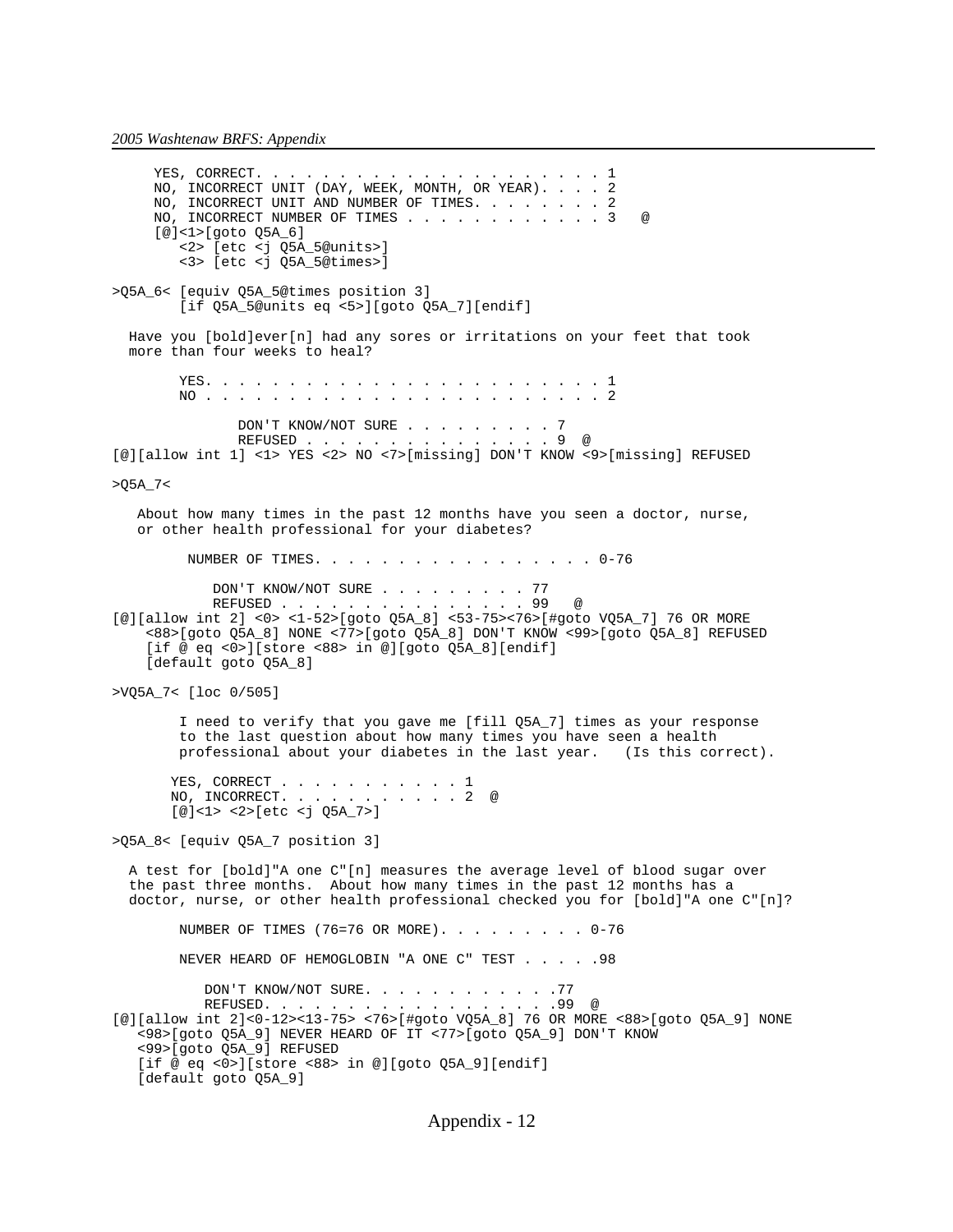that you had retinopathy?

>VQ5A\_8< [loc 0/611] [if Q5A\_8 le Q5A\_7][goto Q5A\_9][endif] [form template] I need to verify that you gave me [fill Q5A\_8] times as your response to the last question about how many times a health professional checked you for "hemoglobin A one C" in the last year. (Is this correct). YES, CORRECT . . . . . . . . . 1 NO, INCORRECT. . . . . . . . 2 @ [@]<1> <2>[etc <j Q5A\_8>] If Q28.5= 555 (No Feet); Go to Q5A.10. >Q5A\_9< [equiv Q5A\_8 position 3][if Q5A\_5@units eq <5>][goto Q5A\_10][endif] About how many times in the past 12 months has a health professional checked your feet for any sores or irritations? NUMBER OF TIMES. . . . . . . . . . . . . . . . . 0-76 DON'T KNOW/NOT SURE . . . . . . . . . . 77<br>REFUSED . . . . . . . . . . . . . . . 99 REFUSED . . . . . . . . . . . . . . . 99 @ [@][allow int 2] <0-75> <76> 76 OR MORE <88> NONE <77> DON'T KNOW <99> REFUSED [if @ eq <0>][store <88> in @][goto Q5A\_10][endif] [default goto Q5A\_10] >VQ5A\_9< [loc 0/506] [if Q5A\_9 le Q5A\_7][goto Q5A\_10][endif] [form template] I need to verify that you gave me [fill Q5A\_9] times as your response to the last question about how many times a health professional checked your feet for sores or irritations in the last year. (Is this correct). YES, CORRECT . . . . . . . . . 1<br>NO, INCORRECT. . . . . . . . . 2 NO, INCORRECT. . . . . . . . . 2 @  $[@]<sub>2</sub> < 2>[etc <sub>1</sub> 05A 9>]<sub>2</sub>$ >Q5A\_10< [equiv Q5A\_9 position 3] When was the last time you had an eye exam in which the pupils were dilated? This would have made you temporarily sensitive to bright light. [green]IWER: READ ONLY IF NECESSARY[n] 1... Within the past month (anytime less than 1 month ago) 2... Within the past year (1 month but less than 12 months ago) 3... Within the past 2 years (1 year but less than 2 years ago) 4... 2 or more years ago NEVER .... 8 DON'T KNOW.... 7 REFUSED.... 9 @ [@][allow int 1] <1> Within the past month <2> Within the past year <3> Within the past 2 years <4> 2 or more years ago <8> Never <7> DON'T KNOW <9> REFUSED >Q5A\_11< Has a doctor [bold]ever[n] told you that diabetes has affected your eyes or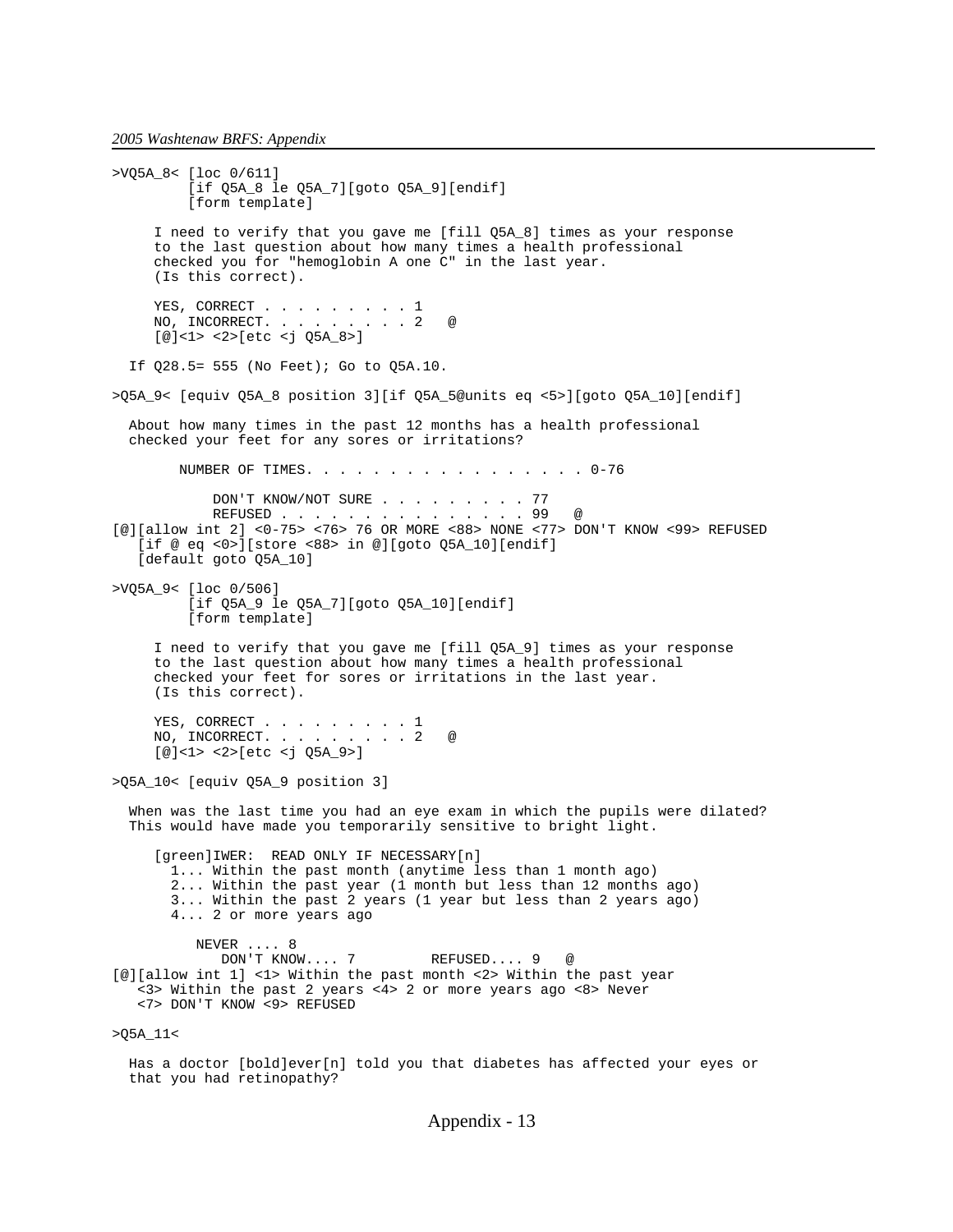YES. . . . . . . . . . . . . . . . . . . . . . . . 1 NO . . . . . . . . . . . . . . . . . . . . . . . . 2 DON'T KNOW/NOT SURE . . . . . . . . . 7 REFUSED . . . . . . . . . . . . . . . 9 @ [@][allow int 1] <1> YES <2> NO <7>[missing] DON'T KNOW <9>[missing] REFUSED >Q5A\_12< Have you [bold]ever[n] taken a course or class in how to manage your diabetes yourself? YES. . . . . . . . . . . . . . . . . . . . . . . . 1 NO . . . . . . . . . . . . . . . . . . . . . . . . 2 DON'T KNOW/NOT SURE . . . . . . . . . . 7<br>REFUSED . . . . . . . . . . . . . . . . . 9 @ REFUSED . . . . . [@][allow int 1] <1> YES <2> NO <7>[missing] DON'T KNOW <9>[missing] REFUSED Section 6: Hypertension Awareness >hyper< Have you [bold]ever[n] been told by a doctor, nurse, or other health professional that you have high blood pressure? YES. . . . . . . . . . . . . . . . . . . . . . . . 1 NO . . . . . . . . . . . . . . . . . . . . . . . . 2 TOLD BORDERLINE HIGH OR PRE-HYPERTENSIVE . . . . . 3 DON'T KNOW. . . . . . . . . . . . . . 7 REFUSED . . . . . . . . . . . . . . . 9 @part [if hyper@part eq <1> and rsex eq <f>] Was this only when you were pregnant? YES. . . . . . . . . . . . . . . . . . . . . . . . 1 NO . . . . . . . . . . . . . . . . . . . . . . . . 2 DON'T KNOW. . . . . . . . . . . . . . 7 REFUSED . . . . . . . . . . . . . . 9 @preq [endif] [@part][allow int 1]<1-3> <7,9>[missing] [@preg][allow int 1]<1,2><7,9>[missing] >Q6\_1< [allow int 1][copy Q6\_1 in Q6\_1][goto Q6\_2] >Q6hyper< [if hyper@part eq <2>][store <3> in Q6\_1][endif] [if hyper@part eq <7>][store <7> in Q6\_1][endif] [if hyper@part eq <9>][store <9> in Q6\_1][endif] [if hyper@part eq <1>][if rsex eq <m>][store <1> in Q6\_1][endif 2] [if hyper@part eq <3>][if rsex eq <m>][store <4> in Q6\_1][endif 2] [if hyper@part eq <1>][if hyper@preg eq <1>][store <2> in Q6\_1][endif 2] [if hyper@part eq <1>][if hyper@preg eq <2>][store <1> in Q6\_1][endif 2] [if hyper@part eq <3>][if hyper@preg eq <1>][store <2> in Q6\_1][endif 2] [if hyper@part eq <3>][if hyper@preg eq <2>][store <4> in Q6\_1][endif 2] [if hyper@part eq <1>][if hyper@preg eq <7>][store <7> in Q6\_1][endif 2] [if hyper@part eq <1>][if hyper@preg eq <9>][store <9> in Q6\_1][endif 2] >Q6\_2< [if Q6\_1 ne <1>][goto Q7\_1][endif]

Are you currently taking medicine for your high blood pressure?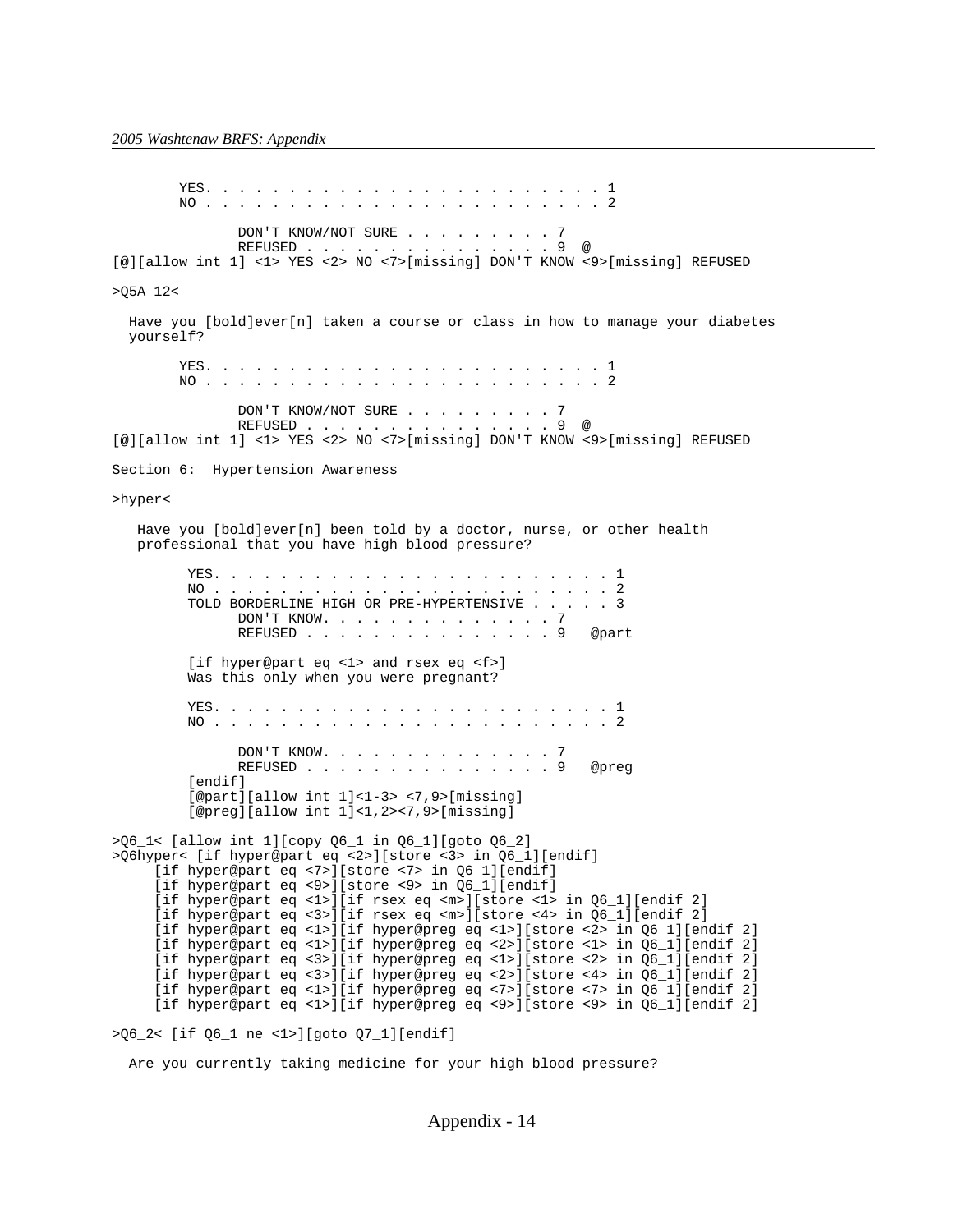YES. . . . . . . . . . . . . . . . . . . . . . . . 1 NO . . . . . . . . . . . . . . . . . . . . . . . . 2 DON'T KNOW/NOT SURE . . . . . . . . 7 REFUSED . . . . . . . . . . . . . . . 9 @ [@][allow int 1] <1> YES <2> NO <7>[missing] DON'T KNOW <9>[missing] REFUSED Section 7: Cholesterol Awareness  $>Q7_1$  Blood cholesterol is a fatty substance found in the blood. Have you [bold]ever[n] had your blood cholesterol checked? YES. . . . . . . . . . . . . . . . . . . . . . . . 1 NO . . . . . . . . . . . . . . . . . . . . . . . . 2 DON'T KNOW/NOT SURE . . . . . . . . 7 REFUSED . . . . . . . . . . . . . . . 9 @ [@][allow int 1] <1> YES <2>[goto Q8\_1] NO <7>[goto Q8\_1] DON'T KNOW <9>[goto Q8\_1] REFUSED\_  $>Q7_2$  About how long has it been since you last had your blood cholesterol checked? [green]READ ONLY IF NECESSARY[n] 1.. Within the past year (anytime less than 12 months ago) 2.. Within the past 2 years (1 year but less than 2 years ago) 3.. Within the past 5 years (2 years but less than 5 years ago) 4.. 5 or more years ago DON'T KNOW....... 7 REFUSED....... 9 [@][allow int 1] <1> Within the past year <2> Within the past 2 years <3> Within the past 5 years <4> 5 or more years ago <7> DON'T KNOW <9> REFUSED  $>Q7 - 3$ Have you [bold]ever[n] been told by a doctor, nurse or other health professional that your blood cholesterol is high? YES. . . . . . . . . . . . . . . . . . . . . . . . 1 NO . . . . . . . . . . . . . . . . . . . . . . . . 2 DON'T KNOW/NOT SURE . . . . . . . . 7 REFUSED . . . . . . . . . . . . . . . 9 @ [@][allow int 1] <1> YES <2> NO <7>[missing] DON'T KNOW <9>[missing] REFUSED Section 8: Cardiovascular Disease Prevalence  $>08_1$  Now I would like to ask you some questions about cardiovascular disease. Has a doctor, nurse, or other health professional [bold]ever[n] told you that you had any of the following? For each, tell me "Yes", "No", or you're "Not sure".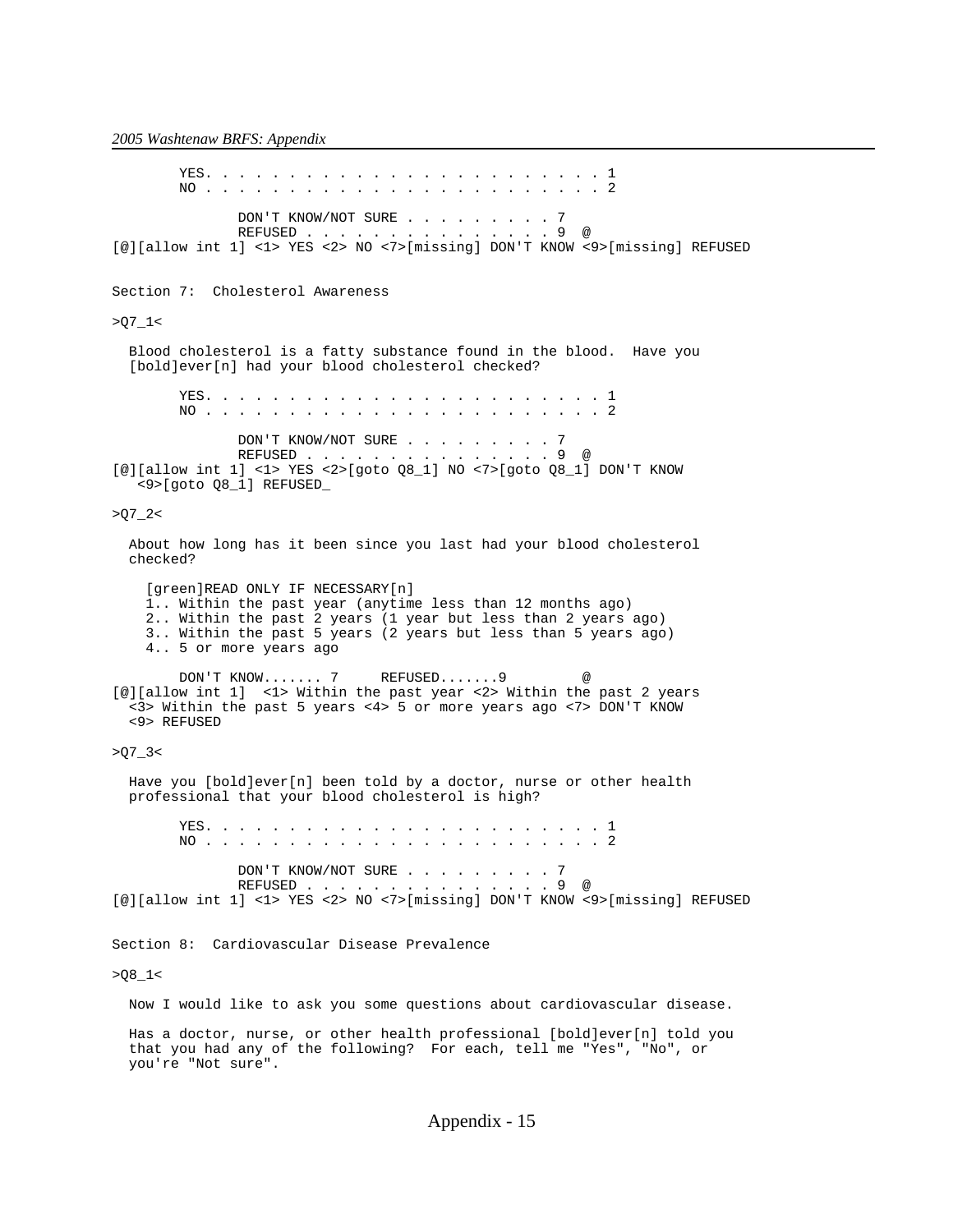(Ever told) you had a heart attack, also called a myocardial infarction? YES. . . . . . . . . . . . . . . . . . . . . . . . 1 NO . . . . . . . . . . . . . . . . . . . . . . . . 2 DON'T KNOW/NOT SURE . . . . . . . . . 7 REFUSED . . . . . . . . . . . . . . . 9 @ [@][allow int 1] <1> YES <2> NO <7>[missing] DON'T KNOW <9>[missing] REFUSED  $>Q8_2$  (Ever told) you had angina or coronary heart disease? YES. . . . . . . . . . . . . . . . . . . . . . . . 1 NO . . . . . . . . . . . . . . . . . . . . . . . . 2 DON'T KNOW/NOT SURE . . . . . . . . . 7<br>REFUSED . . . . . . . . . . . . . . . . 9 @ REFUSED . . . [@][allow int 1] <1> YES <2> NO <7>[missing] DON'T KNOW <9>[missing] REFUSED  $>Q8_3<$  (Ever told) you had a stroke? YES. . . . . . . . . . . . . . . . . . . . . . . . 1 NO . . . . . . . . . . . . . . . . . . . . . . . . 2 DON'T KNOW/NOT SURE . . . . . . . . . 7<br>REFUSED . . . . . . . . . . . . . . . . 9 @ REFUSED . . . . . . [@][allow int 1] <1> YES <2> NO <7>[missing] DON'T KNOW <9>[missing] REFUSED Section 9: Asthma  $>09_1$  Have you ever been told by a doctor, nurse or other health professional that you had asthma? YES. . . . . . . . . . . . . . . . . . . . . . . . 1 NO . . . . . . . . . . . . . . . . . . . . . . . . 2 DON'T KNOW/NOT SURE . . . . . . . . . . 7<br>REFUSED . . . . . . . . . . . . . . . . 9 @ REFUSED . . . . . . [@][allow int 1] <1> YES <2>[goto Q10\_1] NO <7>[missing][goto Q10\_1] DON'T KNOW <9>[missing][goto Q10\_1] REFUSED  $>09 - 2<$  Do you still have asthma? YES. . . . . . . . . . . . . . . . . . . . . . . . 1 NO . . . . . . . . . . . . . . . . . . . . . . . . 2 DON'T KNOW/NOT SURE . . . . . . . . . 7 REFUSED . . . . . . . . . . . . . . . 9 @ [@][allow int 1] <1> YES <2> NO <7>[missing] DON'T KNOW <9>[missing] REFUSED Section 10: Immunization  $>Q10_1<$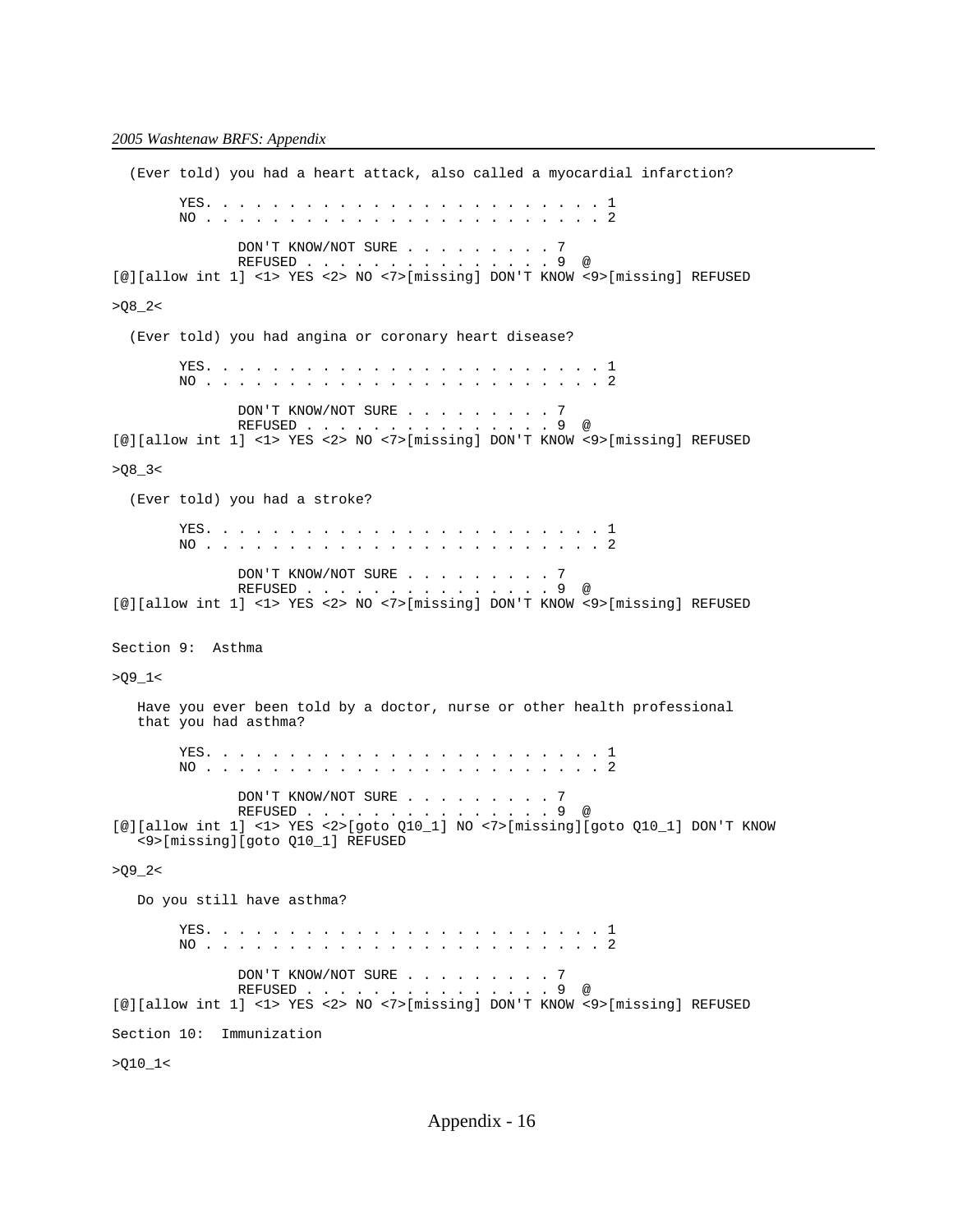A flu shot is an influenza vaccine injected in your arm. During the past 12 months, have you had a flu shot? YES. . . . . . . . . . . . . . . . . . . . . . . . 1 NO . . . . . . . . . . . . . . . . . . . . . . . . 2 DON'T KNOW/NOT SURE . . . . . . . . . 7<br>REFUSED . . . . . . . . . . . . . . . 9 @ REFUSED . . . . . . . [@][allow int 1] <1> YES <2> NO <7>[missing] DON'T KNOW <9>[missing] REFUSED  $>Q10_2$  During the past 12 months, have you had a flu vaccine that was sprayed in your nose? The flu vaccine sprayed in the nose is also called FluMist. YES. . . . . . . . . . . . . . . . . . . . . . . . 1 NO . . . . . . . . . . . . . . . . . . . . . . . . 2 DON'T KNOW/NOT SURE . . . . . . . . 7 REFUSED . . . . . . . . . . . . . . . 9 @ [@][allow int 1] <1> YES [#goto Q10\_4] <2> NO <7>[missing] DON'T KNOW <9>[missing] REFUSED [default goto Q10\_3] >ifQ12\_2< [if IDAT ge <03012005>][goto Q10\_3][endif] [if Q10\_2 eq <2>][if Q10\_1 eq <1>][goto Q10\_4][endif 2] [if Q10\_2 eq <2>][if Q10\_1 ne <1>][goto Q10\_6][endif 2] [if Q10\_2 ge <7>][if Q10\_1 eq <1>][goto Q10\_4][endif 2] [if Q10\_2 ge <7>][if Q10\_1 eq <2>][goto Q10\_6][endif 2] [goto Q10\_7] >Q10\_4< During what month and year did you receive your most recent flu vaccination? [if Q10\_1 eq <1>][if Q10\_2 eq <1>] The most recent flu vaccination may have been either the flu shot or the flu spray. [endif 2] [yellow]IWER: IF NECESSARY, "Was it before or after September 2004?"[n] [green]USE LEADING 0 FOR SINGLE DIGIT MONTHS[n] MONTH / YEAR @month / @year DON'T KNOW...............d REFUSED..................r [@month][allow 2]<01><02><03><04><05><06><07><08><09><10-12> <d,r> <77,99>[missing] [if @month eq <d>] [store <77> in @month][store <7777> in @year][goto Q10\_5] [endif] [if @month eq <r>] [store <99> in @month][store <9999> in @year][goto Q10\_5] [endif] [@year][allow int 4]<1985-2005> <7777> <9999>

the contract of the contract of the contract of the contract of the contract of the contract of the contract o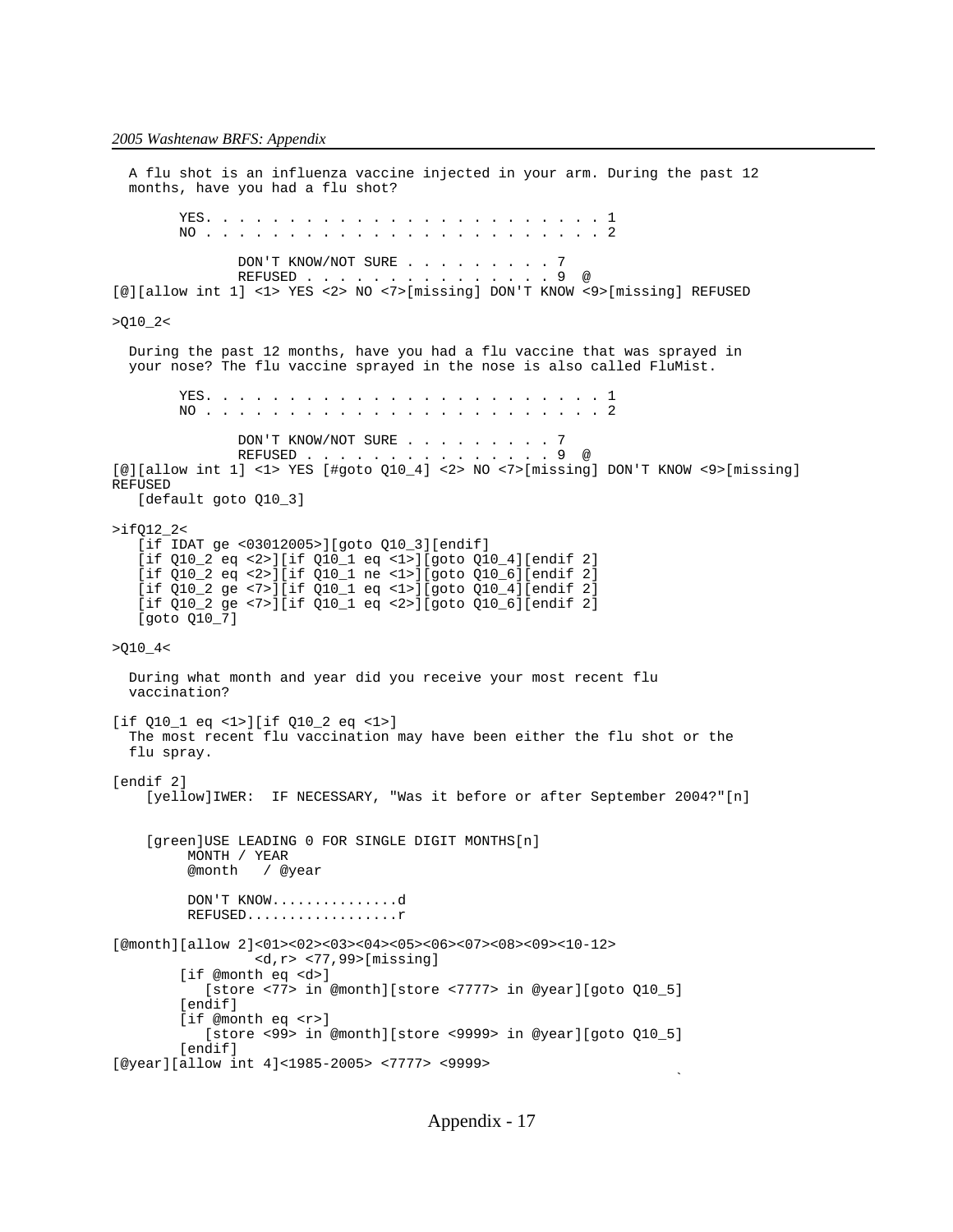>Q10\_5< [if Q10\_1 eq <1>][if Q10\_2 ne <1>] Where did you go to get your most recent flu shot? [endif 2] [if Q10\_1 ne <1>][if Q10\_2 eq <1>] Where did you go to get your most recent vaccine that was sprayed in your nose? [endif 2] [if Q10\_1 eq <1>][if Q10\_2 eq <1>] Where did you go to get your most recent vaccination (whether it was a shot or spray in the nose)? [endif 2] [yellow]IWER: IF NECESSARY, "How would you describe the place where you[n] [yellow] went to get your most recent flu vaccine?"[n] [green]IWER: READ ONLY IF NECESSARY[n] 1 ... A doctor's office or health maintenance organization (HMO) 2 ... A health department 3 ... Another type of clinic or health center (ex. community health center) 4 ... A senior, recreation, or community center 5 ... A store (ex: supermarket, drug store) 6 ... A hospital (ex: in-patient) 7 ... An emergency room 8 ... Workplace, or 9 ... Some other kind of place [green]IWER: DO NOT READ 10 ... RECEIVED VACCINATION IN CANADA/MEXICO DON'T KNOW ..... 77 REFUSED ..... 99 @ [@][allow int 2] <1> A doctor's office or health maintenance organization (HMO) <2> A health department <3> Another type of clinic or health center <4> A senior, recreation, or community center <5> A store <6> A hospital <7> An emergency room <8> Workplace <9> Some other kind of place <10> Received vaccination in Canada/Mexico <77> DON'T KNOW <99> REFUSED If Q10.4 is before 9/2004 go to Q10.6, if Q10.4 is DK or RF, go to Q10.6, otherwise go to Q10.7 >ifQ10\_6< [if Q10\_4@year lt <2004>][goto Q10\_6][endif] [if Q10\_4@year eq <2004>][if Q10\_4@month lt <9>][goto Q10\_6][endif 2] [if Q10\_4@year ge <7777>][goto Q10\_6][endif] [goto ifQ10\_7] >Q10\_6< What is the [bold]main[n] reason you have [bold]not[n] received a flu vaccination for this current flu season? [yellow]IWER: THE CURRENT FLU SEASON = SEPT. 04 - MAR. 05[n] [yellow] IF NECESSARY, "What was the main reason?"[n] [green]IWER:: DO NOT READ. SELECT CATEGORY THAT BEST MATCHES RESPONSES[n] [green]NEED:[n] 1 ... DO NOT NEED IT 2 ... DOCTOR DID NOT RECOMMEND IT 3 ... DID NOT KNOW THAT I SHOULD BE VACCINATED 4 ... FLU IS NOT THAN SERIOUS 5 ... HAD THE FLU ALREADY THIS FLU SEASON [green]CONCERN:[n] 6 ... SIDE EFFECTS/CAN CAUSE FLU 7 ... DOES NOT WORK [green]ACCESS:[n] 8...PLAN TO GET VACCINATED LATER THIS FLU SEASON 9...FLU VACCINATION COSTS TOO MUCH 10...INCONVENIENT TO GET VACCINATED [green]VACCINE SHORTAGE:[n]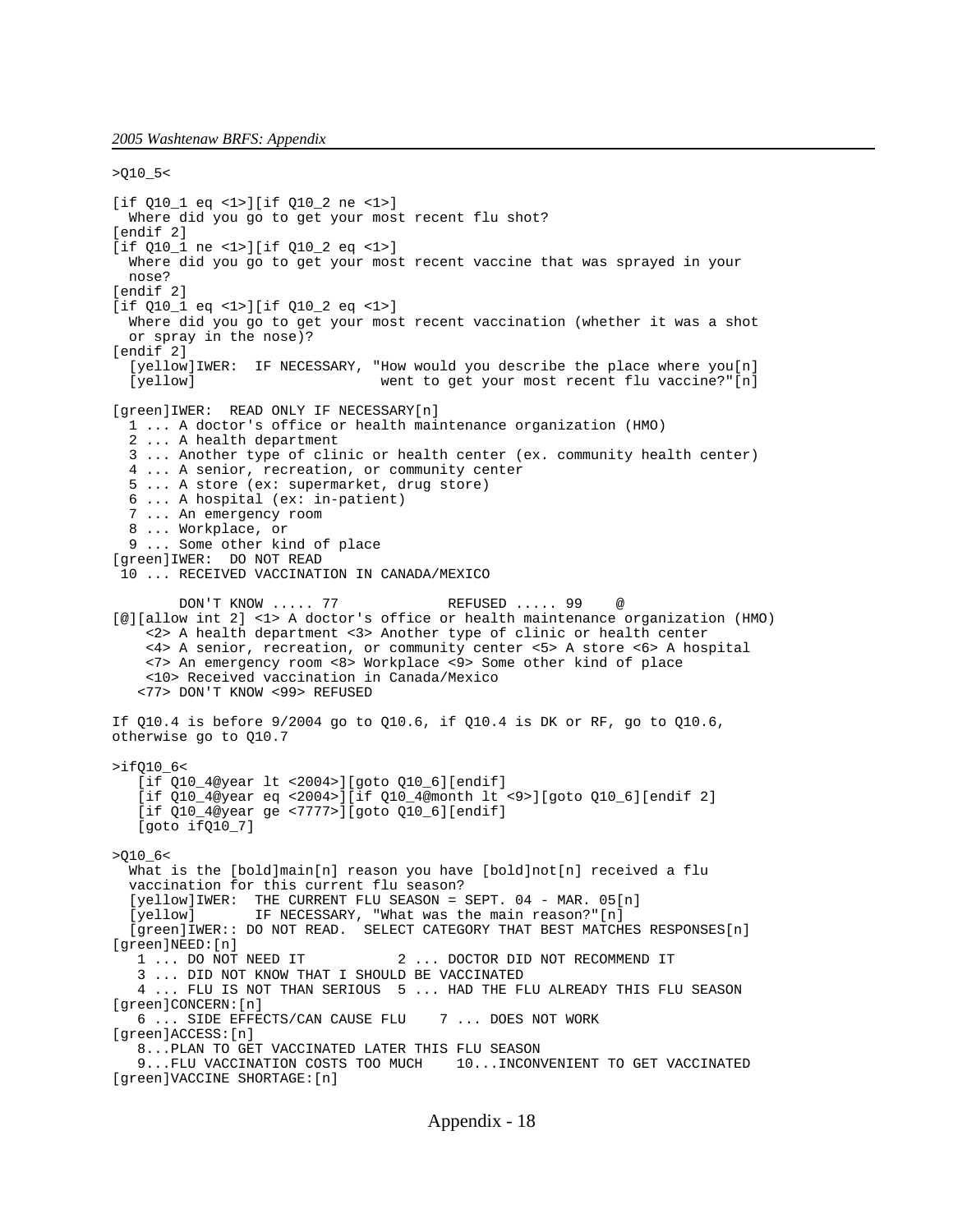11...SAVING VACCINE FOR PEOPLE WHO NEED IT MORE 12...TRIED TO FIND VACCINE, BUT COULD NOT GET IT 13...NOT ELIGIBLE TO RECEIVE VACCINE<br>14...SOME OTHER REASON DON'T KNOW...77 14...SOME OTHER REASON DON'T KNOW...77 REFUSED...99 @ [@][allow int 1] <1> Do not need it <2> Doctor did not recommend it <3> Did not know that I should be vaccinated <4> Flu is not that serious <5> Side effects/can cause flu <6> Coes not work <7> Had the flu already this flu season <8> Plan to get vaccinated later this flu season <9> Flu vaccination costs too much <10> Inconvenient to get vaccinated <11> Saving vaccine for people who need it more <12> Tried to find vaccine, but could not get it <13> Not eligible to receive vaccine <14> Some other reason <77> DON'T KNOW <99> REFUSED >ifQ10\_7< [if Q10\_4@month ge <4>][if Q10\_4@year eq <2004>][goto Q10\_7][endif 2] [if Q10\_4@year eq <2005>][goto Q10\_7][endif] [if Q10\_1 ne <1>][if Q10\_2 ne <1>][goto Q10\_7][endif 2] [goto Q10\_3] >Q10\_7< Did you get a flu vaccination during the [bold]last flu season[n], in other words during the months of September 2003 through March 2004? [yellow]IWER: DO NOT PROBE FOR DO NOT KNOW[n] YES. . . . . . . . . . . . . . . . . . . . . . . . 1 NO . . . . . . . . . . . . . . . . . . . . . . . . 2 DON'T KNOW/NOT SURE . . . . . . . . 7 REFUSED . . . . . . . . . . . . . . . 9 @ [@][allow int 1] <1> YES <2> NO <7>[missing] DON'T KNOW <9>[missing] REFUSED >Q10\_3< A pneumonia shot or pneumococcal vaccine is usually given only once or twice in a person's lifetime and is different from the flu shot. Have you ever had a pneumonia shot? YES. . . . . . . . . . . . . . . . . . . . . . . . 1 NO . . . . . . . . . . . . . . . . . . . . . . . . 2 DON'T KNOW/NOT SURE . . . . . . . . . 7<br>REFUSED . . . . . . . . . . . . . . . 9 @ REFUSED . . . . . . . . . . . . . . . 9 @ [@][allow int 1] <1> YES <2> NO <7>[missing] DON'T KNOW <9>[missing] REFUSED [default goto Q11\_1] >ifQ10\_8< [#if IDAT gt <02282005>][#goto Q11\_1][#endif] >Q10\_8< Has a doctor, nurse or other health professional ever said that you have

 any of the following health problems: Asthma; lung problems, other than asthma; heart problems; diabetes; kidney problems; weakened immune system caused by a chronic illness, such as cancer or HIV/AIDS, or medicines, such as steroids; or sickle cell anemia or other anemia?

[yellow]IWER: PROBE BY REPEATING QUESTION[n]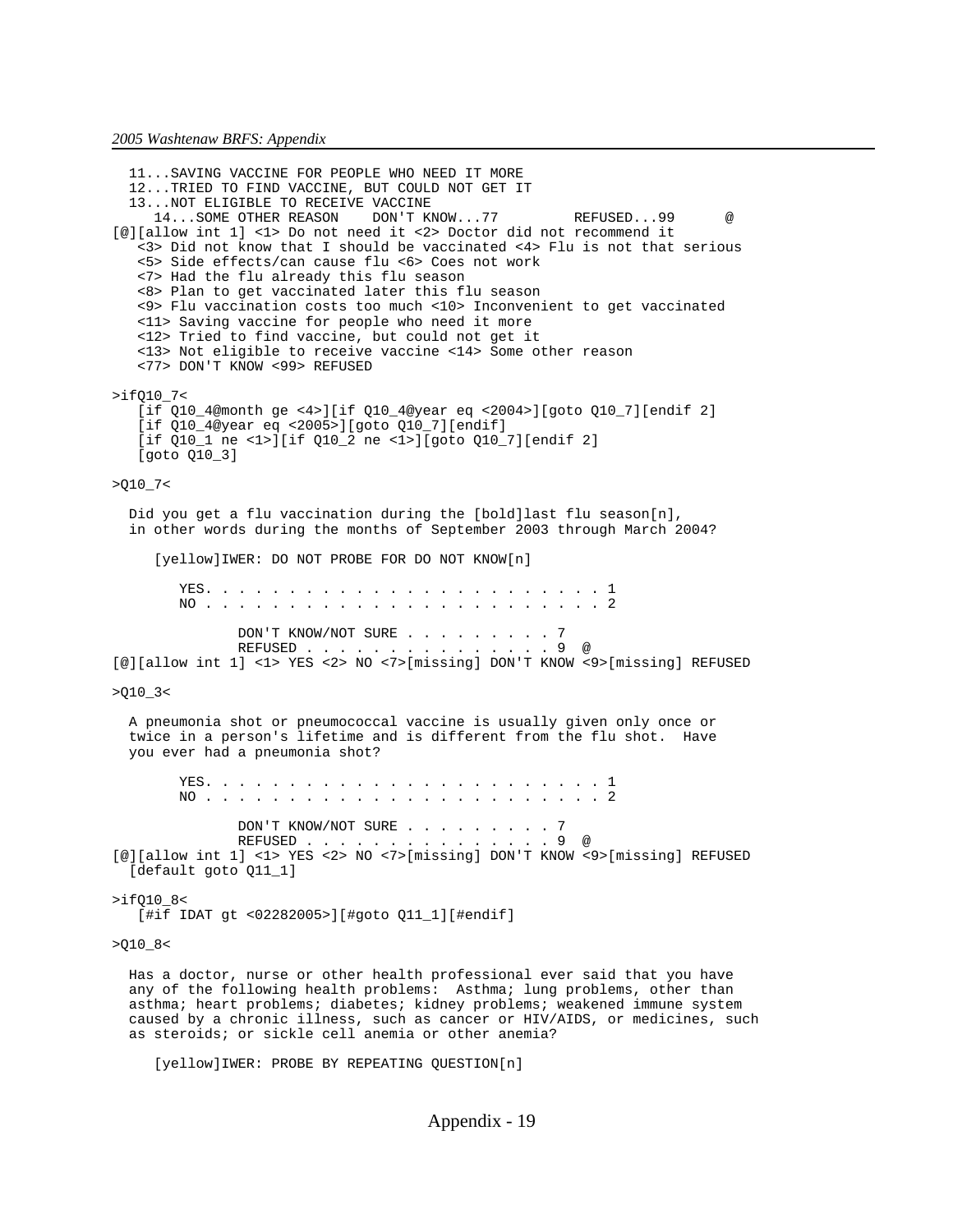YES. . . . . . . . . . . . . . . . . . . . . . . . 1 NO . . . . . . . . . . . . . . . . . . . . . . . . 2 DON'T KNOW/NOT SURE . . . . . . . . . 7 REFUSED . . . . . . . . . . . . . . 9 @ [@][allow int 1] <1> YES <2>[goto Q10\_10] NO <7>[goto Q10\_10] DON'T KNOW <9>[goto Q10\_10] REFUSED >Q10\_9< Do you still have any of these problems? [yellow]IWER: DO NOT PROBE FOR DO NOT KNOW[n] YES. . . . . . . . . . . . . . . . . . . . . . . . 1 NO . . . . . . . . . . . . . . . . . . . . . . . . 2 DON'T KNOW/NOT SURE . . . . . . . . 7 REFUSED . . . . . . . . . . . . . . . 9 @ [@][allow int 1] <1> YES <2> NO <7>[missing] DON'T KNOW <9>[missing] REFUSED >Q10\_10< Do you currently work in a health care facility, such as a medical clinic, hospital, or nursing home? [yellow]IWER: IF NECESSARY, "This includes part-time and volunteer work."[n] [yellow]IWER: DO NOT PROBE FOR DO NOT KNOW[n] YES. . . . . . . . . . . . . . . . . . . . . . . . 1 NO . . . . . . . . . . . . . . . . . . . . . . . . 2 DON'T KNOW/NOT SURE . . . . . . . . . 7<br>REFUSED . . . . . . . . . . . . . . . 9 @ REFUSED . . . . . . . [@][allow int 1] <1> YES <2>[goto Q11\_1] NO <7>[goto Q11\_1] DON'T KNOW <9>[goto Q11\_1] REFUSED >Q10\_11< Do you have direct face-to-face or hands-on contact with patients as a part of your routine work? [yellow]IWER: PROBE FOR DO NOT KNOW BY REPEATING QUESTION[n] YES. . . . . . . . . . . . . . . . . . . . . . . . 1 NO . . . . . . . . . . . . . . . . . . . . . . . . 2 DON'T KNOW/NOT SURE . . . . . . . . . 7<br>REFUSED . . . . . . . . . . . . . . . . 9 @ REFUSED . . . . . . [@][allow int 1] <1> YES <2> NO <7>[missing] DON'T KNOW <9>[missing] REFUSED Section 11: Tobacco Use >Q11\_1< Have you smoked at least 100 cigarettes in your entire life? [yellow]IWER: 5 PACKS = 100 CIGARETTES[n] YES. . . . . . . . . . . . . . . . . . . . . . . . 1 NO . . . . . . . . . . . . . . . . . . . . . . . . 2

Appendix - 20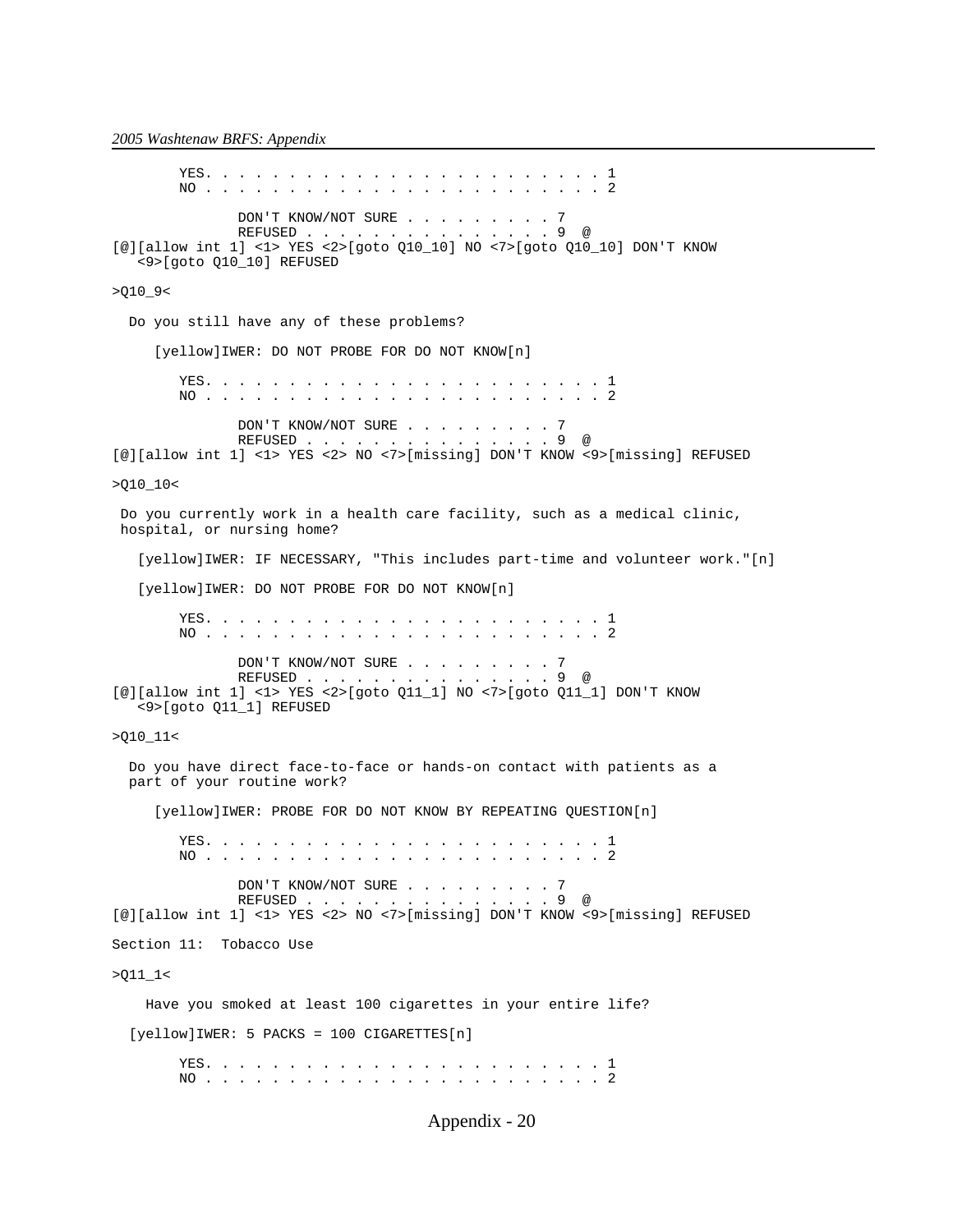```
 DON'T KNOW/NOT SURE . . . . . . . . . 7
                REFUSED . . . . . . . . . . . . . . . 9 @
[@][allow int 1] <1> YES <2>[goto Q12_1] NO <7>[missing][goto Q12_1] DON'T KNOW
    <9>[missing][goto Q12_1] REFUSED 
>011_2 Do you now smoke cigarettes every day, some days, or not at all?
          EVERYDAY . . . . . . . . . . . . . . . . . . . . . 1
 SOME DAYS. . . . . . . . . . . . . . . . . . . . . 2
 NOT AT ALL . . . . . . . . . . . . . . . . . . . . 3
REFUSED . . . . . . . . . . . . . . 9 @
[@][allow int 1] <1> EVERYDAY <2> SOMEDAYS <3>[goto Q12_1] NOT AT ALL
            <9>[missing][goto Q12_1]
>Q11_3<
  During the past 12 months, have you stopped smoking for one day or longer
  because you were trying to quit smoking?
         YES. . . . . . . . . . . . . . . . . . . . . . . . 1
        NO . . . . . . . . . . . . . . . . . . . . . . . . 2
               DON'T KNOW/NOT SURE . . . . . . . . . 7
                REFUSED . . . . . . . . . . . . . . . 9 @
[@][allow int 1] <1> YES <2> NO <7>[missing] DON'T KNOW <9>[missing] REFUSED
Section 12: Alcohol Consumption
>Q12_1<
  During the past 30 days, have you had at least one drink of any alcoholic
  beverage such as beer, wine, a malt beverage or liquor?
         YES. . . . . . . . . . . . . . . . . . . . . . . . 1
        NO . . . . . . . . . . . . . . . . . . . . . . . . 2
               DON'T KNOW/NOT SURE . . . . . . . . 7
               REFUSED . . . . . . . . . . . . . . . 9 @
[@][allow int 1] <1> YES <2>[goto Q13_1] NO <7>[goto Q13_1] DON'T KNOW
    <9>[goto Q13_1] REFUSED
>Q12_2< [define <w><1>][define <m><2>]
  During the past 30 days, how many days per week or per month did you have
  at least one drink of any alcoholic beverage?
       [yellow]IWER: FIRST RECORD UNITS[n] @units NUMBER OF 
      DAYS PER WEEK . . . . . . . . . . . . . . . . w DAYS<br>DAYS IN PAST 30 DAYS. . . . . . . . . . . . m @days
     DAYS IN PAST 30 DAYS. . . . . . . . . . . \mathfrak{m}NO DRINKS IN THE PAST 30 DAYS. \ldots . . . . . . 8
            DON'T KNOW/NOT SURE . . . . . . . . 7
            REFUSED . . . . . . . . . . . . . . 9
           [@units][allow 1] <w,m>[goto @days]<5><7-9>
            [if @units ge <7>]
                 [if @units eq <7>][store <77> in @days][goto Q12_3][endif]
                 [if @units eq <8>][store <88> in @days][goto Q13_1][endif]
```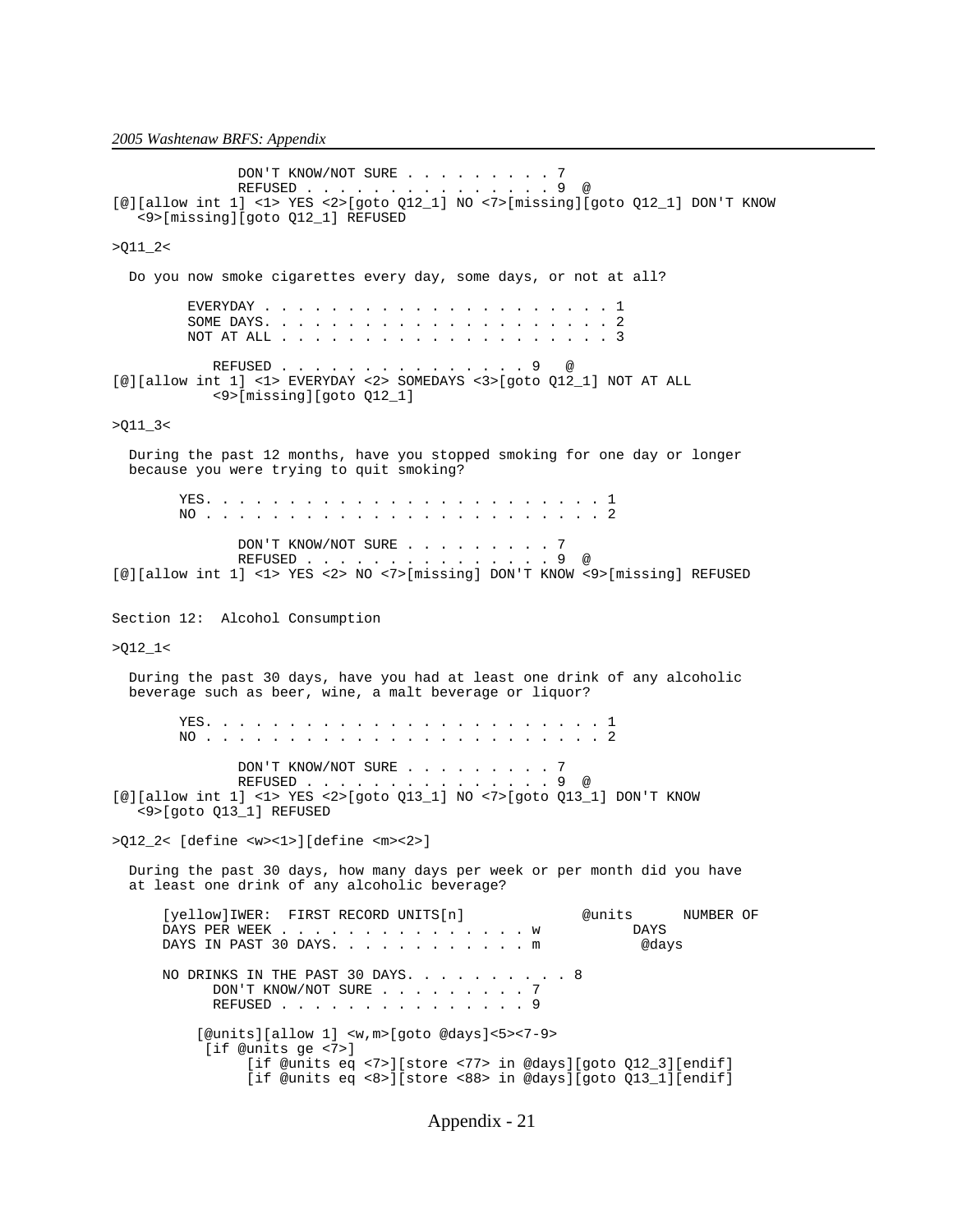[if @units eq <9>][store <99> in @days][goto Q12\_3][endif] [endif] [@days][allow int 2] <1-30><88><77,99> >oops1< [allow 1][loc 0/507] [if Q12\_2@units eq <1>][if Q12\_2@days le <7>][goto Q12\_3][endif 2] [if Q12\_2@units eq <w>][if Q12\_2@days le <7>][goto Q12\_3][endif 2] [if Q12\_2@units eq <2>][goto Q12\_3][endif] [if Q12\_2@units eq <m>][goto Q12\_3][endif] [yellow]IWER: YOU CAN NOT HAVE MORE THAN 7 DAYS IN A WEEK[n] [yellow]TYPE "g" TO GO BACK TO THE PREVIOUS ANSWER TO CORRECT IT[n] @ [@] <g>[etc <jb Q12\_2>] >Q12\_3< [equiv Q12\_2@days position 3][undefine <w>][undefine <m>] One drink is equivalent to a 12-ounce beer, a 5-ounce glass of wine, or a drink with one shot of liquor. During the past 30 eays, on the days when you drank, about how many drinks did you drink on the average. NUMBER OF DRINKS @ DON'T KNOW/NOT SURE.........77 REFUSED.....................99 [@][allow int 2] <0>[goto drinkoops] <1-15>[goto Q12\_4] <16-76>[goto VQ12\_3] <77>[goto Q12\_4] DON'T KNOW <99>[goto Q12\_4] REFUSED [default goto Q12\_4] >drinkoops< [allow 1][loc 0/508] [yellow] YOU CAN NOT HAVE 0 AS AN ANSWER HERE SINCE YOU HAVE SAID THAT THE R DRANK IN THE PAST 30 DAYS. TYPE "g" AND YOU WILL BE SENT BACK TO THE QUESTION ABOUT NUMBER OF DAYS DRINKING[n] @ [@] <g>[etc <jb Q12\_2>] >VQ12\_3< [allow int 1] (CDC guidelines require that we verify answers throughout the questionnaire.) I need to verify that you gave me [fill Q12\_3] drinks as your response to the last question about how many drinks you have on average on the days that you drink. (Is this correct). YES, CORRECT . . . . . . . . . 1 NO, INCORRECT. . . . . . . . . 2 @ [@]<1> <2>[etc <j Q12\_3>] >Q12\_4< [equiv Q12\_3 position 3]

 Considering all types of alcoholic beverages, how many times during the past 30 days did you have 5 or more drinks on an occasion?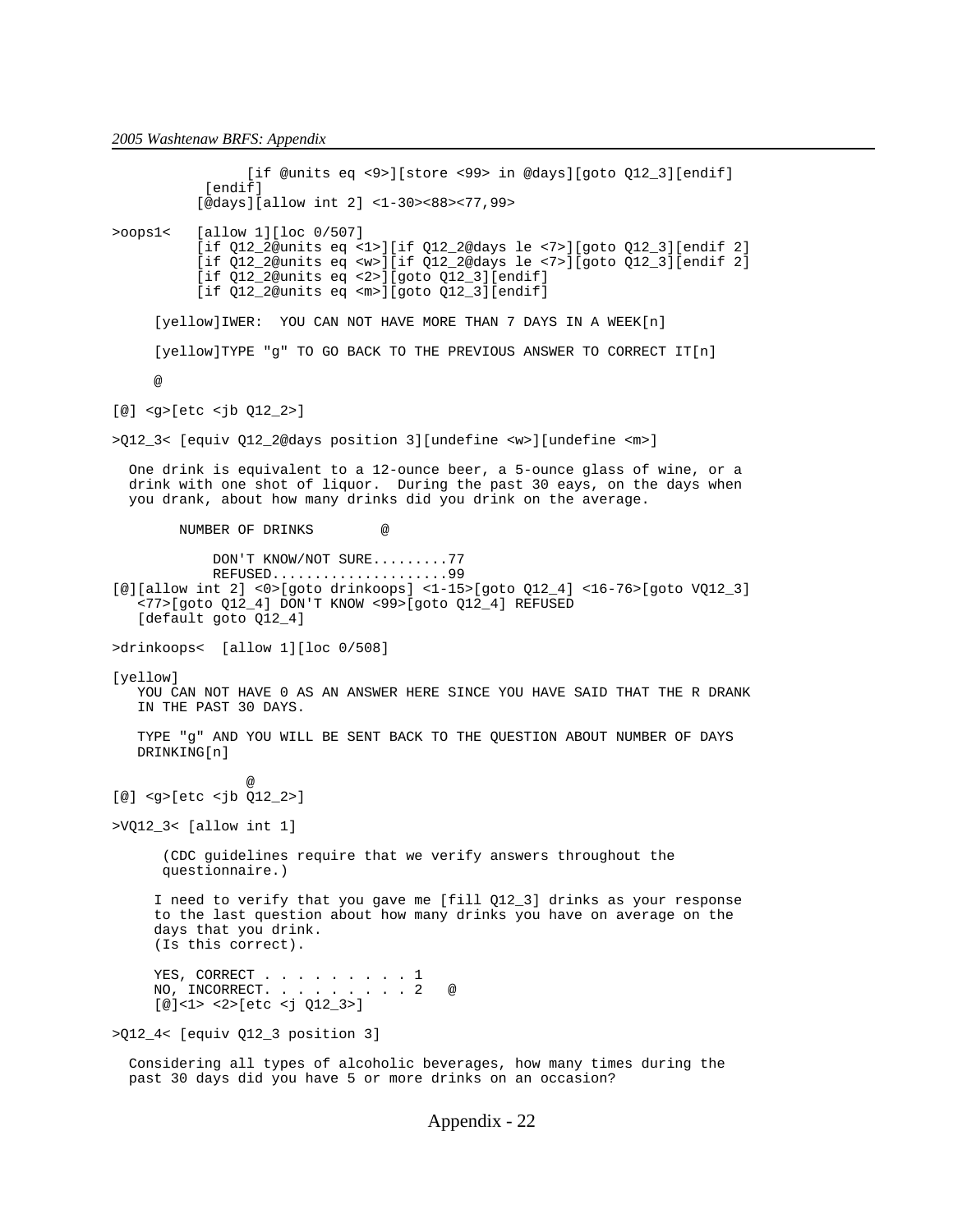NUMBER OF TIMES @ DON'T KNOW/NOT SURE.........77 REFUSED.....................99 [@][allow int 2] <0> <1-15>[goto Q12\_5] <16-76> <88>[goto Q12\_5] None <77>[missing][goto Q12\_5] DON'T KNOW <99>[missing][goto Q12\_5] REFUSED [if @ eq <0>][store <88> in @][goto Q12\_5][endif] [default goto Q12\_5] >VQ12\_4< [allow 1][loc 0/510] (CDC guidelines require that we verify answers throughout the questionnaire.) I need to verify that you gave me [fill Q12\_4] times as your response to the last question about how times within the past 30 days you have had 5 or more drinks on an occasion. (Is this correct). YES, CORRECT . . . . . . . . 1 NO, INCORRECT. . . . . . . . 2 @ [@]<1> <2>[etc <j Q12\_4>] >Q12\_5< [equiv Q12\_4 position 3] During the past 30 days, what is the largest number of drinks you had on any occasion? NUMBER OF DRINKS @ DON'T KNOW/NOT SURE.........77 REFUSED.....................99 [@][allow int 2] <1-50> <77> DON'T KNOW <99> REFUSED Section 13: Demographics >Q13\_1< What is your age? RECORD AGE IN YEARS. . . . . . . . . . . . . . 18-98 FOR THOSE WHO ARE 99 OR OLDER . . . . . . . 99 DON'T KNOW/NOT SURE . . . . . . . . . [bold]07[n] REFUSED . . . . . . . . . . . . . . . [bold]09[n] @ [@][allow 2] <18-99> <07>[missing] DON'T KNOW <09>[missing] REFUSED  $>Q13_2$  Are you Hispanic or Latino? YES. . . . . . . . . . . . . . . . . . . . . . . . 1 NO . . . . . . . . . . . . . . . . . . . . . . . . 2 DON'T KNOW/NOT SURE . . . . . . . . . . 7<br>REFUSED . . . . . . . . . . . . . . . . 9 @  $REFUSED$  . . . . . . . . . . .

[@][allow int 1] <1> YES <2> NO <7>[missing] DON'T KNOW <9>[missing] REFUSED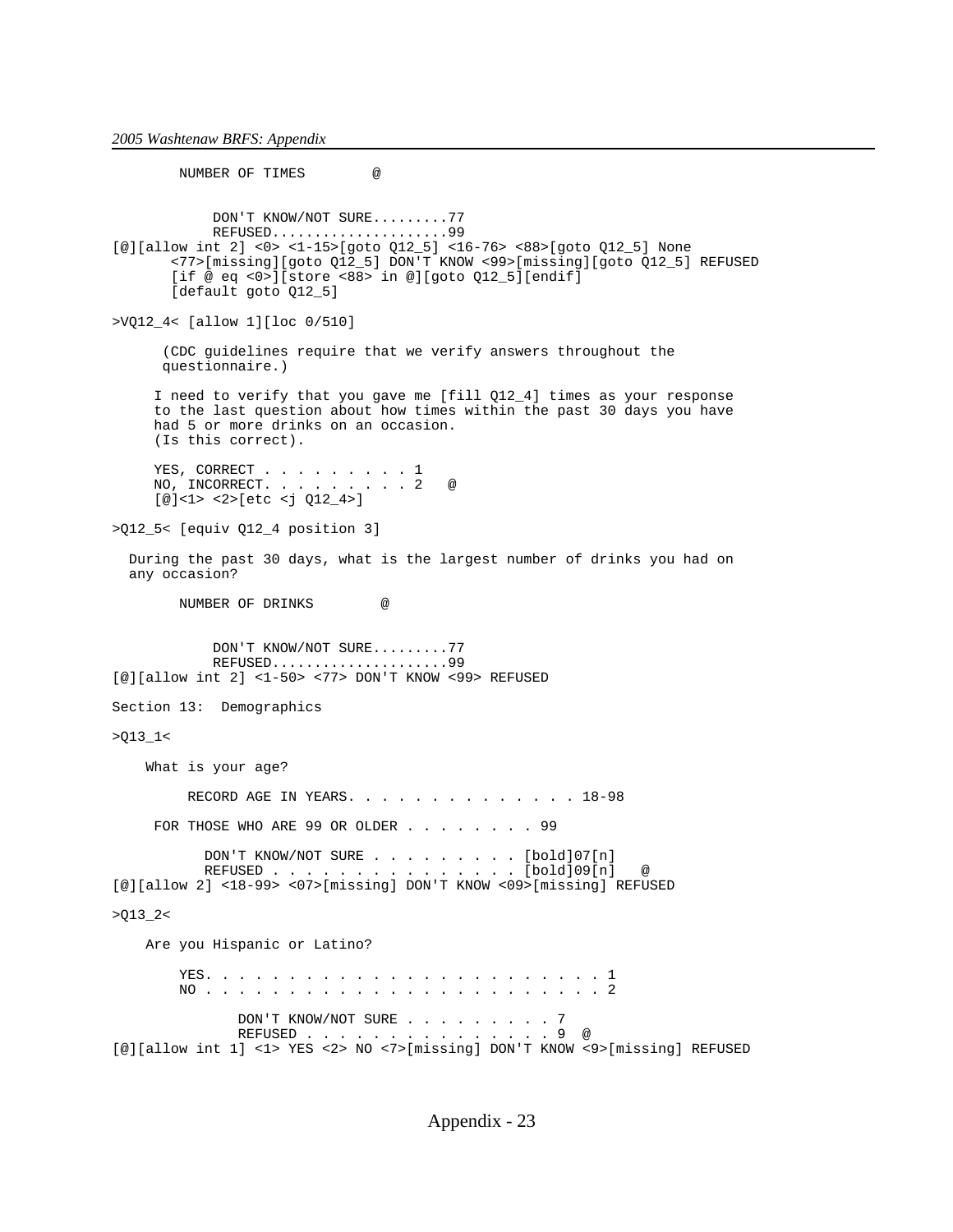>Q13\_3< Which one or more of the following would you say is your race? [green]IWER: PLEASE READ[n] White ..........................................1 Black or African American..........................2 Asian...........................................3 Native Hawaiian or Other Pacific Islander.......4 American Indian, Alaska Native..................5 or Other (SPECIFY).................................6 [bold]NO ADDITIONAL CHOICES.........8[n] DON'T KNOW/NOT SURE.........7 REFUSED........9 MENTION 1 @1 MENTION 2 @2 MENTION 3 @3<br>MENTION 4 @4 MENTION 5 @5 MENTION 6 @6 MENTION 5 @5 [@1][allow int 1]<1> White <2> Black/African American <3> Asian <4> Native Hawaiian/Other Pacific Islander <5> American Indian/Alaska Native <6> Other 0 [#specify] <7>[missing][goto Q13\_5] DON'T KNOW <9>[missing][goto Q13\_5] REFUSED [@2][allow int 1]<1> White <2> Black/African American <3> Asian <4> Native Hawaiian/Other Pacific Islander <5> American Indian/Alaska Native <6> Other 0 [#specify] <7>[missing][goto Q13\_5] DON'T KNOW <8>[goto Q13\_5] NO ADDITIONAL CHOICES <9>[missing][goto Q13\_5] REFUSED [@3][allow int 1]<1> White <2> Black/African American <3> Asian <4> Native Hawaiian/Other Pacific Islander <5> American Indian/Alaska Native <6> Other 0 [#specify] <7>[missing][goto Q13\_4] DON'T KNOW <8>[goto Q13\_4] NO ADDITIONAL CHOICES <9>[missing][goto Q13\_4] REFUSED [@4][allow int 1]<1> White <2> Black/African American <3> Asian <4> Native Hawaiian/Other Pacific Islander <5> American Indian/Alaska Native <6> Other 0 [#specify] <7>[missing][goto Q13\_4] DON'T KNOW <8>[goto Q13\_4] NO ADDITIONAL CHOICES <9>[missing][goto Q13\_4] REFUSED [@5][allow int 1]<1> White <2> Black/African American <3> Asian <4> Native Hawaiian/Other Pacific Islander <5> American Indian/Alaska Native <6> Other 0 [#specify] <7>[missing][goto Q13\_4] DON'T KNOW <8>[goto Q13\_4] NO ADDITIONAL CHOICES <9>[missing][goto Q13\_4] REFUSED [@6][allow int 1]<1> White <2> Black/African American <3> Asian <4> Native Hawaiian/Other Pacific Islander <5> American Indian/Alaska Native <6> Other 0 [#specify] <7>[missing] DON'T KNOW <8> NO ADDITIONAL CHOICES <9>[missing] REFUSED  $>013$  4 Which one of these groups would you say [bold]best[n] represents your race? White ..........................................1 Black or African American..........................2 Asian...........................................3 Native Hawaiian or Other Pacific Islander.......4 American Indian, Alaska Native..................5 or

Other (SPECIFY).................................6

DON'T KNOW/NOT SURE.........7 REFUSED........9 @

[@][allow int 1]<1> White <2> Black/African American <3> Asian <4> Native Hawaiian/Other Pacific Islander <5> American Indian/Alaska Native <6>[#specify] Other <7>[missing] DON'T KNOW <9>[missing] REFUSED

>Q13\_5<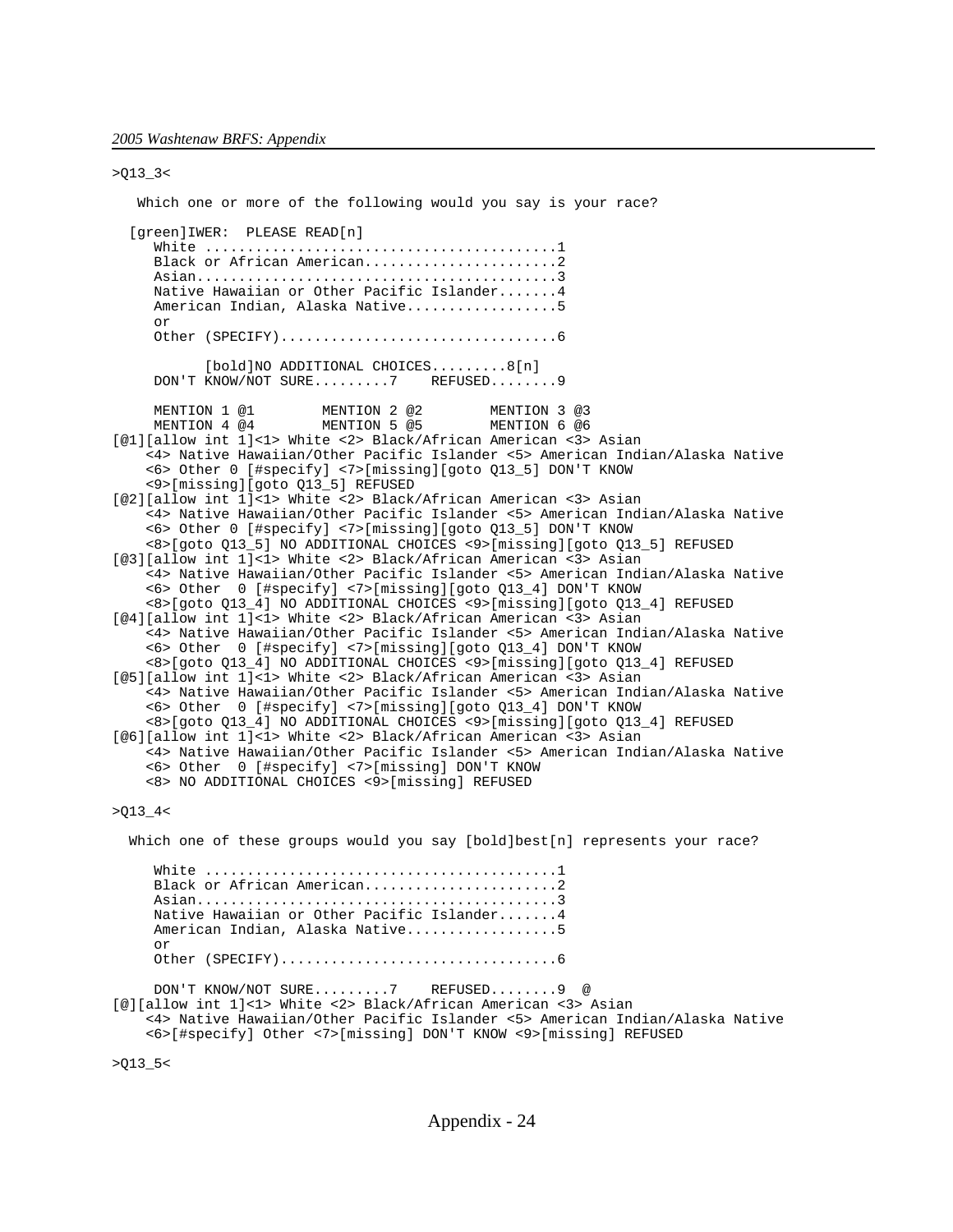Are you? [green]IWER: PLEASE READ 1-6[n] Married. . . . . . . . . . . . . . . . . . . . . . 1 Divorced . . . . . . . . . . . . . . . . . . . . . 2 Widowed. . . . . . . . . . . . . . . . . . . . . . 3 Separated. . . . . . . . . . . . . . . . . . . . . 4 Never married. . . . . . . . . . . . . . . . . . 5 or A member of an unmarried couple. . . . . . . . . 6 REFUSED . . . . . . . . . . . . . . 9 [@][allow int 1] <1> Married <2> Divorced <3> Widowed <4> Separated <5> Never married <6> A member of an unmarried couple <9> REFUSED  $>013$  6< How many children less than 18 years of age live in your household? NUMBER OF CHILDREN @ REFUSED........99 [@][allow int 2]<0> <1-5>[goto Q13\_7] <6-87> <88>[goto Q13\_7] NONE <99>[goto Q13\_7] REFUSED [if @ eq <0>][store <88> in @][goto Q13\_7][endif] [default goto Q13\_7] >VQ13\_6< [loc 0/511] (CDC guidelines requires us to verify some answers throughout the questionnaire). You said that you had [fill Q13\_6] children under the age of 18 years old living in your household. [r]IWER: IF THE NUMBER IS WRONG YOU WILL GO BACK UP TO Q13\_6[n] Is this correct? YES, CORRECT . . . . . . . . . . . . 1 NO, IT IS NOT CORRECT. . . . . . . . . 2 @ [@]<1> <2>[etc <j Q13\_6>] >Q13\_7< [equiv Q13\_6 position 3] What is the highest grade or year of school you completed? [green]IWER: READ ONLY IF NECESSARY[n] Never attended school or only attended kindergarten. . . . . . 1 Grades 1 through 8 (Elementary). . . . . . . . . . . . . . . 2 Grades 9 through 11 (Some high school) . . . . . . . . . . . . 3<br>Grade 12 or GED (High school graduate) . . . . . . . . . . . 4 Grade 12 or GED (High school graduate) . . . . . . . . . . College 1 year to 3 years (Some college or technical school) . 5 College 4 years or more (College graduate) . . . . . . . . . . 6 REFUSED . . . . . . . . . . . . . . . 9 @ [@][allow int 1] <1> Never attended school or only attended kindergarten <2> Elementary <3> Some high school <4> High school graduate <5> Some college or technical school <6> College graduate <9>[missing] REFUSED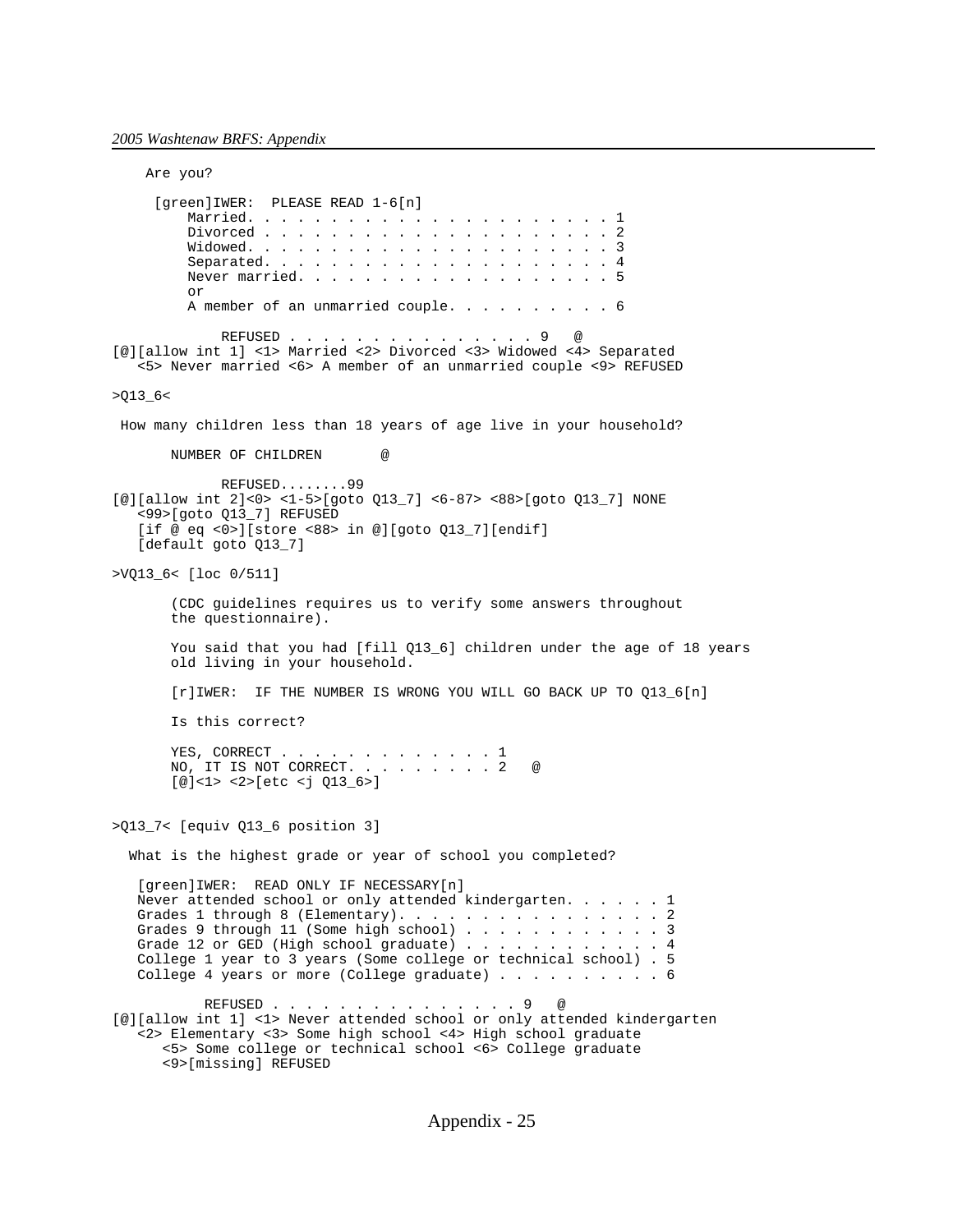```
>Q13_8<
   Are you currently ....
         Employed for wages . . . . . . . . . . . . . . . 1
         Self-employed. . . . . . . . . . . . . . . . . . 2
Out of work for more than 1 year \ldots . . . . . . 3
Out of work for less than 1 year \dots \dots \dots . . . 4
          A Homemaker. . . . . . . . . . . . . . . . . . . . 5
          A Student. . . . . . . . . . . . . . . . . . . . . 6
          Retired. . . . . . . . . . . . . . . . . . . . . . 7
          or
         Unable to work . . . . . . . . . . . . . . . . . 8
           REFUSED . . . . . . . . . . . . . . 9 @
[@][allow int 1] <1> Employed for wages <2> Self-employed
    <3> Out of work for more than 1 year <4> Out of work for less than 1 year
    <5> Homemake <6> Student <7> Retired <8> Unable to work
    <9>[missing] REFUSED
>income<
         Is your annual household income from all sources ...
         [yellow]IWER: IF THE RESP REFUSES AT ANY INCOME LEVEL, CODE AS REFUSED[n]
         Less than $25,000?
        YES. . . . . . 1 DON'T KNOW . . . 77<br>NO . . . . . . 2 REFUSED. . . . . 99
                               REFUSED. . . . 99 @a
         [if @a eq <1>]
______________________________________________________
         Is it less than $20,000?
        YES. . . . . 1 DON'T KNOW . . . 77
         NO . . . . . . 2 REFUSED. . . . . 99 @b
         [endif]
         [if @b eq <1>]
______________________________________________________
         Is it less than $15,000?
        YES. . . . . 1 DON'T KNOW . . . 77
                               REFUSED. . . . . 99 @c
        NO . . . . . . 2<br>[endif]
         [if @c eq <1>]
______________________________________________________
         Is it less than $10,000?
        YES. . . . . 1 DON'T KNOW . . . 77
                               REFUSED. . . . . 99 @d
        NO.......2<br>[endif]
         [if @a eq <2>]
______________________________________________________
 Is it less than $35,000? 
        YES. . . . . . 1 DON'T KNOW . . . 77<br>NO . . . . . . 2 REFUSED. . . . . 99
         NO . . . . . . 2 REFUSED. . . . . 99 @e
         [endif]
         [if @e eq <2>]
______________________________________________________
```
Is it less than \$50,000?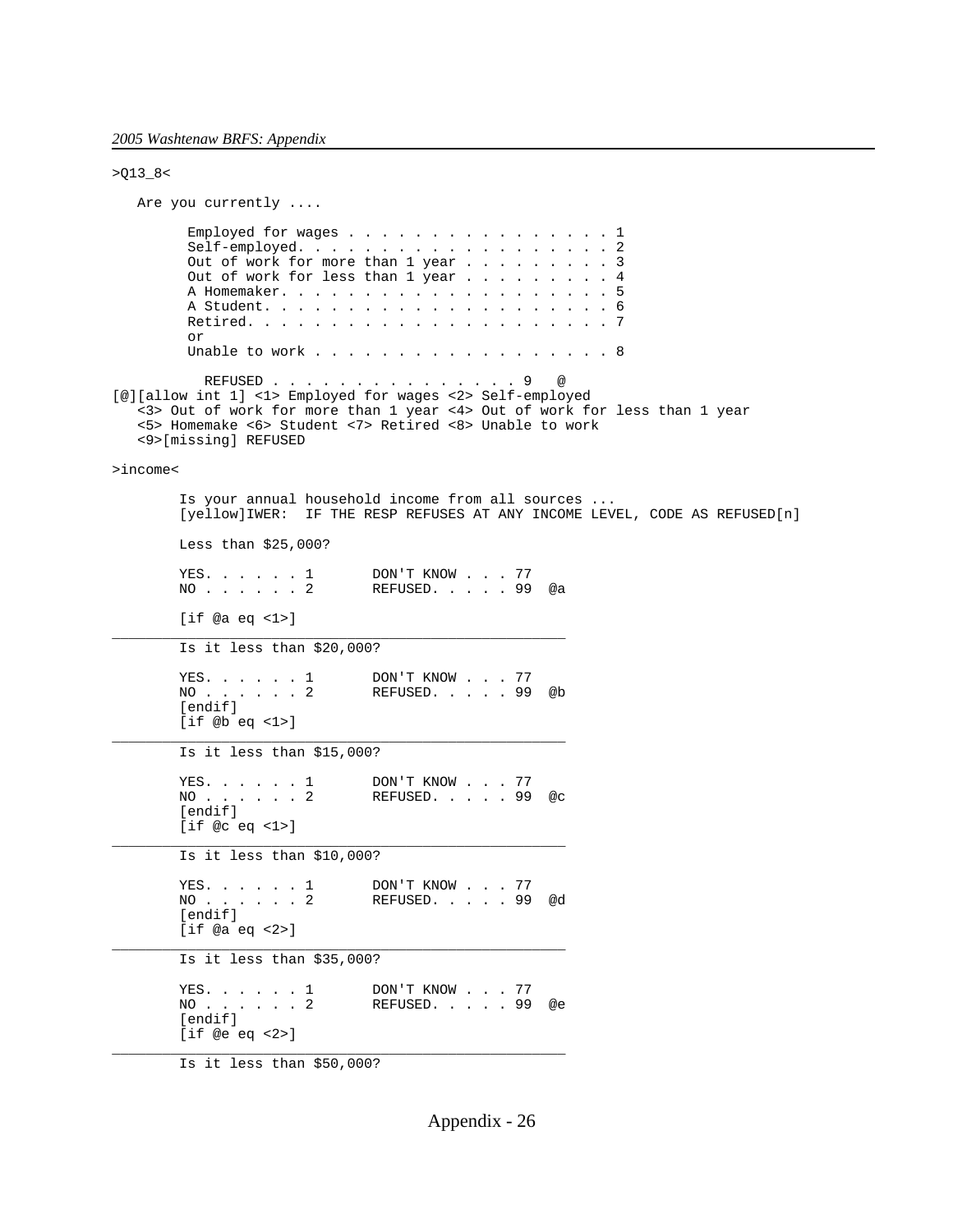YES. . . . . . 1 DON'T KNOW . . . 77<br>NO . . . . . . 2 REFUSED. . . . . 99 REFUSED. . . . . 99 @f [endif] [if @f eq <2>] \_\_\_\_\_\_\_\_\_\_\_\_\_\_\_\_\_\_\_\_\_\_\_\_\_\_\_\_\_\_\_\_\_\_\_\_\_\_\_\_\_\_\_\_\_\_\_\_\_\_\_\_\_\_\_ Is it less than \$75,000? YES. . . . . . 1 DON'T KNOW . . . 77<br>NO . . . . . . 2 REFUSED. . . . . 99 REFUSED. . . . . 99 @g [endif] [@a]<1,2><77,99> [@b]<1,2><77,99> [ $@c$ ]<1,2><77,99> [@d]<1,2><77,99> [@e]<1,2><77,99> [@f]<1,2><77,99> [@g]<1,2><77,99> >Q13\_9< [allow int 2][copy Q13\_9 in Q13\_9][goto Q13\_10] >income\_tot< [if income@a ge <77>][store income@a in Q13\_9][endif] [if income@b eq <2>][store <4> in Q13\_9][endif] [if income@b ge <77>][store income@b in Q13\_9][endif] [if income@c eq <2>][store <3> in Q13\_9][endif] [if income@c ge <77>][store income@c in Q13\_9][endif] [if income@d eq <1>][store <1> in Q13\_9][endif] [if income@d eq <2>][store <2> in Q13\_9][endif] [if income@d ge <77>][store income@d in Q13\_9][endif] [if income@e eq <1>][store <5> in Q13\_9][endif] [if income@e ge <77>][store income@e in Q13\_9][endif] [if income@f eq <1>][store <6> in Q13\_9][endif] [if income@f ge <77>][store income@f in Q13\_9][endif] [if income@g eq <1>][store <7> in Q13\_9][endif] [if income@g eq <2>][store <8> in Q13\_9][endif] [if income@g ge <77>][store income@g in Q13\_9][endif]  $>013$  10 < About how much do you weigh without shoes? [yellow]IWER: ROUND FRACTIONS UP[n] RECORD IN POUNDS .... p RECORD IN KILOGRAMS.. k @units @wght POUNDS/KILOGRAMS DON'T KNOW/NOT SURE . . . . . . . . . d REFUSED . . . . . [@units][allow 1] <p> <k> <d> <r> <7> <9> <0> [if @units eq <d>] [store <7> in @units][store <777> in @wght] [goto Q13\_11] [endif] [if @units eq <r>] [store <9> in @units][store <999> in @wght] [goto Q13\_11] [endif] [if @units eq <p>][store <0> in @units][endif] [if @units eq <k>][store <9> in @units][endif] [@wght][allow int 3]<50-80> <81-349>[goto Q13\_11] <350-776>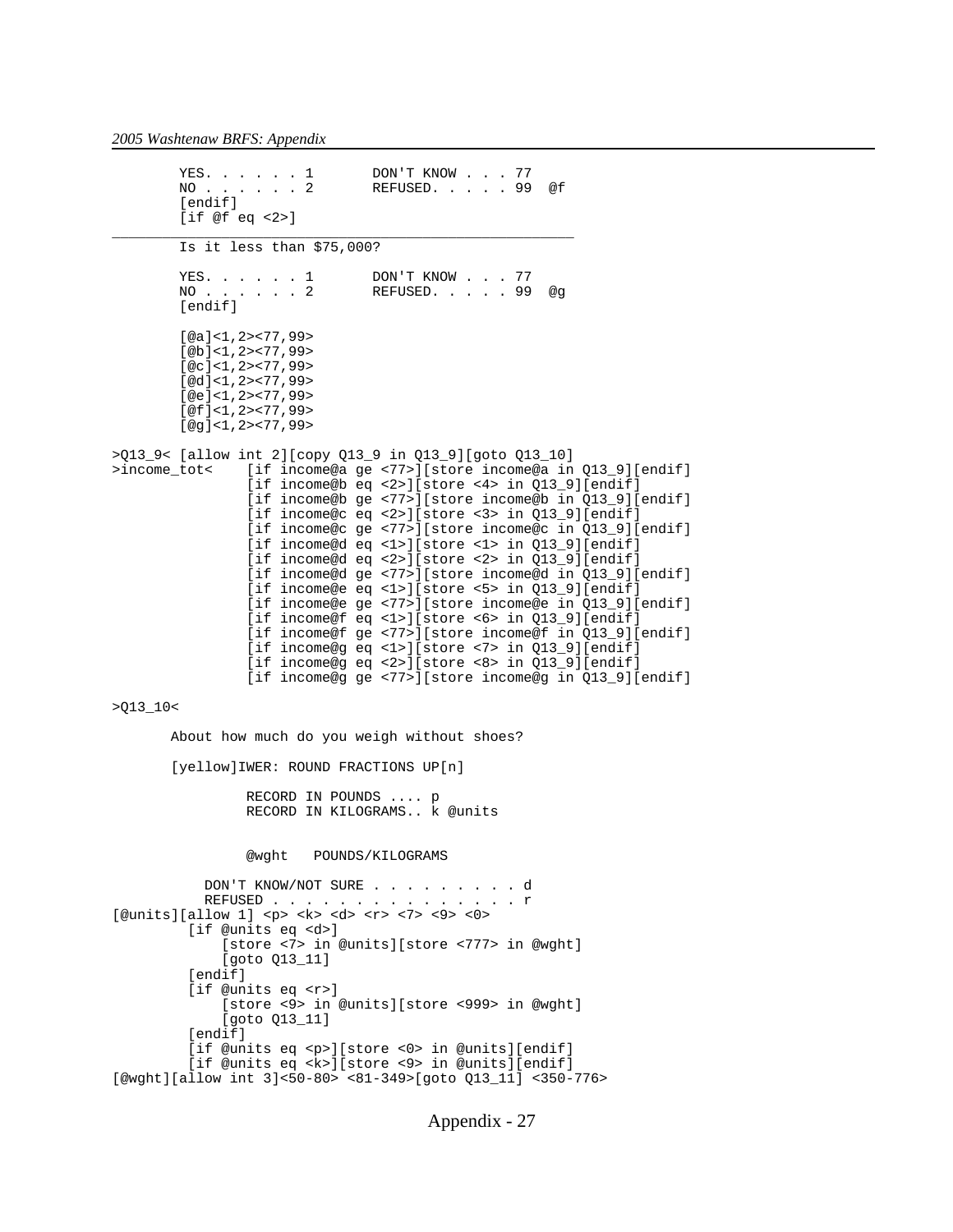```
 <777>[missing][goto Q13_11] DON'T KNOW
    <999>[missing][goto Q13_11] REFUSED
    [default goto Q13_11]
>wghttype< [allow 9][loc 0/512]
>filwght< [if Q13_10@units eq <p>][store <pounds> in wghttype][endif]
           [if Q13_10@units eq <0>][store <pounds> in wghttype][endif]
           [if Q13_10@units eq <k>][store <kilograms> in wghttype][endif]
           [if Q13_10@units eq <9>][store <kilograms> in wghttype][endif]
>VQ13_10< 
         (CDC guidelines requires us to verify some answers throughout the
        questionnaire).
        I need to verify that you gave me [fill Q13_10@wght] [fill wghttype] as your 
        response to the question about your current weight.
      YES, CORRECT WEIGHT. . . . . . . . . . . 1
      NO, INCORRECT WEIGHT . . . . . . . . . . . 2 @
        [@]<1> <2> [etc <j Q13_10>]
>Q13_11< [equiv Q13_10@wght position 4]
  About how tall are you without shoes?
         [yellow]IWER: ROUND FRACTIONS DOWN[n]
                 HEIGHT IN FEET/INCHES .......... f
                HEIGHT IN METERS/CENTIMETERS.... m @units
         DON'T KNOW/NOT SURE. . . . . . . d
         REFUSED. . . . . . . . . . . . . r
[if @units eq <f>]
              @feet FEET @inch INCHES
[endif]
[if @units eq <0>]
                         @inch INCHES
[endif]
[if @units eq <m>]
             @meter METERS @cm CENTIMETERS
[endif]
[if @units eq <9>]
              @meter METERS @cm CENTIMETERS
[endif]
[@units][allow 1] <f> <0> <m> <9> <d> <r>
         [if @units eq <d>]
             [store <7> in @units]
             [store <7> in @feet]
             [store <77> in @inch]
             [goto Q13_12]
         [endif]
         [if @units eq <r>]
             [store <9> in @units]
             [store <9> in @feet]
             [store <99> in @inch]
             [goto Q13_12]
         [endif]
         [if @units eq <f>][store <0> in @units][endif]
         [if @units eq <m>][store <9> in @units][endif]
```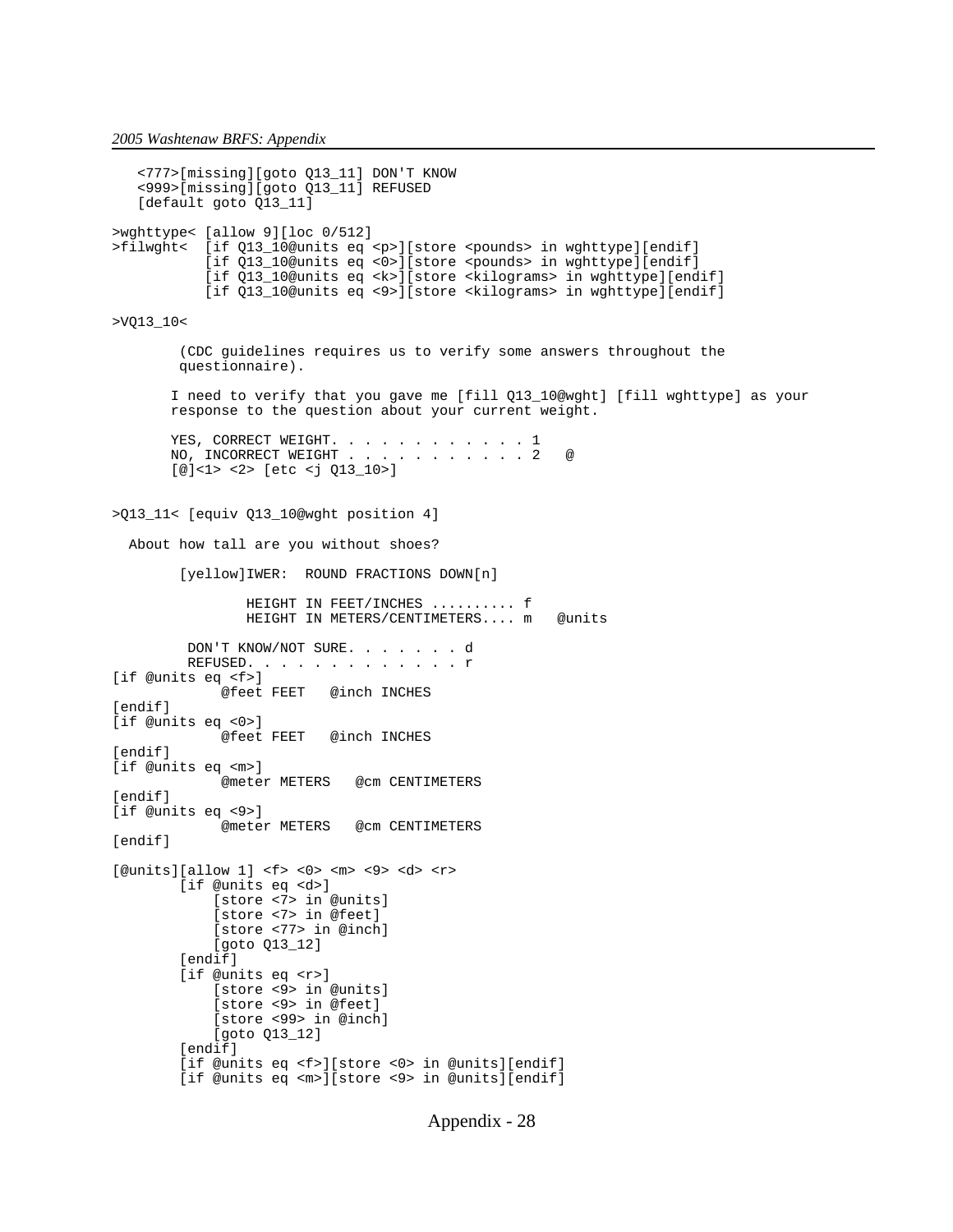```
[@feet][allow int 1] <2-8> <9>
[@inch][allow int 2] <0-11> <77,99> [default goto Q13_12]
[@meter][allow int 1][equiv @feet] <1-9>
[@cm][allow int 2][equiv @inch] <0-99> [default goto Q13_12]
>hghttype1< [allow 6][loc 0/522][goto Q13_12]
>hghttype2< [allow 11]
>filhght< [goto Q13_12]
     [if Q13_11@units eq <f>]
         [store <feet> in hghttype1]
         [store <inches> in hghttype2]
     [endif]
     [if Q13_11@units eq <0>]
        [if Q13_11@feet eq <4>][if Q13_11@inch ge <9>][goto Q13_12][endif 2]
        [if Q13_11@feet eq <5>][goto Q13_12][endif]
        [if Q13_11@feet eq <6>][if Q13_11@inch le <7>][goto Q13_12][endif 2]
        [store <feet> in hghttype1]
        [store <inches> in hghttype2]
    [endif]
     [if Q13_11@units eq <m>]
         [store <meters> in hghttype1]
         [store <centimeters> in hghttype2]
     [endif]
     [if Q13_11@units eq <9>]
        [if Q13_11@meter eq <1>][if Q13_11@cm ge <50>][goto Q13_12][endif 2]
         [store <meters> in hghttype1]
         [store <centimeters> in hghttype2]
     [endif]
>VQ13_11< 
        (CDC guidelines require that we verify answers throughout
        the questionnaire.)
       I need to verify that you gave me [fill Q13_11@feet] feet and
       [fill Q13_11@inch] inches tall as your response to the last
       question about your current height.
       (Is this correct).
       YES, CORRECT HEIGHT. . . . . . . . . . . 1
       NO, INCORRECT HEIGHT . . . . . . . . . . 2 @
        [@]<1> <2>[etc <j Q13_11@feet>]
>Q13_12< [equiv Q13_11@inch position 3]
          [undefine <d>]
    What county do you live in?
[yellow]IWER: USE "h" TO GET THE LIST OF COUNTIES, RECORD COUNTY CODE FROM LIST[n]
[B]DO NOT TYPE IN WAYNE COUNTY AS A SPECIFY!!!! YOU MISS A QUESTION [n]
                  [R]WAYNE COUNTY. . . . . . . . . . . 163[n]
                  DON'T KNOW/NOT SURE . . . . . . . . d
                  REFUSED . . . . . . . . . . . . . . r @a
          [if Q13_12@a eq <163>]
          Do you live in the city of Detroit?
          YES. . . . . . . . . . . . . . . . . . . . . . . . 1
          NO . . . . . . . . . . . . . . . . . . . . . . . . 2
```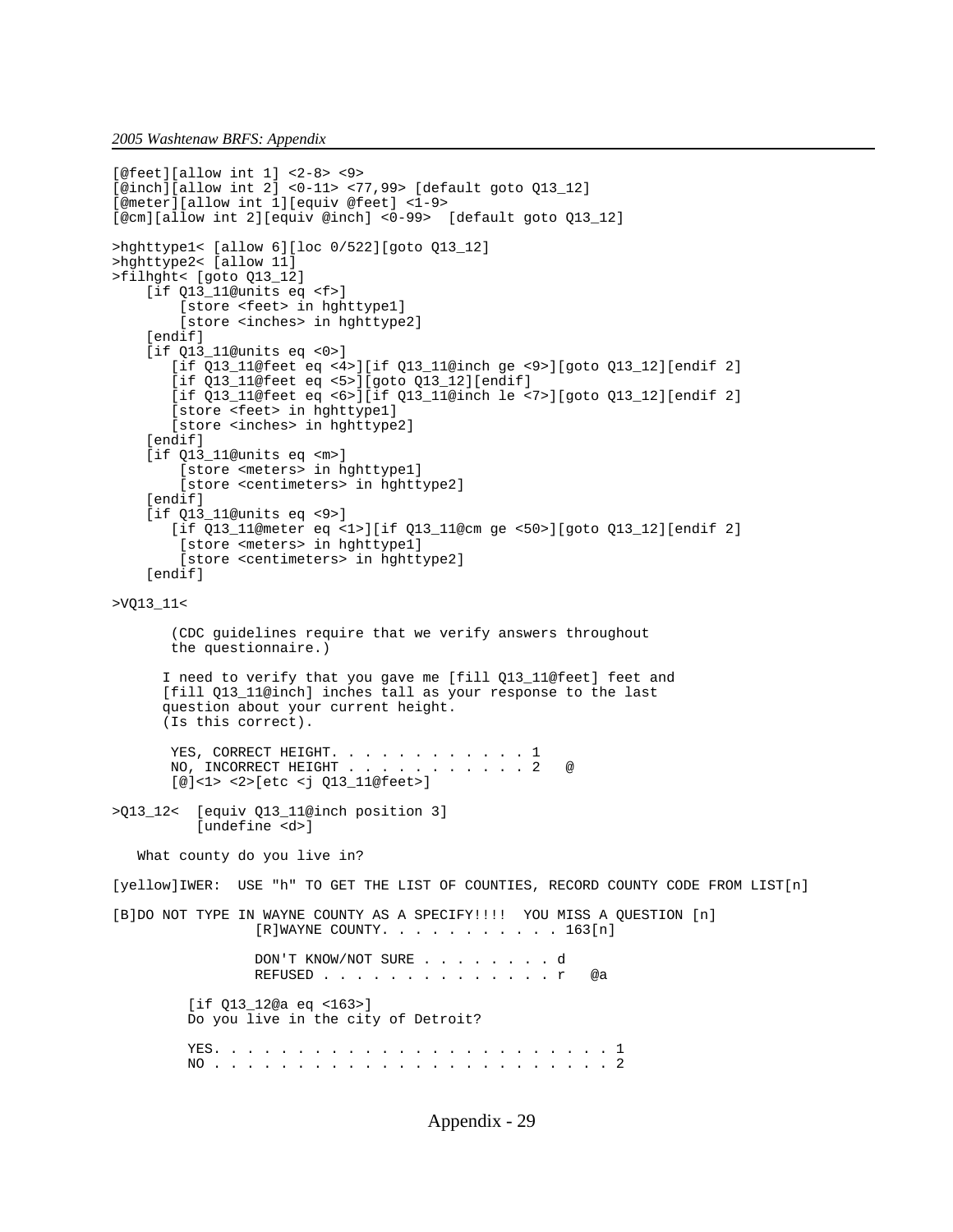## *2005 Washtenaw BRFS: Appendix*

```
 DON'T KNOW. . . . . . . . . . . . 7
                 REFUSED . . . . . . . . . . . . . 9 @b
         [endif]
         [@a][allow 3] 0 [#specify] <1-165> <d><r> <777>[missing] DON'T KNOW
             <999>[missing] REFUSED
            <h>[etc <h>][help CNTY]
            [if @a eq <d>][store <777> in @a][endif]
            [if @a eq <r>][store <999> in @a][endif]
         [@b][allow int 1]<1> YES <2> NO <7>[missing] DON'T KNOW
           <9>[missing] REFUSED
>Q13_13<
     What is your ZIP Code where you live?
          @ ZIP CODE [yellow]ONLY FIRST 5 NUMBERS[n]
                   d.... DON'T KNOW
                   r.... REFUSED
[@][allow 5] [loc 29/1]
     <d> <r> <48000-49999> <77777> DON'T KNOW <99999> REFUSED
     [if @ eq <d>][store <77777> in @][endif]
     [if @ eq <r>][store <99999> in @][endif]
>Q13_14<
    Do you have more than one telephone number in your household? Do not
   include cell phones or numbers that are only used by a computer or fax
    machine.
         YES. . . . . . . . . . . . . . . . . . . . . . . . 1
         NO . . . . . . . . . . . . . . . . . . . . . . . . 2
               DON'T KNOW/NOT SURE . . . . . . . . 7
                REFUSED . . . . . . . . . . . . . . . 9 @
[@][allow int 1] <1> YES <2>[goto Q13_16] NO <7>[goto Q13_16] DON'T KNOW
    <9>[goto Q13_16] REFUSED
>Q13_15<
   How many of these phone numbers are residential numbers?
  RESIDENTIAL TELEPHONE NUMBERS
   [yellow]IWER: USE 6 FOR 6 OR MORE[n]
     DON'T KNOW/NOT SURE..........7
     REFUSED......................9
[@][allow int 1] <1-6> <7>[missing][goto Q13_16] DON'T KNOW
     <9>[missing][goto Q13_16] REFUSED
     [default goto Q13_16]
>checkphone<
           [if Q13_15 lt <4>][goto Q13_16][endif]
           [if Q13_15 le adult][goto Q13_16][endif]
>VQ13_15< [loc 0/541]
        (CDC guidelines require that we verify answers throughout
        the questionnaire.)
       I need to verify that you gave me [fill Q13_15] as the number of
```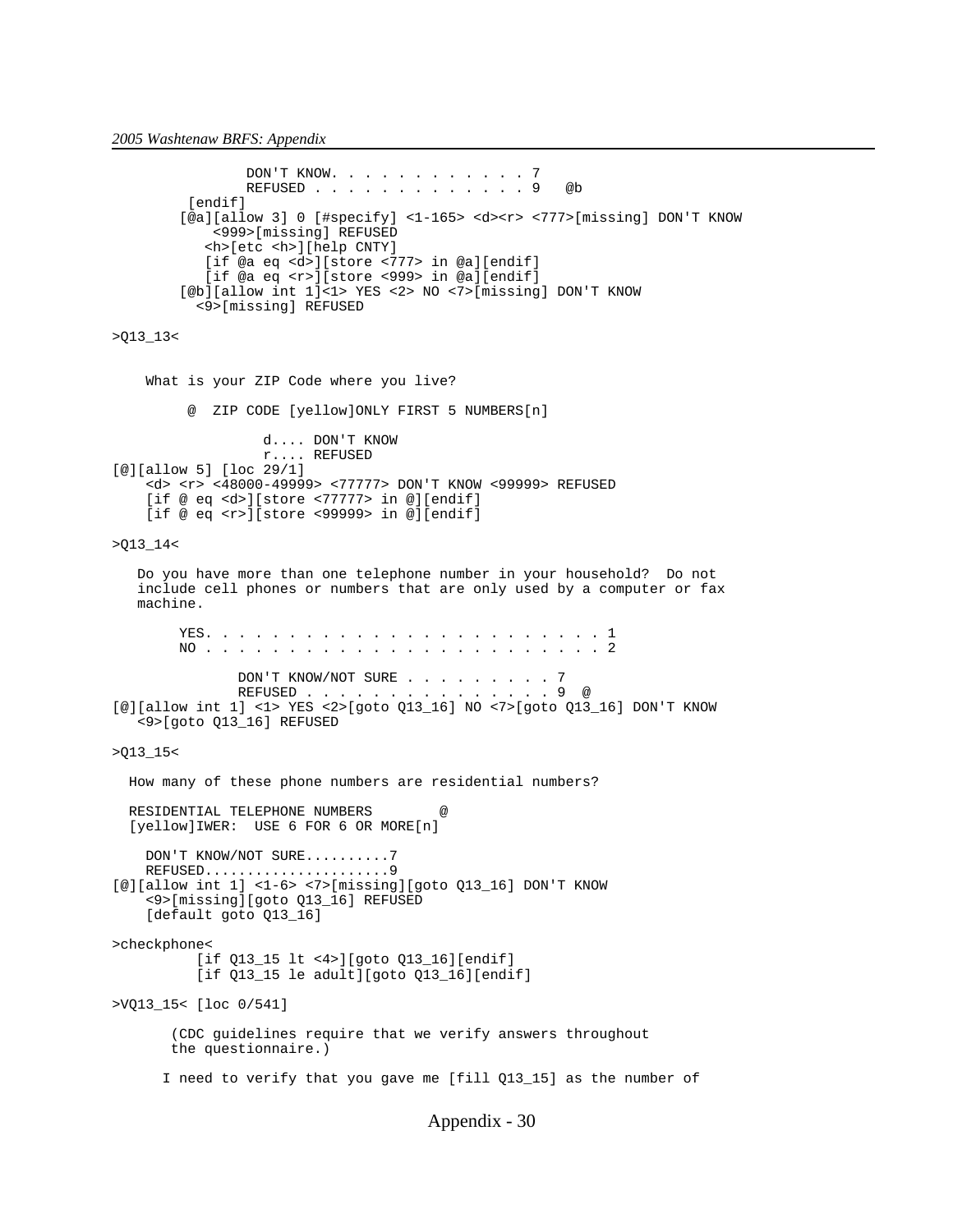different residential telephone numbers that you have. (Is this correct). YES, CORRECT NUMBER. . . . . . . . . . . 1 NO, INCORRECT NUMBER . . . . . . . . . . . 2 @ [@]<1>[goto Q13\_16] <2> [etc <j Q13\_15>] >Q13\_16< [equiv Q13\_15 position 2] During the past 12 months, has your household been without telephone service for 1 week or more? Do not include interruptions of telephone service due to weather or natural disasters. YES. . . . . . . . . . . . . . . . . . . . . . . . 1 NO . . . . . . . . . . . . . . . . . . . . . . . . 2 DON'T KNOW/NOT SURE . . . . . . . . . 7<br>REFUSED . . . . . . . . . . . . . . . . 9 @ REFUSED . . . . [@][allow int 1] <1> YES <2> NO <7>[missing] DON'T KNOW <9>[missing] REFUSED >Q13\_17< RECORD SEX OF RESPONDENT. [yellow]IWER: ASK ONLY IF NECESSARY[n] MALE. . . . . . . . . . . . 1 FEMALE. . . . . . . . . . . 2 @  $[@][allow int 1] <1>$   $(1> [qoto 014 1]$  MALE  $<2>$  FEMALE >Q13\_18< [if Q13\_1 ge <45>][goto Q14\_1][endif] To your knowledge, are you now pregnant? YES. . . . . . . . . . . . . . . . 1 NO . . . . . . . . . . . . . . . . 2 DON'T KNOW. . . . . . . . 7<br>REFUSED . . . . . . . . . 9 @ REFUSED . . . [@][allow int 1] <1> YES <2> NO <7>[missing] DON'T KNOW <9>[missing] REFUSED Section 14: Veteran's Status  $>$  $Q14$ <sub>-</sub> $1$  < The next question relates to military service in the United States Armed Forces, either in the regular military or in a National Guard or Reserve unit. Have you ever served on active duty in the United States Armed Forces, either in the regular military or in a National Guard or military reserve unit? YES. . . . . . . . . . . . . . . 1 NO . . . . . . . . . . . . . . . . 2 DON'T KNOW. . . . . . . .  $7$  REFUSED . . . . . . . . . 9 @ [@][allow int 1] <1> YES <2> NO <7>[missing] DON'T KNOW <9>[missing] REFUSED Section 15: Disability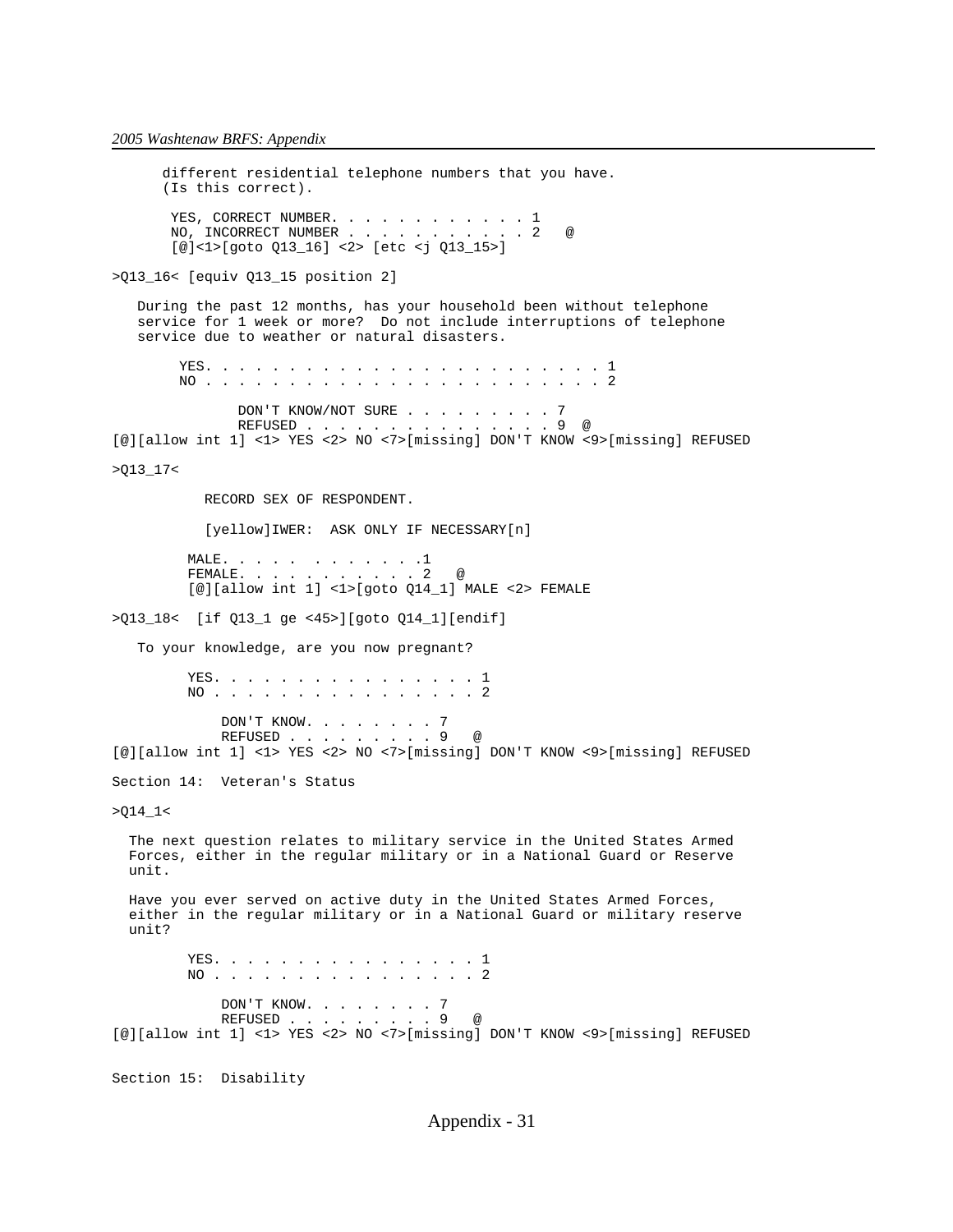$>Q15_l1$  The following questions are about health problems or impairments you may have. Are you limited in any way in any activities because of physical, mental, or emotional problems? YES. . . . . . . . . . . . . . . . . . . . . . . . 1 NO . . . . . . . . . . . . . . . . . . . . . . . . 2 DON'T KNOW/NOT SURE . . . . . . . . 7 REFUSED . . . . . . . . . . . . . . . 9 @ [@][allow int 1] <1> YES <2> NO <7>[missing] DON'T KNOW <9>[missing] REFUSED  $>015$   $2<$  Do you now have any health problem that requires you to use special equipment, such as a cane, a wheelchair, a special bed, or a special telephone? [yellow]IWER: INCLUDE OCCASIONAL USE OR USE IN CERTAIN CIRCUMSTANCES[n] YES. . . . . . . . . . . . . . . . . . . . . . . . 1 NO . . . . . . . . . . . . . . . . . . . . . . . . 2 DON'T KNOW/NOT SURE . . . . . . . . . 7<br>REFUSED . . . . . . . . . . . . . . . . 9 @ REFUSED . . . . . . [@][allow int 1] <1> YES <2> NO <7>[missing] DON'T KNOW <9>[missing] REFUSED Section 16: Arthritis Burden  $>016_1$  The next questions refer to your joints. Please do [bold]not[n] include the back or neck. [bold]During the past 30 days, [n] have you had any symptoms of pain, aching, or stiffness in or around a joint? YES . . . . . . . . . . . . . . . . . 1 NO. . . . . . . . . . . . . . . . . . DON'T KNOW/NOT SURE . . . . 7 REFUSED . . . . . . . . . 9 @ [@][allow int 1] <1> Yes <2>[goto Q16\_4] No <7>[goto Q16\_4] DON'T KNOW <9>[goto Q16\_4] REFUSED  $>Q16_2$  Did your joint symptoms [bold]first[n] begin more than 3 months ago? YES . . . . . . . . . . . . . . . . . 1 NO. . . . . . . . . . . . . . . . . . 2 DON'T KNOW/NOT SURE . . . . 7 REFUSED . . . . . . . . . . 9 [@][allow int 1] <1> Yes <2>[goto Q16\_4] No <7>[goto Q16\_4] DON'T KNOW <9>[goto Q16\_4] REFUSED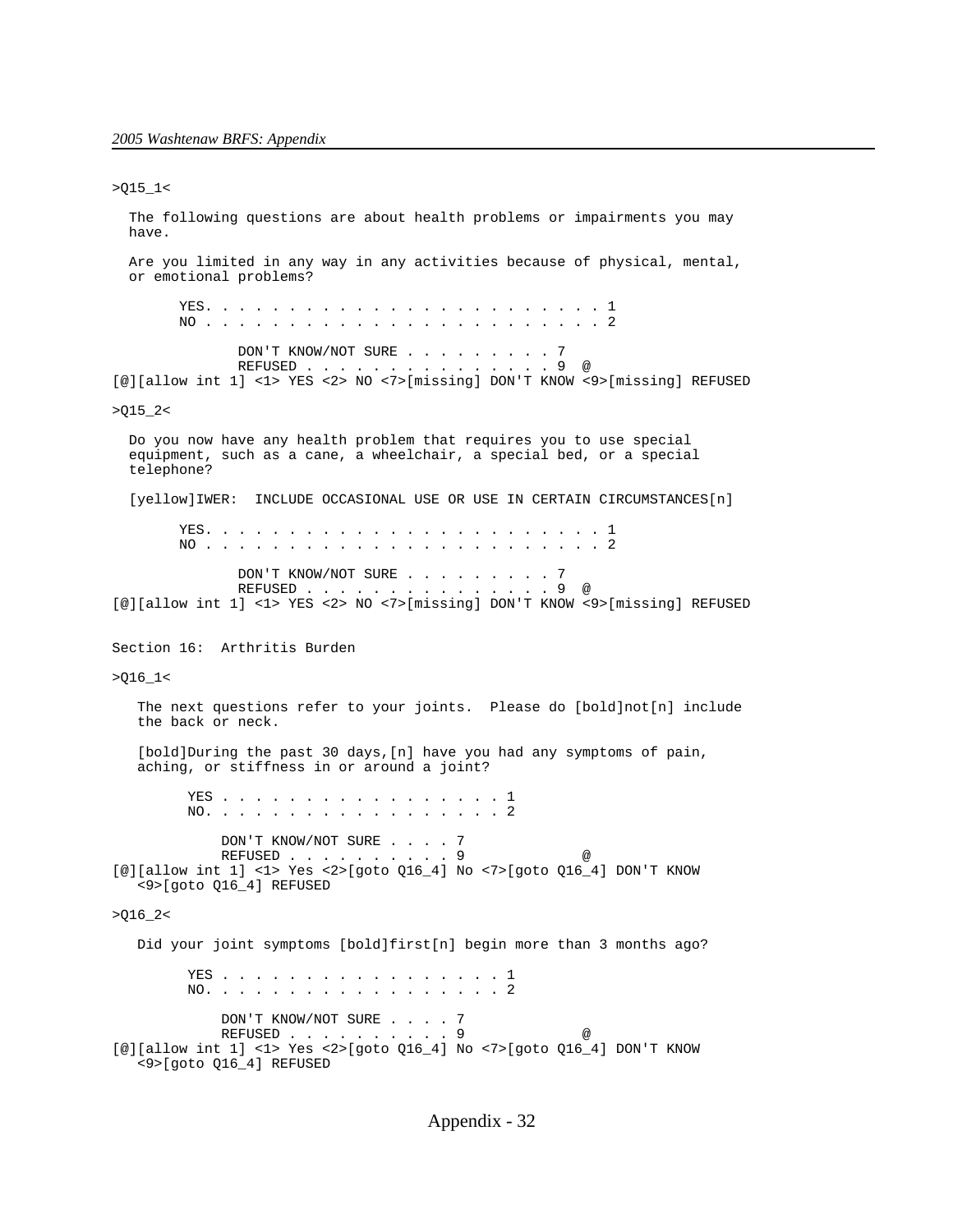$>016$   $3<$  Have you ever seen a doctor or other health care professional for these joint symptoms? YES . . . . . . . . . . . . . . . . . 1 NO. . . . . . . . . . . . . . . . . . 2 DON'T KNOW/NOT SURE . . . . 7 REFUSED . . . . . . . . . . 9 @ [@][allow int 1] <1> Yes <2> No <7> DON'T KNOW <9> REFUSED  $>$  Q16\_4 < Have you ever been told by a doctor or other health professional that you have some form of arthritis, rheumatoid arthritis, gout, lupus, or fibromyalgia? [yellow]IWER: TO SEE A LIST OF POSSIBLE DIAGNOSES, HIT "h"[n] YES . . . . . . . . . . . . . . . . . 1 NO. . . . . . . . . . . . . . . . . . 2 DON'T KNOW/NOT SURE . . . . 7 REFUSED . . . . . . . . . 9 [@][allow 1] <1> Yes <2> No <7> DON'T KNOW <9> REFUSED <h>[etc <h>][help artdiag]  $>$ if $016$   $5<$  [if Q16\_2 eq <1>][goto Q16\_5][endif] [if Q16\_4 eq <1>][goto Q16\_5][endif] [goto Q17\_1] >Q16\_5< Are you now limited in any way in any of your usual activities because of arthritis or joint symptoms? [yellow]IWER: IF A RESPONDENT QUESTION ARISES ABOUT MEDICATION, THEN [n]<br>[yellow] RESPOND: "Please answer the questions based on how you are [yellow] RESPOND: "Please answer the questions based on how you are [n]<br>[yellow] when you are taking any of the medications or treatment you [n] [yellow] when you are taking any of the medications or treatment you [n]<br>[yellow] might use."[n] might use."[n] YES . . . . . . . . . . . . . . . . 1 NO. . . . . . . . . . . . . . . . . 2 DON'T KNOW/NOT SURE . . . . 7 REFUSED . . . . . . . . . . 9 [@][allow int 1] <1> Yes <2> No <7> DON'T KNOW <9> REFUSED Section 17: Fruits & Vegetables >Q17\_1< [define <d> <1>][define <w> <2>][define <m> <3>][define <y> <4>] These next questions are about the foods you usually eat or drink. Please tell me how often you eat or drink each one, for example, twice a week, three times a month, and so forth. Remember, I am only interested in the foods [bold]you[n] eat. Include all foods you eat, both at home and away from home.

How often do you drink fruit juices such as orange, grapefruit, or tomato?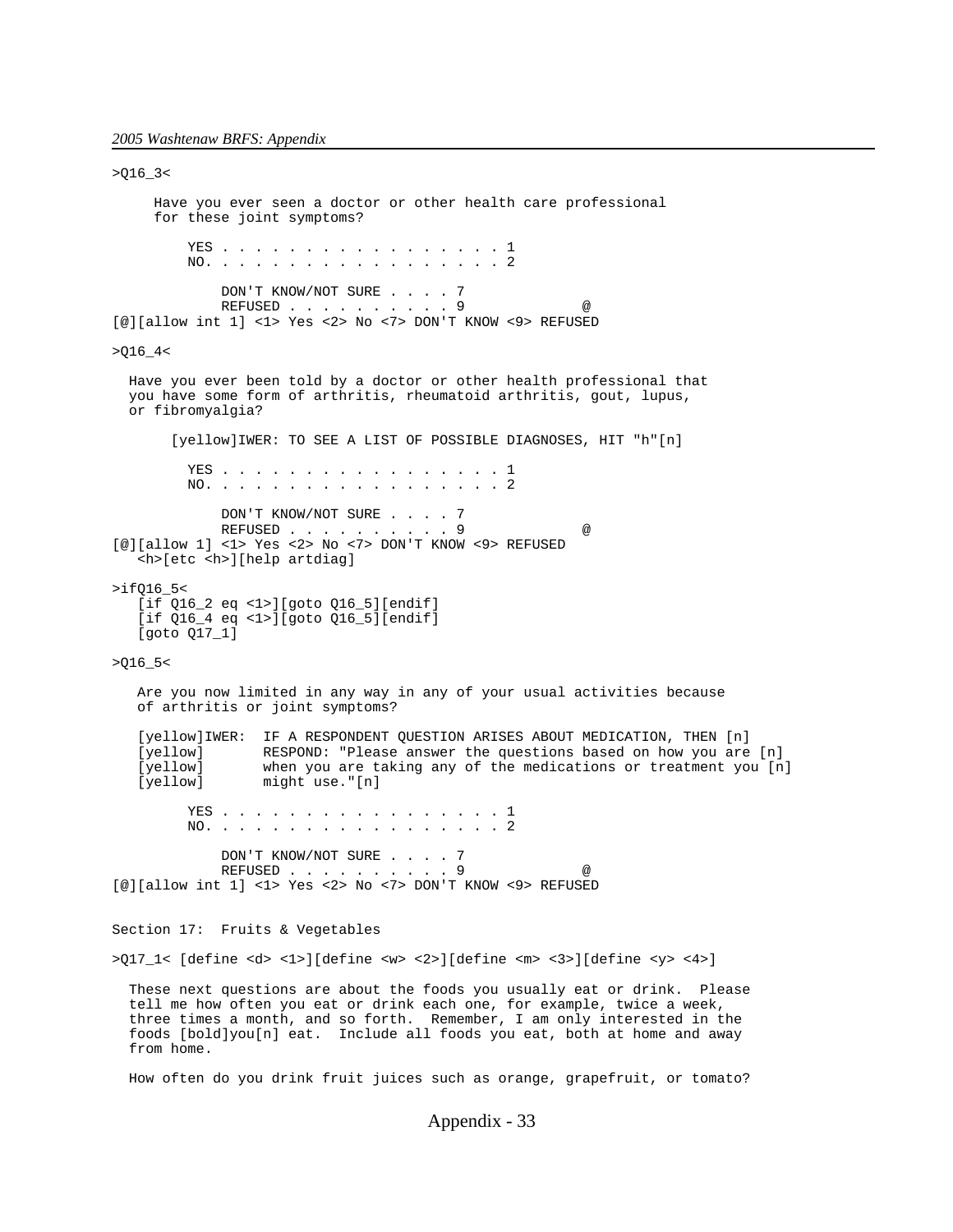[yellow]IWER: INCLUDE ALL TYPES OF FRUIT JUICES THAT ARE 100% JUICE[n] [yellow]IWER: THIS IS NUMBER OF TIMES, NOT NUMBER OF SERVINGS[n] [green]ENTER THE UNITS FIRST[n] @units NUMBER OF PER DAY. . . . . . . . . . . . . . . . . . . d TIMES PER WEEK . . . . . . . . . . . . . . . . . . w @times PER MONTH. . . . . . . . . . . . . . . . . . m PER YEAR . . . . . . . . . . . . . . . . . . y NEVER. . . . . . . . . . . . . . . . . . . . 5 DON'T KNOW/NOT SURE . . . . . . . . 7 REFUSED . . . . . . . . . . . . . . . 9  $[$ @units][allow 1] <d,w,m,y> <5,7,9> [if @units eq <5>] [store <55> in @times] [goto Q17\_2] [endif] [if @units eq <7>] [store <77> in @times] [goto Q17\_2] [endif] [if @units eq <9>] [store <99> in @times] [goto Q17\_2] [endif] [@times][allow int 2] <1-5> [goto Q17\_2] <6-99> [default goto Q17\_2] >fil1< [allow 4][loc 0/542] >71fil< [if Q17\_1@units eq <1>][store <DAY> in fil1][endif] [if Q17\_1@units eq <2>][store <WEEK> in fil1][endif] >VQ17\_1< [if Q17\_1@units eq <2>][if Q17\_1@times le <38>][goto Q17\_2][endif 2] [if Q17\_1@units ge <3>][goto Q17\_2][endif] (CDC guidelines require that we verify answers throughout the questionnaire.) I would like to verify that you gave me [fill Q17\_1@times] times per [fill fil1] as how often you drink fruit juice. (Is this correct)? YES, IT IS CORRECT . . . . . . . . . 1 NO, IT IS INCORRECT. . . . . . . . . . 2 @ [@] <1>[goto Q17\_2] <2>[etc <j Q17\_1@units>] >Q17\_2< [equiv Q17\_1@times position 3] Not counting juice, how often do you eat fruit? [yellow]IWER: THIS IS NUMBER OF TIMES, NOT NUMBER OF SERVINGS[n] [green]ENTER THE UNITS FIRST[n]  $\qquad \qquad$  @units NUMBER OF PER DAY. . . . . . . . . . . . . . . . . . . d TIMES PER WEEK . . . . . . . . . . . . . . . . . . w @times PER MONTH. . . . . . . . . . . . . . . . . . m PER YEAR . . . . . . . . . . . . . . . . . . y NEVER. . . . . . . . . . . . . . . . . . . . 5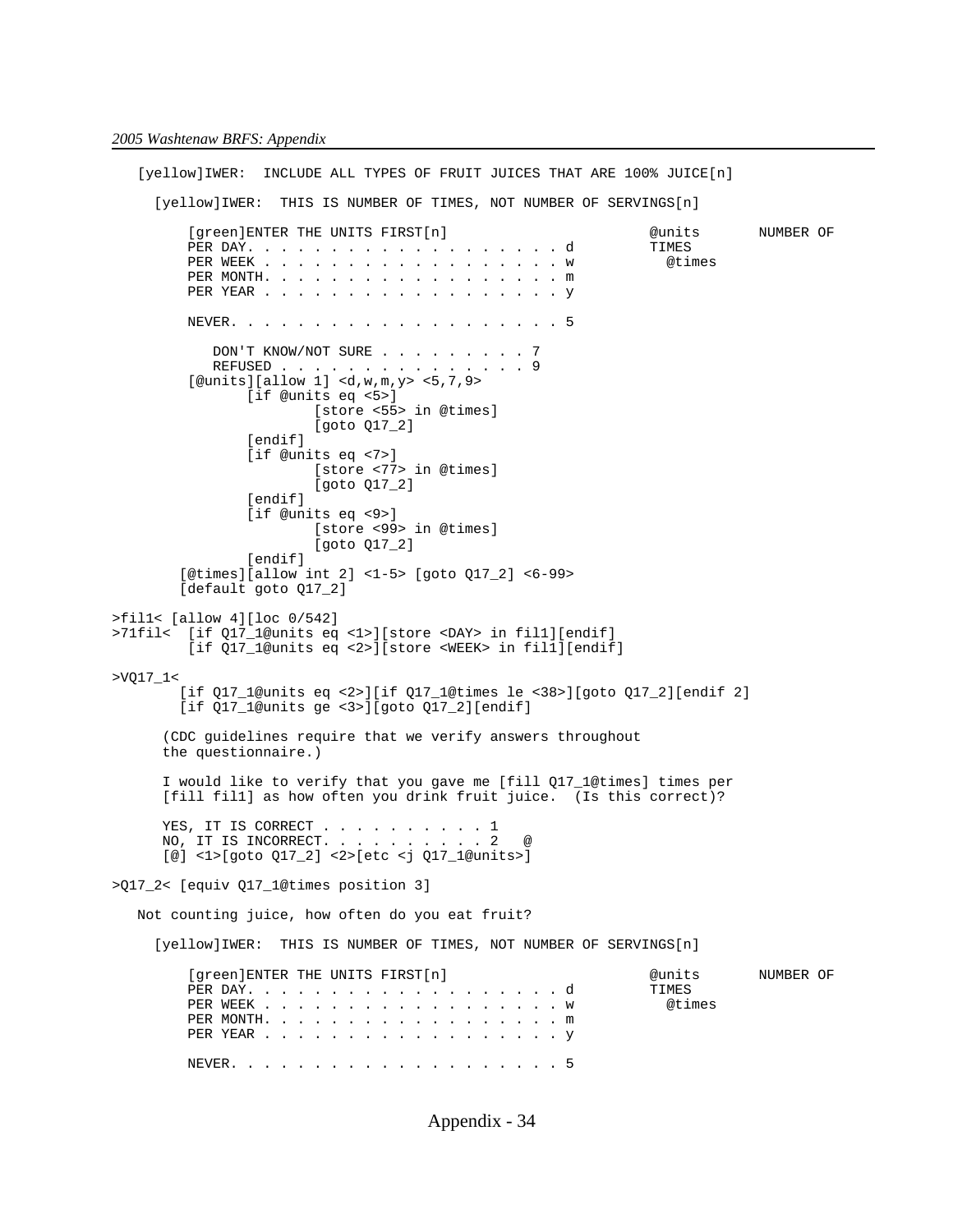```
DON'T KNOW/NOT SURE . . . . . . . . 7
 REFUSED . . . . . . . . . . . . . . . 9
 [@units][allow 1] <d,w,m,y> <5,7,9>
                [if @units eq <5>]
                       [store <55> in @times]
                        [goto Q17_3]
                [endif]
                [if @units eq <7>]
                        [store <77> in @times]
                        [goto Q17_3]
                [endif]
                [if @units eq <9>]
                        [store <99> in @times]
                        [goto Q17_3]
               [endif]
        [@times][allow int 2]<1-5> [goto Q17_3] <6-99>
        [default goto Q17_3]
>fixfil1< [store <> in fil1]
>72fil< [if Q17_2@units eq <1>][store <DAY> in fil1][endif]
         [if Q17_2@units eq <2>][store <WEEK> in fil1][endif]
>VQ17_2< [loc 0/548]
        [if Q17_2@units eq <2>][if Q17_2@times le <38>][goto Q17_3][endif 2]
        [if Q17_2@units ge <3>][goto Q17_3][endif]
      (CDC guidelines require that we verify answers throughout
      the questionnaire.)
      I would like to verify that you gave me [fill Q17_2@times] times per
      [fill fil1] as how often you eat fruit. (Is this correct)?
YES, IT IS CORRECT . . . . . . . . . 1
NO, IT IS INCORRECT. . . . . . . . . 2 @
      [@] <1>[goto Q17_3] <2>[etc <j Q17_2@units>]
>Q17_3< [equiv Q17_2@times position 3]
  How often do you eat green salad?
      [yellow]IWER: THIS IS NUMBER OF TIMES, NOT NUMBER OF SERVINGS[n]
        [green]ENTER THE UNITS FIRST[n] \qquad \qquad @units NUMBER OF
 PER DAY. . . . . . . . . . . . . . . . . . . d TIMES
 PER WEEK . . . . . . . . . . . . . . . . . . w @times
         PER MONTH. . . . . . . . . . . . . . . . . . m 
         PER YEAR . . . . . . . . . . . . . . . . . . y 
         NEVER. . . . . . . . . . . . . . . . . . . . 5
           DON'T KNOW/NOT SURE . . . . . . . . 7
 REFUSED . . . . . . . . . . . . . . . 9
 [@units][allow 1] <d,w,m,y> <5,7,9>
                [if @units eq <5>]
                        [store <55> in @times]
                        [goto Q17_4]
                [endif]
                [if @units eq <7>]
                        [store <77> in @times]
                        [goto Q17_4]
                [endif]
                [if @units eq <9>]
```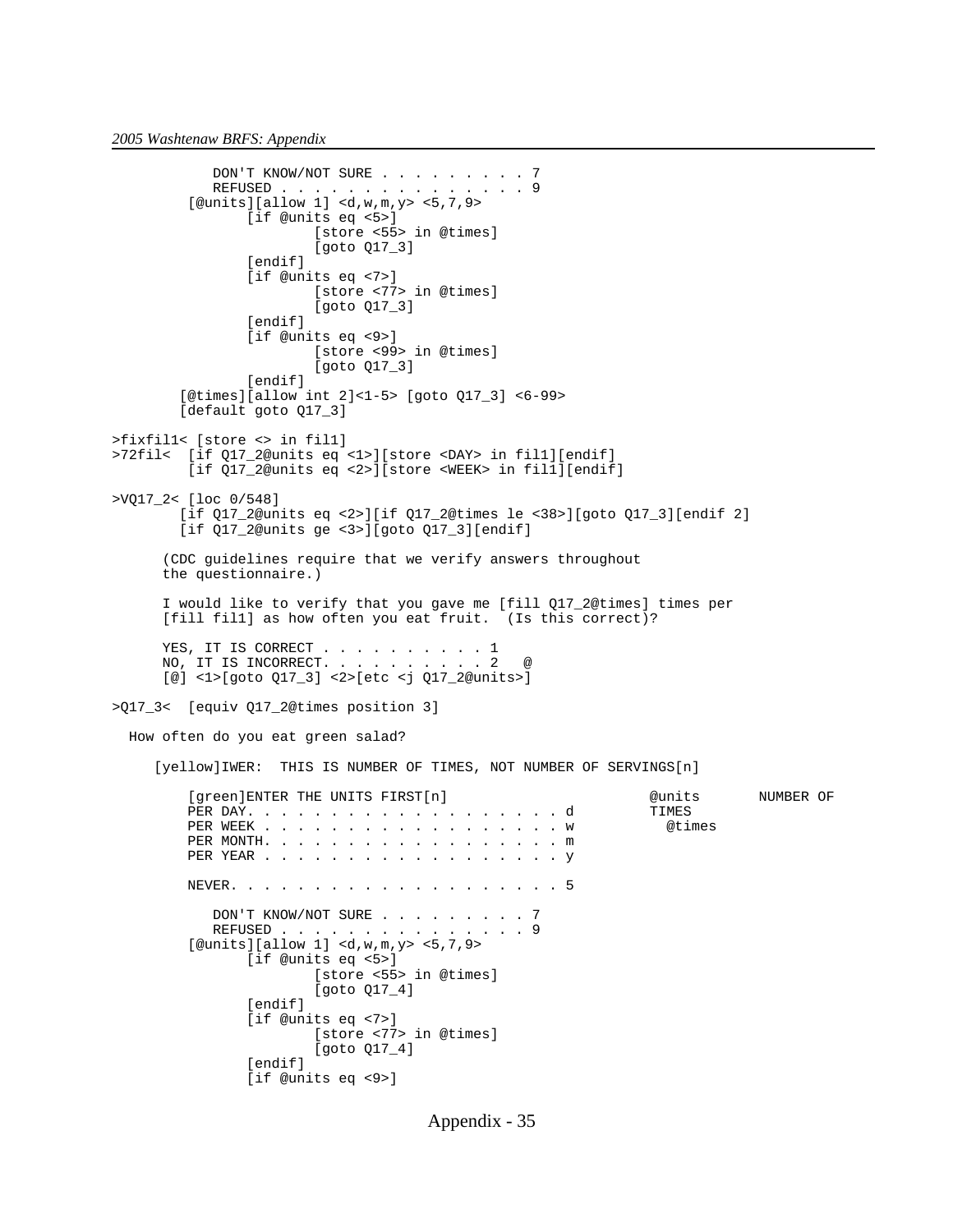[store <99> in @times] [goto Q17\_4] [endif] [@times][allow int 2]<1-5> [goto Q17\_4] <6-99> [default goto Q17\_4] >fixfil2< [store <> in fil1] >73fil< [if Q17\_3@units eq <1>][store <DAY> in fil1][endif] [if Q17\_3@units eq <2>][store <WEEK> in fil1][endif] >VQ17\_3< [loc 0/549] [if Q17\_3@units eq <2>][if Q17\_3@times le <38>][goto Q17\_4][endif 2] [if Q17\_3@units ge <3>][goto Q17\_4][endif] (CDC guidelines require that we verify answers throughout the questionnaire.) I would like to verify that you gave me [fill Q17\_3@times] times per [fill fil1] as how often you eat green salad. (Is this correct)? YES, IT IS CORRECT . . . . . . . . . 1 NO, IT IS INCORRECT. . . . . . . . . 2 @ [@] <1>[goto Q17\_4] <2>[etc <j Q17\_3@units>] >Q17\_4< [equiv Q17\_3@times position 3] How often do you eat potatoes not including French fries, fried potatoes, or potato chips? [yellow]IWER: THIS IS NUMBER OF TIMES, NOT NUMBER OF SERVINGS[n] [green]ENTER THE UNITS FIRST[n]  $\overline{d}$  @units NUMBER OF PER DAY. . . . . . . . . . . . . . . . . . . d TIMES PER WEEK . . . . . . . . . . . . . . . . . . w @times PER MONTH. . . . . . . . . . . . . . . . . . m PER YEAR . . . . . . . . . . . . . . . . . . y NEVER. . . . . . . . . . . . . . . . . . . . 5 DON'T KNOW/NOT SURE . . . . . . . . 7 REFUSED . . . . . . . . . . . . . . . 9 [@units][allow 1] <d,w,m,y> <5,7,9> [if @units eq <5>] [store <55> in @times] [goto Q17\_5] [endif] [if @units eq <7>] [store <77> in @times] [goto Q17\_5] [endif] [if @units eq <9>] [store <99> in @times] [goto Q17\_5] [endif] [@times][allow int 2]<1-5> [goto Q17\_5] <6-99> [default goto Q17\_5] >fixfil3< [store <> in fil1] >74fil< [if Q17\_4@units eq <1>][store <DAY> in fil1][endif] [if Q17\_4@units eq <2>][store <WEEK> in fil1][endif] >VQ17\_4< [loc 0/550]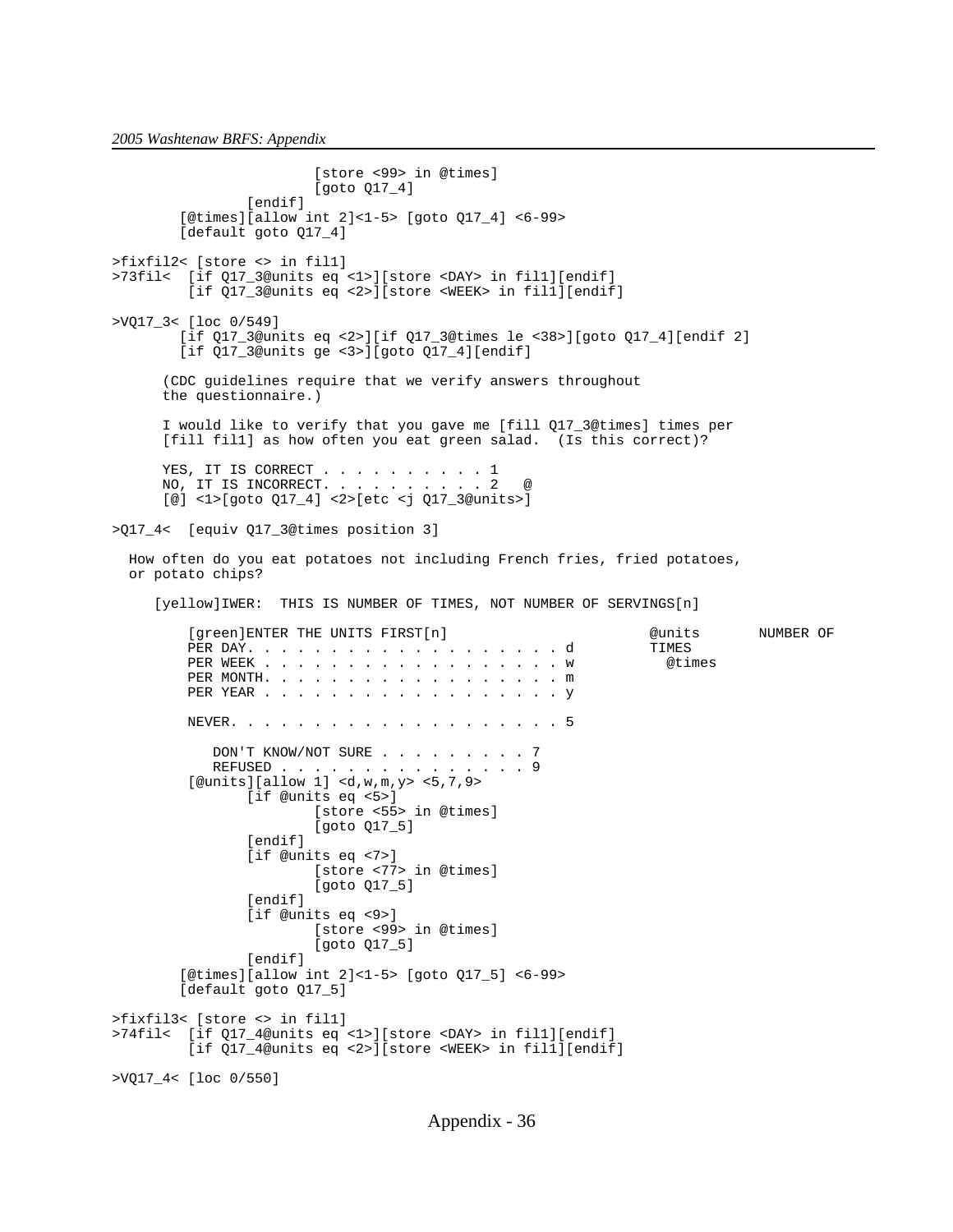[if Q17\_4@units eq <2>][if Q17\_4@times le <38>][goto Q17\_5][endif 2] [if Q17\_4@units ge <3>][goto Q17\_5][endif] (CDC guidelines require that we verify answers throughout the questionnaire.) I would like to verify that you gave me [fill Q17\_4@times] times per [fill fil1] as how often you eat potatoes, not including french fries, fried potatoes, or potato chips. (Is this correct)? YES, IT IS CORRECT . . . . . . . . . 1 NO, IT IS INCORRECT. . . . . . . . . 2 @ [@] <1>[goto Q17\_5] <2>[etc <j Q17\_4@units>] >Q17\_5< [equiv Q17\_4@times position 3] How often do you eat carrots? [yellow]IWER: THIS IS NUMBER OF TIMES, NOT NUMBER OF SERVINGS[n] [green]ENTER THE UNITS FIRST[n] @units NUMBER OF PER DAY. . . . . . . . . . . . . . . . . . . d TIMES PER WEEK . . . . . . . . . . . . . . . . . . w @times PER MONTH. . . . . . . . . . . . . . . . . . m PER YEAR . . . . . . . . . . . . . . . . . . y NEVER. . . . . . . . . . . . . . . . . . . . 5 DON'T KNOW/NOT SURE . . . . . . . . . . 7<br>REFUSED . . . . . . . . . . . . . . . . 9 REFUSED . . . . . . . . . . . [@units][allow 1] <d,w,m,y> <5,7,9> [if @units eq <5>] [store <55> in @times] [goto Q17\_6] [endif] [if @units eq <7>] [store <77> in @times] [goto Q17\_6] [endif] [if @units eq <9>] [store <99> in @times] [goto Q17\_6] [endif] [@times][allow int 2]<1-5> [goto Q17\_6] <6-99> [default goto Q17\_6] >fixfil4< [store <> in fil1] >75fil< [if Q17\_5@units eq <1>][store <DAY> in fil1][endif] [if Q17\_5@units eq <2>][store <WEEK> in fil1][endif] >VQ17\_5< [loc 0/551] [if Q17\_5@units eq <2>][if Q17\_5@times le <38>][goto Q17\_6][endif 2] [if Q17\_5@units ge <3>][goto Q17\_6][endif] (CDC guidelines require that we verify answers throughout the questionnaire.) I would like to verify that you gave me [fill Q17\_5@times] times per [fill fil1] as how often you eat carrots. (Is this correct)? YES, IT IS CORRECT . . . . . . . . . 1 NO, IT IS INCORRECT. . . . . . . . . 2 @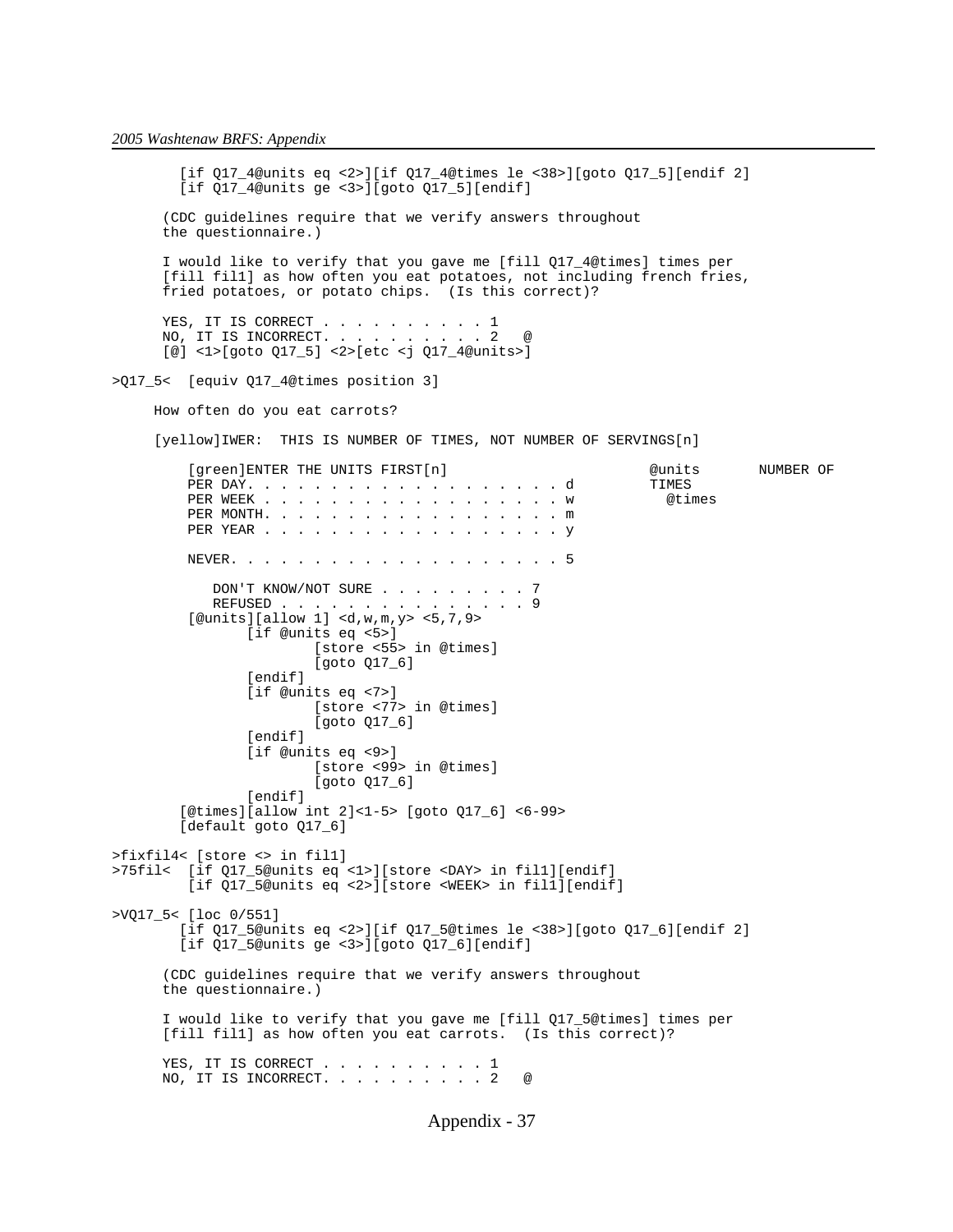[@] <1>[goto Q17\_6] <2>[etc <j Q17\_5@units>]

>Q17\_6< [equiv Q17\_5@times position 3]

 Not counting carrots, potatoes, or salad, how many servings of vegetables do you usually eat? (Example: A serving of vegetables at both lunch and dinner would be two servings.)

[yellow]IWER: THIS IS NUMBER OF SERVINGS, NOT NUMBER OF TIMES[n]

| [green]ENTER THE UNITS FIRST[n]<br>PER DAY. d<br>PER MONTH. m                                                                                                                                                                                                                                                                                                                                                                                                                                                                                        | @units<br>TIMES<br>@times | NUMBER OF |
|------------------------------------------------------------------------------------------------------------------------------------------------------------------------------------------------------------------------------------------------------------------------------------------------------------------------------------------------------------------------------------------------------------------------------------------------------------------------------------------------------------------------------------------------------|---------------------------|-----------|
|                                                                                                                                                                                                                                                                                                                                                                                                                                                                                                                                                      |                           |           |
| DON'T KNOW/NOT SURE 7<br>REFUSED 9<br>[@units][allow 1] <d,w, <math="" m,="">y &gt; &lt;5, 7, 9 &gt;<br/>[if @units <math>eq</math> &lt;5&gt;]<br/>[store &lt;55&gt; in @times]<br/><math>[goto Q18_1]</math><br/>[endif]<br/>[if @units eq &lt;7&gt;]<br/>[store &lt;77&gt; in @times]<br/><math>[qoto Q18_1]</math><br/>[endif]<br/>[if @units eq &lt;9&gt;]<br/>[store &lt;99&gt; in @times]<br/><math>[qoto Q18_1]</math><br/>[endif]<br/><math>[@times][allow int 2]&lt;-5&gt; [goto Q18_1] &lt;6-99&gt;</math><br/>[default goto Q18_1]</d,w,> |                           |           |
| >fixfil5< [store <> in fil1]<br>>76fil< [if Q17_6@units eq <1>][store <day> in fill][endif]<br/>[if Q17_6@units eq &lt;2&gt;][store <week> in fill][endif]</week></day>                                                                                                                                                                                                                                                                                                                                                                              |                           |           |
| $>$ VQ17_6< [loc 0/552]<br>[if Q17_6@units eq <2>][if Q17_6@times le <38>][goto Q18_1][endif 2]<br>[if $Q17_6$ @units qe <3>][qoto $Q18_1$ ][endif]                                                                                                                                                                                                                                                                                                                                                                                                  |                           |           |
| (CDC guidelines require that we verify answers throughout<br>the questionnaire.)                                                                                                                                                                                                                                                                                                                                                                                                                                                                     |                           |           |
| I would like to verify that you gave me [fill Q17_6@times] times per<br>[fill fill] as how often you eat other vegetables, not including<br>potatoes, carrots or salad. (Is this correct)?                                                                                                                                                                                                                                                                                                                                                           |                           |           |
| YES, IT IS CORRECT 1<br>NO, IT IS INCORRECT. 2<br>$^{\circ}$<br>$[@] <1>[@] <1>[@] <0>[18] <1] <2>[etc] <1[@] <0[17] <0[18] <1[8] <0[16] <0[16] <0[16] <0[16] <0[16] <0[16] <0[16] <0[16] <0[16] <0[16] <0[16] <0[16] <0[16] <0[16] <0[16] <0[16] <0[16] <0[16] <0[16] <0[16] <0[16] <0[16] <0[16] <0[16] <0[16] <0[16] <0[16] <0[16] <0[$                                                                                                                                                                                                           |                           |           |
| Section 18: Physical Activity                                                                                                                                                                                                                                                                                                                                                                                                                                                                                                                        |                           |           |
| >Q18_1< [equiv Q17_6@times position 3]<br>[if Q13_8 gt <2>][goto Q18_2][endif]                                                                                                                                                                                                                                                                                                                                                                                                                                                                       |                           |           |
| When you are at work, which of the following best describes what you do?<br>Would you say                                                                                                                                                                                                                                                                                                                                                                                                                                                            |                           |           |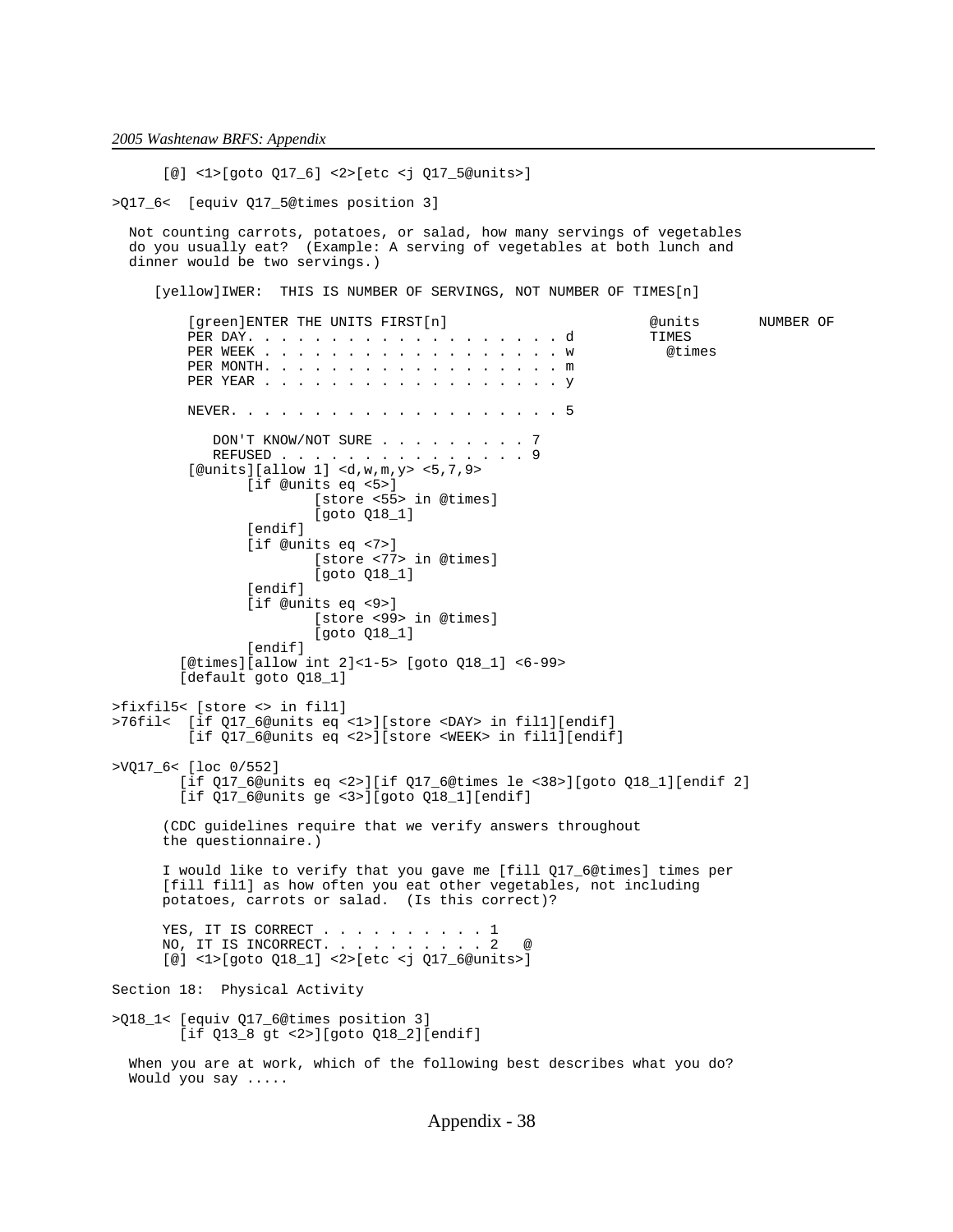[yellow]IWER: IF RESPONDENT HAS MULTIPLE JOBS, INCLUDE ALL JOBS.[n] Mostly sitting or standing............................1 Mostly walking......................................2 or Mostly heavy labor or physically demanding work.....3 DON'T KNOW/NOT SURE...........7 REFUSED......................9 [@][allow int 1] <1> Mostly sitting or standing <2> Mostly walking <3> Mostly heavy labor or physically demanding work <7>[missing] DON'T KNOW <9>[missing] REFUSED  $>Q18_2$ We are interested in two types of physical activity - vigorous and moderate. Vigorous activities cause large increases in breathing or heart rate while moderate activities cause small increases in breathing or heart rate. [if Q13\_8 le <2>] Now, thinking about the moderate activities you do, when you are not working, in a usual week, do you do moderate activities for at least 10 minutes at a time, such as brisk walking, bicycling, vacuuming, gardening, or anything else that causes some increase in breathing or heart rate? [endif] [if Q13\_8 gt <2>] Now, thinking about the moderate activities you do in a usual week, do you do moderate activities for at least 10 minutes at a time, such as brisk walking, bicycling, vacuuming, gardening, or anything else that causes some increase in breathing or heart rate? [endif] [yellow]IWER: IF NECESSARY, "For these questions, we are referring to a[n] yellow] usual week at this time of year."[n] YES. . . . . . . . . . . . . . . . . . . . . . . . 1 NO . . . . . . . . . . . . . . . . . . . . . . . . 2 DON'T KNOW/NOT SURE . . . . . . . . . 7<br>REFIISED 9 @ REFUSED . . . . . . . . [@][allow int 1] <1> YES <2>[goto Q18\_5] NO <7>[missing][goto Q18\_5] DON'T KNOW <9>[missing][goto Q18\_5] REFUSED  $>Q18_3$  How many days per week do you do these moderate activities for at least 10 minutes at a time? DAYS PER WEEK @ DON'T KNOW/NOT SURE.......77 REFUSED...................99 [@][allow int 2]<0> <1-7> <88>[goto Q18\_5] <77>[missing][goto Q18\_5] DON'T KNOW <99>[missing][goto Q18\_5] REFUSED [if @ eq <0>][store <88> in @][goto Q18\_5][endif] >Q18\_4< [undefine <d>][undefine <w>][undefine <m>][undefine <y>] On days when you do moderate activities for at least 10 minutes at a time, how much total time per day do you spend doing these activities? @hours HOURS @min MINUTES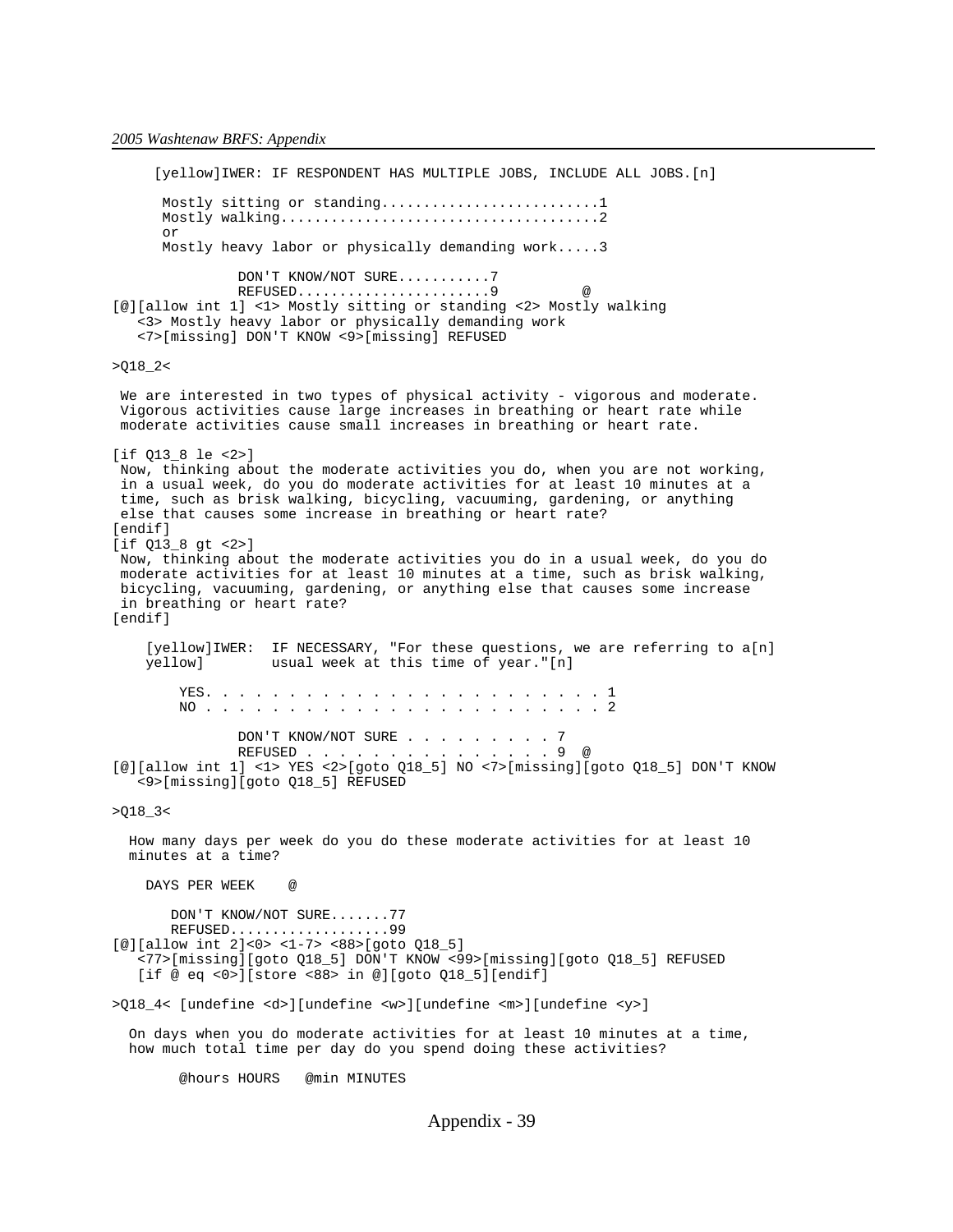```
 DON'T KNOW/NOT SURE . . . . . . . . . d
        REFUSED . . . . . . . . . . . . . . r
         [<i>@hours</i>][<i>allow 1</i>] <i><0-9</i> <i><</i> <i><</i>d</i>,<i>r</i> <i><</i> [if @hours eq <d>]
                 [store <7> in @hours]
                  [store <77> in @min]
                 [goto Q18_5]
             [endif]
             [if @hours eq <r>]
                 [store <9> in @hours]
                  [store <99> in @min]
                 [goto Q18_5]
            [endif]
         [@min][allow int 2] <0-59> <77,99>[missing]
             [if @min eq <77>][if @hours ne <7>][goto err3][endif 2]
             [if @min eq <99>][if @hours ne <9>][goto err3][endif 2]
             [if @hours eq <0>][if @min eq <0>][goto err3][endif 2]
             [if @hours eq <0>][if @min lt <10>][goto err3a][endif 2]
             [if @hours eq <7>][if @min eq <77>][goto Q18_5][endif 2]
             [if @hours eq <9>][if @min eq <99>][goto Q18_5][endif 2]
            [default goto 018 5]
>VQ18_4< [loc 0/553]
        [if Q18_4@hours le <5>][goto Q18_5][endif]
        (CDC guidelines require that we verify answers throughout the
        questionnaire].
        I would like to verify that you gave me [fill Q18_4@hours] hours and
       [fill Q18 4@min] minutes as your last answer. (Is this correct?)
YES, CORRECT . . . . . . . . . . . 1
NO, IT IS NOT CORRECT. . . . . . . 2 @
        [@] <1>[goto Q18_5] <2> [etc <j Q18_4@hours>]
>err3< 
         [yellow][fill Q18_4@hours] HOURS AND [fill Q18_4@min] MINUTES IS NOT
         A VALID ANSWER. IF THE RESP DOES NOT KNOW THE SPECIFIC NUMBER OF
         MINUTES, TRY TO GET AN ESTIMATE. OTHERWISE THE INFORMATION MUST
        BE ENTERED AS DON'T KNOW OR REFUSED FOR BOTH HOURS AND MINUTES. [n]
         [yellow]TYPE[n] [green]g[n] [yellow]TO GO BACK TO THE QUESTION[n] @
         [@] <g>[etc <j Q18_4>]
>err3a<
       I must have entered something wrong. I have that you do moderate
       activitIes [fill Q18_3] times a week for at least 10 minutes at a time,
       but that you do them for only [fill Q18_4@min] total on the days that
       you do moderate exercises.
         What did I enter wrong?
              1 .... NUMBER OF DAYS
              2 .... LENGTH OF TIME @
         [@] <1>[etc <j Q18_3>] <2>[etc <j Q18_4>]
>Q18_5< [equiv Q18_4@min position 3]
[if 013 8 le <2>]
   Now, thinking about the vigorous activities you do, when you are not
```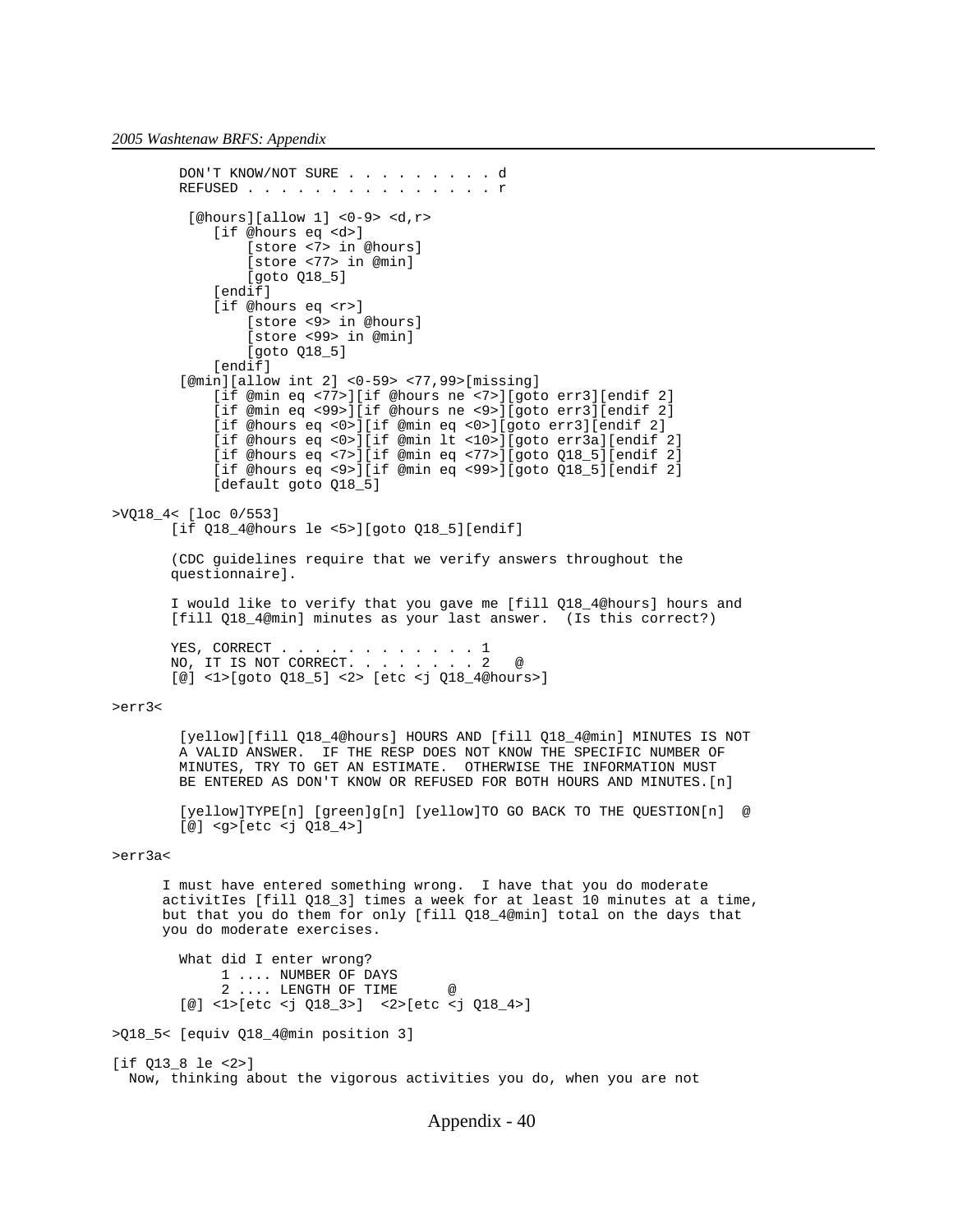```
 working, in a usual week, do you do vigorous activities for at least 10
   minutes at a time, such as running, aerobics, heavy yard work, or anything
   else that causes large increases in breathing or heart rate?
[endif]
[if Q13_8 gt <2>]
  Now, thinking about the vigorous activities you do, in a usual week, do you
   do vigorous activities for at least 10 minutes at a time, such as running,
   aerobics, heavy yard work, or anything else that causes large increases in
   breathing or heart rate?
[endif]
         YES. . . . . . . . . . . . . . . . . . . . . . . . 1
         NO . . . . . . . . . . . . . . . . . . . . . . . . 2
               DON'T KNOW/NOT SURE . . . . . . . . 7
                REFUSED . . . . . . . . . . . . . . . 9 @
[@][allow int 1] <1> YES <2>[goto Q19_1] NO <7>[missing][goto Q19_1] DON'T KNOW
    <9>[missing][goto Q19_1] REFUSED
>Q18_6< 
   How many days per week do you do these vigorous activities for at least 10
   minutes at a time?
     DAYS PER WEEK @ 
        DON'T KNOW/NOT SURE.......77
        REFUSED...................99
[@][allow int 2]<0> <1-7> <88>[goto Q19_1] None
  <77>[goto Q19_1] DON'T KNOW <99>[missing][goto Q19_1] REFUSED
  [if @ eq <0>][store <88> in @][goto Q19_1][endif]
>Q18_7<
   On days when you do vigorous activities for at least 10 minutes at a time,
   how much total time per day do you spend doing these activities?
         @hours HOURS @min MINUTES
        DON'T KNOW/NOT SURE . . . . . . . . d
        REFUSED . . . . . . . . . . . . . . r
          [@hours][allow 1] <0-9> <d,r>
             [if @hours eq <d>]
                 [store <7> in @hours]
                 [store <77> in @min]
                 [goto Q19_1]
            [endif]
             [if @hours eq <r>]
                 [store <9> in @hours]
                 [store <99> in @min]
                 [goto Q19_1]
            [endif]
         [@min][allow int 2] <0-59> <77,99>[missing]
             [if @min eq <77>][if @hours ne <7>][goto err4][endif 2]
             [if @min eq <99>][if @hours ne <9>][goto err4][endif 2]
             [if @hours eq <0>][if @min eq <0>][goto err4][endif 2]
             [if @hours eq <0>][if @min lt <10>][goto err4a][endif 2]
             [if @hours eq <7>][if @min eq <77>][goto Q19_1][endif 2]
             [if @hours eq <9>][if @min eq <99>][goto Q19_1][endif 2]
             [default goto Q19_1]
```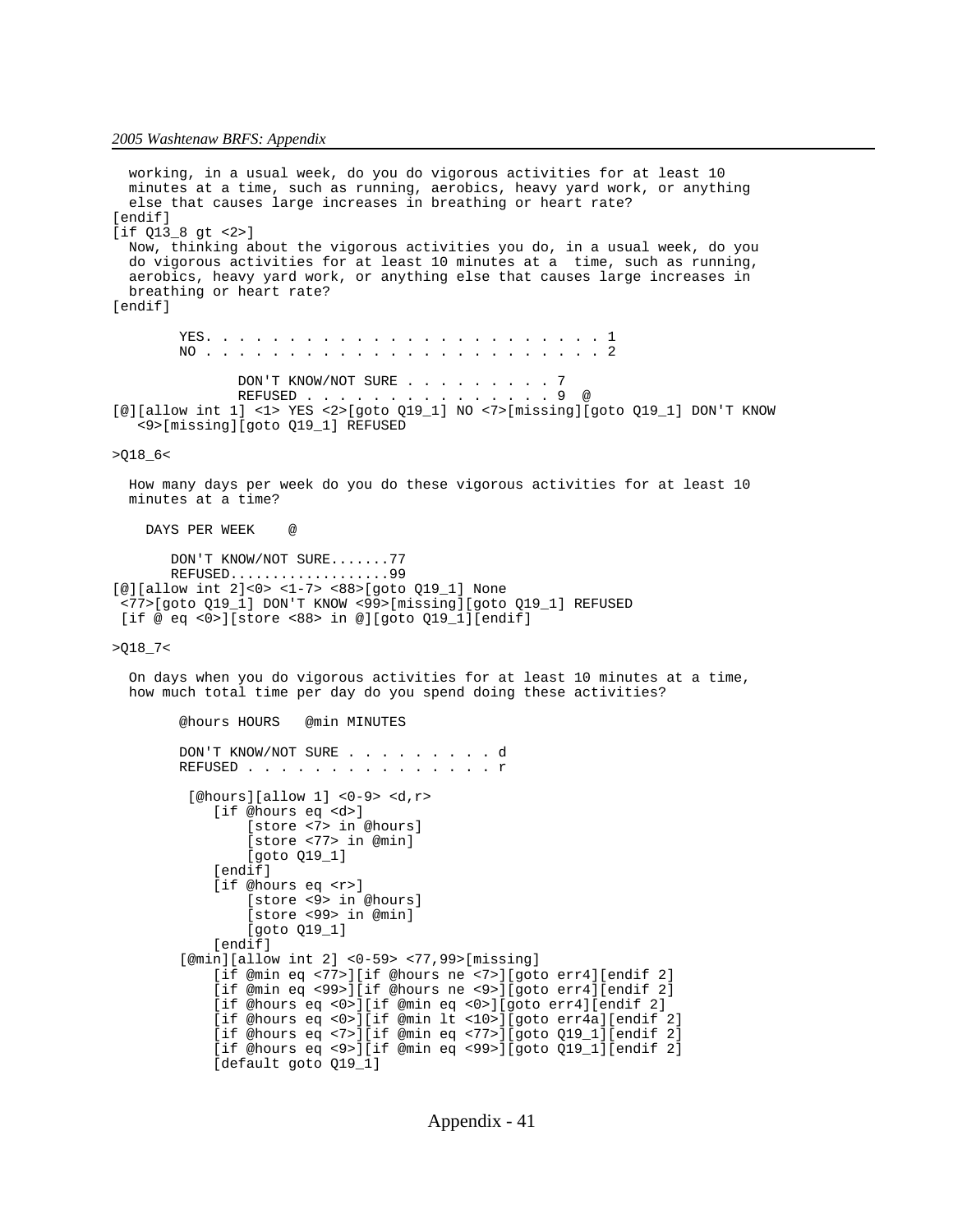>VQ18\_7< [loc 0/556] [if Q18\_7@hours le <5>][goto Q19\_1][endif] (CDC guidelines require that we verify answers throughout the questionnaire]. I would like to verify that you gave me [fill Q18\_7@hours] hours and [fill Q18\_7@min] minutes as your last answer. (Is this correct?) YES, CORRECT . . . . . . . . . . . 1 NO, IT IS NOT CORRECT. . . . . . . 2 @ [@] <1>[goto Q19\_1] <2> [etc <j Q18\_7@hours>] >err4< [yellow][fill Q18\_7@hours] HOURS AND [fill Q18\_7@min] MINUTES IS NOT A VALID ANSWER. IF THE RESP DOES NOT KNOW THE SPECIFIC NUMBER OF

 MINUTES, TRY TO GET AN ESTIMATE. OTHERWISE THE INFORMATION MUST BE ENTERED AS DON'T KNOW OR REFUSED FOR BOTH HOURS AND MINUTES. [n]

 [yellow]TYPE[n] [green]g[n] [yellow]TO GO BACK TO THE QUESTION[n] @ [@] <g>[etc <j Q18\_7>]

## >err4a<

 I must have entered something wrong. I have that you do vigorous activities [fill Q18\_6] times a week for at least 10 minutes at a time, but that you do them for only [fill Q18\_7@min] total on the days that you do vigorous exercises.

 What did I enter wrong? 1 .... NUMBER OF DAYS 2 .... LENGTH OF TIME @ [@] <1>[etc <j Q18\_6>] <2>[etc <j Q18\_7>]

Section 19: HIV/AIDS

If respondent is 65 years old or older, go to next section

>Q19\_1< [equiv Q18\_7@min position 3][if Q13\_1 ge <65>][goto Q20\_1][endif]

 The next few questions are about the national health problem of HIV, the virus that causes AIDS. Please remember that your answers are strictly confidential and that you don't have to answer every question if you don't want to. Although we will ask you about testing, we will not ask you about the results of any test you may have had.

 Have you ever been tested for HIV? Do not count tests you may have had as part of a blood donation. Include testing fluid from your mouth.

 YES. . . . . . . . . . . . . . . . . . . . . . . . 1 NO . . . . . . . . . . . . . . . . . . . . . . . . 2 DON'T KNOW/NOT SURE . . . . . . . . 7 REFUSED . . . . . . . . . . . . . . 9 [@][allow int 1] <1> YES <2>[goto Q19\_4] NO <7>[missing][goto Q19\_4] DON'T KNOW <9>[missing][goto Q19\_4] REFUSED

 $>Q19_2$ 

Not including blood donations, in what month and year was your last HIV test?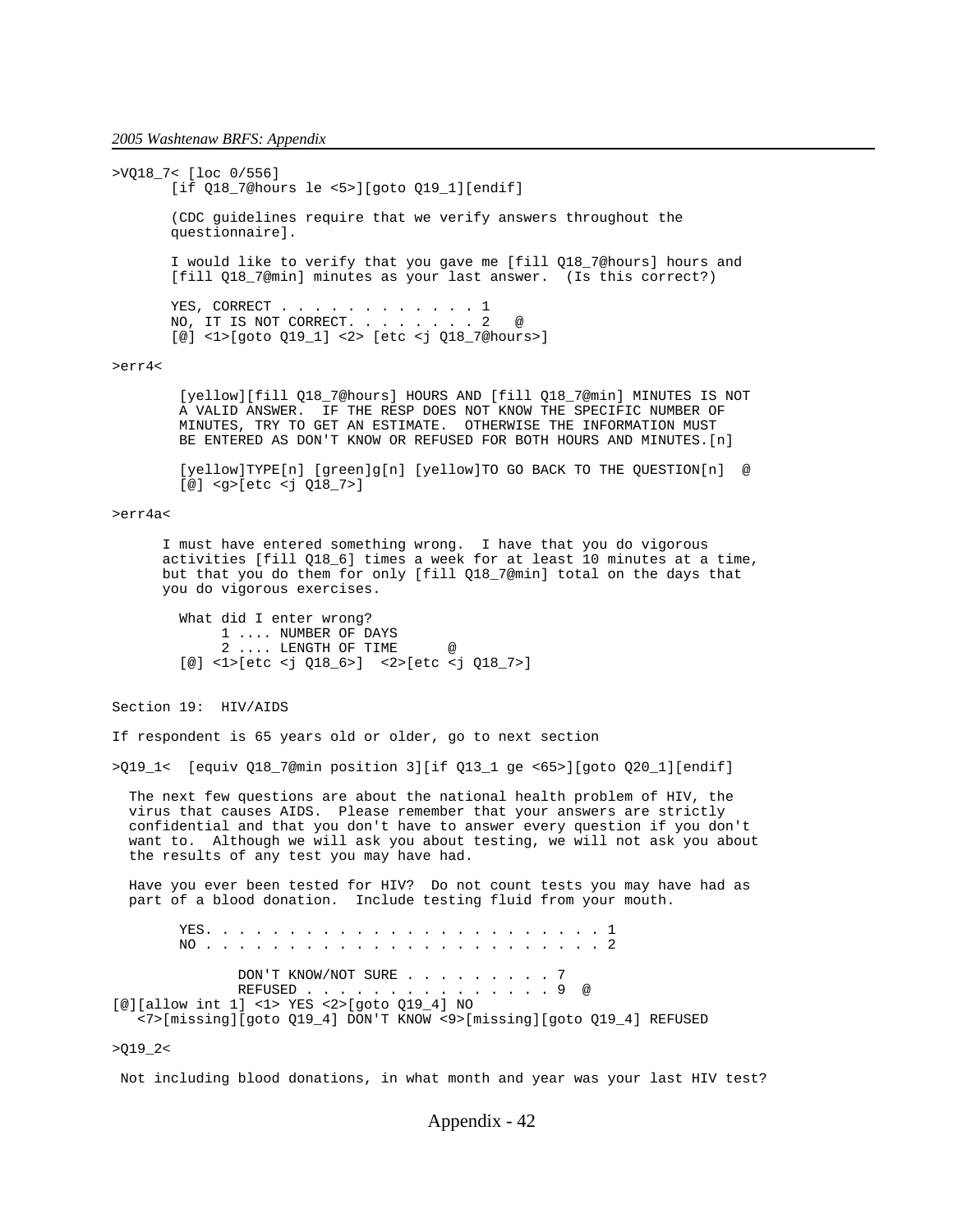```
[yellow]IWER: PLEASE USE A LEADING 0 FOR ANYTHING LESS THEN 10[n]<br>[yellow] PLEASE USE A 4 DIGIT YEAR[n]
                    PLEASE USE A 4 DIGIT YEAR[n]
    [yellow] Franch our r Free PON'T KNOW (d)[n]<br>[yellow] IF BEFORE 1985, USE DON'T KNOW (d)[n]
          MONTH / YEAR 
          @month / @year
          DON'T KNOW...............d
          REFUSED..................r
[@month][allow 2]<01><02><03><04><05><06><07><08><09><10-12>
                   <d,r> <77,99>[missing]
         [if @month eq <d>]
             [store <77> in @month][store <7777> in @year][goto Q19_3]
        [endif]
         [if @month eq <r>]
            [store <99> in @month][store <9999> in @year][goto Q19_3]
         [endif]
[@year][allow int 4]<1985-2005> <7777> <9999>
>Q19_3<
   Where did you have your last HIV test at a private doctor or HMO, at a
   counseling and testing site, at a hospital, at a clinic, in a jail or
   prison, at home, a drug treatment facilty, or somewhere else?
   1 ... PRIVATE DOCTOR OR HMO
   2 ... COUNSELING AND TESTING SITE
   3 ... HOSPITAL
   4 ... CLINIC
   5 ... IN A JAIL OR PRISON (OR OTHER CORRECTIONAL FACILITY)
   6 ... HOME
   7 ... SOMEWHERE ELSE
  [bold]8[n] ... DRUG TREATMENT FACILITY
                 DON'T KNOW/NOT SURE . . . . . . . . . 77
                 REFUSED . . . . . . . . . . . . . . . 99 @
[@][allow int 2] <1> Private doctor or HMO <2> Counseling and testing site
   <3> Hospital <4> Clinic <5> In a jail or prison <6> Home <7> Somewhere else 
   <8> Drug treatment facility <77> DON'T KNOW/NOT SURE <99> REFUSED
>019 4< I'm going to read you a list. When I'm done, please tell me if any of the
 situations apply to you. You do not need to tell me which one.
   You have used intravenous drugs in the past year.
   You have been treated for a sexually transmitted or venereal disease in the
   past year.
   You have given or received money or drugs in exchange for sex in the past
   year.
   You had anal sex without a condom in the past year.
   Do any of these situations apply to you?
         YES. . . . . . . . . . . . . . . . . . . . . . . . 1
         NO . . . . . . . . . . . . . . . . . . . . . . . . 2
                DON'T KNOW/NOT SURE . . . . . . . . . 7<br>REFUSED . . . . . . . . . . . . . . . 9 @
                REFUSED . . . . . . . . . . .
[@][allow int 1] <1> YES <2> NO <7>[missing] DON'T KNOW <9>[missing] REFUSED
```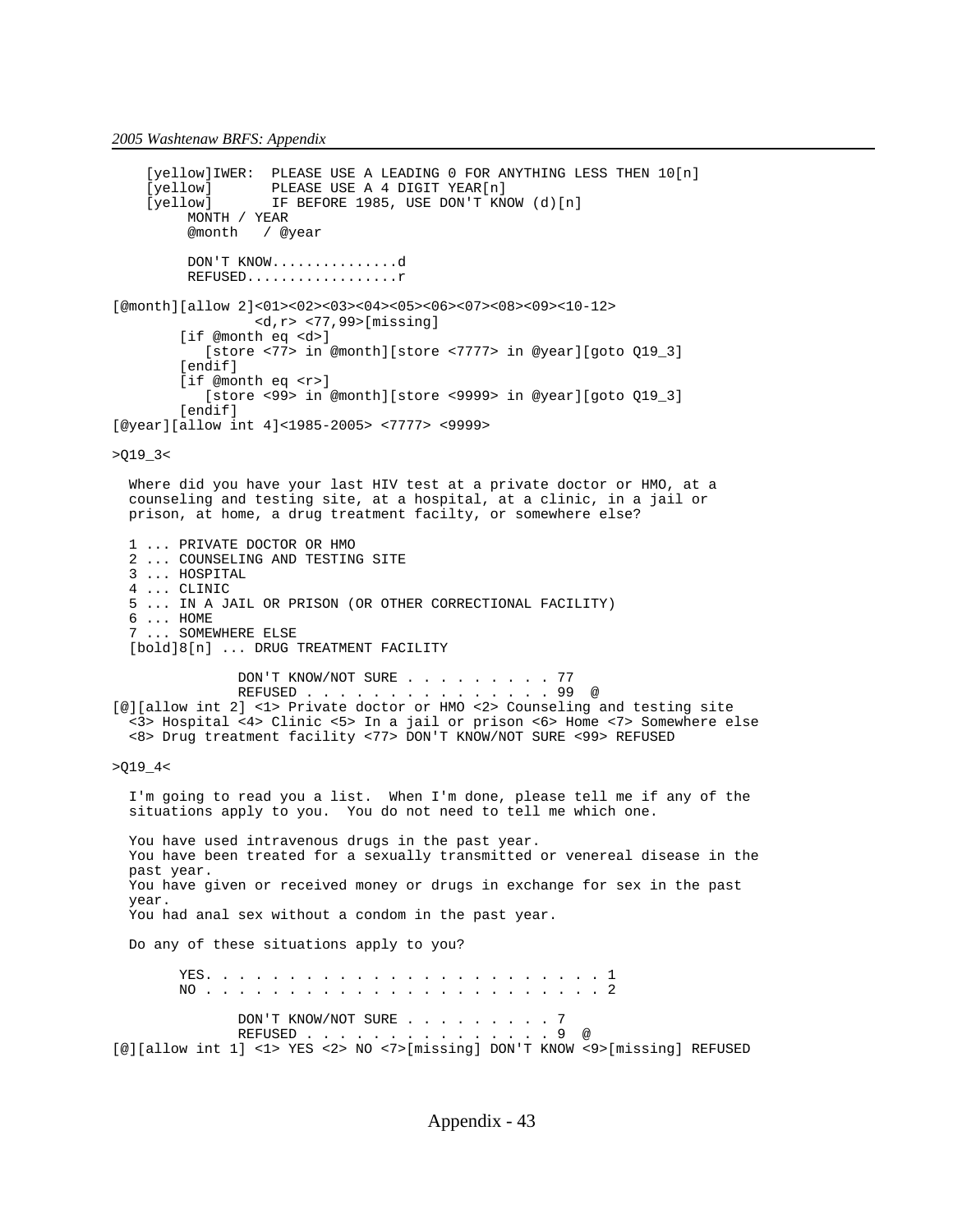Section 20: Emotional Support & Life Satisfaction >Q20\_1< The next two questions are about emotional support and your satisfaction with life. How often do you get the social and emotional support you need? [green]IWER: READ CATEGORIES 1-5[n] Always . . . . . . . . . 1 Usually. . . . . . . . . 2 Sometimes. . . . . . . . 3 Rarely . . . . . . . . 4 Never. . . . . . . . . . 5 DON'T KNOW.... 7 REFUSED.... 9 @ [@][allow int 1] <1> Always <2> Usually <3> Sometimes <4> Rarely <5> Never <7> DON'T KNOW <9> REFUSED  $>020$  2< In general, how satisfied are you with your life? [green]IWER: READ CATEGORIES 1-4[n] Very satisfied . . . . . . . 1 Satisfied. . . . . . . . . 2 Dissatisfied . . . . . . . 3 Very dissatisfied. . . . . . 4 DON'T KNOW.... 7 REFUSED.... 9 @ [@][allow int 1] <1> Very satisfied <2> Satisfied <3> Dissatisfied <4> Very dissatisfied <7> DON'T KNOW <9> REFUSED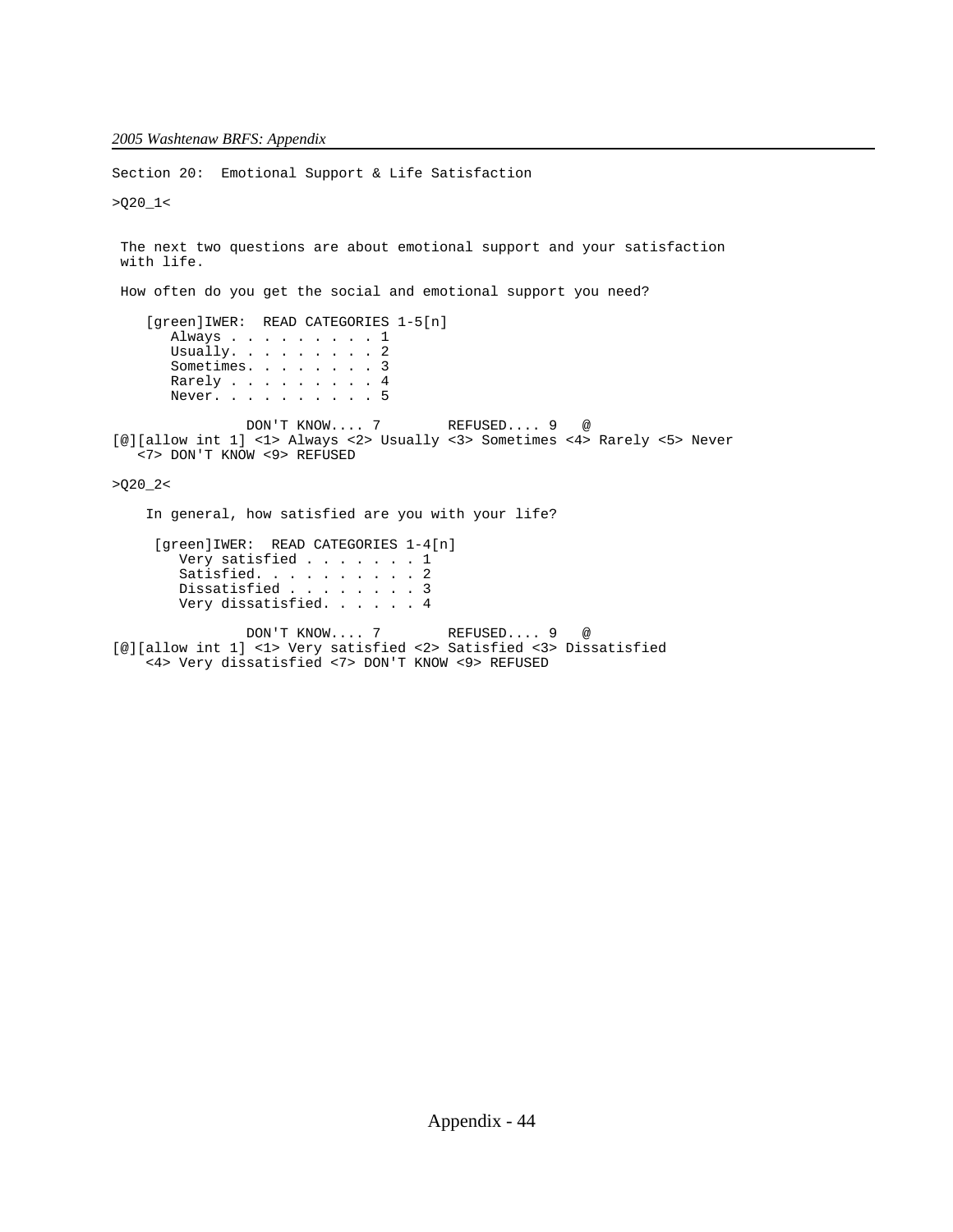```
Section 21: Random Child Selection (Washtenaw County-Added Questions)
   If Core Q13.6 = 00, 88, or 99 (no children under age 18 in the household, or refused),
Go
   to Q24.1.
>child_select<
    [if Q13_6 ge <88>][#goto split][goto W24_1][endif]
    [store <> in numchild]
>numchild< [allow 11][loc 0/559]
>fillchild<
   [if Q13_6 eq <2>][store <second> in numchild][endif]
   [if Q13_6 eq <3>][store <third> in numchild][endif]
  [if 013 6 eq <4>][store <fourth> in numchild][endif]
   [if Q13_6 eq <5>][store <fifth> in numchild][endif]
  [if Q13_6 eq <6>][store <sixth> in numchild][endif]
   [if Q13_6 eq <7>][store <seventh> in numchild][endif]
   [if Q13_6 eq <8>][store <eighth> in numchild][endif]
  [if Q13_6 eq <9>][store <ninth> in numchild][endif]
   [if Q13_6 eq <10>][store <tenth> in numchild][endif]
   [if Q13_6 eq <11>][store <eleventh> in numchild][endif]
   [if Q13_6 eq <12>][store <twelfth> in numchild][endif]
   [if Q13_6 eq <13>][store <thirteenth> in numchild][endif]
   [if Q13_6 eq <14>][store <fourteenth> in numchild][endif]
   [if Q13_6 eq <15>][store <fifteenth> in numchild][endif]
>Rchild< [allow 11][copy Rchild in Rchild][goto childx]
>enumQ13_18<
   [if Q13_6 eq <1>][store <only> in Rchild][goto childx][endif]
   [if Q13_6 eq <2>]
      [if RANDX ge <50>]
         [store <first> in Rchild]
      [else]
         [store <second> in Rchild]
     [endif]
  [endif]
   [if Q13_6 eq <3>]
      [if RANDX gt <66>]
         [store <first> in Rchild]
      [else]
      [if RANDX gt <33>]
         [store <second> in Rchild]
      [else]
         [store <third> in Rchild]
      [endif 2]
   [endif]
   [if Q13_6 eq <4>]
      [if RANDX gt <75>]
         [store <first> in Rchild]
      [else]
     [if RANDX gt <50>]
         [store <second> in Rchild]
      [else]
      [if RANDX gt <25>]
         [store <third> in Rchild]
      [else]
         [store <fourth> in Rchild]
      [endif 3]
   [endif]
  [if 013 6 eq < 5>]</math>[if RANDX gt <80>]
```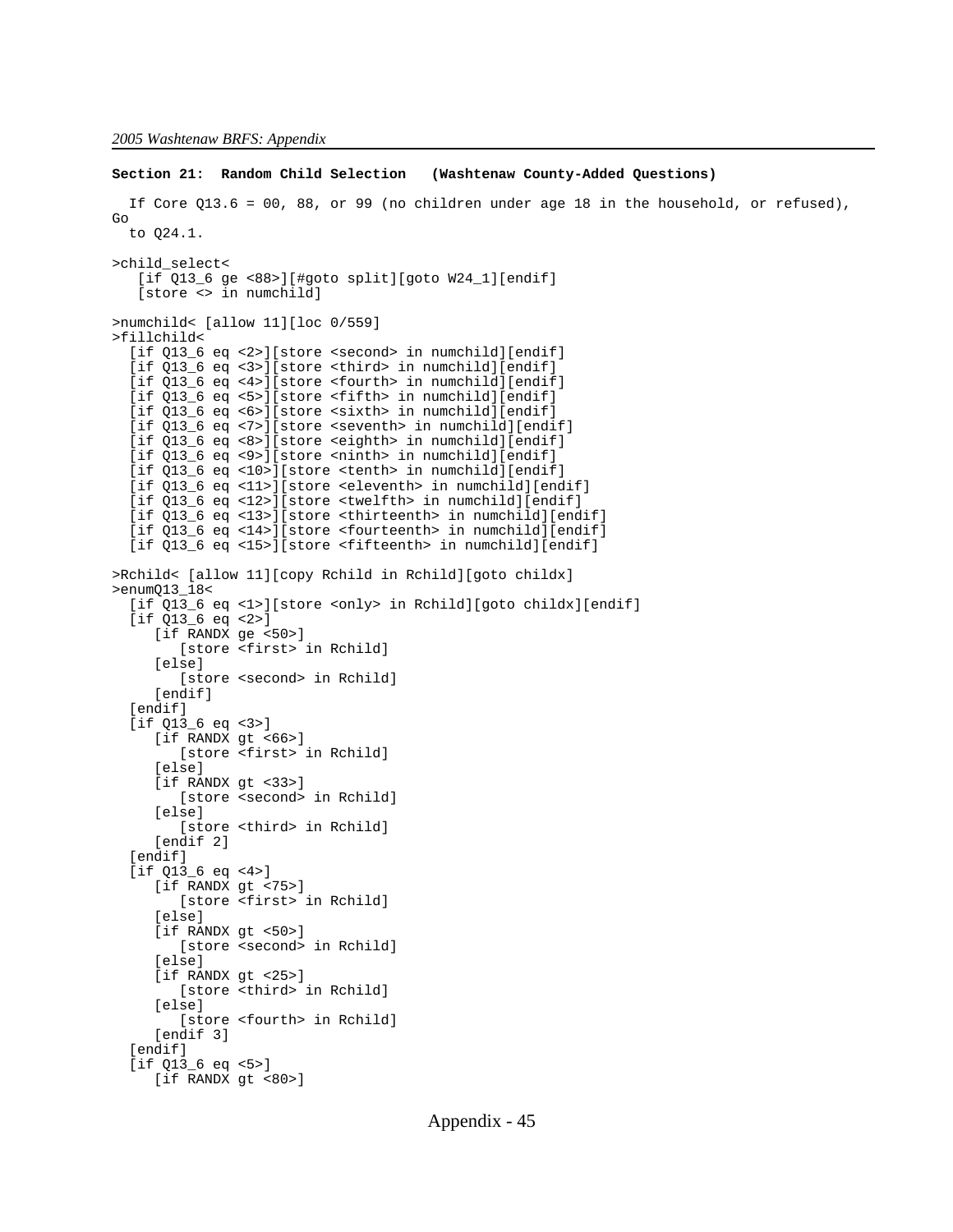```
 [store <first> in Rchild]
    [else]
   [if RANDX gt <60>]
       [store <second> in Rchild]
    [else]
   [if RANDX gt <40>]
       [store <third> in Rchild]
    [else]
   [if RANDX gt <20>]
       [store <fourth> in Rchild]
    [else]
       [store <fifth> in Rchild]
    [endif 4]
 [endif]
 [if Q13_6 eq <6>]
   [if RANDX gt <84>]
       [store <first> in Rchild]
    [else]
    [if RANDX gt <68>]
       [store <second> in Rchild]
    [else]
    [if RANDX gt <51>]
       [store <third> in Rchild]
    [else]
    [if RANDX gt <35>]
       [store <fourth> in Rchild]
    [else]
    [if RANDX gt <16>]
       [store <fifth> in Rchild]
    [else]
       [store <sixth> in Rchild]
   [endif 5]
[endif]
 [if Q13_6 eq <7>]
   [if RANDX gt <86>]
       [store <first> in Rchild]
    [else]
    [if RANDX gt <71>]
       [store <second> in Rchild]
    [else]
    [if RANDX gt <57>]
       [store <third> in Rchild]
    [else]
   [if RANDX gt <43>]
       [store <fourth> in Rchild]
    [else]
   [if RANDX gt <29>]
       [store <fifth> in Rchild]
    [else]
    [if RANDX gt <14>]
       [store <sixth> in Rchild]
    [else]
       [store <seventh> in Rchild]
    [endif 6]
 [endif]
 [if Q13_6 eq <8>]
    [if RANDX gt <87>]
       [store <first> in Rchild]
    [else]
    [if RANDX gt <75>]
       [store <second> in Rchild]
    [else]
```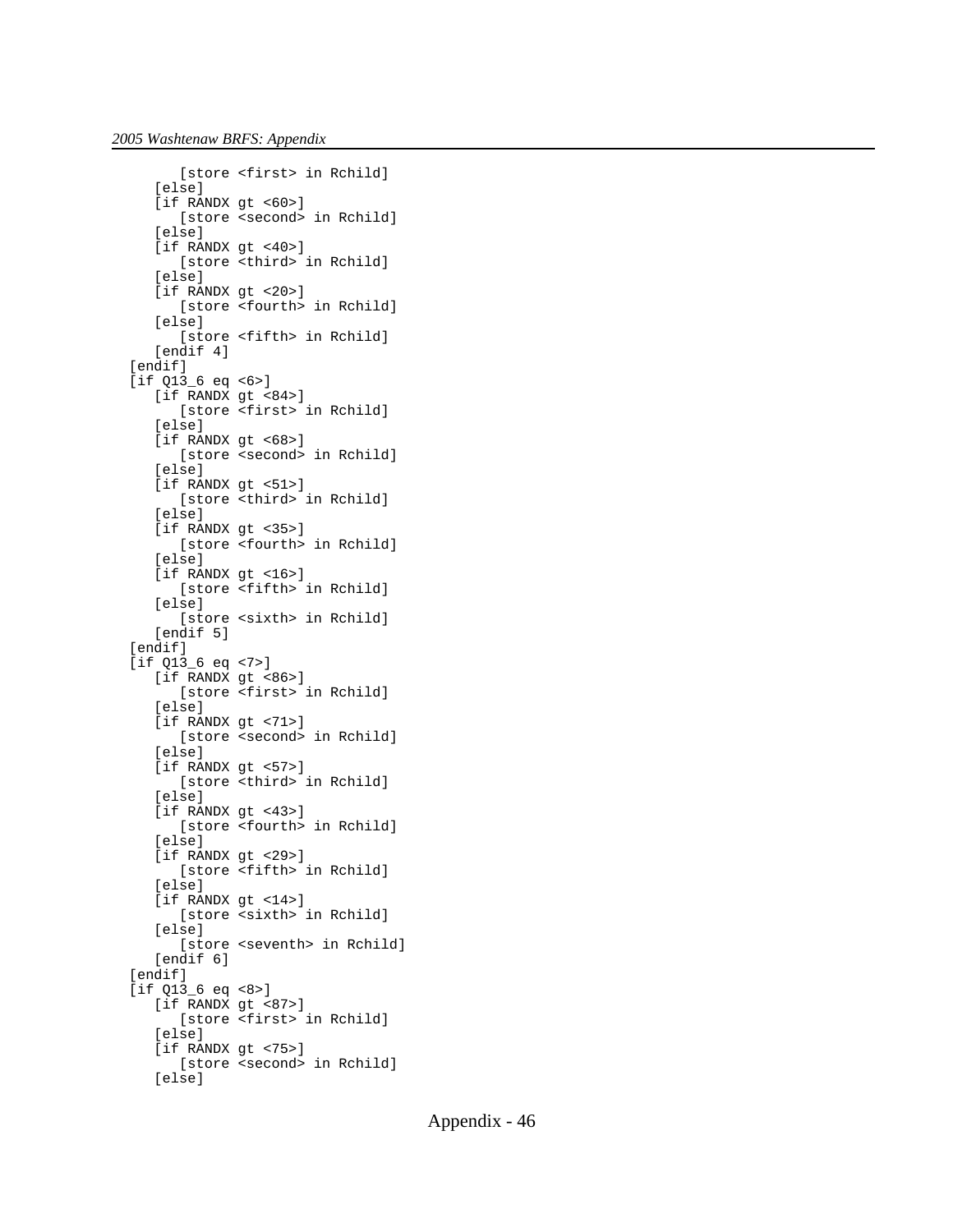```
 [if RANDX gt <67>]
       [store <third> in Rchild]
    [else]
    [if RANDX gt <50>]
       [store <fourth> in Rchild]
    [else]
    [if RANDX gt <37>]
       [store <fifth> in Rchild]
    [else]
    [if RANDX gt <25>]
       [store <sixth> in Rchild]
    [else]
    [if RANDX gt <12>]
       [store <seventh> in Rchild]
    [else]
       [store <eighth> in Rchild]
    [endif 7]
 [endif]
[if 013 6 eq < 9>]</math>[if RANDX gt <89>]
       [store <first> in Rchild]
    [else]
    [if RANDX gt <78>]
       [store <second> in Rchild]
    [else]
    [if RANDX gt <67>]
       [store <third> in Rchild]
    [else]
   [if RANDX gt <56>]
       [store <fourth> in Rchild]
    [else]
    [if RANDX gt <44>]
       [store <fifth> in Rchild]
    [else]
    [if RANDX gt <33>]
       [store <sixth> in Rchild]
    [else]
    [if RANDX gt <22>]
       [store <seventh> in Rchild]
    [else]
    [if RANDX gt <11>]
       [store <eighth> in Rchild]
    [else]
       [store <ninth> in Rchild]
    [endif 8]
 [endif]
 [if Q13_6 eq <10>]
   [if RANDX gt <90>]
       [store <first> in Rchild]
    [else]
   [if RANDX gt <80>]
       [store <second> in Rchild]
   [else]
    [if RANDX gt <70>]
       [store <third> in Rchild]
    [else]
    [if RANDX gt <60>]
       [store <fourth> in Rchild]
    [else]
    [if RANDX gt <50>]
       [store <fifth> in Rchild]
    [else]
```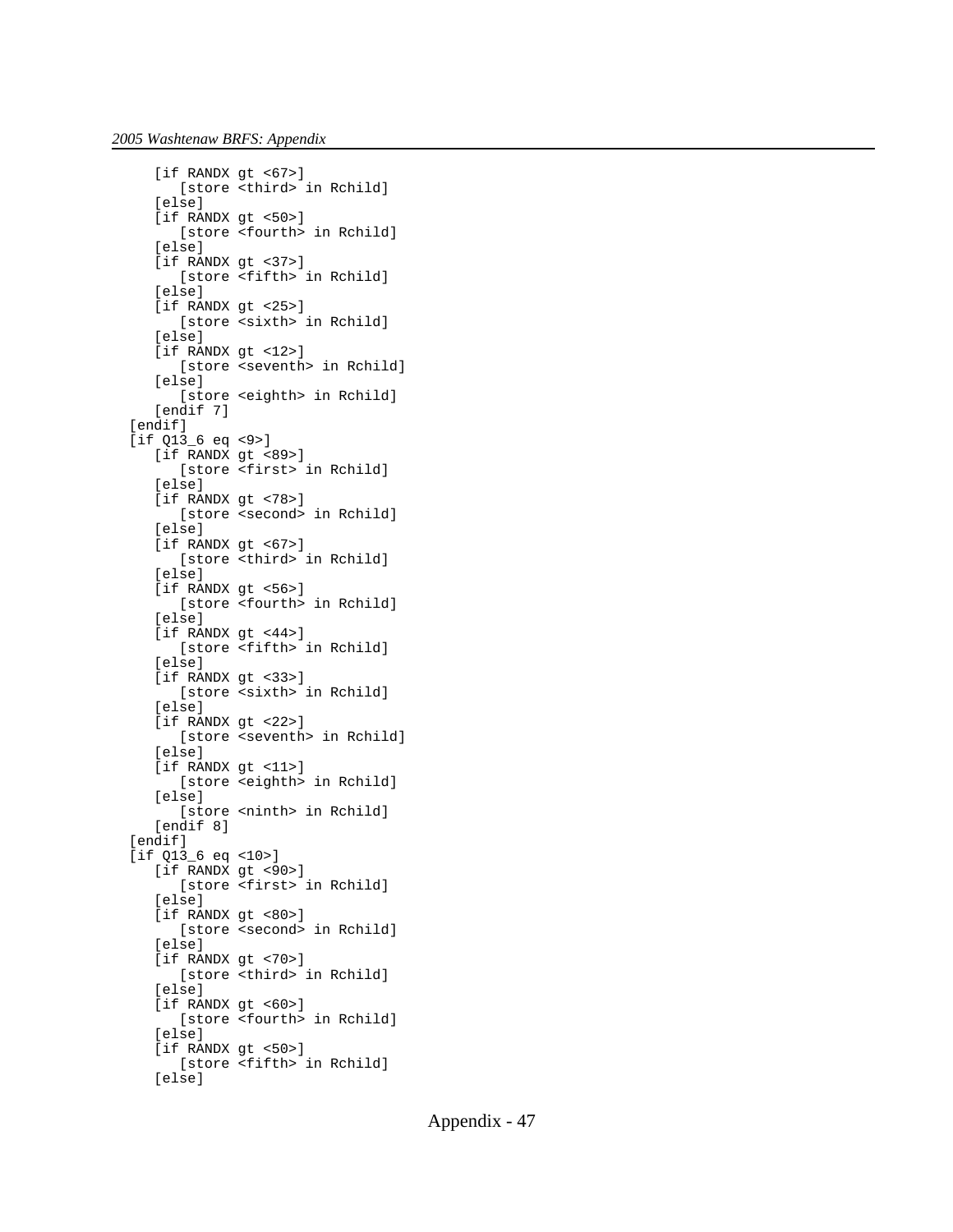```
[if RANDX gt <40>]
       [store <sixth> in Rchild]
    [else]
    [if RANDX gt <30>]
       [store <seventh> in Rchild]
    [else]
    [if RANDX gt <20>]
       [store <eighth> in Rchild]
    [else]
    [if RANDX gt <10>]
       [store <ninth> in Rchild]
    [else]
       [store <tenth> in Rchild]
    [endif 9]
 [endif]
 [if Q13_6 eq <11>]
   [if RANDX gt <91>]
       [store <first> in Rchild]
   [else]
   [if RANDX gt <82>]
       [store <second> in Rchild]
    [else]
    [if RANDX gt <73>]
       [store <third> in Rchild]
    [else]
    [if RANDX gt <64>]
       [store <fourth> in Rchild]
    [else]
    [if RANDX gt <55>]
       [store <fifth> in Rchild]
    [else]
    [if RANDX gt <45>]
       [store <sixth> in Rchild]
    [else]
    [if RANDX gt <36>]
       [store <seventh> in Rchild]
    [else]
    [if RANDX gt <27>]
       [store <eighth> in Rchild]
    [else]
    [if RANDX gt <18>]
       [store <ninth> in Rchild]
    [else]
    [if RANDX gt <9>]
       [store <tenth> in Rchild]
    [else]
       [store <eleventh> in Rchild]
    [endif 10]
 [endif]
 [if Q13_6 eq <12>]
    [if RANDX gt <92>]
       [store <first> in Rchild]
   [else]
   [if RANDX gt <83>]
      [store <second> in Rchild]
    [else]
    [if RANDX gt <75>]
       [store <third> in Rchild]
    [else]
    [if RANDX gt <67>]
       [store <fourth> in Rchild]
    [else]
```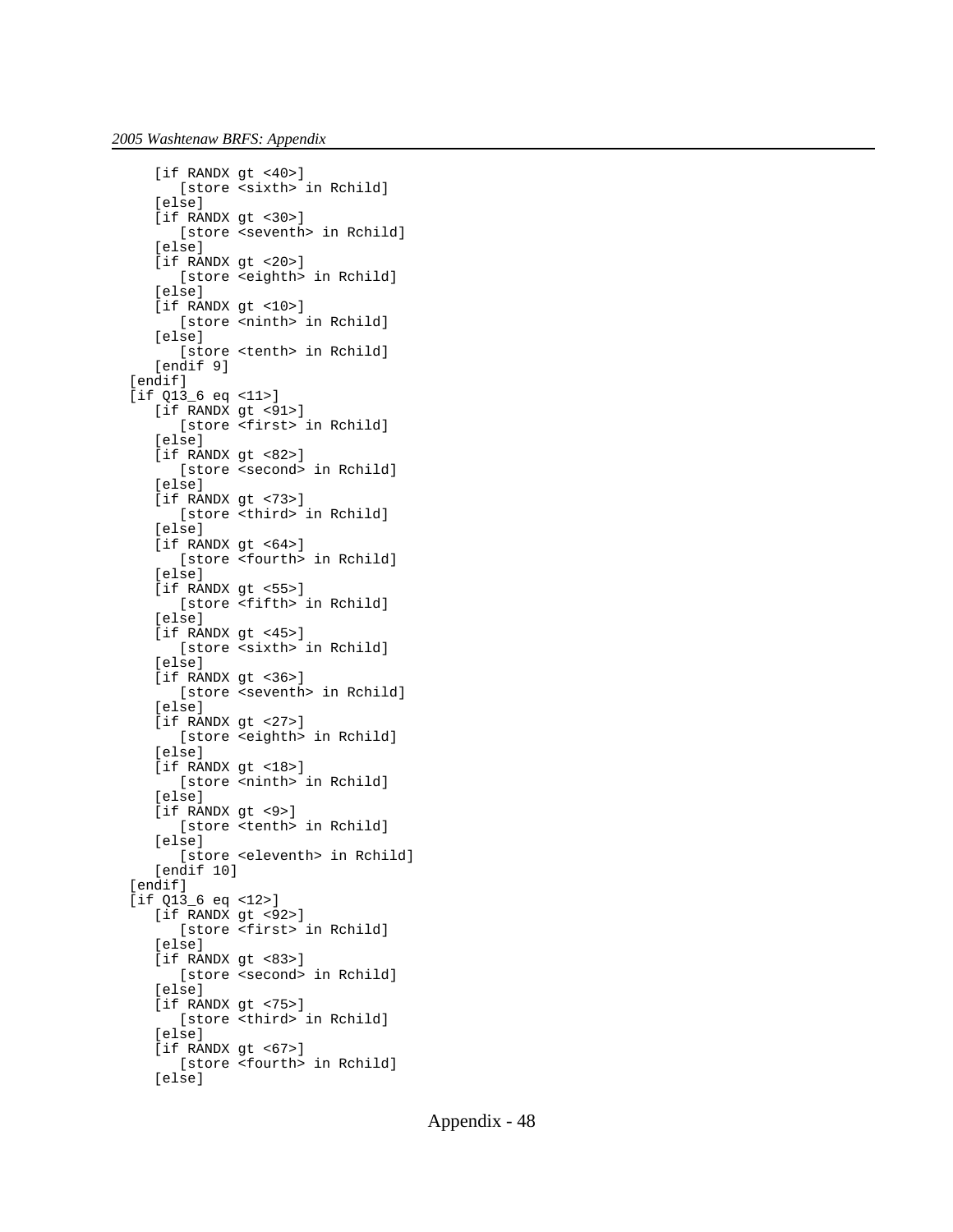```
 [if RANDX gt <58>]
       [store <fifth> in Rchild]
    [else]
    [if RANDX gt <50>]
       [store <sixth> in Rchild]
    [else]
    [if RANDX gt <42>]
       [store <seventh> in Rchild]
    [else]
   [if RANDX gt <33>]
       [store <eighth> in Rchild]
    [else]
    [if RANDX gt <25>]
       [store <ninth> in Rchild]
    [else]
    [if RANDX gt <17>]
       [store <tenth> in Rchild]
    [else]
    [if RANDX gt <8>]
       [store <eleventh> in Rchild]
    [else]
       [store <twelfth> in Rchild]
    [endif 11]
 [endif]
 [if Q13_6 eq <13>]
    [if RANDX gt <92>]
       [store <first> in Rchild]
    [else]
   [if RANDX gt <85>]
       [store <second> in Rchild]
    [else]
    [if RANDX gt <77>]
       [store <third> in Rchild]
    [else]
    [if RANDX gt <69>]
       [store <fourth> in Rchild]
    [else]
    [if RANDX gt <62>]
       [store <fifth> in Rchild]
    [else]
   [if RANDX gt <54>]
       [store <sixth> in Rchild]
    [else]
   [if RANDX gt <46>]
       [store <seventh> in Rchild]
    [else]
    [if RANDX gt <38>]
       [store <eighth> in Rchild]
    [else]
   [if RANDX gt <31>]
      [store <ninth> in Rchild]
    [else]
    [if RANDX gt <23>]
       [store <tenth> in Rchild]
   [else]
    [if RANDX gt <15>]
       [store <eleventh> in Rchild]
    [else]
    [if RANDX gt <8>]
       [store <twelfth> in Rchild]
    [else]
       [store <thirteenth> in Rchild]
```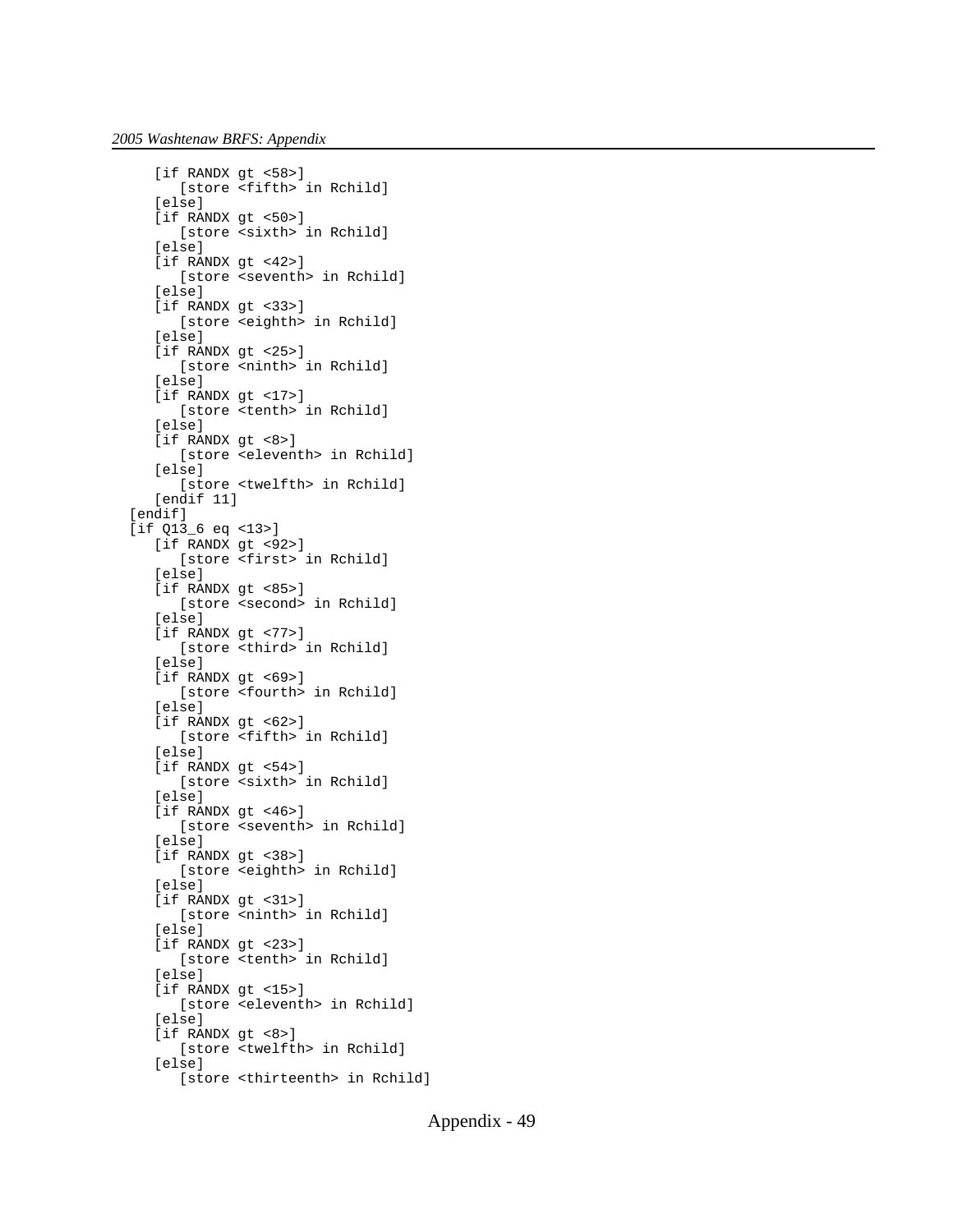*2005 Washtenaw BRFS: Appendix*

[endif 12] [endif] >childx< [equiv Q20\_2 position 2] [if Q13\_6 eq <1>] Previously, you indicated there was one child age 17 or younger in your household. I would like to ask you some questions about that child. [endif] [if Q13\_6 gt <1>] Previously, you indicated there were [fill Q13\_6] children age 17 or younger in your household. Think about those [fill Q13\_6] children in order of their birth, from oldest to youngest. The oldest child is the first child and the youngest child is the [fill numchild] child. Please include children with the same birth date, including twins, in the order of their birth. I have some additional questions about one specific child. The child I will be referring to is the [bold][fill Rchild][n] child in your household. All following questions about children will be about the [fill Rchild] child. [endif] TYPE <1> TO CONTINUE @ [@][allow int 1]  $>021$   $1$  < What is the birth month and year of the [fill Rchild] child? MONTH / YEAR @mon / @year DON'T KNOW .... 77 REFUSED ....... 99 [@mon][allow int 2] <1-12> <77> <99> [if @mon eq <77>][store <7777> in @year][goto CHLDAGE1][endif] [if @mon eq <99>][store <9999> in @year][goto CHLDAGE1][endif] [@year][allow int 4] <1987-2005> <7777> <9999> CATI INSTRUCTION: Calculate the child's age in months (CHLDAGE1=0 to 216) and also in years (CHLDAGE2=0 to 17) based on the interview date and the birth month and year using a value of 15 for the birth day. If the selected child is lt 12 months old enter the calculated months in CHLDAGE1 and 0 in CHLDAGE2. If the child is gt 12 months enter the calculated months in CHLDAGE1 and set CHLDAGE2=Truncate (CHLDAGE1/12). >CHLDAGE1< [allow int 3][copy CHLDAGE1 in CHLDAGE1] TOTAL MONTHS >CHLDAGE2< [allow 4][copy CHLDAGE2 in CHLDAGE2][goto Q21\_2] TOTAL YEARS >childmon< [allow int 2] >agetemp< [allow int 4][loc 30/1][store YEAR in agetemp] >child\_age< [subtract Q21\_1@year from agetemp] [make CHLDAGE2 from agetemp:r] [if Q21\_1@year eq YEAR] [store MON in childmon] [if DAY lt <15>] [subtract Q21\_1@mon from childmon] [subtract <1> from childmon] [endif] [if DAY ge <15>] [subtract Q21\_1@mon from childmon]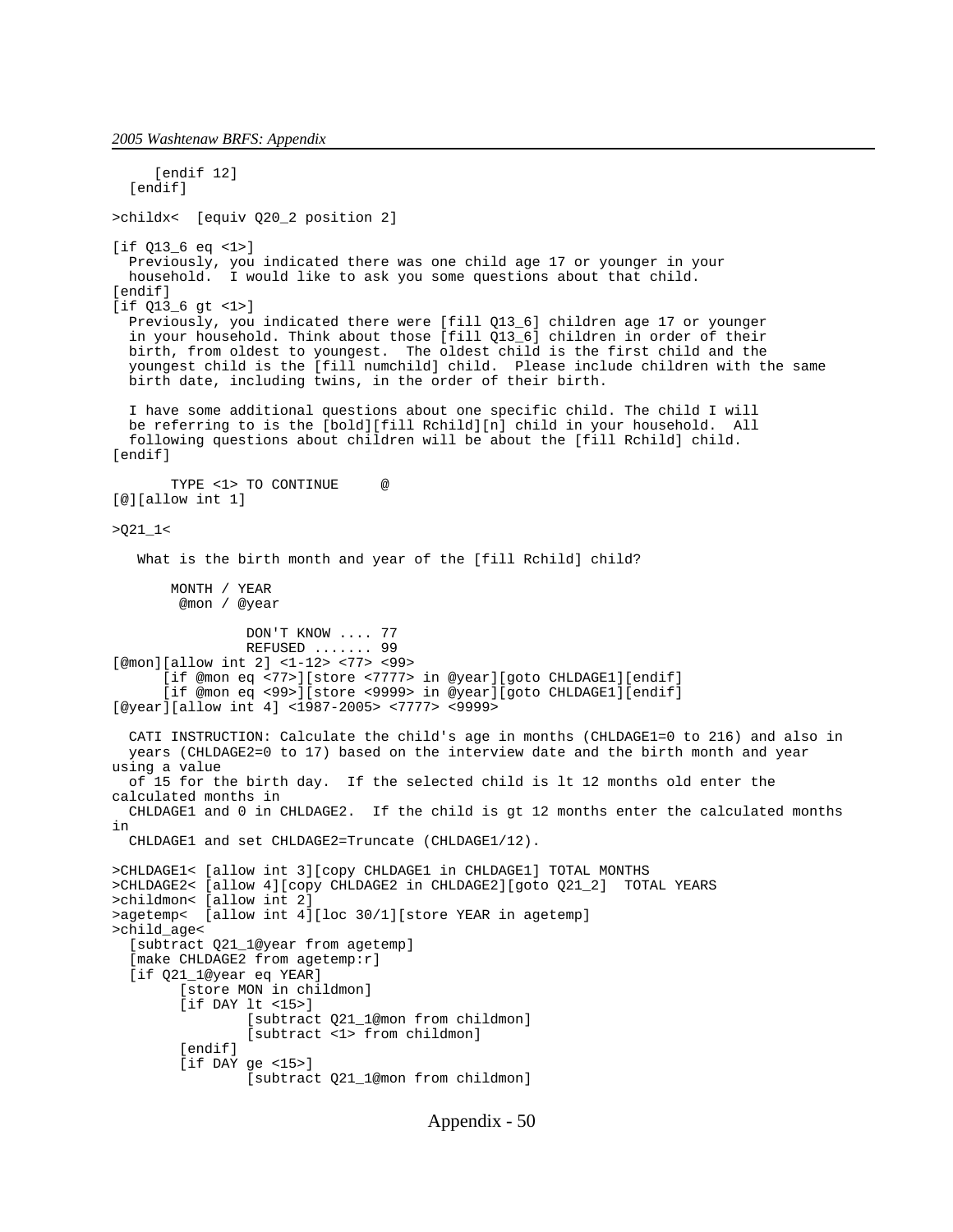```
[endif]
   [endif]
   [if Q21_1@year lt YEAR]
       [if MON ge 021 1@mon]
                [store MON in childmon]
                [if DAY lt <15>]
 [subtract Q21_1@mon from childmon]
 [subtract <1> from childmon]
                [endif]
                [if DAY ge <15>]
                        [subtract Q21_1@mon from childmon]
                [endif]
                [#subtract Q21_1@year from CHLDAGE2]
       [endif]
        [if MON lt Q21_1@mon]
                [subtract <1> from CHLDAGE2]
                [if DAY lt <15>]
                        [store MON in childmon]
                       [#add Q21_1@mon to childmon]
                       [add <12> to childmon]
 [subtract Q21_1@mon from childmon]
 [subtract <1> from childmon]
                [endif]
                [if DAY ge <15>]
                        [store MON in childmon]
                       [add <12> to childmon]
                        [subtract Q21_1@mon from childmon]
                       [#add Q21_1@mon to childmon]
               [endif]
       [endif]
  [endif]
   [store childmon in CHLDAGE1]
  [add (<12> * CHLDAGE2) to CHLDAGE1]
>021 2< Is the child a boy or a girl?
       BOY ............... 1
      GIRL .............. 2 @
        REFUSED......... 9
[@][allow int 1] <1> Boy <2> Girl <9> REFUSED 
>childsex< [allow 9]
  [if Q21_2 eq <1>][store <he> in childsex][endif]
  [if Q21_2 eq <2>][store <she> in childsex][endif]
  [if Q21_2 eq <9>][store <he or she> in childsex][endif]
>Q21-3< Is the child Hispanic or Latino?
        YES. . . . . . . . . . . . . . . . . . . . . . . . 1
        NO . . . . . . . . . . . . . . . . . . . . . . . . 2
              DON'T KNOW/NOT SURE . . . . . . . . . 7
               REFUSED . . . . . . . . . . . . . . . 9 @
[@][allow int 1] <1> YES <2> NO <7>[missing] DON'T KNOW <9>[missing] REFUSED
>021 - 4<
```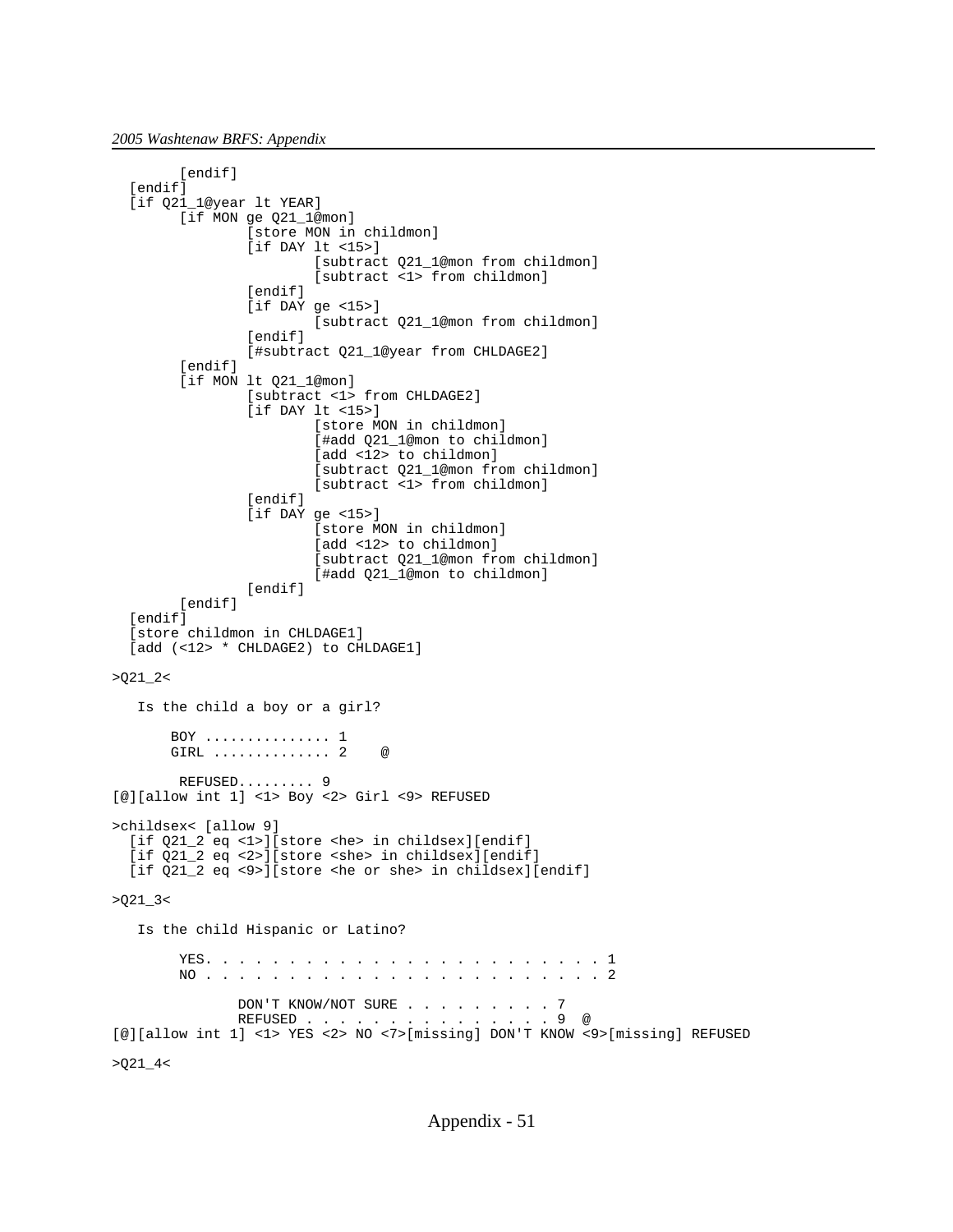Which one or more of the following would you say is the race of the child? [green]IWER: PLEASE READ[n] White ..........................................1 Black or African American...........................2 Asian...........................................3 Native Hawaiian or Other Pacific Islander.......4 American Indian, Alaska Native..................5 or Other (SPECIFY).................................6 [bold]NO ADDITIONAL CHOICES.........8[n] DON'T KNOW/NOT SURE.........7 REFUSED........9 MENTION 1 @1 MENTION 2 @2 MENTION 3 @3<br>MENTION 4 @4 MENTION 5 @5 MENTION 6 @6 MENTION 5 @5 [@1][allow int 1]<1> White <2> Black/African American <3> Asian <4> Native Hawaiian/Other Pacific Islander <5> American Indian/Alaska Native <6> Other 0 [#specify] <7>[missing][goto Q21\_6] DON'T KNOW <9>[missing][goto Q21\_6] REFUSED [@2][allow int 1]<1> White <2> Black/African American <3> Asian <4> Native Hawaiian/Other Pacific Islander <5> American Indian/Alaska Native <6> Other 0 [#specify] <7>[missing][goto Q21\_6] DON'T KNOW <8>[goto Q21\_6] NO ADDITIONAL CHOICES <9>[missing][goto Q21\_6] REFUSED [@3][allow int 1]<1> White <2> Black/African American <3> Asian <4> Native Hawaiian/Other Pacific Islander <5> American Indian/Alaska Native <6> Other 0 [#specify] <7>[missing][goto Q21\_5] DON'T KNOW <8>[goto Q21\_5] NO ADDITIONAL CHOICES <9>[missing][goto Q21\_5] REFUSED [@4][allow int 1]<1> White <2> Black/African American <3> Asian <4> Native Hawaiian/Other Pacific Islander <5> American Indian/Alaska Native <6> Other 0 [#specify] <7>[missing][goto Q21\_5] DON'T KNOW <8>[goto Q21\_5] NO ADDITIONAL CHOICES <9>[missing][goto Q21\_5] REFUSED [@5][allow int 1]<1> White <2> Black/African American <3> Asian <4> Native Hawaiian/Other Pacific Islander <5> American Indian/Alaska Native <6> Other 0 [#specify] <7>[missing][goto Q21\_5] DON'T KNOW <8>[goto Q21\_5] NO ADDITIONAL CHOICES <9>[missing][goto Q21\_5] REFUSED [@6][allow int 1]<1> White <2> Black/African American <3> Asian <4> Native Hawaiian/Other Pacific Islander <5> American Indian/Alaska Native <6> Other 0 [#specify] <7>[missing] DON'T KNOW <8> NO ADDITIONAL CHOICES <9>[missing] REFUSED

>Q21\_5<

Which one of these groups would you say best represents the child's race?

 White ..........................................1 Black or African American..........................2 Asian...........................................3 Native Hawaiian or Other Pacific Islander.......4 American Indian, Alaska Native..................5 or Other (SPECIFY).................................6 DON'T KNOW/NOT SURE.........7 REFUSED........9 @ [@][allow int 1]<1> White <2> Black/African American <3> Asian <4> Native Hawaiian/Other Pacific Islander <5> American Indian/Alaska Native <6>[#specify] Other <7>[missing] DON'T KNOW <9>[missing] REFUSED >Q21\_6<

How are you related to the child?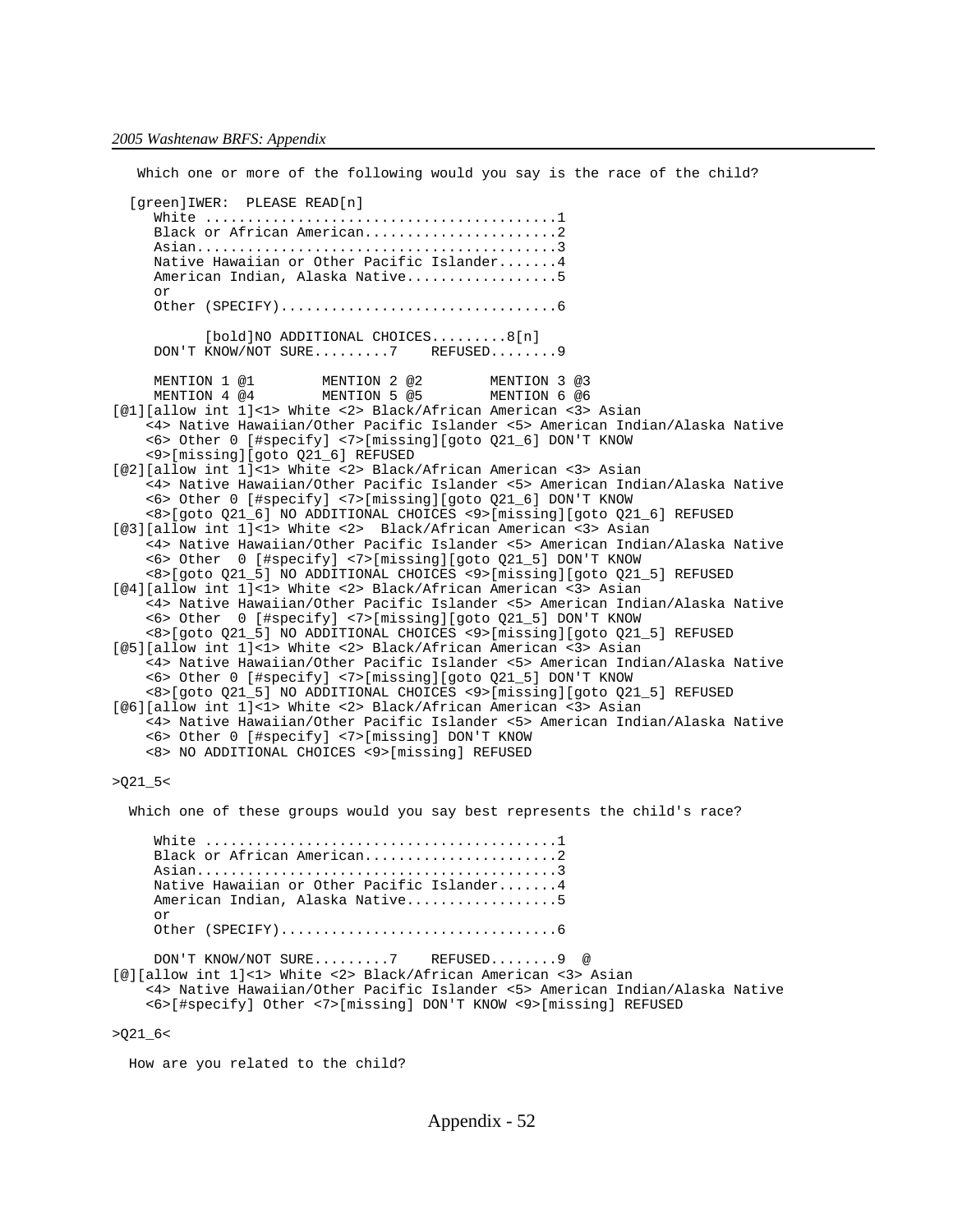[green]PLEASE READ[n] 1... Parent (mother or father) include biologic, step or adoptive parent 2... Grandparent 3... Foster parent or guardian (other than parent or grandparent) 4... Sibling (brother or sister) include biologic, step and adoptive sibling 5... Other relative 6... Not related in any way DON'T KNOW/NOT SURE ...... 7 REFUSED ...... 9 @ [@][allow int 1] <1> Parent <2> Grandparent <3> Foster parent or guardian <4> Sibling <5> Other relative <6> Not related in any way <7> DON'T KNOW <9> REFUSED Section 22: Childhood Asthma Prevalence (CDC) >Q22\_1< Has a doctor, nurse or other health professional [bold]ever[n] said that the child has asthma? YES. . . . . . . . . . . . . . . . . . . . . . . . 1 NO . . . . . . . . . . . . . . . . . . . . . . . . 2 DON'T KNOW/NOT SURE . . . . . . . . . 7 REFUSED . . . . . . [@][allow int 1] <1> YES <2>[goto Q32\_1] NO <7>[goto Q32\_1] DON'T KNOW <9>[goto Q32\_1] REFUSED  $>022$   $2<$  Does the child still have asthma? YES. . . . . . . . . . . . . . . . . . . . . . . . 1 NO . . . . . . . . . . . . . . . . . . . . . . . . 2 DON'T KNOW/NOT SURE . . . . . . . . . 7 REFUSED . . . . . . . . . . . . . . . 9 @ [@][allow int 1] <1> YES <2> NO <7>[missing] DON'T KNOW <9>[missing] REFUSED >W22\_3< During the [bold]past[n] 12 months, how many episodes of asthma or asthma attacks has the [fill Rchild] child had? @ # EPISODES DON'T KNOW/NOT SURE . . . . . . . . 777 REFUSED . . . . . . . . . . . . . . . 999 [@][allow int 3] <0-365> <777> DON'T KNOW <999> REFUSED Section 23: Child Weight Status and Physical Activity If selected child is 1 year or older, continue with Q23.1; if selected child is less than 1 year old, go to Q23.8. >Q32\_1< [if CHLDAGE2 eq <0>][goto W23\_8][endif] How tall is the child now? [yellow]IWER: FIRST ENTER UNITS[n]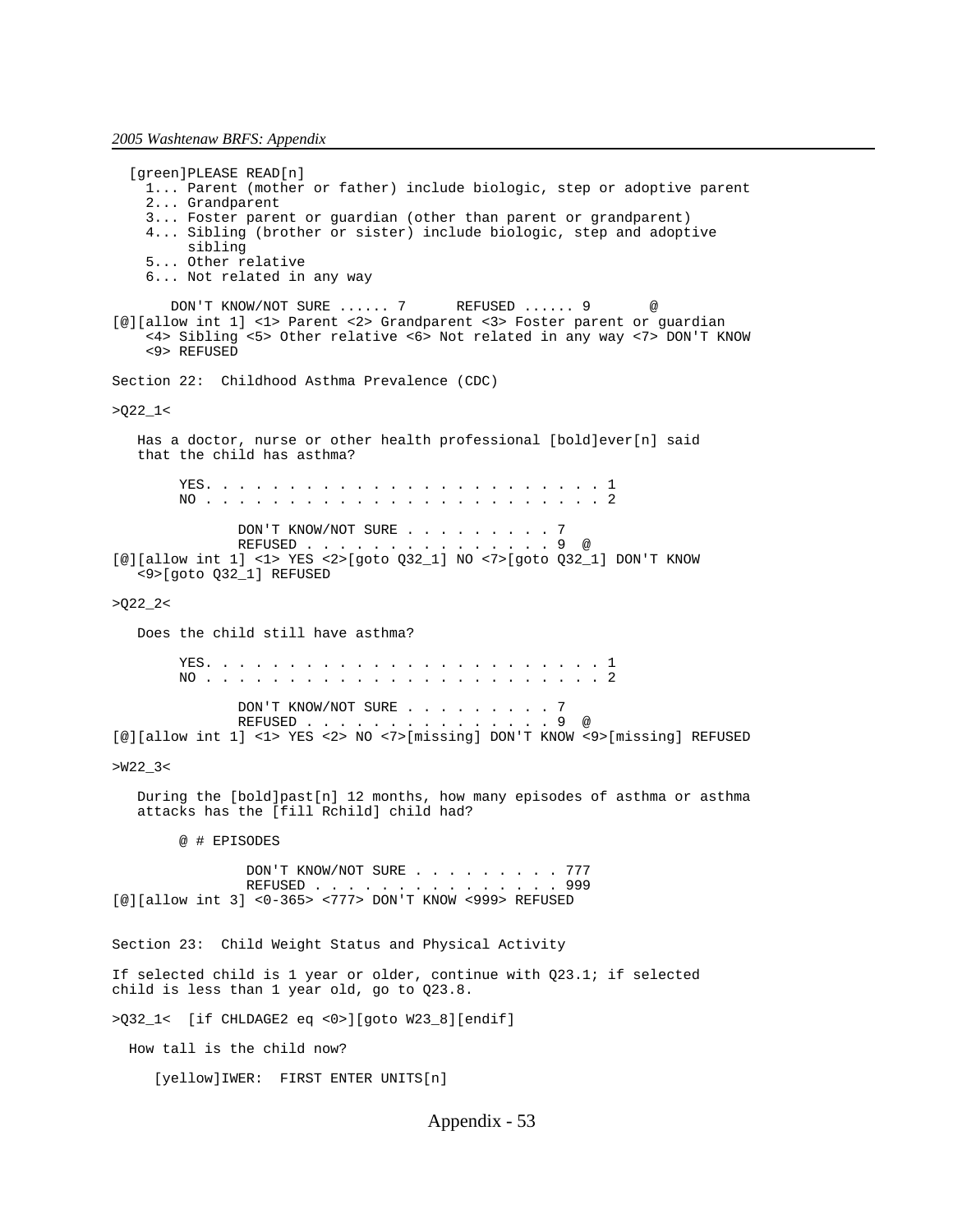```
 [yellow]IWER: ROUND FRACTIONS DOWN[n]
                 HEIGHT IN FEET/INCHES .......... f
                HEIGHT IN METERS/CENTIMETERS.... m @units
          DON'T KNOW/NOT SURE. . . . . . . d
         REFUSED. . . . . . . . . . . . r
[if @units eq <f>]
                         @inch INCHES
[endif]
[if @units eq <0>]
              @feet FEET @inch INCHES
[endif]
[if @units eq <m>]
              @meter METERS @cm CENTIMETERS
[endif]
[if @units eq <9>]
              @meter METERS @cm CENTIMETERS
[endif]
[@units] <f> <0> <m> <9> <d> <r> <7>
         [if @units eq <r>]
             [store <7> in @units]
             [store <7> in @feet]
             [store <77> in @inch]
             [goto Q32_2]
         [endif]
         [if @units eq <d>]
             [store <9> in @units]
             [store <9> in @feet]
             [store <99> in @inch]
             [goto Q32_2]
        [endif]
         [if @units eq <f>][store <0> in @units][endif]
         [if @units eq <m>][store <9> in @units][endif]
[@feet][allow int 1] <1-8> <9>
[@inch][allow int 2] <0-11> <77,99>[default goto Q32_2]
[@meter][allow int 1][equiv @feet] <1-9>
[@cm][allow int 2][equiv @inch] <0-76> <77> <99> [default goto Q32_2]
>hghttype3< [allow 6][loc 0/581]
>hghttype4< [allow 11]
>filhght1< 
     [if Q32_1@units eq <f>]
         [store <feet> in hghttype3]
         [store <inches> in hghttype4]
    [endif]
     [if Q13_11@units eq <0>]
        [if Q32_1@feet le <5>][goto Q32_2][endif]
        [if Q32_1@feet eq <6>][if Q32_1@inch le <7>][goto Q32_2][endif 2]
        [store <feet> in hghttype3]
        [store <inches> in hghttype4]
    [endif]
     [if Q13_11@units eq <m>]
         [store <meters> in hghttype3]
         [store <centimeters> in hghttype4]
     [endif]
     [if Q13_11@units eq <9>]
        [if Q32_1@meter eq <1>][if Q32_1@cm ge <50>][goto Q32_2][endif 2]
         [store <meters> in hghttype3]
         [store <centimeters> in hghttype4]
     [endif]
```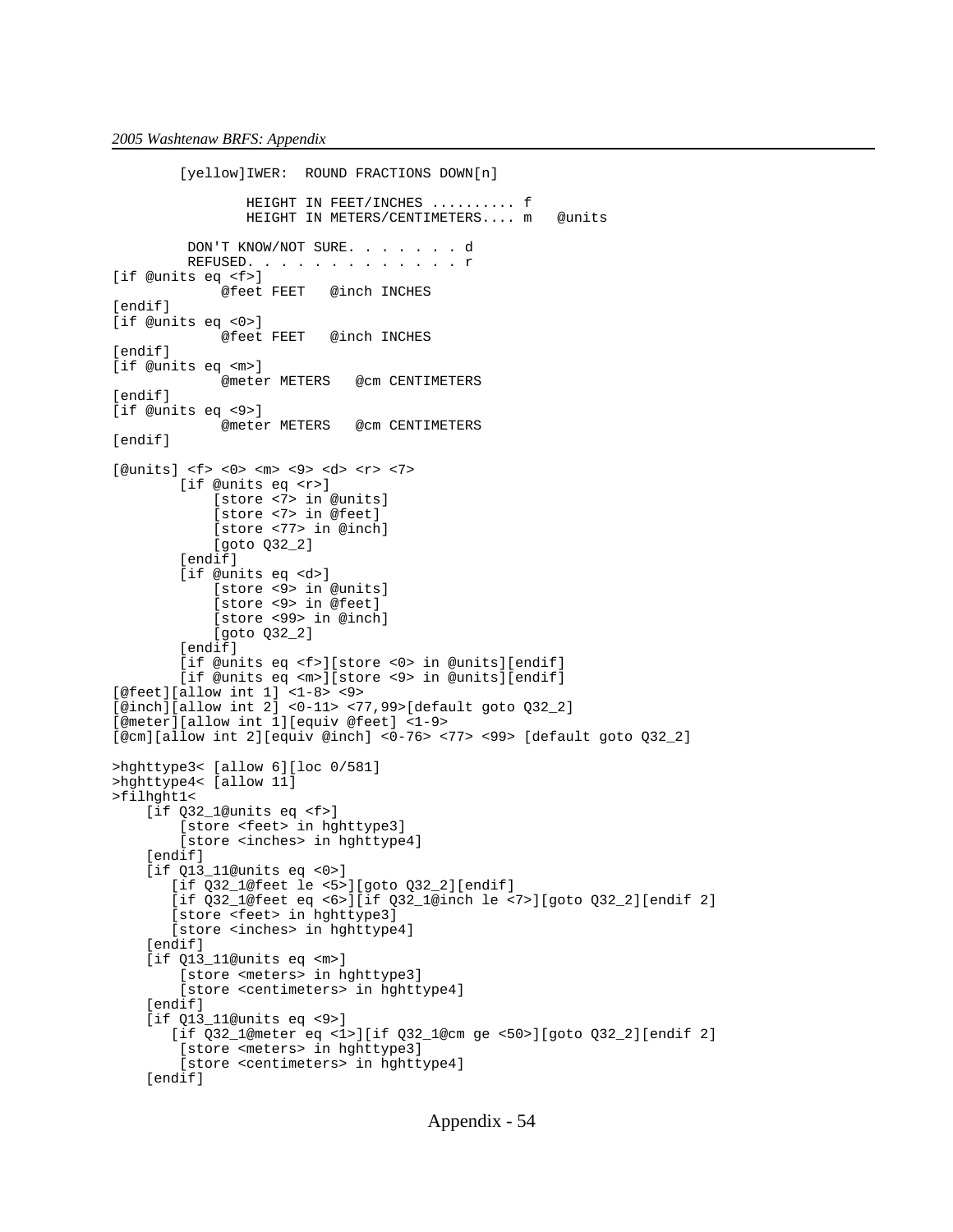```
>VQ32_1< 
      (For quality control purposes...)
       I need to verify that you gave me [fill Q32_1@feet] feet and
       [fill Q32_1@inch] inches tall as your response to the last
       question about your current height.
       (Is this correct).
       YES, CORRECT HEIGHT. . . . . . . . . . . . 1<br>NO, INCORRECT HEIGHT . . . . . . . . . . . 2
       NO, INCORRECT HEIGHT . . . . . . . . . . 2 @
        [@]<1> <2>[etc <j Q32_1@feet>]
>Q32_2< [equiv Q32_1@inch position 3]
    How much does the child weigh now?
        [yellow]IWER: ROUND FRACTIONS UP[n]
                 RECORD IN POUNDS .... p
                 RECORD IN KILOGRAMS.. k @units
                 @wght POUNDS/KILOGRAMS
            DON'T KNOW/NOT SURE . . . . . . . . . d
           REFUSED . . . . . . . . . . . . . . r
[@units] <p> <k> <d> <r> <7> <9> <0>
          [if @units eq <d>]
              [store <7> in @units][store <777> in @wght]
              [goto Q32_3]
          [endif]
          [if @units eq <r>]
              [store <9> in @units][store <999> in @wght]
              [goto Q32_3]
          [endif]
          [if @units eq <p>][store <0> in @units][endif]
          [if @units eq <k>][store <9> in @units][endif]
[@wght][allow int 3]<6-80> <81-349> <350-776>[goto wghttype1]
    <777>[missing] DON'T KNOW <999>[missing] REFUSED [default goto Q32_3]
>wghttype1< [allow 9][loc 0/599]
>filwght1< [if Q32_2@units eq <p>][store <pounds> in wghttype1][endif]
 [if Q32_2@units eq <0>][store <pounds> in wghttype1][endif]
            [if Q32_2@units eq <k>][store <kilograms> in wghttype1][endif]
             [if Q32_2@units eq <9>][store <kilograms> in wghttype1][endif]
>VQ32_2< 
      (For quality control purposes...)
        I need to verify that you gave me [fill Q32_2@wght] [fill wghttype1] as
        your response to the question about your child's current weight.
       YES, CORRECT WEIGHT. . . . . . . . . . . 1
       NO, INCORRECT WEIGHT \ldots . . . . . . . . 2
        [@]<1> <2> [etc <j Q32_2>]
>Q32_3< [equiv Q32_2@wght position 4]
```
How would you describe the child's weight? Would you say the child is ....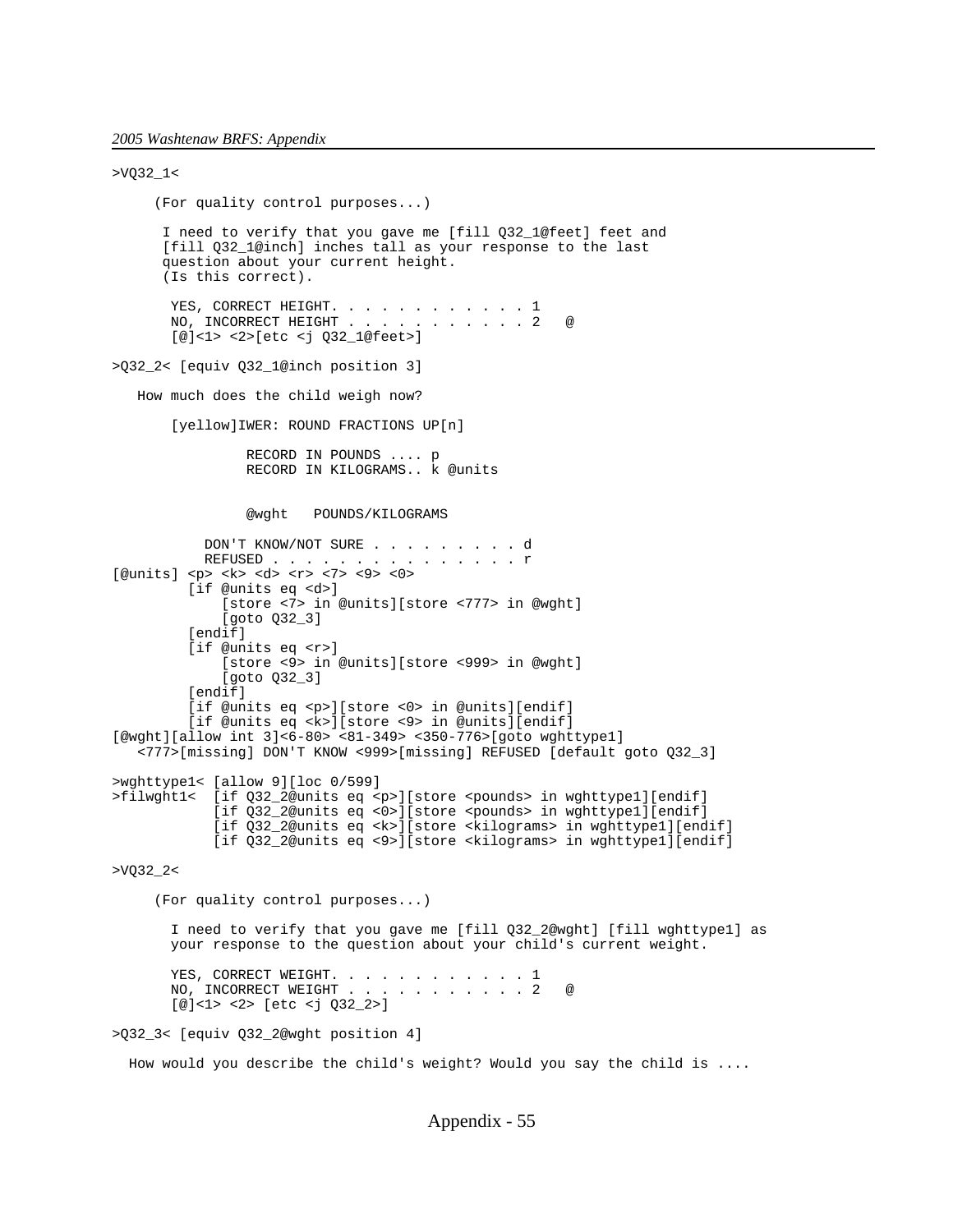Very underweight...................................1 Slightly underweight...............................2 About the right weight.................................3 Slightly overweight, or................................4 Very overweight....................................5 DON'T KNOW... 7 REFUSED... 9 [@][allow int 1] <1> Very underweight <2> Slightly underweight <3> About the right weight <4> Slightly overweight <5> Very overweight <7> DON'T KNOW <9> REFUSED If selected child is 1-5 years old, continue with Q23.4. If selected child is 6 years or older, go to Q23.5. >Q32\_4< [if CHLDAGE2 ge <6>][goto W23\_5][endif] The next question is about active play, such as running, jumping, dancing, or throwing a ball. On a usual day, about how many minutes or hours does the child engage in active play? [yellow]IWER: FOR 10 HOURS OUR GREATER, ENTER 9 HOURS, 59 MINUTES[n] @hours HOURS @min MINUTES DON'T KNOW/NOT SURE . . . . . . . . . d REFUSED . . . . . . . . . . . . . . r [@hours][allow 1] <0-9> <d,r> [if @hours eq <d>] [store <7> in @hours] [store <77> in @min] [goto Q32\_5] [endif] [if @hours eq <r>] [store <9> in @hours] [store <99> in @min] [goto Q32\_5] [endif] [@min][allow int 2] <0-59> <77,99>[missing] <88> [if @hours eq <0>][if @min eq <0>] [store <8> in @hours] [store <88> in @min] [endif 2] [default goto Q32\_5]

>W23\_5<

 In an average week, on how many days out of seven does the [fill Rchild] child get 60 minutes or more of at least moderate exercise, over the course of the entire day? Brisk walking, playing tag, jumping rope, or swimming are examples of moderate exercise. This exercise can take place over one 60 minute period or even over several periods of 10 minutes each.

@ DAYS

 DON'T KNOW .......... 77 REFUSED ............. 99 [@][allow int 2] <0-7> <77> DON'T KNOW <99> REFUSED

>W23\_6<

In an average school week, how many days does your child walk or bike to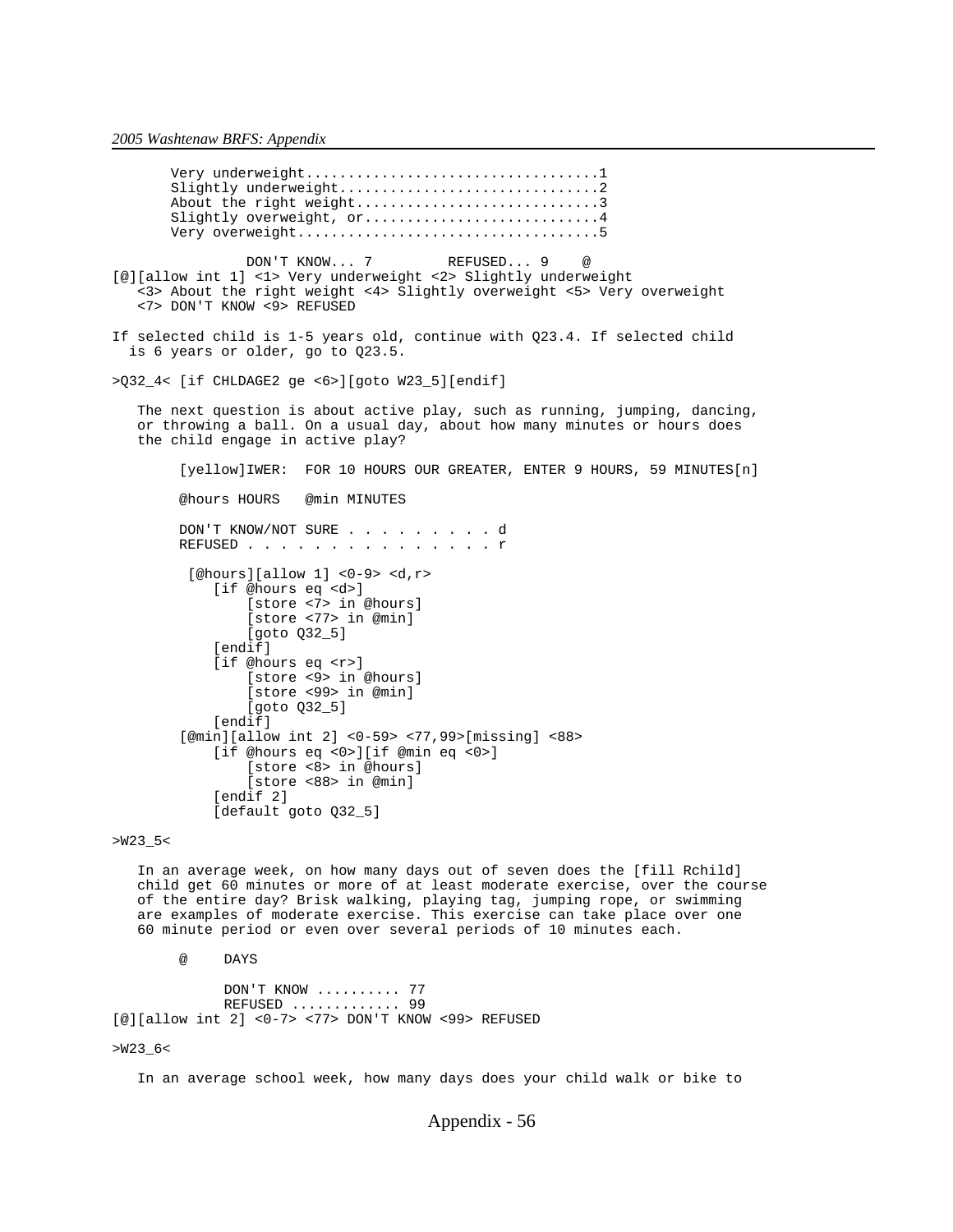school? @ DAYS DON'T KNOW .......... 77 REFUSED ............. 99 [@][allow int 2] <0-5> <77> DON'T KNOW <99> REFUSED >Q32\_5< [if CHLDAGE1 le <0>][goto W23\_8][endif] On a usual day, about how many minutes or hours does the child watch TV, watch videos, play video games, or use a computer? [yellow]IWER: IR R REPORTS MORE THAN 10 HOURS, ENTER "9 HOURS, 59 MINS.[n] @hours HOURS @min MINUTES DON'T KNOW/NOT SURE . . . . . . . . . d REFUSED . . . . . . . . . . . . . . r [@hours][allow 1] <0-9> <d,r> [if @hours eq <d>] [store <7> in @hours] [store <77> in @min] [goto W23\_8] [endif] [if @hours eq <r>] [store <9> in @hours] [store <99> in @min] [goto W23\_8] [endif] [@min][allow int 2] <0-59> <77,99>[missing] <88> [if @hours eq <0>][if @min eq <0>] [ store <8> in @hours][store <88> in @min] [endif 2] >W23\_8< In total, about how many servings of fruits and vegetables does the [fill Rchild] child have, on average, each day? [yellow]IWER: THIS ANSWER ALLOWS FOR 1/2 SERVINGS (.5). YOU WILL NEED TO ADD A ZERO AT THE END OF YOUR ANSWER IF IT IS NOT A HALF SERVING[n] @ SERVINGS DON'T KNOW ..... 999 REFUSED ........ 777 [@][allow 3][input format enter right < . >] <005-155> <d> <r> <777> <999> [if @ eq <d>][store <777> in @][endif] [if @ eq <r>][store <999> in @][endif]

>W23\_9<

 Yesterday, how many cans or glasses of regular soda (such as cola, lemon lime), sweetened carbonated beverages (such as Clearly Canadian), or sweetened non-carbonated beverages (such as Gatorade, Snapple, SoBe) did your child drink?

 [yellow]IWER: IF NECESARY, "That would be a large glass or a 12 oz can or bottle. Do not include diet drinks or carbonated water"[n]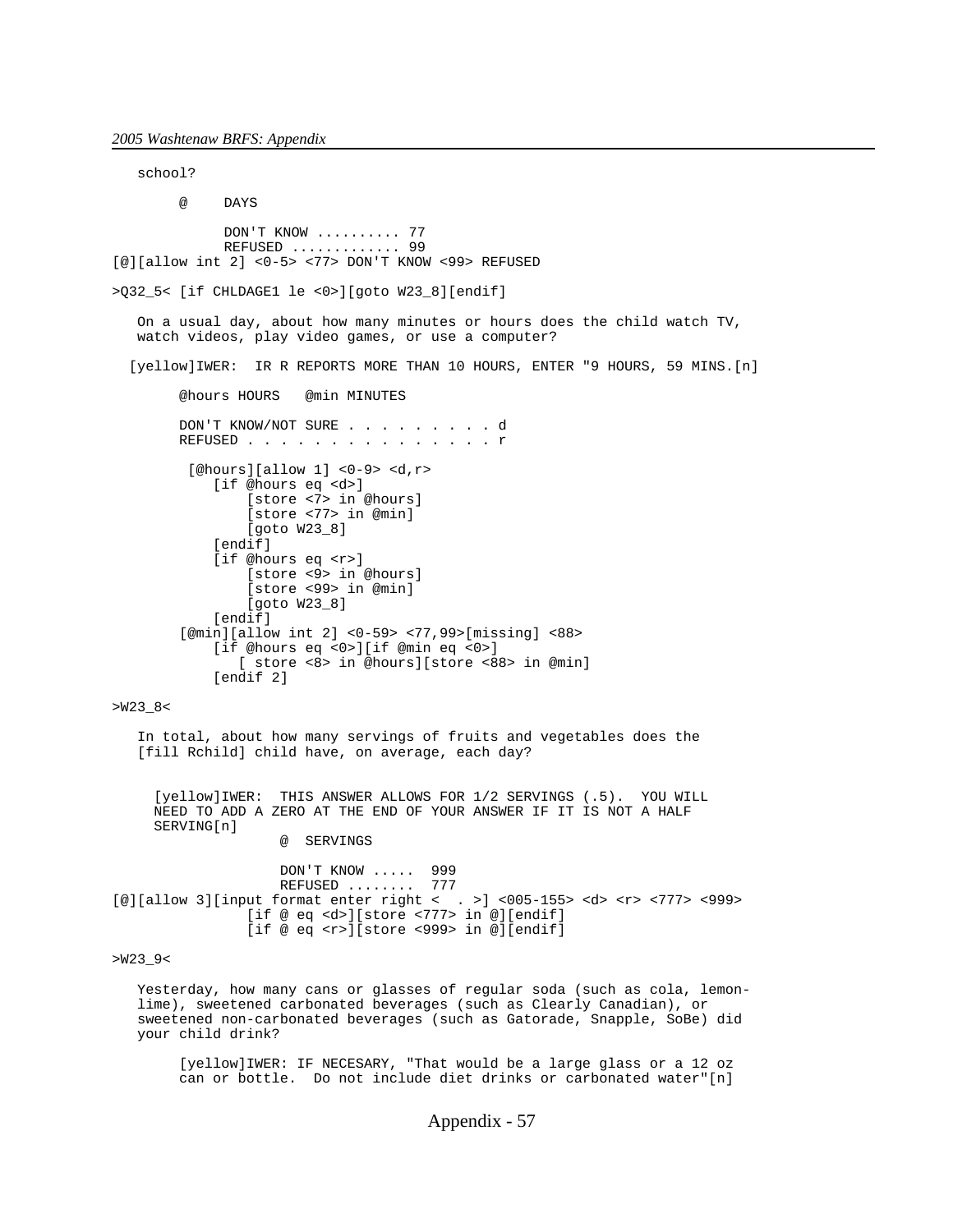@ SERVINGS DON'T KNOW ..... d REFUSED ........ r [@][allow int 2] <0-15> <77> DON'T KNOW <99> REFUSED >W23\_10< Was your child ever breastfed or fed breastmilk? YES. . . . . . . . . . . . . . . . . . . . . . . . 1 NO . . . . . . . . . . . . . . . . . . . . . . . . 2 DON'T KNOW/NOT SURE . . . . . . . . 7 REFUSED . . . . . . . . . . . . . . . 9 @ [@][allow int 1] <1> YES <2>[goto W24\_1] NO <7>[goto W24\_1] DON'T KNOW <9>[goto W24\_1] REFUSED >W23\_11< [define <d><1>][define <w><2>][define <m><3>][define <y><4>] How old was the child when [fill childsex] [bold]completely stopped[n] breastfeeding or being fed breastmilk? [yellow]IWER: FIRST RECORD UNITS[n] @units LENGTH OF DAYS. . . . . . . . . . . . . . . . d WEEKS . . . . . . . . . . . . . . . w @length MONTHS. . . . . . . . . . . . . . . m YEARS . . . . . . . . . . . . . . . . Y STILL BREAST FEEDING . . . . . . . . . . . . . . 6 NEVER. . . . . . . . . . . . . . . . . . . . . . 8 DON'T KNOW/NOT SURE . . . . . . . . 7 REFUSED . . . . . . . . . . . . . . 9 [@units][allow 1] <d,w,m,y>[goto @length] <6-9> [if @units ge <6>] [if @units eq <6>][store <66> in @length][endif] [if @units eq <7>][store <77> in @length][endif] [if @units eq <8>][store <88> in @length][endif] [if @units eq <9>][store <99> in @length][endif] [goto W24\_1] [endif] [@length][allow int 2] <1-99> Section 24: Social Service Needs  $>W24_1<$  The next questions are about services or support you or your family may have used. During the last year, have you or someone in your family needed adult day care or home care services? YES. . . . . . . . . . . . . . . . . . . . . . . . 1 NO . . . . . . . . . . . . . . . . . . . . . . . . 2 DON'T KNOW/NOT SURE . . . . . . . . . 7<br>REFUSED  $REFUSED$  . . . . . . . . . . . . [@][allow int 1] <1> YES <2> NO <7>[missing] DON'T KNOW <9>[missing] REFUSED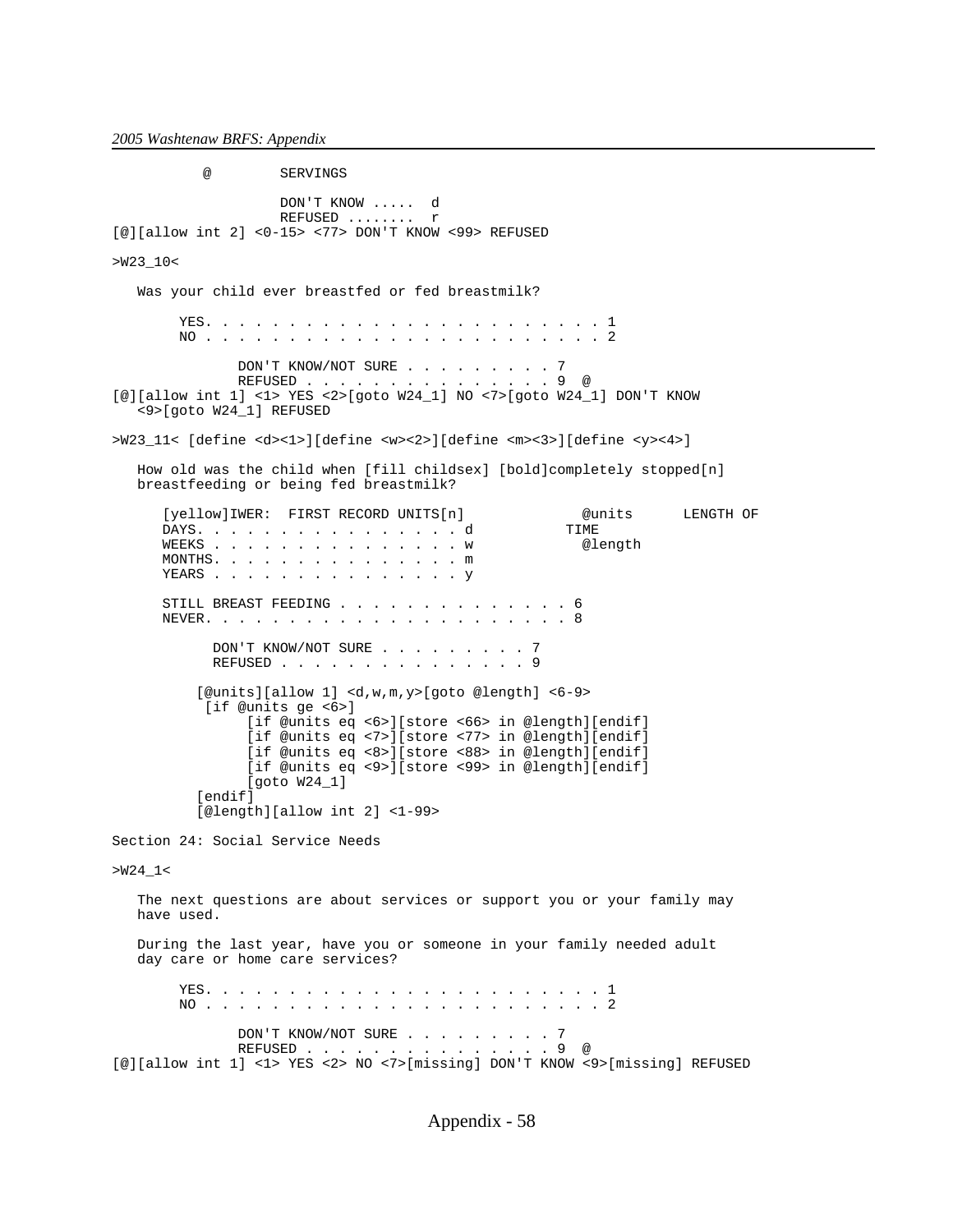>W24\_2<

 During the last year, have there been times that you have not had enough money for housing and/or utilities? YES. . . . . . . . . . . . . . . . . . . . . . . . 1 NO . . . . . . . . . . . . . . . . . . . . . . . . 2 DON'T KNOW/NOT SURE . . . . . . . . 7 REFUSED . . . . . . . . . . . . . . . 9 @ [@][allow int 1] <1> YES <2> NO <7>[missing] DON'T KNOW <9>[missing] REFUSED  $>W24-3<$  In the past 30 days, have you been concerned about having enough food for yourself and your family? YES. . . . . . . . . . . . . . . . . . . . . . . . 1 NO . . . . . . . . . . . . . . . . . . . . . . . . 2 DON'T KNOW/NOT SURE . . . . . . . . 7 REFUSED . . . . . . . . . . . . . . . 9 @ [@][allow int 1] <1> YES <2> NO <7>[missing] DON'T KNOW <9>[missing] REFUSED Section 25: Mental Health  $>W25_1 <$  During the past 30 days, for about how many days have you felt you did not get enough rest or sleep? @ NUMBER OF DAYS DON'T KNOW ....... 77 REFUSED .......... 99 [@][allow int 2] <0-30> <77> DON'T KNOW <99> REFUSED  $>W25_2$  Are you currently being seen by a doctor, psychiatrist, psychologist, or social worker for any mental health related problem or concern? YES. . . . . . . . . . . . . . . . . . . . . . . . 1 NO . . . . . . . . . . . . . . . . . . . . . . . . 2 DON'T KNOW/NOT SURE . . . . . . . . 7 REFUSED . . . . . . . . . . . . . . . 9 @ [@][allow int 1] <1> YES <2> NO <7>[missing] DON'T KNOW <9>[missing] REFUSED Section 26: Access to Care >W26\_1< [if Q3\_1 ne <2>][goto W26\_2][endif] Previously, you said that you did not have any health coverage. About how long has it been since you had health coverage? UNIT @units DAYS. . . . . . . . . . . . . . . . d TIME<br>WEEKS . . . . . . . . . . . . . . . . . W @length WEEKS . . . . . . . . . . . . . . .  $w$ MONTHS. . . . . . . . . . . . . . . m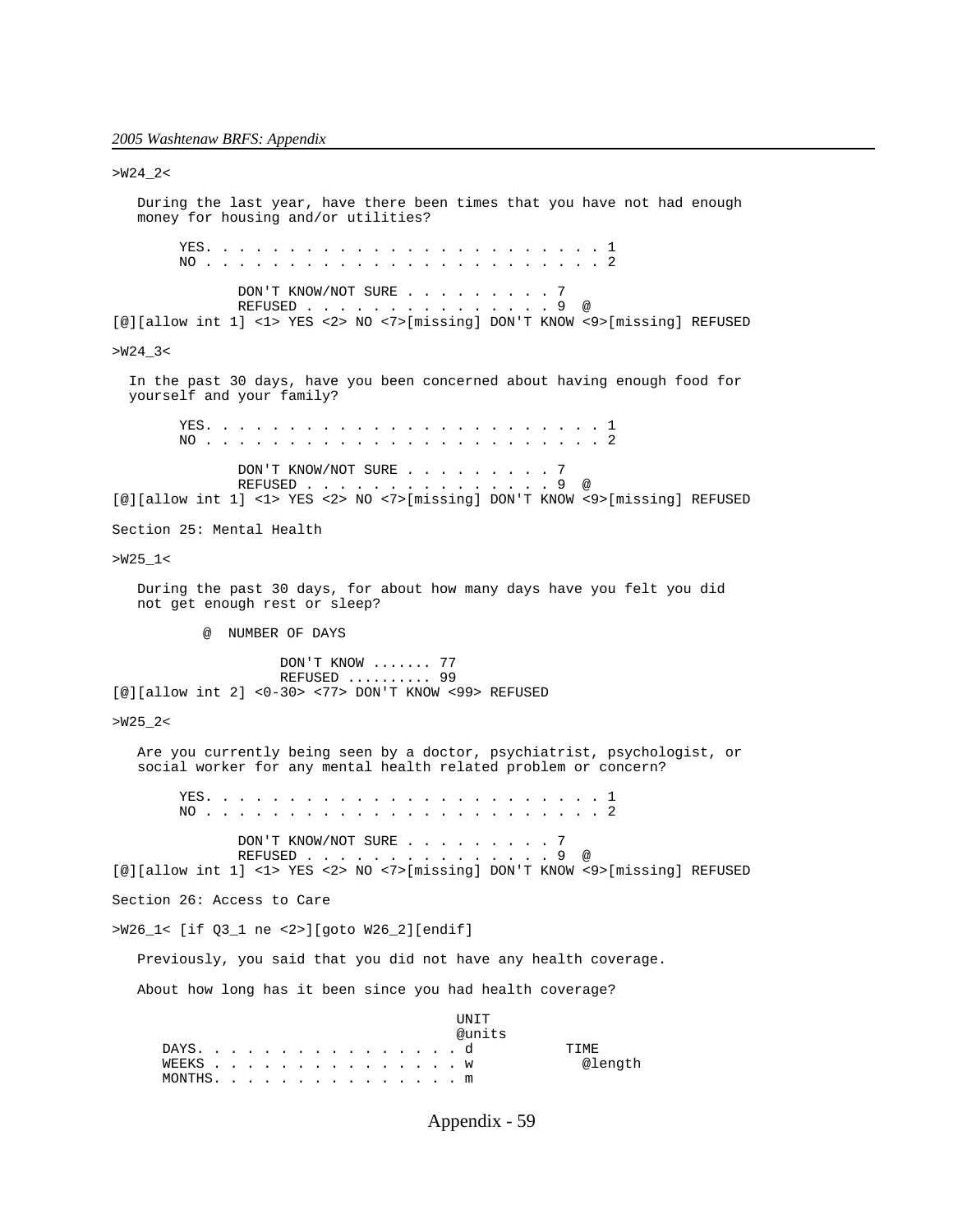YEARS . . . . . . . . . . . . . . . . Y NEVER HAD IT . . . . . . . . . . . . . . . . . . 8 DON'T KNOW/NOT SURE . . . . . . . . . 7 REFUSED . . . . . . . . . . . . . . 9 [@units][allow 1] <d,w,m,y>[goto @length] <6-9> [if @units ge <6>] [if @units eq <7>][store <777> in @length][endif] [if @units eq <8>][store <888> in @length][endif] [if @units eq <9>][store <999> in @length][endif] [goto W26\_1days] [endif] [@length][allow int 3] <1-365> <777> <888> <999> >W26\_1days< [allow int 5][#store <0> in W26\_1days][store W26\_1days in W26\_1days][goto W26\_2] [if W26 l@units eq <1>][add W26 l@length to W26 ldays][endif] [if W26\_1@units eq <2>][add (<7> \* W26\_1@length) to W26\_1days][endif] [if W26\_1@units eq <3>][add (<30.4> \* W26\_1@length) to W26\_1days][endif] [if W26\_1@units eq <4>][add (<365.25> \* W26\_1@length) to W26\_1days][endif] [if W26\_1@units eq <7>][add <77777> to W26\_1days][endif] [if W26\_1@units eq <8>][add <88888> to W26\_1days][endif] [if W26\_1@units eq <9>][add <99999> to W26\_1days][endif]  $>W26$  2< Now, I would like to ask you some questions about dental care. How long has it been since you last visited a dentist or a dental clinic for any reason? [yellow]IWER: INCLUDE VISITS TO DENTAL SPECIALISTS, SUCH AS OTHRODONIST[n] [yellow]IWER: IF WISDOM TEETH ARE REMOVED BECAUSE OF TOOTH DECAY OR GUM[n] DISEASE, THEY SHOULD BE INCLUDED IN THE COUNT FOR LOST TEETH $[n]$  [green]READ ONLY IF NECESSARY[n] 1.. Within the past year (anytime less than 12 months ago) 2.. Within the past 2 years (1 year but less than 2 years ago) 3.. Within the past 5 years (2 years but less than 5 years ago), or 4.. 5 or more years ago NEVER. . . . . . . . . 8 DON'T KNOW . . . . . . 7 REFUSED. . . . . . . . . 9 @ [@][allow int 1] <1> Within the past year <2> Within the past 2 years <3> Within the past 5 years <4> 5 or more years ago <7> DON'T KNOW <8> Never <9> REFUSED  $>W26-3<$  Do you have any kind of insurance coverage that pays for some or all of your routine dental care, including dental insurance, prepaid plans such as HMO's, or government plans such as Medicaid? YES. . . . . . . . . . . . . . . . . . . . . . . . 1 NO . . . . . . . . . . . . . . . . . . . . . . . . 2 DON'T KNOW/NOT SURE . . . . . . . . . 7<br>REFUSED  $REFUSED$  . . . . . . . . . . . . [@][allow int 1] <1> YES <2> NO <7>[missing] DON'T KNOW <9>[missing] REFUSED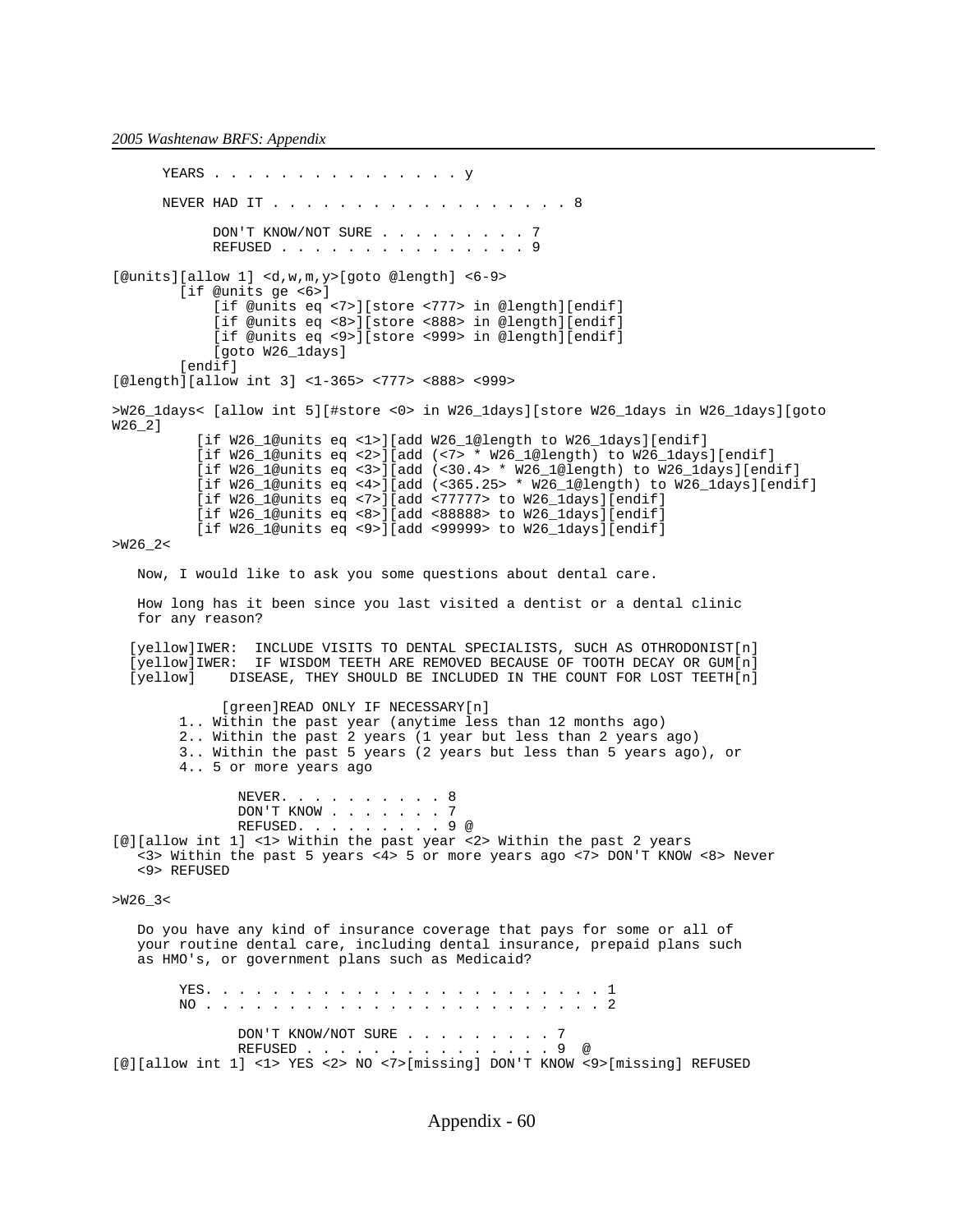Section 27: Firearms

>W27\_1<

```
 The next questions are about firearms. We are asking these in a health
    survey because of our interest in firearm-related injuries. Please
    include weapons such as pistols, shotguns, and rifles; but not BB guns,
    starter pistols, or guns that cannot fire. Include those kept in a
    garage, outdoor storage area, or motor vehicle.
    Are any firearms kept in or around your home?
        YES . . . . . . . . . . . . . . 1
         NO. . . . . . . . . . . . . . . 2
             DON'T KNOW . . . . . . 7<br>REFUSED. . . . . . . . 9
REFUSED. . . . . . . 9 @
[@] <1> YES <2>[goto W28_1] NO <7>[missing][goto W28_1] DON'T KNOW
     <9>[missing][goto W28_1] REFUSED
>W27_2< [allow int 1]
    Are any of these firearms now loaded?
        YES . . . . . . . . . . . . . . 1
         NO. . . . . . . . . . . . . . . 2
              DON'T KNOW . . . . . . 7
              REFUSED. . . . . . . . 9 @
[@] <1> YES <2>[goto W28_1] NO <7>[missing][goto W28_1] DON'T KNOW
     <9>[missing][goto W28_1] REFUSED
>W27_3< [allow int 1]
   Are any of these loaded firearms also unlocked? By unlocked, we mean you
   do not need a key or combination to get the gun or to fire it. We don't
   count a safety as a lock.
        YES . . . . . . . . . . . . . . 1
         NO. . . . . . . . . . . . . . . 2
DON'T KNOW . . . . . . 7
REFUSED. . . . . . . 9 @
[@] <1> YES <2> NO <7>[missing] DON'T KNOW <9>[missing] REFUSED
Section 28: Disease Screening
>W28_1< [if Q13_17 ne <2>][goto Q28_2][endif][define <d><1>]
    The next questions are about health tests you may have had and about
    some health related behaviors.
    A mammogram is an X-ray of each breast to look for breast cancer. How
    long has it been since you had your last mammogram?
                 [yellow]IWER: PROBE FOR BEST ESTIMATE[n]
                                         UNIT @units
      DAYS. . . . . . . . . . . . . . . . d TIME<br>WEEKS . . . . . . . . . . . . . . . . . W @length
      WEEKS . . . . . . . . . . . . . . . w MONTHS. . . . . . . . . . . . . . . m
```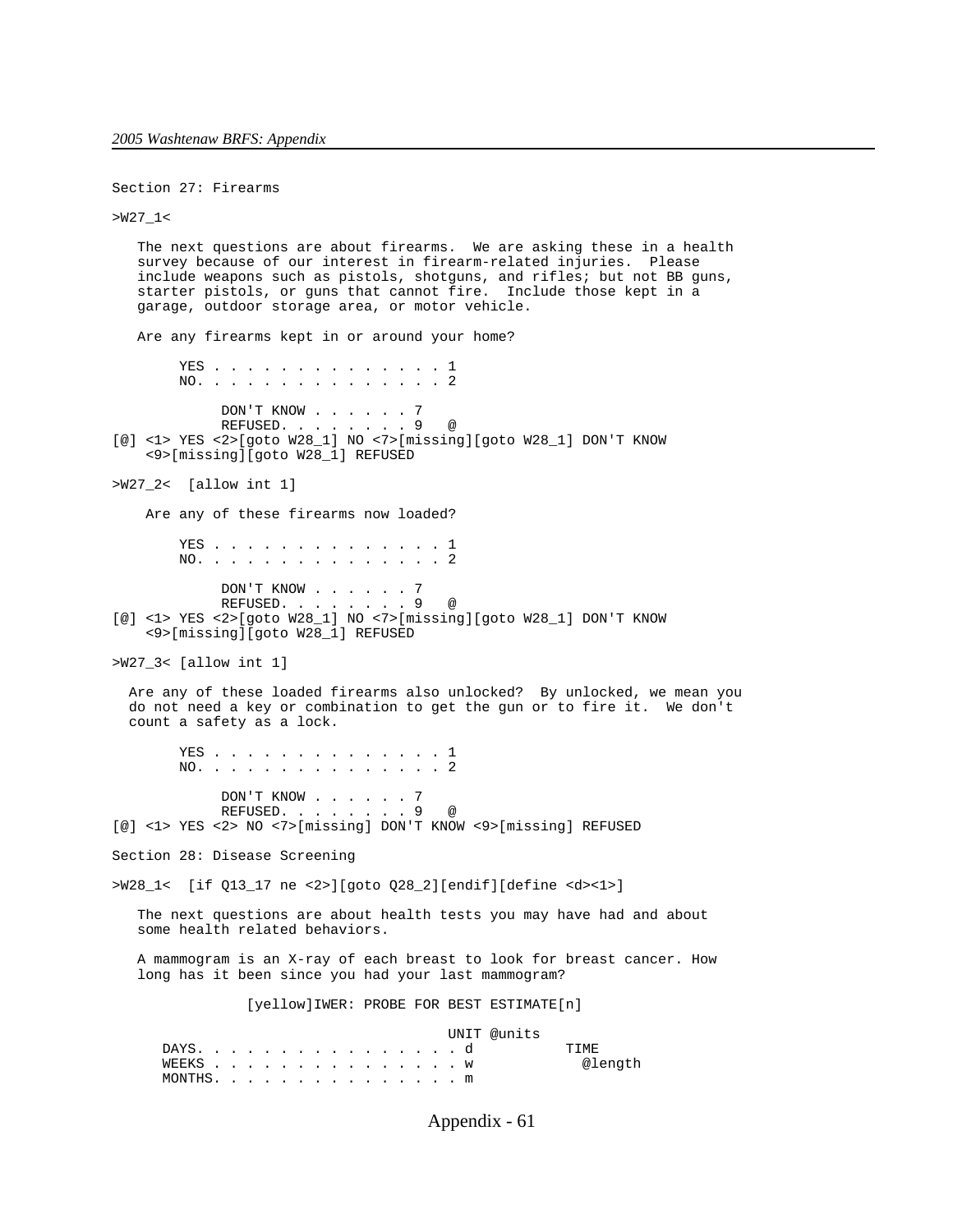```
YEARS . . . . . . . . . . . . . . . . Y
      NEVER HAD ONE. . . . . . . . . . . . . . . . . 8
            DON'T KNOW/NOT SURE . . . . . . . . . 7
             REFUSED . . . . . . . . . . . . . . . 9
           [@units][allow 1]
            <d,w,m,y>[goto @length] <6-9> 
            [if @units ge <6>]
                 [if @units eq <7>][store <777> in @length][endif]
                 [if @units eq <8>][store <888> in @length][endif]
                 [if @units eq <9>][store <999> in @length][endif]
                 [goto W28_1days]
          [endif]
           [@length][allow int 3] <1-365> <777> <888> <999>
>W28_1days< [allow int 5][#store <0> in W28_1days]
             [copy W28_1days in W28_1days][goto Q28_2]
          [if W28_1@units eq <1>][add W28_1@length to W28_1days][endif]
          [if W28_1@units eq <2>][add (<7> * W28_1@length) to W28_1days][endif]
           [if W28_1@units eq <3>][add (<30.4> * W28_1@length) to W28_1days][endif]
          [if W28_1@units eq <4>][add (<365.25> * W28_1@length) to W28_1days][endif]
          [if W28_1@units eq <7>][add <77777> to W28_1days][endif]
          [if W28_1@units eq <8>][add <88888> to W28_1days][endif]
          [if W28_1@units eq <9>][add <99999> to W28_1days][endif]
>Q28_2< [undefine <d>][if Q5_1 eq <1>][goto ifW28a_1][endif]
[if Q13_17 eq <1>]
    The next questions are about health tests you may have had and about
   some health related behaviors.
[endif]
   During the past 12 months, have you had a blood test or a finger prick to
    check for diabetes? Diabetes is also referred to as "sugar" or "high blood
    sugar."
             YES. . . . . . . . . . . . . . . . . 1
             NO . . . . . . . . . . . . . . . . 2
               DON'T KNOW/NOT SURE . . . . . . . . . 7
 REFUSED . . . . . . . . . . . . . . . 9 @
[@][allow int 1] <1> YES <2> NO <7>[missing] DON'T KNOW <9>[missing] REFUSED
Section 28a: Folic Acid
>ifW28a_1< [if Q13_17 ne <2>][goto ifW29_1][endif]
            [if Q13_1 ge <45>][goto ifW29_1][endif]
>W28a_1<
   Do you currently take any vitamin pills or supplements?
             YES. . . . . . . . . . . . . . . . 1
             NO . . . . . . . . . . . . . . . . 2
               DON'T KNOW/NOT SURE . . . . . . . . . 7<br>REFUSED . . . . . . . . . . . . . . . 9 @
               REFUSED . . . . . . . . .
[@][allow int 1] <1> YES <2>[goto ifW29_1] NO <7>[goto ifW29_1] DON'T KNOW
    <9>[goto ifW29_1] REFUSED
```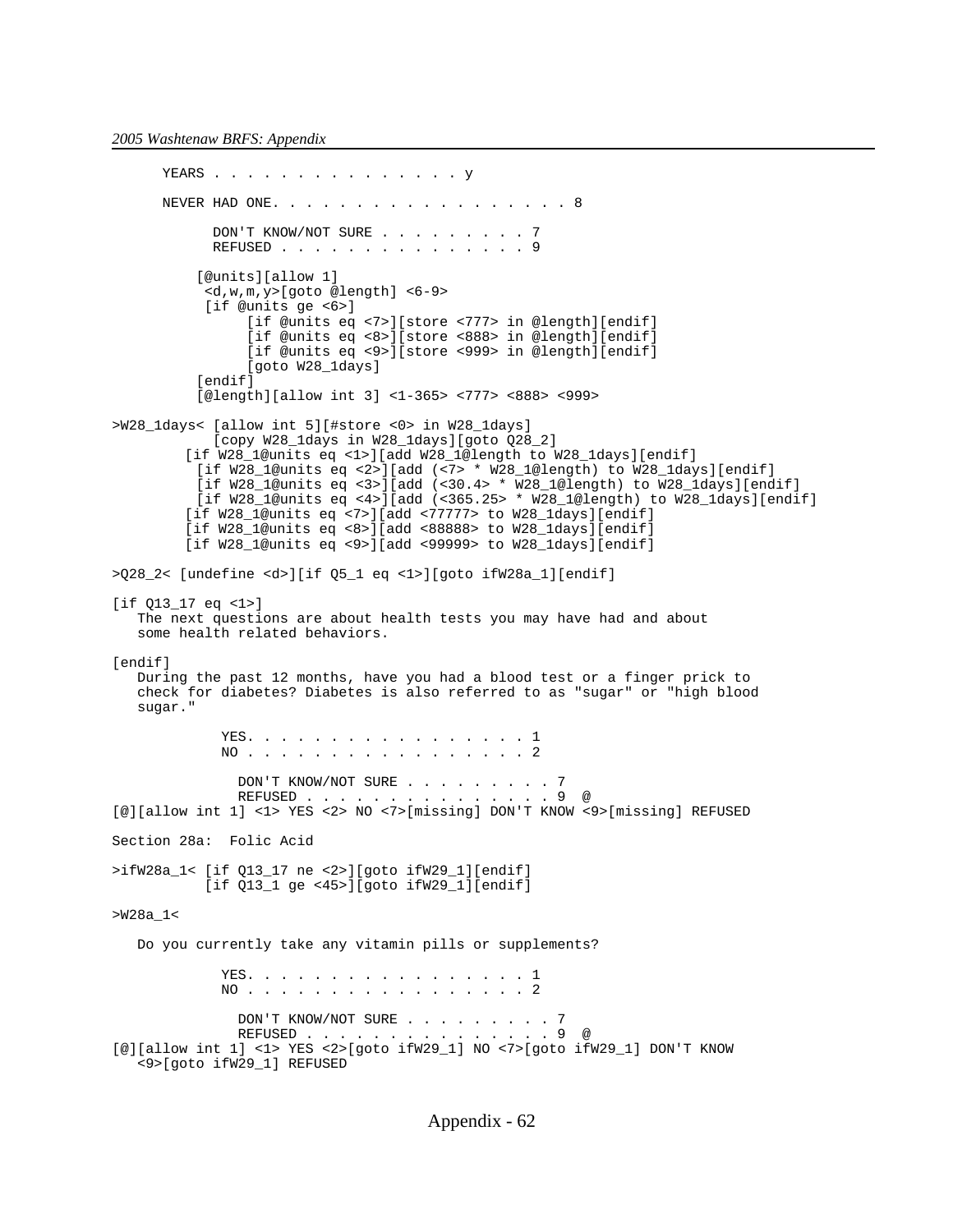>W28a\_2< Do any of the vitamin pills or supplements you take contain folic acid? YES. . . . . . . . . . . . . . . . . 1 NO . . . . . . . . . . . . . . . . . 2 DON'T KNOW/NOT SURE . . . . . . . . 7 REFUSED . . . . . . . . . . . . . . . 9 @ [@][allow int 1] <1> YES <2> NO <7>[missing] DON'T KNOW <9>[missing] REFUSED Section 29: Substance Use >ifW29\_1< [if Q11\_2 ge <3>][goto W29\_3][endif] [if Q11\_1 ne <1>][goto W29\_3][endif] >W29\_1< [if W28 1@units eq <>][if  $028$  2 eq <>] The next questions are about health related behaviors. [endif 2] You previously mentioned that you smoke. On the average, how many cigarettes do you now smoke a day? [yellow]IWER: HALF PACK = 10 CIGARETTES ONE PACK = 20 CIGARETTES ONE AND A HALF PACKS = 30 CIGARETTES TWO PACKS = 40 CIGARETTES FOR LESS THAN 1 CIGARETTE A DAY, USE 0[n] @ NUMBER OF CIGARETTES DON'T KNOW .... d REFUSED ....... r [@][allow 3] <0> <1-200> <777> DON'T KNOW <999> REFUSED <d> <r> <888> Nonesf> [if  $@$  eq <0>][store <888> in  $@$ ][endif] [if @ eq <d>][store <777> in @][endif] [if @ eq <r>][store <999> in @][endif] >W29\_2< During the past year, did any medical doctor, nurse, or other health professional advise you to stop smoking? YES. . . . . . . . . . . . . . . . . . . . . . . . 1 NO . . . . . . . . . . . . . . . . . . . . . . . . 2 DON'T KNOW/NOT SURE . . . . . . . . 7 REFUSED . . . . . . . . . . . . . . . 9 @ [@][allow int 1] <1> YES <2> NO <7>[missing] DON'T KNOW <9>[missing] REFUSED >W29\_3< [if W28\_1@units eq <>][if Q28\_2 eq <>][if W29\_1 eq <>] The next questions are about health related behaviors. [endif 3] In the past 12 months, have you used any medicines, drugs, or substances, to get high or to make you feel good, [bold]without a prescription or with greater frequency or quantity than prescribed?[n]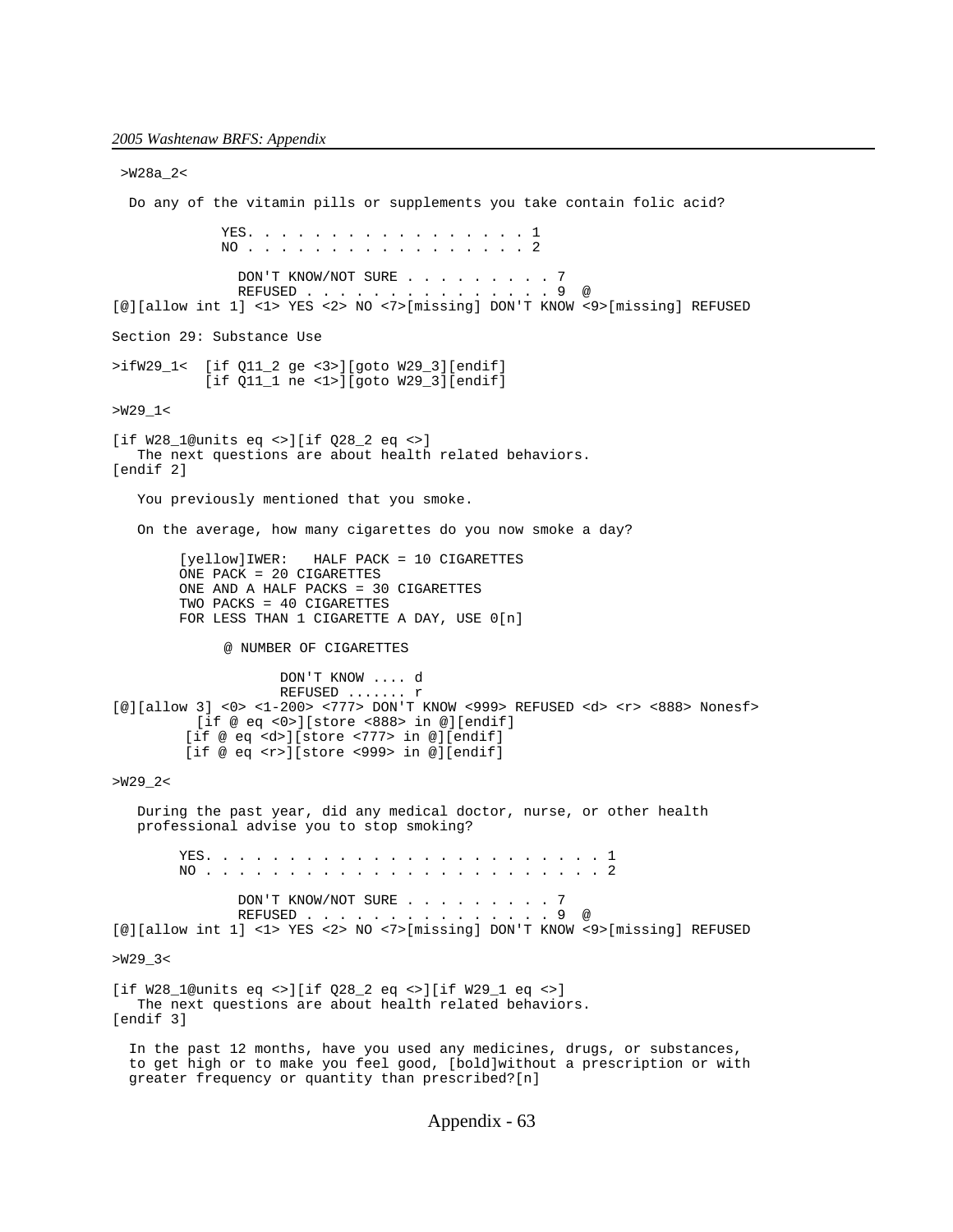[yellow]IWER: IF NECESSARY, "By greater frequency or quantity, we mean you used it more often or used more of it than the prescription was written for."[n] YES. . . . . . . . . . . . . . . . . . . . . . . . 1 NO . . . . . . . . . . . . . . . . . . . . . . . . 2 DON'T KNOW/NOT SURE . . . . . . . . 7 REFUSED . . . . . . . . . . . . . . . 9 @ [@][allow int 1] <1> YES <2> NO <7>[missing] DON'T KNOW <9>[missing] REFUSED >W29\_4< [if Q12\_1 ge <2>][goto W30\_1][endif] During the [bold]past month[n], how many times have you driven when you've had perhaps too much to drink? NUMBER OF TIMES DON'T KNOW/NOT SURE.........77 REFUSED.....................99 [@][allow int 2]<0> <1-15>[goto W30\_1] <16-76> <88>[goto W30\_1] None <77>[missing][goto W30\_1] DON'T KNOW <99>[missing][goto W30\_1] REFUSED [if @ eq <0>][store <88> in @][goto W30\_1][endif] [default goto W30\_1] >VW29\_4< [allow 1][loc 0/609] (For quality control purposes...) I need to verify that you gave me [fill W29\_4] times as your response to the last question about how times within the past 30 days you have perhaps drove when you had too much to drink. (Is this correct). YES, CORRECT . . . . . . . . 1 NO, INCORRECT. . . . . . . . . 2 @ [@]<1> <2>[etc <j W29\_4>] Section 29: Physical Activity/Walkability  $>W30_1<$  Now, I would like to ask you some questions about physical activity. In an average week, on how many days out of 7 do you get 30 minutes or more of at least moderate exercise, over the course of the entire day? Brisk walking and moving somewhat heavy materials are examples of moderate exercise. This exercise can take place over one 30 minute period or even over as many as four periods of 7 or 8 minutes each. @ NUMBER OF DAYS (EVERY DAY=7) DON'T KNOW ...... 77 REFUSED ......... 99 [@][allow int 2][equiv W29\_4 position 3] <0-7> <77> DON'T KNOW <99> REFUSED  $>Q37_1$  < A pedometer is a small instrument that some people wear on their belt to

count the number of steps they take each day or to estimate how far they

walk. Have you ever used a pedometer on a regular basis?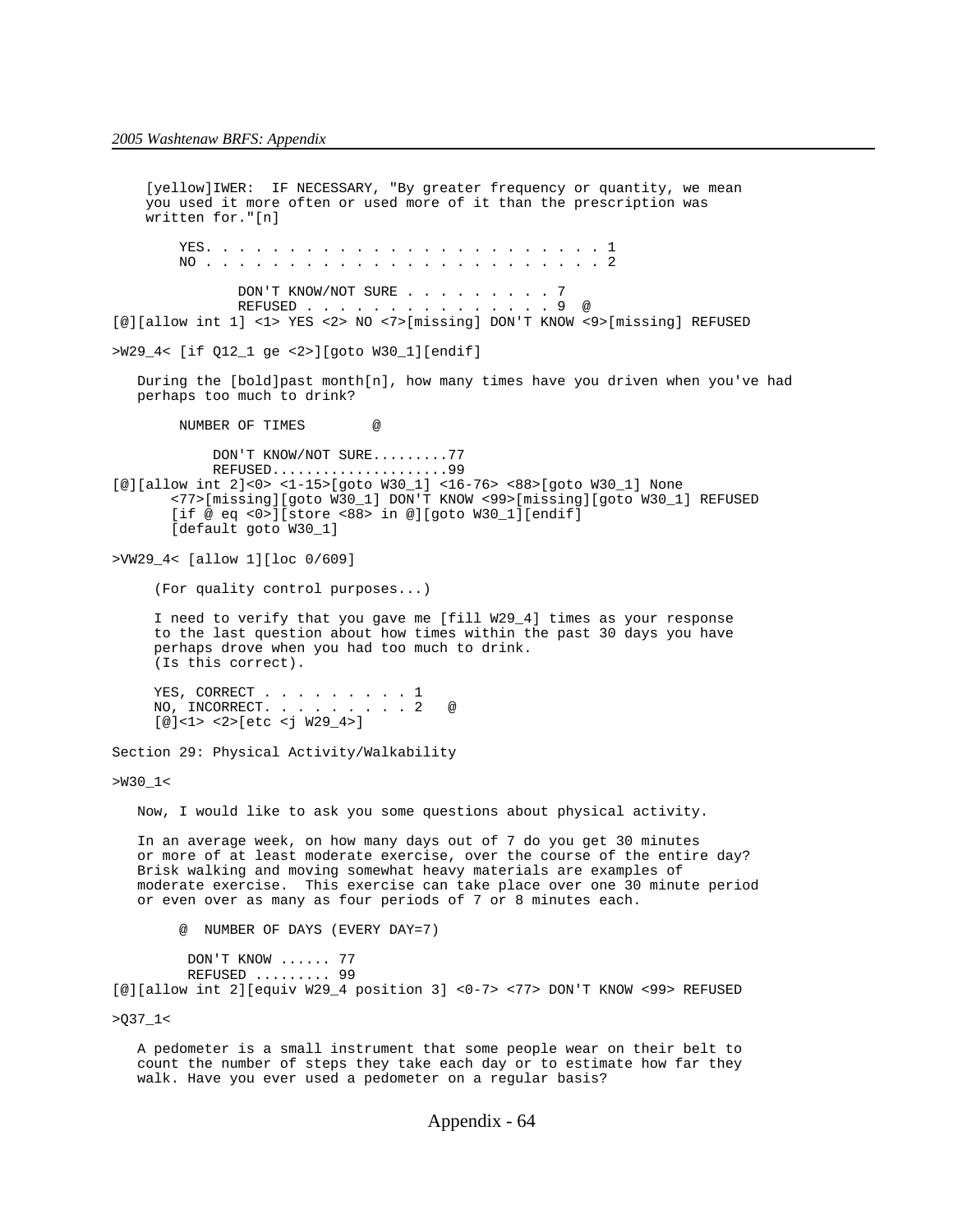YES. . . . . . . . . . . . . . . . . . . . . . . . 1 NO . . . . . . . . . . . . . . . . . . . . . . . . 2 DON'T KNOW/NOT SURE . . . . . . . . . 7 REFUSED . . . . . . . . . . . . . . . 9 @ [@][allow int 1] <1> YES <2> NO <7> DON'T KNOW <9> REFUSED

### >W30\_3<

 These next questions pertain to the neighborhood where you currently live. Please rate how well each of the following statements describes your current neighborhood.

 There are pedestrian sidewalks, walking paths, or trails in or near my neighborhood that I can easily use for walking, jogging, or running.

 Would you say you that you strongly disagree, somewhat disagree, somewhat agree, or strongly agree.

 1... STRONGLY DISAGREE 2... SOMEWHAT DISAGREE 3... NEUTRAL, 4... SOMEWHAT AGREE 5... STRONGLY AGREE

DON'T KNOW/NOT SURE . . . . . . . . 7 REFUSED . . . . . . . . . . . . . . . 9 @ [@][allow int 2] <1> Strongly Disagree <2> Somewhat Disagree <3> Neutral <4> Somewhat Agree <5> Strongly Agree <7> DON'T KNOW <9> REFUSED

>W30\_4<

 There are stores, restaurants, and other destinations within walking distance of my home.

 (Would you say you that you strongly disagree, somewhat disagree, somewhat agree, or strongly agree.)

 1... STRONGLY DISAGREE 2... SOMEWHAT DISAGREE 3... NEUTRAL, 4... SOMEWHAT AGREE 5... STRONGLY AGREE

DON'T KNOW/NOT SURE . . . . . . . . . 7 REFUSED . . . . . . . . . . . . . . . 9 @ [@][allow int 2] <1> Strongly Disagree <2> Somewhat Disagree <3> Neutral <4> Somewhat Agree <5> Strongly Agree <7> DON'T KNOW <9> REFUSED

>W30\_5<

I feel safe walking in my neighborhood.

 (Would you say you that you strongly disagree, somewhat disagree, somewhat agree, or strongly agree.)

 1... STRONGLY DISAGREE 2... SOMEWHAT DISAGREE 3... NEUTRAL, 4... SOMEWHAT AGREE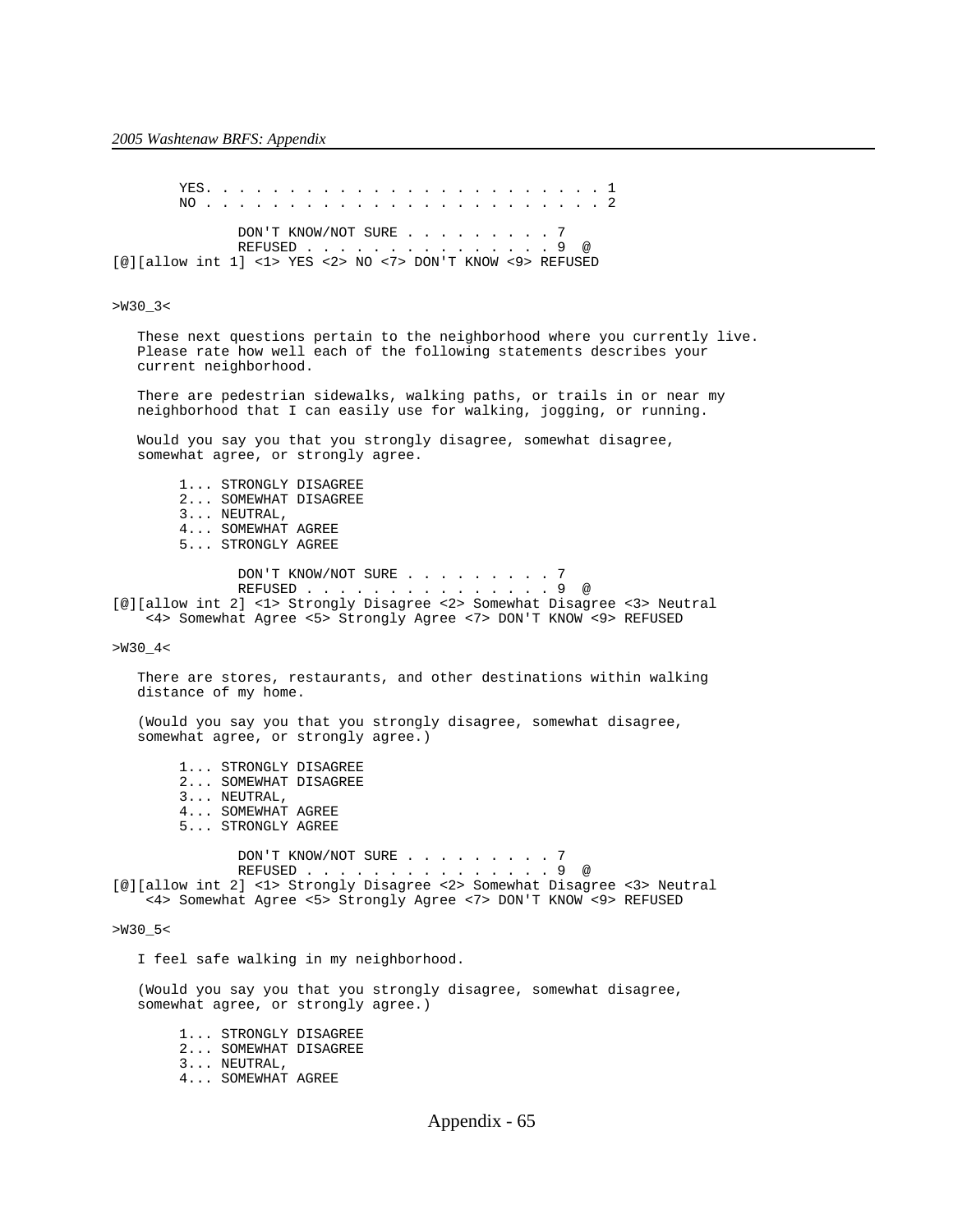5... STRONGLY AGREE DON'T KNOW/NOT SURE . . . . . . . . 7 REFUSED . . . . . . . . . . . . . . . 9 @ [@][allow int 2] <1> Strongly Disagree <2> Somewhat Disagree <3> Neutral <4> Somewhat Agree <5> Strongly Agree <7> DON'T KNOW <9> REFUSED >W30\_6< [if Q13\_8 le <2>] Next, I'd like to ask you about short trips that you make while not at work. By trip, I mean anytime you go from one address or place to another, which is at least a quarter of a mile away. [endif] [if Q13\_8 gt <2>] Next, I'd like to ask you about short trips that you make. By trip, I mean anytime you go from one address or place to another, which is at least a quarter of a mile away. [endif] In the past 7 days, about how many short trips did you make that were one mile or less (but at least a quarter mile)? [yellow]IWER: INCLUDE ALL SHORT TRIPS OF THIS DISTANCE REGARDLESS OF TYPE OF TRANSPORTATION COUNT ROUND TRIPS AS TWO TRIPS[n] @ NUMBER OF TRIPS DON'T KNOW ..... 77 REFUSED ........ 99 [@][allow int 2] <0-70> <88>[goto W30\_9] None <77>[goto W30\_9] DON'T KNOW <99>[goto W30\_9] REFUSED [if @ eq <0>][store <88> in @][goto W30\_9][endif] >W30\_7< For how many of these trips of 1 mile or less did you [bold]walk[n]? [yellow]IWER: DO NOT INCLUDE WALKING THAT IS DONE ONLY FOR THE PURPOSE OF EXERCISE[n] @ NUMBER OF TRIPS DON'T KNOW ..... 77 REFUSED ........ 99 [@][allow int 2] <0-70> <88>[goto W30\_8] None <77> DON'T KNOW <99> REFUSED [if @ eq <0>][store <88> in @][goto W30\_8][endif] [default goto W30\_9] >W30\_8< [form template] What would you say are the main reasons that you have not walked for transportation on short trips in the past 7 days? [yellow]IWER: ALLOW 2 RESPONSES PROBE ONCE WITH "ANY OTHER REASON"[n] POOR HEALTH........................................1 TOO TIRED, NO ENERGY...............................2 DON'T ENJOY WALKING................................3 BAD WEATHER........................................4 NOT SAFE TO WALK...................................5 NO SIDEWALKS.......................................6 TOO REMOTE, LIVE IN COUNTRY..............................7 TOO FAR............................................8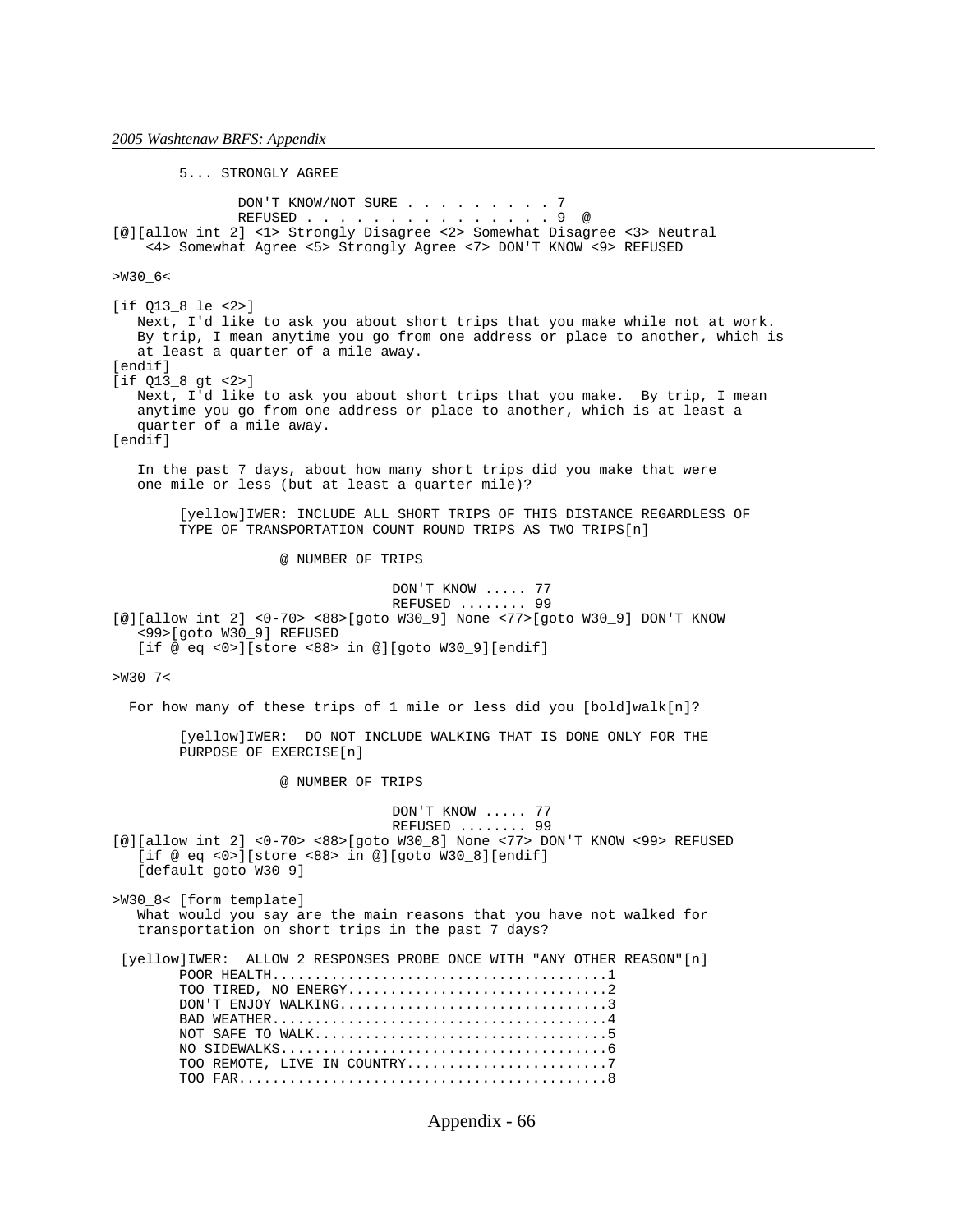TAKES TOO MUCH TIME, DRIVING IS QUICKER............9 NEED TO TRANSPORT SOMEONE OR SOMETHING............10 ALREADY WALK ENOUGH, GET ENOUGH EXERCISE..........11 OTHER (SPECIFY) ........... 12 NO OTHER RESPONSES .... 55<br>DON'T KNOW......... 77 REFUSED........ 99  $DON'T KNOW... \ldots 77$ RESPONSE 1 @1 RESPONSE 2 @2 [@1][allow int 2] <1> Poor health <2> Too tired, no energy <3> Don't enjoy walking <4> Bad weather <5> Not safe to walk <6> No sidewalks <7> To remote, live in country <8> Too far <9> Takes too much time <10> Need to transport someone/thing <11> Already walk enough/get enough exercise <12> Other 0 [#specify] Other <77>[goto W30\_9] DON'T KNOW <99>[goto W30\_9] REFUSED [@2][allow int 2] <1> Poor health <2> Too tired, no energy <3> Don't enjoy walking <4> Bad weather <5> Not safe to walk <6> No sidewalks <7> To remote, live in country <8> Too far <9> Takes too much time <10> Need to transport someone/thing <11> Already walk enough/get enough exercise <12> Other 0 [#specify] Other <77> DON'T KNOW <99> REFUSED <55> NO OTHER RESPONSES >W30\_9< In good weather, how far do you think is reasonable for you to walk as a means of transportation, if you had the time and didn't need to transport anything? @miles MILES @100th 100THS OF A MILE OTHER ANSWER (SPECIFY) ............ 55 NOT REASONABLE TO WALK FOR TRANSPORTATION AT ALL.......88 DON'T KNOW/NOT SURE.......77 REFUSED...................99 [@miles][allow int 2]<0-20> <88> <77> <99> <55>[#specify] [if @miles eq <55>][store <55> in @100th][goto W30\_10][endif] [if @miles eq <88>][store <88> in @100th][goto W30\_10][endif] [if @miles eq <77>][store <77> in @100th][goto W30\_10][endif] [if @miles eq <99>][store <99> in @100th][goto W30\_10][endif]  $[@100th][allow int 2]<0-99>$ >W30\_10< Do you own a bicycle? YES. . . . . . . . . . . . . . . . . . . . . . . . 1 NO . . . . . . . . . . . . . . . . . . . . . . . . 2 DON'T KNOW/NOT SURE . . . . . . . . 7 REFUSED . . . . . . . . . . . . . . . 9 @ [@][allow int 1] <1> YES <2>[goto W30\_13] NO <7>[goto W30\_13] DON'T KNOW <9>[goto W30\_13] REFUSED >W30\_11< Do you ever ride a bicycle as a means of transportation? YES. . . . . . . . . . . . . . . . . . . . . . . . 1 NO . . . . . . . . . . . . . . . . . . . . . . . . 2 DON'T KNOW/NOT SURE . . . . . . . . . 7 REFUSED . . . . . . . . . . . . . . . 9 @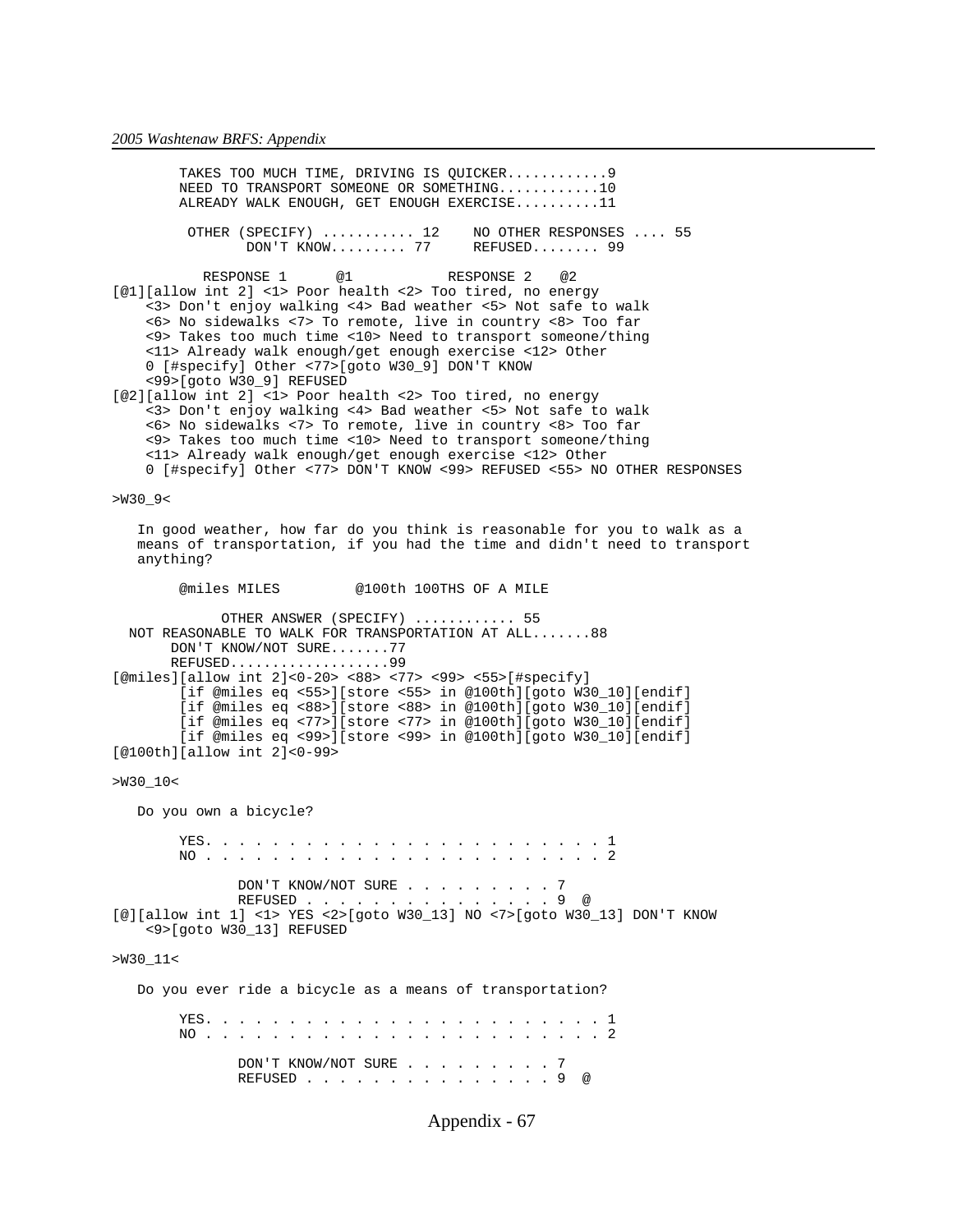[@][allow int 1] <1> YES <2>[goto W30\_13] NO <7>[goto W30\_13] DON'T KNOW <9>[goto W30\_13] REFUSED >W30\_12< Have you ridden a bicycle as a means of transportation in the past 7 days? YES. . . . . . . . . . . . . . . . . . . . . . . . 1 NO . . . . . . . . . . . . . . . . . . . . . . . . 2 DON'T KNOW/NOT SURE . . . . . . . . 7 REFUSED . . . . . . . . . . . . . . . 9 @ [@][allow int 1] <1> YES <2> NO <7>[missing] DON'T KNOW <9>[missing] REFUSED >W30\_13< On a usual day, about how many minutes or hours do you watch TV, watch videos, play video games or use a computer? [yellow]IWER: IF RESPONDENT REPORTS 10 HOURS OR MORE, CODE AS 9:59[n] @hour HOURS @min MINUTES DON'T KNOW....................... d REFUSED...........................r [@hour][allow 1] <0-9> <d> <r> [if @hour eq <d>] [store <7> in @hour][store <77> in @min][goto W31\_1] [endif] [if @hour eq <r>] [store <9> in @hour][store <99> in @min][goto W31\_1] [endif] [@min][allow int 2] <0-59> <77> <99> Section 31: Food Consumption and Weight >W31\_1< Do you consider yourself [bold]now[n], to be overweight, underweight, or about the right weight? OVERWEIGHT.........................................1 UNDERWEIGHT........................................2 ABOUT THE RIGHT WEIGHT................................3 DON'T KNOW...........................7 REFUSED..............................9 @ [@][allow int 1] <1> Overweight <2> Underweight <3> About the right weight <77> DON'T KNOW <99> REFUSED >W31\_2< In the past 12 months, has a doctor, nurse or other health professional given you advice about your weight? [yellow]IWER: IF YES, PROBE WITH "Was that to lose weight, gain weight or maintain weight?"[n] Yes, Lose weight...................................1 Yes, Gain weight...................................2 Yes, maintain Weight...................................3 No.................................................4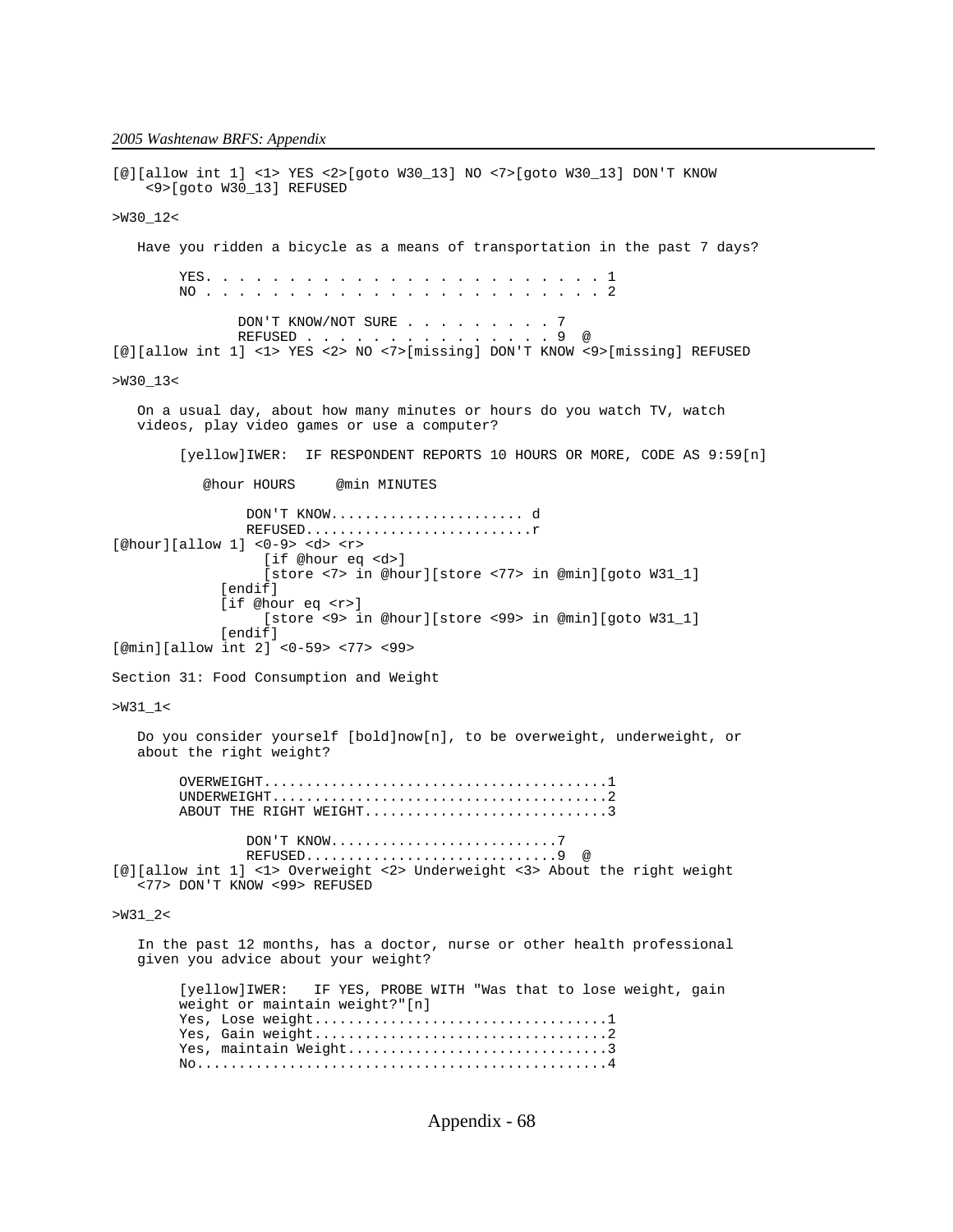DON'T KNOW...........................7 REFUSED..................................9 [@][allow int 1] <1> Yes, lose weight <2> Yes, gain weight <3> Yes, maintain weight <4> No <7> DON'T KNOW <9> REFUSED >W31\_3< On average, how many times [bold]per week[n] do you eat meals that were prepared in a restaurant? Please include eat-in restaurants, carry-out restaurants, and restaurants that deliver food to your house. [yellow]IWER: 'MEALS' MEAN MORE THAN A BEVERAGE OR SNACK FOOD LIKE CANDY BARS OR BAG OF CHIPS[n] @ NUMBER OF RESTAURANT MEALS LESS THAN WEEKLY........................66 DON'T KNOW.........................77 REFUSED..............................99 [@][allow int 2] <0>[goto Q25\_intro] <1-21> <66> Less than weekly <77> DON'T KNOW <99> REFUSED >Q30\_4< [define <d> <1>] How often do you usually go to a fast food restaurant? [yellow]IWER: FIRST RECORD UNITS[n] @units NUMBER OF<br>TIMES PER DAY, . . . . . . . . . . . . . . . . . d TIMES PER DAY. . . . . . . . . . . . . . . . d TIMES TIMES PER WEEK . . . . . . . . . . . . . . . w @times TIMES PER MONTH. . . . . . . . . . . . . . . m LESS THAN ONCE A MONTH . . . . . . . . . . . . . . . 4 NEVER. . . . . . . . . . . . . . . . . . . . . . . . . 5 DON'T KNOW/NOT SURE . . . . . . . . 7 REFUSED . . . . . . . . . . . . . . 9 [@units][allow 1] <d,w,m>[goto @times] <4> <5> <7> <9> [if @units ge <4>] [if @units eq <4>] [store <44> in @times] [goto Q25\_intro] [endif] [if @units eq <5>] [store <55> in @times] [goto Q25\_intro] [endif] [if @units eq <7>][store <77> in @times][endif] [if @units eq <9>][store <99> in @times][endif] [goto Q25\_intro] [endif] [@times][allow int 2] <1-31> <44> <55> <77> <99> SECTION 32 (SECTION 25): INTIMATE PARTNER VIOLENCE >Q25\_intro< [yellow]GO TO QBYB AT ANY TIME FOR EXPLANATION ABOUT WHY WE ASK THESE QUEST.[n]

 I'd like to ask you some questions about physical and sexual violence or other unwanted sexual experiences. This information will allow us to better understand the problem of violence and unwanted sexual contact, and may help others in the future. This is a sensitive topic. Some people may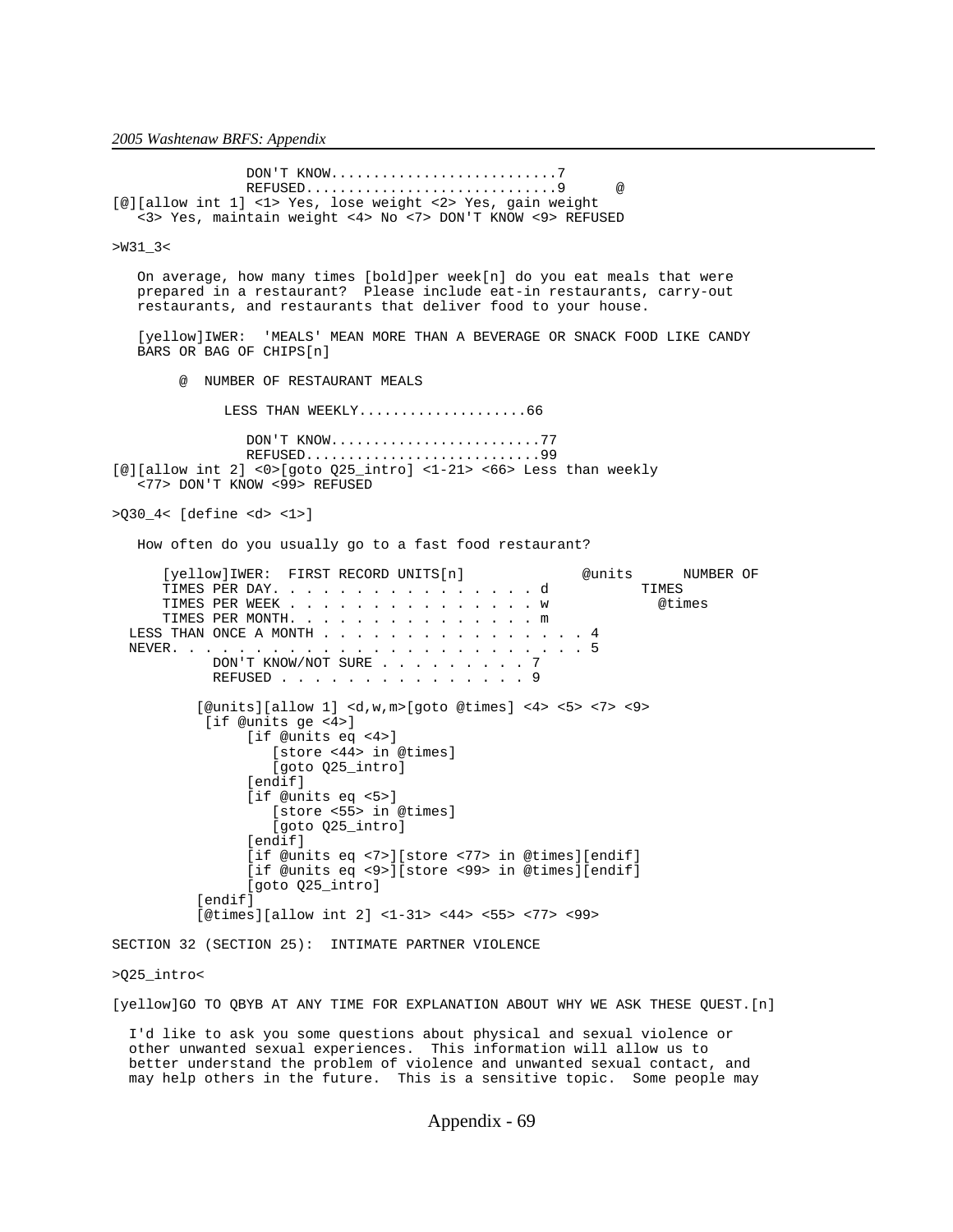feel uncomfortable with these questions. Remember that your phone number has been chosen randomly and your answers are strictly confidential. At the end of this section, I will give you phone numbers for organizations that can provide information and referral for both of these issues. Please keep in mind that you can ask me to skip any question that you do not want to answer. If you are not in a safe place to answer these questions, I can skip to the next topic area. CONTINUE ..................... 1 REFUSES SECTION............... 3 @ [@][allow int 1] <1> <3>[goto W33\_1]  $>Q25_1 <$  The next questions are about violence in relationships with an intimate partner. By an intimate partner I mean any current or former spouse, boyfriend, or girlfriend. Someone you dated would also be considered an intimate partner. Has an intimate partner [bold]ever threatened[n] you with physical violence? This includes threatening to hit, slap, push, kick, or physically hurt you in any way. YES. . . . . . . . . . . . . . . . . . . . . . . . 1 NO . . . . . . . . . . . . . . . . . . . . . . . . 2 DON'T KNOW/NOT SURE . . . . . . . . . 7 REFUSED . . . . . . . . . . . . . . . 9 @ [@][allow int 1] <1> YES <2> NO <7>[missing] DON'T KNOW <9>[missing] REFUSED  $>025$   $2<$  In the past 12 months, have you experienced any physical violence or had unwanted sex with an intimate partner? YES. . . . . . . . . . . . . . . . . . . . . . . . 1 NO . . . . . . . . . . . . . . . . . . . . . . . . 2 DON'T KNOW/NOT SURE . . . . . . . . 7 REFUSED . . . . . . . . . . . . . . . 9 @ [@][allow int 1] <1> YES <2>[goto Q25\_close] NO <7>[goto Q25\_close] DON'T KNOW <9>[goto Q25\_close] REFUSED  $>0.25-6$  In the past 12 months, have you had any injuries, such as bruises, cuts, scrapes, black eyes, vaginal or anal tears, or broken bones, as a result of this physical violence or unwanted sex? YES. . . . . . . . . . . . . . . . . . . . . . . . 1 NO . . . . . . . . . . . . . . . . . . . . . . . . 2 DON'T KNOW/NOT SURE . . . . . . . . . 7 REFUSED . . . . . . . . . . . . . . . 9 @ [@][allow int 1] <1> YES <2> NO <7>[missing] DON'T KNOW <9>[missing] REFUSED  $>$  Q25\_7<

 At the time of the most recent incident, what was your relationship to the intimate partner who was physically violent or had unwanted sex with you?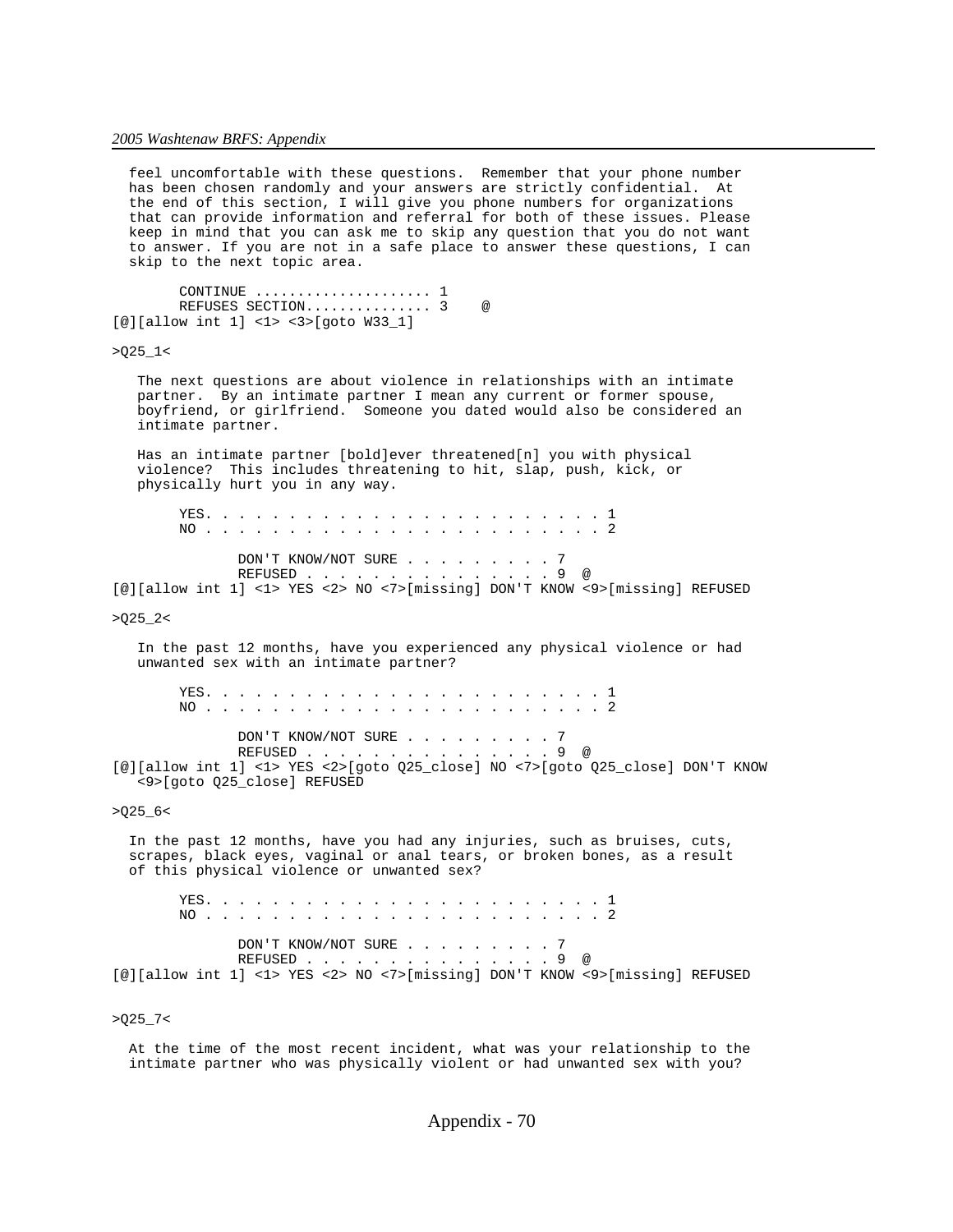[green]DON'T READ CATEGORIES[n]<br>1... BOYFRIEND 1... BOYFRIEND 2... GIRLFRIEND<br>3... FORMER BOYFRIEND 4... FORMER GIR 4... FORMER GIRLFRIEND 5... MALE YOU WERE DATING 6... FEMALE YOU WERE DATING 7... HUSBAND OR MALE LIVE-IN PARTNER 8... FORMER HUSBAND OR FORMER MALE LIVE-IN PARTNER 9... WIFE OF FEMALE LIVE-IN PARTNER 10... FORMER WIFE OR FORMER FEMALE LIVE-IN PARTNER 11... OTHER DON'T KNOW... 77 REFUSED... 99 @ [@][allow int 1] <1> Boyfriend <2> Girlfriend <3> Former boyfriend <4> Former girlfriend <5> Male you were dating <6> Female you were dating <7> Husband or male live-in partner <8> Former husband or former male live-in partner <9>L wife or female live-in partner <10> Former wife or former female live-in partner 0 [#specify] Other <11> Other <77> DON'T KNOW <99> REFUSED >Q25\_close<

 We realize that this topic may bring up past experiences that some people may wish to talk about. If you or someone you know would like to talk to a trained counselor, there is a toll-free and confidential intimate partner violence telephone hotline you can call. The number is 1-800-799-SAFE (7233). Also, the Domestic Violence Project Safe House number is (734) 955-5444. Would you like me to repeat either or both of these numbers?

 TYPE "1" TO CONTINUE @ [@][allow int 1] <1>

Section 33: Sexual Health

>W33\_1<

We are almost done. This is the last section of the interview.

 In order to get a more complete picture of the health of the population, we are asking about sexual experience. Please remember that your answers are strictly confidential.

 During the past twelve months, with how many people have you had sexual intercourse?

@ NUMBER OF PARTNERS

76 FOR 76 OR MORE

77 DON'T KNOW

 99 REFUSED [@][allow int 2] <0-75> <76> 76 or more <77> DON'T KNOW <99> REFUSED <88> None [if @ eq <0>][store <88> in @][endif]

>W33\_2<

 The next question is about sexually transmitted diseases, such as syphilis, gonorrhea, chlamydia, or genital herpes and HIV.

 In the past 12 months has a doctor, nurse or other health professional talked to you about preventing sexually transmitted diseases through condom use?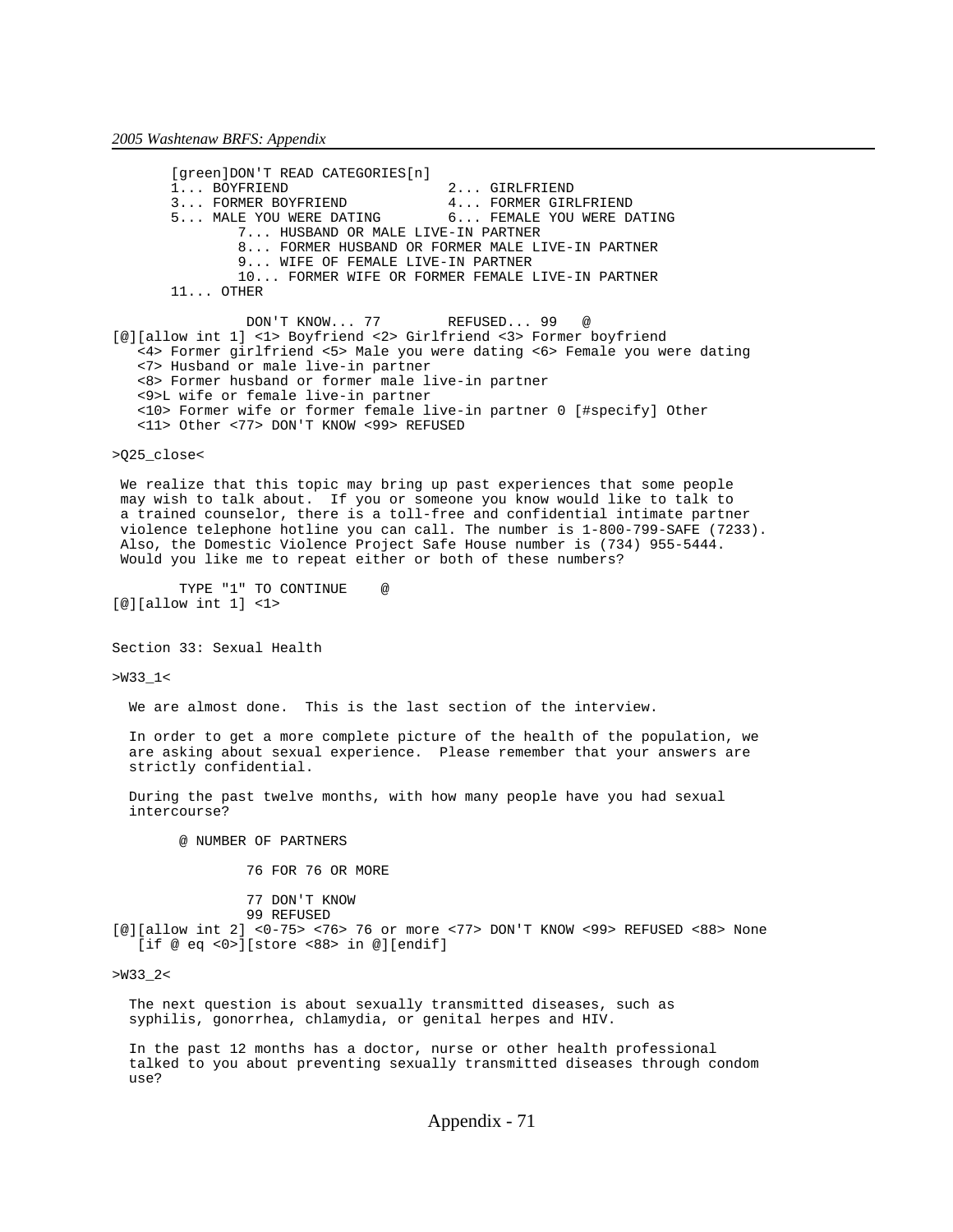YES. . . . . . . . . . . . . . . . . . . . . . . . 1 NO . . . . . . . . . . . . . . . . . . . . . . . . 2 DON'T KNOW/NOT SURE . . . . . . . . 7 REFUSED . . . . . . . . . . . . . . . 9 @ [@][allow int 1] <1> YES <2> NO <7>[missing] DON'T KNOW <9>[missing] REFUSED

>end< [goto MOD7]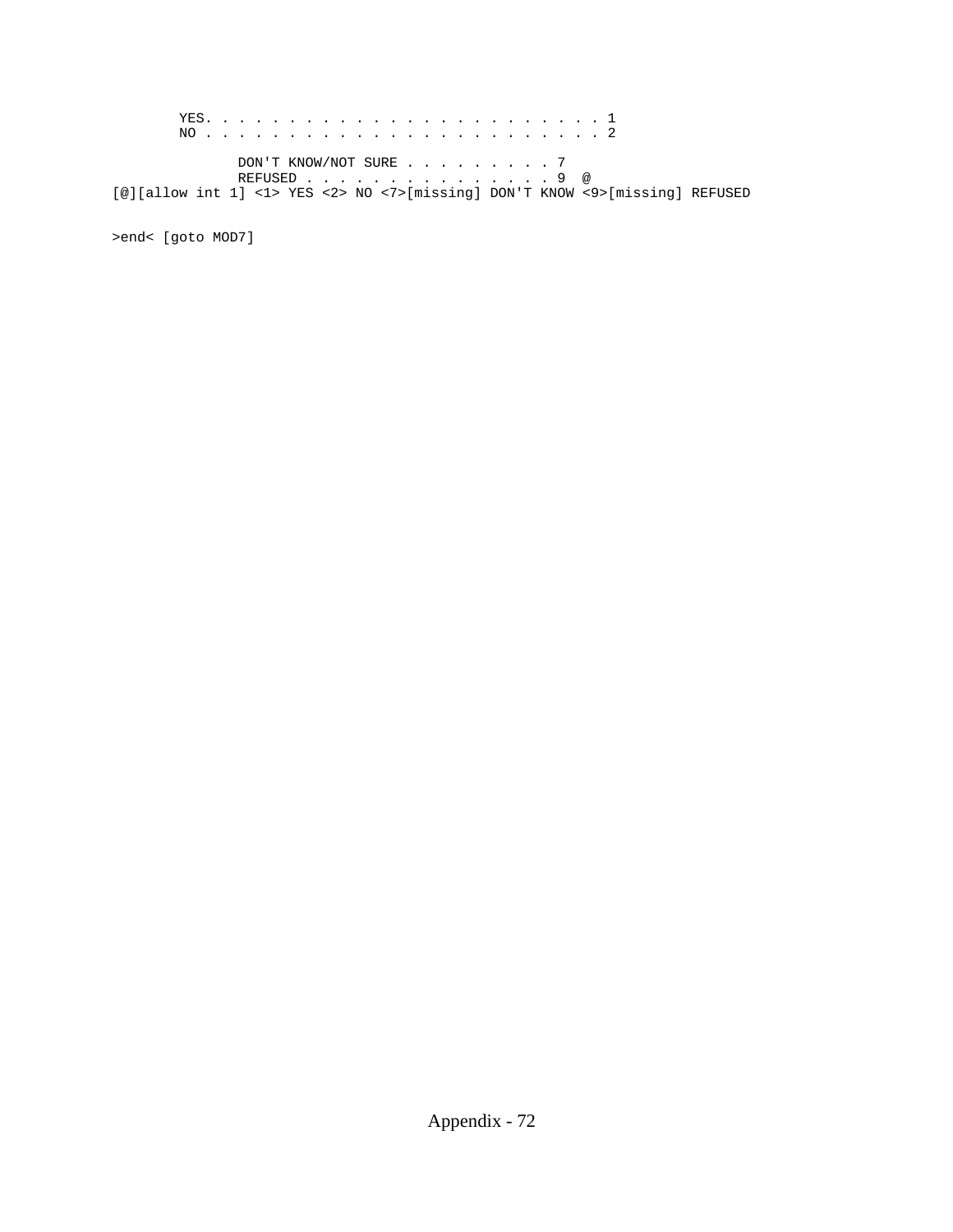**Washtenaw County Behavioral Risk Factor Survey, 2005**

# **CATI DATA LAYOUTS AND SPSS READ COMMANDS**

IPPSR Office for Survey Research

March, 2006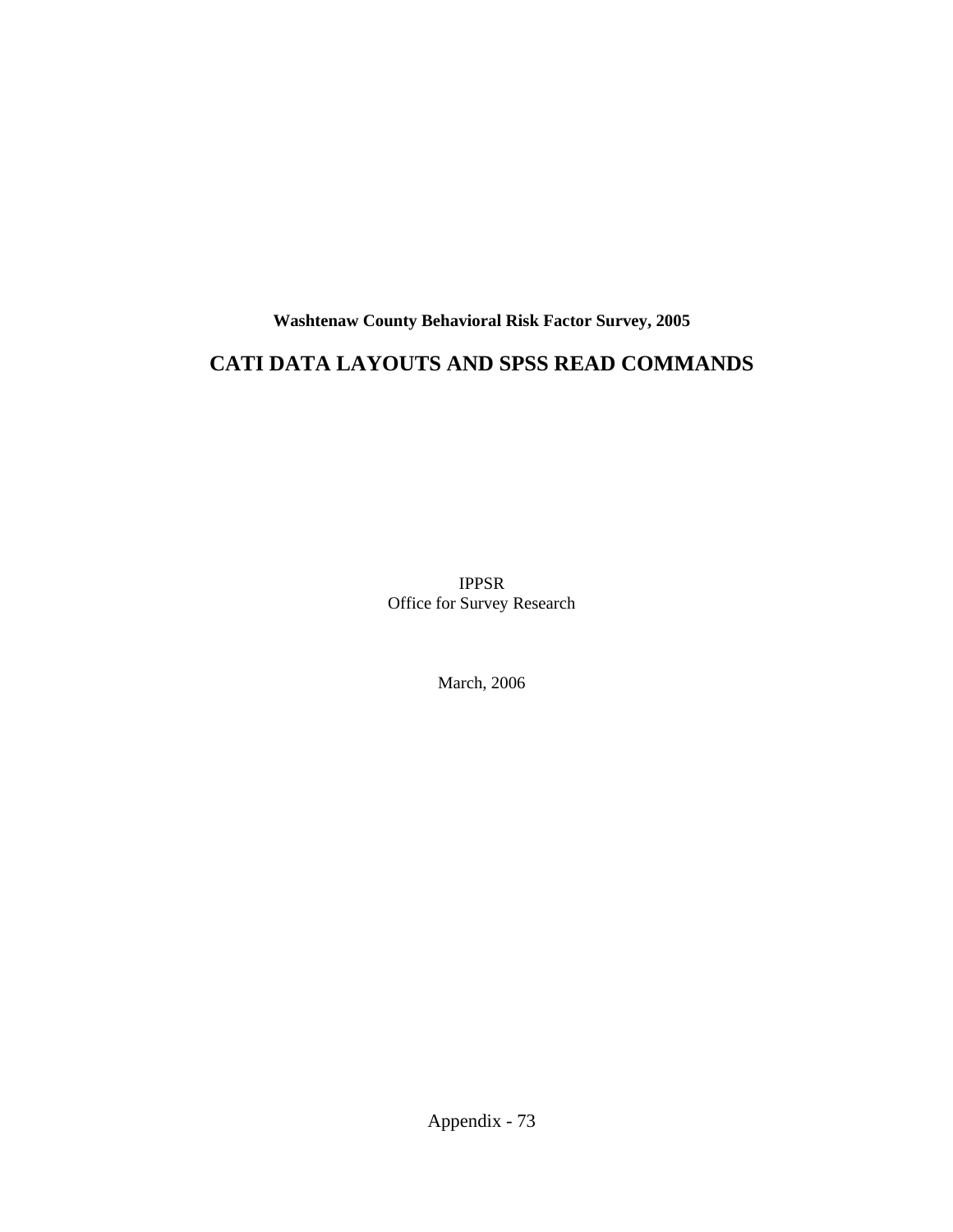| Variable layout for CASES 4.3 study PRODUCTN                              |        |              |                                                                                       |                |                              |                          | page 1 |
|---------------------------------------------------------------------------|--------|--------------|---------------------------------------------------------------------------------------|----------------|------------------------------|--------------------------|--------|
| Total items<br>Data records                                               |        |              | = 1571 Zero record size = 900<br>= 39 Vstate records = 19 = 19<br>= 39 Vstate records |                |                              | $= 19$                   |        |
| Entity size in bytes = $4672$ Data and vstate byte counts = $3120$ , 1520 |        |              |                                                                                       |                |                              |                          |        |
| Relational operators usage: Missing data tests false using 'x' operators. |        |              |                                                                                       |                |                              |                          |        |
| Item name                                                                 | number |              | Roster Item type Record Column Width<br>number                                        |                |                              | Vstate<br>record, column |        |
| ZERO                                                                      |        | char         | $\circ$                                                                               | $\overline{1}$ | 5                            |                          |        |
| AREA                                                                      |        | char         | 0                                                                                     | 6              | 3                            |                          |        |
| PNUM                                                                      |        | char         | $\begin{bmatrix} 0 \\ 0 \end{bmatrix}$                                                | 9              | $\overline{7}$               |                          |        |
| PRFX                                                                      |        | char         |                                                                                       | 9 <sup>°</sup> | 3                            |                          |        |
| SUFX                                                                      |        | char         | $\circ$                                                                               | 12             | $\overline{4}$               |                          |        |
| REPN                                                                      |        | char         | 0                                                                                     | 16             | $\overline{4}$               |                          |        |
| PRECALL                                                                   |        | char         | $\overline{0}$                                                                        | 20             | $\mathbf 1$                  |                          |        |
| STAT                                                                      |        | char         | $\overline{0}$                                                                        | 21             | $\overline{c}$               |                          |        |
| GENL                                                                      |        | char         | $\overline{0}$                                                                        | 23             | $\mathbf 1$                  |                          |        |
| CODE                                                                      |        | char         | $\overline{0}$                                                                        | 24             | 2                            |                          |        |
| DIAL                                                                      |        | char         | $\begin{matrix} 0 \\ 0 \end{matrix}$                                                  | 26             | $\overline{4}$               |                          |        |
| <b>SRCH</b>                                                               |        | char         |                                                                                       | 30             | 1                            |                          |        |
| TCNT                                                                      |        | char         | $\overline{0}$                                                                        | 31             | 2                            |                          |        |
| NANS                                                                      |        | char         | $\circ$                                                                               | 33             | $\overline{2}$               |                          |        |
| NAMX                                                                      |        | char         | 0                                                                                     | 35             | $\overline{2}$               |                          |        |
| SRVW                                                                      |        | char         | $\circ$                                                                               | 37             | 2                            |                          |        |
| SDBZ                                                                      |        | char         | $\circ$                                                                               | 39             | $\mathbf 1$                  |                          |        |
| SMAX                                                                      |        | char         | 0                                                                                     | 40             | $\overline{2}$               |                          |        |
| SCNT                                                                      |        | char         | $\circ$                                                                               | 42             | $\overline{c}$               |                          |        |
| CONF                                                                      |        | char         | $\circ$                                                                               | 44             | $\mathbf 1$                  |                          |        |
| HH                                                                        |        | char         | $\overline{0}$<br>$\circ$                                                             | 45             | $\mathbf{1}$<br>$\mathbf{1}$ |                          |        |
| RSEL<br><b>SUPV</b>                                                       |        | char         | $\circ$                                                                               | 46<br>47       | $\mathbf{1}$                 |                          |        |
|                                                                           |        | char<br>char | $\overline{0}$                                                                        | 48             | 1                            |                          |        |
| CBCD<br>DATE                                                              |        | char         | $\circ$                                                                               | 49             | 8                            |                          |        |
| MMDD                                                                      |        | char         | $\mathbf 0$                                                                           | 49             | $\overline{4}$               |                          |        |
| MON                                                                       |        | char         | $\overline{0}$                                                                        | 49             | $\overline{2}$               |                          |        |
| DAY                                                                       |        | char         | $\circ$                                                                               | 51             | 2                            |                          |        |
| YEAR                                                                      |        | char         | $\circ$                                                                               | 53             | 4                            |                          |        |
| TIME                                                                      |        | char         | 0                                                                                     | 57             | $\overline{4}$               |                          |        |
| <b>CTIM</b>                                                               |        | char         | $\mathbf{0}$                                                                          | 61             | 4                            |                          |        |
| FNL                                                                       |        | char         | 0                                                                                     | 65             | $\overline{c}$               |                          |        |
| FNLD                                                                      |        | char         | $\overline{0}$                                                                        | 67             | 8                            |                          |        |
| <b>RNAM</b>                                                               |        | char         | $\circ$                                                                               | 75             | 12                           |                          |        |
| showdate                                                                  |        | char         | 0                                                                                     | 87             | 30                           |                          |        |
| showmon                                                                   |        | char         | $\circ$                                                                               | 117            | 12                           |                          |        |
| NOTE                                                                      |        | char         | $\circ$                                                                               | 129            | 1                            |                          |        |
| OATM                                                                      |        | char         | 0                                                                                     | 130            | $\overline{4}$               |                          |        |
| OATT                                                                      |        | char         | $\overline{0}$                                                                        | 134            | $\overline{4}$               |                          |        |
| WKDY                                                                      |        | char         | $\circ$                                                                               | 138            | $\overline{c}$               |                          |        |
| SunM                                                                      |        | char         | $\mathsf{O}$                                                                          | 140            | 2                            |                          |        |
| SunA                                                                      |        | char         | $\mathsf{O}$                                                                          | 142            | $\overline{2}$               |                          |        |
| SunE                                                                      |        | char         | 0                                                                                     | 144            | $\overline{2}$               |                          |        |
| MonM                                                                      |        | char         | 0                                                                                     | 146            | $\overline{2}$               |                          |        |
| MonA                                                                      |        | char         | $\Omega$                                                                              | 148            | 2                            |                          |        |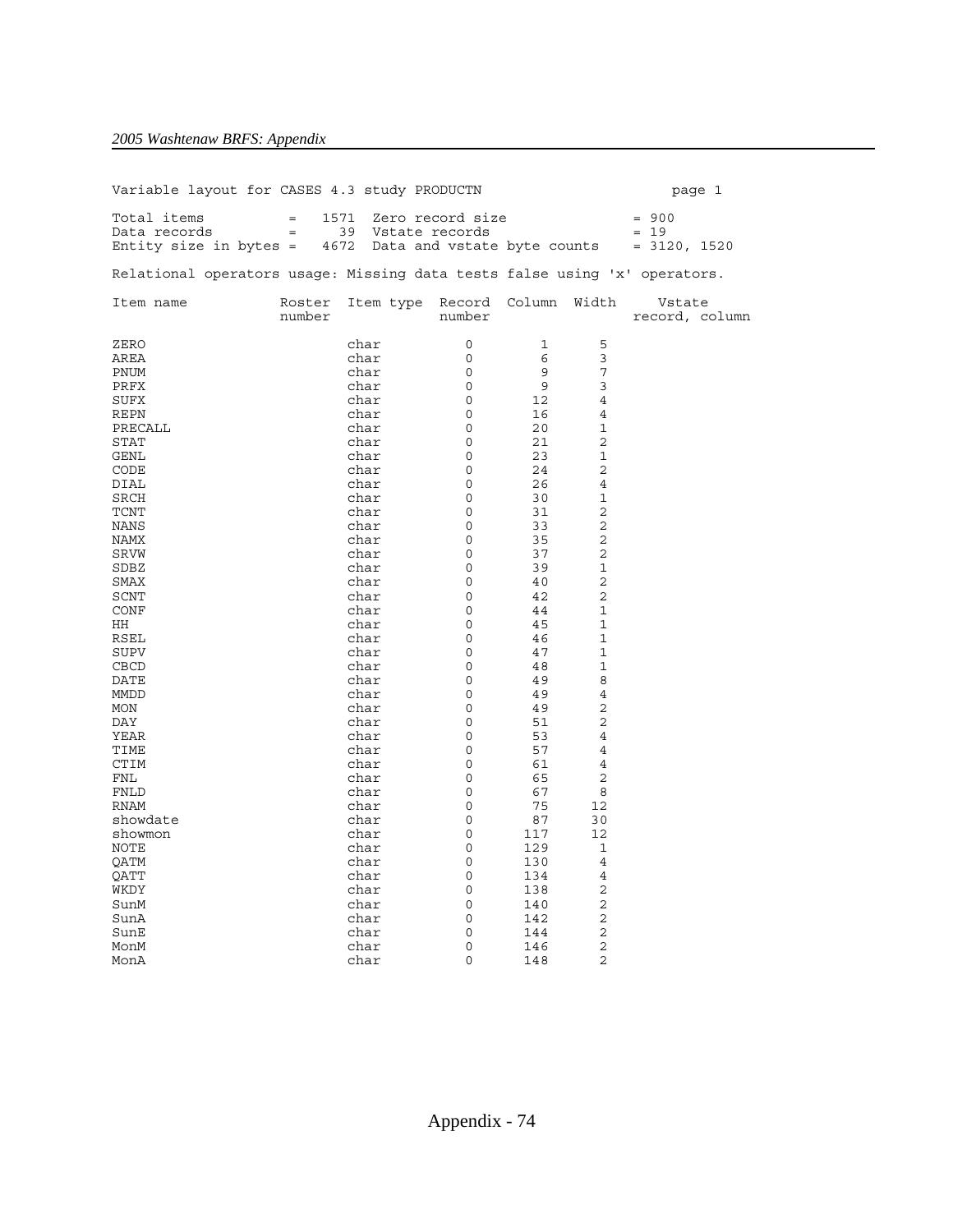| Variable layout for CASES 4.3 study PRODUCTN |                  |              |                  |              |                               | page 2                   |
|----------------------------------------------|------------------|--------------|------------------|--------------|-------------------------------|--------------------------|
| Item name                                    | Roster<br>number | Item type    | Record<br>number | Column Width |                               | Vstate<br>record, column |
| MonE                                         |                  | char         | 0                | 150          | 2                             |                          |
| TueM                                         |                  | char         | 0                | 152          | 2                             |                          |
| TueA                                         |                  | char         | $\circ$          | 154          | 2                             |                          |
| TueE                                         |                  | char         | 0                | 156          | $\overline{2}$                |                          |
| WedM                                         |                  | char         | 0                | 158          | $\sqrt{2}$                    |                          |
| WedA                                         |                  | char         | 0                | 160          | $\sqrt{2}$                    |                          |
| WedE                                         |                  | char         | 0                | 162          | 2                             |                          |
| ThuM                                         |                  | char         | 0                | 164          | 2                             |                          |
| ThuA                                         |                  | char         | 0                | 166          | 2                             |                          |
| ThuE                                         |                  | char         | 0                | 168          | $\overline{c}$                |                          |
| FriM                                         |                  | char         | 0                | 170          | $\overline{c}$                |                          |
| FriA                                         |                  | char         | 0                | 172          | $\overline{c}$                |                          |
| FriE                                         |                  | char         | 0                | 174          | $\overline{2}$                |                          |
| SatM                                         |                  | char         | 0                | 176          | $\sqrt{2}$                    |                          |
| SatA                                         |                  | char         | 0                | 178          | $\mathbf 2$                   |                          |
| SatE                                         |                  | char         | 0                | 180          | $\sqrt{2}$                    |                          |
| FSIG                                         |                  | char         | 0                | 182          | $\mathbf 1$                   |                          |
| NRNG                                         |                  | char         | 0                | 183          | 1                             |                          |
| CIRC                                         |                  | char         | $\circ$          | 184          | $\mathbf 1$                   |                          |
| TNIS                                         |                  | char         | 0                | 185          | $\mathbf 1$                   |                          |
| QUID                                         |                  | char         | 0                | 186          | $\overline{c}$                |                          |
| INVW                                         |                  | integer      | 0                | 188          | 3                             |                          |
| INUM                                         |                  | integer      | 0                | 191          | $\mathsf 3$                   |                          |
| DENSTR                                       |                  | char         | 0                | 194          | $\mathbf 1$                   |                          |
| SHLD                                         |                  | char         | 0                | 195          | $\mathbf 1$                   |                          |
| LDAT                                         |                  | char         | 0                | 196          | 8                             |                          |
| LTIM                                         |                  | char         | 0                | 204          | 4                             |                          |
| NDT1                                         |                  | char         | 0                | 208          | 8                             |                          |
| NMD1                                         |                  | char         | 0                | 208          | $\overline{4}$                |                          |
| NMM1                                         |                  | char         | 0                | 208          | $\overline{2}$                |                          |
| NDD1                                         |                  | char         | 0                | 210          | 2                             |                          |
| NYY1                                         |                  | char         | $\circ$          | 212          | $\overline{4}$                |                          |
| NBT1                                         |                  | char         | 0                | 216          | $\overline{4}$                |                          |
| NET1                                         |                  | char         | 0                | 220          | $\overline{4}$                |                          |
| NDT <sub>2</sub>                             |                  | char         | 0                | 224          | 8                             |                          |
| NBT2                                         |                  | char         | 0                | 232          | $\overline{4}$                |                          |
| NET <sub>2</sub>                             |                  | char         | 0                | 236          | 4                             |                          |
| TZCD                                         |                  | char         | 0                | 240          | $\overline{2}$                |                          |
| DSTI                                         |                  | char         | 0                | 242          | $\mathbf 1$                   |                          |
| FREE                                         |                  | char         | $\Omega$         | 243          | 7                             |                          |
| TS01                                         |                  | char         | $\circ$          | 250          | 2                             |                          |
| HI01                                         |                  | char         | 0                | 252          | $\mathbf 1$                   |                          |
| <b>TS02</b>                                  |                  | char         | 0                | 253          | 2                             |                          |
| HI02                                         |                  | char         | 0                | 255          | $\mathbf 1$                   |                          |
| TS03                                         |                  | char         | 0                | 256          | 2                             |                          |
| HI03                                         |                  | char         | 0                | 258          | $\mathbf 1$<br>2              |                          |
| TS04                                         |                  | char         | 0                | 259          |                               |                          |
| HI04<br><b>TS05</b>                          |                  | char<br>char | 0<br>$\mathsf 0$ | 261<br>262   | $\mathbf 1$<br>$\overline{2}$ |                          |
|                                              |                  |              |                  |              |                               |                          |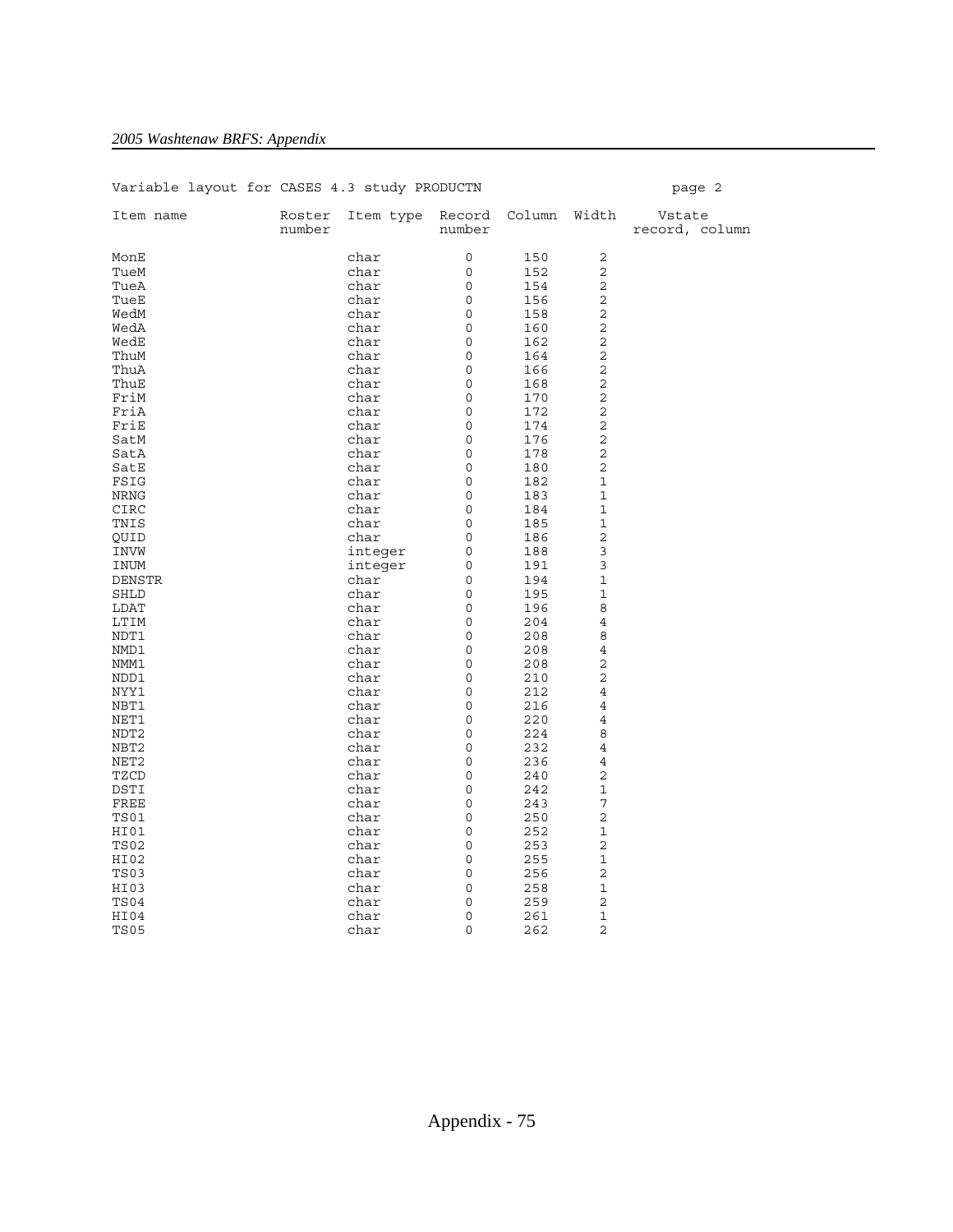| variable layout for cases 4.3 study PRODUCIN |                  |                               |              |             |                | paye s                   |
|----------------------------------------------|------------------|-------------------------------|--------------|-------------|----------------|--------------------------|
| Item name                                    | Roster<br>number | Item type Record Column Width | number       |             |                | Vstate<br>record, column |
| HI05                                         |                  | char                          | 0            | 264         | $\mathbf 1$    |                          |
| <b>TS06</b>                                  |                  | char                          | $\circ$      | 265         | $\overline{2}$ |                          |
| HI06                                         |                  | char                          | 0            | 267         | $\mathbf 1$    |                          |
| csid                                         |                  | char                          | $\mathbf{1}$ | 1           | 5              |                          |
| area                                         |                  | char                          | $\mathbf{1}$ | 6           | 3              |                          |
| prfx                                         |                  | char                          | $\mathbf{1}$ | $\mathsf 9$ | 3              |                          |
| repn                                         |                  | char                          | $\mathbf{1}$ | 12          | $\overline{c}$ |                          |
| stcd                                         |                  | char                          | $\mathbf{1}$ | 14          | $\overline{c}$ |                          |
| <b>RAND</b>                                  |                  | char                          | $\mathbf{1}$ | 16          | $\mathbf 2$    |                          |
| IDAT                                         |                  | char                          | $\mathbf{1}$ | 18          | 8              |                          |
| ITIM                                         |                  | char                          | $\mathbf{1}$ | 26          | $\,4$          |                          |
| TTIM                                         |                  | char                          | $\mathbf 1$  | 30          | $\overline{4}$ |                          |
| BTIM                                         |                  | char                          | 6            | 1           | 4              |                          |
| ETIM                                         |                  | char                          | 6            | 5           | 4              |                          |
| TTM1                                         |                  | char                          | 6            | 9           | 4              |                          |
| TTM2                                         |                  | char                          | 6            | 13          | $\overline{4}$ |                          |
| TTM3                                         |                  | char                          | 6            | 17          | 4              |                          |
| <b>SESS</b>                                  |                  | char                          | 6            | 21          | 1              |                          |
| xBTM                                         |                  | char                          | 6            | 22          | $\mathbf 1$    |                          |
| xETM                                         |                  | char                          | 6            | 23          | $\mathbf 1$    |                          |
| MYTZ                                         |                  | char                          | 6            | 24          | $\overline{2}$ |                          |
| MYDS                                         |                  | char                          | 6            | 26          | $\mathbf 1$    |                          |
| TZON                                         |                  | char                          | 6            | 27          | 3              |                          |
| MYZN                                         |                  | char                          | 6            | 30          | 3              |                          |
| <b>BDST</b>                                  |                  | char                          | 6            | 33          | 8              |                          |
| <b>EDST</b>                                  |                  | char                          | 6            | 41          | 8              |                          |
| <b>RSTM</b>                                  |                  | char                          | 6            | 49          | $\,4$          |                          |
| <b>CKTM</b>                                  |                  | char                          | 6            | 53          | $\overline{4}$ |                          |
| NTM1                                         |                  | char                          | 6            | 57          | 4              |                          |
| <b>RBTM</b>                                  |                  | char                          | 6            | 61          | 4              |                          |
| <b>RETM</b>                                  |                  | char                          | 6            | 65          | 4              |                          |
| ADJR                                         |                  | char                          | 6            | 69          | 4              |                          |
| ADJF                                         |                  | char                          | 6            | 73          | 4              |                          |
| <b>HARD</b>                                  |                  | char                          | 6            | 77          | 4              |                          |
| SOFT                                         |                  | char                          | 7            | 1           | $\overline{4}$ |                          |
| NEGW                                         |                  | char                          | 7            | 5           | 4              |                          |
| BZDT                                         |                  | char                          | 7            | 9           | 8              |                          |
| <b>BZAD</b>                                  |                  | char                          | 7            | 17          | 4              |                          |
| <b>BZMX</b>                                  |                  | char                          | $\sqrt{ }$   | 21          | 4              |                          |
| 2LAT                                         |                  | char                          | 7            | 25          | $\overline{4}$ |                          |
| 2RLY                                         |                  | char                          | 7            | 29          | $\overline{4}$ |                          |
| NDAZ                                         |                  | char                          | 7            | 33          | $\mathbf 1$    |                          |
| APPT                                         |                  | char                          | 7            | 34          | 1              |                          |
| RSKD                                         |                  | char                          | 7            | 35          | $\overline{4}$ |                          |
| RDAZ                                         |                  | char                          | 7            | 39          | $\overline{c}$ |                          |
| SPOK                                         |                  | char                          | 7            | 41          | $\,4$          |                          |
| <b>BZFU</b>                                  |                  | char                          | 7            | 45          | $\mathbf 1$    |                          |
| xNHM                                         |                  | char                          | 7            | 46          | $\mathbf 1$    |                          |
| CMON                                         |                  | char                          | 7            | 47          | 3              |                          |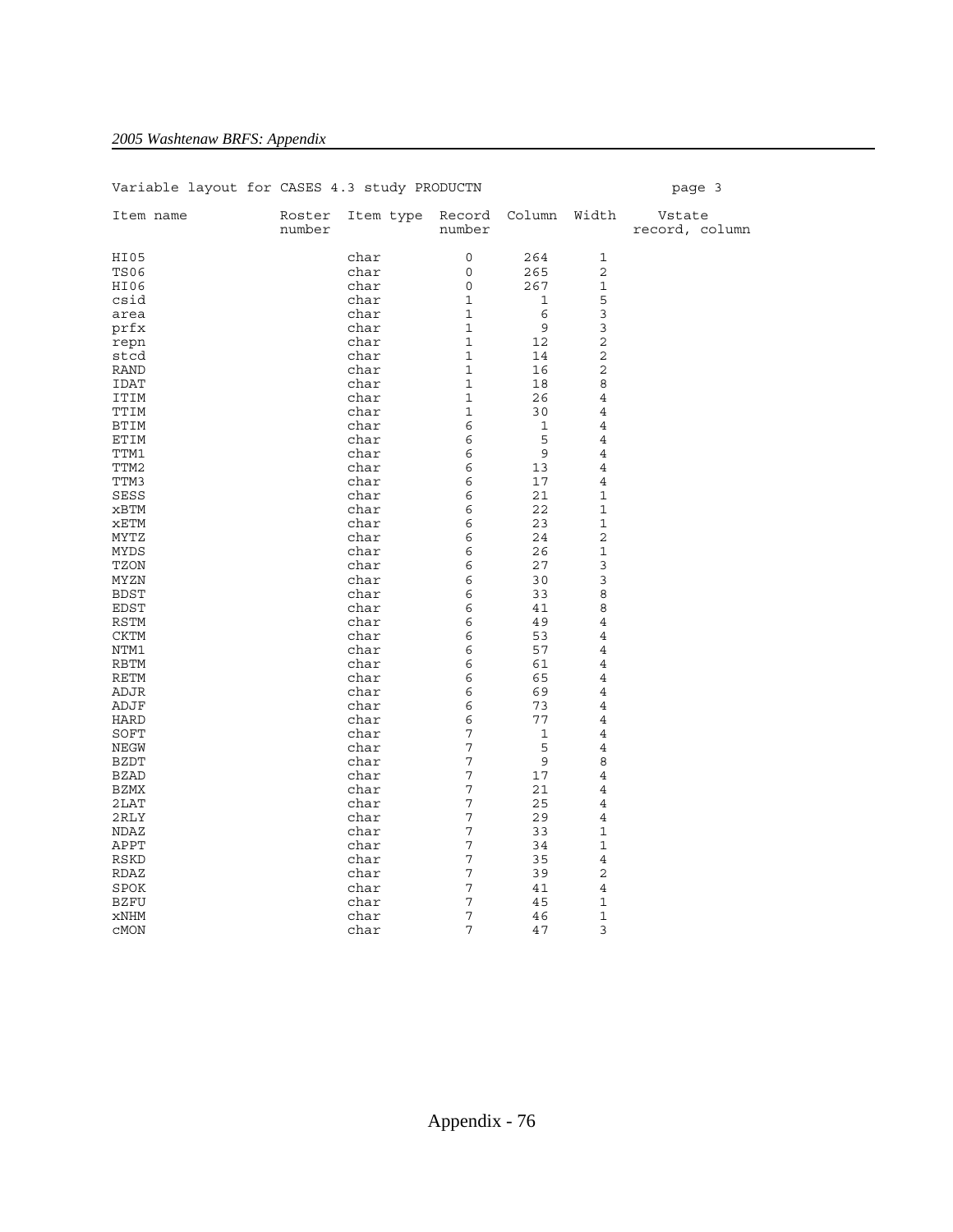| Variable layout for CASES 4.3 study PRODUCTN |                  |                         |        |              |                | page 4                   |
|----------------------------------------------|------------------|-------------------------|--------|--------------|----------------|--------------------------|
| Item name                                    | Roster<br>number | Item type Record Column | number |              | Width          | Vstate<br>record, column |
| SDMX                                         |                  | char                    | 7      | 50           | 1              |                          |
| 1BZ                                          |                  | char                    | 7      | 51           | $\mathbf 1$    |                          |
| TM01                                         |                  | char                    | 7      | 52           | 4              |                          |
| TM02                                         |                  | char                    | 7      | 56           | 4              |                          |
| TM03                                         |                  | char                    | 7      | 60           | 4              |                          |
| TM04                                         |                  | char                    | 7      | 64           | 4              |                          |
| TM05                                         |                  | char                    | 7      | 68           | 4              |                          |
| TM06                                         |                  | char                    | 7      | 72           | $\overline{4}$ |                          |
| JAN1                                         |                  | char                    | 8      | 1            | $\overline{c}$ |                          |
| 1JAN                                         |                  | char                    | 8      | 3            | 8              |                          |
| 1JMD                                         |                  | char                    | 8      | $\mathbf{3}$ | $\overline{4}$ |                          |
| 1JYY                                         |                  | char                    | 8      | 7            | $\overline{4}$ |                          |
| <b>CKDT</b>                                  |                  | char                    | 8      | 11           | 8              |                          |
| CDT1                                         |                  | char                    | 8      | 14           | $\overline{4}$ |                          |
| CDT <sub>2</sub>                             |                  | char                    | 8      | 17           | 1              |                          |
| MAX                                          |                  | char                    | 8      | 19           | $\mathbf 2$    |                          |
| xTCN                                         |                  | char                    | 8      | 21           | $\mathbf 1$    |                          |
| xSCN                                         |                  | char                    | 8      | 22           | 1              |                          |
| xNAS                                         |                  | char                    | 8      | 23           | $\mathbf 1$    |                          |
| 01DT                                         |                  | char                    | 8      | 24           | 4              |                          |
| 01TM                                         |                  | char                    | 8      | 28           | $\overline{4}$ |                          |
| 01CD                                         |                  | char                    | 8      | 32           | $\overline{2}$ |                          |
| 01ID                                         |                  | char                    | 8      | 34           | 3              |                          |
| 01DL                                         |                  | char                    | 8      | 37           | $\overline{4}$ |                          |
| CB01                                         |                  | char                    | 8      | 41           | 14             |                          |
| DT01                                         |                  | char                    | 8      | 41           | 4              |                          |
| BT01                                         |                  | char                    | 8<br>8 | 46           | $\overline{4}$ |                          |
| DS01<br>ET01                                 |                  | char<br>char            | 8      | 50<br>51     | 1<br>4         |                          |
| 02DT                                         |                  | char                    | 8      | 55           | $\overline{4}$ |                          |
| 02TM                                         |                  | char                    | 8      | 59           | 4              |                          |
| 02CD                                         |                  | char                    | 8      | 63           | $\overline{c}$ |                          |
| 02ID                                         |                  | char                    | 8      | 65           | 3              |                          |
| 02DL                                         |                  | char                    | 8      | 68           | $\overline{4}$ |                          |
| CB <sub>02</sub>                             |                  | char                    | 8      | 72           | 14             |                          |
| DT02                                         |                  | char                    | 8      | 72           | $\overline{4}$ |                          |
| BT02                                         |                  | char                    | 8      | 77           | $\overline{4}$ |                          |
| DS02                                         |                  | char                    | 9      | $\mathbf 1$  | $\mathbf 1$    |                          |
| ET02                                         |                  | char                    | 9      | 2            | $\overline{4}$ |                          |
| 03DT                                         |                  | char                    | 9      | 6            | 4              |                          |
| 03TM                                         |                  | char                    | 9      | 10           | 4              |                          |
| 03CD                                         |                  | char                    | 9      | 14           | $\overline{2}$ |                          |
| 03ID                                         |                  | char                    | 9      | 16           | 3              |                          |
| 03DL                                         |                  | char                    | 9      | 19           | $\overline{4}$ |                          |
| CB <sub>03</sub>                             |                  | char                    | 9      | 23           | 14             |                          |
| DT03                                         |                  | char                    | 9      | 23           | $\overline{4}$ |                          |
| BT03                                         |                  | char                    | 9      | 28           | $\overline{4}$ |                          |
| DS03                                         |                  | char                    | 9      | 32           | $\mathbf 1$    |                          |
| ET03                                         |                  | char                    | 9      | 33           | 4              |                          |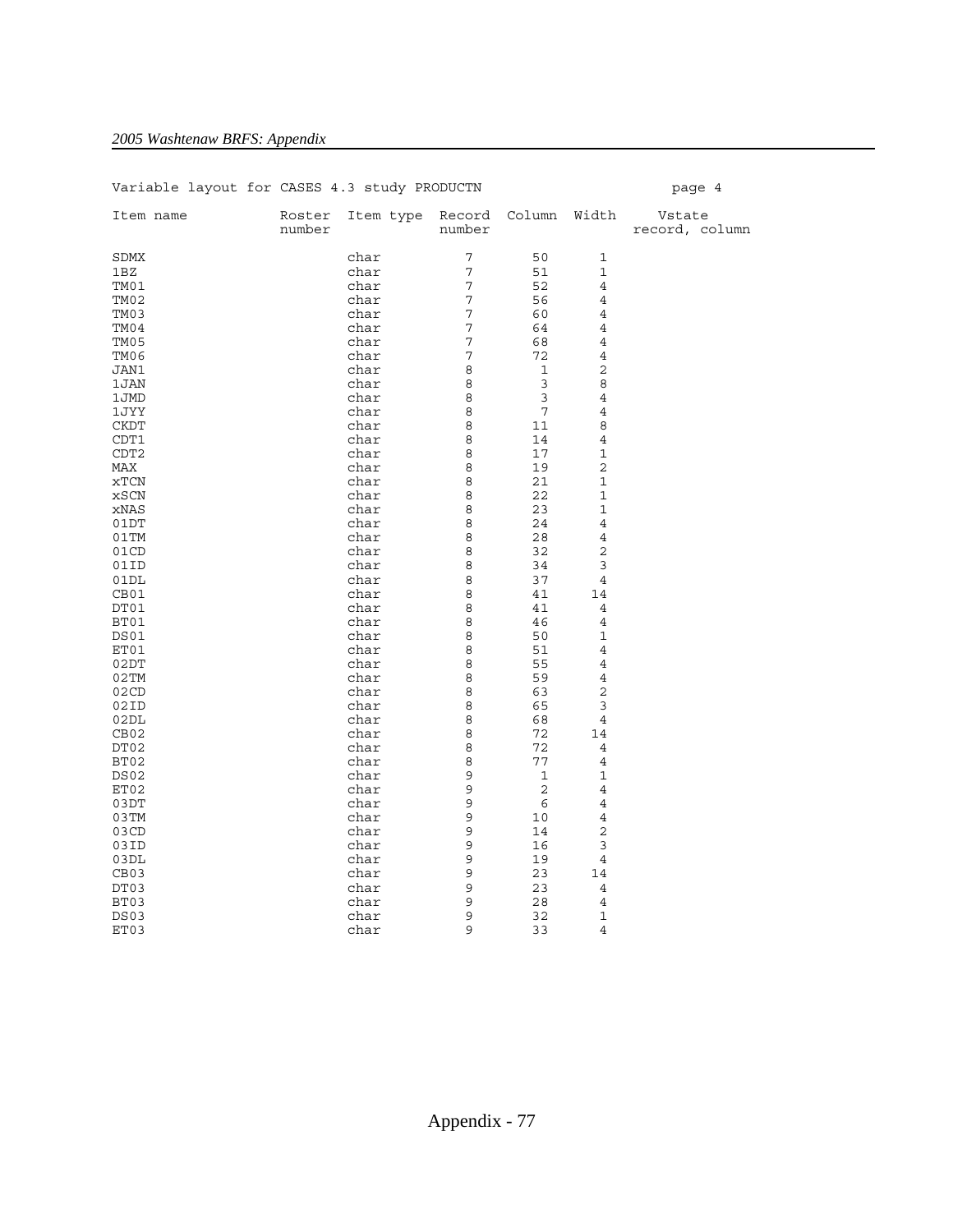| Variable layout for CASES 4.3 study PRODUCTN |                  |                         |          |             |                | page 5                   |
|----------------------------------------------|------------------|-------------------------|----------|-------------|----------------|--------------------------|
| Item name                                    | Roster<br>number | Item type Record Column | number   |             | Width          | Vstate<br>record, column |
| 04DT                                         |                  | char                    | 9        | 37          | 4              |                          |
| $04$ TM                                      |                  | char                    | 9        | 41          | 4              |                          |
| 04CD                                         |                  | char                    | 9        | 45          | $\overline{c}$ |                          |
| 04ID                                         |                  | char                    | 9        | 47          | 3              |                          |
| 04DL                                         |                  | char                    | 9        | 50          | 4              |                          |
| CB04                                         |                  | char                    | 9        | 54          | 14             |                          |
| DT04                                         |                  | char                    | 9        | 54          | 4              |                          |
| BT04                                         |                  | char                    | 9        | 59          | 4              |                          |
| DS04                                         |                  | char                    | 9        | 63          | 1              |                          |
| ET04                                         |                  | char                    | 9        | 64          | 4              |                          |
| 05DT                                         |                  | char                    | 9        | 68          | 4              |                          |
| 05TM                                         |                  | char                    | 9        | 72          | 4              |                          |
| 05CD                                         |                  | char                    | 9        | 76          | 2              |                          |
| 05ID                                         |                  | char                    | 9        | 78          | 3              |                          |
| 05DL                                         |                  | char                    | 10       | $\mathbf 1$ | 4              |                          |
| CB <sub>05</sub>                             |                  | char                    | 10       | $\mathsf S$ | 14             |                          |
| DT05                                         |                  | char                    | 10       | 5           | 4              |                          |
| BT05                                         |                  | char                    | 10       | 10          | 4              |                          |
| <b>DS05</b>                                  |                  | char                    | 10       | 14          | 1              |                          |
| ET05                                         |                  | char                    | 10       | 15          | 4              |                          |
| 06DT                                         |                  | char                    | 10       | 19          | 4              |                          |
| 06TM                                         |                  | char                    | 10       | 23          | 4              |                          |
| 06CD                                         |                  | char                    | 10       | 27          | 2<br>3         |                          |
| 06ID                                         |                  | char                    | 10       | 29          |                |                          |
| 06DL<br>CB <sub>06</sub>                     |                  | char                    | 10<br>10 | 32<br>36    | 4              |                          |
| DT06                                         |                  | char<br>char            | 10       | 36          | 14<br>4        |                          |
| BT06                                         |                  | char                    | 10       | 41          | 4              |                          |
| DS06                                         |                  | char                    | 10       | 45          | 1              |                          |
| ET06                                         |                  | char                    | 10       | 46          | 4              |                          |
| 07DT                                         |                  | char                    | 10       | 50          | 4              |                          |
| 07TM                                         |                  | char                    | 10       | 54          | 4              |                          |
| 07CD                                         |                  | char                    | 10       | 58          | 2              |                          |
| 07ID                                         |                  | char                    | 10       | 60          | 3              |                          |
| 07DL                                         |                  | char                    | 10       | 63          | 4              |                          |
| CB07                                         |                  | char                    | 10       | 67          | 14             |                          |
| DT07                                         |                  | char                    | 10       | 67          | 4              |                          |
| BT07                                         |                  | char                    | 10       | 72          | 4              |                          |
| DS07                                         |                  | char                    | 10       | 76          | 1              |                          |
| ET07                                         |                  | char                    | 10       | 77          | 4              |                          |
| 08DT                                         |                  | char                    | 11       | 1           | 4              |                          |
| $08$ TM                                      |                  | char                    | 11       | $\mathsf S$ | 4              |                          |
| 08CD                                         |                  | char                    | 11       | $\mathsf 9$ | $\overline{c}$ |                          |
| 08ID                                         |                  | char                    | 11       | 11          | 3              |                          |
| 08DL                                         |                  | char                    | 11       | 14          | 4              |                          |
| CB <sub>08</sub>                             |                  | char                    | 11       | 18          | 14             |                          |
| DT08                                         |                  | char                    | 11       | 18          | 4              |                          |
| BT08                                         |                  | char                    | 11       | 23          | 4              |                          |
| <b>DS08</b>                                  |                  | char                    | 11       | 27          | 1              |                          |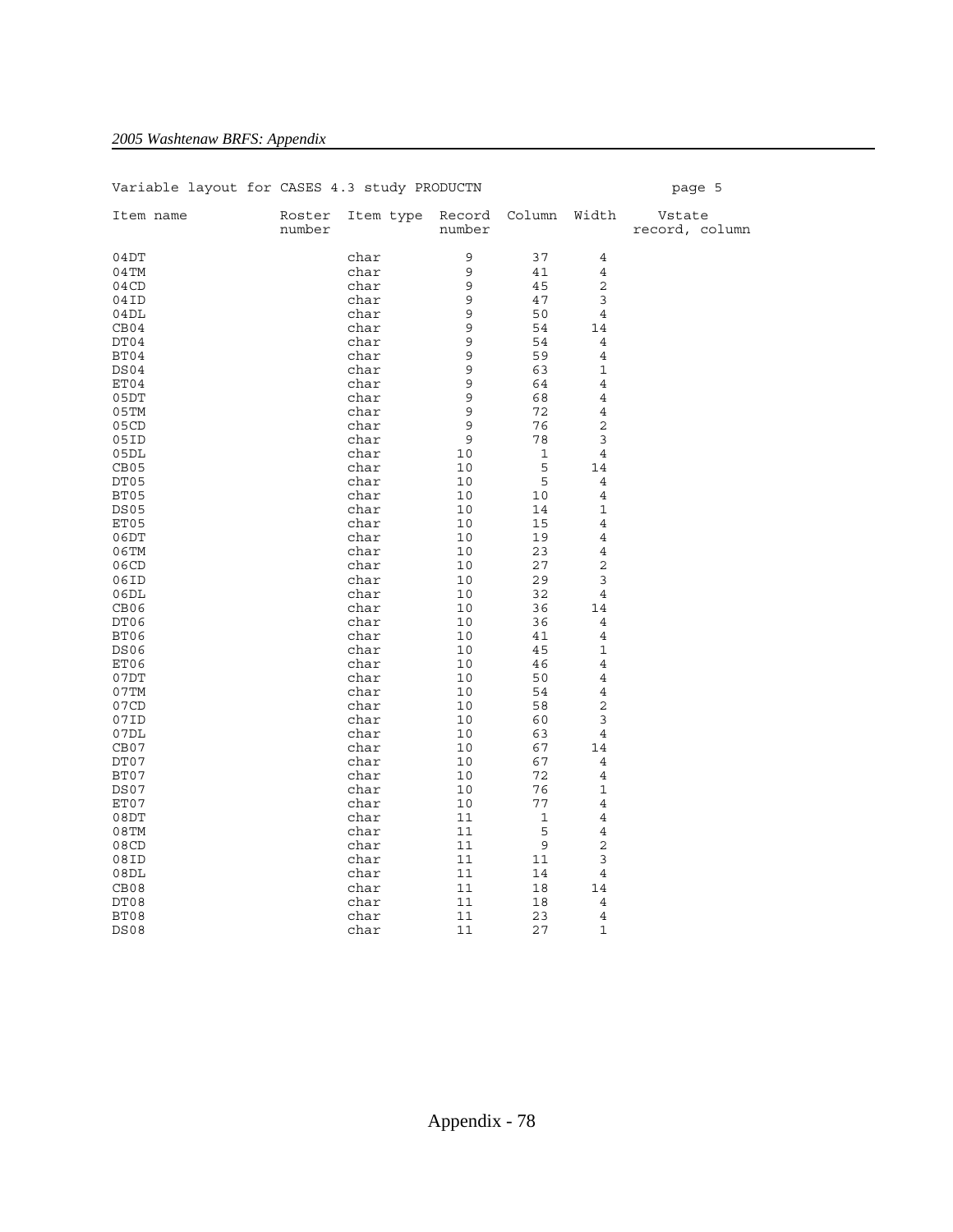| Variable layout for CASES 4.3 study PRODUCTN |                  |           |        |               |                | page 6                   |
|----------------------------------------------|------------------|-----------|--------|---------------|----------------|--------------------------|
| Item name                                    | Roster<br>number | Item type | number | Record Column | Width          | Vstate<br>record, column |
| ET08                                         |                  | char      | 11     | 28            | 4              |                          |
| 09DT                                         |                  | char      | 11     | 32            | $\overline{4}$ |                          |
| 09TM                                         |                  | char      | 11     | 36            | $\overline{4}$ |                          |
| 09CD                                         |                  | char      | 11     | 40            | $\overline{2}$ |                          |
| 09ID                                         |                  | char      | 11     | 42            | 3              |                          |
| 09DL                                         |                  | char      | 11     | 45            | 4              |                          |
| CB <sub>09</sub>                             |                  | char      | 11     | 49            | 14             |                          |
| DT09                                         |                  | char      | 11     | 49            | 4              |                          |
| BT09                                         |                  | char      | 11     | 54            | $\overline{4}$ |                          |
| DS09                                         |                  | char      | 11     | 58            | $\mathbf 1$    |                          |
| ET09                                         |                  | char      | 11     | 59            | $\overline{4}$ |                          |
| 10DT                                         |                  | char      | 11     | 63            | $\overline{4}$ |                          |
| 10TM                                         |                  | char      | 11     | 67            | $\overline{4}$ |                          |
| 10CD                                         |                  | char      | 11     | 71            | $\sqrt{2}$     |                          |
| 10ID                                         |                  | char      | 11     | 73            | 3              |                          |
| 10DL                                         |                  | char      | 11     | 76            | 4              |                          |
| CB10                                         |                  | char      | 12     | 1             | 14             |                          |
| DT10                                         |                  | char      | 12     | 1             | 4              |                          |
| BT10                                         |                  | char      | 12     | 6             | $\overline{4}$ |                          |
| <b>DS10</b>                                  |                  | char      | 12     | 10            | $\mathbf 1$    |                          |
| ET10                                         |                  | char      | 12     | 11            | 4              |                          |
| 11DT                                         |                  | char      | 12     | 15            | $\overline{4}$ |                          |
| 11TM                                         |                  | char      | 12     | 19            | $\overline{4}$ |                          |
| 11CD                                         |                  | char      | 12     | 23            | 2              |                          |
| 11ID                                         |                  | char      | 12     | 25            | 3              |                          |
| 11DL                                         |                  | char      | 12     | 28            | 4              |                          |
| CB11                                         |                  | char      | 12     | 32            | 14             |                          |
| DT11                                         |                  | char      | 12     | 32            | 4              |                          |
| BT11                                         |                  | char      | 12     | 37            | $\overline{4}$ |                          |
| <b>DS11</b>                                  |                  | char      | 12     | 41            | $\mathbf 1$    |                          |
| ET11                                         |                  | char      | 12     | 42            | 4              |                          |
| 12DT                                         |                  | char      | 12     | 46            | $\overline{4}$ |                          |
| 12TM                                         |                  | char      | 12     | 50            | $\overline{4}$ |                          |
| 12CD                                         |                  | char      | 12     | 54            | $\overline{2}$ |                          |
| 12ID                                         |                  | char      | 12     | 56            | 3              |                          |
| 12DL                                         |                  | char      | 12     | 59            | 4              |                          |
| CB12                                         |                  | char      | 12     | 63            | 14             |                          |
| DT12                                         |                  | char      | 12     | 63            | $\overline{4}$ |                          |
| BT12                                         |                  | char      | 12     | 68            | $\overline{4}$ |                          |
| <b>DS12</b>                                  |                  | char      | 12     | 72            | $\mathbf 1$    |                          |
| ET12                                         |                  | char      | 12     | 73            | $\overline{4}$ |                          |
| 13DT                                         |                  | char      | 12     | 77            | 4              |                          |
| 13TM                                         |                  | char      | 13     | $\mathbf 1$   | $\overline{4}$ |                          |
| 13CD                                         |                  | char      | 13     | 5             | $\sqrt{2}$     |                          |
| 13ID                                         |                  | char      | 13     | 7             | 3              |                          |
| 13DL                                         |                  | char      | 13     | 10            | 4              |                          |
| CB13                                         |                  | char      | 13     | 14            | 14             |                          |
| DT13                                         |                  | char      | 13     | 14            | $\overline{4}$ |                          |
| <b>BT13</b>                                  |                  | char      | 13     | 19            | $\overline{4}$ |                          |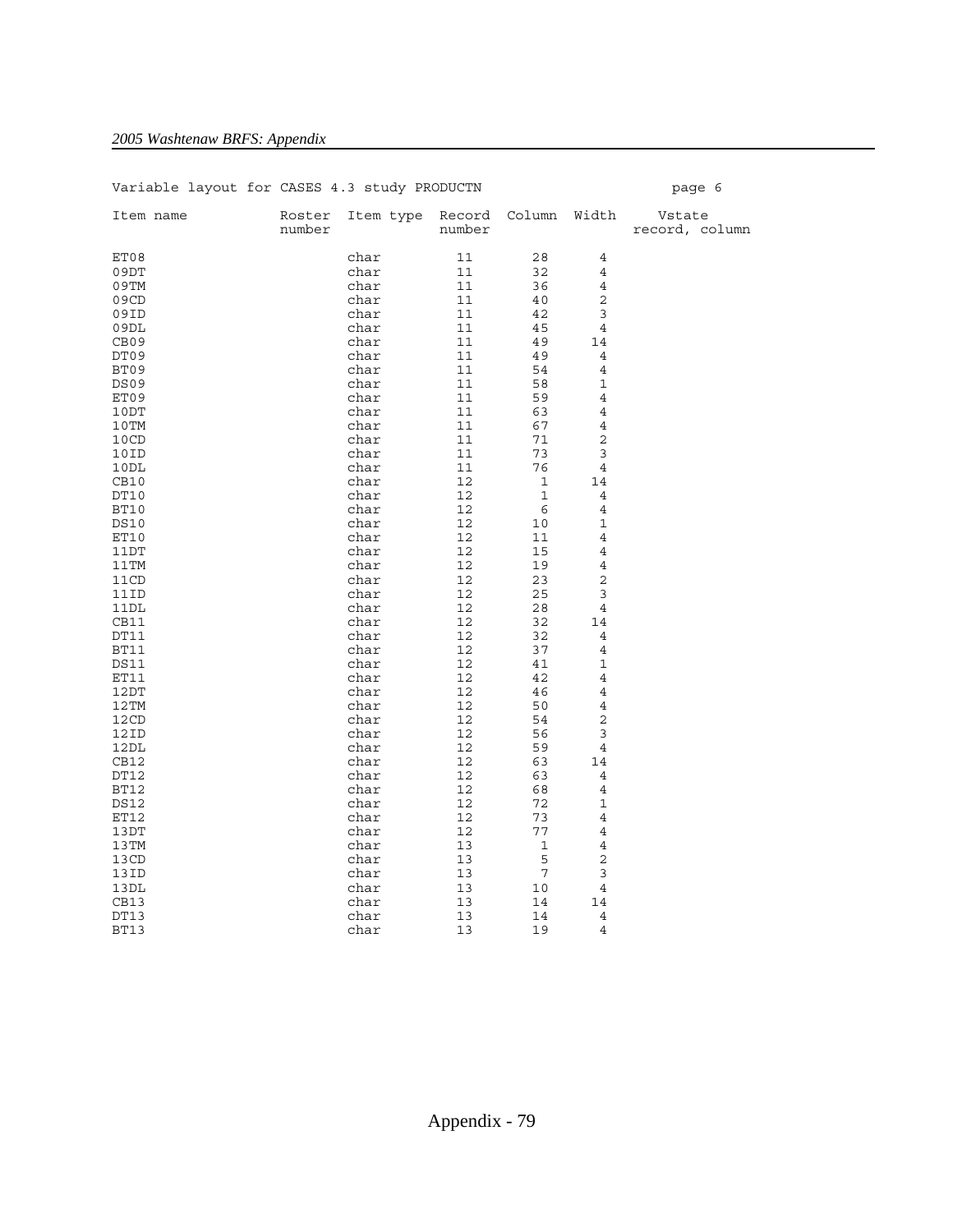| Variable layout for CASES 4.3 study PRODUCTN |                  |           |        |                     |                | page 7                   |
|----------------------------------------------|------------------|-----------|--------|---------------------|----------------|--------------------------|
| Item name                                    | Roster<br>number | Item type | number | Record Column Width |                | Vstate<br>record, column |
| <b>DS13</b>                                  |                  | char      | 13     | 23                  | 1              |                          |
| ET13                                         |                  | char      | 13     | 24                  | $\overline{4}$ |                          |
| 14DT                                         |                  | char      | 13     | 28                  | $\overline{4}$ |                          |
| 14TM                                         |                  | char      | 13     | 32                  | 4              |                          |
| 14CD                                         |                  | char      | 13     | 36                  | 2              |                          |
| 14ID                                         |                  | char      | 13     | 38                  | 3              |                          |
| 14DL                                         |                  | char      | 13     | 41                  | $\overline{4}$ |                          |
| CB14                                         |                  | char      | 13     | 45                  | 14             |                          |
| DT14                                         |                  | char      | 13     | 45                  | $\overline{4}$ |                          |
| <b>BT14</b>                                  |                  | char      | 13     | 50                  | $\overline{4}$ |                          |
| <b>DS14</b>                                  |                  | char      | 13     | 54                  | $\mathbf{1}$   |                          |
| ET14                                         |                  | char      | 13     | 55                  | $\overline{4}$ |                          |
| 15DT                                         |                  | char      | 13     | 59                  | $\overline{4}$ |                          |
| 15TM                                         |                  | char      | 13     | 63                  | 4              |                          |
| 15CD                                         |                  | char      | 13     | 67                  | $\overline{2}$ |                          |
| 15ID                                         |                  | char      | 13     | 69                  | 3              |                          |
| 15DL                                         |                  | char      | 13     | 72                  | 4              |                          |
| CB15                                         |                  | char      | 14     | $\mathbf{1}$        | 14             |                          |
| DT15                                         |                  | char      | 14     | $\mathbf{1}$        | $\overline{4}$ |                          |
| <b>BT15</b>                                  |                  | char      | 14     | 6                   | $\overline{4}$ |                          |
| <b>DS15</b>                                  |                  | char      | 14     | 10                  | 1              |                          |
| ET15                                         |                  | char      | 14     | 11                  | 4              |                          |
| 16DT                                         |                  | char      | 14     | 15                  | 4              |                          |
| 16TM                                         |                  | char      | 14     | 19                  | $\overline{4}$ |                          |
| 16CD                                         |                  | char      | 14     | 23                  | 2              |                          |
| 16ID                                         |                  | char      | 14     | 25                  | 3              |                          |
| 16DL                                         |                  | char      | 14     | 28                  | 4              |                          |
| CB16                                         |                  | char      | 14     | 32                  | 14             |                          |
| DT16                                         |                  | char      | 14     | 32                  | 4              |                          |
| BT16                                         |                  | char      | 14     | 37                  | $\overline{4}$ |                          |
| <b>DS16</b>                                  |                  | char      | 14     | 41                  | 1              |                          |
| ET16                                         |                  | char      | 14     | 42                  | 4              |                          |
| 17DT                                         |                  | char      | 14     | 46                  | $\overline{4}$ |                          |
| 17TM                                         |                  | char      | 14     | 50                  | 4              |                          |
| 17CD                                         |                  | char      | 14     | 54                  | 2              |                          |
| 17ID                                         |                  | char      | 14     | 56                  | 3              |                          |
| 17DL                                         |                  | char      | 14     | 59                  | 4              |                          |
| CB17                                         |                  | char      | 14     | 63                  | 14             |                          |
| DT17                                         |                  | char      | 14     | 63                  | 4              |                          |
| BT17                                         |                  | char      | 14     | 68                  | 4              |                          |
| <b>DS17</b>                                  |                  | char      | 14     | 72                  | $\mathbf 1$    |                          |
| ET17                                         |                  | char      | 14     | 73                  | $\overline{4}$ |                          |
| 18DT                                         |                  | char      | 14     | 77                  | $\overline{4}$ |                          |
| 18TM                                         |                  | char      | 15     | $\mathbf{1}$        | $\overline{4}$ |                          |
| 18CD                                         |                  | char      | 15     | 5                   | $\overline{2}$ |                          |
| 18ID                                         |                  | char      | 15     | $7\phantom{.0}$     | 3              |                          |
| 18DL                                         |                  | char      | 15     | 10                  | 4              |                          |
| CB18                                         |                  | char      | 15     | 14                  | 14             |                          |
| DT18                                         |                  | char      | 15     | 14                  | $\overline{4}$ |                          |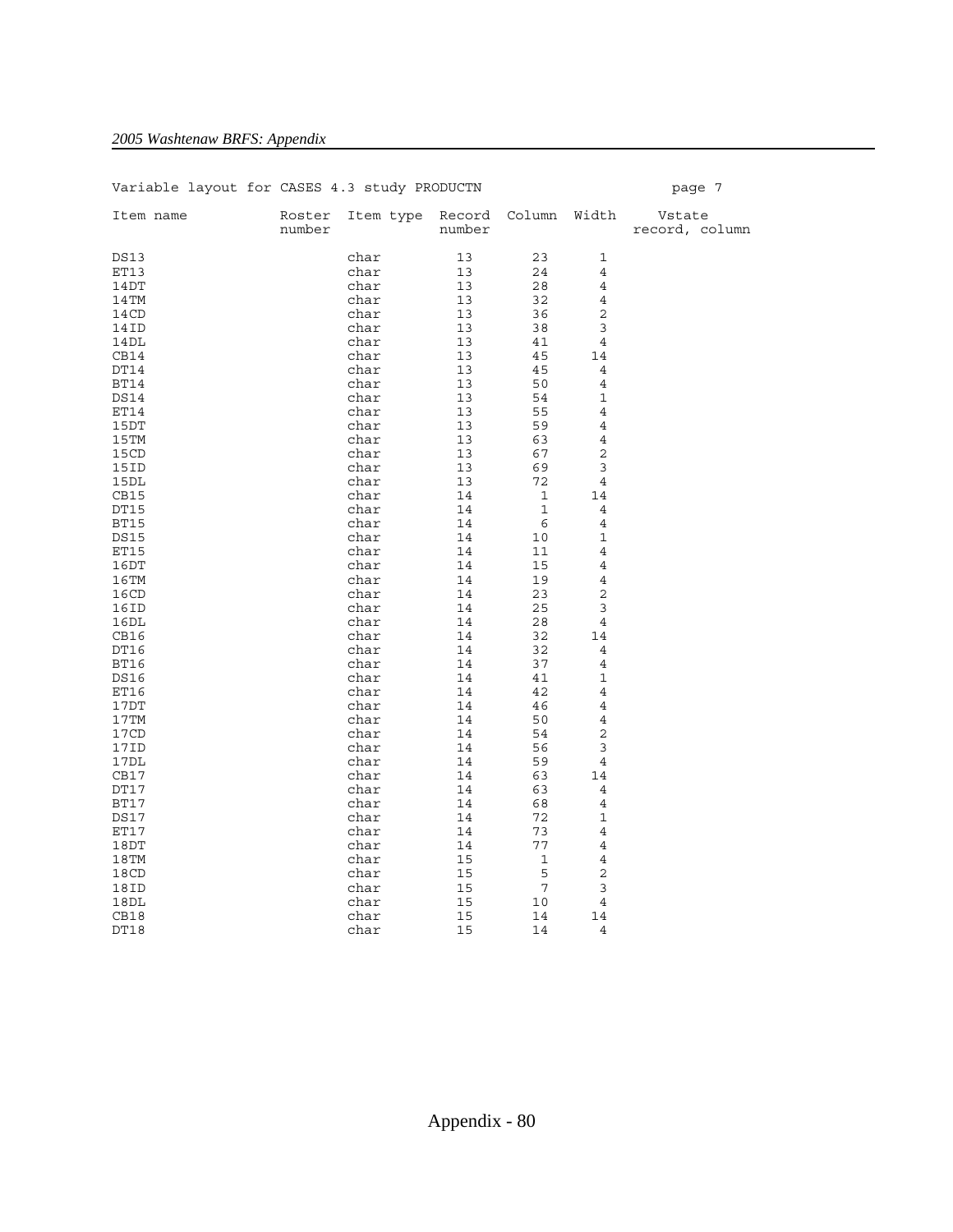| Variable layout for CASES 4.3 study PRODUCTN |                  |                               |          |                    |                | page 8                   |
|----------------------------------------------|------------------|-------------------------------|----------|--------------------|----------------|--------------------------|
| Item name                                    | Roster<br>number | Item type Record Column Width | number   |                    |                | Vstate<br>record, column |
| BT18                                         |                  | char                          | 15       | 19                 | $\overline{4}$ |                          |
| <b>DS18</b>                                  |                  | char                          | 15       | 23                 | $\mathbf 1$    |                          |
| ET18                                         |                  | char                          | 15       | 24                 | $\overline{4}$ |                          |
| 19DT                                         |                  | char                          | 15       | 28                 | 4              |                          |
| 19TM                                         |                  | char                          | 15       | 32                 | 4              |                          |
| 19CD                                         |                  | char                          | 15       | 36                 | 2              |                          |
| 19ID                                         |                  | char                          | 15       | 38                 | 3              |                          |
| 19DL                                         |                  | char                          | 15       | 41                 | 4              |                          |
| CB19                                         |                  | char                          | 15       | 45                 | 14             |                          |
| DT19                                         |                  | char                          | 15       | 45                 | 4              |                          |
| <b>BT19</b>                                  |                  | char                          | 15       | 50                 | $\overline{4}$ |                          |
| <b>DS19</b>                                  |                  | char                          | 15       | 54                 | $\mathbf 1$    |                          |
| ET19                                         |                  | char                          | 15       | 55                 | $\overline{4}$ |                          |
| 20DT                                         |                  | char                          | 15       | 59                 | 4              |                          |
| $20$ TM                                      |                  | char                          | 15       | 63                 | $\overline{4}$ |                          |
| 20CD                                         |                  | char                          | 15       | 67                 | $\sqrt{2}$     |                          |
| 20ID                                         |                  | char                          | 15       | 69                 | 3              |                          |
|                                              |                  |                               |          |                    |                |                          |
| 20DL<br>CB20                                 |                  | char<br>char                  | 15<br>16 | 72<br>$\mathbf{1}$ | 4              |                          |
|                                              |                  |                               |          |                    | 14             |                          |
| DT <sub>20</sub>                             |                  | char                          | 16       | $\mathbf{1}$       | 4              |                          |
| BT20                                         |                  | char                          | 16       | 6                  | 4              |                          |
| <b>DS20</b>                                  |                  | char                          | 16       | 10                 | $\mathbf 1$    |                          |
| ET20                                         |                  | char                          | 16       | 11                 | 4              |                          |
| 21DT                                         |                  | char                          | 16       | 15                 | $\overline{4}$ |                          |
| 21TM                                         |                  | char                          | 16       | 19                 | $\overline{4}$ |                          |
| 21CD                                         |                  | char                          | 16       | 23                 | $\overline{c}$ |                          |
| 21ID                                         |                  | char                          | 16       | 25                 | 3              |                          |
| 21DL                                         |                  | char                          | 16       | 28                 | 4              |                          |
| CB21                                         |                  | char                          | 16       | 32                 | 14             |                          |
| DT21                                         |                  | char                          | 16       | 32                 | 4              |                          |
| BT21                                         |                  | char                          | 16       | 37                 | 4              |                          |
| DS21                                         |                  | char                          | 16       | 41                 | 1              |                          |
| ET21                                         |                  | char                          | 16       | 42                 | $\overline{4}$ |                          |
| 22DT                                         |                  | char                          | 16       | 46                 | 4              |                          |
| 22TM                                         |                  | char                          | 16       | 50                 | $\overline{4}$ |                          |
| 22CD                                         |                  | char                          | 16       | 54                 | $\overline{2}$ |                          |
| 22ID                                         |                  | char                          | 16       | 56                 | 3              |                          |
| 22DL                                         |                  | char                          | 16       | 59                 | 4              |                          |
| CB22                                         |                  | char                          | 16       | 63                 | 14             |                          |
| DT22                                         |                  | char                          | 16       | 63                 | 4              |                          |
| BT22                                         |                  | char                          | 16       | 68                 | $\overline{4}$ |                          |
| DS22                                         |                  | char                          | 16       | 72                 | 1              |                          |
| ET22                                         |                  | char                          | 16       | 73                 | $\overline{4}$ |                          |
| 23DT                                         |                  | char                          | 17       | $\mathbf{1}$       | $\overline{4}$ |                          |
| 23TM                                         |                  | char                          | 17       | 5                  | $\overline{4}$ |                          |
| 23CD                                         |                  | char                          | 17       | $\mathsf 9$        | $\overline{2}$ |                          |
| 23ID                                         |                  | char                          | 17       | 11                 | 3              |                          |
| 23DL                                         |                  | char                          | 17       | 14                 | 4              |                          |
| CB23                                         |                  | char                          | 17       | 18                 | 14             |                          |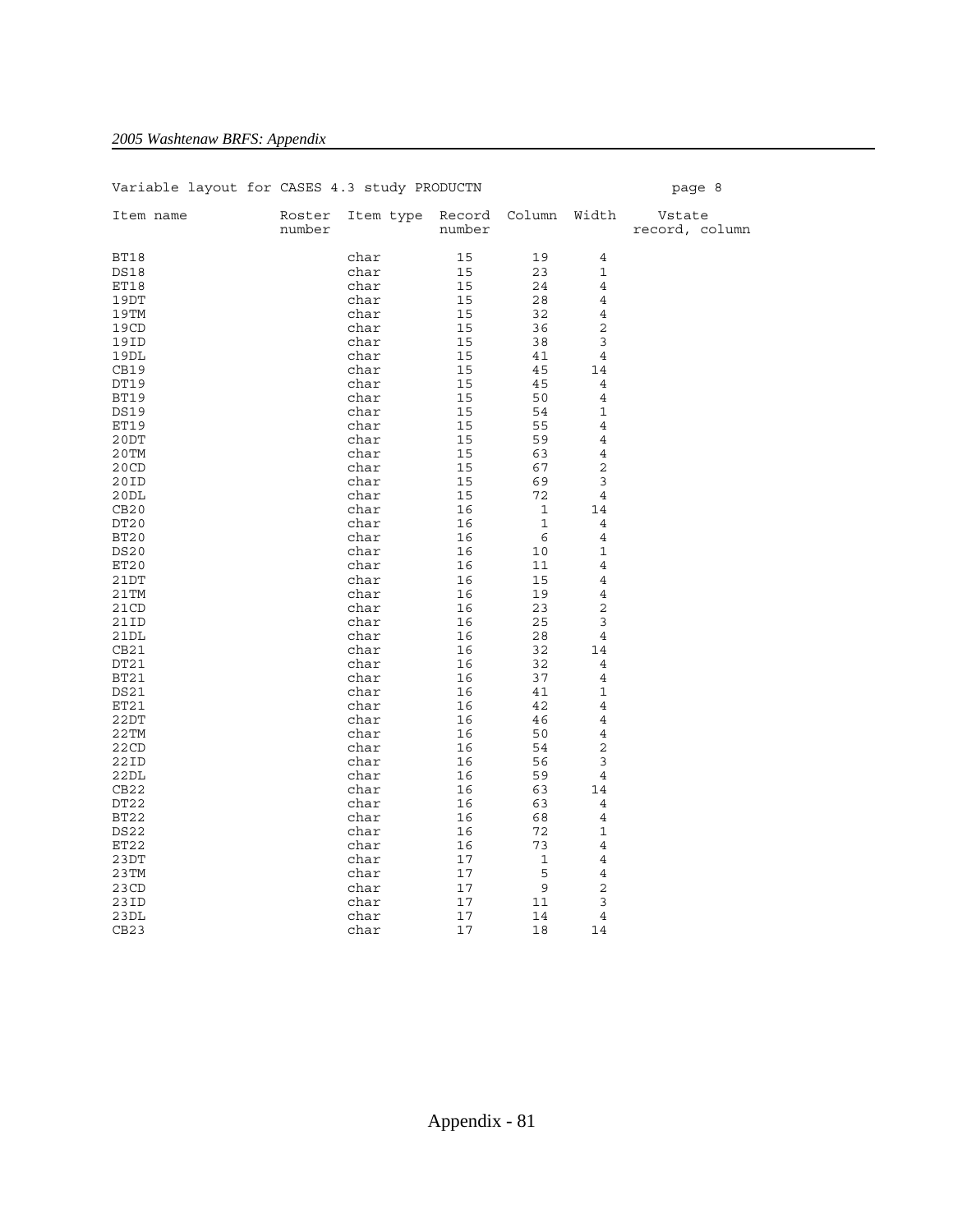| Variable layout for CASES 4.3 study PRODUCTN |                  |           |        |                     |                | page 9                   |
|----------------------------------------------|------------------|-----------|--------|---------------------|----------------|--------------------------|
| Item name                                    | Roster<br>number | Item type | number | Record Column Width |                | Vstate<br>record, column |
| DT <sub>23</sub>                             |                  | char      | 17     | 18                  | 4              |                          |
| BT23                                         |                  | char      | 17     | 23                  | 4              |                          |
| <b>DS23</b>                                  |                  | char      | 17     | 27                  | $\mathbf 1$    |                          |
| ET23                                         |                  | char      | 17     | 28                  | $\overline{4}$ |                          |
| 24DT                                         |                  | char      | 17     | 32                  | 4              |                          |
| 24TM                                         |                  | char      | 17     | 36                  | 4              |                          |
| 24CD                                         |                  | char      | 17     | 40                  | 2              |                          |
| 24ID                                         |                  | char      | 17     | 42                  | 3              |                          |
| 24DL                                         |                  | char      | 17     | 45                  | 4              |                          |
| CB24                                         |                  | char      | 17     | 49                  | 14             |                          |
| DT24                                         |                  | char      | 17     | 49                  | 4              |                          |
| BT24                                         |                  | char      | 17     | 54                  | $\overline{4}$ |                          |
| DS24                                         |                  | char      | 17     | 58                  | $\mathbf 1$    |                          |
| ET24                                         |                  | char      | 17     | 59                  | 4              |                          |
| 25DT                                         |                  | char      | 17     | 63                  | 4              |                          |
| 25TM                                         |                  | char      | 17     | 67                  | 4              |                          |
| 25CD                                         |                  | char      | 17     | 71                  | 2              |                          |
| 25ID                                         |                  | char      | 17     | 73                  | 3              |                          |
| 25DL                                         |                  | char      | 17     | 76                  | $\overline{4}$ |                          |
| CB25                                         |                  | char      | 18     | $\mathbf 1$         | 14             |                          |
| DT <sub>25</sub>                             |                  | char      | 18     | $\mathbf{1}$        | 4              |                          |
| <b>BT25</b>                                  |                  | char      | 18     | 6                   | $\overline{4}$ |                          |
| <b>DS25</b>                                  |                  | char      | 18     | 10                  | $\mathbf 1$    |                          |
| ET25                                         |                  | char      | 18     | 11                  | $\overline{4}$ |                          |
| 26DT                                         |                  | char      | 18     | 15                  | 4              |                          |
| 26TM                                         |                  | char      | 18     | 19                  | 4              |                          |
| 26CD                                         |                  | char      | 18     | 23                  | 2              |                          |
| 26ID                                         |                  | char      | 18     | 25                  | 3              |                          |
| 26DL                                         |                  | char      | 18     | 28                  | 4              |                          |
| CB26                                         |                  | char      | 18     | 32                  | 14             |                          |
| DT <sub>26</sub>                             |                  | char      | 18     | 32                  | 4              |                          |
| <b>BT26</b>                                  |                  | char      | 18     | 37                  | $\overline{4}$ |                          |
| DS <sub>26</sub>                             |                  | char      | 18     | 41                  | $\mathbf 1$    |                          |
| ET26                                         |                  | char      | 18     | 42                  | 4              |                          |
| 27DT                                         |                  | char      | 18     | 46                  | 4              |                          |
| 27TM                                         |                  | char      | 18     | 50                  | $\overline{4}$ |                          |
| 27CD                                         |                  | char      | 18     | 54                  | 2              |                          |
| 27ID                                         |                  | char      | 18     | 56                  | 3              |                          |
| 27DL                                         |                  | char      | 18     | 59                  | 4              |                          |
| CB27                                         |                  | char      | 18     | 63                  | 14             |                          |
| DT27                                         |                  | char      | 18     | 63                  | $\overline{4}$ |                          |
| BT27                                         |                  | char      | 18     | 68                  | 4              |                          |
| DS27                                         |                  | char      | 18     | 72                  | $\mathbf 1$    |                          |
| ET27                                         |                  | char      | 18     | 73                  | $\overline{4}$ |                          |
| 28DT                                         |                  | char      | 18     | 77                  | $\overline{4}$ |                          |
| $28$ TM                                      |                  | char      | 19     | 1                   | $\overline{4}$ |                          |
| 28CD                                         |                  | char      | 19     | 5                   | $\overline{c}$ |                          |
| 28ID                                         |                  | char      | 19     | 7                   | 3              |                          |
| 28DL                                         |                  | char      | 19     | 10                  | $\overline{4}$ |                          |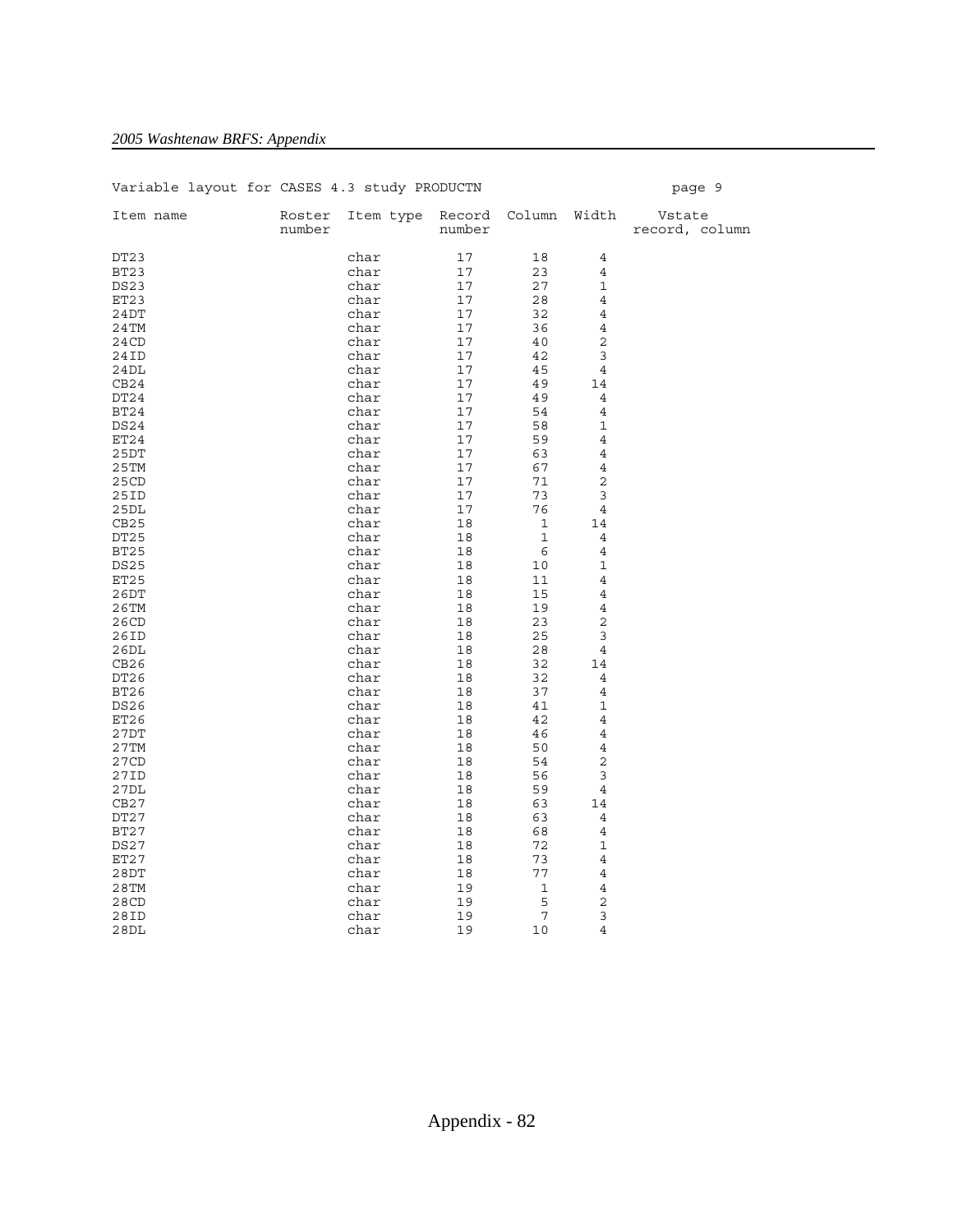| Variable layout for CASES 4.3 study PRODUCTN |                  |           |                  |             |                |                          | page 10     |
|----------------------------------------------|------------------|-----------|------------------|-------------|----------------|--------------------------|-------------|
| Item name                                    | Roster<br>number | Item type | Record<br>number | Column      | Width          | Vstate<br>record, column |             |
| CB28                                         |                  | char      | 19               | 14          | 14             |                          |             |
| DT <sub>28</sub>                             |                  | char      | 19               | 14          | 4              |                          |             |
| BT28                                         |                  | char      | 19               | 19          | $\overline{4}$ |                          |             |
| <b>DS28</b>                                  |                  | char      | 19               | 23          | $\mathbf 1$    |                          |             |
| ET28                                         |                  | char      | 19               | 24          | $\overline{4}$ |                          |             |
| 29DT                                         |                  | char      | 19               | 28          | 4              |                          |             |
| 29TM                                         |                  | char      | 19               | 32          | $\overline{4}$ |                          |             |
| 29CD                                         |                  | char      | 19               | 36          | 2              |                          |             |
| 29ID                                         |                  | char      | 19               | 38          | 3              |                          |             |
| 29DL                                         |                  | char      | 19               | 41          | $\overline{4}$ |                          |             |
| CB29                                         |                  | char      | 19               | 45          | 14             |                          |             |
| DT <sub>29</sub>                             |                  | char      | 19               | 45          | 4              |                          |             |
| BT29                                         |                  | char      | 19               | 50          | $\overline{4}$ |                          |             |
| <b>DS29</b>                                  |                  | char      | 19               | 54          | 1              |                          |             |
| ET29                                         |                  | char      | 19               | 55          | 4              |                          |             |
| 30DT                                         |                  | char      | 19               | 59          | $\overline{4}$ |                          |             |
| 30TM                                         |                  | char      | 19               | 63          | $\overline{4}$ |                          |             |
| 30CD                                         |                  | char      | 19               | 67          | $\overline{c}$ |                          |             |
| 30ID                                         |                  | char      | 19               | 69          | 3              |                          |             |
| 30DL                                         |                  | char      | 19               | 72          | $\overline{4}$ |                          |             |
| CB <sub>30</sub>                             |                  | char      | 20               | 1           | 14             |                          |             |
| DT30                                         |                  | char      | 20               | $\mathbf 1$ | 4              |                          |             |
| BT30                                         |                  | char      | 20               | 6           | 4              |                          |             |
| <b>DS30</b>                                  |                  | char      | 20               | 10          | $\mathbf 1$    |                          |             |
| ET30                                         |                  | char      | 20               | 11          | 4              |                          |             |
| inap                                         |                  | integer   | 20               | 15          | $\mathbf{1}$   | 40                       | 1           |
| inum                                         |                  | integer   | 0                | 188         | 3              | 40                       | $\mathbf 2$ |
| inm2                                         |                  | integer   | 20               | 16          | $\mathbf 1$    | 40                       | 3           |
| spvr                                         |                  | char      | 20               | 17          | 1              | 40                       | 4           |
| call                                         |                  | char      | 20               | 18          | 1              | 40                       | 5           |
| sked                                         |                  | char      | 20               | 18          | 1              | 40                       | 6           |
| note                                         |                  | char      | 20               | 17          | 1              | 40                       | 7           |
| dial                                         |                  | integer   | 20               | 19          | 2              | 40                       | 8           |
| ck1                                          |                  | integer   | 20               | 21          | $\mathbf 1$    | 40                       | 9           |
| ring                                         |                  | integer   | 20               | 22          | 2              | 40                       | 10          |
| rnq2                                         |                  | integer   | 20               | 24          | $\overline{2}$ | 40                       | 11          |
| conf                                         |                  | char      | 20               | 26          | 1              | 40                       | 12          |
| rdil                                         |                  | char      | 20               | 27          | 1              | 40                       | 13          |
| rdi2                                         |                  | char      | 20               | 27          | 1              | 40                       | 14          |
| home                                         |                  | char      | 20               | 28          | 1              | 40                       | 15          |
| ans                                          |                  | char      | 20               | 29          | $\mathbf 1$    | 40                       | 16          |
| live                                         |                  | char      | 20               | 30          | 1              | 40                       | 17          |
| spek                                         |                  | char      | 20               | 31          | $\mathbf{1}$   | 40                       | 18          |
| spk2                                         |                  | char      | 20               | 32          | $\mathbf 1$    | 40                       | 19          |
| ans2                                         |                  | char      | 20               | 33          | $\mathbf{1}$   | 40                       | 20          |
| nres                                         |                  | char      | 20               | 34          | 1              | 40                       | 21          |
| nre2<br>adlt                                 |                  | char      | 20               | 29          | 1<br>1         | 40<br>40                 | 22<br>23    |
| adtb                                         |                  | char      | 20<br>20         | 35<br>36    | $\mathbf 1$    | 40                       | 24          |
|                                              |                  | char      |                  |             |                |                          |             |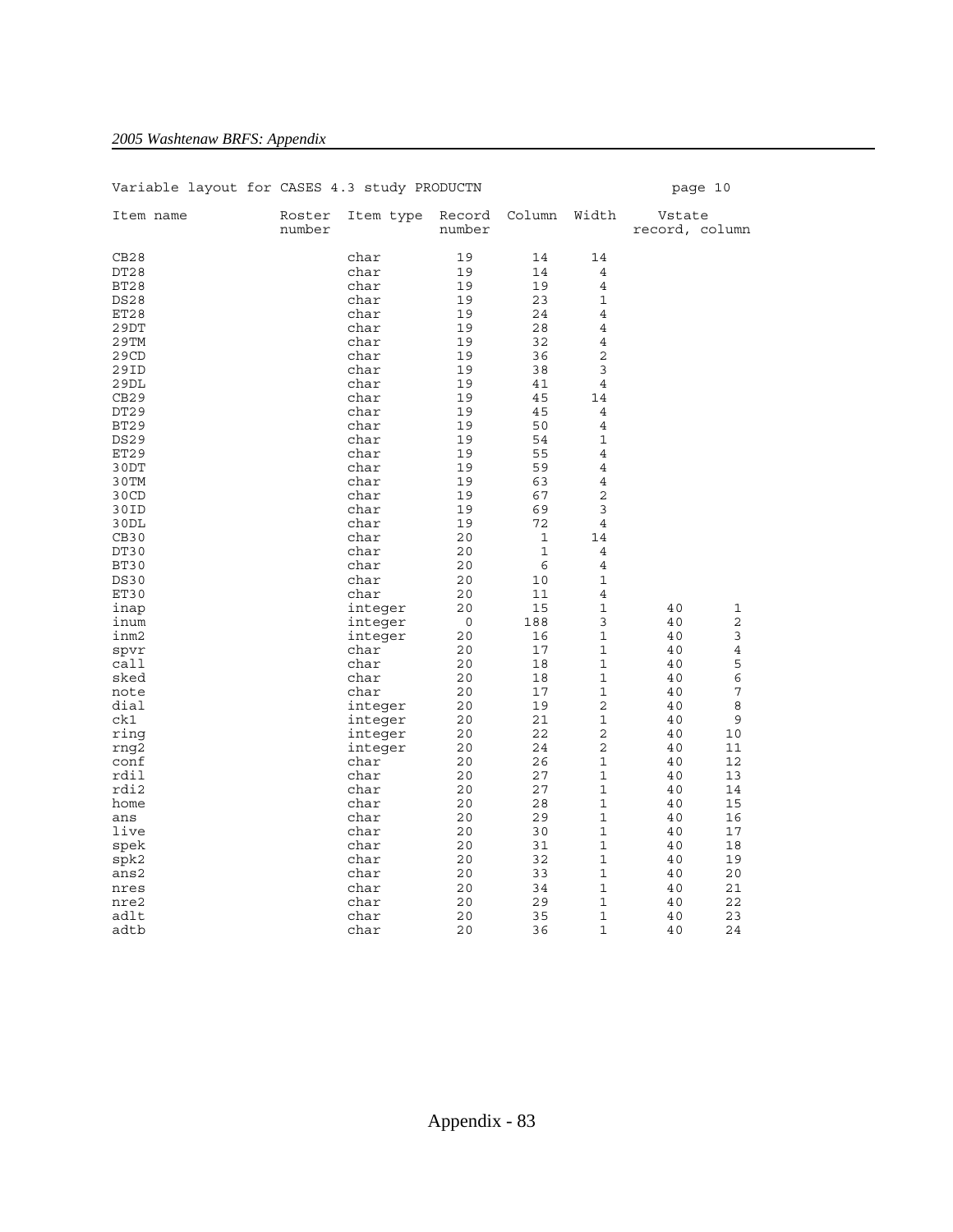| Variable layout for CASES 4.3 Study PRODUCTN |                  |              |                  |                |                | page 11                  |    |
|----------------------------------------------|------------------|--------------|------------------|----------------|----------------|--------------------------|----|
| Item name                                    | Roster<br>number | Item type    | Record<br>number | Column         | Width          | Vstate<br>record, column |    |
| isex                                         |                  | integer      | 1                | 34             | 1              | 40                       | 25 |
| intr                                         |                  | char         | 20               | 37             | $\mathbf 1$    | 40                       | 26 |
| int2                                         |                  | char         | 20               | 37             | $\mathbf 1$    | 40                       | 27 |
| REL1                                         |                  | char         | $\mathbf{1}$     | 35             | 12             |                          |    |
| adult                                        |                  | integer      | 21               | 1              | 2              | 40                       | 28 |
| adultverf                                    |                  | integer      | 21               | 3              | $\mathbf{1}$   | 40                       | 29 |
| groupverf                                    |                  | integer      | 21               | $\overline{4}$ | $\mathbf 1$    | 40                       | 30 |
| adulthigh                                    |                  | char         | 21               | 5              | 1              | 40                       | 31 |
| male                                         |                  | integer      | 21               | 6              | 2              | 40                       | 32 |
| maleverf                                     |                  | integer      | 21               | 8              | 1              | 40                       | 33 |
| submale                                      |                  | integer      | 21               | 9              | $\overline{2}$ |                          |    |
| female                                       |                  | integer      | 21               | 11             | 2              |                          |    |
| femfill                                      |                  | char         | 21               | 13             | 3              |                          |    |
| femcalc                                      |                  | integer      | 21               | 16             | $\mathbf 1$    | 40                       | 34 |
| femoop1                                      |                  | integer      | 21               | 17             | 1              | 40                       | 35 |
| rank1                                        |                  | char         | 21               | 18             | 22             |                          |    |
| sex1                                         |                  | char         | 21               | 40             | 1              |                          |    |
| RSP1                                         |                  | char         | 21               | 41             | $\mathbf{1}$   |                          |    |
| rank2                                        |                  | char         | 21               | 42             | 22             |                          |    |
| sex2                                         |                  | char         | 21               | 64             | 1              |                          |    |
| RSP2                                         |                  | char         | 21               | 65             | 1              |                          |    |
| rank3                                        |                  | char         | 22               | $\mathbf 1$    | 22             |                          |    |
| sex3                                         |                  | char         | 22               | 23             | 1              |                          |    |
| RSP3                                         |                  | char         | 22               | 24             | 1              |                          |    |
| rank4                                        |                  | char         | 22               | 25             | 22             |                          |    |
| sex4                                         |                  | char         | 22               | 47             | 1              |                          |    |
| RSP4                                         |                  | char         | 22               | 48             | 1              |                          |    |
| rank5                                        |                  | char         | 22               | 49             | 22             |                          |    |
| sex5                                         |                  | char         | 22               | 71             | 1              |                          |    |
| RSP5                                         |                  | char         | 22               | 72             | 1              |                          |    |
| rank6                                        |                  | char         | 23               | $\mathbf{1}$   | 22             |                          |    |
| sex6                                         |                  | char         | 23               | 23             | 1              |                          |    |
| RSP6                                         |                  | char         | 23               | 24             | 1              |                          |    |
| rank7                                        |                  | char         | 23               | 25             | 22             |                          |    |
| sex7                                         |                  | char         | 23               | 47             | 1              |                          |    |
| RSP7                                         |                  | char         | 23               | 48             | 1              |                          |    |
| rank8                                        |                  | char         | 23               | 49             | 22             |                          |    |
| sex8                                         |                  | char         | 23               | 71             | 1              |                          |    |
| RSP8                                         |                  | char         | 23               | 72             | $\mathbf 1$    |                          |    |
| rank9                                        |                  | char         | 24               | $\mathbf{1}$   | 22             |                          |    |
| sex9                                         |                  | char         | 24               | 23             | 1              |                          |    |
| RSP9                                         |                  | char         | 24               | 24             | $\mathbf 1$    |                          |    |
| rank10                                       |                  | char         | 24               | 25             | 22             |                          |    |
| sex10                                        |                  | char         | 24               | 47             | 1              |                          |    |
| RSP10                                        |                  | char         | 24               | 48             | $\mathbf 1$    |                          |    |
| rank11<br>sex11                              |                  | char<br>char | 24<br>24         | 49<br>71       | 22<br>1        |                          |    |
| RSP11                                        |                  | char         | 24               | 72             | $\mathbf{1}$   |                          |    |
| rank12                                       |                  | char         | 25               | 1              | 22             |                          |    |
|                                              |                  |              |                  |                |                |                          |    |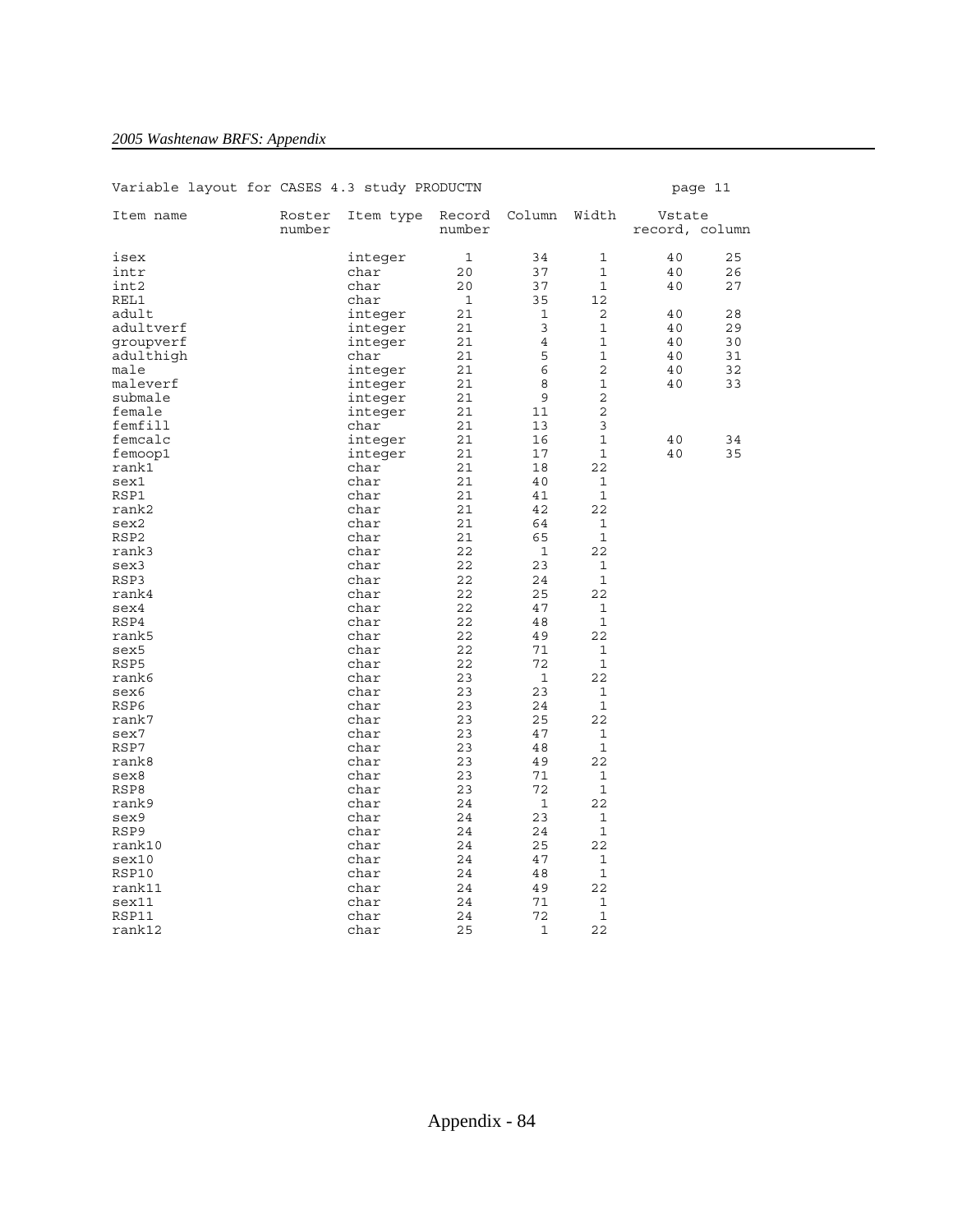| Variable layout for CASES 4.3 study PRODUCTN |                  |           |                  |              |                |                          | page 12 |
|----------------------------------------------|------------------|-----------|------------------|--------------|----------------|--------------------------|---------|
| Item name                                    | Roster<br>number | Item type | Record<br>number | Column       | Width          | Vstate<br>record, column |         |
| sex12                                        |                  | char      | 25               | 23           | 1              |                          |         |
| RSP12                                        |                  | char      | 25               | 24           | $\mathbf 1$    |                          |         |
| rank13                                       |                  | char      | 25               | 25           | 22             |                          |         |
| sex13                                        |                  | char      | 25               | 47           | 1              |                          |         |
| RSP13                                        |                  | char      | 25               | 48           | 1              |                          |         |
| rank14                                       |                  | char      | 25               | 49           | 22             |                          |         |
| sex14                                        |                  | char      | 25               | 71           | 1              |                          |         |
| RSP14                                        |                  | char      | 25               | 72           | $\mathbf 1$    |                          |         |
| rank15                                       |                  | char      | 26               | $\mathbf{1}$ | 22             |                          |         |
| sex15                                        |                  | char      | 26               | 23           | 1              |                          |         |
| RSP15                                        |                  | char      | 26               | 24           | $\mathbf 1$    |                          |         |
| ad7b                                         |                  | integer   | 26               | 25           | 1              | 40                       | 36      |
| <b>CADT</b>                                  |                  | integer   | 26               | 26           | $\overline{a}$ |                          |         |
| RSEX                                         |                  | char      | 26               | 28           | 1              |                          |         |
| RAGE                                         |                  | integer   | 26               | 29           | 2              |                          |         |
| RANK                                         |                  | char      | 26               | 31           | 22             |                          |         |
| IEQR                                         |                  | char      | 26               | 53           | 1              |                          |         |
| u                                            |                  | char      | 20               | 38           | 1              | 40                       | 37      |
| u2                                           |                  | char      | 20               | 38           | $\mathbf 1$    | 40                       | 38      |
| X                                            |                  | char      | 20               | 38           | 1              | 40                       | 39      |
| x2                                           |                  | char      | 20               | 38           | 1              | 40                       | 40      |
| expl                                         |                  | char      | 20               | 39           | 1              | 40                       | 41      |
| rnam                                         |                  | char      | 0                | 75           | 12             | 40                       | 42      |
| rnm2                                         |                  | char      | $\mathsf 0$      | 75           | 12             | 40                       | 43      |
| rnm3                                         |                  | char      | 0                | 75           | 12             | 40                       | 44      |
| rm4                                          |                  | char      | $\mathbf 0$      | 75           | 12             | 40                       | 45      |
| rnm5                                         |                  | char      | 0                | 75           | 12             | 40                       | 46      |
| redy                                         |                  | char      | 20               | 40           | 2              | 40                       | 47      |
| cdil                                         |                  | integer   | 20               | 42           | 2              | 40                       | 48      |
| ck6                                          |                  | integer   | 20               | 44           | 1              | 40                       | 49      |
| cd12                                         |                  | integer   | 20               | 45           | 2              | 40                       | 50      |
| cdl3                                         |                  | integer   | 20               | 47           | 2              | 40                       | 51      |
| ri1                                          |                  | char      | 20               | 49           | 1              | 40                       | 52      |
| rcnf                                         |                  | char      | 20               | 50           | $\mathbf 1$    | 40                       | 53      |
| rcf2                                         |                  | char      | 20               | 51           | $\mathbf 1$    | 40                       | 54      |
| rcf3                                         |                  | char      | 20               | 51           | $\mathbf 1$    | 40                       | 55      |
| ri2                                          |                  | char      | 20               | 52           | $\mathbf 1$    | 40                       | 56      |
| ri3                                          |                  | char      | 20               | 52           | 1              | 40                       | 57      |
| fail                                         |                  | char      | 20               | 17           | 1              | 40                       | 58      |
| fal2                                         |                  | char      | 20               | 29           | 1              | 40                       | 59      |
| cb                                           |                  | char      | 20               | 53           | 2              | 40                       | 60      |
| nday                                         |                  | integer   | 0                | 210          | 2              | 40                       | 61      |
| nda2                                         |                  | integer   | 0                | 210          | $\overline{a}$ | 40                       | 62      |
| nda3                                         |                  | integer   | 0                | 210          | 2              | 40                       | 63      |
| nda4                                         |                  | integer   | 0                | 210          | 2              | 40                       | 64      |
| rntm                                         |                  | char      | 20               | 55           | 4              | 40                       | 65      |
| 2lat                                         |                  | char      | 20               | 59           | 1              | 40                       | 66      |
| cnft                                         |                  | integer   | 20               | 60           | 1              | 40                       | 67      |
| rnm6                                         |                  | char      | 0                | 75           | 12             | 40                       | 68      |
|                                              |                  |           |                  |              |                |                          |         |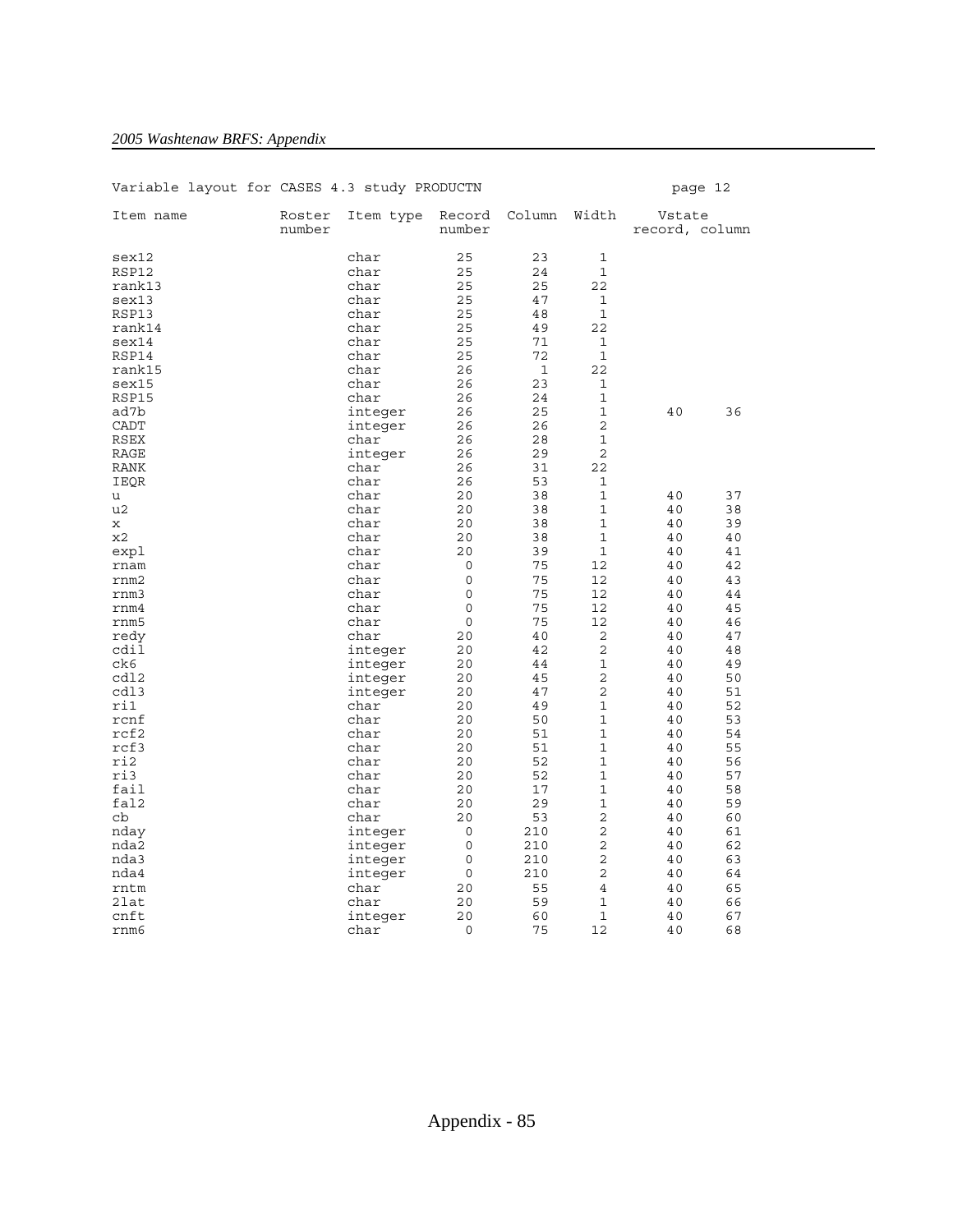| Variable layout for CASES 4.3 study PRODUCTN |        |              |             |        |              |                | page 13        |
|----------------------------------------------|--------|--------------|-------------|--------|--------------|----------------|----------------|
| Item name                                    | Roster | Item type    | Record      | Column | Width        | Vstate         |                |
|                                              | number |              | number      |        |              | record, column |                |
| thnx                                         |        | char         | 20          | 17     | 1            | 40             | 69             |
| who                                          |        | char         | 0           | 191    | 3            | 40             | 70             |
| T52                                          |        | char         | $\mathbf 0$ | 188    | 3            | 40             | 71             |
| cb2                                          |        | char         | 20          | 61     | $\mathbf 1$  | 40             | 72             |
| cb3                                          |        | integer      | 20          | 62     | $\mathbf{1}$ | 40             | 73             |
| cb4                                          |        | char         | 20          | 63     | 1            | 40             | 74             |
| cb5                                          |        | char         | 20          | 64     | $\mathbf 1$  | 40             | 75             |
| supe                                         |        | char         | 0           | 47     | 1            | 40             | 76             |
| SUPN                                         |        | char         | 0           | 629    | $\mathbf 1$  | 40             | 77             |
| sup2                                         |        | char         | 0           | 65     | 2            | 40             | 78             |
| sup3                                         |        | char         | 20          | 17     | $\mathbf 1$  | 40             | 79             |
| sup4                                         |        | integer      | 6           | 57     | 4            | 40             | 80             |
| sup5                                         |        | integer      | 20          | 61     | $\mathbf 1$  | 41             | 1              |
| sup6                                         |        | integer      | 20          | 62     | $\mathbf{1}$ | 41             | 2              |
| sup7                                         |        | char         | 20          | 65     | 1            | 41             | 3              |
| sup8                                         |        | integer      | 20          | 63     | $\mathbf 1$  | 41             | $\overline{4}$ |
| sup9                                         |        | char         | 0           | 191    | 3            | 41             | 5              |
| sp10                                         |        | integer      | $\mathbf 0$ | 30     | $\mathbf 1$  | 41             | 6              |
| sp11                                         |        | char         | 0           | 40     | 2            | 41             | 7              |
| sp12                                         |        | integer      | $\mathbf 0$ | 35     | 2            | 41             | 8              |
| sp13                                         |        | integer      | 0           | 37     | 2            | 41             | 9              |
| sp14                                         |        | integer      | 20          | 66     | $\mathbf 1$  | 41             | 10             |
| qrid                                         |        | char         | 20          | 16     | $\mathbf{1}$ | 41             | 11             |
| chck                                         |        | char         | 20          | 17     | $\mathbf 1$  | 41             | 12             |
| r452                                         |        | char         | $\circ$     | 188    | 3            | 41             | 13             |
| thnk                                         |        | integer      | 20          | 64     | 1            | 41             | 14             |
| nadt                                         |        | char         | 20          | 17     | $\mathbf 1$  | 41             | 15             |
| ncit                                         |        | char         | 20          | 17     | $\mathbf 1$  | 41             | 16             |
| nre3                                         |        | char         | 20          | 17     | $\mathbf 1$  | 41             | 17             |
| gqtr                                         |        | char         | 20          | 17     | 1            | 41             | 18             |
| prob                                         |        | char         | 20          | 17     | 1            | 41             | 19             |
| natr                                         |        | integer      | 20          | 66     | $\mathbf 1$  | 41             | 20             |
| lang                                         |        | char         | 20          | 29     | $\mathbf{1}$ | 41             | 21             |
| incp                                         |        | char         | 20          | 29     | $\mathbf 1$  | 41             | 22             |
| away                                         |        | char         | 20          | 29     | 1            | 41             | 23             |
| ref                                          |        | char         | 20          | 29     | $\mathbf{1}$ | 41             | 24             |
| max                                          |        | char         | 20          | 17     | 1            | 41             | 25             |
| namx                                         |        | char         | 20          | 17     | $\mathbf 1$  | 41             | 26             |
| smax                                         |        | char         | 20          | 17     | 1            | 41             | 27             |
| srev                                         |        | char         | 20          | 17     | 1            | 41             | 28             |
| CONSENT                                      |        | char         | 0           | 500    | 1<br>5       | 41             | 29             |
| ID1<br>R1                                    |        | char<br>char | 27<br>27    | 1<br>6 | $\mathbf 1$  |                |                |
|                                              |        | char         | 27          | 7      | 5            |                |                |
| cnty                                         |        |              | 27          | 12     | 3            |                |                |
| cdcy                                         |        | char<br>char | 27          | 15     | $\mathbf 1$  |                |                |
| precall<br>denstr                            |        | char         | 27          | 16     | $\mathbf 1$  |                |                |
| listed                                       |        | char         | 27          | 17     | 1            |                |                |
| repn5                                        |        | char         | 27          | 18     | 5            |                |                |
|                                              |        |              |             |        |              |                |                |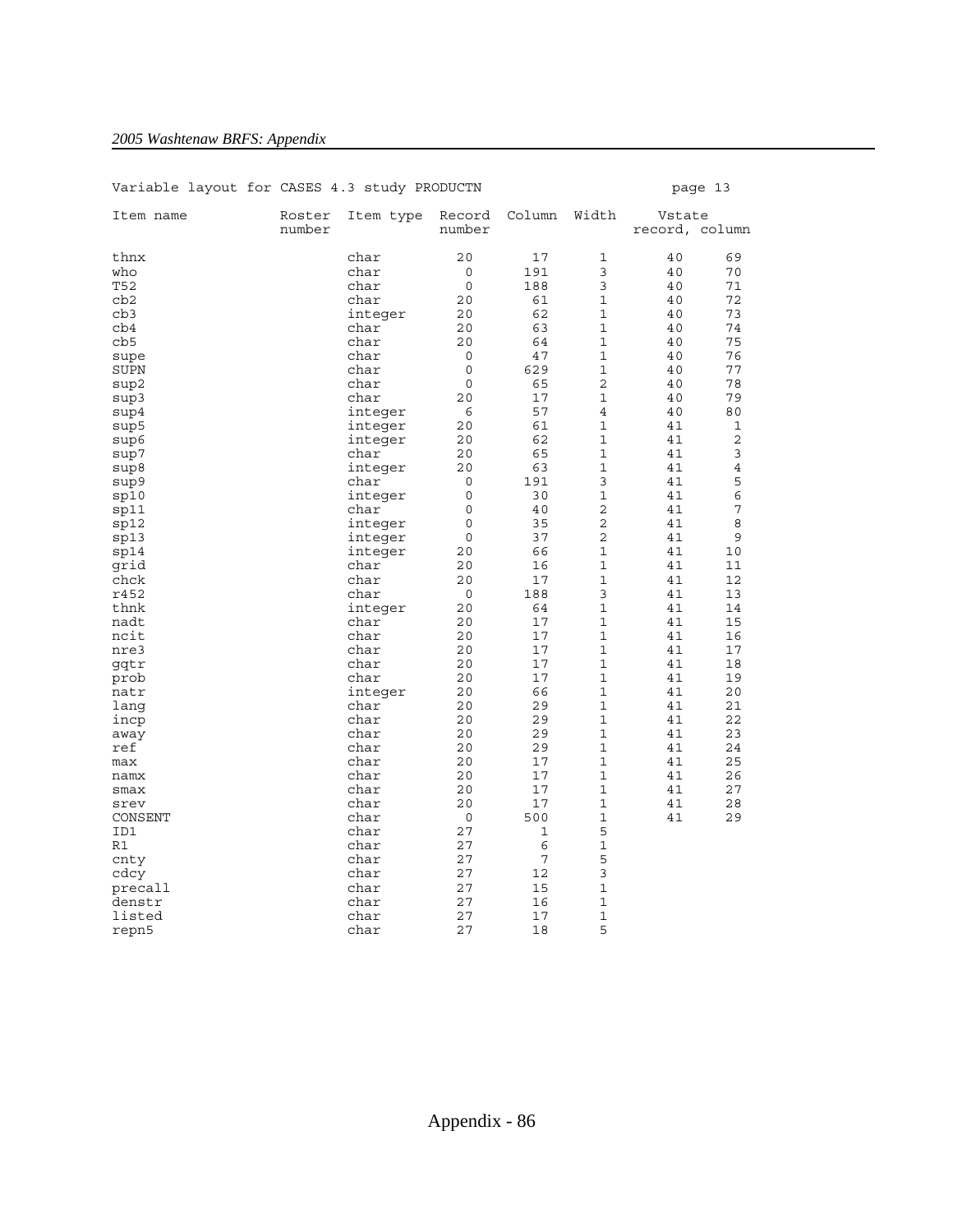| Variable layout for CASES 4.3 study PRODUCTN |                  |              |                  |          |                |                          | page 14 |
|----------------------------------------------|------------------|--------------|------------------|----------|----------------|--------------------------|---------|
| Item name                                    | Roster<br>number | Item type    | Record<br>number | Column   | Width          | Vstate<br>record, column |         |
| rsex                                         |                  | char         | 27               | 23       | 1              |                          |         |
| zipcode                                      |                  | integer      | 27               | 24       | 5              |                          |         |
| month                                        |                  | char         | 27               | 29       | 5              |                          |         |
| RANDX                                        |                  |              | 27               | 34       | $\mathbf 1$    |                          |         |
| RAND1                                        |                  | integer      | 27               | 35       | 1              |                          |         |
|                                              |                  | integer      |                  |          | 1              |                          |         |
| RAND <sub>2</sub><br>version                 |                  | char<br>char | 27<br>27         | 36<br>37 | $\mathbf 1$    |                          |         |
|                                              |                  |              |                  |          | 1              | 41                       |         |
| Q1 1                                         |                  | integer      | 27               | 38<br>39 | 2              |                          | 30      |
| Q2 1                                         |                  | integer      | 27               |          |                | 41                       | 31      |
| Q2 2                                         |                  | integer      | 27               | 41       | 2              | 41                       | 32      |
| Q2 <sub>3</sub>                              |                  | integer      | 27               | 43       | $\overline{2}$ | 41                       | 33      |
| Q3 1                                         |                  | integer      | 27               | 45       | 1              | 41                       | 34      |
| Q32                                          |                  | integer      | 27               | 46       | $\mathbf 1$    | 41                       | 35      |
| $Q3$ 3                                       |                  | integer      | 27               | 47       | 1              | 41                       | 36      |
| Q3 4                                         |                  | integer      | 27               | 48       | 1              | 41                       | 37      |
| 04 1                                         |                  | integer      | 27               | 49       | $\mathbf 1$    | 41                       | 38      |
| diab@part                                    |                  | integer      | 27               | 50       | 1              | 41                       | 39      |
| diab@preg                                    |                  | integer      | 27               | 51       | 1              | 41                       | 40      |
| Q5 1                                         |                  | integer      | 27               | 52       | 1              |                          |         |
| Q5A 1                                        |                  | integer      | 27               | 53       | 2              | 41                       | 41      |
| Q5A 2                                        |                  | integer      | 27               | 55       | 1              | 41                       | 42      |
| Q5A 3                                        |                  | integer      | 27               | 56       | 1              | 41                       | 43      |
| 05A 4@units                                  |                  | char         | 27               | 57       | 1              | 41                       | 44      |
| Q5A 4@times                                  |                  | integer      | 27               | 58       | $\overline{2}$ | 41                       | 45      |
| err Q5A 4                                    |                  | char         | 0                | 501      | 1              | 41                       | 46      |
| VQ5A 4                                       |                  | integer      | 0                | 502      | 1              | 41                       | 47      |
| Q5A 5@units                                  |                  | char         | 27               | 60       | 1              | 41                       | 48      |
| Q5A 5@times                                  |                  | integer      | 27               | 61       | 2              | 41                       | 49      |
| err Q5A 5                                    |                  | char         | 0                | 503      | $\mathbf 1$    | 41                       | 50      |
| VQ5A 5                                       |                  | integer      | 0                | 504      | 1              | 41                       | 51      |
| O5A 6                                        |                  | integer      | 27               | 63       | 1              | 41                       | 52      |
| Q5A 7                                        |                  | integer      | 27               | 64       | 2              | 41                       | 53      |
| VQ5A 7                                       |                  | integer      | 0                | 505      | 1              | 41                       | 54      |
| Q5A 8                                        |                  | integer      | 27               | 66       | 2              | 41                       | 55      |
| VQ5A 8                                       |                  | integer      | 0                | 611      | $\mathbf 1$    | 41                       | 56      |
| Q5A 9                                        |                  | integer      | 27               | 68       | 2              | 41                       | 57      |
| VQ5A 9                                       |                  | integer      | $\mathbf 0$      | 506      | $\mathbf 1$    | 41                       | 58      |
| Q5A 10                                       |                  | integer      | 27               | 70       | 1              | 41                       | 59      |
| Q5A 11                                       |                  | integer      | 27               | 71       | 1              | 41                       | 60      |
| Q5A 12                                       |                  | integer      | 27               | 72       | 1              | 41                       | 61      |
| hyper@part                                   |                  | integer      | 27               | 73       | 1              | 41                       | 62      |
| hyper@preq                                   |                  | integer      | 27               | 74       | 1              | 41                       | 63      |
| Q6 1                                         |                  | integer      | 27               | 75       | 1              |                          |         |
| Q6 2                                         |                  | integer      | 27               | 76       | 1              | 41                       | 64      |
| Q7 1                                         |                  | integer      | 27               | 77       | 1              | 41                       | 65      |
| Q7 2                                         |                  | integer      | 27               | 78       | 1              | 41                       | 66      |
| Q7 3                                         |                  | integer      | 27               | 79       | 1              | 41                       | 67      |
| Q8 1                                         |                  | integer      | 27               | 80       | 1              | 41                       | 68      |
| Q82                                          |                  | integer      | 28               | 1        | 1              | 41                       | 69      |
|                                              |                  |              |                  |          |                |                          |         |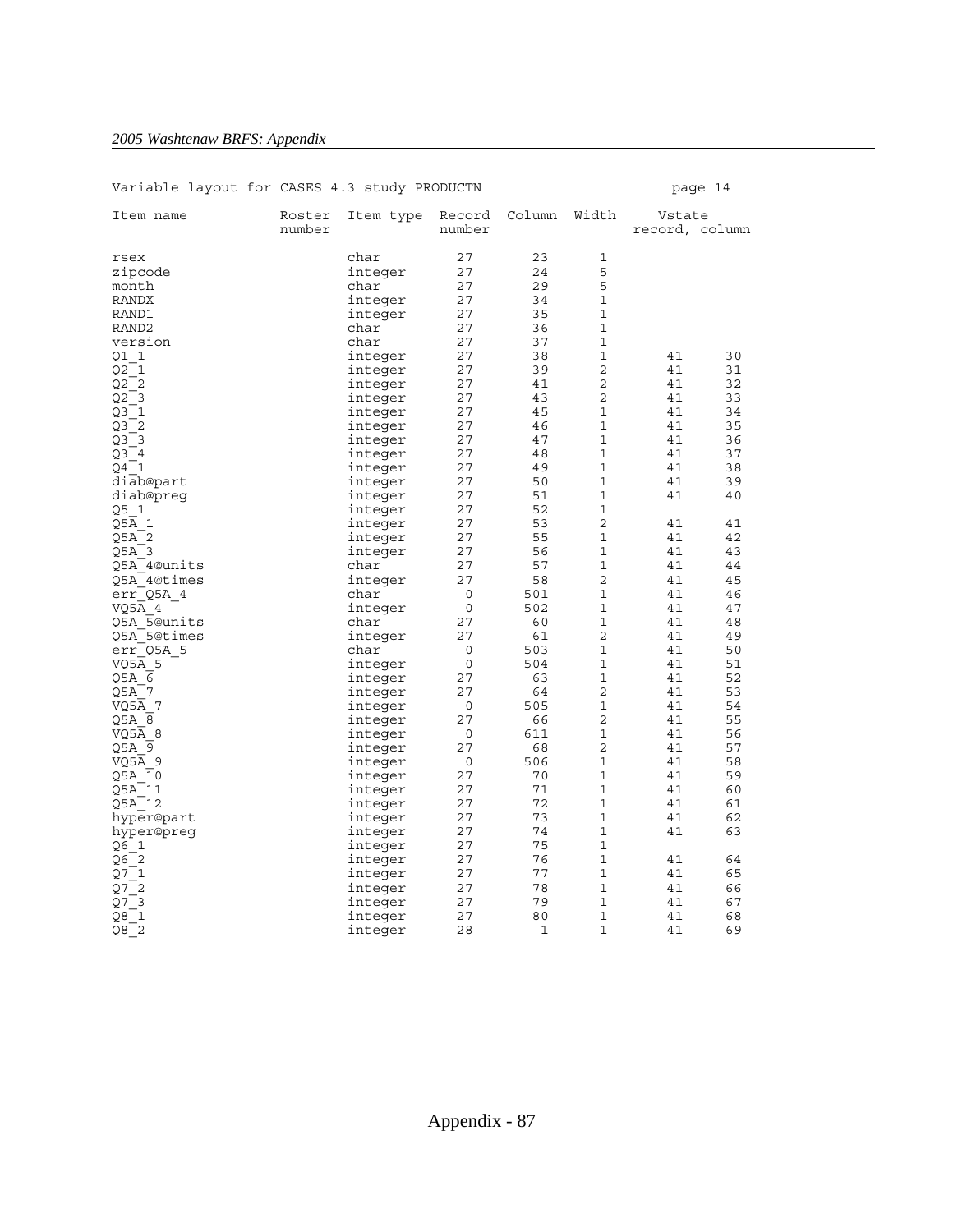### Variable layout for CASES 4.3 study PRODUCTN page 15 Item name Roster Item type Record Column Width Vstate number number record, column Q8\_3 integer 28 2 1 41 70 integer 28 3 1 41 71  $Q9^{\overline{\phantom{1}}}2$  integer 28 4 1 41 72 Q10<sup>1</sup> 1 integer 28 5 1 41 73 Q10\_2 integer 28 6 1 41 74  $Q10$ <sup>-</sup>4@month char char 28 7 2 41 75 Q10\_4@year integer 28 9 4 41 76 Q10\_5 integer 28 13 2 41 77 Q10\_6 integer 28 15 2 41 78 Q10\_7 integer 28 17 1 41 79 Q10\_3 integer 28 18 1 41 80 Q10\_8 integer 28 19 1 42 1 Q10\_9 integer 28 20 1 42 2 Q10<sup>-</sup>9 integer 28 20 1 42 2<br>Q10<sup>-10</sup> integer 28 21 1 42 3 010<sup>-11</sup> integer 28 22 1 42 4<br>
011<sup>-1</sup> integer 28 23 1 42 5<br>
011<sup>-2</sup> integer 28 24 1 42 6 integer 28 23 1 42 5<br>
integer 28 24 1 42 6<br>
28 24 1 42 integer 28 24 1 42 6 911\_3 integer 28 25 1 42 7<br>
912\_1 integer 28 26 1 42 8<br>
912\_2@units char 28 27 1 42 9<br>
912\_2@days integer 28 28 2 42 10 Q12\_1 integer 28 26 1 42 8 Q12\_2@units char 28 27 1 42 9 Q12\_2@days integer 28 28 2 42 10<br>
oops1 char 0 507 1 42 11<br>
cops1 2 2 2 12 oops1 char 0 507 1 42 11 000951 char 0 507 1 42 11<br>
012\_3 integer 28 30 2 42 12<br>
drinkoops char 0 508 1 42 13 drinkoops char 0 508 1 42 13<br>VQ12\_3 1 integer 0 509 1 42 14 VQ12\_3 integer 0 509 1 42 14 integer 28 32 2 42 15<br>
char 0 510 1 42 16 VQ1 $\overline{2}$  4 char 0 510 1 42 16 Q12\_5 integer 28 34 2 42 17  $Q13$ <sup>-1</sup> char 28 36 2 42 18 013\_1<br>
013\_1 char 28 36 2 42 18<br>
013\_2 integer 28 38 1 42 19<br>
013\_3@1 integer 28 39 1 42 20  $\begin{tabular}{lcccccc} integer & 28 & 39 & 1 & 42 & 20\\ integer & 28 & 40 & 1 & 42 & 21\\ integer & 28 & 41 & 1 & 42 & 22\\ integer & 28 & 42 & 1 & 42 & 23\\ \end{tabular}$ 013\_3@2 integer 28 40 1 42 21<br>013\_3@3 integer 28 41 1 42 22<br>013\_3@4 integer 28 42 1 42 23 Q13\_3@3 integer 28 41 1 42 22 111 integer 28 42 1 42 23 213\_3@5<br>213\_3@6 integer 28 43 1 42 24<br>213\_3@6 integer 28 44 1 42 25<br>213\_4 integer 28 45 1 42 26 Q13\_3@6 integer 28 44 1 42 25 013\_3@6 integer 28 44 1 42 25<br>013\_4 integer 28 45 1 42 26<br>013\_5 integer 28 46 1 42 27 013<sup>-5</sup><br>013<sup>-6</sup> integer 28 46 1 42 27<br>013-6 integer 28 47 2 42 28 Q13\_6 integer 28 47 2 42 28  $VQ1\overline{3}$  6 integer 0 511 1 42 29<br> $Q13\overline{7}$  integer 28 49 1 42 30 integer 28 49 1 42 30<br>integer 28 50 1 42 31 Q13\_8 integer 28 50 1 42 31 income@a integer 28 51 2 42 32 income®b integer 28 53 2 42 33<br>income®c integer 28 55 2 42 34 income@c integer 28 55 2 42 34<br>income@d integer 28 57 2 42 35 integer 28 57 2 42 35 income@e integer 28 59 2 42 36 income@f integer 28 61 2 42 37 income@g integer 28 63 2 42 38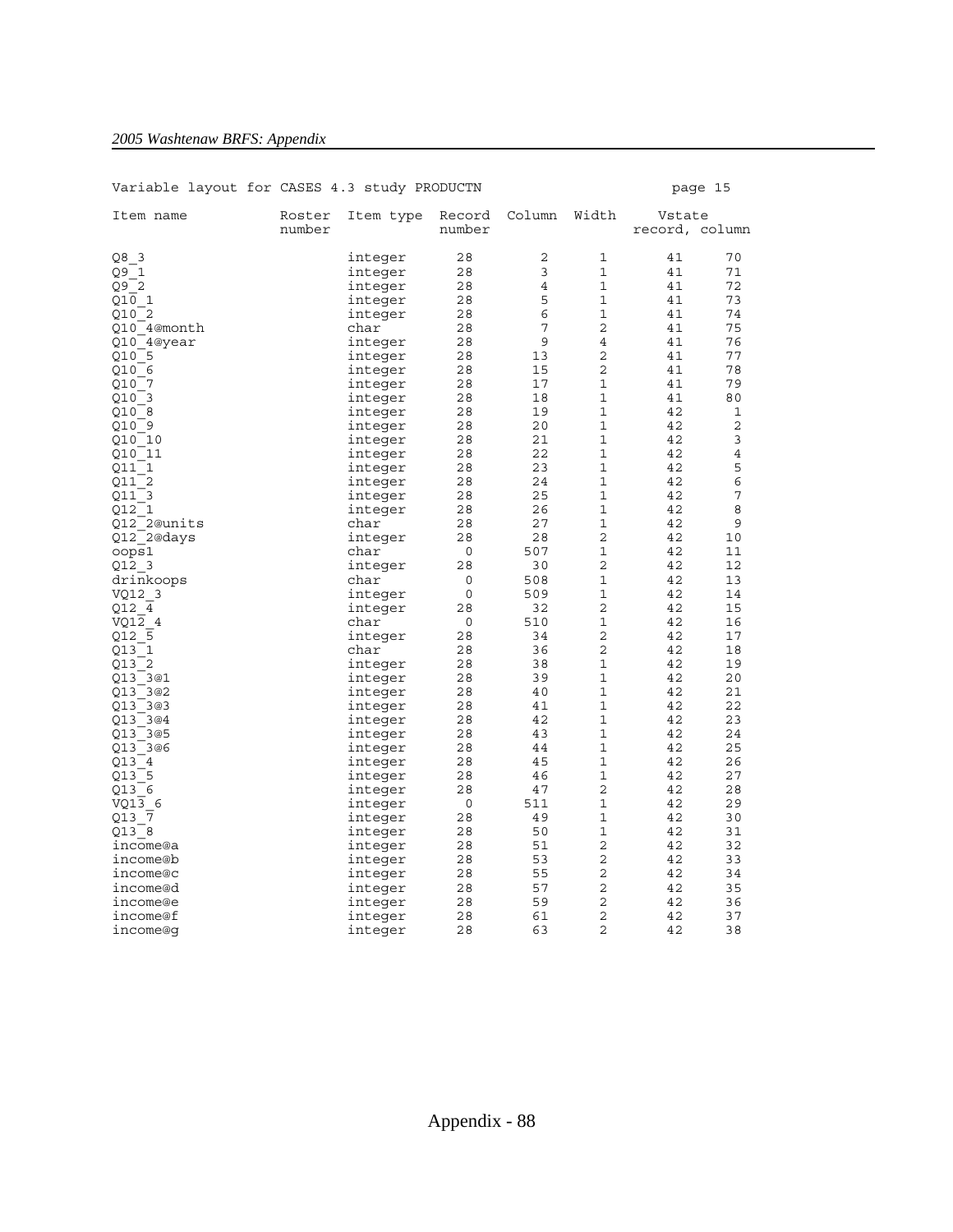| Item name    | Roster<br>number | Item type | Record<br>number | Column | Width          | Vstate<br>record, column |    |
|--------------|------------------|-----------|------------------|--------|----------------|--------------------------|----|
| Q13 9        |                  | integer   | 28               | 65     | 2              |                          |    |
| Q13 10@units |                  | char      | 28               | 67     | $\mathbf{1}$   | 42                       | 39 |
| Q13 10@wght  |                  | integer   | 28               | 68     | 3              | 42                       | 40 |
| wghttype     |                  | char      | 0                | 512    | 9              |                          |    |
| VQ13 10      |                  | integer   | 0                | 521    | $\mathbf 1$    | 42                       | 41 |
| Q13 11@units |                  | char      | 28               | 71     | 1              | 42                       | 42 |
| Q13 11@feet  |                  | integer   | 28               | 72     | 1              | 42                       | 43 |
| 013 11@inch  |                  | integer   | 28               | 73     | $\overline{2}$ | 42                       | 44 |
| Q13 11@meter |                  | integer   | 28               | 72     | 1              | 42                       | 45 |
| Q13 11@cm    |                  | integer   | 28               | 73     | 2              | 42                       | 46 |
| hghttype1    |                  | char      | 0                | 522    | 6              |                          |    |
| hghttype2    |                  | char      | 0                | 528    | 11             |                          |    |
| VQ13 11      |                  | integer   | 0                | 539    | 1              | 42                       | 47 |
| 013 12@a     |                  | char      | 28               | 75     | 3              | 42                       | 48 |
| 013 12@b     |                  | integer   | 28               | 78     | $\mathbf{1}$   | 42                       | 49 |
| Q13 13       |                  | char      | 29               | 1      | 5              | 42                       | 50 |
| 013 14       |                  | integer   | 29               | 6      | $\mathbf{1}$   | 42                       | 51 |
| Q13 15       |                  | integer   | 29               | 7      | $\mathbf{1}$   | 42                       | 52 |
| VO13 15      |                  | integer   | $\mathbf 0$      | 541    | $\mathbf{1}$   | 42                       | 53 |
| Q13 16       |                  | integer   | 29               | 8      | 1              | 42                       | 54 |
| Q13 17       |                  | integer   | 29               | 9      | 1              | 42                       | 55 |
| Q13 18       |                  | integer   | 29               | 10     | 1              | 42                       | 56 |
| 014 1        |                  | integer   | 29               | 11     | 1              | 42                       | 57 |
| Q15 1        |                  | integer   | 29               | 12     | 1              | 42                       | 58 |
| 015 2        |                  | integer   | 29               | 13     | $\mathbf{1}$   | 42                       | 59 |
| Q16 1        |                  | integer   | 29               | 14     | $\mathbf{1}$   | 42                       | 60 |
| Q16 2        |                  | integer   | 29               | 15     | $\mathbf{1}$   | 42                       | 61 |
| Q16 3        |                  | integer   | 29               | 16     | 1              | 42                       | 62 |
| Q16 4        |                  | char      | 29               | 17     | $\mathbf{1}$   | 42                       | 63 |
| 016 5        |                  | integer   | 29               | 18     | 1              | 42                       | 64 |
| 017 1@units  |                  | char      | 29               | 19     | 1              | 42                       | 65 |
| Q17 1@times  |                  | integer   | 29               | 20     | 2              | 42                       | 66 |
| fil1         |                  | char      | 0                | 542    | 4              |                          |    |
| VQ17 1       |                  | integer   | 0                | 546    | 1              | 42                       | 67 |
| 017 2@units  |                  | char      | 29               | 22     | $\mathbf{1}$   | 42                       | 68 |
| Q17 2@times  |                  | integer   | 29               | 23     | 2              | 42                       | 69 |
| VO17 2       |                  | integer   | 0                | 548    | $\mathbf{1}$   | 42                       | 70 |
| Q17 3@units  |                  | char      | 29               | 25     | 1              | 42                       | 71 |
| Q17 3@times  |                  | integer   | 29               | 26     | 2              | 42                       | 72 |
| VQ17 3       |                  | integer   | 0                | 549    | $\mathbf{1}$   | 42                       | 73 |
| O17 4@units  |                  | char      | 29               | 28     | 1              | 42                       | 74 |
| Q17 4@times  |                  | integer   | 29               | 29     | 2              | 42                       | 75 |
| VQ17 4       |                  | integer   | 0                | 550    | $\mathbf{1}$   | 42                       | 76 |
| 017 5@units  |                  | char      | 29               | 31     | $\mathbf{1}$   | 42                       | 77 |
| Q17 5@times  |                  | integer   | 29               | 32     | $\overline{2}$ | 42                       | 78 |
| VO17 5       |                  | integer   | 0                | 551    | $\mathbf{1}$   | 42                       | 79 |
| 017 6@units  |                  | char      | 29               | 34     | 1              | 42                       | 80 |
| 017 6@times  |                  | integer   | 29               | 35     | $\overline{2}$ | 43                       | 1  |
| VQ17 6       |                  | integer   | 0                | 552    | 1              | 43                       | 2  |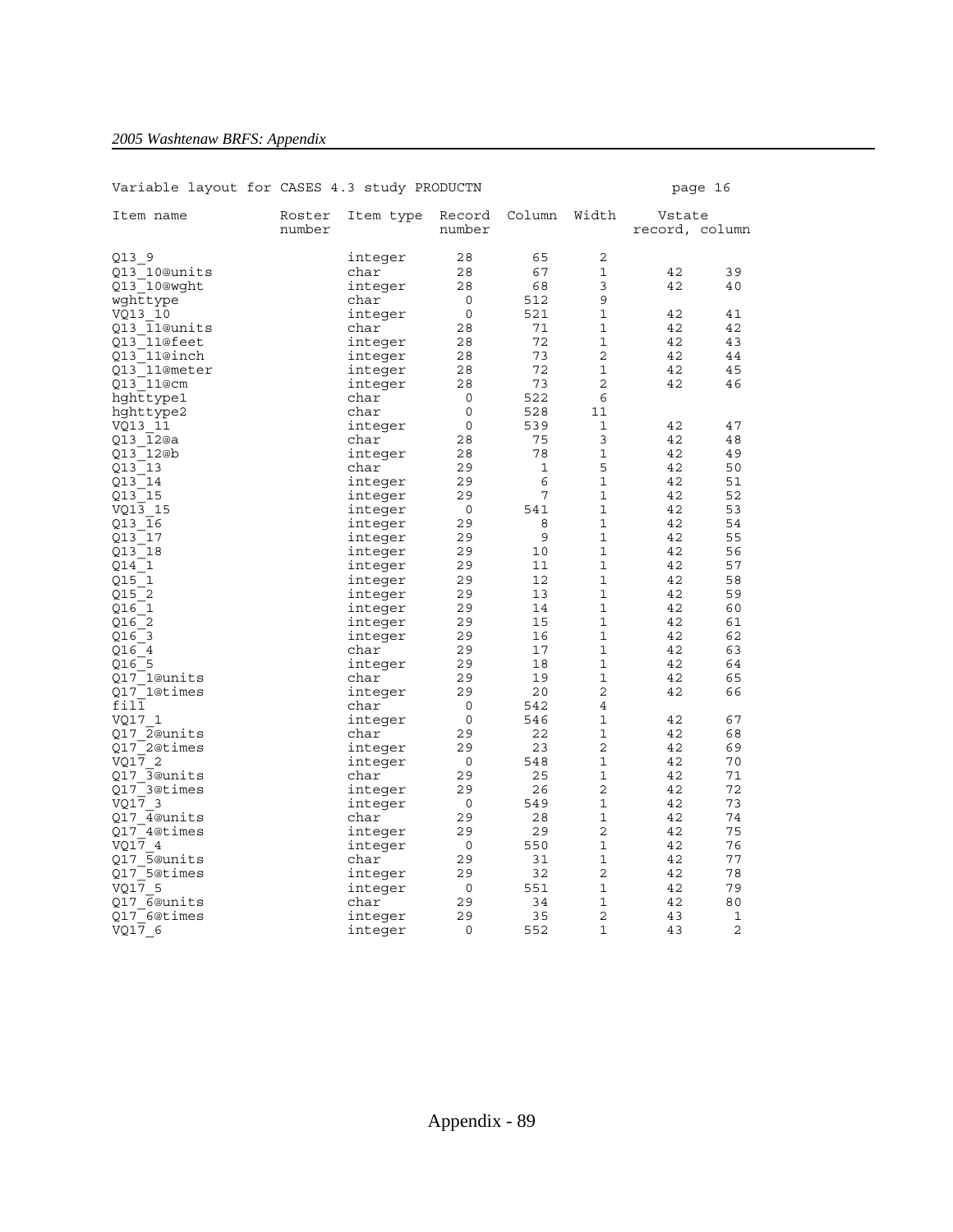| Item name              | Roster<br>number | Item type | Record<br>number | Column | Width          | Vstate<br>record, column |    |
|------------------------|------------------|-----------|------------------|--------|----------------|--------------------------|----|
|                        |                  |           |                  |        |                |                          |    |
| Q18 1                  |                  | integer   | 29               | 37     | 1              | 43                       | 3  |
| 018 2                  |                  | integer   | 29               | 38     | $\mathbf{1}$   | 43                       | 4  |
| Q18 3                  |                  | integer   | 29               | 39     | $\overline{a}$ | 43                       | 5  |
| 018 4@hours            |                  | char      | 29               | 41     | 1              | 43                       | 6  |
| Q18 4@min              |                  | integer   | 29               | 42     | 2              | 43                       | 7  |
| VQ18 4                 |                  | integer   | 0                | 553    | 1              | 43                       | 8  |
| err3                   |                  | char      | $\mathbf 0$      | 554    | 1              | 43                       | 9  |
| err3a                  |                  | integer   | 0                | 555    | 1              | 43                       | 10 |
| 018 5                  |                  | integer   | 29               | 44     | 1              | 43                       | 11 |
| Q18 6                  |                  | integer   | 29               | 45     | 2              | 43                       | 12 |
| 018 7@hours            |                  | char      | 29               | 47     | 1              | 43                       | 13 |
| Q18 7@min              |                  | integer   | 29               | 48     | 2              | 43                       | 14 |
| VO18 7                 |                  | integer   | 0                | 556    | $\mathbf{1}$   | 43                       | 15 |
| err4                   |                  | char      | 0                | 557    | 1              | 43                       | 16 |
| err4a                  |                  | integer   | 0                | 558    | 1              | 43                       | 17 |
| Q19 1                  |                  | integer   | 29               | 50     | 1              | 43                       | 18 |
| Q19 2@month            |                  | char      | 29               | 51     | 2              | 43                       | 19 |
| Q19 2@year             |                  | integer   | 29               | 53     | $\overline{4}$ | 43                       | 20 |
| Q19 3                  |                  | integer   | 29               | 57     | 2              | 43                       | 21 |
| Q19 4                  |                  | integer   | 29               | 59     | 1              | 43                       | 22 |
| Q20 1                  |                  | integer   | 29               | 60     | 1              | 43                       | 23 |
| 020 2                  |                  | integer   | 29               | 61     | $\mathbf{1}$   | 43                       | 24 |
| numchild               |                  | char      | 0                | 559    | 11             |                          |    |
| Rchild                 |                  | char      | 0                | 570    | 11             |                          |    |
| childx                 |                  | integer   | 29               | 62     | 1              | 43                       | 25 |
| Q21 1@mon              |                  | integer   | 29               | 63     | 2              | 43                       | 26 |
|                        |                  |           | 29               | 65     | 4              | 43                       | 27 |
| Q21 1@year<br>CHLDAGE1 |                  | integer   | 29               | 69     | 3              |                          |    |
|                        |                  | integer   |                  | 72     |                |                          |    |
| CHLDAGE2               |                  | char      | 29               |        | 4              |                          |    |
| childmon               |                  | integer   | 29               | 76     | 2              |                          |    |
| agetemp                |                  | integer   | 30               | 1      | 4              |                          |    |
| Q21 2                  |                  | integer   | 30               | 5      | 1              | 43                       | 28 |
| childsex               |                  | char      | 30               | 6      | 9              |                          |    |
| Q21 3                  |                  | integer   | 30               | 15     | 1              | 43                       | 29 |
| O21 4@1                |                  | integer   | 30               | 16     | 1              | 43                       | 30 |
| Q21 4@2                |                  | integer   | 30               | 17     | 1              | 43                       | 31 |
| Q21 4@3                |                  | integer   | 30               | 18     | 1              | 43                       | 32 |
| Q21 4@4                |                  | integer   | 30               | 19     | 1              | 43                       | 33 |
| Q21 4@5                |                  | integer   | 30               | 20     | 1              | 43                       | 34 |
| Q21 4@6                |                  | integer   | 30               | 21     | $\mathbf{1}$   | 43                       | 35 |
| 021 5                  |                  | integer   | 30               | 22     | 1              | 43                       | 36 |
| Q21 6                  |                  | integer   | 30               | 23     | 1              | 43                       | 37 |
| Q22 1                  |                  | integer   | 30               | 24     | 1              | 43                       | 38 |
| Q222                   |                  | integer   | 30               | 25     | 1              | 43                       | 39 |
| W22 3                  |                  | integer   | 30               | 26     | 3              | 43                       | 40 |
| 032 1@units            |                  | char      | 30               | 29     | $\mathbf{1}$   | 43                       | 41 |
| 032 1@feet             |                  | integer   | 30               | 30     | 1              | 43                       | 42 |
| 032 1@inch             |                  | integer   | 30               | 31     | $\overline{2}$ | 43                       | 43 |
| Q32_1@meter            |                  | integer   | 30               | 30     | 1              | 43                       | 44 |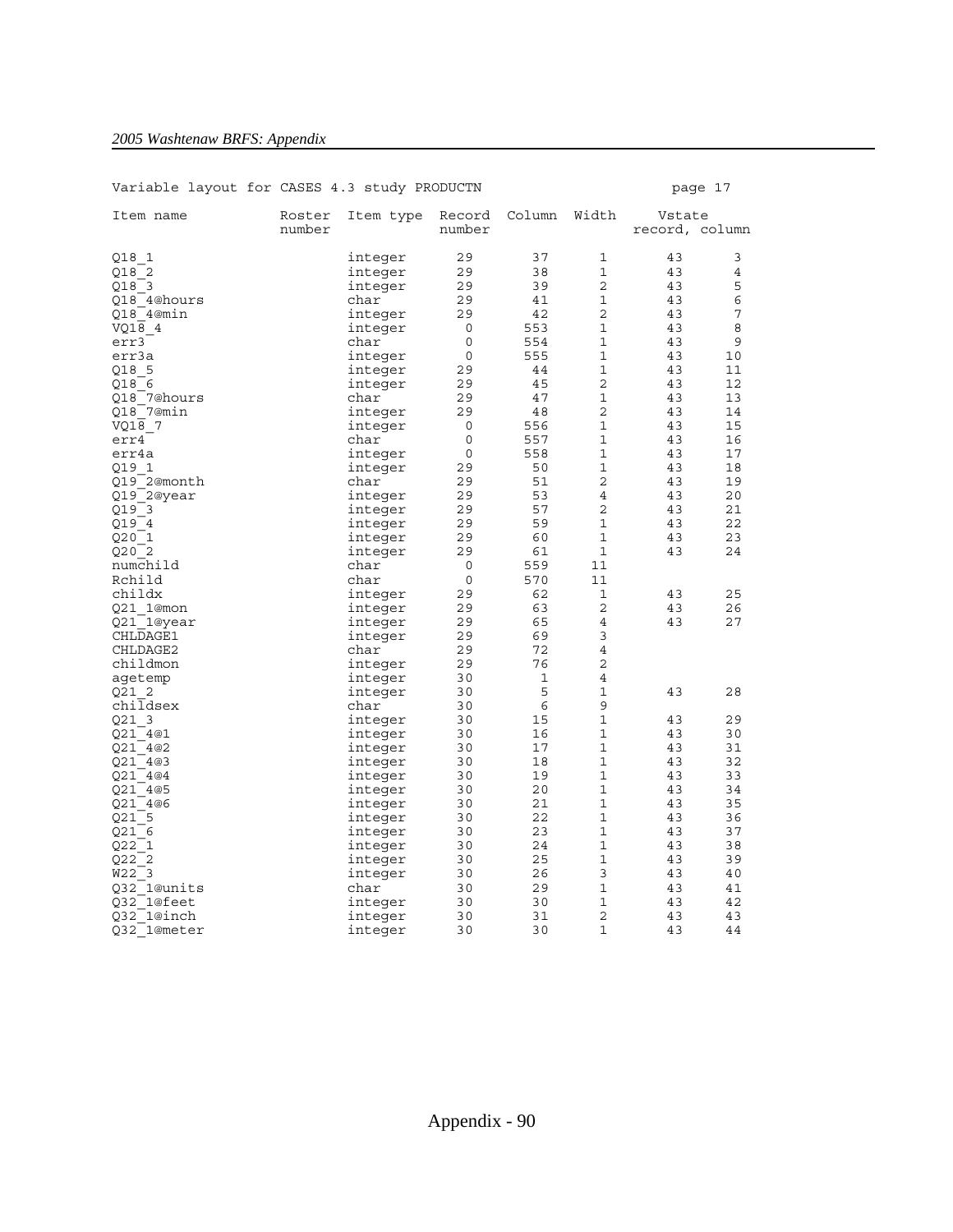| Item name                                | Roster<br>number | Item type | Record<br>number | Column | Width          | Vstate<br>record, column |                |
|------------------------------------------|------------------|-----------|------------------|--------|----------------|--------------------------|----------------|
|                                          |                  |           |                  |        |                |                          |                |
| Q32 1@cm                                 |                  | integer   | 30               | 31     | 2              | 43                       | 45             |
| hghttype3                                |                  | char      | 0                | 581    | 6              |                          |                |
| hghttype4                                |                  | char      | 0                | 587    | 11             |                          |                |
| VQ32 1                                   |                  | integer   | $\Omega$         | 598    | 1              | 43                       | 46             |
| Q32 2@units                              |                  | char      | 30               | 33     | 1              | 43                       | 47             |
| Q32 2@wqht                               |                  | integer   | 30               | 34     | 3              | 43                       | 48             |
| wghttype1                                |                  | char      | 0                | 599    | 9              |                          |                |
| VQ32 2                                   |                  | integer   | $\mathbf 0$      | 608    | 1              | 43                       | 49             |
| Q32 3                                    |                  | integer   | 30               | 37     | 1              | 43                       | 50             |
| Q32 4@hours                              |                  | char      | 30               | 38     | 1              | 43                       | 51             |
| 032 4@min                                |                  | integer   | 30               | 39     | $\overline{2}$ | 43                       | 52             |
| W23 5                                    |                  | integer   | 30               | 41     | 2              | 43                       | 53             |
| W23 6                                    |                  | integer   | 30               | 43     | $\overline{2}$ | 43                       | 54             |
| 032 5@hours                              |                  | char      | 30               | 45     | 1              | 43                       | 55             |
| 032 5@min                                |                  | integer   | 30               | 46     | 2              | 43                       | 56             |
| W23 8                                    |                  | char      | 30               | 48     | 3              | 43                       | 57             |
| W23 9                                    |                  | integer   | 30               | 51     | 2              | 43                       | 58             |
| W23 10                                   |                  | integer   | 30               | 53     | 1              | 43                       | 59             |
| W23 11@units                             |                  | char      | 30               | 54     | 1              | 43                       | 60             |
| W23 11@length                            |                  | integer   | 30               | 55     | 2              | 43                       | 61             |
| W24 1                                    |                  | integer   | 30               | 57     | $\mathbf{1}$   | 43                       | 62             |
| W24 2                                    |                  | integer   | 30               | 58     | 1              | 43                       | 63             |
| W24 3                                    |                  | integer   | 30               | 59     | 1              | 43                       | 64             |
| W25 1                                    |                  | integer   | 30               | 60     | 2              | 43                       | 65             |
| <b>W25</b><br>$\overline{\phantom{0}}^2$ |                  | integer   | 30               | 62     | 1              | 43                       | 66             |
| W26 1@units                              |                  | char      | 30               | 63     | 1              | 43                       | 67             |
| W26 1@length                             |                  | integer   | 30               | 64     | 3              | 43                       | 68             |
| W26 1days                                |                  | integer   | 30               | 67     | 5              |                          |                |
| W26 2                                    |                  | integer   | 30               | 72     | 1              | 43                       | 69             |
| W26 3                                    |                  | integer   | 30               | 73     | 1              | 43                       | 70             |
| W27 1                                    |                  | integer   | 30               | 74     | 1              | 43                       | 71             |
| W27 2                                    |                  | integer   | 30               | 75     | 1              | 43                       | 72             |
| W27 3                                    |                  | integer   | 30               | 76     | $\mathbf{1}$   | 43                       | 73             |
| W28 1@units                              |                  | char      | 30               | 77     | 1              | 43                       | 74             |
| W28 1@length                             |                  | integer   | 30               | 78     | 3              | 43                       | 75             |
| W28 1days                                |                  | integer   | 31               | 1      | 5              |                          |                |
| 028 2                                    |                  | integer   | 31               | 6      | 1              | 43                       | 76             |
| W28a 1                                   |                  | integer   | 31               | 7      | 1              | 43                       | 77             |
| W28a 2                                   |                  | integer   | 31               | 8      | 1              | 43                       | 78             |
| W29 1                                    |                  | char      | 31               | 9      | 3              | 43                       | 79             |
| W29 2                                    |                  | integer   | 31               | 12     | 1              | 43                       | 80             |
| W29 3                                    |                  | integer   | 31               | 13     | 1              | 44                       | 1              |
| W29 4                                    |                  | integer   | 31               | 14     | 2              | 44                       | 2              |
| VW29 4                                   |                  | char      | $\mathbf 0$      | 609    | 1              | 44                       | 3              |
| W30 1                                    |                  | integer   | 31               | 16     | $\overline{2}$ | 44                       | $\overline{4}$ |
| Q37 1                                    |                  | integer   | 31               | 18     | 1              | 44                       | 5              |
| W30 3                                    |                  | integer   | 31               | 19     | 2              | 44                       | 6              |
| W30 4                                    |                  | integer   | 31               | 21     | 2              | 44                       | 7              |
| W30 5                                    |                  | integer   | 31               | 23     | 2              | 44                       | 8              |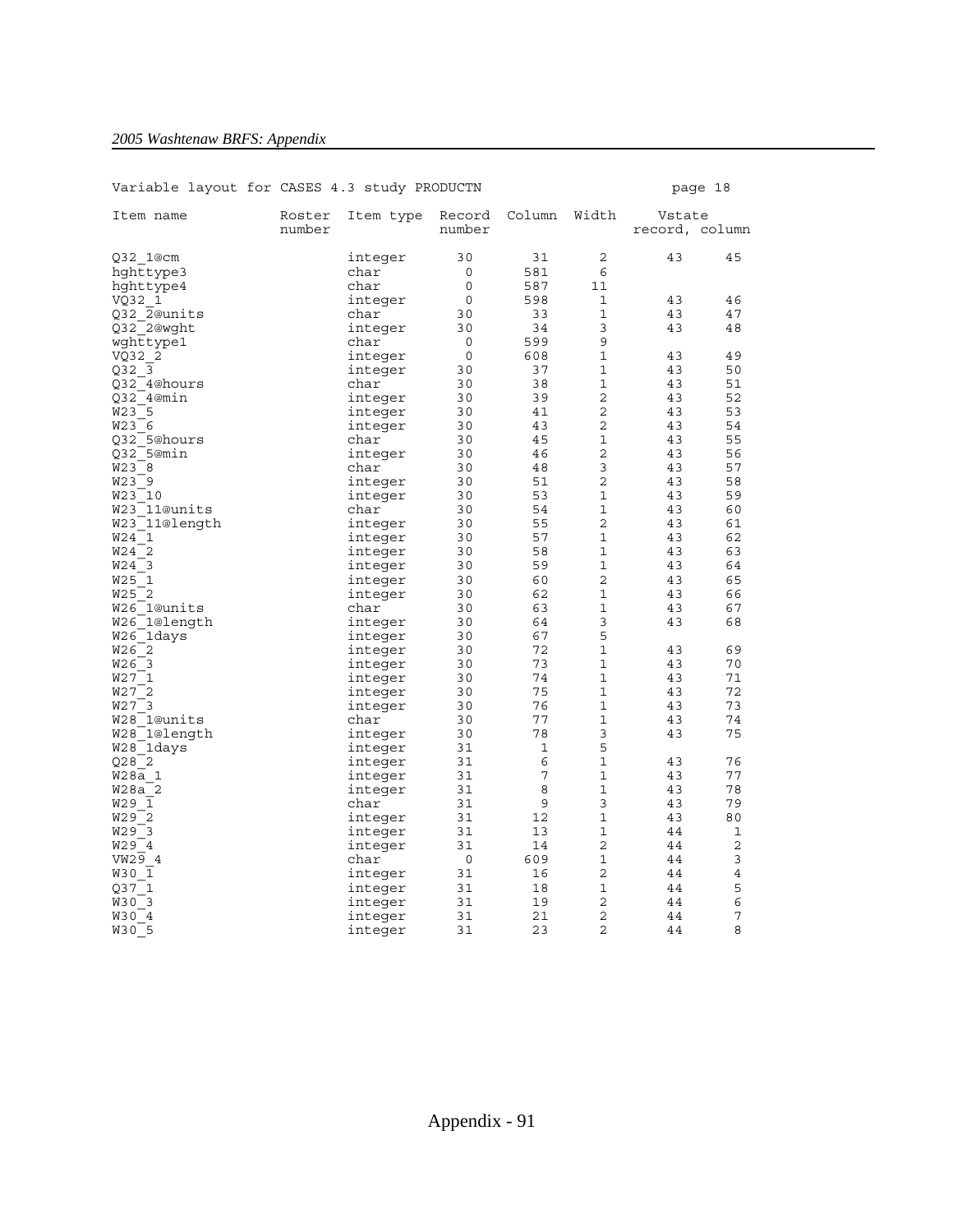| Item name        | Roster<br>number | Item type          | Record<br>number | Column   | Width          | Vstate<br>record, column |          |
|------------------|------------------|--------------------|------------------|----------|----------------|--------------------------|----------|
| W30 6            |                  | integer            | 31               | 25<br>27 | 2<br>2         | 44<br>44                 | 9        |
| W30 7<br>W30 8@1 |                  | integer            | 31<br>31         | 29       | 2              | 44                       | 10<br>11 |
| W30 8@2          |                  | integer            | 31               | 31       | 2              | 44                       | 12       |
| W30 9@miles      |                  | integer<br>integer | 31               | 33       | 2              | 44                       | 13       |
| W30 9@100th      |                  | integer            | 31               | 35       | 2              | 44                       | 14       |
| W30 10           |                  | integer            | 31               | 37       | 1              | 44                       | 15       |
| W30 11           |                  | integer            | 31               | 38       | 1              | 44                       | 16       |
| W30 12           |                  | integer            | 31               | 39       | 1              | 44                       | 17       |
| W30 13@hour      |                  | char               | 31               | 40       | 1              | 44                       | 18       |
| W30 13@min       |                  | integer            | 31               | 41       | 2              | 44                       | 19       |
| W31 1            |                  | integer            | 31               | 43       | $\overline{2}$ | 44                       | 20       |
| W31 2            |                  | integer            | 31               | 45       | 1              | 44                       | 21       |
| W31 3            |                  | integer            | 31               | 46       | 2              | 44                       | 22       |
| Q30 4@units      |                  | char               | 31               | 48       | 1              | 44                       | 23       |
| 030 4@times      |                  | integer            | 31               | 49       | 2              | 44                       | 24       |
| Q25 intro        |                  | integer            | 31               | 51       | 1              | 44                       | 25       |
| Q25<br>- 1       |                  | integer            | 31               | 52       | 1              | 44                       | 26       |
| 025 2            |                  | integer            | 31               | 53       | 1              | 44                       | 27       |
| Q25 6            |                  | integer            | 31               | 54       | 1              | 44                       | 28       |
| Q25 7            |                  | integer            | 31               | 55       | 2              | 44                       | 29       |
| Q25 close        |                  | integer            | 31               | 57       | 1              | 44                       | 30       |
| W33 1            |                  | integer            | 31               | 58       | 2              | 44                       | 31       |
| W33 2            |                  | integer            | 31               | 60       | 1              | 44                       | 32       |
| <b>CNTY</b>      |                  | char               | 31               | 61       | 1              | 44                       | 33       |
| CNTY1            |                  | no data            |                  |          |                | 44                       | 34       |
| CNTY2            |                  | no data            |                  |          |                | 44                       | 35       |
| artdiaq          |                  | no data            |                  |          |                | 44                       | 36       |
| calendar         |                  | no data            |                  |          |                | 44                       | 37       |
| military         |                  | no data            |                  |          |                | 44                       | 38       |
| helpsup          |                  | no data            |                  |          |                | 44                       | 39       |
| whatfnl          |                  | char               | 32               | 1        | 2              | 44                       | 40       |
| helpr            |                  | no data            |                  |          |                | 44                       | 41       |
| helpd            |                  | no data            |                  |          |                | 44                       | 42       |
| helpl            |                  | no data            |                  |          |                | 44                       | 43       |
| helpi            |                  | no data            |                  |          |                | 44                       | 44       |
| helpu            |                  | no data            |                  |          |                | 44                       | 45       |
| helpie           |                  | no data            |                  |          |                | 44                       | 46       |
| helpnw           |                  | no data            |                  |          |                | 44                       | 47       |
| helpna           |                  | no data            |                  |          |                | 44                       | 48       |
| helpon           |                  | no data            |                  |          |                | 44                       | 49       |
| helpcb1          |                  | no data            |                  |          |                | 44                       | 50       |
| notes            |                  | no data            |                  |          |                | 44                       | 51       |
| helpcb           |                  | no data            |                  |          |                | 44                       | 52       |
| helpintr         |                  | no data            |                  |          |                | 44                       | 53       |
| callhelp         |                  | no data            |                  |          |                | 44                       | 54       |
| notehelp         |                  | no data            |                  |          |                | 44                       | 55       |
| qbyq             |                  | no data            |                  |          |                | 44                       | 56       |
| number           |                  | no data            |                  |          |                | 44                       | 57       |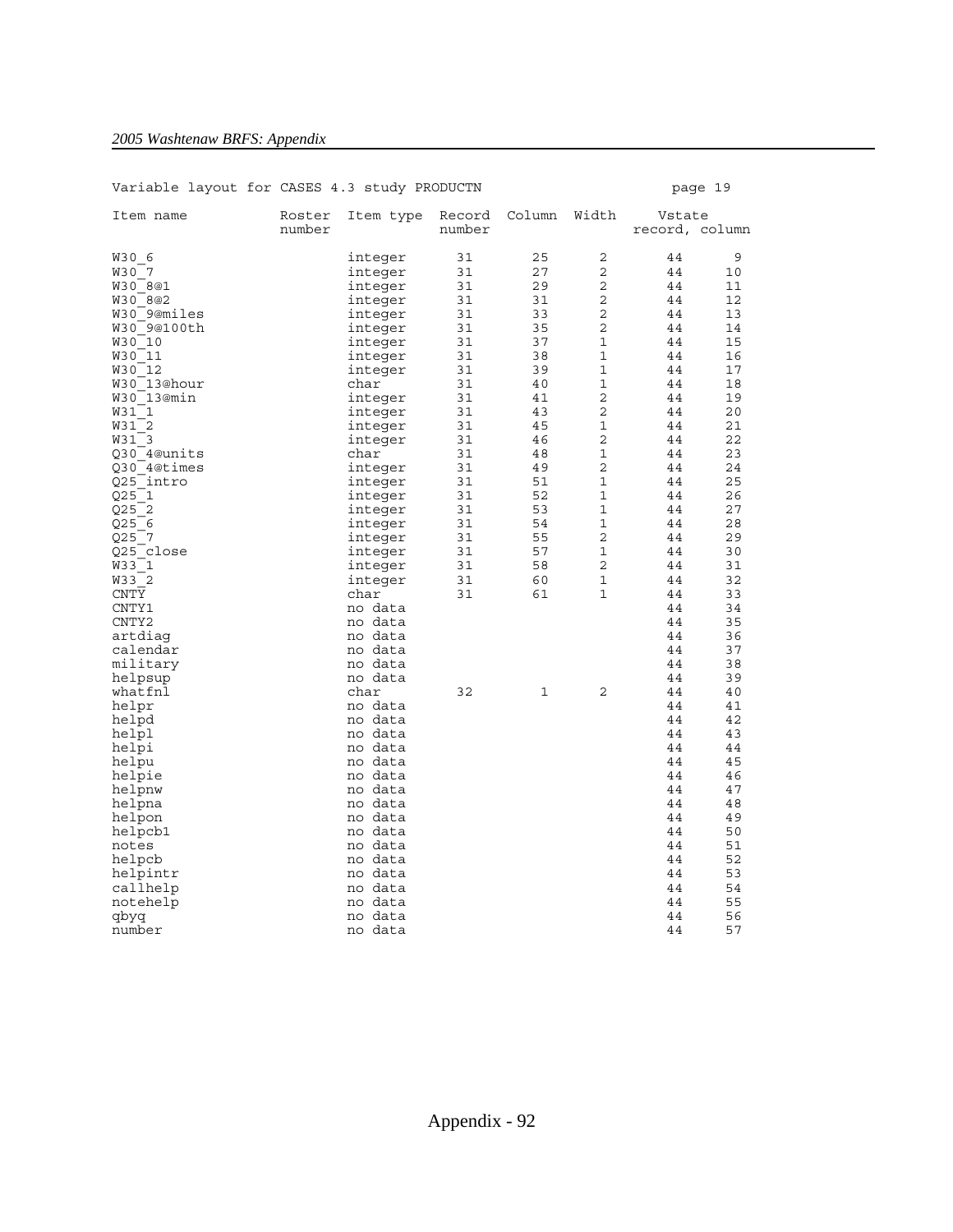## *2005 Washtenaw BRFS: Appendix*

| Variable layout for CASES 4.3 study PRODUCTN                   |                  |           |                  |        |              |                          | page 20 |
|----------------------------------------------------------------|------------------|-----------|------------------|--------|--------------|--------------------------|---------|
| Item name                                                      | Roster<br>number | Item type | Record<br>number | Column | Width        | Vstate<br>record, column |         |
| enumhelp                                                       |                  | no data   |                  |        |              | 44                       | 58      |
| oopslog                                                        |                  | integer   | 32               | 3      | 1            | 44                       | 59      |
| fixenum                                                        |                  | integer   | 32               | 4      | $\mathbf{1}$ | 44                       | 60      |
| compid                                                         |                  | integer   | 32               | 5      | 3            | 44                       | 61      |
| mad                                                            |                  | integer   | 32               | 8      | $\mathbf{1}$ | 44                       | 62      |
| mad1                                                           |                  | integer   | 32               | 9      | $\mathbf{1}$ | 44                       | 63      |
| mad2                                                           |                  | integer   | 32               | 10     | 1            | 44                       | 64      |
| pm1                                                            |                  | integer   | 32               | 11     | 1            | 44                       | 65      |
| pm2                                                            |                  | integer   | 32               | 12     | 1            | 44                       | 66      |
| pm3                                                            |                  | integer   | 32               | 13     | 1            | 44                       | 67      |
| MADSTAT                                                        |                  | integer   | 32               | 14     | 1            |                          |         |
| cell1                                                          |                  | char      | 32               | 15     | 1            | 44                       | 68      |
| cell2                                                          |                  | char      | 32               | 16     | 1            | 44                       | 69      |
| cell3                                                          |                  | char      | 32               | 17     | 1            | 44                       | 70      |
| cell4                                                          |                  | char      | 32               | 18     | 1            | 44                       | 71      |
| cell                                                           |                  | integer   | 32               | 19     | 1            |                          |         |
| elect1                                                         |                  | integer   | 32               | 20     | 1            | 44                       | 72      |
| elect2                                                         |                  | integer   | 32               | 21     | 1            | 44                       | 73      |
| elect3                                                         |                  | integer   | 32               | 22     | 1            | 44                       | 74      |
| electronic                                                     |                  | integer   | 32               | 23     | 1            |                          |         |
| ELECT1                                                         |                  | char      | 32               | 24     | 8            |                          |         |
| ELECT2                                                         |                  | char      | 32               | 32     | 9            |                          |         |
| ELECT3                                                         |                  | char      | 32               | 41     | 3            |                          |         |
| electinfo                                                      |                  | char      | 32               | 44     | $\mathbf{1}$ | 44                       | 75      |
| cell script                                                    |                  | char      | 32               | 45     | $\mathbf{1}$ | 44                       | 76      |
| reenter                                                        |                  | integer   | 32               | 46     | 3            | 44                       | 77      |
| iwch                                                           |                  | integer   | 32               | 49     | 3            | 44                       | 78      |
| iwchct                                                         |                  | char      | $\Omega$         | 700    | $\mathbf{1}$ |                          |         |
| newlog                                                         |                  | char      |                  |        |              |                          |         |
| Warning: item newlog is on the reserved data record.<br>newpos |                  | integer   |                  |        |              |                          |         |
| Warning: item newpos is on the reserved data record.           |                  |           |                  |        |              |                          |         |

TITLE "Washtenaw County BRFS 2005".

|    |                |                      |                       | DATA LIST file "p:\washbrfs\productn\c-inst\washbrfs.dat" fixed records=5 |                       |                      |  |
|----|----------------|----------------------|-----------------------|---------------------------------------------------------------------------|-----------------------|----------------------|--|
| /1 |                | ID1 1-5              | CASEID 1-5            | denstr 16                                                                 | (A)                   |                      |  |
|    |                | Q1 1 38              |                       | Q2 1 39-40 Q2 2 41-42 Q2 3 43-44                                          |                       |                      |  |
|    |                | 03 1 45              | Q3 2 46               | $Q3$ 3 47                                                                 |                       | Q3448                |  |
|    | 04 1 49        |                      | Q5 1 52               | Q5A 1 53-54 Q5A 2 55                                                      |                       |                      |  |
|    |                |                      | Q5A 3 56 Q5A 4 57-59  | Q6 1 75                                                                   |                       | Q6 2 76              |  |
|    |                | Q7 1 77              | Q7 2 78               | Q7 3 79                                                                   |                       | Q8 1 80              |  |
| /2 |                | $Q8$ <sup>-2</sup> 1 | $Q8$ <sup>-3</sup> 2  | $Q9$ 1 3                                                                  |                       | $Q9$ <sup>-2</sup> 4 |  |
|    | 010 1 5        |                      | Q1026                 | 010 3 18                                                                  |                       | Q11 1 23             |  |
|    | 011 2 24       |                      | 011 3 25              | 012 1 26                                                                  |                       | 012 2 27-29          |  |
|    | 012 3 30-31    |                      | Q12 4 32-33           | $Q12$ 5 34-35                                                             |                       | 013 1 36-37          |  |
|    |                |                      | Q13 2 38 Q13 3@1 39   |                                                                           | Q13 3@2 40 Q13 3@3 41 |                      |  |
|    |                |                      | Q13 3@4 42 Q13 3@5 43 | Q13 3@6 44                                                                |                       | Q13 4 45             |  |
|    | $Q\bar{1}3546$ |                      | Q13 6 47-48           |                                                                           | Q13 7 49              | Q13 8 50             |  |
|    | income@a 51-52 |                      | income@b 53-54        | income@c 55-56                                                            |                       | income@d 57-58       |  |
|    | income@e 59-60 |                      | income@f 61-62        |                                                                           | income@q 63-64        | Q13 9 65-66          |  |
|    | Q13 10 67-70   |                      | 013 11 71-74          | Q13 12@a 75-77                                                            |                       |                      |  |
| /3 |                |                      | Q13 13 1-5 Q13 14 6   | Q13 15 7                                                                  |                       | Q13 16 8             |  |
|    | Q13 17 9       |                      | Q13 18 10             | $Q1\overline{4}$ 1 11                                                     |                       | Q15 1 12             |  |
|    | Q15 2 13       |                      | Q16 1 14              | Q16 2 15                                                                  |                       | Q16 3 16             |  |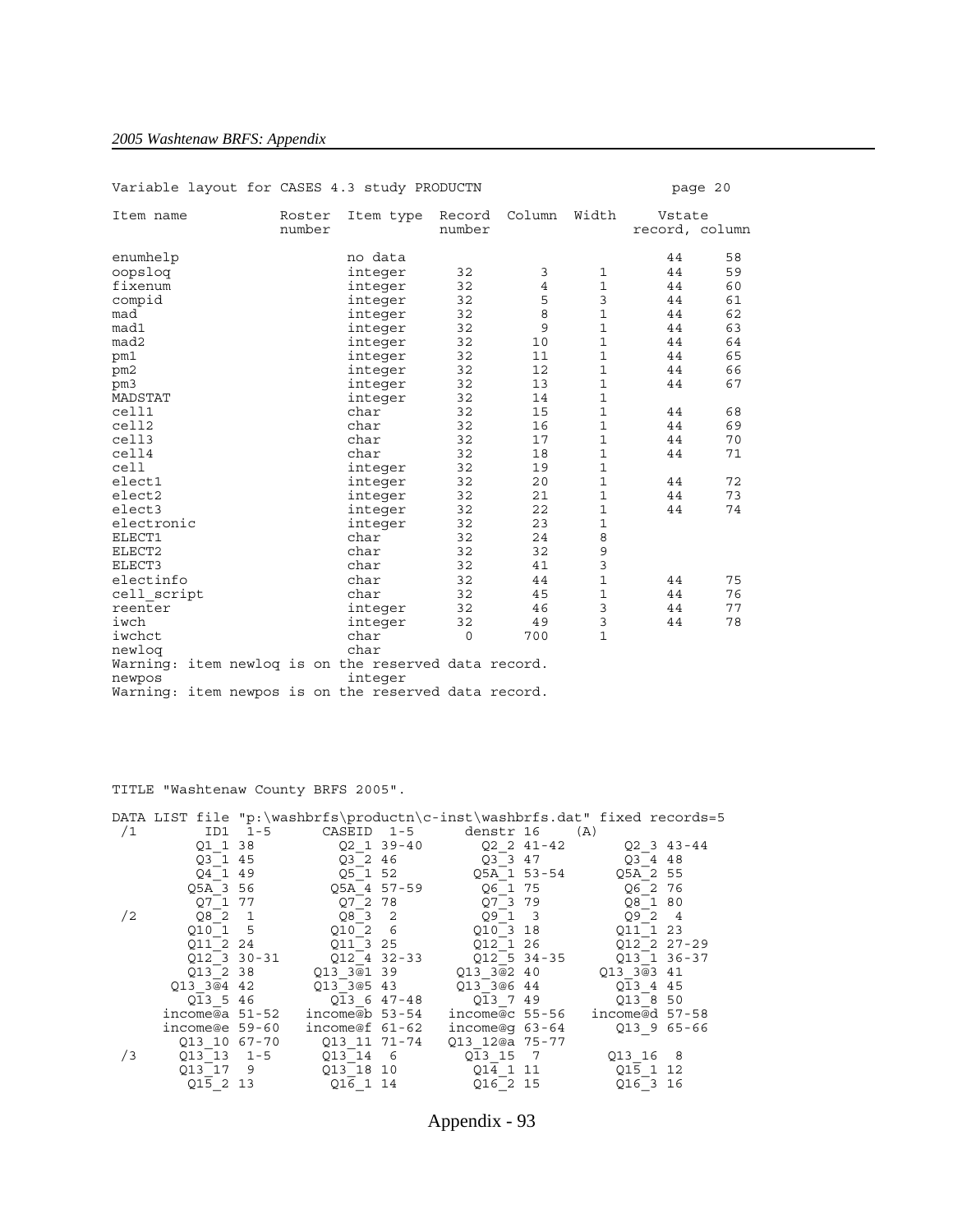.

|    | Q16 4 17<br>Q17 3 25-27<br>Q18 1 37<br>Q18 5 44<br>Q19 2 51-56<br>Q20 2 61 | Q16 5 18<br>Q17 4 28-30<br>Q18 2 38<br>Q18 6 45-46<br>Q19 3 57-58<br>$Q21$ 1 63-68 | Q17 1 19-21<br>Q17 5 31-33<br>Q18 3 39-40<br>Q18 7 47-49<br>Q19 4 59 | Q17 2 22-24<br>Q17 6 34-36<br>Q18 4 41-43<br>Q19 1 50<br>Q20 1 60 |
|----|----------------------------------------------------------------------------|------------------------------------------------------------------------------------|----------------------------------------------------------------------|-------------------------------------------------------------------|
| /4 | Q2125                                                                      | $Q21$ 3 15                                                                         | Q21 4@1 16                                                           | Q21 4@2 17                                                        |
|    |                                                                            | Q21 4@3 18 021 4@4 19 021 4@5 20 021 4@6 21                                        |                                                                      |                                                                   |
|    | Q21 5 22                                                                   | Q21 6 23                                                                           | Q22 1 24                                                             | Q22 2 25                                                          |
|    | W22 3 26-28                                                                | $Q32$ <sup>-1</sup> 29-32 $Q32$ <sup>-2</sup> 33-36 $Q32$ <sup>-3</sup> 37         |                                                                      |                                                                   |
|    | Q32 4 38-40                                                                | W23 5 41-42                                                                        | W23 6 43-44                                                          | Q32 5 45-47                                                       |
|    | W23 8 48-50 (A)                                                            |                                                                                    |                                                                      |                                                                   |
|    | W23 9 51-52                                                                |                                                                                    | W23 10 53 W23 11 54-57                                               | W24 1 57                                                          |
|    | W24 2 58                                                                   | W24 3 59 W25 1 60-61                                                               |                                                                      | W25 2 62                                                          |
|    |                                                                            | W26 1 63-66 W26 1days 67-71 W26 2 72                                               |                                                                      | W26 3 73                                                          |
|    | W27 1 74                                                                   | W27 2 75                                                                           | $W27\overline{3}76$                                                  | $W28$ <sup>1</sup> 77-80                                          |
| /5 | W28 1days 1-5                                                              | Q2826                                                                              | W28a 1 7                                                             | W28a 2 8                                                          |
|    | W29 1 9-11                                                                 | $W29\overline{2}12$                                                                | W29 3 13                                                             | $W29 \overline{4} 14-15$                                          |
|    | W30 1 16-17                                                                | $Q37$ 1 18                                                                         | W30 3 19-20                                                          | $W30$ <sup>-4</sup> 21-22                                         |
|    | W30 5 23-24                                                                |                                                                                    | W30 6 25-26 W30 7 27-28                                              | W30 8@1 29-30                                                     |
|    | W30 8@2 31-32                                                              | W30 9 33-36                                                                        | $W30\ \overline{1}0\ 37$                                             | W30 11 38                                                         |
|    |                                                                            | W30 12 39 W30 13 40-42                                                             | W31 1 43-44                                                          | W31 2 45                                                          |
|    |                                                                            | W31 3 46-47 Q30 4 48-50                                                            | Q25 intro 51                                                         | Q25 1 52                                                          |
|    | Q25 4 53                                                                   | $Q25$ 6 54                                                                         | Q25 7 55-56                                                          | W33 1 58-59                                                       |
|    | W33 2 60                                                                   |                                                                                    |                                                                      |                                                                   |

| VARIABLE LABELS      |                                              |
|----------------------|----------------------------------------------|
| ID1                  | 'Case ID'                                    |
| CASEID               | 'case identification number'                 |
| denstr               | 'strata'                                     |
| Q1 1                 | 'General health status'                      |
| Q2 1                 | 'Number of days of physical illness'         |
| $Q2$ 2               | 'Number of days of mental illness'           |
| $Q2$ 3               | 'Number of days health affected daily life'  |
| Q3 1                 | 'Have health insurance'                      |
| $Q3$ <sup>-2</sup>   | 'Personal health provider'                   |
| Q3 <sub>3</sub>      | 'Couldn''t afford medical care'              |
| Q3 4                 | 'Last time had physical'                     |
| $Q4^-1$              | 'Any physical activity'                      |
| Q5 1                 | 'Told had diabetes'                          |
| Q5A 1                | 'Age at diabetes diagnosis'                  |
| Q5A 2                | 'Taking insulin'                             |
| Q5A 3                | 'Taking diabetes pills'                      |
| Q5A 4                | 'Frequency of self glucose check'            |
| Q6 1                 | 'Told had high blood pressure'               |
| Q6 2                 | 'Currently taking medicine for hypertension' |
| $Q7_1$               | 'Ever had cholesterol checked'               |
| Q7 2                 | 'Last time had cholesterol checked'          |
| Q7 <sub>3</sub>      | 'Told had high cholesterol'                  |
| $Q8$ <sup>-1</sup>   | 'Told had cardiac event'                     |
| $Q8$ <sup>-2</sup>   | 'Told had angina/coronary heart disease'     |
| $Q8 - 3$<br>$Q9 - 1$ | 'Told had stroke'                            |
|                      | 'Ever told had asthma'                       |
| $Q9$ <sup>-2</sup>   | 'Still have asthma'                          |
| Q10 1                | 'Flu shot in past 12 months'                 |
| Q10 2                | 'Flu spray in past 12 months'                |
| Q10 3                | 'Ever had pneumoccocal vaccine'              |
| Q11 1                | 'Ever smoked'                                |
| Q11 2                | 'Frequency of smoking'                       |
| Q11 3                | 'Stopped smoking in past 12 months'          |
| $Q12\_1$             | 'Drank in past month'                        |
| $Q12_2$              | 'Number of days drank in past week/month'    |
| $Q12_3$              | 'Average number of drinks'                   |
| $Q12^-4$             | 'Times of binge drinking'                    |
| $Q12$ <sup>-</sup> 5 | 'Largest number of drinks on any occassion'  |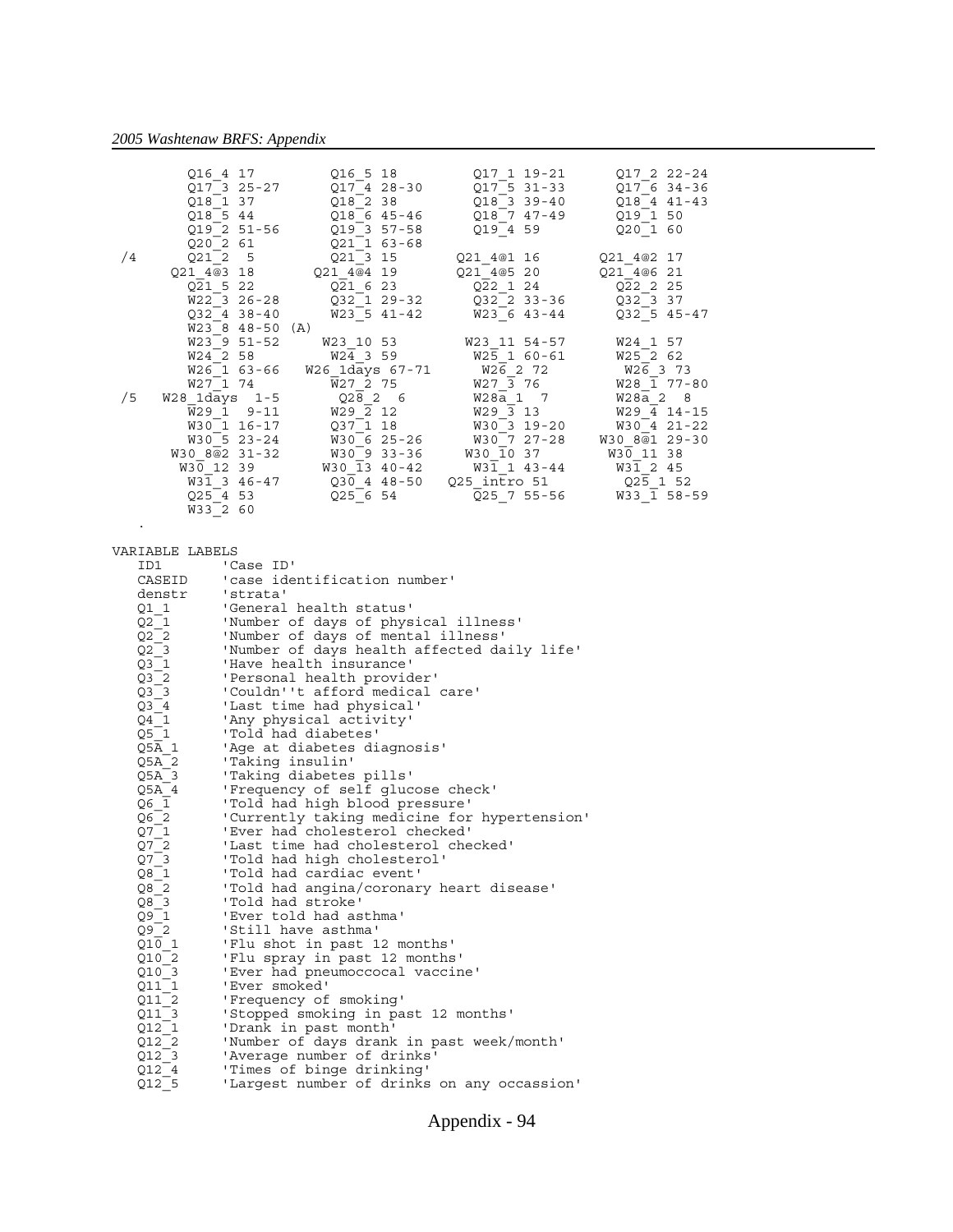| $Q13_1$              | 'Age'                                                                               |
|----------------------|-------------------------------------------------------------------------------------|
| Q13 2                | 'Hispanic/Latino'                                                                   |
| $Q13$ 3@1            | 'Race - Mention 1'                                                                  |
| Q13_3@2              | 'Race - Mention 2'                                                                  |
| $Q13$ 3@3            | 'Race - Mention 3'                                                                  |
| Q13_3@4              | 'Race - Mention 4'                                                                  |
| Q13_3@5              | 'Race - Mention 5'                                                                  |
| Q13_3@6              | 'Race - Mention 6'                                                                  |
| Q13 4                | 'Primary race'                                                                      |
| Q13 5                | 'Marital status'                                                                    |
| Q13 6                | 'Number of children in household'                                                   |
| Q13 7                | 'Educational attainment'                                                            |
| $Q13_8$              | 'Employment status'<br>income@a 'Is your annual household income from all sources ' |
| income@b             | 'Is it less than \$20,000?'                                                         |
| income@c             | 'Is it less than \$15,000?'                                                         |
| income@d             | 'Is it less than \$10,000?'                                                         |
| income@e             | 'Is it less than \$35,000?'                                                         |
| income@f             | 'Is it less than \$50,000?'                                                         |
| income@g             | 'Is it less than \$75,000?'                                                         |
| Q139                 | 'Household income'                                                                  |
| $Q13_10$             | 'Current weight'                                                                    |
| $Q13_11$             | 'Height'                                                                            |
| Q13_12@a             | 'Resident county'                                                                   |
| $Q13_13$             | 'Resident zipcode'                                                                  |
| $Q13_14$             | 'More than one phone number in residence'                                           |
| Q13 15               | 'Number of residential phone numbers'                                               |
| Q13_16               | 'Been without phone service'                                                        |
| Q13 17               | 'Respondent''s sex'                                                                 |
| Q13_18               | 'Pregnant'                                                                          |
| Q14 1                | 'Active duty in military'<br>'Limited by physical/mental/emotional problems'        |
| Q15_1<br>Q15 2       | 'Health problems that require special equipment'                                    |
| $Q16_1$              | 'Symptoms of arthritis in past 30 days'                                             |
| Q16 2                | 'Symptoms began over 3 months ago'                                                  |
| Q16_3                | 'Seen doctor about symptoms'                                                        |
| Q16 4                | 'Ever told had arthritis'                                                           |
| $Q16\_5$             | 'Limited due to arthritis'                                                          |
| $Q17$ <sup>-1</sup>  | 'Frequency of drinking fruit juice'                                                 |
| $Q17_2$              | 'Frequency of eating fruit'                                                         |
| $Q17$ <sup>3</sup>   | 'Frequency of eating green salad'                                                   |
| $Q17_4$              | 'Frequency of eating potatoes'                                                      |
| $Q17\_5$             | 'Frequency of eating carrots'                                                       |
| Q17_6                | 'Number of servings of other vegetables'                                            |
| $Q18_1$              | 'Physical exertion at work'                                                         |
| $Q18_2$              | 'Do moderate exercise'                                                              |
| $Q18$ <sup>3</sup>   | 'Days/week of moderate exercise'                                                    |
| Q18 4<br>Q18 5       | 'Amount of moderate exercise'<br>'Do vigorous exercise'                             |
| Q18 6                | 'Days/week of vigorous'                                                             |
| $Q18$ 7              | 'Amount of vigorous exercise'                                                       |
| $Q19_1$              | 'Ever tested for HIV'                                                               |
| $Q19_2$              | 'Date of last HIV test'                                                             |
| $Q19$ <sup>-</sup> 3 | 'Where had last HIV test'                                                           |
| Q19 4                | 'Done any HIV risk behaviors in past 12 months'                                     |
| Q201                 | 'Get social/emotional support you need'                                             |
| Q20 2                | 'Satisfaction with life'                                                            |
| Q211                 | 'Birth month/year of child'                                                         |
| Q21 2                | 'Child''s sex'                                                                      |
| Q213                 | 'Child''s ethnicity'                                                                |
| Q21 4@1              | 'Child''s race - Mention 1'                                                         |
| Q21 4@2              | 'Child''s race - Mention 2'                                                         |
| Q21 4@3              | 'Child''s race - Mention 3'                                                         |
| Q21 4@4              | 'Child''s race - Mention 4'                                                         |
| Q21 4@5              | 'Child''s race - Mention 5'                                                         |
| Q21 4@6              | 'Child''s race - mention 6'                                                         |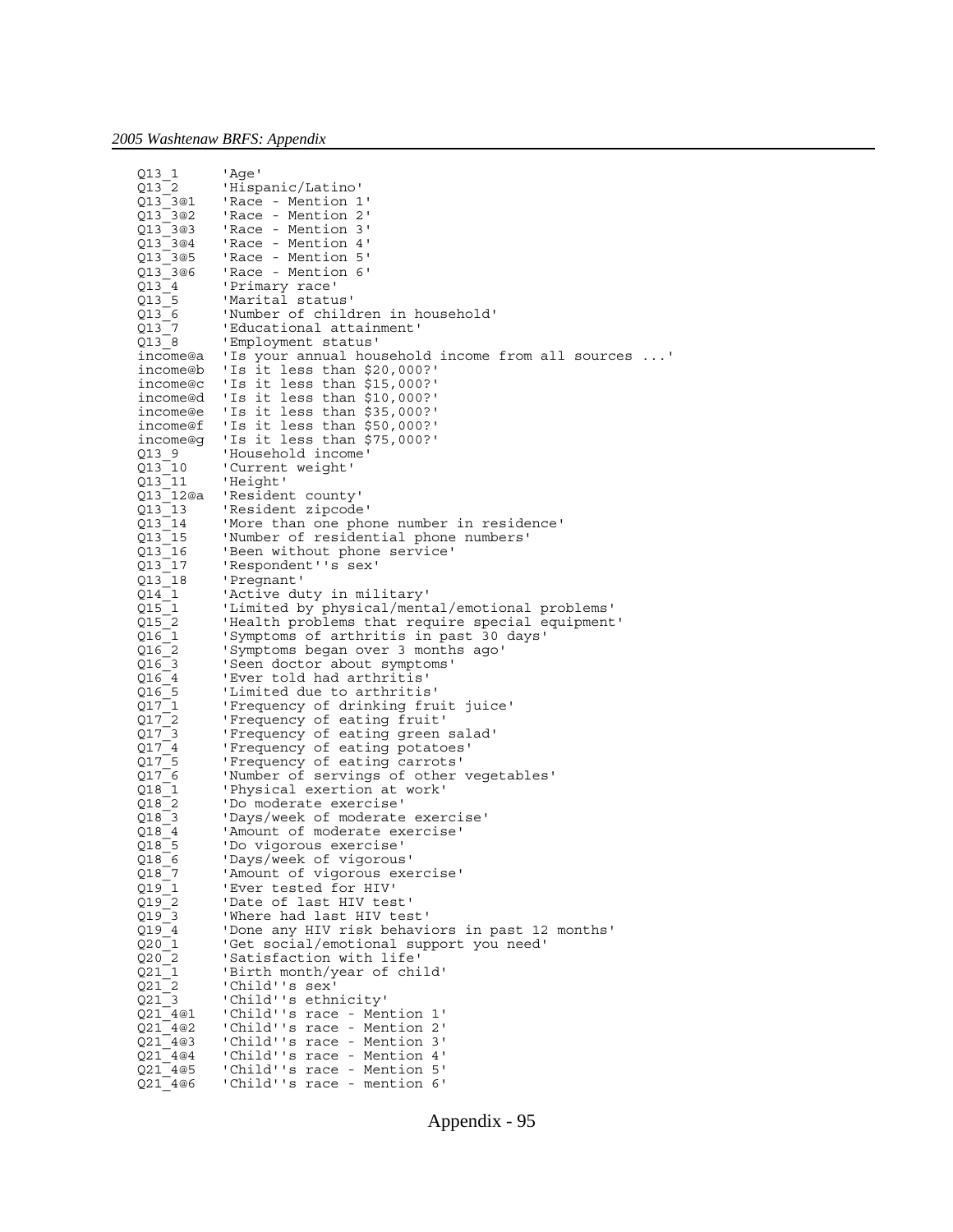```
 Q21_5 'Child''s primary race'
    Q21_6 'Relation to child'
    Q22_1 'Child ever told had asthma'
    Q22_2 'Child still has asthma'
    W22_3 'Number of asthmatic attacks child has had'
    Q32_1 'Child''s height'
    Q32_2 'Child''s weight'
    Q32_3 'Description of child''s weight'
   Q32_4     'Time spent in active play'<br>W23 5     'Number of days/week of act
                  'Number of days/week of active play'
    W23_6 'Days/week child walks/bikes to school'
   Q32_5 Tiem spent doing electronic entertainment'<br>W23_8 Tervings of fruits/vegetables child consum
                  'Servings of fruits/vegetables child consumes'
   W23<sup>-</sup>9     'Servings of soda/sweetened beverages'<br>W23<sup>-</sup>10    'Child ever breastfed'<br>W23<sup>-</sup>11    'Age when stopped breastfeeding'
                  'Child ever breastfed'
                  'Age when stopped breastfeeding'
   W24<sup>-1</sup> 'Family needed adult day csare/home care services'
    W24_2 'Needed money for housing/utilities'
    W24_3 'Concerned about enough food for family'
   W25<sup>-1</sup> 'Days of insufficient sleep'
   W25_2      'Being seen for emotional/mental problems'<br>W26_1     'How long without health insurance'<br>W26_1days  'Total number of days without insurance'
                  'How long without health insurance'
                  'Total number of days without insurance'
   W26\overline{\phantom{0}}2 'Time since last visitied dentist'<br>W26\overline{\phantom{0}}3 'Have dental insurance coverage'<br>W27\overline{\phantom{0}}1 'Firearms kept in/around home'
                  'Have dental insurance coverage'
   W27_1     'Firearms kept in/around home'<br>W27_2    'Firearms loaded'
   W27<sup>-</sup>2 'Firearms loaded'<br>W27<sup>-3</sup> 'Loaded firearms
                  'Loaded firearms unlocked'
    W28_1 'When had last mammogram'
                   'Total days since last mammogram'
    Q28_2 'Had blood glucose test'
    W28a_1 'Take any vitamins/supplements'
    W28a_2 'Any vitamins/supplements contain folic acid'
   W29 \overline{1} 'Number of cigarettes currently smoked'
    W29_2 'Health professional asked you to stop smoking'
   W29\overline{\smash{\big)}3} 'Substance abuse'<br>W29\overline{\smash{\big)}4} 'Drunk driving'
   W<sub>29</sub><sup>-4</sup> 'Drunk driving'<br>W<sub>30</sub><sup>-1</sup> 'Number of days
                  'Number of days/week of at least moderate exercise'
   Q37_1     'Ever used a pedometer'<br>W30_3     'Walking areas availabl
                  'Walking areas available in neighborhood'
   W30<sup>4</sup> 'Easy to reach walking destinations in neighborhood'
    W30_5 'Feel safe walking in neighborhood'
    W30_6 'Number of short trips in past week'
   W30<sup>-7</sup> 'Number of short trips walked in past week'<br>W30<sup>-8@1</sup> 'Reason why did not walk - Mention 1'
                  'Reason why did not walk - Mention 1'
    W30_8@2 'Reason why did not walk - Mention 2'
   W30<sup>-9</sup> 'Reasonable distance to walk for transportation'
   W30_10 'Own a bicycle'<br>W30_11 'Ride bicycle a<br>W30_12 'Ridden bike as
                  'Ride bicycle as means of transportation'
                  'Ridden bike as transportation in past week'
    W30_13 'Time spent with electronic entertainment'
    W31_1 'Description of weight'
   W31_2     'Health professional given advice about weight'<br>W31_3     'Number times/week eat meals from restaurant'
                  'Number times/week eat meals from restaurant'
   Q30_4     'Frequency of going to fast food restaurants'<br>Q25_intro  'Intro into Intimate partner violence'<br>Q25_1     'Intimate partner ever threatened violence'
 Q25_intro 'Intro into Intimate partner violence'
 Q25_1 'Intimate partner ever threatened violence'
   Q25<sup>-4</sup> 'Ever experience unwanted sex by intimate partner'<br>Q25<sup>-6</sup> 'Any injuries due to intimate partner in past year<br>Q25<sup>-7</sup> 'Relationship to intimate partner'
                  'Any injuries due to intimate partner in past year'
                  'Relationship to intimate partner'
   W33 1 'Number of sex partners'
   W33<sup>-</sup>2 <sup>'Health</sup> provider talked of preventing STD with condoms'
 .
```

```
VALUE LABELS
```

```
 Q1_1 1 'Excellent' 2 'Very good' 3 'Good' 4 'Fair' 5 'Poor'
```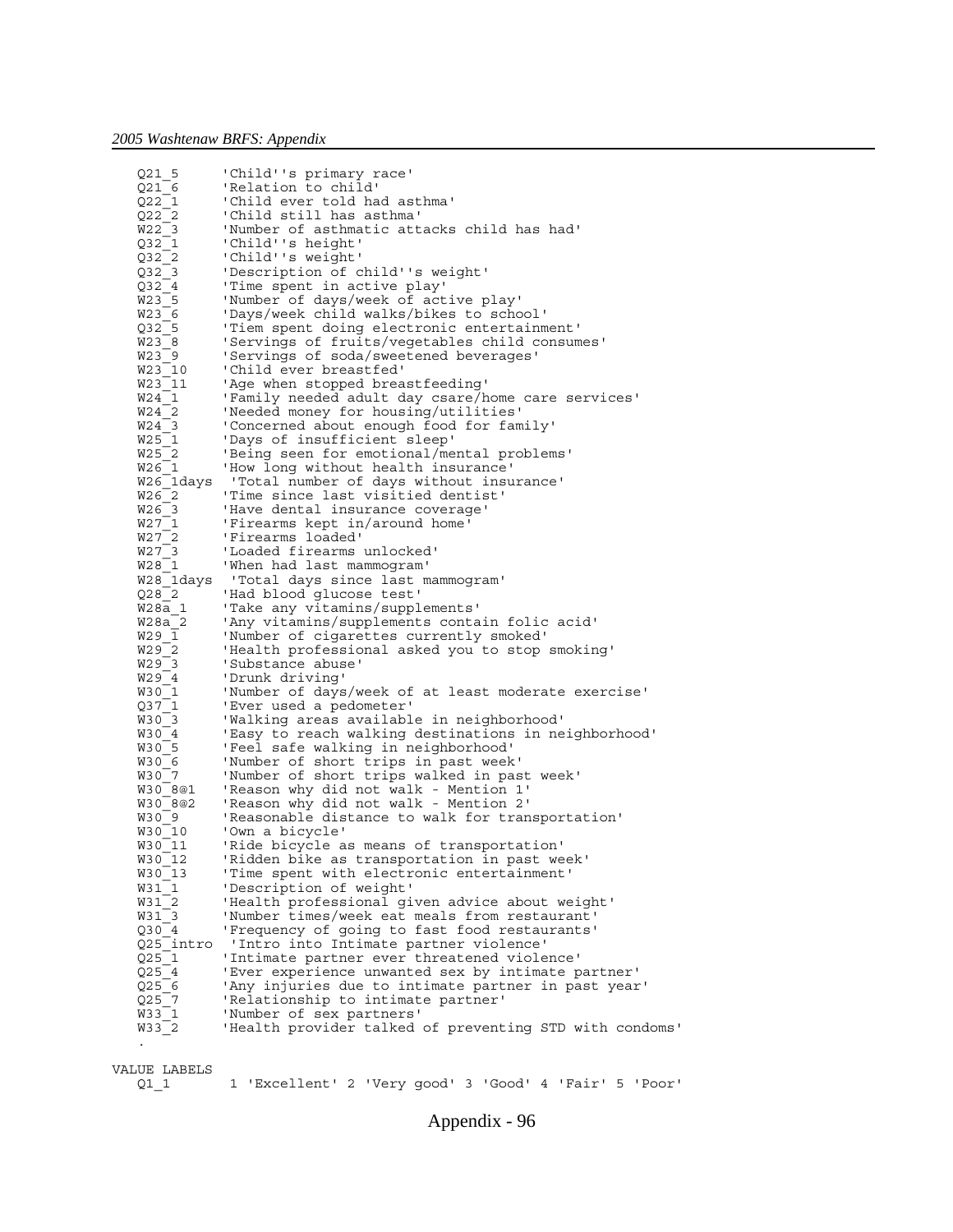|                             | 7 'DON''T KNOW' 9 'REFUSED'/                                                                              |
|-----------------------------|-----------------------------------------------------------------------------------------------------------|
| Q2 1                        | 88 'NONE' 77 'DON''T KNOW' 99 'REFUSED'/                                                                  |
| $Q2$ 2                      | 88 'NONE' 77 'DON''T KNOW' 99 'REFUSED'/                                                                  |
| $Q2$ 3                      | 88 'NONE' 77 'DON''T KNOW' 99 'REFUSED'/                                                                  |
| $Q3-1$                      | 1 'YES' 2 'NO' 7 'DON''T KNOW' 9 'REFUSED'/                                                               |
| $Q3$ <sup>-2</sup>          | 1 'YES, ONLY ONE' 2 'MORE THAN ONE' 3 'NO' 7 'DON''T KNOW'                                                |
|                             | 9 'REFUSED'/                                                                                              |
| $Q3$ 3                      | 1 'YES' 2 'NO' 7 'DON''T KNOW' 9 'REFUSED'/                                                               |
| $Q3_4$                      | 1 'Within past year' 2 'Within past 2 years'                                                              |
|                             | 3 'Within past 5 years' 4 '5 or more years ago' 7 'DON''T KNOW'                                           |
|                             | 8 'NEVER' 9 'REFUSED'/                                                                                    |
| $Q4$ 1                      | 1 'YES' 2 'NO' 7 'DON''T KNOW' 9 'REFUSED'/                                                               |
| Q5 $\overline{A}$ 1         | 97 '97 AND OLDER' 98 'DON''T KNOW' 99 'REFUSED'/                                                          |
| Q5A 2                       | 1 'YES' 2 'NO' 7 'DON''T KNOW' 9 'REFUSED'/                                                               |
| 05A 3                       | 1 'YES' 2 'NO' 7 'DON''T KNOW' 9 'REFUSED'/                                                               |
| Q5A 4                       | 777 'DON''T KNOW' 888 'NEVER' 999 'REFUSED'/                                                              |
| Q6 2                        | 1 'YES' 2 'NO' 7 'DON''T KNOW' 9 'REFUSED'/                                                               |
| $Q7$ <sup>-1</sup>          | 1 'YES' 2 'NO' 7 'DON''T KNOW' 9 'REFUSED '/                                                              |
| $Q7$ <sup>-2</sup>          | 1 'Within the past year' 2 'Within the past 2 years'                                                      |
|                             | 3 'Within the past 5 years' 4 '5 or more years ago'                                                       |
|                             | 7 'DON''T KNOW' 9 'REFUSED'/                                                                              |
| Q7 <sub>3</sub>             | 1 'YES' 2 'NO' 7 'DON''T KNOW' 9 'REFUSED'/                                                               |
| Q8 1                        | 1 'YES' 2 'NO' 7 'DON''T KNOW' 9 'REFUSED'/                                                               |
| Q8 2                        | 1 'YES' 2 'NO' 7 'DON''T KNOW' 9 'REFUSED'/                                                               |
| $Q8$ 3                      | 1 'YES' 2 'NO' 7 'DON''T KNOW' 9 'REFUSED'/                                                               |
| $Q9$ <sup>-1</sup>          | 1 'YES' 2 'NO' 7 'DON''T KNOW' 9 'REFUSED'/                                                               |
| Q92                         | 1 'YES' 2 'NO' 7 'DON''T KNOW' 9 'REFUSED'/                                                               |
| Q10 1                       | 1 'YES' 2 'NO' 7 'DON''T KNOW' 9 'REFUSED'/                                                               |
| Q10 2                       | 1 'YES' 2 'NO' 7 'DON''T KNOW' 9 'REFUSED'/                                                               |
| Q10 3                       | 1 'YES' 2 'NO' 7 'DON''T KNOW' 9 'REFUSED'/                                                               |
| Q11 1                       | 1 'YES' 2 'NO' 7 'DON''T KNOW' 9 'REFUSED'/                                                               |
| Q11 2                       | 1 'EVERYDAY' 2 'SOMEDAYS' 3 'NOT AT ALL'/                                                                 |
| Q11 3                       | 1 'YES' 2 'NO' 7 'DON''T KNOW' 9 'REFUSED'/                                                               |
|                             |                                                                                                           |
|                             |                                                                                                           |
| Q12 1                       | 1 'YES' 2 'NO' 7 'DON''T KNOW' 9 'REFUSED'/                                                               |
| Q12 2                       | 777 'DON' T KNOW' 888 'NO DRINKS IN PAST 30 DAYS' 999 'REFUSED'/                                          |
| Q12 3                       | 77 'DON''T KNOW' 99 'REFUSED'/                                                                            |
| Q12 4                       | 88 'None' 77 'DON''T KNOW' 99 'REFUSED'/                                                                  |
| $Q12$ <sup>5</sup><br>Q13 2 | 77 'DON''T KNOW' 99 'REFUSED'/                                                                            |
|                             | 1 'YES' 2 'NO' 7 'DON''T KNOW' 9 'REFUSED'/<br>1 'White' 2 'Black/African American' 3 'Asian'             |
| Q13_3@1                     |                                                                                                           |
|                             | 4 'Native Hawaiian/Other Pacific Islander'                                                                |
|                             | 5 'American Indian/Alaska Native' 6 'Other 0' 7 'DON''T KNOW'<br>9 'REFUSED'/                             |
| Q13_3@2                     | 1 'White' 2 'Black/African American' 3 'Asian'                                                            |
|                             | 4 'Native Hawaiian/Other Pacific Islander'                                                                |
|                             | 5 'American Indian/Alaska Native' 6 'Other 0' 7 'DON''T KNOW'                                             |
|                             | 8 'NO ADDITIONAL CHOICES' 9 'REFUSED'/                                                                    |
| Q13_3@3                     | 1 'White' 2 'Black/African American' 3 'Asian'                                                            |
|                             | 4 'Native Hawaiian/Other Pacific Islander'                                                                |
|                             | 5 'American Indian/Alaska Native' 6 'Other 0' 7 'DON''T KNOW'                                             |
|                             | 8 'NO ADDITIONAL CHOICES' 9 'REFUSED'/                                                                    |
| Q13 3@4                     | 1 'White' 2 'Black/African American' 3 'Asian'                                                            |
|                             | 4 'Native Hawaiian/Other Pacific Islander'                                                                |
|                             | 5 'American Indian/Alaska Native' 6 'Other<br>0' 7 'DON''T KNOW'                                          |
|                             | 8 'NO ADDITIONAL CHOICES' 9 'REFUSED'/                                                                    |
| Q13_3@5                     | 1 'White' 2 'Black/African American' 3 'Asian'                                                            |
|                             | 4 'Native Hawaiian/Other Pacific Islander'                                                                |
|                             | 5 'American Indian/Alaska Native' 6 'Other<br>0' 7 'DON''T KNOW'                                          |
|                             | 8 'NO ADDITIONAL CHOICES' 9 'REFUSED'/                                                                    |
| Q13 3@6                     | 1 'White' 2 'Black/African American' 3 'Asian'                                                            |
|                             | 4 'Native Hawaiian/Other Pacific Islander'                                                                |
|                             | 5 'American Indian/Alaska Native' 6 'Other<br>0' 7 'DON''T KNOW'                                          |
|                             | 8 'NO ADDITIONAL CHOICES' 9 'REFUSED'/                                                                    |
| Q13 4                       | 1 'White' 2 'Black/African American' 3 'Asian'                                                            |
|                             | 4 'Native Hawaiian/Other Pacific Islander'<br>5 'American Indian/Alaska Native' 6 'Other' 7 'DON''T KNOW' |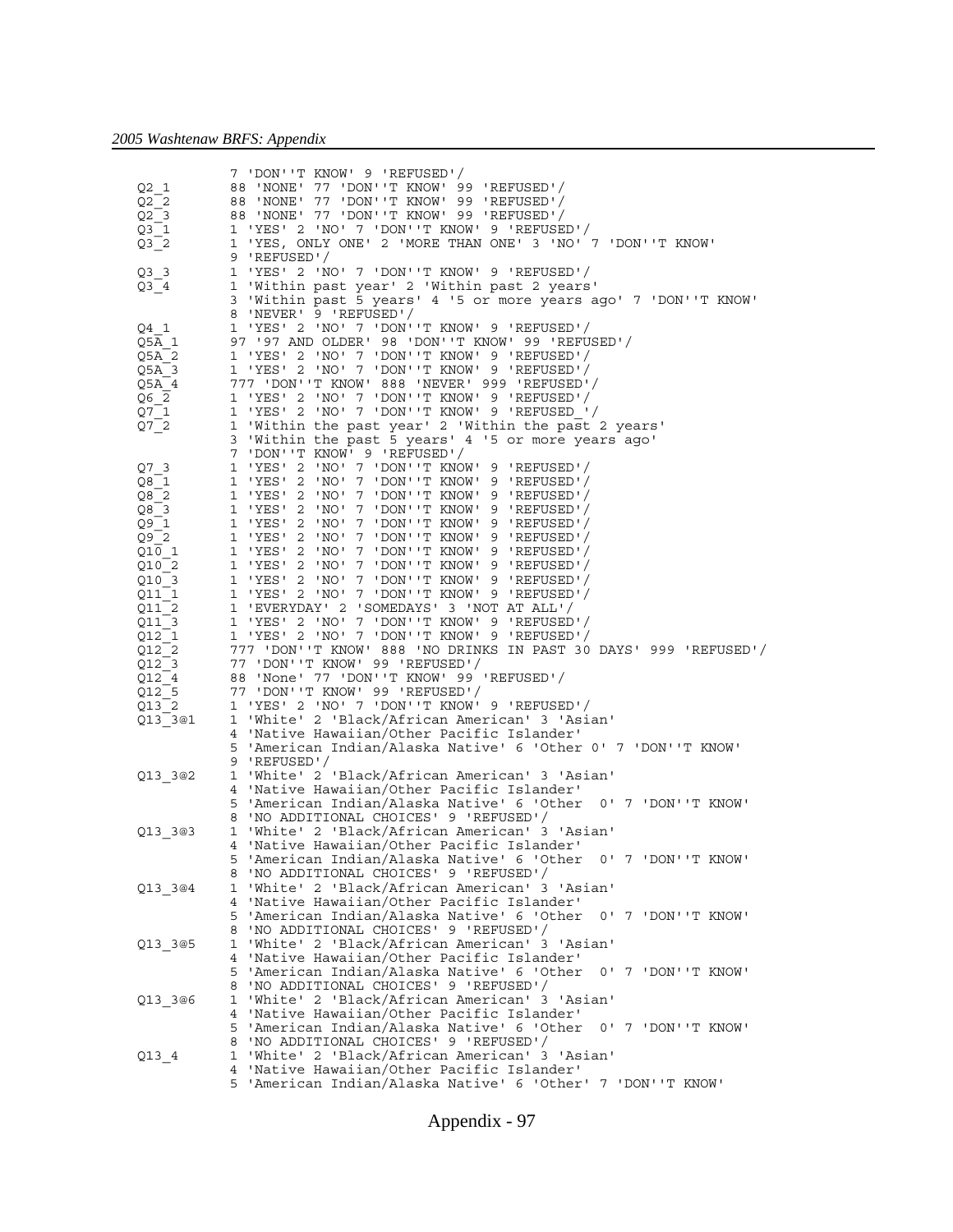|          | 9 'REFUSED'/                                                  |
|----------|---------------------------------------------------------------|
| Q13 5    | 1 'Married' 2 'Divorced' 3 'Widowed' 4 'Separated'            |
|          | 5 'Never married' 6 'A member of an unmarried couple'         |
|          |                                                               |
|          | 9 'REFUSED'/                                                  |
| Q13 6    | 88 'NONE' 99 'REFUSED'/                                       |
| Q13 7    | 1 'Never attended school or only attended kindergarten'       |
|          | 2 'Elementary' 3 'Some high school' 4 'High school graduate'  |
|          | 5 'Some college or technical school' 6 'College graduate'     |
|          | 9 'REFUSED'/                                                  |
|          |                                                               |
| Q13 8    | 1 'Employed for wages' 2 'Self-employed'                      |
|          | 3 'Out of work for more than 1 year'                          |
|          | 4 'Out of work for less than 1 year' 5 'Homemake' 6 'Student' |
|          | 7 'Retired' 8 'Unable to work' 9 'REFUSED'/                   |
| Q13 9    | 1 'Less than \$10,000' 2 'Less than \$15,000'                 |
|          | 3 'Less than \$20,000' 4 'Less than \$25,000'                 |
|          | 5 'Less than \$35,000' 6 'Less than \$50,000'                 |
|          | 7 'Less than \$75,000' 8 '\$75,000 or more' 77 'DON''T KNOW'  |
|          |                                                               |
|          | 99 'REFUSED'/                                                 |
| Q13 10   |                                                               |
| Q13 11   | 7777    VDON''T KNOW'    9999    'REFUSED'/                   |
| Q13 12@a | 161 'Washtenaw County' 777 'DON''T KNOW' 999 'REFUSED'/       |
| Q13 13   | 77777    VDON''T KNOW'    99999    'REFUSED'/                 |
| Q13 14   | 1 'YES' 2 'NO' 7 'DON''T KNOW' 9 'REFUSED'/                   |
| Q13 15   | 7 'DON''T KNOW' 9 'REFUSED'/                                  |
|          |                                                               |
| Q13 16   | 1 'YES' 2 'NO' 7 'DON''T KNOW' 9 'REFUSED'/                   |
| Q13 17   | 1 'MALE' 2 'FEMALE'/                                          |
| Q13 18   | 1 'YES' 2 'NO' 7 'DON''T KNOW' 9 'REFUSED'/                   |
| 014 1    | 1 'YES' 2 'NO' 7 'DON''T KNOW' 9 'REFUSED'/                   |
| Q15 1    | 1 'YES' 2 'NO' 7 'DON''T KNOW' 9 'REFUSED'/                   |
| Q15 2    | 1 'YES' 2 'NO' 7 'DON''T KNOW' 9 'REFUSED'/                   |
| 016 1    | 1 'Yes' 2 'No' 7 'DON''T KNOW' 9 'REFUSED'/                   |
| Q16 2    | 1 'Yes' 2 'No' 7 'DON''T KNOW' 9 'REFUSED'/                   |
|          |                                                               |
| 016 3    | 1 'Yes' 2 'No' 7 'DON''T KNOW' 9 'REFUSED'/                   |
| Q16 4    | 1 'Yes' 2 'No' 7 'DON''T KNOW' 9 'REFUSED'/                   |
| Q16 5    | 1 'Yes' 2 'No' 7 'DON''T KNOW' 9 'REFUSED'/                   |
| Q17 1    | 555 'NEVER' 777 'DON''T KNOW' 999 'REFUSED'/                  |
| Q17 2    | 555 'NEVER' 777 'DON''T KNOW' 999 'REFUSED'/                  |
| Q17 3    | 555 'NEVER' 777 'DON''T KNOW' 999 'REFUSED'/                  |
| Q17 4    | 555 'NEVER' 777 'DON''T KNOW' 999 'REFUSED'/                  |
| Q17 5    | 555 'NEVER' 777 'DON''T KNOW' 999 'REFUSED'/                  |
|          | 555 'never' 777 'DON''T KNOW' 999 'REFUSED'/                  |
| Q17 6    |                                                               |
| $Q18_1$  | 1 'Mostly sitting or standing' 2 'Mostly walking'             |
|          | 3 'Mostly heavy labor or physically demanding work'           |
|          | 7 'DON''T KNOW' 9 'REFUSED'/                                  |
| 018 2    | 1 'YES' 2 'NO' 7 'DON''T KNOW' 9 'REFUSED'/                   |
| Q18 3    | 77 'DON''T KNOW' 99 'REFUSED'/                                |
| Q18 4    | 777 UON'T KNOW' 999 'REFUSED'/                                |
| 018 5    | 1 'YES' 2 'NO' 7 'DON''T KNOW' 9 'REFUSED'/                   |
| Q18 6    | 88 'None' 77 'DON''T KNOW' 99 'REFUSED'/                      |
| Q18 7    | 777    VON ''T KNOW'    999    'REFUSED' /                    |
|          |                                                               |
| Q19 1    | 1 'YES' 2 'NO' 7 'DON''T KNOW' 9 'REFUSED'/                   |
| Q19 2    | 777777    VDON''T KNOW'    999999    'REFUSED' /              |
| $Q19_3$  | 1 'Private doctor or HMO' 2 'Counseling and testing site'     |
|          | 3 'Hospital' 4 'Clinic' 5 'In a jail or prison' 6 'Home'      |
|          | 7 'Somewhere else' 8 'Drug treatment facility'                |
|          | 77 'DON''T KNOW/NOT SURE' 99 'REFUSED'/                       |
| Q19 4    | 1 'YES' 2 'NO' 7 'DON''T KNOW' 9 'REFUSED'/                   |
| Q201     | 1 'Always' 2 'Usually' 3 'Sometimes' 4 'Rarely' 5 'Never'     |
|          |                                                               |
|          | 7 'DON''T KNOW' 9 'REFUSED'/                                  |
| Q20 2    | 1 'Very satisfied' 2 'Satisfied' 3 'Dissatisfied'             |
|          | 4 'Very dissatisfied' 7 'DON''T KNOW' 9 'REFUSED'/            |
| Q21 2    | 1 'Boy' 2 'Girl' 9 'REFUSED'/                                 |
| Q21 3    | 'YES' 2 'NO' 7 'DON''T KNOW' 9 'REFUSED'/<br>1                |
| Q21 4@1  | 1 'White' 2 'Black/African American' 3 'Asian'                |
|          | 4 'Native Hawaiian/Other Pacific Islander'                    |
|          | 5 'American Indian/Alaska Native' 6 'Other 0' 7 'DON''T KNOW' |
|          |                                                               |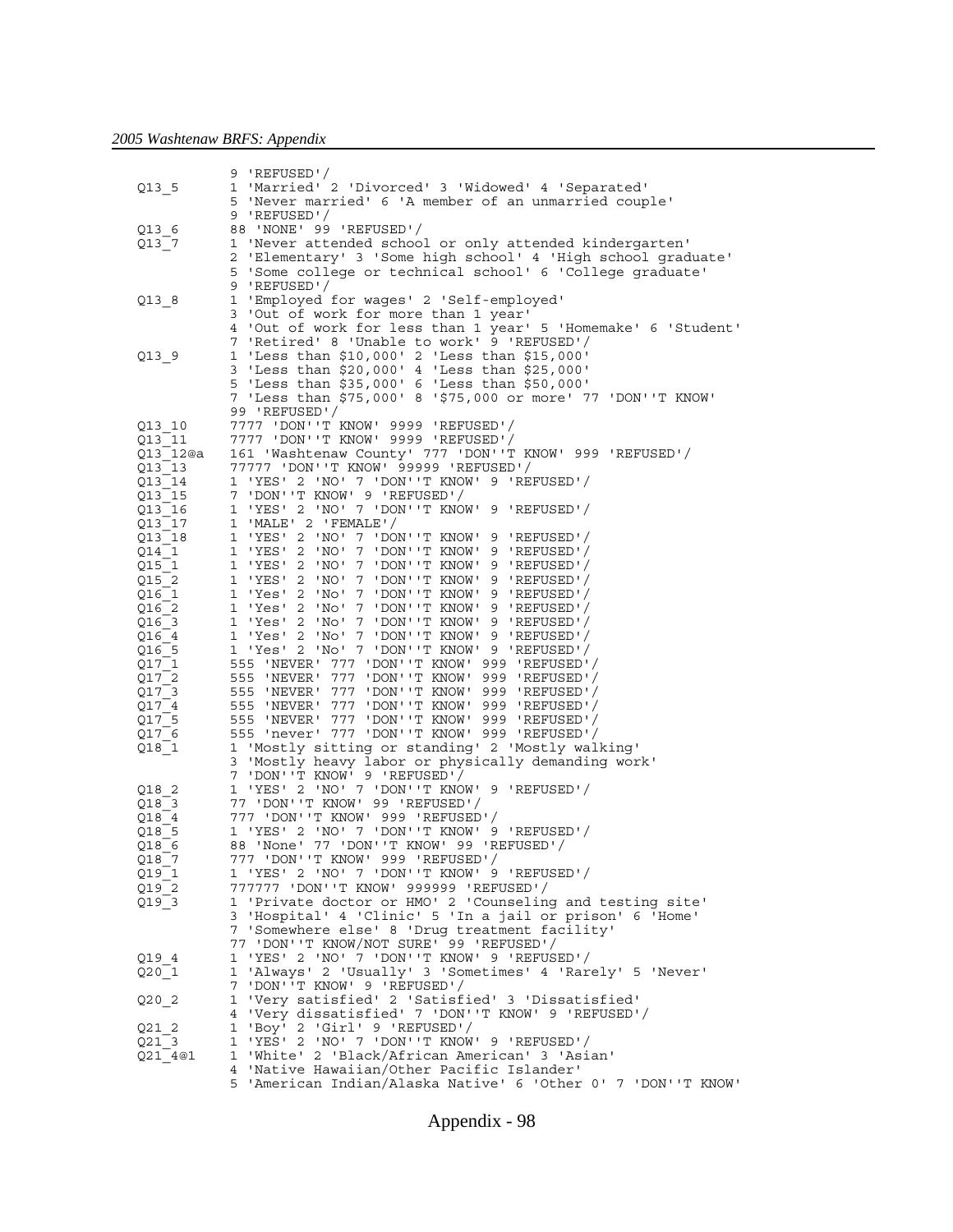|                              | 9 'REFUSED'/                                                                            |
|------------------------------|-----------------------------------------------------------------------------------------|
| Q21 4@2                      | 'White' 2 'Black/African American' 3 'Asian'<br>1                                       |
|                              | 'Native Hawaiian/Other Pacific Islander'<br>4                                           |
|                              | 5 'American Indian/Alaska Native' 6 'Other 0' 7 'DON''T KNOW'                           |
|                              |                                                                                         |
|                              | 'NO ADDITIONAL CHOICES' 9 'REFUSED'/<br>8                                               |
| Q21 4@3                      | 'White' 2 'Black/African American' 3 'Asian'<br>1                                       |
|                              | 'Native Hawaiian/Other Pacific Islander'<br>4                                           |
|                              | 'American Indian/Alaska Native' 6 'Other 0' 7 'DON''T KNOW'<br>5                        |
|                              | 'NO ADDITIONAL CHOICES' 9 'REFUSED'/<br>8                                               |
|                              | 'White' 2 'Black/African American' 3 'Asian'                                            |
| Q21 4@4                      | 1                                                                                       |
|                              | 'Native Hawaiian/Other Pacific Islander'<br>4                                           |
|                              | 5<br>'American Indian/Alaska Native' 6 'Other 0' 7 'DON''T KNOW'                        |
|                              | 'NO ADDITIONAL CHOICES' 9 'REFUSED'/<br>8                                               |
| Q21 4@5                      | 'White' 2 'Black/African American' 3 'Asian'<br>1                                       |
|                              | 'Native Hawaiian/Other Pacific Islander'<br>4                                           |
|                              | 'American Indian/Alaska Native' 6 'Other 0' 7 'DON''T KNOW'<br>5                        |
|                              | 'NO ADDITIONAL CHOICES' 9 'REFUSED'/<br>8                                               |
|                              |                                                                                         |
| Q21 4@6                      | 'White' 2 'Black/African American' 3 'Asian'<br>1                                       |
|                              | 'Native Hawaiian/Other Pacific Islander'<br>4                                           |
|                              | 'American Indian/Alaska Native' 6 'Other 0' 7 'DON''T KNOW'<br>5                        |
|                              | 'NO ADDITIONAL CHOICES' 9 'REFUSED'/<br>8                                               |
| $Q21$ 5                      | 'White' 2 'Black/African American' 3 'Asian'<br>1                                       |
|                              | 'Native Hawaiian/Other Pacific Islander'<br>4                                           |
|                              | 5 'American Indian/Alaska Native' 6 'Other' 7 'DON''T KNOW'                             |
|                              |                                                                                         |
|                              | 9 'REFUSED'/                                                                            |
| Q21 6                        | 1 'Parent' 2 'Grandparent' 3 'Foster parent or guardian'                                |
|                              | 4 'Sibling' 5 'Other relative' 6 'Not related in any way'                               |
|                              | 7 'DON''T KNOW' 9 'REFUSED'/                                                            |
| Q221                         | 1 'YES' 2 'NO' 7 'DON''T KNOW' 9 'REFUSED'/                                             |
| Q22 2                        | 1 'YES' 2 'NO' 7 'DON''T KNOW' 9 'REFUSED'/                                             |
| W22 3                        | 777 'DON''T KNOW' 999 'REFUSED'/                                                        |
|                              |                                                                                         |
| Q32 1                        | 7777 'DON''T KNOW' 9999 'REFUSED'/                                                      |
| Q32 2                        | 7777    VDON''T KNOW'    9999    'REFUSED' /                                            |
| Q32 3                        | 1 'Very underweight' 2 'Slightly underweight'                                           |
|                              | 3 'About the right weight' 4 'Slightly overweight'                                      |
|                              | 5 'Very overweight' 7 'DON''T KNOW' 9 'REFUSED'/                                        |
| Q32 4                        |                                                                                         |
| W23 5                        | 77 'DON''T KNOW' 99 'REFUSED'/                                                          |
|                              |                                                                                         |
|                              |                                                                                         |
| W23 6                        | 77 'DON''T KNOW' 99 'REFUSED'/                                                          |
| Q32 5                        | 777    VDON''T KNOW'    999    'REFUSED' /                                              |
| W23 9                        | 77 'DON''T KNOW' 99 'REFUSED'/                                                          |
| $W23$ 10                     | 1 'YES' 2 'NO' 7 'DON''T KNOW' 9 'REFUSED'/                                             |
| W23 11                       | 6666 'STILL BREASTFEEDING' 7777 'DON''T KNOW' 8888 'NEVER'                              |
|                              |                                                                                         |
|                              | 9999 'REFUSED'/                                                                         |
| W24 1                        | 1 'YES' 2 'NO' 7 'DON''T KNOW' 9 'REFUSED'/                                             |
| W24 2                        | 1 'YES' 2 'NO' 7 'DON''T KNOW' 9 'REFUSED'/                                             |
| W24 3                        | 1 'YES' 2 'NO' 7 'DON''T KNOW' 9 'REFUSED'/                                             |
| W25 1                        | 77 'DON''T KNOW' 99 'REFUSED'/                                                          |
| W25 2                        | 1 'YES' 2 'NO' 7 'DON''T KNOW' 9 'REFUSED'/                                             |
| W26 1                        | 8888 'Never had any insurance' 7777 'DONT'' KNOW'                                       |
|                              | 9999 'REFUSED'/                                                                         |
| W26 2                        |                                                                                         |
|                              | 1 'Within the past year' 2 'Within the past 2 years'                                    |
|                              | 3 'Within the past 5 years' 4 '5 or more years ago'                                     |
|                              | 7 'DON''T KNOW' 8 'Never' 9 'REFUSED'/                                                  |
| W26 3                        | 1 'YES' 2 'NO' 7 'DON''T KNOW' 9 'REFUSED'/                                             |
| W27 1                        | 1 'YES' 2 'NO' 7 'DON''T KNOW' 9 'REFUSED'/                                             |
| W27 2                        | 1 'YES' 2 'NO' 7 'DON''T KNOW' 9 'REFUSED'/                                             |
| W27 3                        | 1 'YES' 2 'NO' 7 'DON''T KNOW' 9 'REFUSED'/                                             |
| W28 1                        | 7777 'DON''T KNOW' 9999 'REFUSED' 8888 'NEVER HAD ONE'/                                 |
| Q282                         | 1 'YES' 2 'NO' 7 'DON''T KNOW' 9 'REFUSED'/                                             |
| W28a 1                       | 1 'YES' 2 'NO' 7 'DON''T KNOW' 9 'REFUSED'/                                             |
|                              |                                                                                         |
| W28a 2                       | 1 'YES' 2 'NO' 7 'DON''T KNOW' 9 'REFUSED'/                                             |
| W29 1                        |                                                                                         |
| W29 2                        | 1 'YES' 2 'NO' 7 'DON''T KNOW' 9 'REFUSED'/                                             |
| W29 3<br>$W29$ <sup>-4</sup> | 1 'YES' 2 'NO' 7 'DON''T KNOW' 9 'REFUSED'/<br>88 'None' 77 'DON''T KNOW' 99 'REFUSED'/ |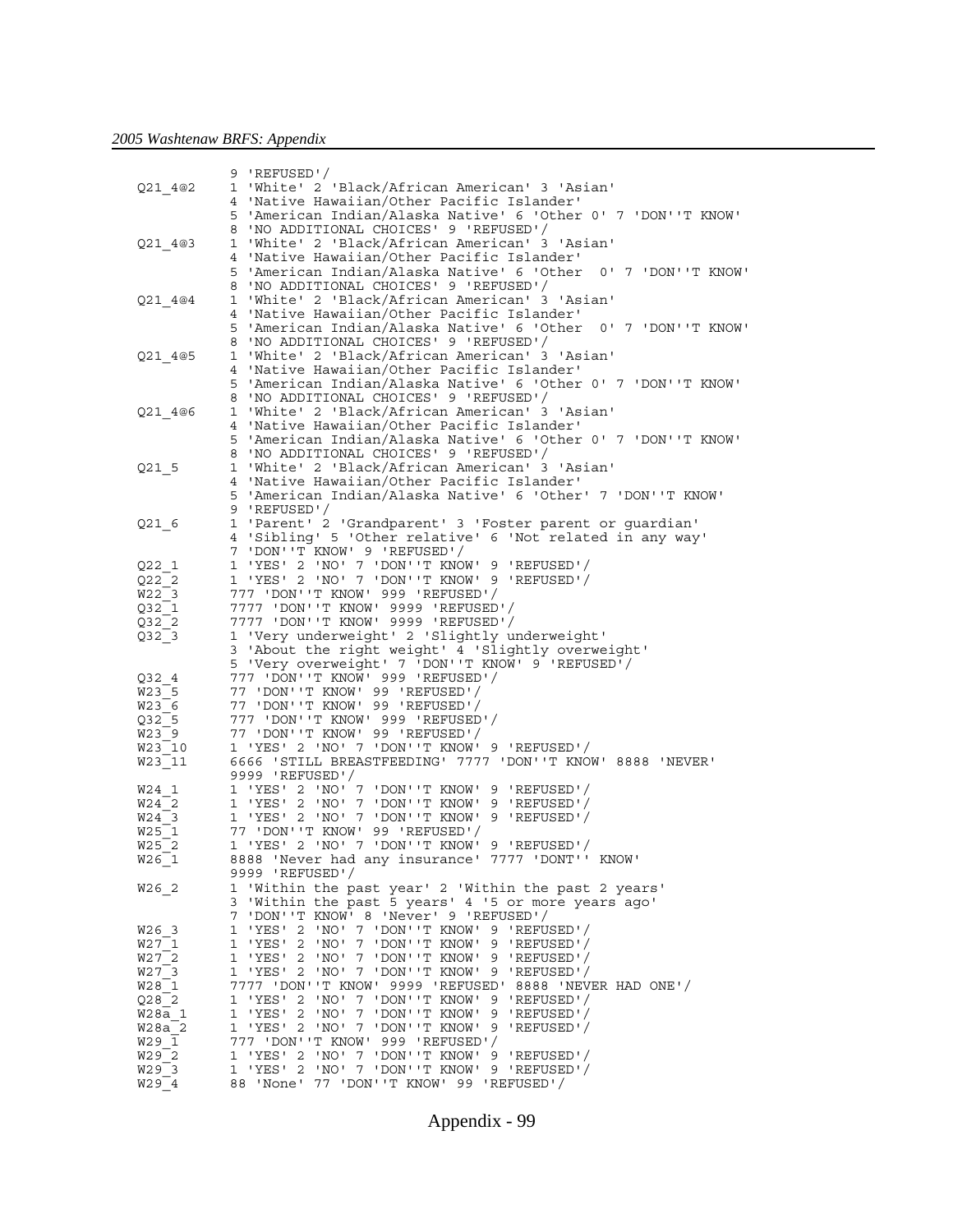MISSING VALUES  $Q3^{-}3$  (9, 7). MISSING VALUES  $Q3^{-}4$  (9, 7). MISSING VALUES  $Q4^{-}1$  (9, 7).  $MISSING$  VALUES  $Q5^-1$  (9, 7).

| W30 1                            | 77 'DON''T KNOW' 99 'REFUSED'/                                                                                                                                                                                                                                                                                                        |
|----------------------------------|---------------------------------------------------------------------------------------------------------------------------------------------------------------------------------------------------------------------------------------------------------------------------------------------------------------------------------------|
| Q37 1                            | 1 'YES' 2 'NO' 7 'DON''T KNOW' 9 'REFUSED'/                                                                                                                                                                                                                                                                                           |
| W30 3                            | 1 'Strongly Disagree' 2 'Somewhat Disagree' 3 'Neutral'<br>4 'Somewhat Agree' 5 'Strongly Agree' 7 'DON''T KNOW'<br>9 'REFUSED'/                                                                                                                                                                                                      |
| W30 4                            | 'Strongly Disagree' 2 'Somewhat Disagree' 3 'Neutral'<br>1<br>4 'Somewhat Agree' 5 'Strongly Agree' 7 'DON''T KNOW'<br>9 'REFUSED'/                                                                                                                                                                                                   |
| W30 5                            | 1 'Strongly Disagree' 2 'Somewhat Disagree' 3 'Neutral'<br>'Somewhat Agree' 5 'Strongly Agree' 7 'DON''T KNOW'<br>4<br>9 'REFUSED'/                                                                                                                                                                                                   |
| W30 6                            | 88 'None' 77 'DON''T KNOW' 99 'REFUSED'/                                                                                                                                                                                                                                                                                              |
| W30 7                            | 88 'None' 77 'DON''T KNOW' 99 'REFUSED'/                                                                                                                                                                                                                                                                                              |
| W30 8@1                          | 1 'Poor health' 2 'Too tired, no energy'<br>3 'Don''t enjoy walking' 4 'Bad weather' 5 'Not safe to walk'<br>6 'No sidewalks' 7 'To remote, live in country' 8 'Too far'<br>9 'Takes too much time' 10 'Need to transport someone/thing'<br>11 'Already walk enough/get enough exercise' 12 'Other'<br>77 'DON''T KNOW' 99 'REFUSED'/ |
| W30 8@2                          | 1 'Poor health' 2 'Too tired, no energy'                                                                                                                                                                                                                                                                                              |
|                                  | 3 'Don''t enjoy walking' 4 'Bad weather' 5 'Not safe to walk'                                                                                                                                                                                                                                                                         |
|                                  | 6 'No sidewalks' 7 'To remote, live in country' 8 'Too far'<br>9 'Takes too much time' 10 'Need to transport someone/thing'<br>11 'Already walk enough/get enough exercise' 12 'Other'<br>77 'DON''T KNOW' 99 'REFUSED' 55 'NO OTHER RESPONSES'/                                                                                      |
| W30 9                            | 7777 'DON''T KNOW' 9999 'REFUSED' 5555 'OTHER RESPONSES'<br>8888 'NOT REASONABLE TO WALK'/                                                                                                                                                                                                                                            |
| W30 10                           | 1 'YES' 2 'NO' 7 'DON''T KNOW' 9 'REFUSED'/                                                                                                                                                                                                                                                                                           |
| W30 11                           | 1 'YES' 2 'NO' 7 'DON''T KNOW' 9 'REFUSED'/                                                                                                                                                                                                                                                                                           |
| W30 12                           | 1 'YES' 2 'NO' 7 'DON''T KNOW' 9 'REFUSED'/                                                                                                                                                                                                                                                                                           |
| W30 13                           |                                                                                                                                                                                                                                                                                                                                       |
| W31 1                            | 1 'Overweight' 2 'Underweight' 3 'About the right weight'<br>77 'DON''T KNOW' 99 'REFUSED'/                                                                                                                                                                                                                                           |
| W31 2                            | 1 'Yes, lose weight' 2 'Yes, gain weight'<br>3 'Yes, maintain weight' 4 'No' 7 'DON''T KNOW' 9 'REFUSED'/                                                                                                                                                                                                                             |
| W31 3                            | 66 'Less than weekly' 77 'DON''T KNOW' 99 'REFUSED'/                                                                                                                                                                                                                                                                                  |
| Q30 4                            | 777 'DON''T KNOW' 999 'REFUSED' 444 'LESS THAN ONCE A MONTH'<br>555 'NEVER'/                                                                                                                                                                                                                                                          |
| Q25 intro                        | 1 'Continue' 3 'Refuses section'/                                                                                                                                                                                                                                                                                                     |
| Q25 1                            | 1 'YES' 2 'NO' 7 'DON''T KNOW' 9 'REFUSED'/                                                                                                                                                                                                                                                                                           |
| Q254                             | 1 'YES' 2 'NO' 7 'DON''T KNOW' 9 'REFUSED'/                                                                                                                                                                                                                                                                                           |
| Q25 6                            | 'YES' 2 'NO' 7 'DON''T KNOW' 9 'REFUSED'/<br>$\mathbf{1}$                                                                                                                                                                                                                                                                             |
| Q25 7                            | 1 'Boyfriend' 2 'Girlfriend' 3 'Former boyfriend'                                                                                                                                                                                                                                                                                     |
|                                  | 4 'Former girlfriend' 5 'Male you were dating'                                                                                                                                                                                                                                                                                        |
|                                  | 6 'Female you were dating' 7 'Husband or male live-in partner'<br>8 'Former husband or former male live-in partner'                                                                                                                                                                                                                   |
|                                  | 9 'L wife or female live-in partner'                                                                                                                                                                                                                                                                                                  |
|                                  | 10 'Former wife or former female live-in partner 0 Other'<br>11 'Other' 77 'DON''T KNOW' 99 'REFUSED'/                                                                                                                                                                                                                                |
| W33 1                            | 76 '76 or more' 77 'DON''T KNOW' 99 'REFUSED' 88 'None'/                                                                                                                                                                                                                                                                              |
| W33 2<br>$\ddot{\phantom{0}}$    | 1 'YES' 2 'NO' 7 'DON''T KNOW' 9 'REFUSED'/                                                                                                                                                                                                                                                                                           |
|                                  |                                                                                                                                                                                                                                                                                                                                       |
| COMMENT                          | mdl, md2, min, and max specifications were translated into the<br>following "MISSING VALUES" commands and "IF" statements:.                                                                                                                                                                                                           |
|                                  |                                                                                                                                                                                                                                                                                                                                       |
| MISSING VALUES<br>MISSING VALUES | Q1 1 (9, 7).<br>Q2 1 (99, 77).                                                                                                                                                                                                                                                                                                        |
| MISSING VALUES                   | $Q2 \t2 \t(99, 77)$ .                                                                                                                                                                                                                                                                                                                 |
| MISSING VALUES                   | Q2 3 (99, 77).                                                                                                                                                                                                                                                                                                                        |
| MISSING VALUES                   | Q3 1 (9, 7).                                                                                                                                                                                                                                                                                                                          |
| MISSING VALUES                   | Q3_2 (9, 7).                                                                                                                                                                                                                                                                                                                          |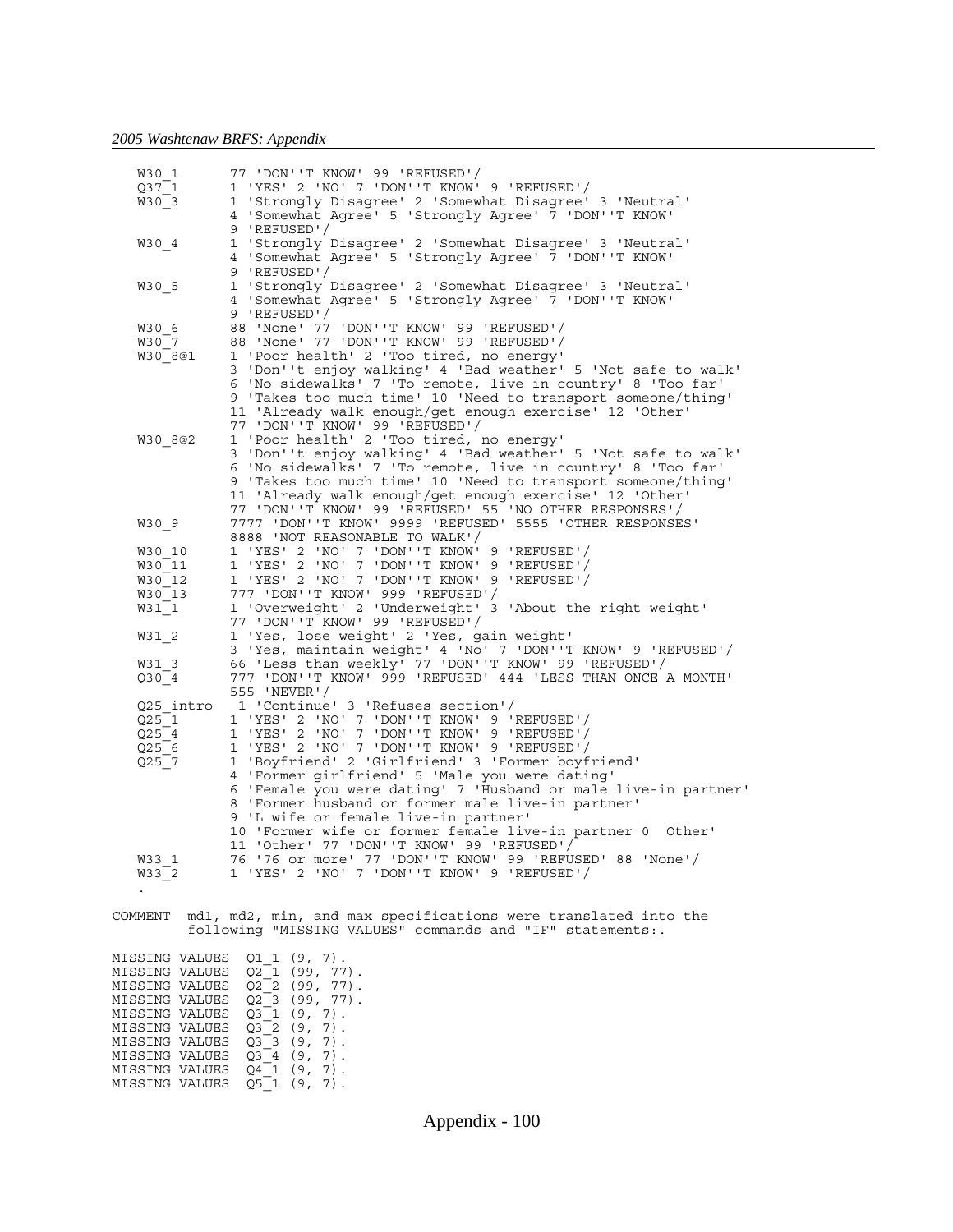|                                  |        | MISSING VALUES Q5A_1 (99, 98).<br>MISSING VALUES Q5A_2 (9, 7).                                                                                                                                                                                                  |
|----------------------------------|--------|-----------------------------------------------------------------------------------------------------------------------------------------------------------------------------------------------------------------------------------------------------------------|
|                                  |        | MISSING VALUES Q5A_3 (9, 7).<br>MISSING VALUES Q5A_4 (999, 777).                                                                                                                                                                                                |
|                                  |        |                                                                                                                                                                                                                                                                 |
|                                  |        |                                                                                                                                                                                                                                                                 |
| MISSING VALUES                   |        | $Q6_1$ (9, 7).                                                                                                                                                                                                                                                  |
| MISSING VALUES                   |        | $Q6_2$<br>(9,<br>$7)$ .                                                                                                                                                                                                                                         |
|                                  |        |                                                                                                                                                                                                                                                                 |
| MISSING VALUES                   |        | Q7_1 (9, 7).<br>Q7_2 (9, 7).                                                                                                                                                                                                                                    |
| MISSING VALUES                   |        |                                                                                                                                                                                                                                                                 |
| MISSING VALUES                   |        | $Q7-3$ (9, 7).<br>$Q8-1$ (9, 7).                                                                                                                                                                                                                                |
|                                  |        |                                                                                                                                                                                                                                                                 |
| MISSING VALUES                   |        |                                                                                                                                                                                                                                                                 |
| MISSING VALUES                   |        |                                                                                                                                                                                                                                                                 |
|                                  |        |                                                                                                                                                                                                                                                                 |
| MISSING VALUES                   |        | $\overline{Q8}$ $\overline{2}$ (9, 7).<br>$Q8$ $\overline{3}$ (9, 7).                                                                                                                                                                                           |
| MISSING VALUES                   |        | $Q9-1$ (9, 7).<br>$Q9-2$ (9, 7).<br>$Q9 - 2$<br>$Q9 - 2$                                                                                                                                                                                                        |
| MISSING VALUES                   |        | $7)$ .                                                                                                                                                                                                                                                          |
|                                  |        |                                                                                                                                                                                                                                                                 |
|                                  |        |                                                                                                                                                                                                                                                                 |
|                                  |        |                                                                                                                                                                                                                                                                 |
|                                  |        |                                                                                                                                                                                                                                                                 |
|                                  |        |                                                                                                                                                                                                                                                                 |
|                                  |        | MISSING VALUES $\begin{array}{cc} 010 & 1 & (9, 7) \ . \ \text{MISSING VALUES} & 010 & 2 & (9, 7) \ . \ \text{MISSING VALUES} & 010 & 3 & (9, 7) \ . \ \text{MISSING VALUES} & 011 & 1 & (9, 7) \ . \ \text{MISSING VALUES} & 011 & 1 & (9, 7) \ . \end{array}$ |
|                                  |        |                                                                                                                                                                                                                                                                 |
|                                  |        | MISSING VALUES $Q11$ <sup>2</sup> (9, 7).<br>MISSING VALUES $Q11$ <sup>3</sup> (9, 7).                                                                                                                                                                          |
|                                  |        |                                                                                                                                                                                                                                                                 |
|                                  |        | MISSING VALUES Q12 <sup>-1</sup> (9, 7).<br>MISSING VALUES Q12 <sup>-2</sup> (999, 777).                                                                                                                                                                        |
|                                  |        |                                                                                                                                                                                                                                                                 |
|                                  |        |                                                                                                                                                                                                                                                                 |
|                                  |        | MISSING VALUES $Q12^{-2}$ (99, 77).<br>MISSING VALUES $Q12^{-3}$ (99, 77).<br>MISSING VALUES $Q12^{-4}$ (99, 77).<br>MISSING VALUES $Q12^{-5}$ (99, 77).<br>MISSING VALUES $Q13^{-1}$ (9, 7).<br>MISSING VALUES $Q13^{-3}$ (9, 7).<br>MISSING VALUES $Q13^{-3$  |
|                                  |        |                                                                                                                                                                                                                                                                 |
|                                  |        |                                                                                                                                                                                                                                                                 |
|                                  |        |                                                                                                                                                                                                                                                                 |
|                                  |        |                                                                                                                                                                                                                                                                 |
|                                  |        |                                                                                                                                                                                                                                                                 |
|                                  |        |                                                                                                                                                                                                                                                                 |
|                                  |        |                                                                                                                                                                                                                                                                 |
|                                  |        |                                                                                                                                                                                                                                                                 |
|                                  |        |                                                                                                                                                                                                                                                                 |
|                                  |        |                                                                                                                                                                                                                                                                 |
|                                  |        |                                                                                                                                                                                                                                                                 |
|                                  |        |                                                                                                                                                                                                                                                                 |
|                                  |        |                                                                                                                                                                                                                                                                 |
|                                  |        | MISSING VALUES $Q13\_3@2$ (9, 7).<br>MISSING VALUES $Q13\_3@2$ (9, 7).<br>MISSING VALUES $Q13\_3@3$ (9, 7).<br>MISSING VALUES $Q13\_3@4$ (9, 7).<br>MISSING VALUES $Q13\_3@5$ (9, 7).<br>MISSING VALUES $Q13\_3@6$ (9, 7).                                      |
|                                  |        | MISSING VALUES $Q13$ <sup>-3@6</sup> (9, 7)<br>MISSING VALUES $Q13$ <sup>-4</sup> (9, 7).                                                                                                                                                                       |
|                                  |        |                                                                                                                                                                                                                                                                 |
|                                  |        | MISSING VALUES $\begin{array}{cc} 0.13 \overline{\smash{\big)} 5} & (9, 7) \\ \text{MISSING VALUES} & 0.13 \overline{\smash{\big)} 6} & (99, 77) \end{array}$ .                                                                                                 |
|                                  |        |                                                                                                                                                                                                                                                                 |
|                                  |        | MISSING VALUES Q13 <sup>-7</sup> (9, 7).<br>MISSING VALUES Q13 <sup>-8</sup> (9, 7).                                                                                                                                                                            |
|                                  |        |                                                                                                                                                                                                                                                                 |
|                                  |        |                                                                                                                                                                                                                                                                 |
|                                  |        |                                                                                                                                                                                                                                                                 |
|                                  |        | MISSING VALUES income@a (99, 77).<br>MISSING VALUES income@b (99, 77).                                                                                                                                                                                          |
|                                  |        |                                                                                                                                                                                                                                                                 |
|                                  |        |                                                                                                                                                                                                                                                                 |
|                                  |        |                                                                                                                                                                                                                                                                 |
|                                  |        |                                                                                                                                                                                                                                                                 |
|                                  |        | MISSING VALUES income@c (99, 77).<br>MISSING VALUES income@d (99, 77).                                                                                                                                                                                          |
|                                  |        | $77)$ .                                                                                                                                                                                                                                                         |
|                                  |        | MISSING VALUES income@e (99,<br>MISSING VALUES income@e (99,<br>$77)$ .                                                                                                                                                                                         |
|                                  |        |                                                                                                                                                                                                                                                                 |
|                                  |        |                                                                                                                                                                                                                                                                 |
|                                  |        |                                                                                                                                                                                                                                                                 |
|                                  |        |                                                                                                                                                                                                                                                                 |
|                                  |        |                                                                                                                                                                                                                                                                 |
| MISSING VALUES                   |        | MISSING VALUES income@g (99, 77).<br>MISSING VALUES Q13_9 (99, 77).<br>MISSING VALUES Q13_10 (9999, 7777).<br>MISSING VALUES Q13_11 (9999, 7777).                                                                                                               |
|                                  |        | Q13_12@a (999, 777).                                                                                                                                                                                                                                            |
|                                  |        | MISSING VALUES Q13_13 (99999,<br>77777)                                                                                                                                                                                                                         |
| MISSING                          | VALUES | $^{-14}$ (9,<br>$7)$ .<br>Q13                                                                                                                                                                                                                                   |
|                                  |        |                                                                                                                                                                                                                                                                 |
| MISSING                          | VALUES | 15 (9,<br>Q13<br>7).                                                                                                                                                                                                                                            |
| MISSING                          | VALUES | Q13<br>16<br>(9,<br>7).                                                                                                                                                                                                                                         |
| MISSING                          | VALUES | 18<br>Q13<br>(9,<br>7).                                                                                                                                                                                                                                         |
|                                  |        |                                                                                                                                                                                                                                                                 |
| MISSING                          | VALUES | 7).<br>Q14<br>$\mathbf 1$<br>(9,                                                                                                                                                                                                                                |
| MISSING                          | VALUES | 1<br>Q15<br>(9,<br>7).                                                                                                                                                                                                                                          |
| MISSING                          | VALUES | Q15<br>2<br>(9,<br>7).                                                                                                                                                                                                                                          |
|                                  |        |                                                                                                                                                                                                                                                                 |
| MISSING                          | VALUES | 1<br>Q16<br>(9,<br>7).                                                                                                                                                                                                                                          |
| MISSING                          | VALUES | 2<br>(9,<br>7).<br>Q16                                                                                                                                                                                                                                          |
| MISSING                          | VALUES | Q16<br>3<br>(9,<br>7).                                                                                                                                                                                                                                          |
|                                  |        |                                                                                                                                                                                                                                                                 |
| MISSING                          | VALUES | (9,<br>7).<br>Q16<br>4                                                                                                                                                                                                                                          |
| MISSING                          | VALUES | 5<br>Q16<br>(9,<br>7)                                                                                                                                                                                                                                           |
| MISSING                          | VALUES | $777)$ .<br>Q17<br>(999,<br>$\mathbf{1}$                                                                                                                                                                                                                        |
|                                  |        |                                                                                                                                                                                                                                                                 |
| MISSING                          | VALUES | 2<br>$777)$ .<br>Q17<br>(999,                                                                                                                                                                                                                                   |
| MISSING VALUES<br>MISSING VALUES |        | Q17 3<br>(999,<br>777).<br>(999,<br>$777)$ .<br>Q17<br>4                                                                                                                                                                                                        |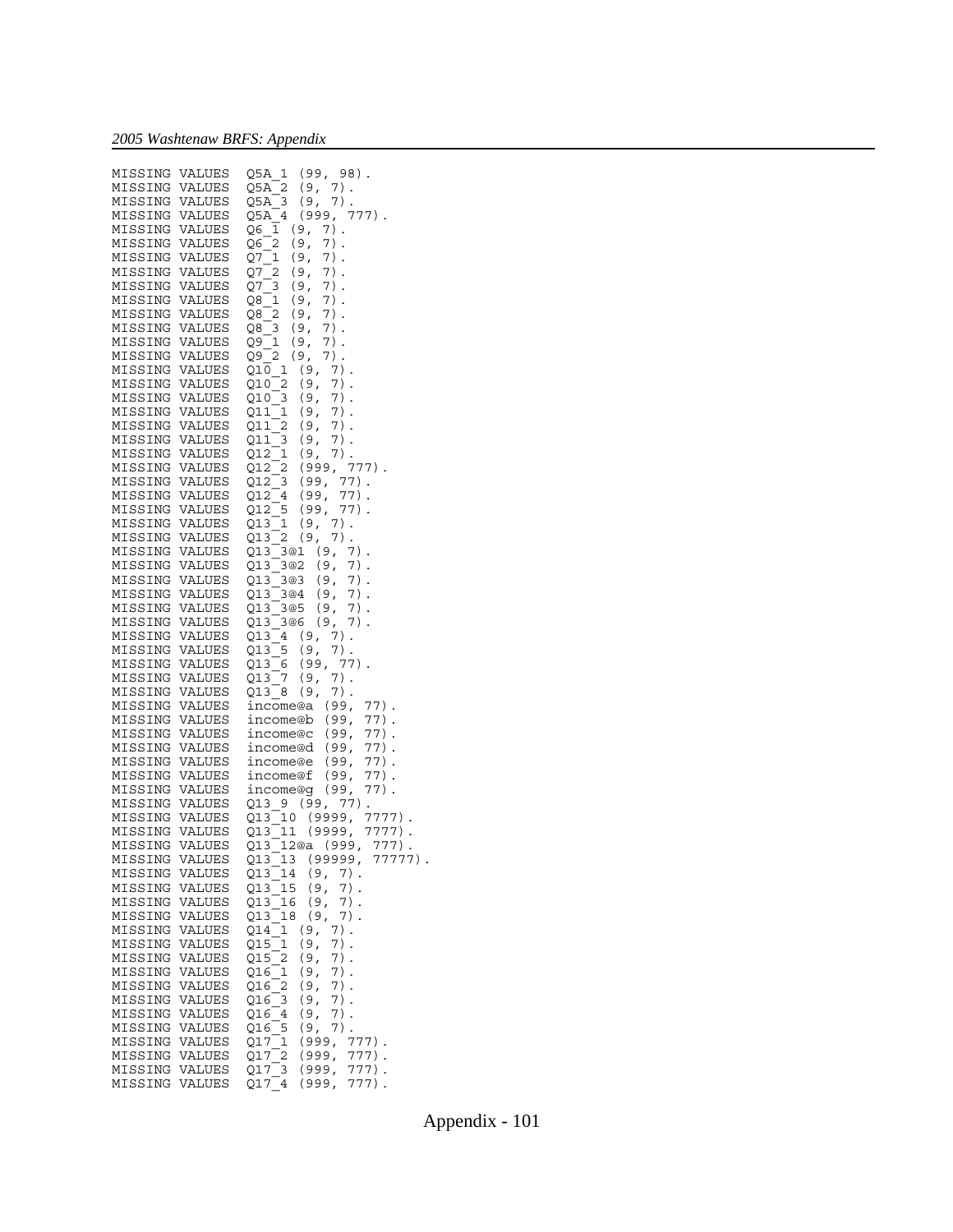| MISSING        | VALUES | 5<br>(999, 777).<br>Q17                            |
|----------------|--------|----------------------------------------------------|
|                |        |                                                    |
| MISSING VALUES |        | (999,<br>Q17<br>$777)$ .<br>6                      |
| MISSING VALUES |        | (9, 7).<br>Q18<br>$\mathbf{1}$                     |
| MISSING        | VALUES | $\overline{\mathbf{c}}$<br>$7)$ .<br>Q18<br>(9,    |
| MISSING VALUES |        | (99,<br>$77)$ .<br>Q18<br>3                        |
| MISSING        | VALUES | $7)$ .<br>5<br>Q18<br>(9,                          |
|                |        | $77)$ .                                            |
| MISSING VALUES |        | (99,<br>Q18<br>- 6                                 |
| MISSING        | VALUES | (9,<br>7).<br>Q19<br>$\mathbf{1}$                  |
| MISSING        | VALUES | 2<br>(999999,<br>Q19<br>777777).                   |
| MISSING        | VALUES | $(99, 77)$ .<br>Q19 3                              |
| MISSING        | VALUES | $7)$ .<br>(9,<br>Q19<br>$\overline{4}$             |
| MISSING        |        |                                                    |
|                | VALUES | Q20 1<br>$7)$ .<br>(9,                             |
| MISSING        | VALUES | Q20<br>2<br>(9, 7).                                |
| MISSING        | VALUES | (999999,<br>Q21<br>$\mathbf{1}$<br>777777).        |
| MISSING VALUES |        | 2<br>(9,<br>$7)$ .<br>Q21                          |
| MISSING        | VALUES | (9,<br>$7)$ .<br>Q21<br>$\overline{\phantom{0}}^3$ |
|                | VALUES | (9,<br>$7)$ .                                      |
| MISSING        |        | Q21 4@1                                            |
| MISSING        | VALUES | (9,<br>7).<br>Q21 4@2                              |
| MISSING VALUES |        | Q21 4@3<br>$7)$ .<br>(9,                           |
| MISSING        | VALUES | Q21_4@4<br>$7)$ .<br>(9,                           |
| MISSING VALUES |        | Q21 4@5<br>$7)$ .<br>(9,                           |
| MISSING        | VALUES | Q21_4@6<br>(9,<br>$7)$ .                           |
|                |        |                                                    |
| MISSING VALUES |        | Q21 5<br>(9,<br>$7)$ .                             |
| MISSING        | VALUES | (9,<br>$7)$ .<br>Q21 6                             |
| MISSING VALUES |        | $\mathbf{1}$<br>(9,<br>$7)$ .<br>Q22               |
| MISSING        | VALUES | $\overline{\mathbf{c}}$<br>$7)$ .<br>Q22<br>(9,    |
| MISSING VALUES |        | $(999, 777)$ .<br>W22<br>3                         |
| MISSING        | VALUES | (9999,<br>$7777$ ).<br>Q32<br>1                    |
|                |        |                                                    |
| MISSING VALUES |        | 2<br>(9999,<br>Q32<br>7777).                       |
| MISSING        | VALUES | (9, 7).<br>Q32<br>3                                |
| MISSING VALUES |        | (999, 777).<br>Q32<br>$\overline{4}$               |
| MISSING        | VALUES | $77)$ .<br>5<br>(99,<br>W23                        |
| MISSING VALUES |        | W23<br>(99,<br>$77)$ .<br>- 6                      |
| MISSING        | VALUES | $(999, 777)$ .<br>5<br>Q32                         |
| MISSING        | VALUES | $77)$ .<br>(99,<br>W23<br>9                        |
| MISSING        | VALUES | (9,<br>$7)$ .<br>W23<br>10                         |
|                |        | <b>W23</b>                                         |
| MISSING        | VALUES | 11<br>$(7777)$ .                                   |
| MISSING        | VALUES | (9, 7).<br>W24<br>1                                |
| MISSING        | VALUES | 2<br>$7)$ .<br>W24<br>(9,                          |
| MISSING        | VALUES | $7)$ .<br>W24<br>3<br>(9,                          |
| MISSING        | VALUES | (99,<br>77)<br>W25<br>1                            |
| MISSING        | VALUES | $7)$ .<br><b>W25</b><br>2<br>(9,                   |
| MISSING        | VALUES | 1<br>$(9999, 7777)$ .<br>W26                       |
| MISSING        |        | W26<br>2<br>$7)$ .                                 |
|                | VALUES | (9,                                                |
| MISSING VALUES |        | (9,<br>$7)$ .<br>W26<br>3                          |
| MISSING VALUES |        | W27<br>$7)$ .<br>1<br>(9,                          |
| MISSING VALUES |        | 2<br>(9,<br>$7)$ .<br>W27                          |
| MISSING VALUES |        | $\overline{\phantom{a}}^3$<br>W27<br>7).<br>(9,    |
| MISSING VALUES |        | (9999,<br>W28<br>1<br>$7777$ ).                    |
| MISSING VALUES |        | Q28<br>$\overline{c}^2$<br>(9, 7).                 |
| MISSING        | VALUES | $\mathbf 1$<br>(9,<br>W28a<br>7).                  |
|                |        |                                                    |
| MISSING        | VALUES | 2<br>(9,<br>$7)$ .<br>W28a                         |
| MISSING        | VALUES | W29<br>(999,<br>1<br>777).                         |
| MISSING        | VALUES | W29<br>2<br>(9,<br>$7)$ .                          |
| MISSING        | VALUES | W29<br>3<br>(9,<br>7).                             |
| MISSING        | VALUES | W29<br>(99,<br>77).<br>4                           |
| MISSING        | VALUES | (99,<br>77).<br>W30<br>1                           |
| MISSING        | VALUES | $7)$ .<br>(9,<br>Q37<br>1                          |
|                |        |                                                    |
| MISSING        | VALUES | (99,<br>77).<br>W30<br>6                           |
| MISSING        | VALUES | 7<br>(99,<br>77).<br>W30                           |
| MISSING        | VALUES | 8@1 (99,<br>$77)$ .<br>W30                         |
| MISSING        | VALUES | (99,<br>8@2<br>77).<br>W30                         |
| MISSING        | VALUES | (9999,<br>7777).<br><b>W30</b><br>9                |
| MISSING        | VALUES | 10<br>(9,<br>7).<br>W30                            |
| MISSING        | VALUES | $7)$ .<br>11<br>(9,<br>W30                         |
| MISSING        | VALUES | <b>W30</b><br>12<br>7).<br>(9,                     |
|                |        |                                                    |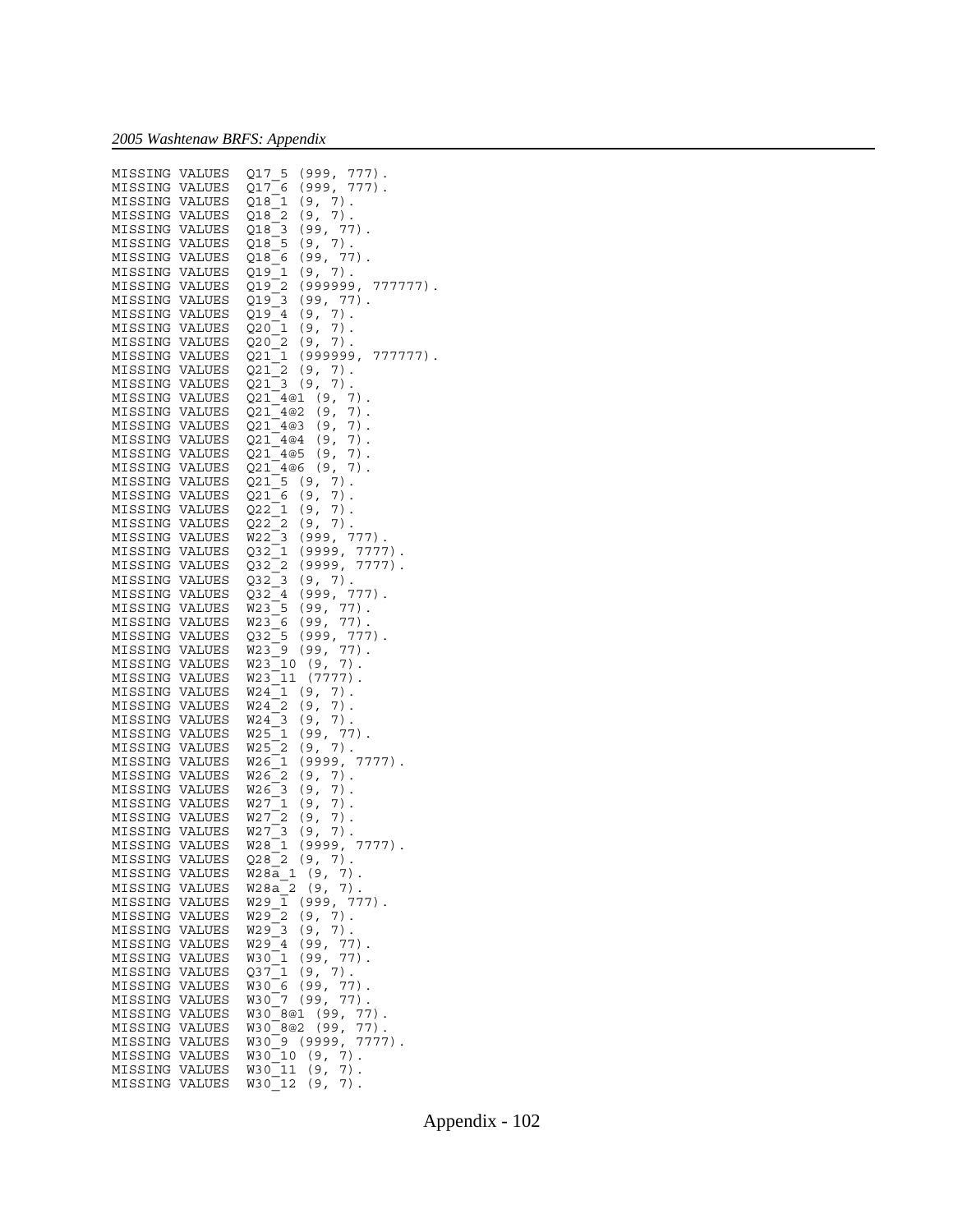| MISSING VALUES | -13<br>W3 0 | (999, 777)      |
|----------------|-------------|-----------------|
| MISSING VALUES | W31         | 77).<br>(99,    |
| MISSING VALUES | W31 2       | (9,<br>7)       |
| MISSING VALUES | W31         | $77)$ .<br>(99. |
| MISSING VALUES | O3 0<br>4   | (999, 777)      |
| MISSING VALUES | O25 1       | (9,<br>7)       |
| MISSING VALUES | 025         | (9.<br>7)       |
| MISSING VALUES | 025<br>6    | (9.<br>7)       |
| MISSING VALUES | 025         | 77)<br>(99,     |
| MISSING VALUES | W33         | (99,<br>77)     |
| MISSING VALUES | <b>W33</b>  | (9,             |
| execute.       |             |                 |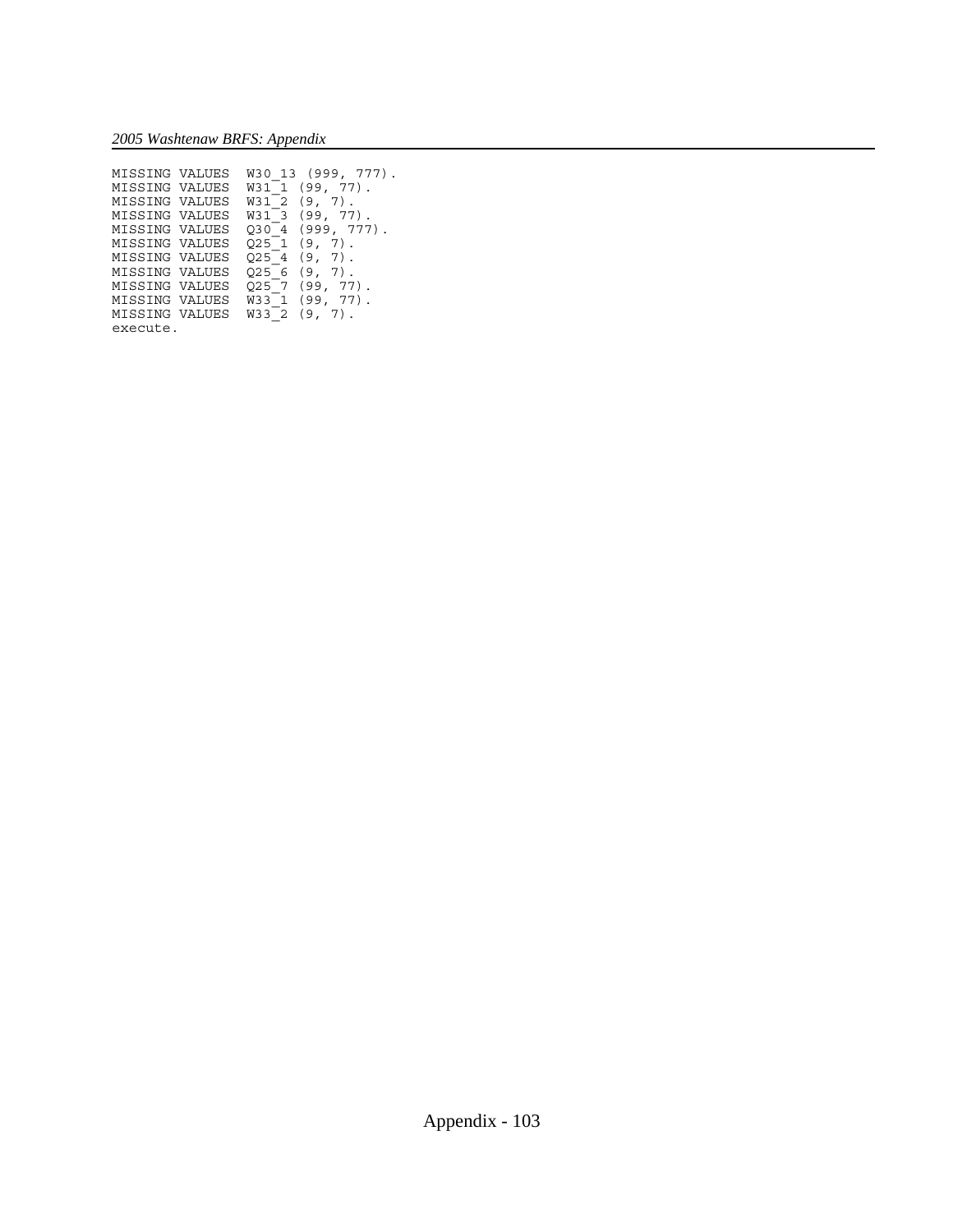**Washtenaw County Behavioral Risk Factor Survey, 2005**

# **SPSS COMPUTATION AND WEIGHTING COMMANDS**

IPPSR Office for Survey Research

March, 2006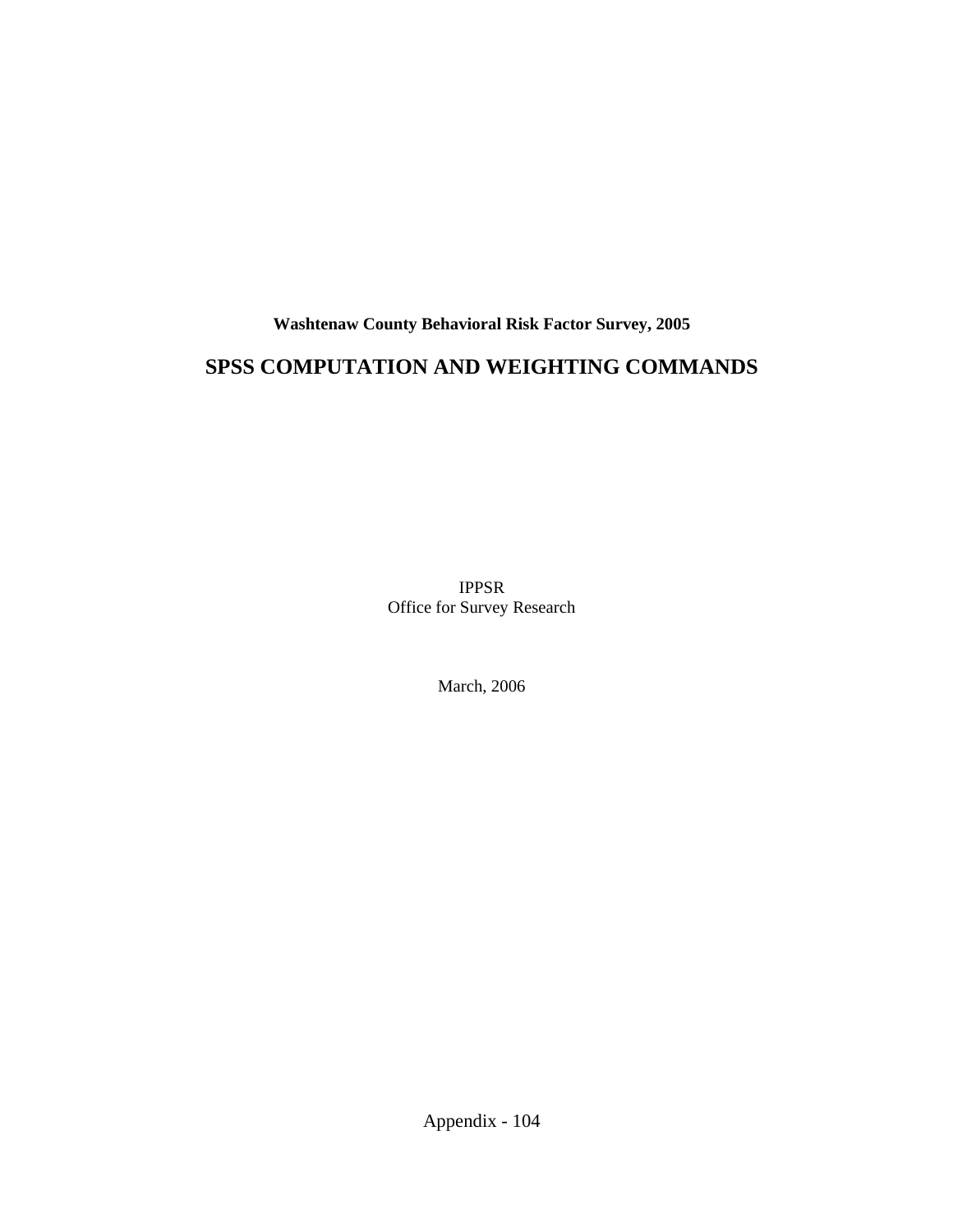```
* These are applied to the Washtenaw BRFS sample to weight by the inverse of the
     probability of selection where the probability of selection is calculated from 
    the number of records on the sampling frame (listed and not listed separately)
     and the number of numbers selected and used for each stratum.
compute Csource=1.
value labels Csource 1 'Washtenaw BRFS' 2 'Michigan BRFS'.
freq var=Csource.
compute cnty=26000+q13_12@a.
recode cnty (sysmis=26\overline{1}61).
freq var=cnty listed .
freq var=cnty.
if (denstr='A')nrecsel=2800.
if (denstr='A')nrecstr=14444.
if (denstr='B')nrecsel=1150.
if (denstr='B')nrecstr=3654.
if (denstr='C' )nrecsel=750.
if (denstr='C' )nrecstr=8450.
if (denstr='D')nrecsel=1300.
if (denstr='D')nrecstr=50872.
if (denstr='E' )nrecsel=600.
if (denstr='E' )nrecstr=597480.
recode nrecsel nrecstr (sysmis=-9).
compute wt1=nrecstr/nrecsel.
if (csource=2)wt1=nrecstr/nrecsel.
weight by wt1.
freq var=cnty.
weight off.
  These are applied to the MIBRFS sample of Washtenaw cases to calculate the WT1 or
    the inverse probability of selection in the same manner as in the Washtenaw BRFS
    sample. 
* This also identifies which cases came from which survey source.
compute Csource=2.
value labels Csource 1 'Washtenaw BRFS' 2 'Michigan BRFS'.
freq var=Csource.
freq var=cnty csource .
compute wt1=nrecstr/nrecsel.
weight by wt1.
freq var= csource.
* MERGE THE TWO DATA SETS AND WEIGHT by WT1.
if (csource=1)wt2=0.038974.
if (csource=2)wt2=0.002296.
*weight by wt2.
*freq var=cnty .
compute wt3=wt1*wt2.
weight by wt3.
```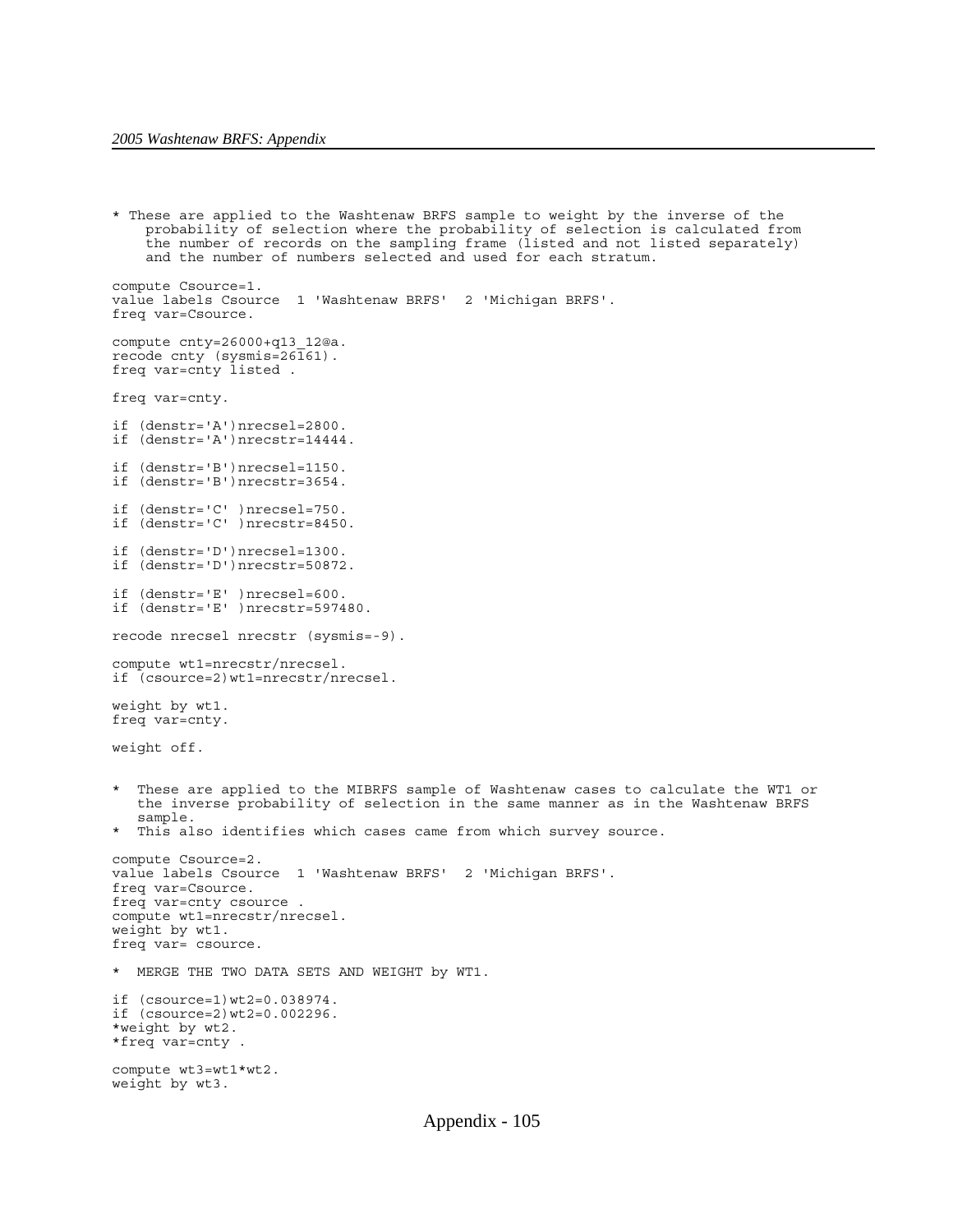```
freq var=csource.
compute tempwt=100*wt3.
weight by tempwt.
compute numphone=1.
if (q13_14 =1)numphone=q13 15.
freq var=numphone.
recode numphone (sysmis=1).
     This weights households by number of phone lines.
compute phwt=wt3.
if (numphone eq 1)phwt=1.0375*wt3. 
if (numphone eq 2)phwt=0.5187*wt3.
if (numphone eq 3)phwt=0.3458*wt3. 
if (numphone eq 4) phwt=0.2594*wt3.
weight by phwt. 
FREQUENCIES
   VARIABLES=numphone q13_12@a csource.
recode adults (sysmis=-9).
if (adults=-9 and Csource=2)adults=numadult.
compute roundwt=phwt*10.
weight by roundwt.
freq var=adults. 
    This adjusts weight by number of adults in the household.
compute adltwt=phwt. 
if (adults=1)adltwt=phwt*0.5341. 
if (adults=2)adltwt=phwt*1.0681. 
if (adults=3)adltwt=phwt*1.6022. 
if (adults=4)adltwt=phwt*2.1362. 
if (adults=5)adltwt=phwt*2.6703. 
if (adults=6)adltwt=phwt*1.
if (adults=7)adltwt=phwt*1.
if (adults=8)adltwt=phwt*1.
if (adults=9)adltwt=phwt*1.
if (adults=10)adltwt=phwt*1.
*if (adults=98 or adults=99) adltwt=phwt*.5386.
weight by adltwt.
freq var=adults csource q13_12@a.
if (q13_17=1)sex=1.
if (q13^-17=2) sex=2.
value labels sex 1 'male' 2 'female'.
freq var=sex.
recode q13_7 (1 thru 3=1)(4=2)(5=3)(6=4) into ed4.
var labels ed4 'Respondents education in 4 categories'.
value labels ed4 1 'LT HS' 2 'HS Grad' 3 'Some College' 4 'College Grad'.
* Convert Income Q13_9 from string to numeric.
recode q13_9 (1 thru 3=1)(4,5=2)(6=3)(7=4)(8=5)(77,99=9) into income5.
var labels income5 'HH income in 5 categories'.
value labels income5 1 'LT $20k' 2 '$20K-34,999' 3 '$35K-49,999' 4 '$50K-74,999' 5
'$75K +' 9 'DK or Ref'.
missing values income5 (9).
freq var=ed4 income5.
count multrace=q13_3@1 to Q13_3@6 (1 thru 6).
freq var=multrace.
if (multrace=1)race=q13_3@1.
if (multrace gt 1) race=\overline{q}13_4.
```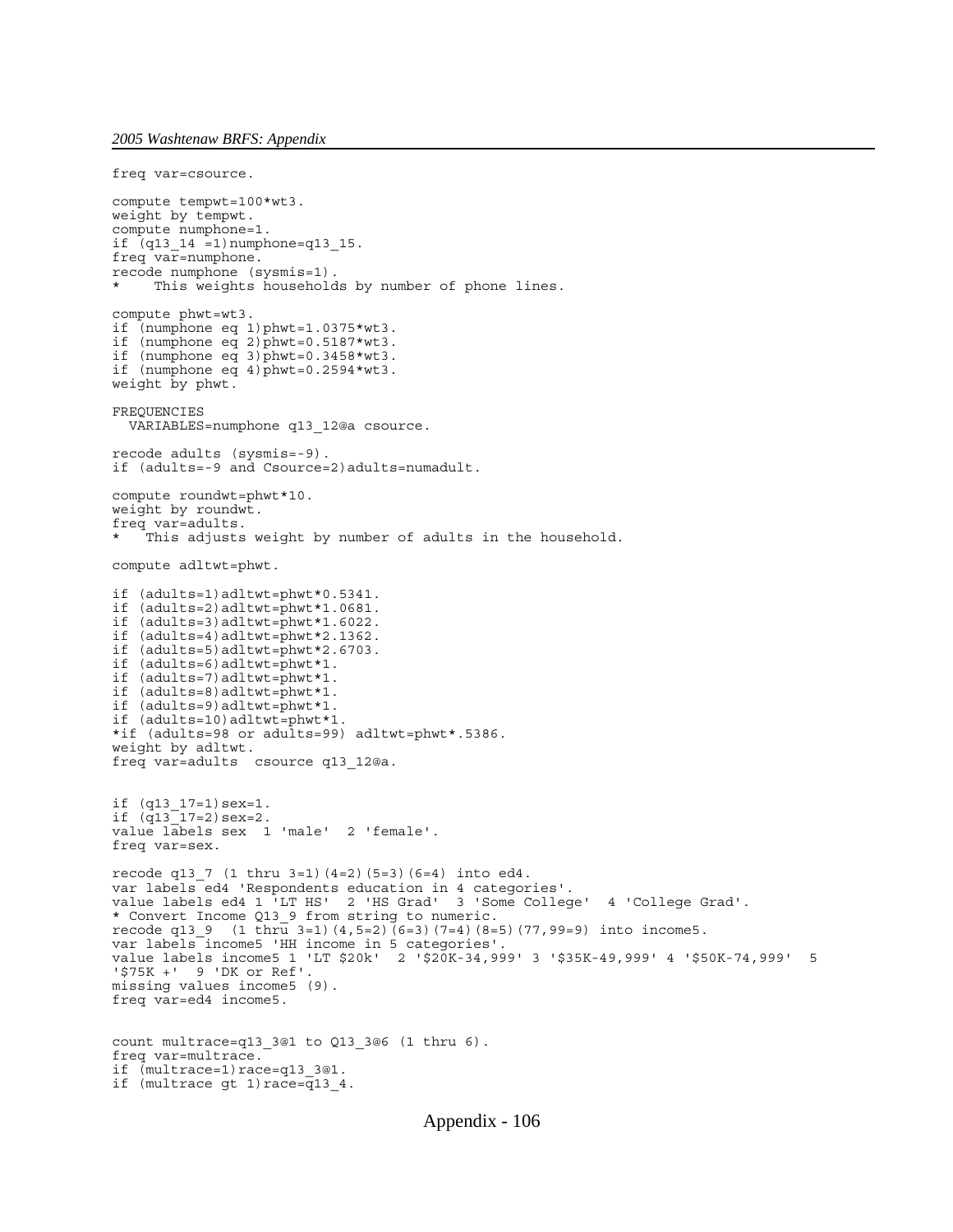```
value labels race 1 'white' 2 'black' 3 ' Asian' 4 'Native Haw, PI' 
 5 'Am Indian, Al Nativ' 6 'other'.
freq var=race.
recode race (1=1)(2=2)(sysmis=9)(else=3) into race3.
missing values race3 (9).
var labels race3 'Respondent race in 3 categories'.
value labels race3 1 'White' 2 'Black' 3 'Other'.
freq var=race3.
weight off.
compute race4=0.
if (multrace=1)race4=race3.
if (multrace gt 1) race4=4.
value labels race4 1 'white' 2 'black' 3 'other' 4 'multiracial'.
freq var= race4.
if (q13 3@1 = 2) \text{race}=2.if (q13^{\text{-}}3@1=2)\text{race3}=2.if (q13^{\text{-}}3@1=2)\text{race4}=2.freq var=race race3 race4.
count black=q13_3@1 to Q13_3@5 (2).
freq var=black.
count asian=q13_3@1 to Q13_3@5 (3,4).
freq var=asian.
* Convert Q13_1 from string to numeric. 
compute age=q13_1.
if (age le 17)age=9. 
freq var=age. 
recode age (18 thru 24=1)(25 thru 34=2)(35 thru 44=3)(45 thru 54=4)(55 thru 64=5)
     (65 thru 74=6)(75 thru 99=7) (9=9) into agecat7.
value labels agecat7 1 '18-24' 2 '25-34' 3 '35-44' 4 '45-54' 5 '55-64' 6 '65-74' 
       7 '75 +' 9 'DK or Ref'.
recode age (18 thru 34=1)(35 thru 54=2)(55 thru 99=3)(9=9) into agecat3.
value labels agecat3 1 '18-34' 2 '35-54' 3 '55 +' 9 'missing'.
recode age (18 thru 34=1)(35 thru 54=2)(55 thru 64=3)(65 thru 99=4)(9=9) into agecat4.
value labels agecat4 1 '18-34' 2 '35-54' 3 '55-64' 4 '65-99' 9 'DK or Ref'.
recode age (18 thru 24=1)(25 thru 34=2)(35 thru 44=3)(45 thru 54=4)(55 thru 64=5)
     (65 thru 99=6)(9=9) into agecat6.
value labels agecat6 1 '18-24' 2 '25-34' 3 '35-44' 4 '45-54' 5 '55-64' 6 '65+' 
       9 'DK or Ref'.
recode age (18 thru 64=1)(65 thru 99=2)(9=9) into agecat2.
value labels agecat2 1 '18-64' 2 '65+' 9 'DK or Ref'.
recode age (18 thru 24=1)(25 thru 29=2)(30 thru 34=3)(35 thru 39=4)(40 thru 44=5)(45
thru 49=6)(50 thru 54=7)(55 thru 59=8)(60 thru 64=9)
      (65 thru 69=10)(70 thru 74=11)(75 thru 79=12)(80 thru 84=13)(85 thru 99=14)(9=99)
into agecat14.
value labels agecat14 1 '18-24' 2 '25-29' 3 '30-34' 4 '35-39' 5 '40-44' 
 6 '45-49' 7 '50-54' 8 '55-59' 9 '60-64' 10 '65-69' 11 '70-74'
 12 '75-79' 13 '80-84' 14 '85 +' 99 'DK or REF'.
missing values age agecat7 agecat3 agecat4 agecat6 agecat2 (9)/agecat14 (99).
variable labels age 'Respondents age'/
          agecat7 'Respondents age in 7 categories'/
          agecat3 'Respondents age in 3 categories'/
          agecat4 'Respondents age in 4 categories'/
          agecat6 'Respondents age in 6 categories'/
          agecat2 'Respondents age in 2 categories'/
          agecat14 'Respondents age in 14 categories'.
freq var=age agecat7 agecat3 agecat4 agecat6 agecat2 agecat14.
compute roundwt=adltwt*10.
```

```
weight by roundwt.
```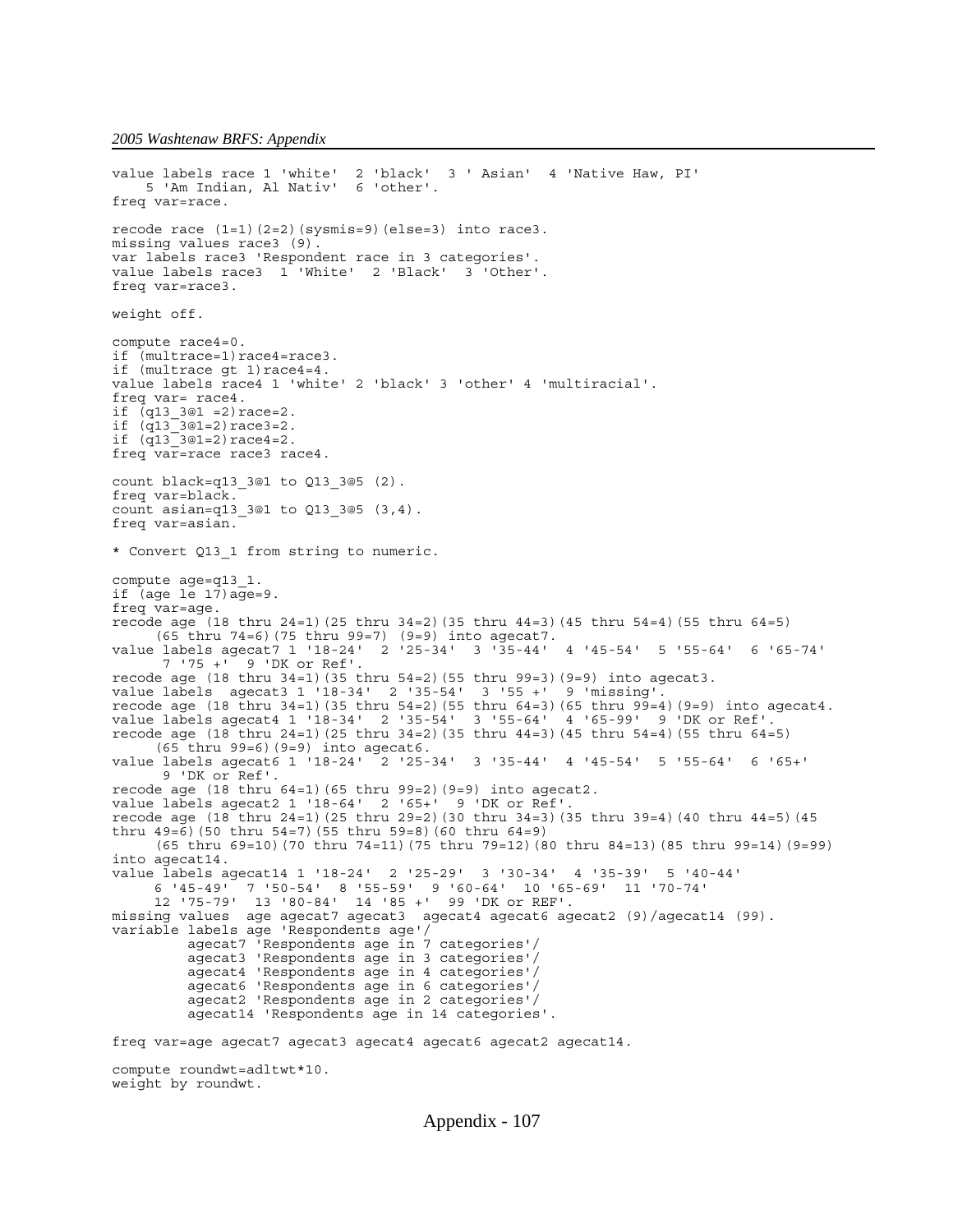```
compute region=4.
if (denstr='A')region=1.
if (denstr='B')region=2.
if (denstr='C')region=3.
if (denstr='D')region=4.
if ((denstr='E' or denstr=' ')region=4.
if ((denstr='E' or denstr=' ') and (q13_13=48118 or q13_13=48130 or
q13_13=48158))region=3.
if \overline{(\text{density} - E)} or denstr=' ') and (q13 13=48197 or q13 13=48198 or
q13_13=48108))region=1.
\text{if } ((\text{density} - 1) \text{ or } \text{density} - 1) and (q13_13=48105)) region=2.
value labels region 1 'AA dense (48197, 48198, 48108)' 2 'Asian dense (48105)'
 3 'Western (48118, 48130, 48158)' 4 'Remainder of County'.
variable labels region 'Geographic region of Respondents residence'.
freq var=region.
compute regionwt=adltwt.
if (region ne 3)regionwt=1.0751*adltwt.
if (region eq 3)regionwt=0.5703*adltwt.
weight by regionwt.
freq var=region.
compute tempwt=regionwt*10.
weight by tempwt.
CROSSTABS
   /TABLES=agecat4 BY sex 
   /FORMAT= AVALUE TABLES
   /CELLS= COUNT.
compute agesxwt=regionwt.
if (agecat4 eq 1 and sex eq 1)agesxwt=regionwt*1.2778.
if (agecat4 eq 2 and sex eq 1)agesxwt=regionwt*1.5955. 
if (agecat4 eq 3 and sex eq 1)agesxwt=regionwt*0.6129.
if (agecat4 eq 4 and sex eq 1)agesxwt=regionwt*1.0399.
if (agecat4 eq 1 and sex eq 2)agesxwt=regionwt*2.7710. 
if (agecat4 eq 2 and sex eq 2)agesxwt=regionwt*0.5633. 
if (agecat4 eq 3 and sex eq 2)agesxwt=regionwt*0.3595. 
if (agecat4 eq 4 and sex eq 2)agesxwt=regionwt*1.0292.
weight by agesxwt.
freq var=sex agecat4 q13_12@a csource.
compute roundwt=agesxwt*100.
weight by roundwt.
freq var=race4 race3 race race5.
compute racewt=agesxwt.
if (race5=1)racewt=1.07947*agesxwt.
if (race5=2)racewt=1.07174*agesxwt.
if (race5=3)racewt=0.73855*agesxwt.
if (race5=4)racewt=0.08775*agesxwt.
if (race5=5)racewt=3.30407*agesxwt.
weight by racewt.
freq var= race3 race5 agecat4 sex.
compute tempwt=100*racewt.
weight by tempwt.
temporary.
select if (age ge 25).
freq var=ed4.
compute edwt=racewt.
if (age ge 25 and ed4=1)edwt=4.9422*racewt.
if (age ge 25 and ed4=2)edwt=1.0846*racewt.
if (age ge 25 and ed4=3)edwt=1.0846*racewt.
```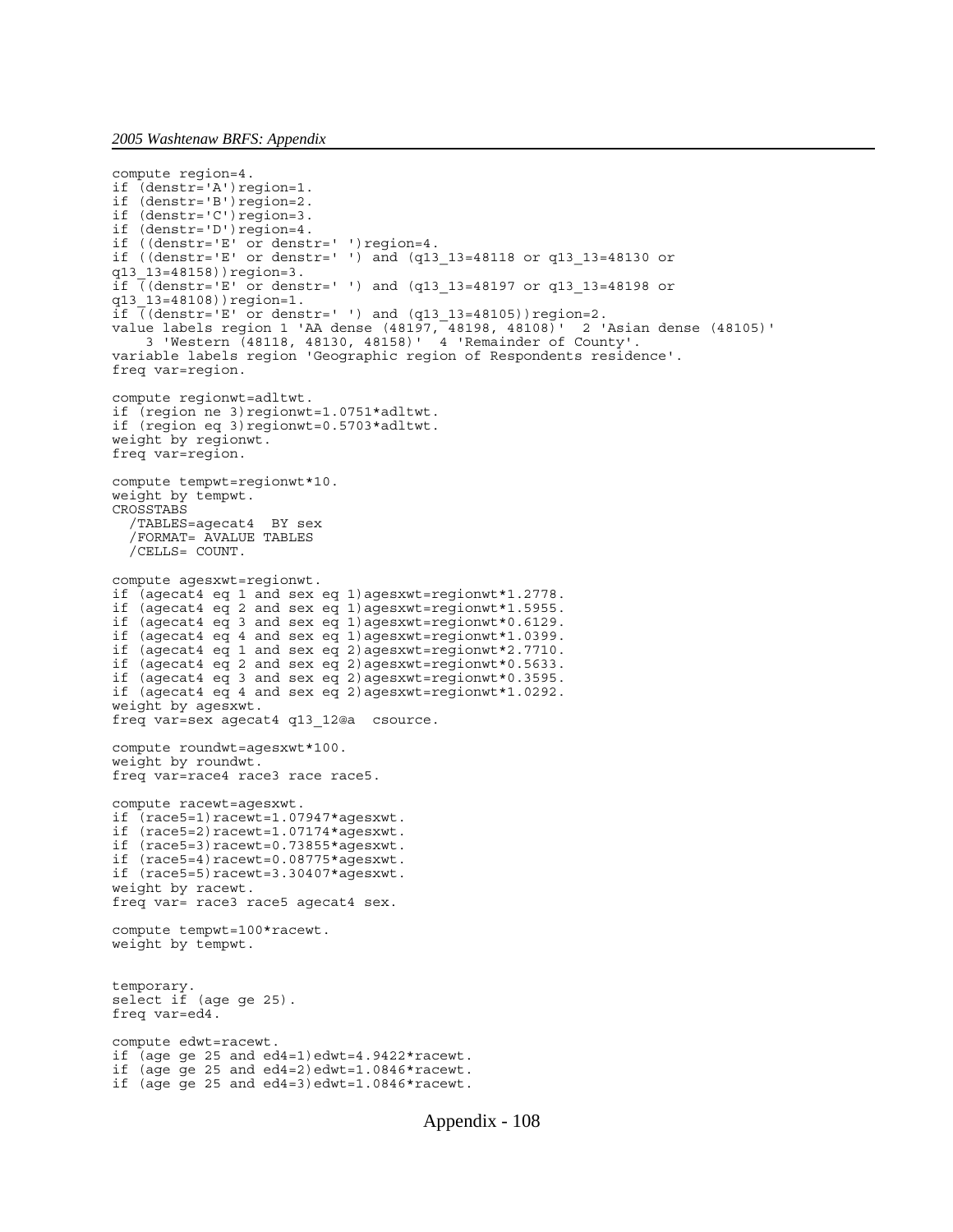```
if (age ge 25 and ed4=4)edwt=0.8255*racewt.
*compute edwt=edwt*1.0015.
weight by edwt.
compute roundwt=10*edwt.
weight by roundwt.
freq var=ed4.
  This is the final weight for analysis within the county -- the weighted county
    n equals the actual number of interviews but is adjusted for source, listed/not
   listed, number of phones, number of adults, age by sex, and education attainment
   within the county.
compute cntywt=0.9813875*edwt.
variable labels cntywt 'Final weight adjustment for county wide analysis'.
weight by cntywt.
freq var=q13_12@a.
recode race (1=1)(2=2)(3,4=3)(4,5=4) into race5.
if (multrace gt 1) race5=5.
value labels race5 1 'white' 2 'African Amer.' 3 'Asian/PI' 4 'other' 5
'multiracial'.
if (asian=1)race5=3.
if (black=1)race5=2.
variable labels race5 'Respondents race in 5 census categories'.
freq var=race5.
compute roundwt=cntywt*100.
weight by roundwt.
freq var=race5.
weight off.
freq var=race5.
recode race5 (sysmis=9).
compute overracewt=cntywt.
if (race5=1)overracewt=0.9887*cntywt.
if (race5=2)overracewt=1.0877*cntywt.
if (race5=3)overracewt=1.0008*cntywt.
if (race5=4)overracewt=1.7460*cntywt.
if (race5=5)overracewt=0.4918*cntywt.
if (race5=9)overracewt=2.0792*cntywt.
*compute overracewt=overracewt*1.0053.
weight by overracewt.
variable labels 
   overracewt 'Weight adjustment so weighted numbers of African Americans and Asian
equals N interviewed'.
missing values race5 (9).
freq var=race3 race4 race5.
compute tempwt=cntywt*100.
weight by tempwt.
freq var=region.
weight off.
freq var=region.
compute overgnwt=cntywt.
if (region=3)overgnwt=1.7895*cntywt.
if (region ne 3)overgnwt=0.9288*cntywt.
weight by overgnwt.
freq var=region.
compute expandwt=cntywt*128.29944.
weight by expandwt.
variable labels expandwt 'Weight that expands sample to equal population total for
estimating numbers of individuals at risk in whole county'.
freq var=cnty.
```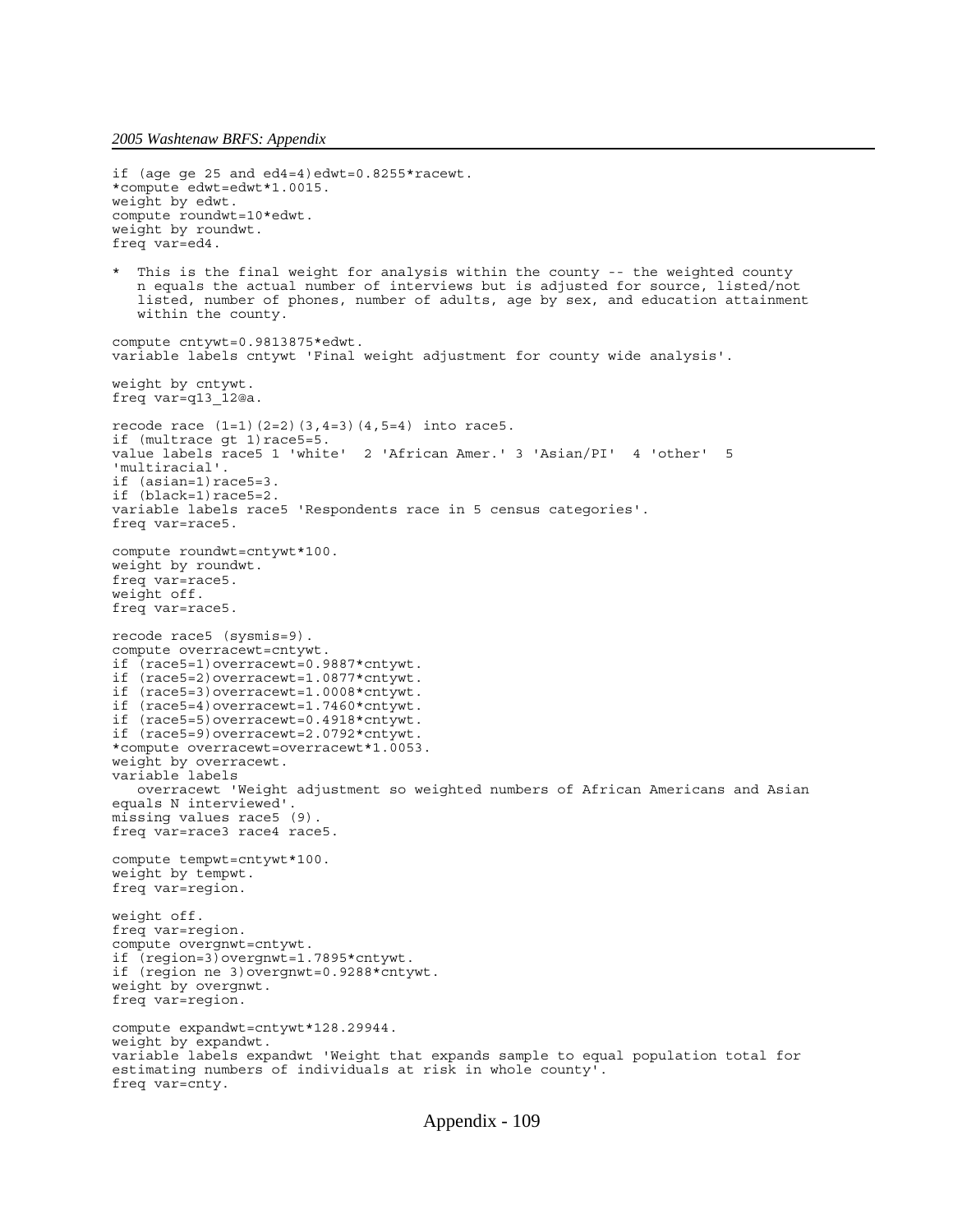|                                        |                                    | compute cntywt10=cntywt*10000. |                                                                      |                                             |  |  |  |  |  |  |
|----------------------------------------|------------------------------------|--------------------------------|----------------------------------------------------------------------|---------------------------------------------|--|--|--|--|--|--|
| compute overracewt10=overracewt*10000. |                                    |                                |                                                                      |                                             |  |  |  |  |  |  |
|                                        | compute overgnwt10=overgnwt*10000. |                                |                                                                      |                                             |  |  |  |  |  |  |
|                                        | compute expandwt10=expandwt*10000. |                                |                                                                      |                                             |  |  |  |  |  |  |
|                                        |                                    |                                |                                                                      |                                             |  |  |  |  |  |  |
|                                        |                                    |                                | Write outFILE='q:\washtenawbrfs\datafile\washbrfswt.dat'             |                                             |  |  |  |  |  |  |
| /1                                     | CASEID $1-5(A)$                    | denstr 16                      | (A)                                                                  |                                             |  |  |  |  |  |  |
|                                        | Q1 1 38                            | $Q2 \quad 1 \quad 39-40$       | Q2 2 41-42                                                           | $Q2 \t3 \t43-44$                            |  |  |  |  |  |  |
|                                        | Q3 1 45                            | $Q3$ <sup>-2</sup> 46          | $Q3$ <sup>3</sup> 47                                                 | $Q3 - 4$ 48                                 |  |  |  |  |  |  |
|                                        | Q4 1 49                            | Q5 1 52                        | Q5A 1 53-54                                                          | Q5A 2 55                                    |  |  |  |  |  |  |
|                                        | Q5A 3 56                           | Q5A 4 57-59                    | Q6 1 75                                                              | Q6 2 76                                     |  |  |  |  |  |  |
|                                        | Q7 1 77                            | Q7 2 78                        | Q7 3 79                                                              | Q8 1 80                                     |  |  |  |  |  |  |
| /2                                     | $Q8$ 2<br>1                        | Q8 <sub>3</sub><br>2           | Q9 1<br>$\overline{\mathbf{3}}$                                      | Q92<br>$\overline{4}$                       |  |  |  |  |  |  |
|                                        | 5<br>Q10 1                         | Q1026                          | Q10 3 18                                                             | Q11 1 23                                    |  |  |  |  |  |  |
|                                        | 011 2 24                           | Q11 3 25                       | 012 1 26                                                             | Q12 2 27-29                                 |  |  |  |  |  |  |
|                                        | Q12 3 30-31                        | Q12 4 32-33                    | Q12_5 34-35                                                          | Q13 1 36-37                                 |  |  |  |  |  |  |
|                                        | Q13 2 38                           | Q13 3@1 39                     | Q13 3@2 40                                                           | Q13 3@3 41                                  |  |  |  |  |  |  |
|                                        | Q13 3@4 42                         | Q13 3@5 43                     | Q13 3@6 44                                                           | Q13 4 45                                    |  |  |  |  |  |  |
|                                        | Q13 5 46                           | Q13 6 47-48                    | Q13 7 49                                                             | Q13 8 50<br>income@d 57-58                  |  |  |  |  |  |  |
|                                        | income@e 59-60                     | income@f 61-62                 | income@a $51-52$ income@b $53-54$ income@c $55-56$<br>income@g 63-64 |                                             |  |  |  |  |  |  |
|                                        | Q13 10 67-70                       | Q13 11 71-74                   | Q13 12@a 75-77                                                       | $Q13$ 9 65-66                               |  |  |  |  |  |  |
| /3                                     | 1-5<br>Q13 13                      | Q13 14 6                       | Q13 15<br>$\overline{7}$                                             | Q13 16<br>- 8                               |  |  |  |  |  |  |
|                                        | Q13 17<br>- 9                      | Q13 18 10                      | Q14 1 11                                                             | Q15 1 12                                    |  |  |  |  |  |  |
|                                        | Q15 2 13                           | Q16 1 14                       | Q16 2 15                                                             | Q16 3 16                                    |  |  |  |  |  |  |
|                                        | Q16 4 17                           | Q16 5 18                       | Q17 1 19-21                                                          | Q17 2 22-24                                 |  |  |  |  |  |  |
|                                        | Q17 3 25-27                        | Q17 4 28-30                    | Q17 5 31-33                                                          | Q17 6 34-36                                 |  |  |  |  |  |  |
|                                        | Q18 1 37                           | Q18_2 38                       | Q18 3 39-40                                                          | Q18 4 41-43                                 |  |  |  |  |  |  |
|                                        | Q18 5 44                           | Q18 6 45-46                    | Q18 7 47-49                                                          | Q19 1 50                                    |  |  |  |  |  |  |
|                                        | 019 2 51-56                        | Q19 3 57-58                    | Q19 4 59                                                             | Q20 1 60                                    |  |  |  |  |  |  |
|                                        | Q20 2 61                           | Q21 1 63-68                    |                                                                      |                                             |  |  |  |  |  |  |
| /4                                     | Q21 2<br>$-5$                      | Q21 3 15                       | Q21 4@1 16                                                           | Q21 4@2 17                                  |  |  |  |  |  |  |
|                                        | Q21 4@3 18                         | Q21 4@4 19                     | Q21 4@5 20                                                           | Q21 4@6 21                                  |  |  |  |  |  |  |
|                                        | Q21 5 22                           | Q21 6 23                       | Q22 1 24                                                             | Q22 2 25                                    |  |  |  |  |  |  |
|                                        | W22 3 26-28                        | Q32 1 29-32                    | Q32 2 33-36                                                          | Q32 3 37                                    |  |  |  |  |  |  |
|                                        | Q32 4 38-40<br>$W23$ 8 48-50 (A)   | $W23$ 5 41-42                  | W23 6 43-44                                                          | $Q32 \ 5 \ 45 - 47$                         |  |  |  |  |  |  |
|                                        | W23 9 51-52                        | W23 10 53                      | W23 11 54-57                                                         | W24 1 57                                    |  |  |  |  |  |  |
|                                        | W24 2 58                           | W24 3 59                       | W25 1 60-61                                                          | W25 2 62                                    |  |  |  |  |  |  |
|                                        | W26 1 63-66                        | W26 1days 67-71                | W26 2 72                                                             | W26 3 73                                    |  |  |  |  |  |  |
|                                        | W27 1 74                           | W27 2 75                       | W27 3 76                                                             | W28 1 77-80                                 |  |  |  |  |  |  |
| /5                                     | W28 1days 1-5                      | Q2826                          | W28a 1 7                                                             | W28a 2<br>- 8                               |  |  |  |  |  |  |
|                                        | W29 1 9-11                         | W29 2 12                       | W29 3 13                                                             | W29 4 14-15                                 |  |  |  |  |  |  |
|                                        | W30 1 16-17                        | 037 1 18                       | W30 3 19-20                                                          | W30 4 21-22                                 |  |  |  |  |  |  |
|                                        | W30 5 23-24                        | W30 6 25-26                    | W30 7 27-28                                                          | W30 8@1 29-30                               |  |  |  |  |  |  |
|                                        | W30 8@2 31-32                      | W30 9 33-36                    | W30 10 37                                                            | W30 11 38                                   |  |  |  |  |  |  |
|                                        | W30 12 39                          | W30 13 40-42                   | W31 1 43-44                                                          | W31 2 45                                    |  |  |  |  |  |  |
|                                        | W31 3 46-47                        | Q30 4 48-50                    | Q25 intro 51                                                         | Q25 1 52                                    |  |  |  |  |  |  |
|                                        | Q25 4 53                           | Q25 6 54                       | Q25 7 55-56                                                          | W33 1 58-59                                 |  |  |  |  |  |  |
| /6                                     | W33 2 60<br>ed4                    |                                |                                                                      |                                             |  |  |  |  |  |  |
|                                        | 5<br>age 11-12                     | adults 6-7<br>agecat4<br>14    | income5 8<br>agecat7 15                                              | race5 10<br>race 9<br>cntywt10<br>$16 - 21$ |  |  |  |  |  |  |
|                                        | overracewt10                       | $23 - 28$                      | region<br>30                                                         |                                             |  |  |  |  |  |  |
|                                        | Csource 37                         | 39<br>sex                      | $40 - 45$<br>overgnwt                                                | expandwt<br>$55 - 60$ .                     |  |  |  |  |  |  |
|                                        |                                    |                                |                                                                      |                                             |  |  |  |  |  |  |

execute.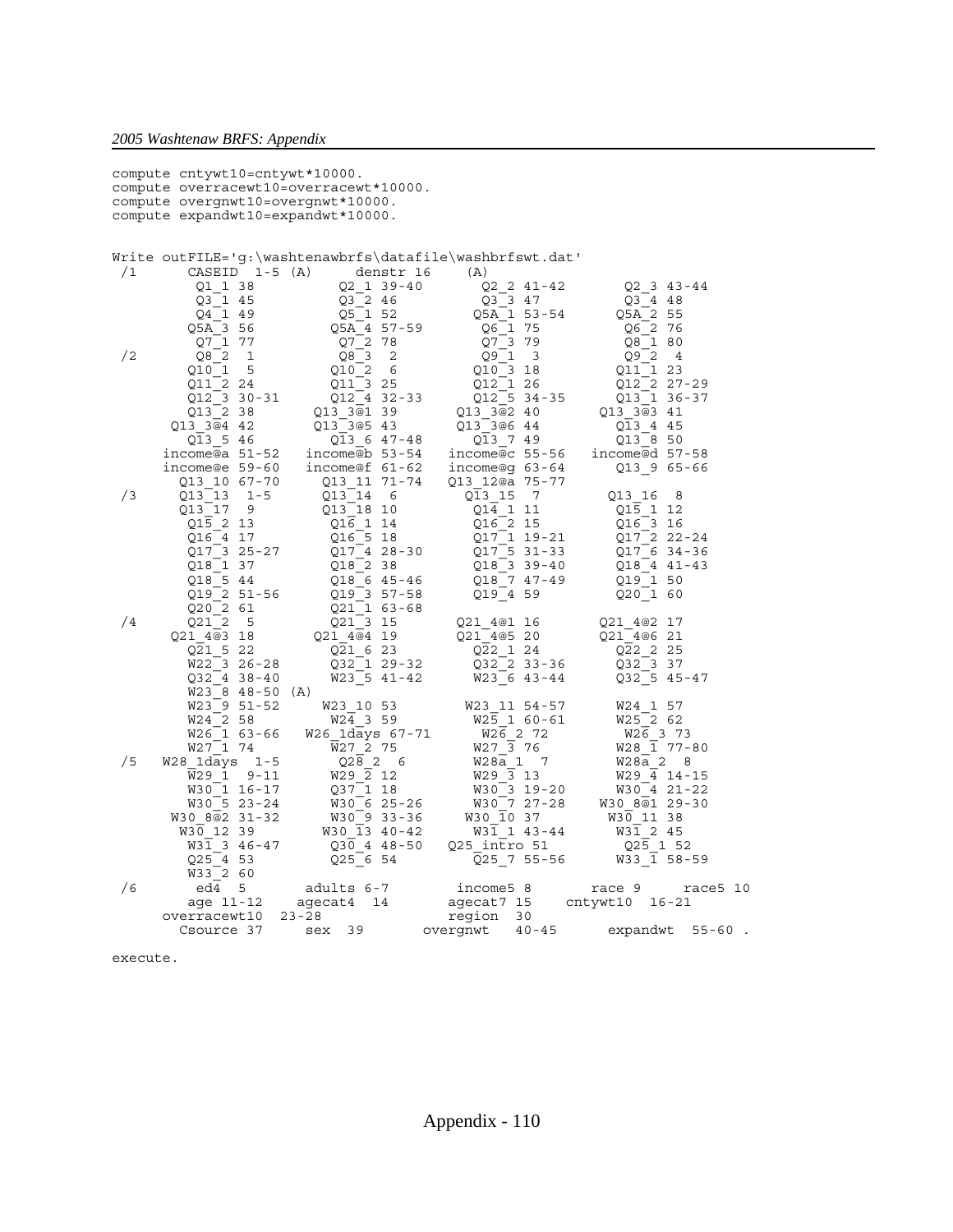**Washtenaw County Behavioral Risk Factor Survey, 2005**

**CODEBOOK With Question Text and Item Frequencies**

> IPPSR Office for Survey Research MICHIGAN STATE UNIVERSITY

> > March, 2006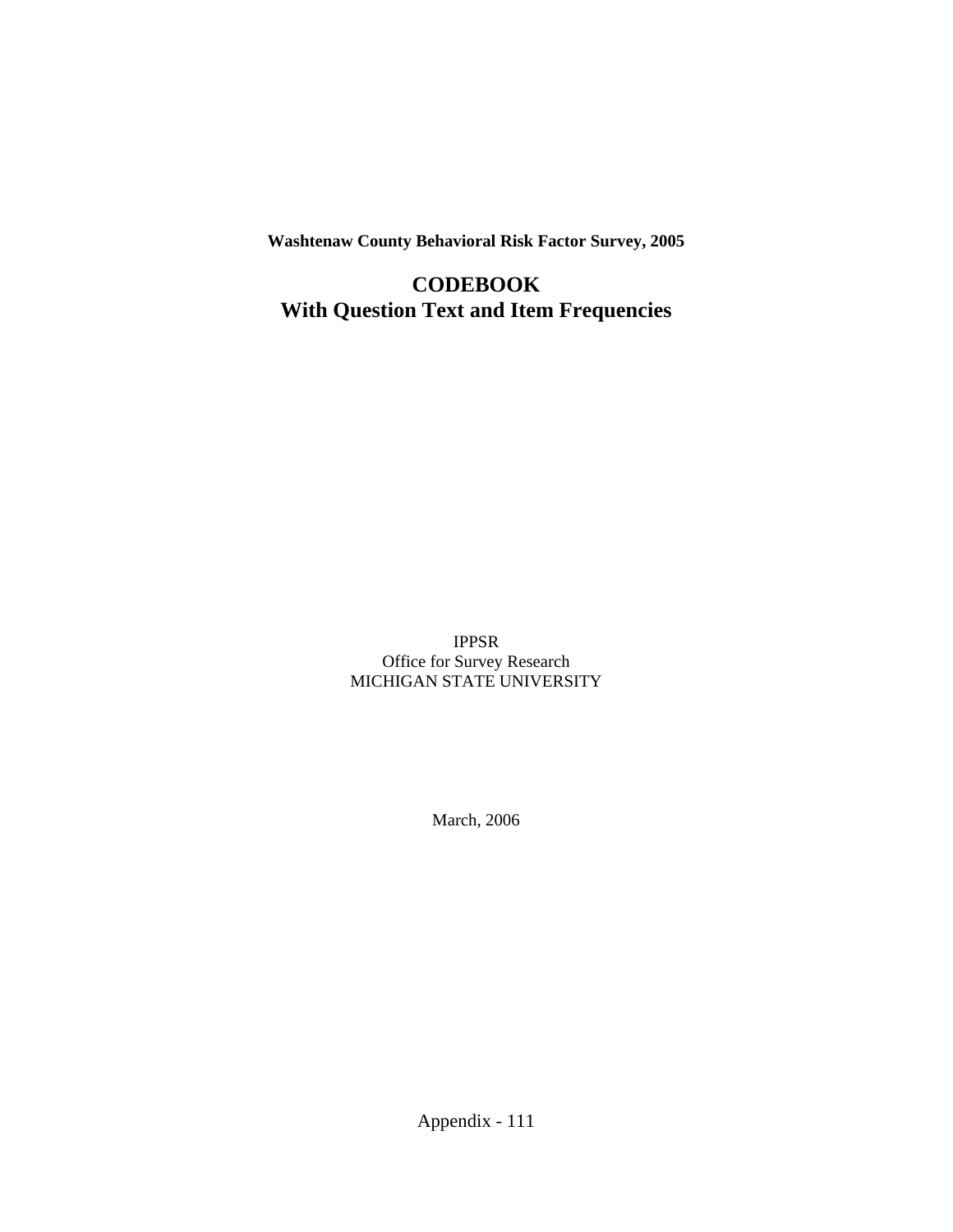### CODEBOOK

 Washtenaw County BRFS 2005 2088 cases

Weight Variable: cntywt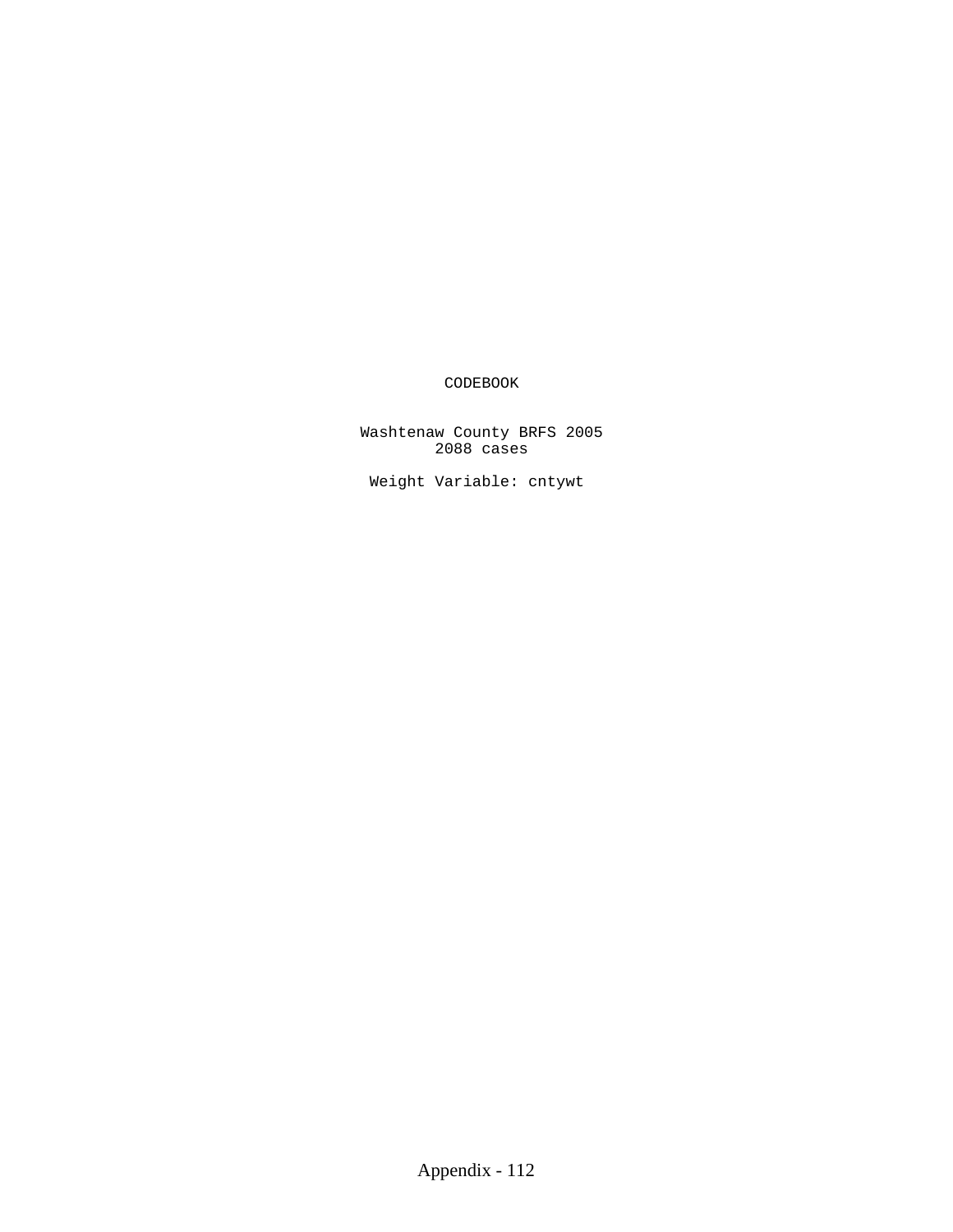#### CONTENTS

item page

| $Q1_1$             | General health status                      | $\mathbf 1$    |
|--------------------|--------------------------------------------|----------------|
| $Q2_1$             | Number of days of physical illness         | $\overline{a}$ |
| $Q^2$ <sup>2</sup> | Number of days of mental illness           | 3              |
| $Q2 - 3$           | Number of days health affected daily life  | $\overline{4}$ |
| $Q3_1$             | Have health insurance                      | 5              |
| Q3 <sub>2</sub>    | Personal health provider                   | 5              |
| Q3 <sub>2</sub>    | Couldn't afford medical care               | 6              |
| $Q3-4$             | Last time had physical                     | 6              |
| $Q4_1$             | Any physical activity                      | 7              |
| $Q5_1$             | Told had diabetes                          | 7              |
| $Q5A_1$            | Age at diabetes diagnosis                  | 8              |
| $Q5A_2$            | Taking insulin                             | 9              |
| $Q5A_3$            | Taking diabetes pills                      | 10             |
| $Q5A_4$            | Frequency of self glucose check            | 11             |
| $Q6_1$             | Told had high blood pressure               | 12             |
| $Q6_2$             | Currently taking medicine for hypertension | 12             |
| $Q7_1$             | Ever had cholesterol checked               | 13             |
| $Q7_{2}$           | Last time had cholesterol checked          | 13             |
| $Q7 - 3$           | Told had high cholesterol                  | 14             |
| $Q8_1$             | Told had cardiac event                     | 14             |
| $Q8_2$             | Told had angina/coronary heart disease     | 15             |
| $Q8 - 3$           | Told had stroke                            | 15             |
| $Q9_1$             | Ever told had asthma                       | 16             |
| $Q9 - 2$           | Still have asthma                          | 16             |
| $Q10_1$            | Flu shot in past 12 months                 | 17             |
| $Q10_2$            | Flu spray in past 12 months                | 17             |
| $Q10-3$            | Ever had pneumoccocal vaccine              | 18             |
| $Q11_1$            | Ever smoked                                | 18             |
| $Q11_2$            | Frequency of smoking                       | 19             |
| $Q11_3$            | Stopped smoking in past 12 months          | 19             |
| $Q12_1$            | Drank in past month                        | 20             |
| $Q12_2$            | Number of days drank in past week/month    | 21             |
| $Q12-3$            | Average number of drinks                   | 22             |
| $Q12 - 4$          | Times of binge drinking                    | 23             |
| $Q12\_5$           | Largest number of drinks on any occassion  | 24             |
| $Q13_1$            | Age                                        | 25             |
| $Q13_2$            | Hispanic/Latino                            | 27             |
| Q13_3@1            | Race - Mention 1                           | 27             |
| Q13_3@2            | Race - Mention 2                           | 28             |
| Q13_3@3            | Race - Mention 3                           | 28             |
| Q13 3@4            | Race - Mention 4                           | 29             |
| Q13 3@5            | Race - Mention 5                           | 29             |
| Q13 3@6            | Race - Mention 6                           | 30             |
|                    |                                            |                |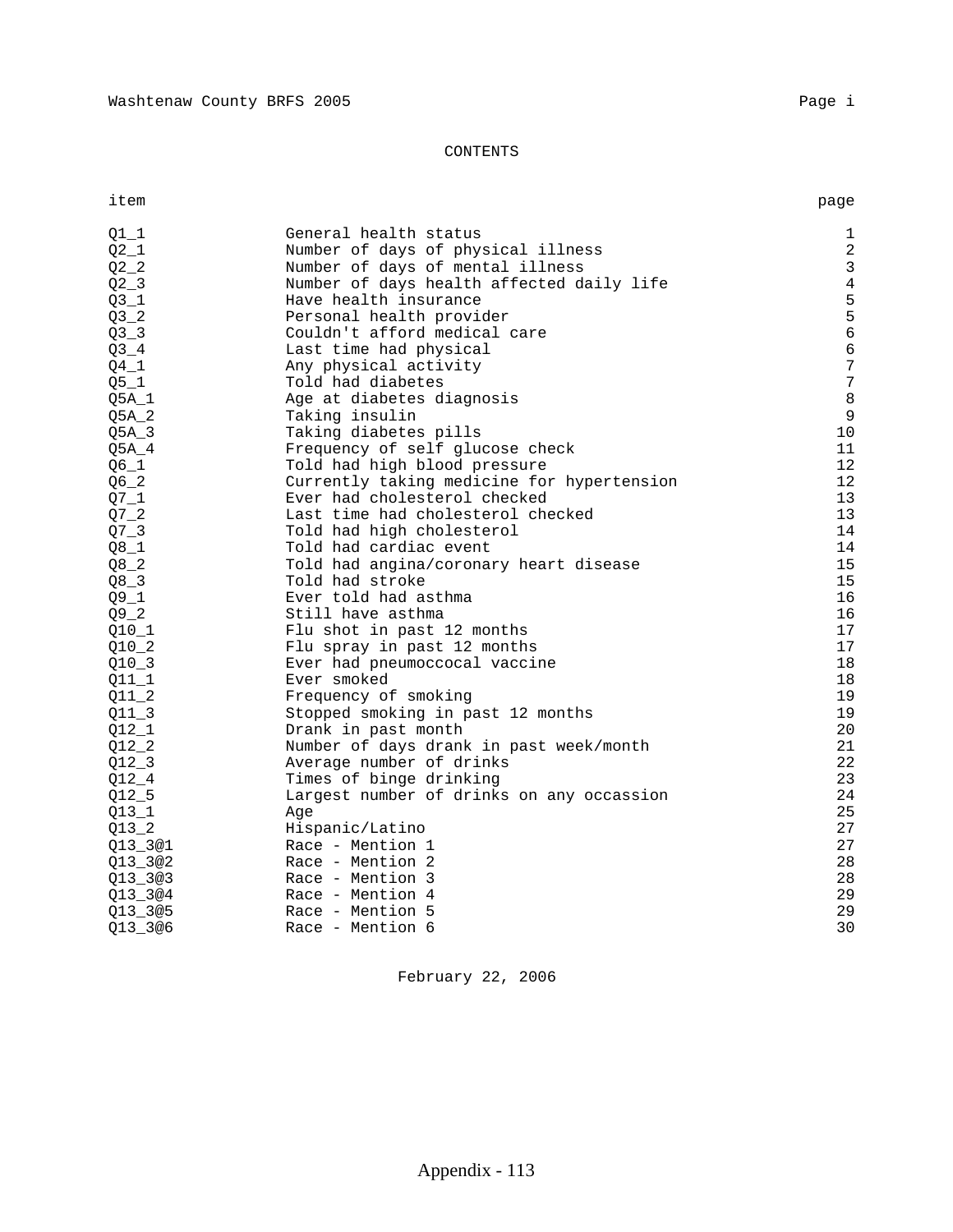item page

| Q13 4     | Primary race                                   | 30 |
|-----------|------------------------------------------------|----|
| $Q13 - 5$ | Marital status                                 | 31 |
| $Q13_6$   | Number of children in household                | 31 |
| $Q13 - 7$ | Educational attainment                         | 32 |
| 013 8     | Employment status                              | 32 |
| $Q13 - 9$ | Household income                               | 33 |
| $Q13_10$  | Current weight                                 | 33 |
| Q13_11    | Height                                         | 34 |
| Q13_12@a  | Resident county                                | 35 |
| 013 13    | Resident zipcode                               | 36 |
| $Q13_14$  | More than one phone number in residence        | 37 |
| Q13_15    | Number of residential phone numbers            | 38 |
| Q13_16    | Been without phone service                     | 38 |
| Q13_17    | Respondent's sex                               | 39 |
| $Q13_18$  | Pregnant                                       | 39 |
| $Q14\_1$  | Active duty in military                        | 40 |
| $Q15_1$   | Limited by physical/mental/emotional problems  | 40 |
| $Q15_2$   | Health problems that require special equipment | 41 |
| $Q16_1$   | Symptoms of arthritis in past 30 days          | 41 |
| $Q16_2$   | Symptoms began over 3 months ago               | 42 |
| Q16 3     | Seen doctor about symptoms                     | 42 |
| $Q16 - 4$ | Ever told had arthritis                        | 43 |
| $Q16_5$   | Limited due to arthritis                       | 43 |
| $Q17_1$   | Frequency of drinking fruit juice              | 44 |
| $Q17 - 2$ | Frequency of eating fruit                      | 46 |
| $Q17 - 3$ | Frequency of eating green salad                | 48 |
| $Q17 - 3$ | Frequency of eating green salad                | 50 |
| Q17 4     | Frequency of eating potatoes                   | 52 |
| $Q17\_5$  | Frequency of eating carrots                    | 54 |
| $Q17\_6$  | Number of servings of other vegetables         | 56 |
| $Q18_1$   | Physical exertion at work                      | 57 |
| Q18 2     | Do moderate exercise                           | 58 |
| Q18 3     | Days/week of moderate exercise                 | 58 |
| Q18 4     | Amount of moderate exercise                    | 59 |
| $Q18-5$   | Do vigorous exercise                           | 60 |
| $Q18_6$   | Days/week of vigorous                          | 60 |
| $Q18 - 7$ | Amount of vigorous exercise                    | 61 |
| $Q19_1$   | Ever tested for HIV                            | 62 |
| Q19 2     | Date of last HIV test                          | 62 |
| $Q19-3$   | Where had last HIV test                        | 63 |
| $Q19_4$   | Done any HIV risk behaviors in past 12 months  | 64 |
| $Q20_1$   | Get social/emotional support you need          | 65 |
| $Q20 - 2$ | Satisfaction with life                         | 65 |
| $Q21_1$   | Birth month/year of child                      | 66 |
| Q21 2     | Child's sex                                    | 66 |
| $Q21 - 3$ | Child's ethnicity                              | 67 |
|           |                                                |    |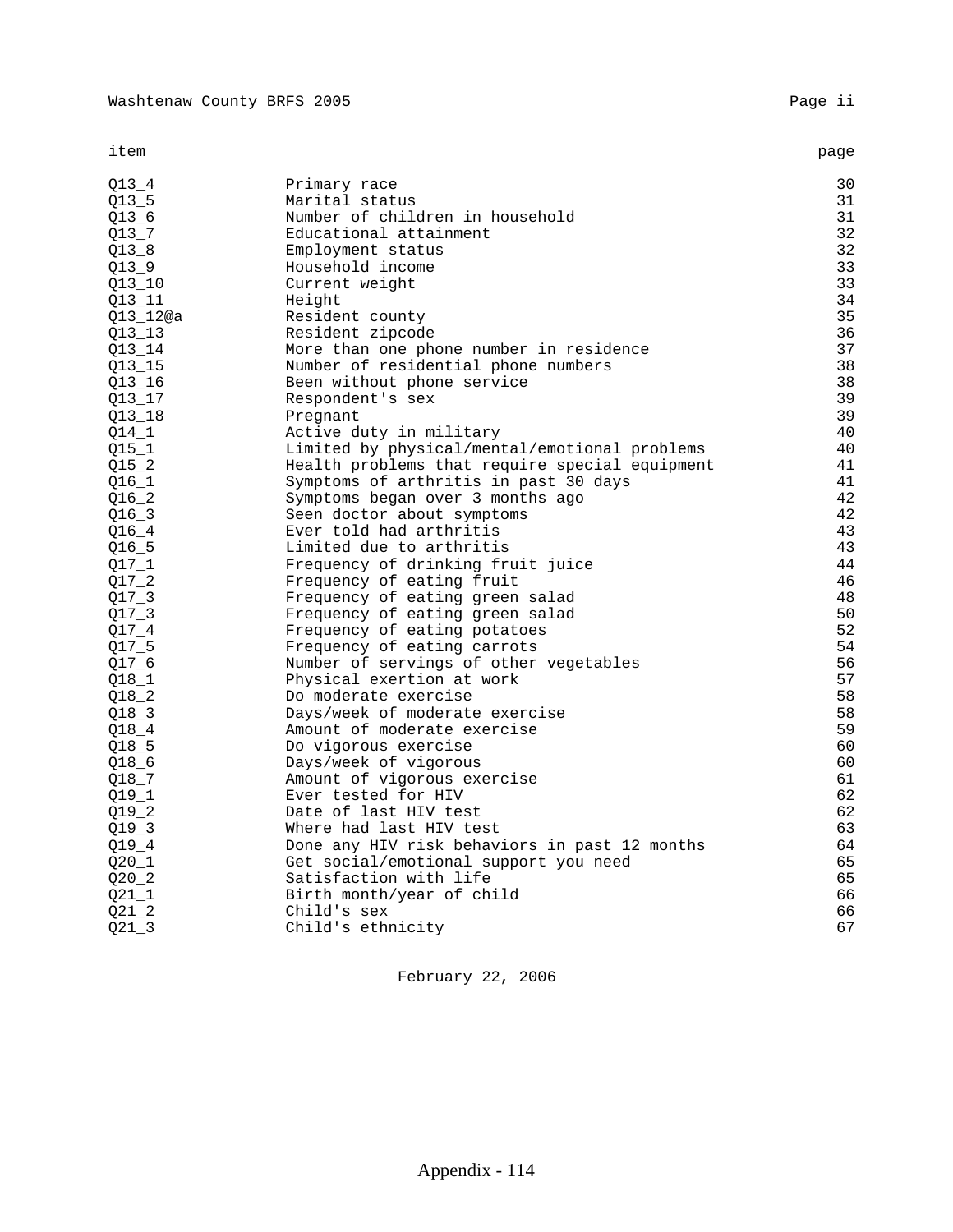item page

| Q21 4@1   | Child's race - Mention 1                           | 67 |
|-----------|----------------------------------------------------|----|
| Q21_4@2   | Child's race - Mention 2                           | 68 |
| Q21_4@3   | Child's race - Mention 3                           | 68 |
| Q21 4@4   | Child's race - Mention 4                           | 69 |
| Q21 4@5   | Child's race - Mention 5                           | 69 |
| Q21_4@6   | Child's race - mention 6                           | 70 |
| $Q21\_5$  | Child's primary race                               | 70 |
| $Q21_6$   | Relation to child                                  | 71 |
| $Q22_1$   | Child ever told had asthma                         | 71 |
|           | Child still has asthma                             | 72 |
| $Q22_2$   |                                                    | 72 |
| $W22-3$   | Number of asthmatic attacks child has had          |    |
| $Q32_1$   | Child's height                                     | 73 |
| $Q32 - 2$ | Child's weight                                     | 75 |
| Q32 3     | Description of child's weight                      | 75 |
| $Q32 - 4$ | Time spent in active play                          | 76 |
| $W23-5$   | Number of days/week of active play                 | 77 |
| $W23_6$   | Days/week child walks/bikes to school              | 78 |
| $Q32 - 5$ | Time spent doing electronic entertainment          | 79 |
| $W23_8$   | Servings of fruits/vegetables child consumes       | 80 |
| $W23-9$   | Servings of soda/sweetened beverages               | 81 |
| W23_10    | Child ever breastfed                               | 81 |
| W23_11    | Age when stopped breastfeeding                     | 82 |
| $W24_1$   | Family needed adult day csare/home care services   | 84 |
| W24 2     | Needed money for housing/utilities                 | 84 |
| $W24-3$   | Concerned about enough food for family             | 85 |
| $W25_1$   | Days of insufficient sleep                         | 86 |
| $W25_2$   | Being seen for emotional/mental problems           | 87 |
| W26_1days | Total number of days without insurance             | 87 |
| $W26_2$   | Time since last visited dentist                    | 88 |
| $W26-3$   | Have dental insurance coverage                     | 88 |
| $W27_1$   | Firearms kept in/around home                       | 89 |
| $W27_2$   | Firearms loaded                                    | 89 |
| $W27-3$   | Loaded firearms unlocked                           | 90 |
| W28 1     | When had last mammogram                            | 91 |
| $Q28 - 2$ | Had blood glucose test                             | 92 |
| W28a_1    | Take any vitamins/supplements                      | 93 |
|           |                                                    | 93 |
| W28a 2    | Any vitamins/supplements contain folic acid        | 94 |
| $W29_1$   | Number of cigarettes currently smoked              |    |
| $W29-2$   | Health professional asked you to stop smoking      | 95 |
| $W29-3$   | Substance abuse                                    | 95 |
| $W29-4$   | Drunk driving                                      | 96 |
| $W30_1$   | Number of days/week of at least moderate exercise  | 97 |
| Q37 1     | Ever used a pedometer                              | 97 |
| $W30-3$   | Walking areas available in neighborhood            | 98 |
| W30_4     | Easy to reach walking destinations in neighborhood | 98 |
| W30_5     | Feel safe walking in neighborhood                  | 99 |
|           |                                                    |    |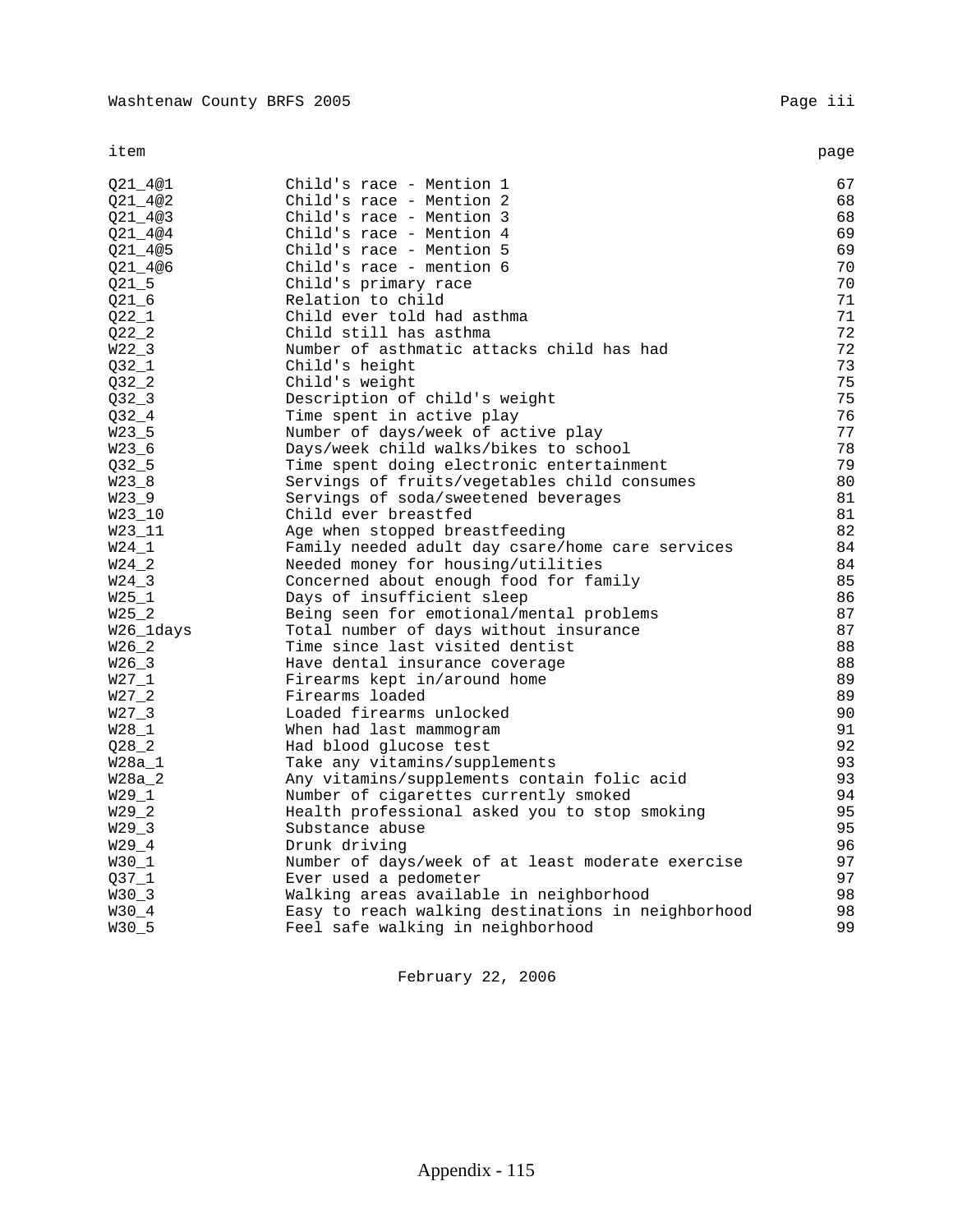item page

| W30_6      | Number of short trips in past week                    | 100 |
|------------|-------------------------------------------------------|-----|
| W30 7      | Number of short trips walked in past week             | 101 |
| W30 8@1    | Reason why did not walk - Mention 1                   | 102 |
| W30_8@2    | Reason why did not walk - Mention 2                   | 103 |
| W30 9      | Reasonable distance to walk for transportation        | 104 |
| W30_10     | Own a bicycle                                         | 105 |
| W30_11     | Ride bicycle as means of transportation               | 106 |
| W30 12     | Ridden bike as transportation in past week            | 106 |
| W30_13     | Time spent with electronic entertainment              | 107 |
| $W31_1$    | Description of weight                                 | 108 |
| $W31_2$    | Health professional given advice about weight         | 108 |
| $W31_3$    | Number times/week eat meals from restaurant           | 109 |
| $Q30 - 4$  | Frequency of going to fast food restaurants           | 110 |
| 025 intro  | Intro into Intimate partner violence                  | 111 |
| $Q25_1$    | Intimate partner ever threatened violence             | 111 |
| $Q25 - 6$  | Any injuries due to intimate partner in past year     | 112 |
| $Q25 - 7$  | Relationship to intimate partner                      | 112 |
| $W33_1$    | Number of sex partners                                | 113 |
| W33_2      | Health provider talked of preventing STD with condoms | 114 |
| ed4        | Rs Level of Education Attained                        | 114 |
| adults     | Number of adults in Household                         | 115 |
| income5    | Rs Household Income in 5 categories                   | 115 |
| race       | Respondents race gathered from Q13_3@1-6              | 116 |
| race5      | Race 5 categories                                     | 116 |
| AGE        | Age of Respondent                                     | 117 |
| agecat4    | Rs age in 4 categories                                | 119 |
| agecat7    | Rs age in 7 categories                                | 119 |
| cntywt     | Final Countywide Weight adjustment                    | 119 |
| overracewt | Weight for race oversample                            | 120 |
| region     | Geographic Region of the county                       | 120 |
| Csource    | Source of Sample                                      | 120 |
| sex        | respondents sex                                       | 121 |
| overgnwt   | Weight for oversampling western region                | 122 |
| expandwt   | Weight for projecting to total population of county   | 122 |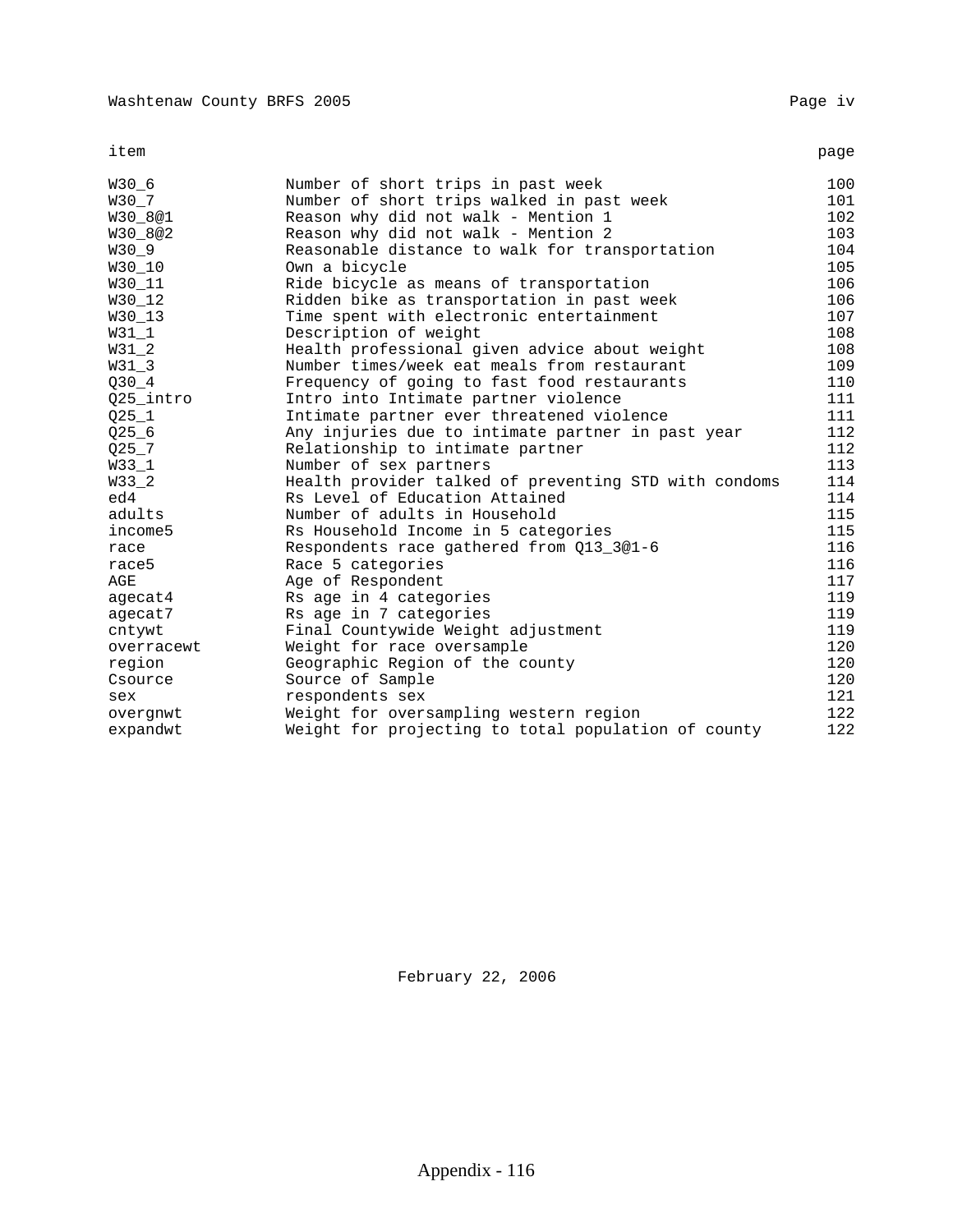Q1\_1 General health status

Would you say that in general your health is ...

| PCT           | N          | VALUE | LABEL                                      |
|---------------|------------|-------|--------------------------------------------|
| 21.2          | 442        | 1     | Excellent                                  |
| 45.7          | 953        | 2     | Very good                                  |
| 24.2          | 505        | 3     | Good                                       |
| 7.5           | 157        | 4     | Fair                                       |
| 1.4           | 28         | 5     | Poor                                       |
|               | 2          | 7     | DON'T KNOW                                 |
|               |            | 9     | REFUSED                                    |
|               |            |       |                                            |
|               | 2088 cases |       |                                            |
| Tyme: numeric |            |       | Min: 1<br>$MD$ $C$ <sub>0</sub> $AC$ : 9 7 |

 Type: numeric Min: 1 MD Codes: 9,7 Decimals: 0 Max: 5

Input location: 1/38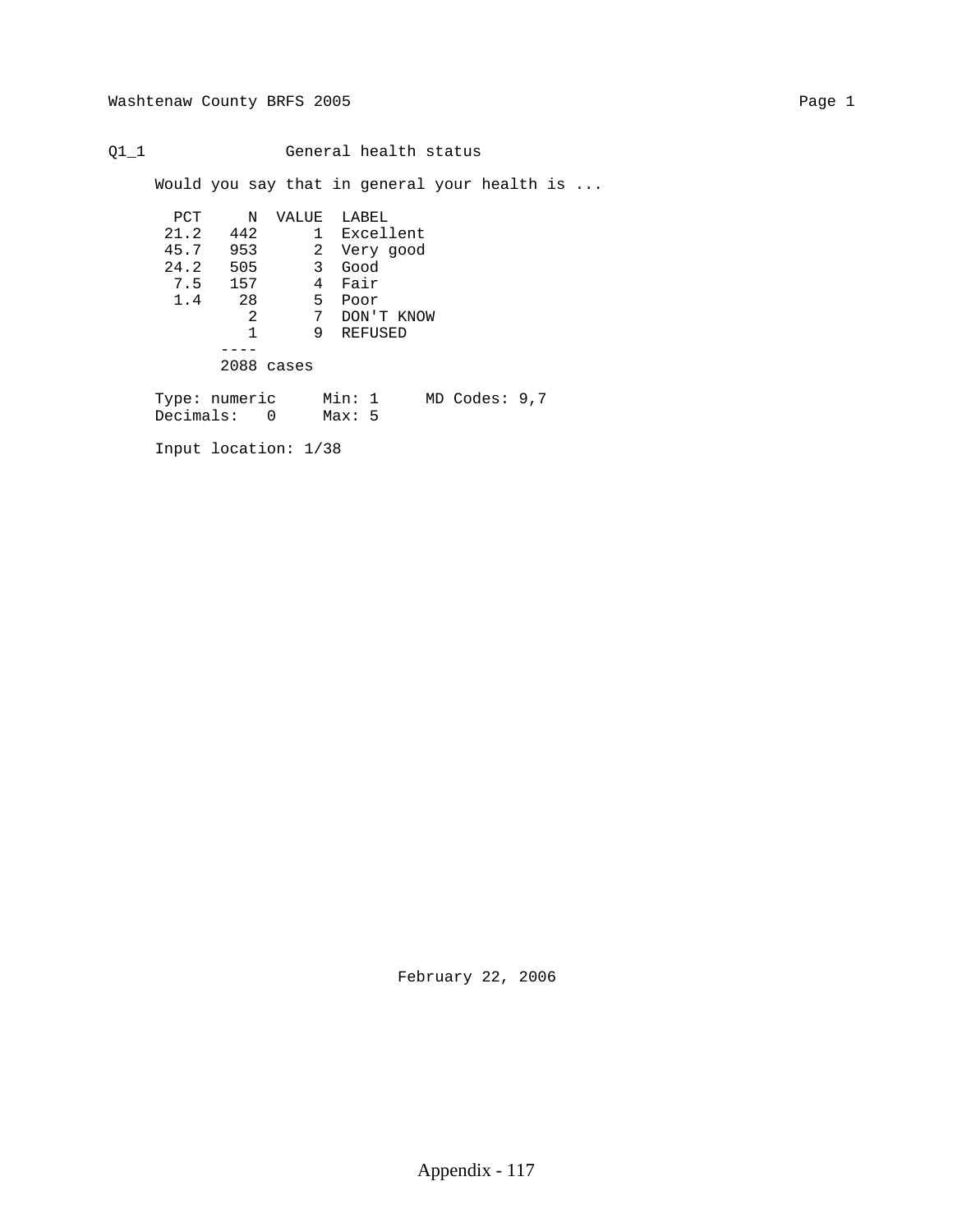#### Q2\_1 Number of days of physical illness

 Now thinking about your physical health, which includes physical illness and injury, for how many days during the past 30 days was your physical health not good?

| PCT<br>3.2<br>6.8<br>1.9<br>$1\,.\,0$<br>5.7<br>0.2<br>3.1<br>0.1<br>0.0<br>1.8<br>0.0<br>0.1<br>1.1<br>0.7<br>0.0<br>0.0<br>0.4<br>0.7<br>0.0<br>0.2<br>0.1 | Ν<br>67<br>142<br>40<br>20<br>119<br>4<br>65<br>$\sqrt{2}$<br>$\mathbf 1$<br>37<br>0<br>$\mathbf{3}$<br>23<br>14<br>1<br>$\mathsf{O}\xspace$<br>8<br>14<br>0<br>$\bf 4$<br>$\mathbf 1$ | VALUE<br>1<br>$\overline{\mathbf{c}}$<br>3<br>$\bf 4$<br>5<br>$\epsilon$<br>7<br>8<br>9<br>10<br>11<br>12<br>14<br>15<br>16<br>18<br>20<br>21<br>23<br>25<br>28 | LABEL          |
|--------------------------------------------------------------------------------------------------------------------------------------------------------------|----------------------------------------------------------------------------------------------------------------------------------------------------------------------------------------|-----------------------------------------------------------------------------------------------------------------------------------------------------------------|----------------|
|                                                                                                                                                              |                                                                                                                                                                                        |                                                                                                                                                                 |                |
| 4.5                                                                                                                                                          | 93                                                                                                                                                                                     | 30                                                                                                                                                              |                |
|                                                                                                                                                              | 20                                                                                                                                                                                     | 77                                                                                                                                                              | DON'T KNOW     |
| 68.2                                                                                                                                                         | 1411                                                                                                                                                                                   | 88                                                                                                                                                              | NONE           |
|                                                                                                                                                              | 0                                                                                                                                                                                      | 99                                                                                                                                                              | <b>REFUSED</b> |
|                                                                                                                                                              | 2088                                                                                                                                                                                   | cases                                                                                                                                                           |                |
|                                                                                                                                                              |                                                                                                                                                                                        |                                                                                                                                                                 |                |

| Type: numeric | Min:    |  | MD Codes: 99,77 |  |
|---------------|---------|--|-----------------|--|
| Decimals:     | Max: 88 |  |                 |  |

Input location: 1/39-40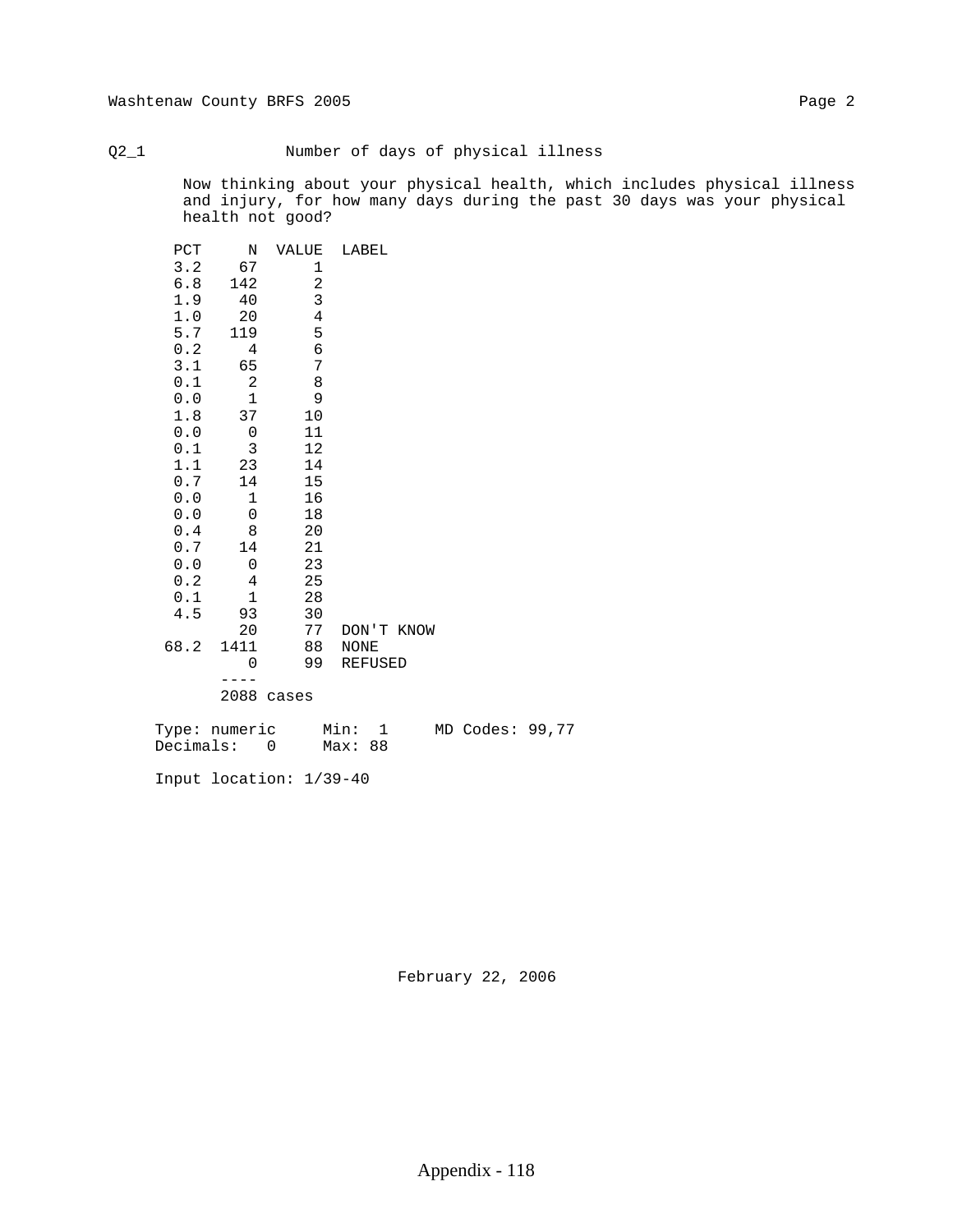#### Q2\_2 Number of days of mental illness

 Now thinking about your mental health, which includes stress, depression, and problems with emotions, for how many days during the past 30 days was your mental health not good?

| PCT<br>4.8<br>4.7<br>4.2<br>1.6<br>8.4<br>0.4<br>1.4<br>0.2<br>0.6<br>1.8<br>0.1<br>0.2<br>4.5<br>0.0<br>0.0<br>1.1<br>0.0<br>0.1<br>0.1<br>0.0<br>0.0<br>3.4<br>62.3 | N<br>99<br>98<br>87<br>32<br>175<br>8<br>30<br>5<br>12<br>38<br>2<br>$\overline{4}$<br>94<br>0<br>1<br>23<br>$\mathbf 0$<br>1<br>$\overline{c}$<br>$\mbox{O}$<br>0<br>71<br>13<br>1293<br>$\mathbf 1$<br>2088 | VALUE<br>1<br>$\sqrt{2}$<br>3<br>$\,4$<br>5<br>6<br>7<br>8<br>9<br>10<br>12<br>14<br>15<br>16<br>18<br>20<br>21<br>25<br>27<br>28<br>29<br>30<br>77<br>88<br>99<br>cases | LABEL<br>DON'T KNOW<br><b>NONE</b><br><b>REFUSED</b> |
|-----------------------------------------------------------------------------------------------------------------------------------------------------------------------|---------------------------------------------------------------------------------------------------------------------------------------------------------------------------------------------------------------|--------------------------------------------------------------------------------------------------------------------------------------------------------------------------|------------------------------------------------------|
|                                                                                                                                                                       |                                                                                                                                                                                                               |                                                                                                                                                                          |                                                      |

| Type: numeric | Min:    |  | MD Codes: 99,77 |  |
|---------------|---------|--|-----------------|--|
| Decimals:     | Max: 88 |  |                 |  |

Input location: 1/41-42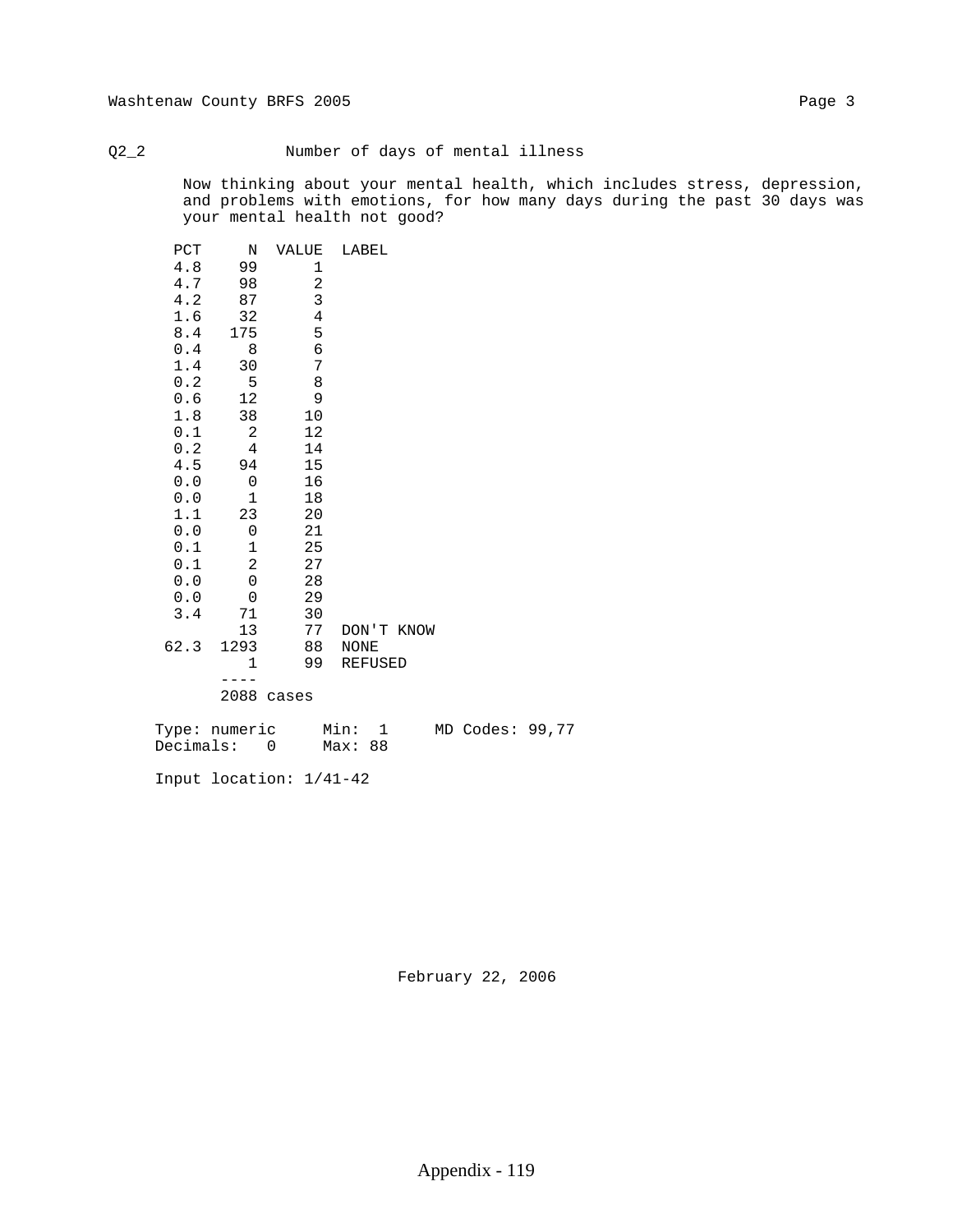Q2\_3 Number of days health affected daily life

 During the past 30 days, for about how many days did poor physical or mental health keep you from doing your usual activities, such as self-care, work, or recreation?

| PCT  | N                        |       | VALUE                   | LABEL          |
|------|--------------------------|-------|-------------------------|----------------|
| 4.5  | 49                       |       | 1                       |                |
| 11.9 | 129                      |       | $\overline{c}$          |                |
| 3.9  | 42                       |       | $\overline{\mathbf{3}}$ |                |
| 0.8  | 9                        |       | $\overline{4}$          |                |
| 3.2  | 34                       |       | 5                       |                |
| 0.1  | 1                        |       | 6                       |                |
| 0.4  | $\overline{4}$           |       | 7                       |                |
| 0.9  | 10                       |       | 8                       |                |
| 4.8  | 53                       |       | $10$                    |                |
| 0.0  | $\overline{\phantom{0}}$ |       | 11                      |                |
| 0.2  | $\overline{c}$           |       | 12                      |                |
| 1.5  | 16                       |       | 14                      |                |
| 1.1  | 12                       |       | 15                      |                |
| 0.3  | $\mathbf{3}$             |       | 20                      |                |
| 0.1  | $\mathbf 1$              |       | 21                      |                |
| 0.2  | $\overline{c}$           |       | 25                      |                |
| 0.1  | $\mathbf{1}$             |       | 27                      |                |
| 0.0  | $\overline{0}$           |       | 28                      |                |
| 6.7  | 73                       |       | 30                      |                |
|      | 11                       |       | 77                      | DON'T KNOW     |
| 59.2 | 642                      |       | 88                      | NONE           |
|      | $\mathbf{1}$             |       | 99                      | REFUSED        |
|      |                          |       |                         |                |
|      | 993                      |       |                         | Not Applicable |
|      |                          |       |                         |                |
|      | 2088                     | cases |                         |                |
|      |                          |       |                         |                |

 Type: numeric Min: 1 MD Codes: 99,77 Decimals: 0 Max: 88

Input location: 1/43-44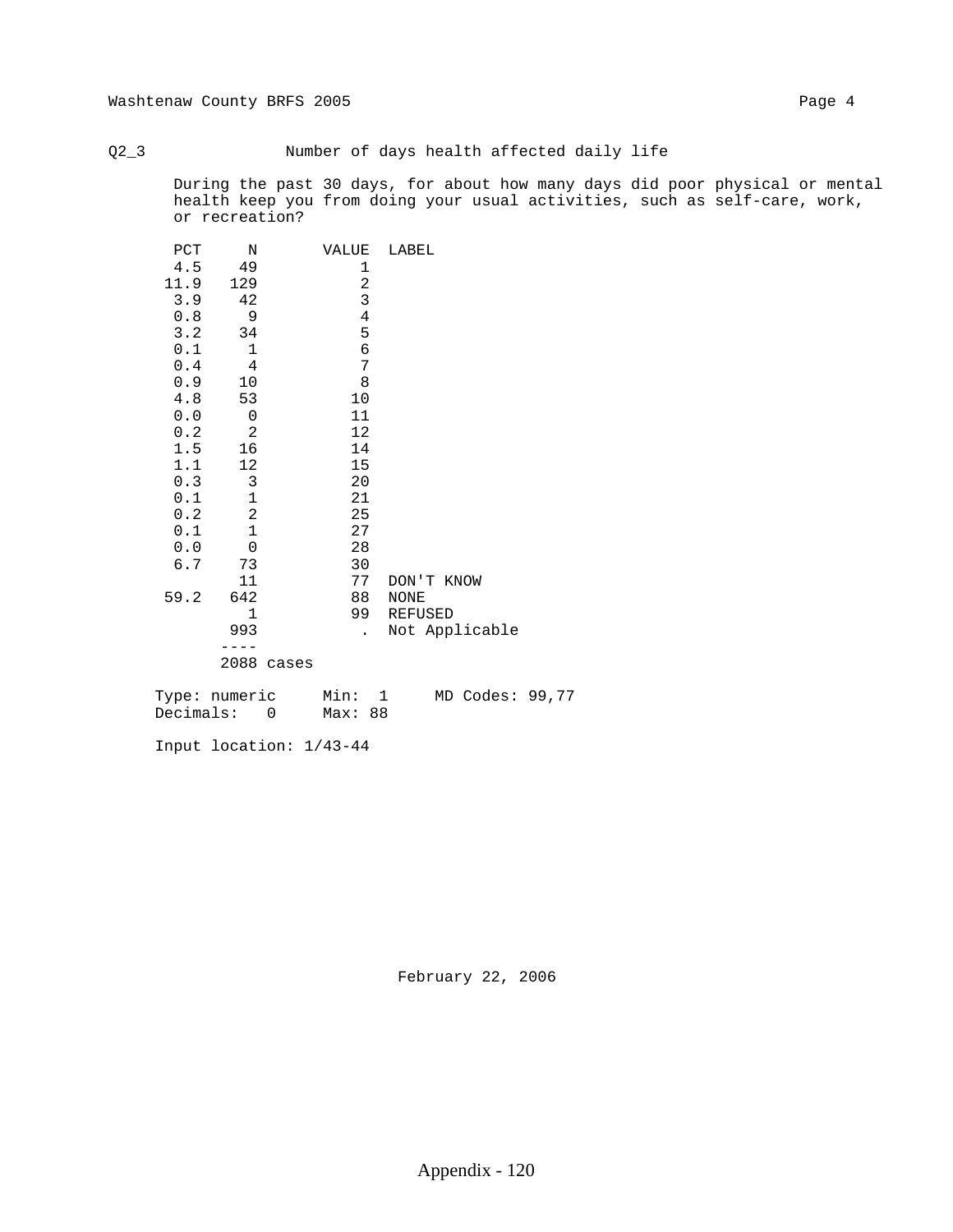Q3\_1 Have health insurance

 Do you have any kind of health care coverage, including health insurance, prepaid plans such as HMOs, or government plans such as Medicare?

 PCT N VALUE LABEL 93.6 1952 1 YES 6.4 134 2 NO 2 7 DON'T KNOW 0 9 REFUSED ---- 2088 cases Type: numeric Min: 1 MD Codes: 9,7 Decimals: 0 Max: 2 Input location: 1/45

#### Q3\_2 Personal health provider

\_\_\_\_\_\_\_\_\_\_\_\_\_\_\_\_\_\_\_\_\_\_\_\_\_\_\_\_\_\_\_\_\_\_\_\_\_\_\_\_\_\_\_\_\_\_\_\_\_\_\_\_\_\_\_\_\_\_\_\_\_\_\_\_\_\_\_\_\_\_\_\_\_\_\_\_\_\_\_\_

 Do you have one person you think of as your personal doctor or health care provider?

| PCT           | $\mathbb N$ |                         |              | VALUE LABEL   |  |                   |  |
|---------------|-------------|-------------------------|--------------|---------------|--|-------------------|--|
| 75.0 1566     |             |                         | $\mathbf{1}$ | YES, ONLY ONE |  |                   |  |
|               | 8.3 173     |                         | 2            | MORE THAN ONE |  |                   |  |
| 16.7 348      |             | $\overline{\mathbf{3}}$ |              | NO            |  |                   |  |
|               | 0           |                         | 7            | DON'T KNOW    |  |                   |  |
|               | 0           |                         | 9            | REFUSED       |  |                   |  |
|               |             |                         |              |               |  |                   |  |
|               | 2088 cases  |                         |              |               |  |                   |  |
|               |             |                         |              |               |  |                   |  |
| Type: numeric |             |                         |              | Min: 1        |  | $MD$ Codes: $9,7$ |  |
| Decimals: 0   |             |                         |              | Max: 3        |  |                   |  |

Input location: 1/46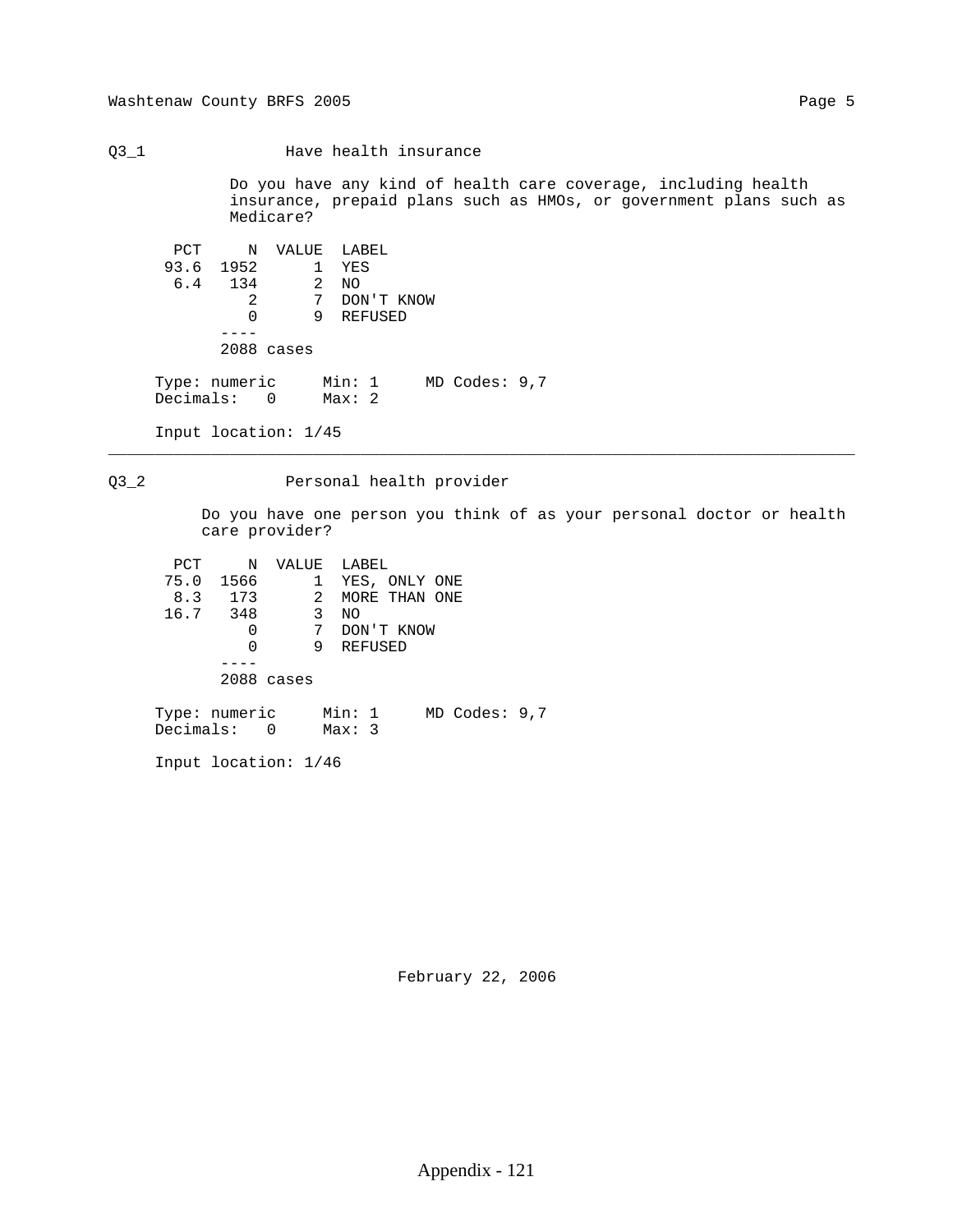Q3\_3 Couldn't afford medical care

 Was there a time in the past 12 months when you needed to see a doctor, but could not because of the cost?

 PCT N VALUE LABEL 8.3 173 1 YES 91.7 1915<br>0 915 2 NO<br>0 7 DON'T KNOW<br>0 9 REFUSED 0 9 REFUSED ---- 2088 cases Type: numeric Min: 1 MD Codes: 9,7 Decimals: 0 Max: 2

Input location: 1/47

Q3\_4 Last time had physical

\_\_\_\_\_\_\_\_\_\_\_\_\_\_\_\_\_\_\_\_\_\_\_\_\_\_\_\_\_\_\_\_\_\_\_\_\_\_\_\_\_\_\_\_\_\_\_\_\_\_\_\_\_\_\_\_\_\_\_\_\_\_\_\_\_\_\_\_\_\_\_\_\_\_\_\_\_\_\_\_

 About how long has it been since you last visited a doctor for a routine checkup? A routine checkup is a general physical exam, not an exam for a specific injury, illness, or condition.

| PCT  | N    | VALUE        | LABEL               |
|------|------|--------------|---------------------|
| 63.1 | 1304 | 1            | Within past year    |
| 19.6 | 404  | 2            | Within past 2 years |
| 12.1 | 249  | 3            | Within past 5 years |
| 4.4  | 91   | 4            | 5 or more years ago |
|      | 21   |              | DON'T KNOW          |
| 0.8  | 16   | 8            | NEVER               |
|      | 2    | 9            | REFUSED             |
|      |      |              |                     |
|      |      | $2088$ cases |                     |
|      |      |              |                     |

 Type: numeric Min: 1 MD Codes: 9,7 Decimals: 0 Max: 8

Input location: 1/48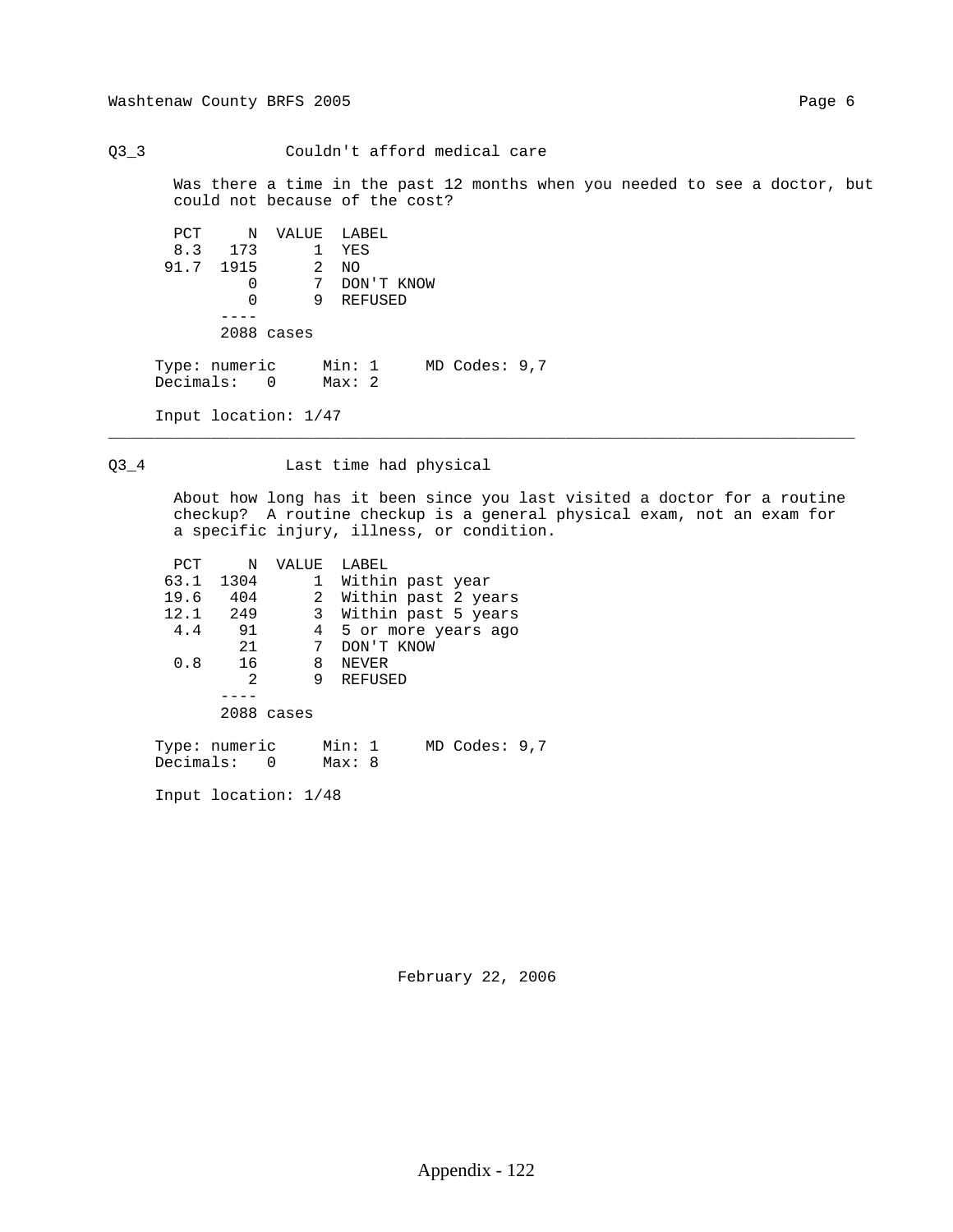Q4\_1 Any physical activity

 During the past month, other than your regular job, did you participate in any physical activities or exercises such as running, calisthenics, golf, gardening, or walking for exercise?

 PCT N VALUE LABEL 75.1 1567 1 YES 24.9 519 2 NO 2 7 DON'T KNOW 0 9 REFUSED ---- 2088 cases Type: numeric Min: 1 MD Codes: 9,7 Decimals: 0 Max: 2 Input location: 1/49

#### Q5\_1 Told had diabetes

Have you ever been told by a doctor that you have diabetes?

\_\_\_\_\_\_\_\_\_\_\_\_\_\_\_\_\_\_\_\_\_\_\_\_\_\_\_\_\_\_\_\_\_\_\_\_\_\_\_\_\_\_\_\_\_\_\_\_\_\_\_\_\_\_\_\_\_\_\_\_\_\_\_\_\_\_\_\_\_\_\_\_\_\_\_\_\_\_\_\_

| PCT                          | Ν          | VALUE | LABEL            |  |                   |  |
|------------------------------|------------|-------|------------------|--|-------------------|--|
| 7.7                          | 160        | 1     |                  |  |                   |  |
| 1.0                          | 21         | 2     |                  |  |                   |  |
| 91.2 1904                    |            | 3     |                  |  |                   |  |
| 0.1                          | 2          | 4     |                  |  |                   |  |
|                              | 0          | 7     |                  |  |                   |  |
|                              |            | 9     |                  |  |                   |  |
|                              |            |       |                  |  |                   |  |
|                              | 2088 cases |       |                  |  |                   |  |
| Type: numeric<br>Decimals: 0 |            |       | Min: 1<br>Max: 4 |  | $MD$ Codes: $9,7$ |  |

Input location: 1/52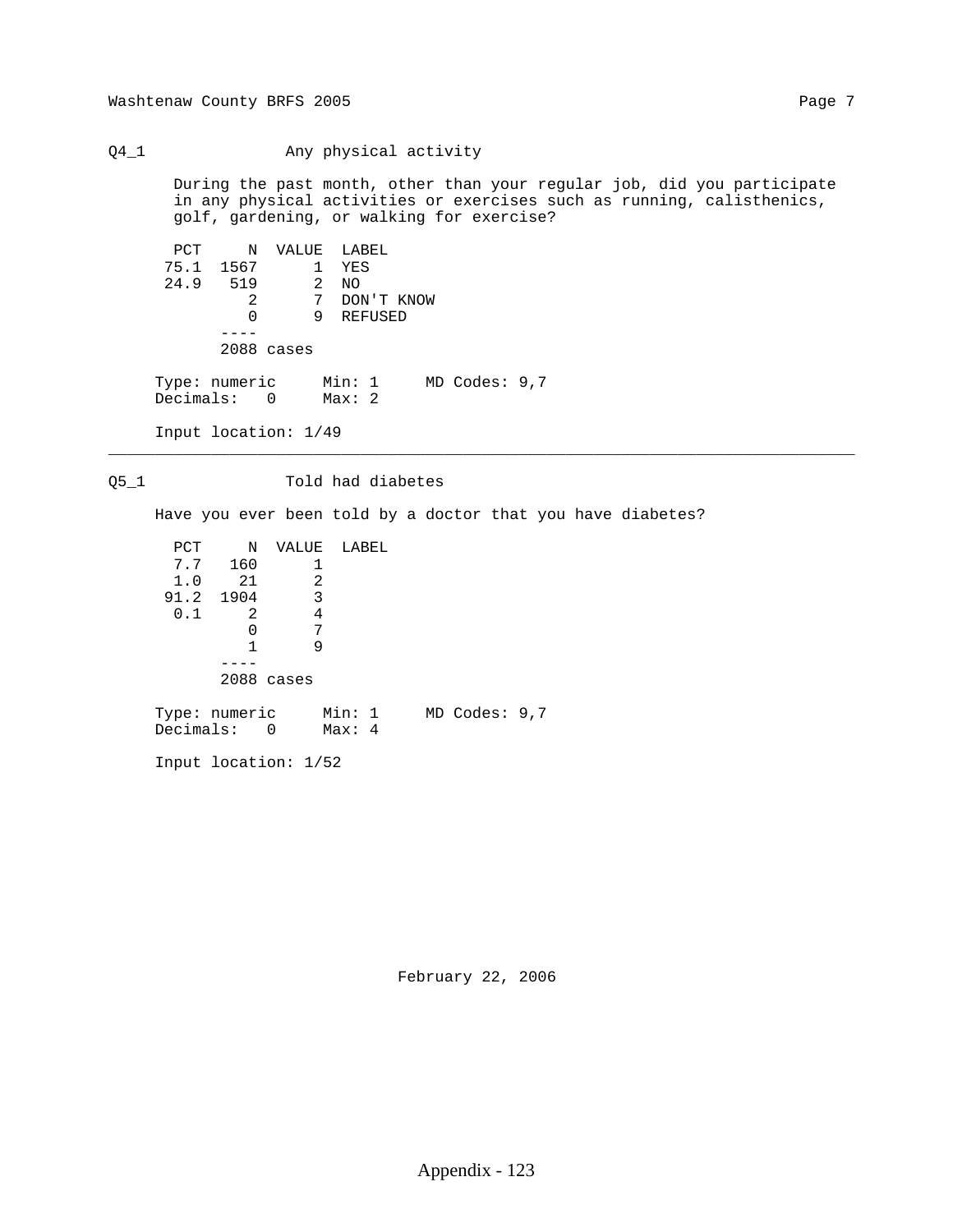### Q5A\_1 Age at diabetes diagnosis

How old were you when you were told you have diabetes?

| PCT        | N                   | VALUE    | LABEL |
|------------|---------------------|----------|-------|
| 0.2        | $\boldsymbol{0}$    | 1        |       |
| 5.5        | 7                   | б        |       |
| 0.9        | $\mathbf 1$         | 7        |       |
| 0.3        | 0                   | 9        |       |
| 0.0        | $\boldsymbol{0}$    | 10       |       |
| 0.8        | $\mathbf 1$         | 13       |       |
| 0.3        | 0                   | 16       |       |
| 1.6        | $\overline{c}$      | 18       |       |
| 0.3        | 0                   | 19       |       |
| 0.0        | 0                   | 21       |       |
| 2.4        | 3                   | 23       |       |
| 0.3        | 0                   | 24       |       |
| 0.8        | $\mathbf 1$         | 25       |       |
| 0.4        | 0                   | 29       |       |
| 0.2        | 0                   | 30       |       |
| 4.2        | 5                   | 31       |       |
| 0.9        | $\mathbf 1$         | 34       |       |
| 0.3        | $\boldsymbol{0}$    | 35       |       |
| 0.8        | $\mathbf 1$         | 36       |       |
| 0.3        | 0                   | 37       |       |
| 3.1        | 4                   | 38       |       |
| 0.1<br>1.4 | 0<br>$\overline{c}$ | 39<br>40 |       |
| 0.4        | $\mathbf 1$         | 41       |       |
| 0.3        | 0                   | 42       |       |
| 0.2        | 0                   | 43       |       |
| 0.8        | $\mathbf 1$         | 44       |       |
| 2.6        | 3                   | 45       |       |
| 0.8        | $\mathbf 1$         | 46       |       |
| 1.8        | $\overline{c}$      | 47       |       |
| 26.1       | 33                  | 48       |       |
| 0.6        | 1                   | 49       |       |
| 0.9        | $\mathbf 1$         | 50       |       |
| 0.6        | $\mathbf 1$         | 51       |       |
| 6.9        | 9                   | 52       |       |
| 0.3        | 0                   | 53       |       |
| 0.7        | $\mathbf 1$         | 54       |       |
| 2.9        | 4                   | 55       |       |
| 0.4        | $\mathbf 1$         | 57       |       |
| 0.5        | $\mathbf 1$         | 58       |       |
| 0.1        | $\pmb{0}$           | 59       |       |
| 12.5       | 16                  | 60       |       |
| 0.1        | 0                   | 61       |       |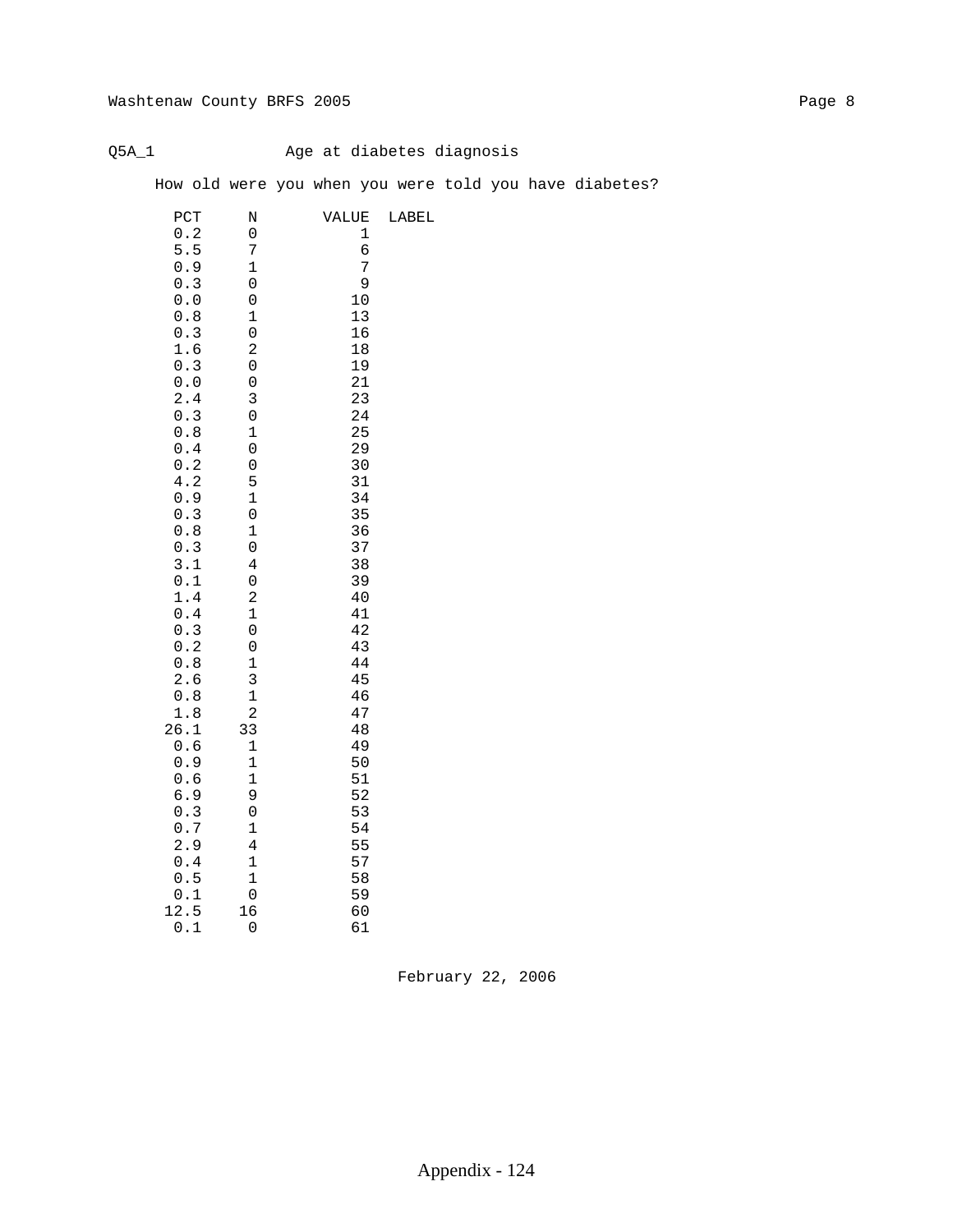| 8.6     | 11   |       | 63                   |                |
|---------|------|-------|----------------------|----------------|
| 0.1     | 0    |       | 64                   |                |
| 1.7     | 2    |       | 65                   |                |
| 0.2     | 0    |       | 68                   |                |
| 0.1     | 0    |       | 69                   |                |
| $0.1\,$ | 0    |       | 70                   |                |
| 0.1     | 0    |       | 71                   |                |
| 0.1     | 0    |       | 72                   |                |
| 0.3     | 0    |       | 74                   |                |
| 1.8     | 2    |       | 75                   |                |
| 2.1     | 3    |       | 77                   |                |
| 0.1     | 0    |       | 79                   |                |
| 0.1     | 0    |       | 81                   |                |
| 0.1     | 0    |       | 83                   |                |
| 0.1     | 0    |       | 86                   |                |
| 0.0     | 0    |       | 97                   | 97 AND OLDER   |
|         | 2    |       | 98                   | DON'T KNOW     |
|         | 0    |       | 99                   | REFUSED        |
|         | 1958 |       | $\ddot{\phantom{a}}$ | Not Applicable |
|         |      |       |                      |                |
|         | 2088 | cases |                      |                |

 Type: numeric Min: 1 MD Codes: 99,98 Decimals: 0 Max: 86

\_\_\_\_\_\_\_\_\_\_\_\_\_\_\_\_\_\_\_\_\_\_\_\_\_\_\_\_\_\_\_\_\_\_\_\_\_\_\_\_\_\_\_\_\_\_\_\_\_\_\_\_\_\_\_\_\_\_\_\_\_\_\_\_\_\_\_\_\_\_\_\_\_\_\_\_\_\_\_\_

Input location: 1/53-54

Q5A\_2 Taking insulin

Are you now taking insulin?

| PCT                          | N       |            | VALUE           |   | LABEL      |                   |  |
|------------------------------|---------|------------|-----------------|---|------------|-------------------|--|
|                              | 25.3 33 |            |                 | 1 | YES        |                   |  |
| 74.7                         | 97      |            |                 | 2 | ΝO         |                   |  |
|                              | 0       |            |                 | 7 | DON'T KNOW |                   |  |
|                              | 0       |            |                 | 9 | REFUSED    |                   |  |
|                              | 1958    |            |                 |   |            | Not Applicable    |  |
|                              |         |            |                 |   |            |                   |  |
|                              |         | 2088 cases |                 |   |            |                   |  |
| Type: numeric<br>Decimals: 0 |         |            | Min: 1<br>Max:2 |   |            | $MD$ Codes: $9,7$ |  |
| Input location: 1/55         |         |            |                 |   |            |                   |  |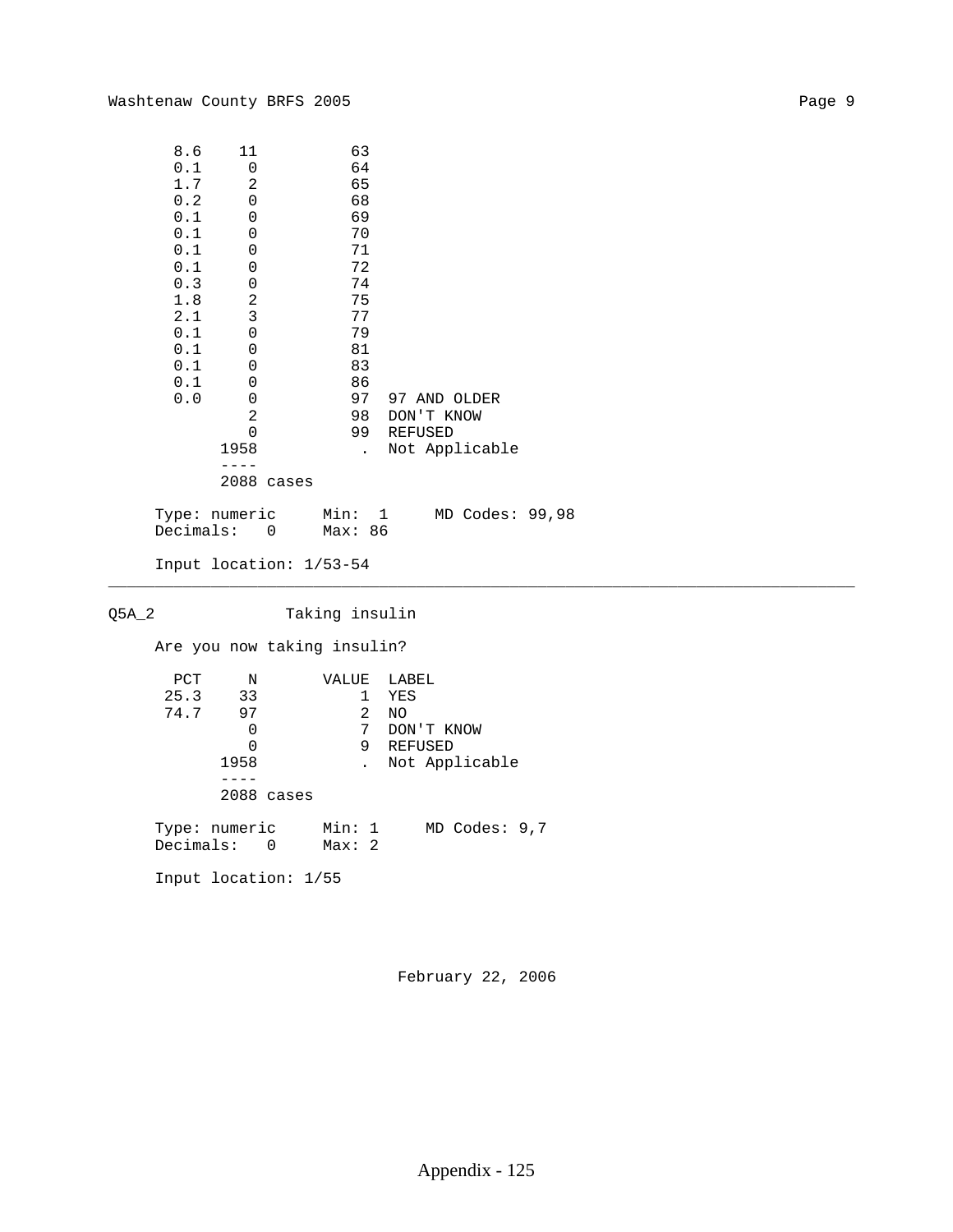Q5A\_3 Taking diabetes pills Are you now taking diabetes pills? PCT N VALUE LABEL 77.9 101 1 YES 22.1 29 2 NO 0 7 DON'T KNOW 0 9 REFUSED 1958 . Not Applicable ---- 2088 cases Type: numeric Min: 1 MD Codes: 9,7 Decimals: 0 Max: 2 Input location: 1/56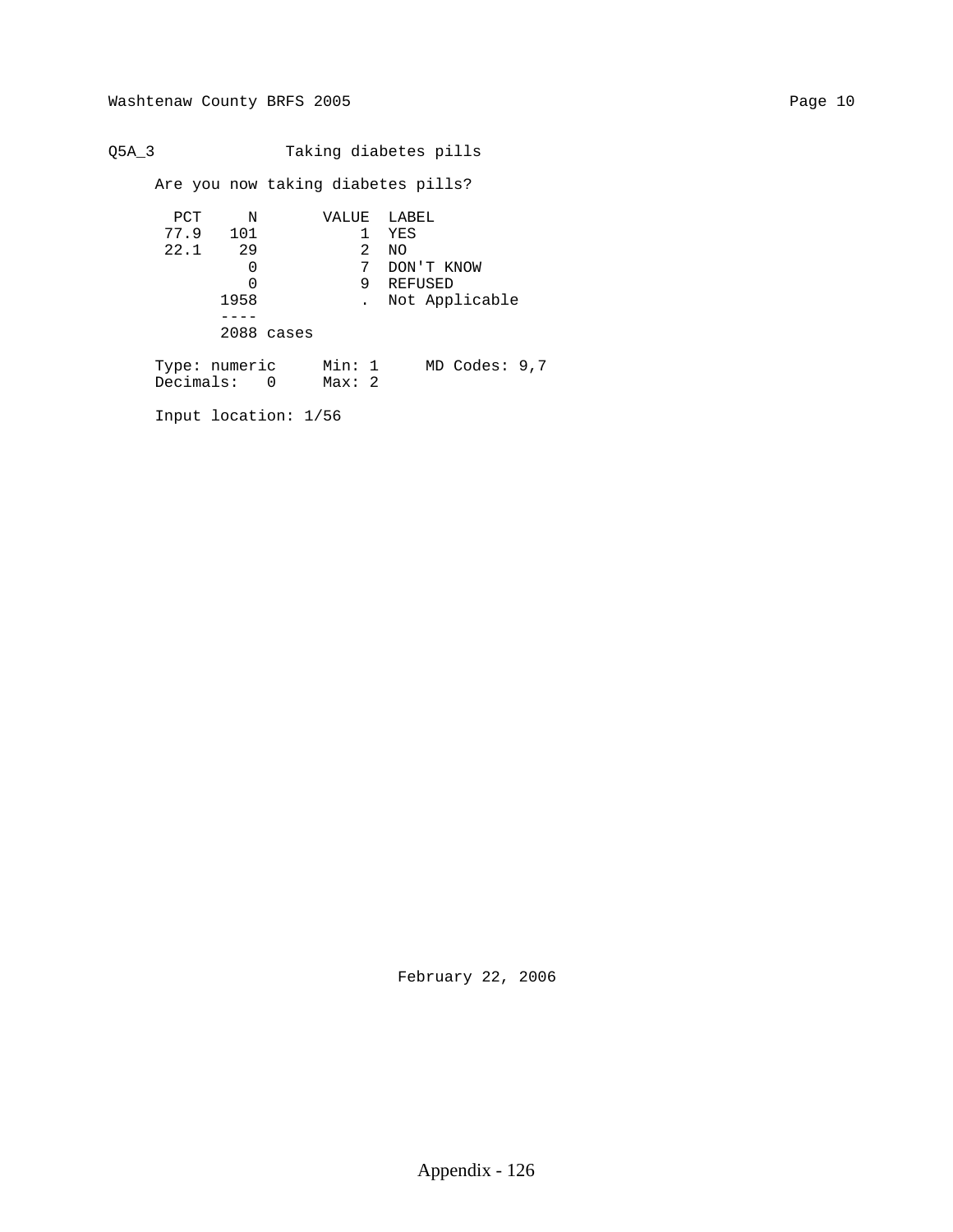#### Q5A\_4 Frequency of self glucose check

 About how often do you check your blood for glucose or sugar? Include times when checked by a family member or friend, but do not include times when checked by a health professional.

|                          | Per Day<br>1<br>$\overline{2}$<br>Per Week<br>$3_{-}$<br>Per Month<br>4<br>Per Year |                      |                   |  |
|--------------------------|-------------------------------------------------------------------------------------|----------------------|-------------------|--|
| PCT<br>21.2<br>7.7       | Ν<br>27                                                                             | VALUE<br>101         | LABEL             |  |
| $6.6$                    | 10<br>9                                                                             | 102<br>103           |                   |  |
| 2.9                      | 4                                                                                   | 104                  |                   |  |
| 0.6                      | $1\,$                                                                               | 105                  |                   |  |
| 0.8                      | $\mathbf 1$                                                                         | 106                  |                   |  |
| 2.3                      | $\mathsf 3$                                                                         | 107                  |                   |  |
| $0.2\,$                  | 0                                                                                   | 108                  |                   |  |
| 25.0                     | 32                                                                                  | 201                  |                   |  |
| 1.2                      | $\sqrt{2}$                                                                          | 202                  |                   |  |
| 0.3                      | 0                                                                                   | 203                  |                   |  |
| 0.0                      | 0                                                                                   | 204                  |                   |  |
| 0.3                      | 0                                                                                   | 205                  |                   |  |
| 0.0                      | 0                                                                                   | 207                  |                   |  |
| 3.8<br>$\bf 8$ . $\bf 0$ | 5<br>10                                                                             | 301<br>302           |                   |  |
| $0.8$                    | $\mathbf 1$                                                                         | 303                  |                   |  |
| $0.5$                    | $\mathbf 1$                                                                         | 305                  |                   |  |
| $0.0$                    | $\mathsf{O}\xspace$                                                                 | 314                  |                   |  |
| 1.3                      | $\sqrt{2}$                                                                          | 402                  |                   |  |
| 0.4                      | $1\,$                                                                               | 404                  |                   |  |
| 0.3                      | 0                                                                                   | 406                  |                   |  |
|                          | 1                                                                                   | 777                  | DON'T KNOW        |  |
| 15.8                     | 20                                                                                  | 888                  | NEVER             |  |
|                          | $\mathbf 0$                                                                         | 999                  | <b>REFUSED</b>    |  |
|                          | 1958                                                                                | $\ddot{\phantom{a}}$ | Not Applicable    |  |
|                          | $ -$                                                                                |                      |                   |  |
|                          | 2088 cases                                                                          |                      |                   |  |
|                          | Type: numeric                                                                       | Min: 101             | MD Codes: 999,777 |  |

Decimals: 0 Max: 888

Input location: 1/57-59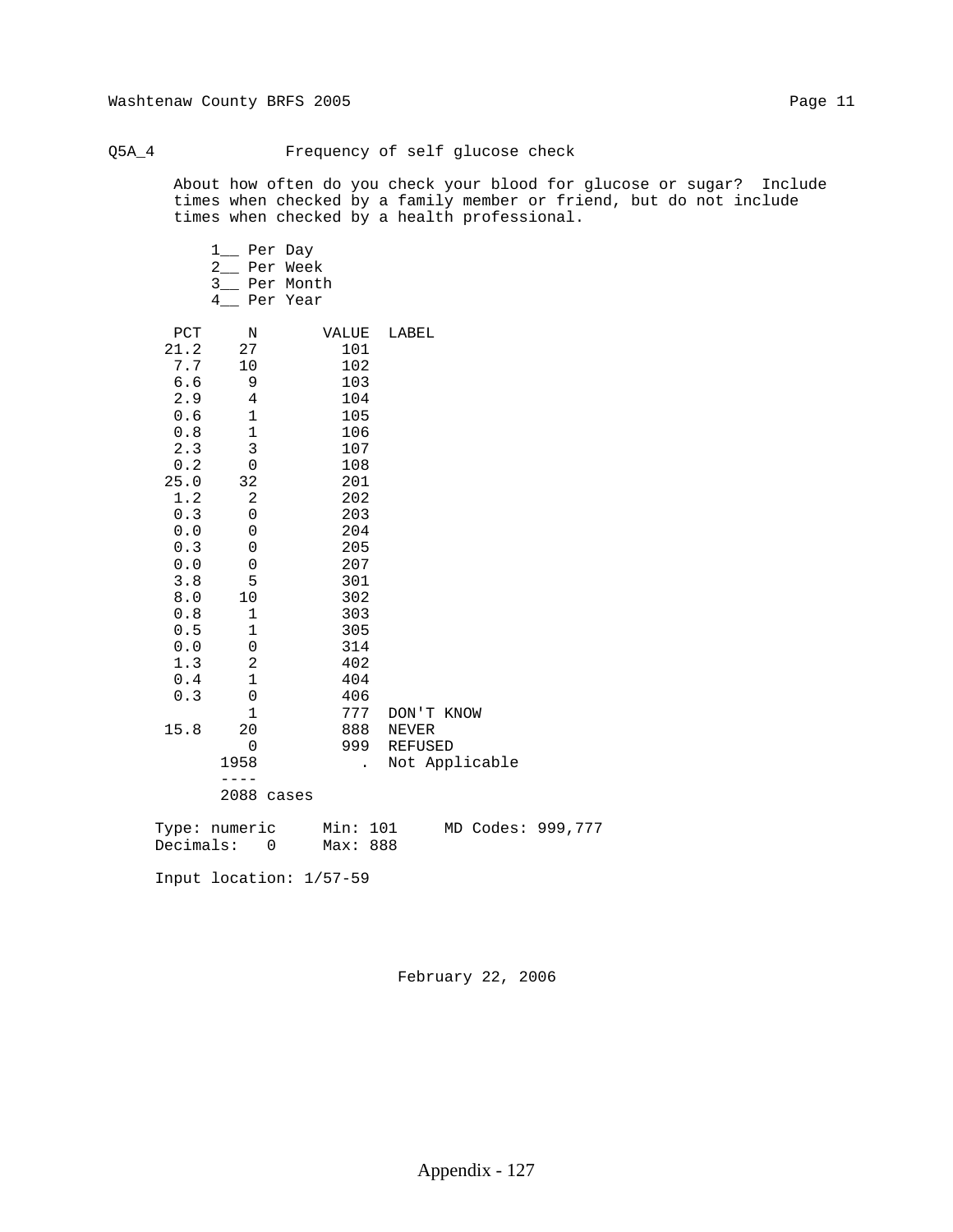Q6\_1 Told had high blood pressure Have you ever been told by a doctor, nurse, or other health professional that you have high blood pressure? PCT N VALUE LABEL<br>21.1 440 1  $21.1$   $440$   $1$ <br> $1.0$   $21$   $2$  $\begin{array}{cccc} 1.0 & 21 & 2 \\ 77.1 & 1605 & 3 \end{array}$  77.1 1605 3  $0.8$  17 4<br>3 7 3 7 1 9 2 . Not Applicable ---- 2088 cases Type: numeric Min: 1 MD Codes: 9,7 Decimals: 0 Max: 4 Input location: 1/75 \_\_\_\_\_\_\_\_\_\_\_\_\_\_\_\_\_\_\_\_\_\_\_\_\_\_\_\_\_\_\_\_\_\_\_\_\_\_\_\_\_\_\_\_\_\_\_\_\_\_\_\_\_\_\_\_\_\_\_\_\_\_\_\_\_\_\_\_\_\_\_\_\_\_\_\_\_\_\_\_ Q6\_2 Currently taking medicine for hypertension Are you currently taking medicine for your high blood pressure? ד<br>דים מאיד ישדד *הז*ד

| PCT.                         | N    |            | VALUE           |   | LABEL          |
|------------------------------|------|------------|-----------------|---|----------------|
| 71.3                         | 313  |            |                 |   | YES            |
| 28.7 126                     |      |            |                 | 2 | NO.            |
|                              | 0    |            |                 | 7 | DON'T KNOW     |
|                              | 0    |            |                 | 9 | REFUSED        |
|                              | 1648 |            |                 |   | Not Applicable |
|                              |      |            |                 |   |                |
|                              |      | 2088 cases |                 |   |                |
| Type: numeric<br>Decimals: 0 |      |            | Min: 1<br>Max:2 |   | MD Codes: 9,7  |
|                              |      |            |                 |   |                |

Input location: 1/76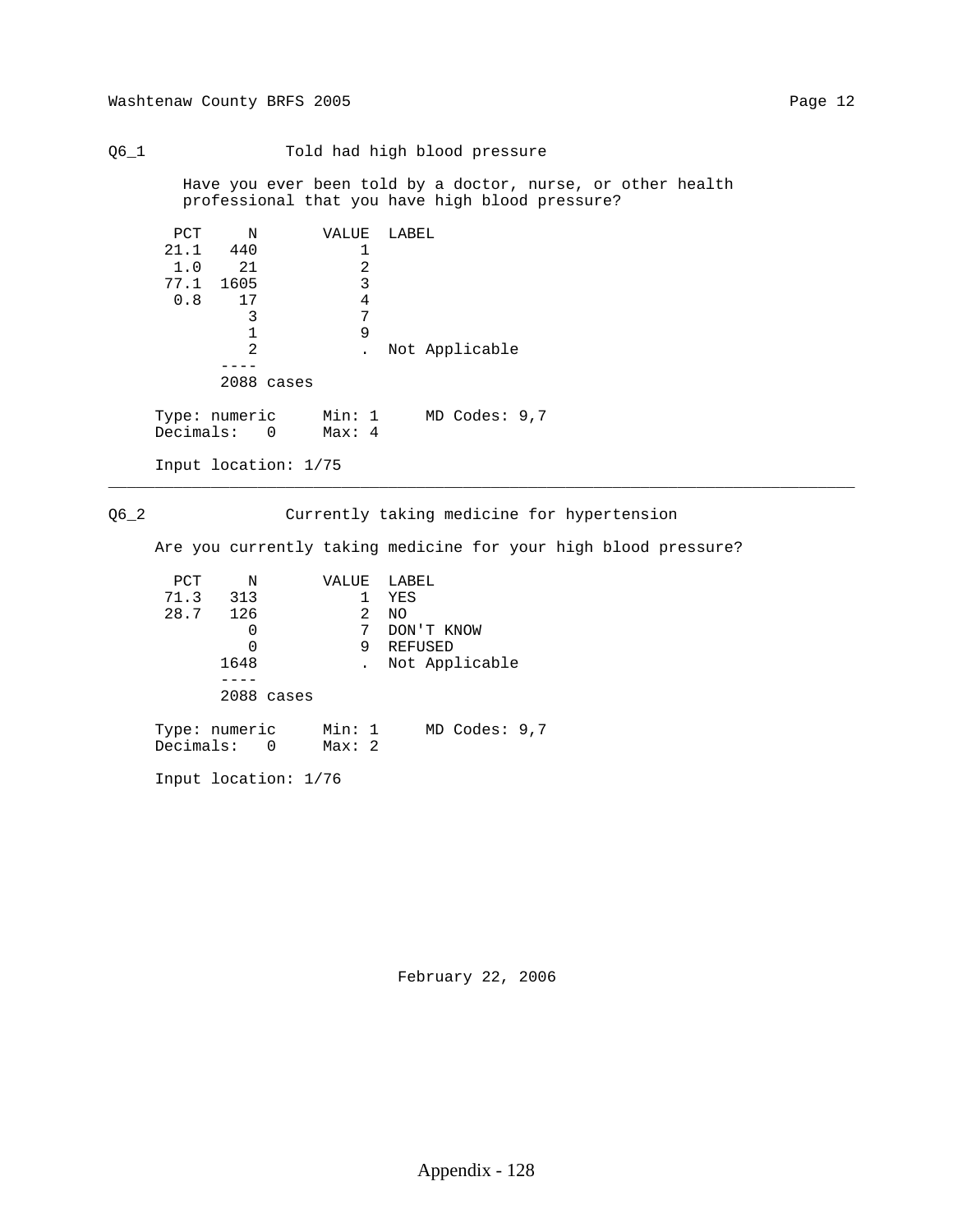Blood cholesterol is a fatty substance found in the blood. Have you ever had your blood cholesterol checked? PCT N VALUE LABEL 80.5 1633 1 YES 19.5 397 2 NO 59 7 DON'T KNOW 0 9 REFUSED\_ ----

2088 cases

 Type: numeric Min: 1 MD Codes: 9,7 Decimals: 0 Max: 2

Q7\_1 Ever had cholesterol checked

Input location: 1/77

Q7\_2 Last time had cholesterol checked

\_\_\_\_\_\_\_\_\_\_\_\_\_\_\_\_\_\_\_\_\_\_\_\_\_\_\_\_\_\_\_\_\_\_\_\_\_\_\_\_\_\_\_\_\_\_\_\_\_\_\_\_\_\_\_\_\_\_\_\_\_\_\_\_\_\_\_\_\_\_\_\_\_\_\_\_\_\_\_\_

 About how long has it been since you last had your blood cholesterol checked?

| PCT           | Ν   |            | VALUE          | LABEL |            |                      |                         |
|---------------|-----|------------|----------------|-------|------------|----------------------|-------------------------|
| 57.7          | 934 |            | 1              |       |            | Within the past year |                         |
| 14.7          | 239 |            | $\overline{2}$ |       |            |                      | Within the past 2 years |
| 23.7          | 384 |            | 3              |       |            |                      | Within the past 5 years |
| 3.9           | 62  |            | 4              |       |            | 5 or more years ago  |                         |
|               | 13  |            | 7              |       | DON'T KNOW |                      |                         |
|               | 0   |            | 9              |       | REFUSED    |                      |                         |
|               | 455 |            |                |       |            | Not Applicable       |                         |
|               |     |            |                |       |            |                      |                         |
|               |     | 2088 cases |                |       |            |                      |                         |
|               |     |            |                |       |            |                      |                         |
| Type: numeric |     |            | Min: 1         |       |            | $MD$ Codes: $9,7$    |                         |
| Decimals: 0   |     |            | Max: 4         |       |            |                      |                         |

Input location: 1/78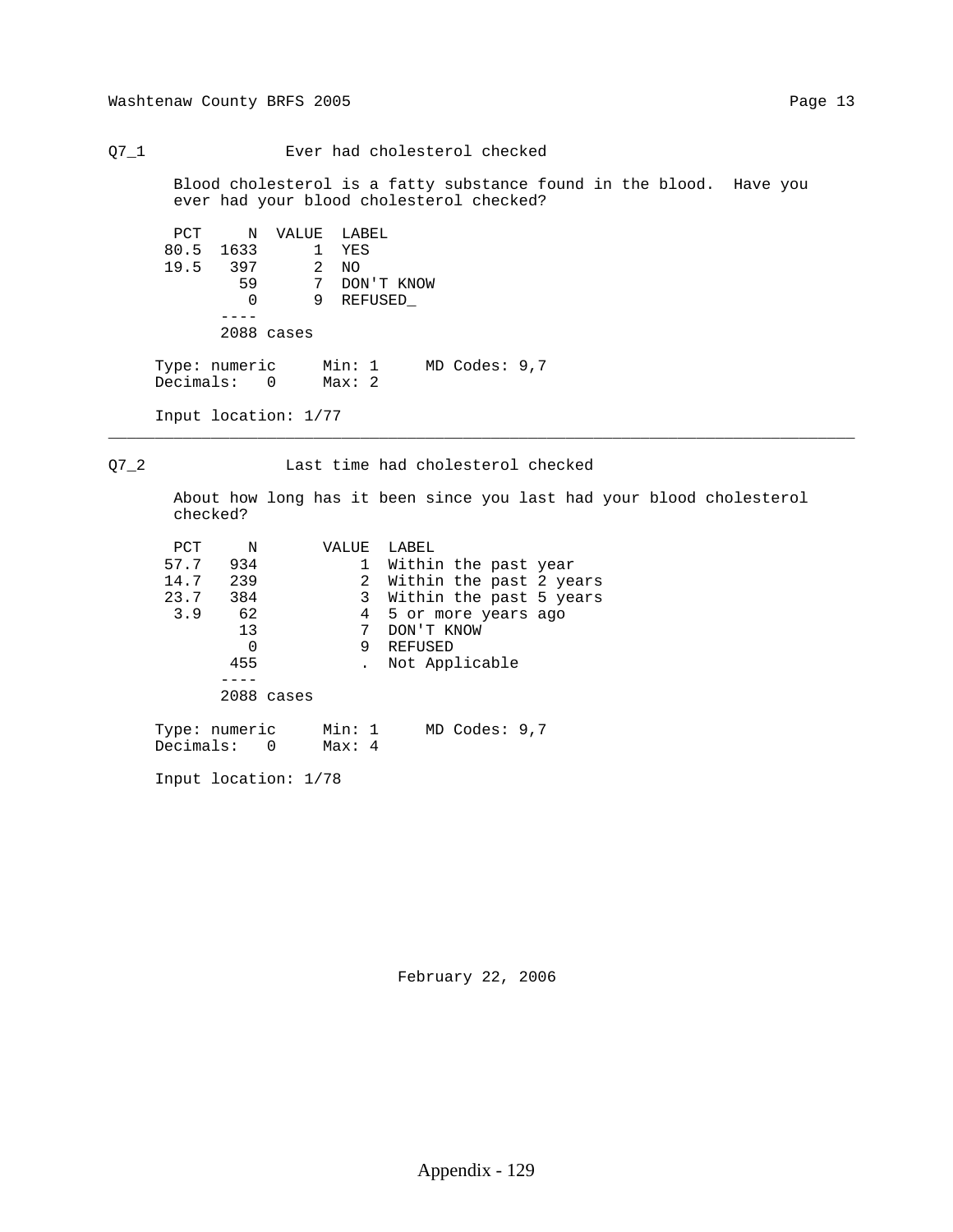Q7\_3 Told had high cholesterol

 Have you ever been told by a doctor, nurse or other health professional that your blood cholesterol is high?

\_\_\_\_\_\_\_\_\_\_\_\_\_\_\_\_\_\_\_\_\_\_\_\_\_\_\_\_\_\_\_\_\_\_\_\_\_\_\_\_\_\_\_\_\_\_\_\_\_\_\_\_\_\_\_\_\_\_\_\_\_\_\_\_\_\_\_\_\_\_\_\_\_\_\_\_\_\_\_\_

| PCT                          | $\mathbf N$ |                      | VALUE           |   | LABEL   |                   |
|------------------------------|-------------|----------------------|-----------------|---|---------|-------------------|
|                              | 31.6 514    |                      |                 | 1 | YES     |                   |
|                              | 68.4 1112   |                      |                 | 2 | NO      |                   |
|                              | 5           |                      |                 | 7 |         | DON'T KNOW        |
|                              | 1           |                      |                 | 9 | REFUSED |                   |
|                              | 455         |                      |                 |   |         | Not Applicable    |
|                              |             |                      |                 |   |         |                   |
|                              |             | 2088 cases           |                 |   |         |                   |
| Type: numeric<br>Decimals: 0 |             |                      | Min: 1<br>Max:2 |   |         | $MD$ Codes: $9,7$ |
|                              |             | Input location: 1/79 |                 |   |         |                   |

Q8\_1 Told had cardiac event

(Ever told) you had a heart attack, also called a myocardial infarction?

 PCT N VALUE LABEL 3.1 65 1 YES 96.9 2017 2 NO 4 7 DON'T KNOW 1 9 REFUSED ---- 2088 cases Type: numeric Min: 1 MD Codes: 9,7 Decimals: 0 Max: 2

Input location: 1/80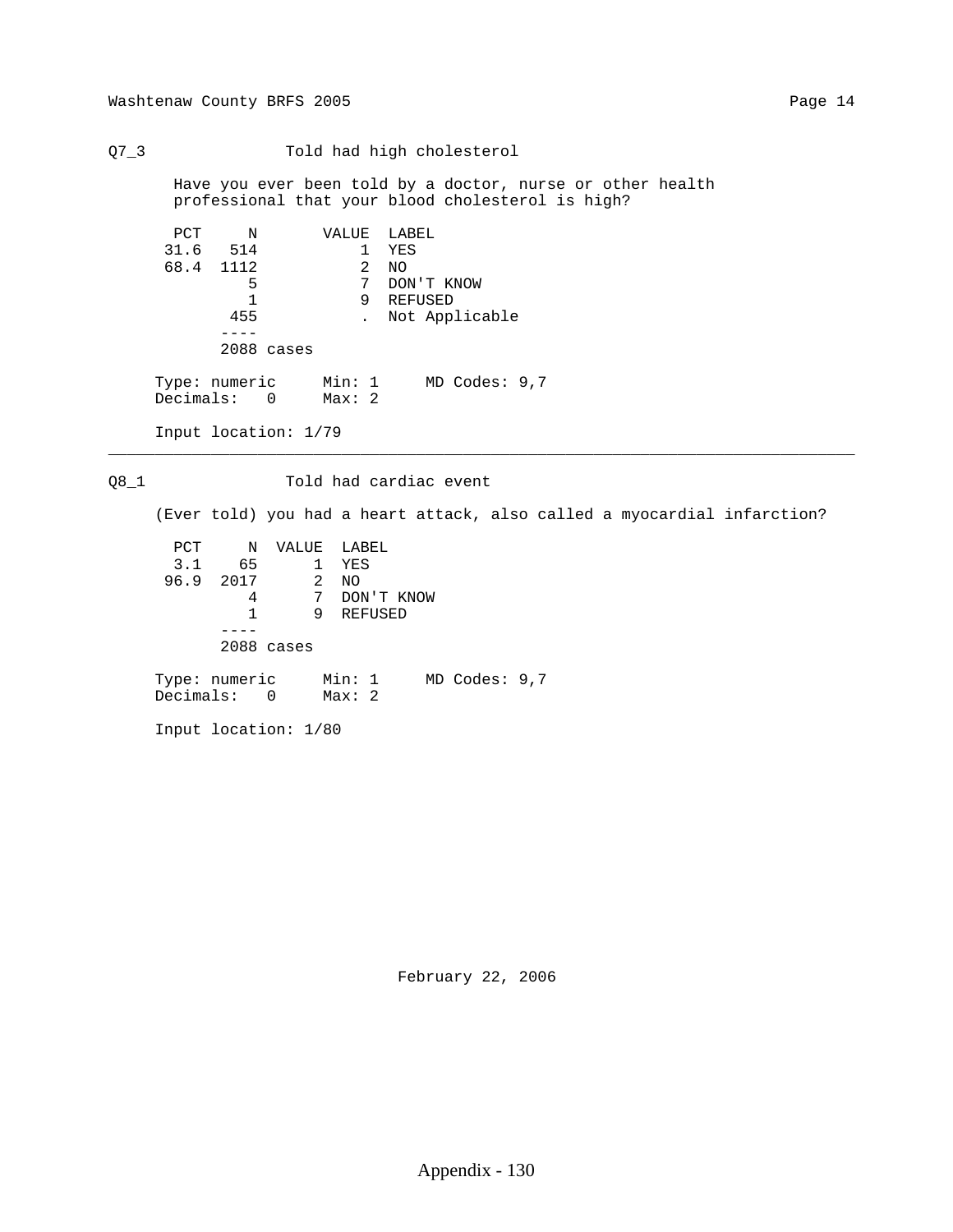Q8\_2 Told had angina/coronary heart disease (Ever told) you had angina or coronary heart disease? PCT N VALUE LABEL 2.1 43 1 YES 97.9 2026 2 NO 18 7 DON'T KNOW 1 9 REFUSED ---- 2088 cases Type: numeric Min: 1 MD Codes: 9,7 Decimals: 0 Max: 2 Input location: 2/1 \_\_\_\_\_\_\_\_\_\_\_\_\_\_\_\_\_\_\_\_\_\_\_\_\_\_\_\_\_\_\_\_\_\_\_\_\_\_\_\_\_\_\_\_\_\_\_\_\_\_\_\_\_\_\_\_\_\_\_\_\_\_\_\_\_\_\_\_\_\_\_\_\_\_\_\_\_\_\_\_ Q8\_3 Told had stroke (Ever told) you had a stroke?

PCT N VALUE LABEL 2.1 44 1 YES 97.9 2040 2 NO 3 7 DON'T KNOW 0 9 REFUSED ---- 2088 cases Type: numeric Min: 1 MD Codes: 9,7 Decimals: 0 Max: 2

Input location: 2/2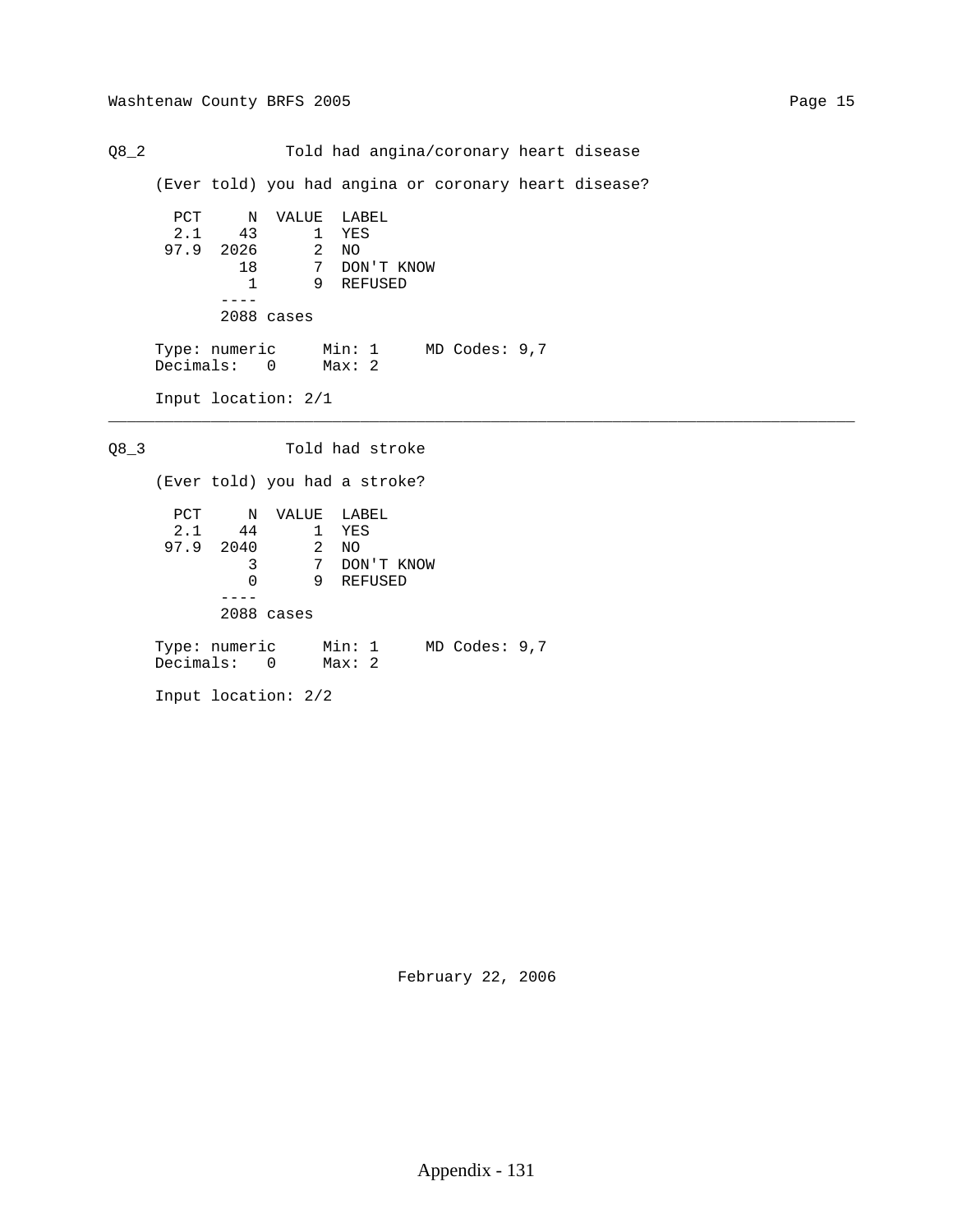Q9\_1 Ever told had asthma

 Have you ever been told by a doctor, nurse or other health professional that you had asthma?

```
 PCT N VALUE LABEL
 15.4 322 1 YES
 84.6 1764 2 NO
 1 7 DON'T KNOW
 0 9 REFUSED
 ----
          2088 cases
 Type: numeric Min: 1 MD Codes: 9,7
 Decimals: 0 Max: 2
```
Input location: 2/3

Q9\_2 Still have asthma

\_\_\_\_\_\_\_\_\_\_\_\_\_\_\_\_\_\_\_\_\_\_\_\_\_\_\_\_\_\_\_\_\_\_\_\_\_\_\_\_\_\_\_\_\_\_\_\_\_\_\_\_\_\_\_\_\_\_\_\_\_\_\_\_\_\_\_\_\_\_\_\_\_\_\_\_\_\_\_\_

Do you still have asthma?

| PCT                          | N          | VALUE           | LABEL             |
|------------------------------|------------|-----------------|-------------------|
| 69.1                         | 220        |                 | YES               |
| 30.9                         | 98         | 2               | NO.               |
|                              | 4          | 7               | DON'T KNOW        |
|                              | 0          | 9               | REFUSED           |
|                              | 1766       |                 | Not Applicable    |
|                              |            |                 |                   |
|                              | 2088 cases |                 |                   |
| Type: numeric<br>Decimals: 0 |            | Min: 1<br>Max:2 | $MD$ Codes: $9,7$ |

Input location: 2/4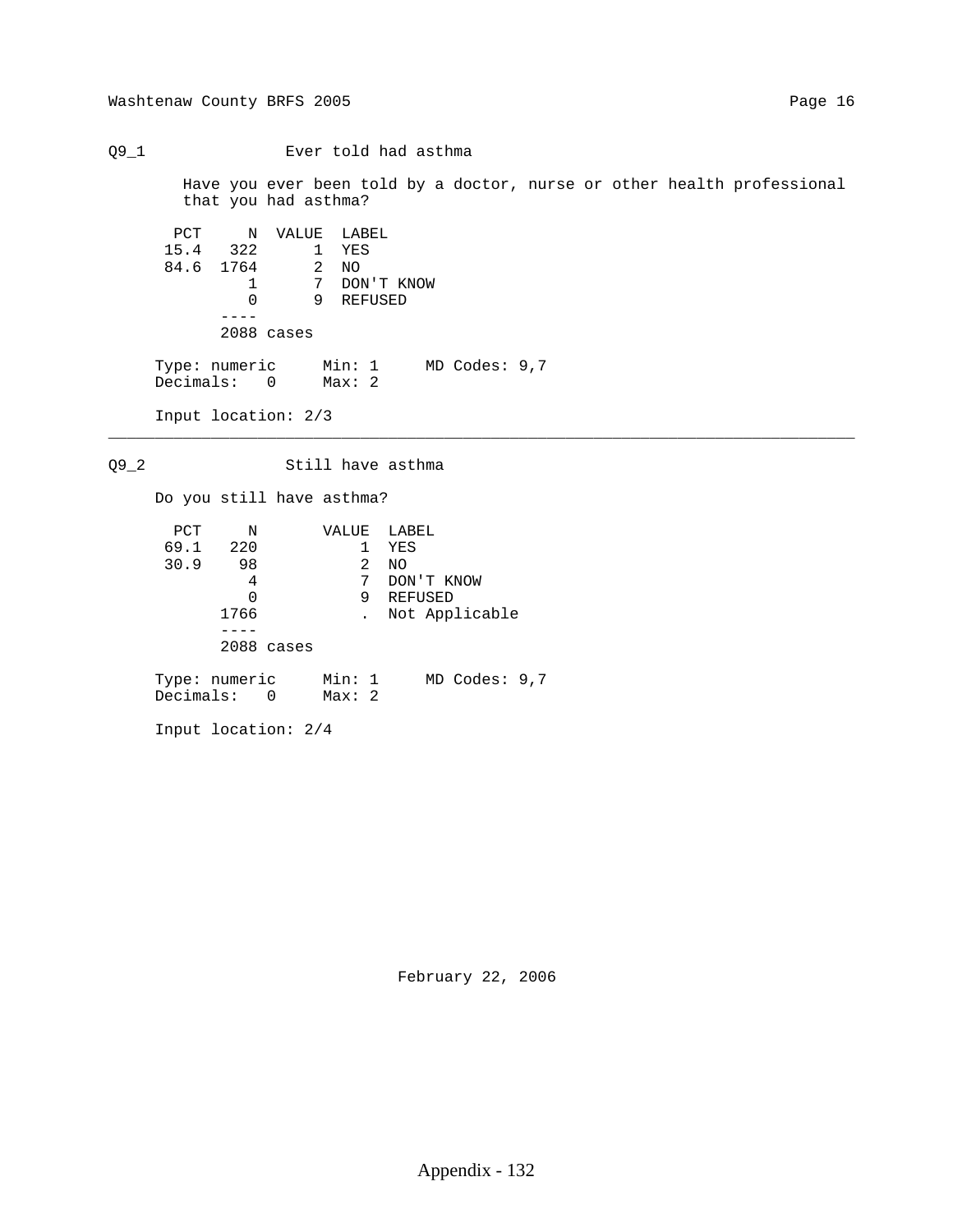Q10\_1 Flu shot in past 12 months

 A flu shot is an influenza vaccine injected in your arm. During the past 12 months, have you had a flu shot?

 PCT N VALUE LABEL 29.5 615 1 YES 70.5 1472<br>1 172 2 NO<br>1 7 DON'T KNOW<br>0 9 REFUSED 0 9 REFUSED ---- 2088 cases Type: numeric Min: 1 MD Codes: 9,7

Input location: 2/5

Decimals: 0 Max: 2

Q10\_2 Flu spray in past 12 months

\_\_\_\_\_\_\_\_\_\_\_\_\_\_\_\_\_\_\_\_\_\_\_\_\_\_\_\_\_\_\_\_\_\_\_\_\_\_\_\_\_\_\_\_\_\_\_\_\_\_\_\_\_\_\_\_\_\_\_\_\_\_\_\_\_\_\_\_\_\_\_\_\_\_\_\_\_\_\_\_

 During the past 12 months, have you had a flu vaccine that was sprayed in your nose? The flu vaccine sprayed in the nose is also called FluMist.

 PCT N VALUE LABEL 0.8 17 1 YES 99.2 2037 2 NO 33 7 DON'T KNOW 0 9 REFUSED ---- 2088 cases Type: numeric Min: 1 MD Codes: 9,7 Decimals: 0 Max: 2

Input location: 2/6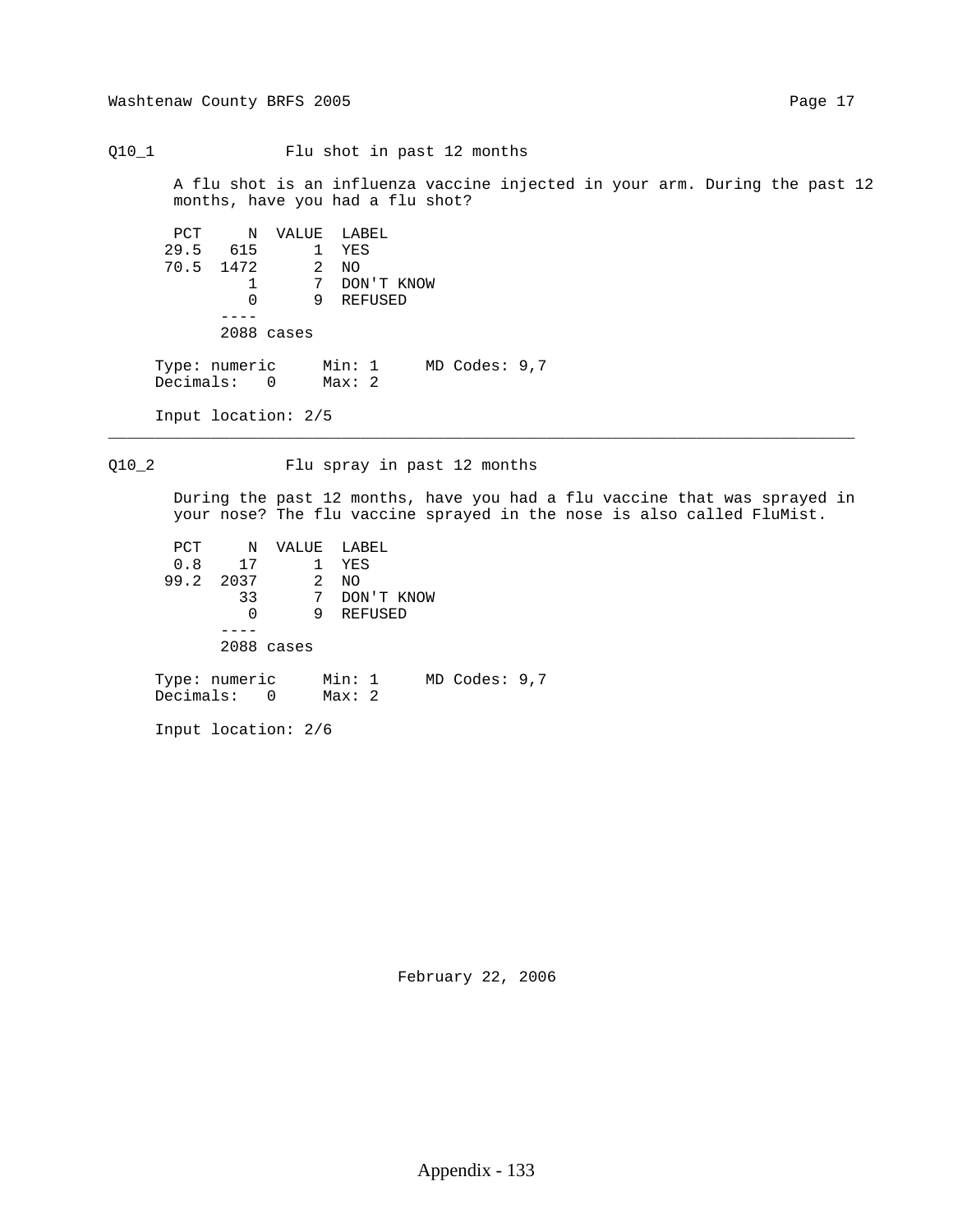Q10\_3 Ever had pneumoccocal vaccine

 A pneumonia shot or pneumococcal vaccine is usually given only once or twice in a person's lifetime and is different from the flu shot. Have you ever had a pneumonia shot?

 PCT N VALUE LABEL 19.7 353 1 YES 80.3 1443 2 NO 292 7 DON'T KNOW 0 9 REFUSED ---- 2088 cases Type: numeric Min: 1 MD Codes: 9,7 Decimals: 0 Max: 2 Input location: 2/18

Q11\_1 Ever smoked

Have you smoked at least 100 cigarettes in your entire life?

\_\_\_\_\_\_\_\_\_\_\_\_\_\_\_\_\_\_\_\_\_\_\_\_\_\_\_\_\_\_\_\_\_\_\_\_\_\_\_\_\_\_\_\_\_\_\_\_\_\_\_\_\_\_\_\_\_\_\_\_\_\_\_\_\_\_\_\_\_\_\_\_\_\_\_\_\_\_\_\_

 PCT N VALUE LABEL 41.4 863 1 YES 58.6 1224 2 NO 0 7 DON'T KNOW 0 9 REFUSED ---- 2088 cases Type: numeric Min: 1 MD Codes: 9,7 Decimals: 0 Max: 2

Input location: 2/23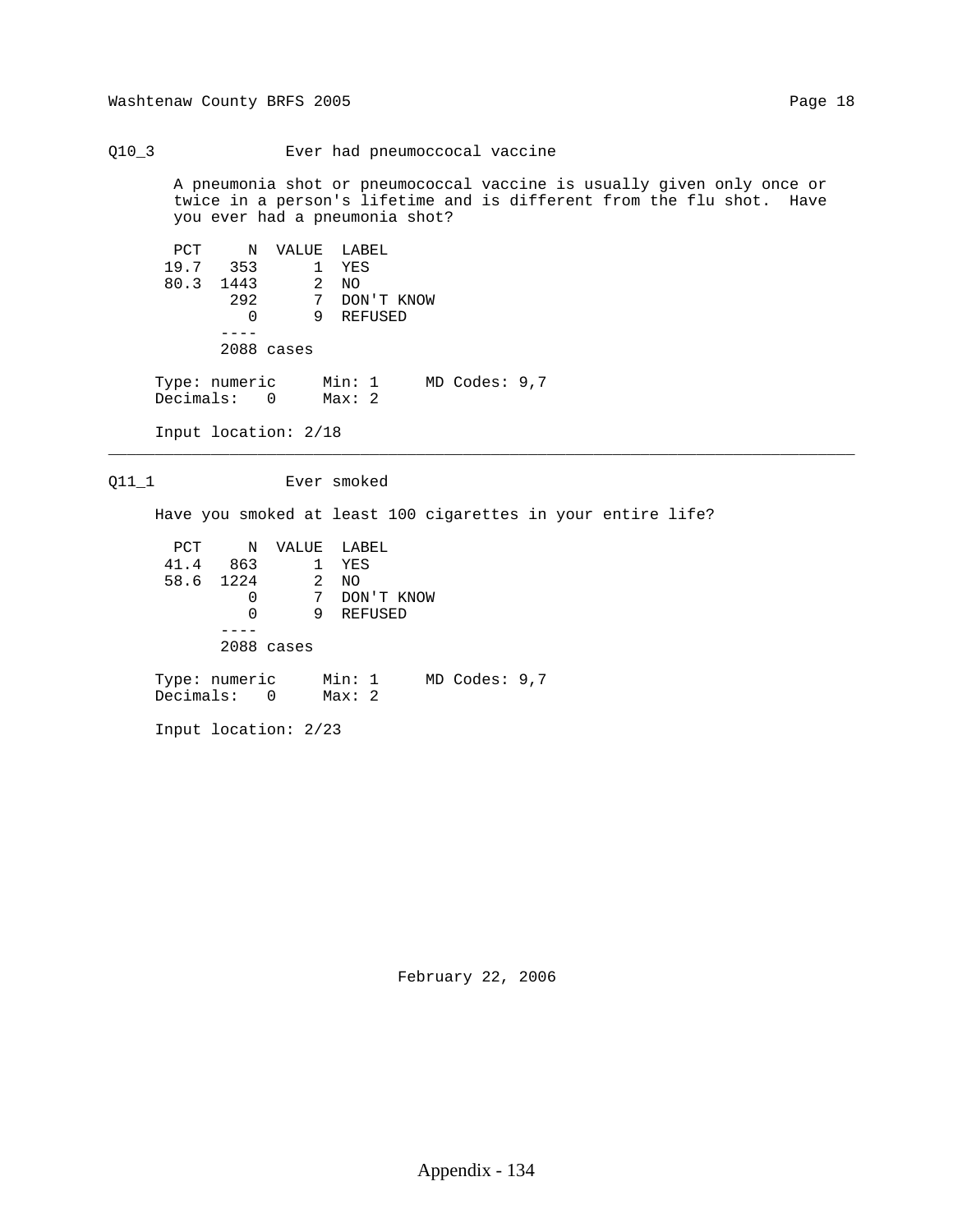Q11\_2 Frequency of smoking

Do you now smoke cigarettes every day, some days, or not at all?

 PCT N VALUE LABEL 23.9 206 1 EVERYDAY 17.1 148 2 SOMEDAYS 59.0 510 3 NOT AT ALL 1225 . Not Applicable  $----$  2088 cases Type: numeric Min: 1 MD Codes: 9,7 Decimals: 0 Max: 3

 Input location: 2/24 \_\_\_\_\_\_\_\_\_\_\_\_\_\_\_\_\_\_\_\_\_\_\_\_\_\_\_\_\_\_\_\_\_\_\_\_\_\_\_\_\_\_\_\_\_\_\_\_\_\_\_\_\_\_\_\_\_\_\_\_\_\_\_\_\_\_\_\_\_\_\_\_\_\_\_\_\_\_\_\_

Q11\_3 Stopped smoking in past 12 months

 During the past 12 months, have you stopped smoking for one day or longer because you were trying to quit smoking?

| PCT                          | N    |            | VALUE           |   | LABEL      |                   |  |
|------------------------------|------|------------|-----------------|---|------------|-------------------|--|
| 72.8                         | 257  |            |                 |   | YES        |                   |  |
| 27.2                         | 96   |            |                 | 2 | NO.        |                   |  |
|                              | 0    |            |                 | 7 | DON'T KNOW |                   |  |
|                              | 0    |            |                 | 9 | REFUSED    |                   |  |
|                              | 1734 |            |                 |   |            | Not Applicable    |  |
|                              |      |            |                 |   |            |                   |  |
|                              |      | 2088 cases |                 |   |            |                   |  |
| Type: numeric<br>Decimals: 0 |      |            | Min: 1<br>Max:2 |   |            | $MD$ Codes: $9,7$ |  |

Input location: 2/25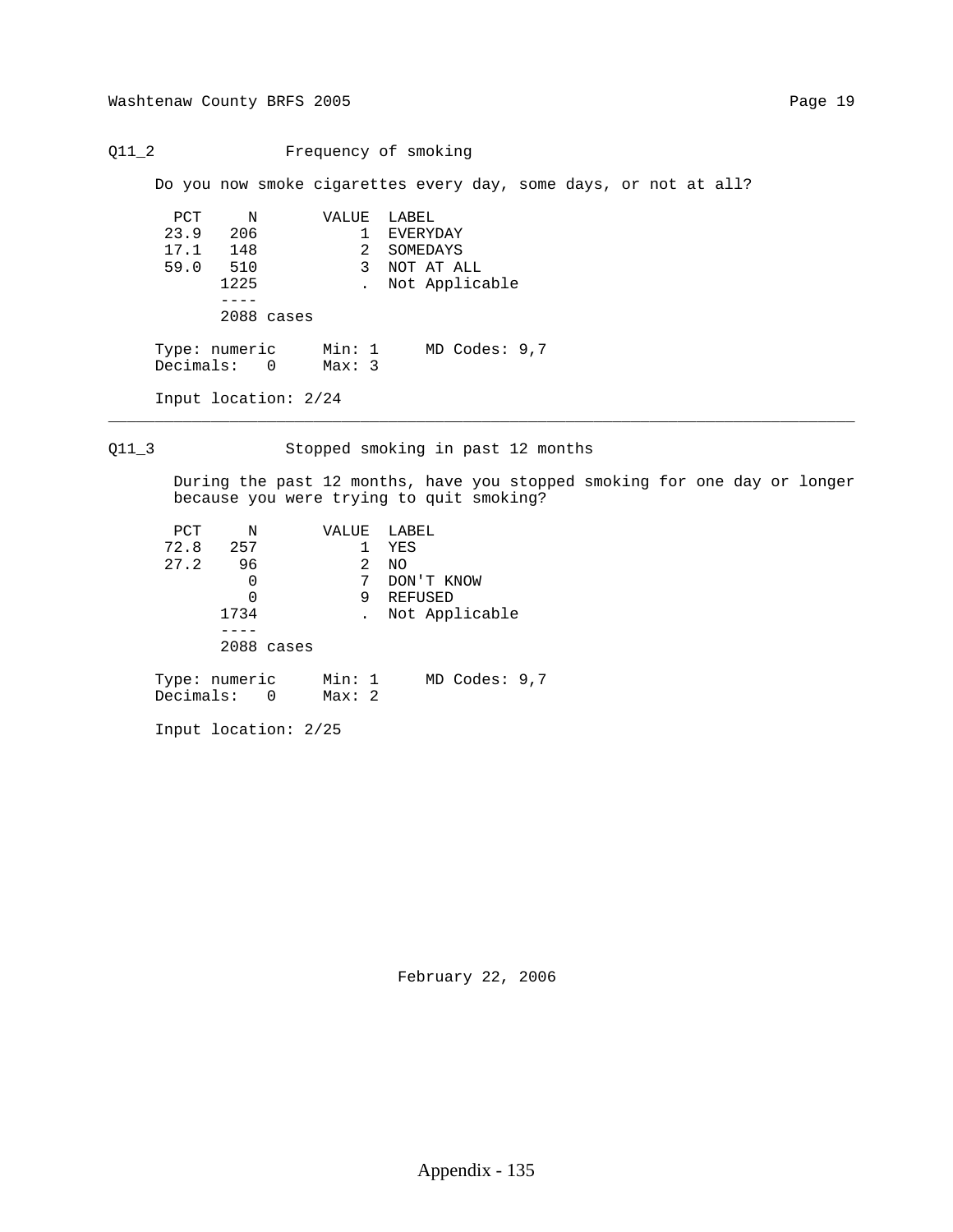### Q12\_1 Drank in past month

 During the past 30 days, have you had at least one drink of any alcoholic beverage such as beer, wine, a malt beverage or liquor?

 PCT N VALUE LABEL 61.8 1286 1 YES 38.2 796 2 NO 4 7 DON'T KNOW 2 9 REFUSED ---- 2088 cases Type: numeric Min: 1 MD Codes: 9,7 Decimals: 0 Max: 2

Input location: 2/26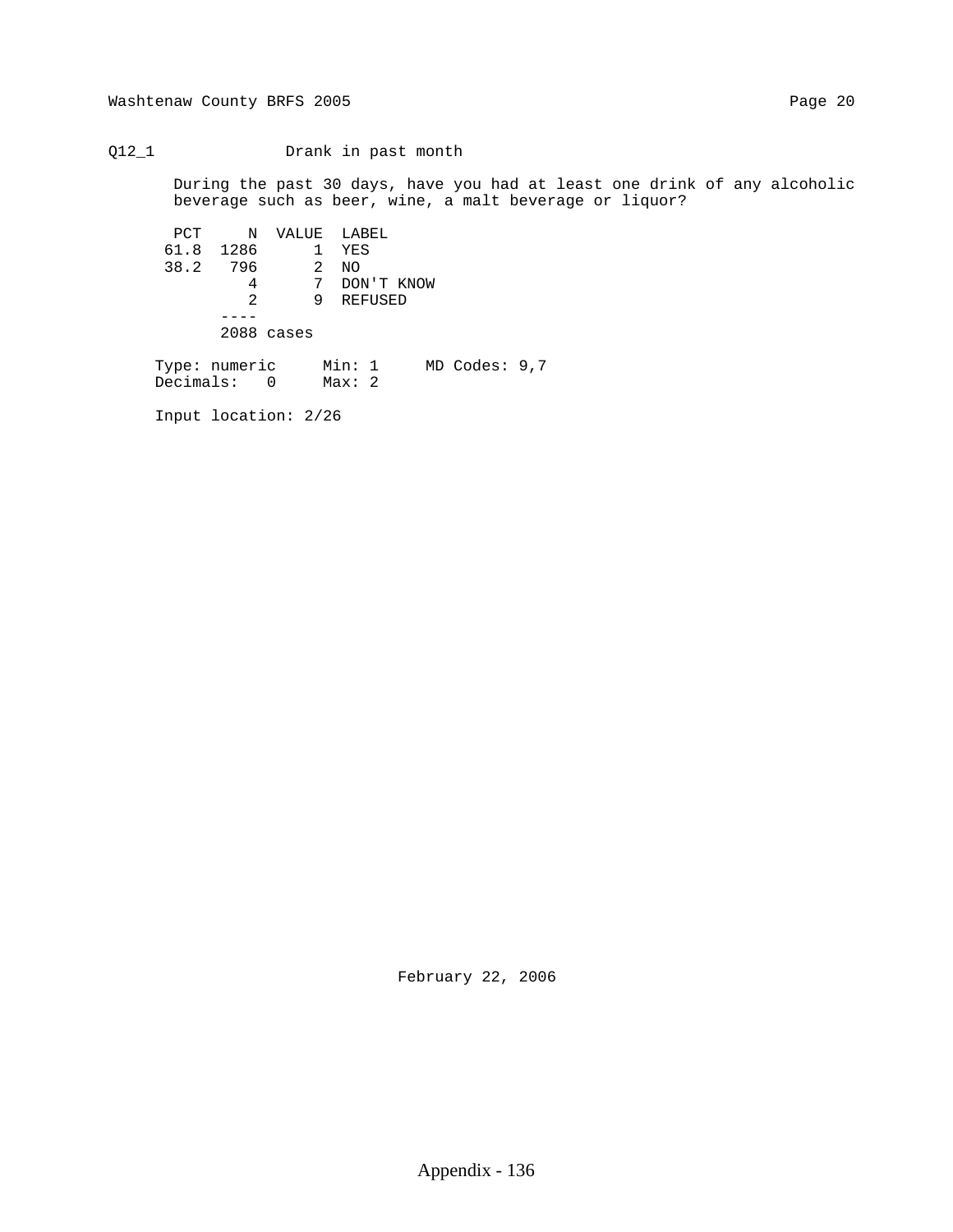# Q12\_2 Number of days drank in past week/month

 During the past 30 days, how many days per week or per month did you have beverage?

|                       | at least one drink of any alcoholic beverage? |                         |            |                           |  |  |
|-----------------------|-----------------------------------------------|-------------------------|------------|---------------------------|--|--|
|                       |                                               | 1__ Days per week       |            |                           |  |  |
|                       |                                               | 2_ Days in past 30 days |            |                           |  |  |
| PCT                   | $\mathbf N$                                   | VALUE                   | LABEL      |                           |  |  |
| 7.7                   | 98                                            | 101                     |            |                           |  |  |
| 4.8                   | 61                                            | 102                     |            |                           |  |  |
| 9.3                   | 118                                           | 103                     |            |                           |  |  |
| 1.1                   | 14                                            | 104                     |            |                           |  |  |
| 1.2                   | 15                                            | 105                     |            |                           |  |  |
| 1.1                   | 13                                            | 106                     |            |                           |  |  |
| 1.8                   | 23                                            | 107                     |            |                           |  |  |
| 16.7                  | 212                                           | 201                     |            |                           |  |  |
| 14.4                  | 183                                           | 202                     |            |                           |  |  |
| 7.4                   | 94                                            | 203                     |            |                           |  |  |
| 4.4                   | 56                                            | 204                     |            |                           |  |  |
| 5.4                   | 69                                            | 205                     |            |                           |  |  |
| 0.8                   | 10                                            | 206                     |            |                           |  |  |
| 1.6                   | 20                                            | 207                     |            |                           |  |  |
| $6.4$                 | 81                                            | 208                     |            |                           |  |  |
| 0.0                   | $\overline{0}$                                | 209                     |            |                           |  |  |
| 6.2                   | 79                                            | 210                     |            |                           |  |  |
| 1.4                   | 18                                            | 212                     |            |                           |  |  |
| $0.1\,$               | $\mathbf{1}$                                  | 214                     |            |                           |  |  |
| 1.3                   | $17$                                          | 215                     |            |                           |  |  |
| 0.4                   | 5                                             | 216                     |            |                           |  |  |
| $0.0$                 | 0                                             | 217                     |            |                           |  |  |
| ${\bf 0}$ . ${\bf 0}$ | $\mathsf 0$                                   | 218                     |            |                           |  |  |
| 1.2                   | 16                                            | 220                     |            |                           |  |  |
| $0.0$                 | $\mathbf 1$                                   | 224                     |            |                           |  |  |
| 0.5                   | 6                                             | 225                     |            |                           |  |  |
| 0.0                   | 0                                             | 226                     |            |                           |  |  |
| $0.2\,$               | $\overline{c}$                                | 227                     |            |                           |  |  |
| 0.3                   | $\mathsf 3$                                   | 228                     |            |                           |  |  |
| 0.0                   | $1\,$                                         | 229                     |            |                           |  |  |
| 3.6                   | 45                                            | 230                     |            |                           |  |  |
|                       | 14                                            | 777                     | DON'T KNOW |                           |  |  |
| $0.6$                 | 7                                             | 888                     |            | NO DRINKS IN PAST 30 DAYS |  |  |
|                       | 3                                             | 999                     | REFUSED    |                           |  |  |
|                       | 802<br>$- - - -$                              | $\sim$                  |            | Not Applicable            |  |  |
|                       | 2088 cases                                    |                         |            |                           |  |  |
|                       |                                               |                         |            |                           |  |  |
|                       | Type: numeric                                 | Min: 101                |            | MD Codes: 999,777         |  |  |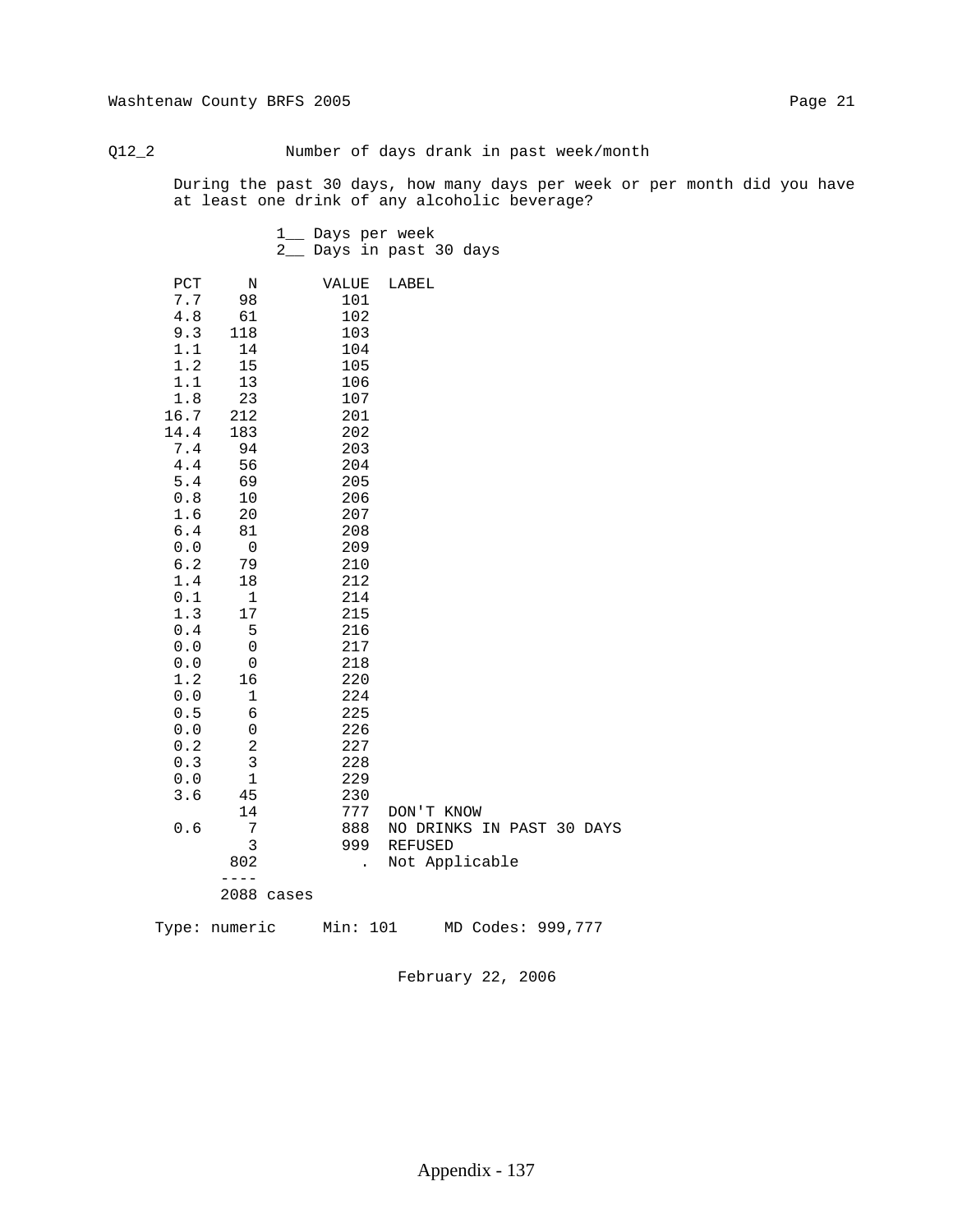Decimals: 0 Max: 888

Input location: 2/27-29

## Q12\_3 Average number of drinks

 One drink is equivalent to a 12-ounce beer, a 5-ounce glass of wine, or a drink with one shot of liquor. During the past 30 days, on the days when you drank, about how many drinks did you drink on the average?

\_\_\_\_\_\_\_\_\_\_\_\_\_\_\_\_\_\_\_\_\_\_\_\_\_\_\_\_\_\_\_\_\_\_\_\_\_\_\_\_\_\_\_\_\_\_\_\_\_\_\_\_\_\_\_\_\_\_\_\_\_\_\_\_\_\_\_\_\_\_\_\_\_\_\_\_\_\_\_\_

| PCT  | Ν              |       | VALUE                | LABEL          |
|------|----------------|-------|----------------------|----------------|
| 48.4 | 592            |       | 1                    |                |
| 23.9 | 293            |       | 2                    |                |
| 12.1 | 148            |       | 3                    |                |
| 3.1  | -39            |       | 4                    |                |
| 9.1  | 111            |       | 5                    |                |
| 1.5  | 18             |       | 6                    |                |
| 0.7  | 8              |       | 7                    |                |
| 0.2  | 3              |       | 8                    |                |
| 0.2  | $\overline{a}$ |       | 9                    |                |
| 0.1  | $\mathbf 1$    |       | 10                   |                |
| 0.2  | 3              |       | 12                   |                |
| 0.0  | $\mathbf 0$    |       | 13                   |                |
| 0.4  | 5              |       | 15                   |                |
| 0.0  | $\mathbf 0$    |       | 20                   |                |
| 0.1  | 1              |       | 22                   |                |
| 0.0  | $\overline{0}$ |       | 30                   |                |
|      | 53             |       | 77                   | DON'T KNOW     |
|      | $\overline{2}$ |       | 99                   | <b>REFUSED</b> |
|      | 809            |       | $\ddot{\phantom{0}}$ | Not Applicable |
|      |                |       |                      |                |
|      | 2088           | cases |                      |                |

| Type: numeric | Min:    |  | MD Codes: 99,77 |  |
|---------------|---------|--|-----------------|--|
| Decimals:     | Max: 30 |  |                 |  |

Input location: 2/30-31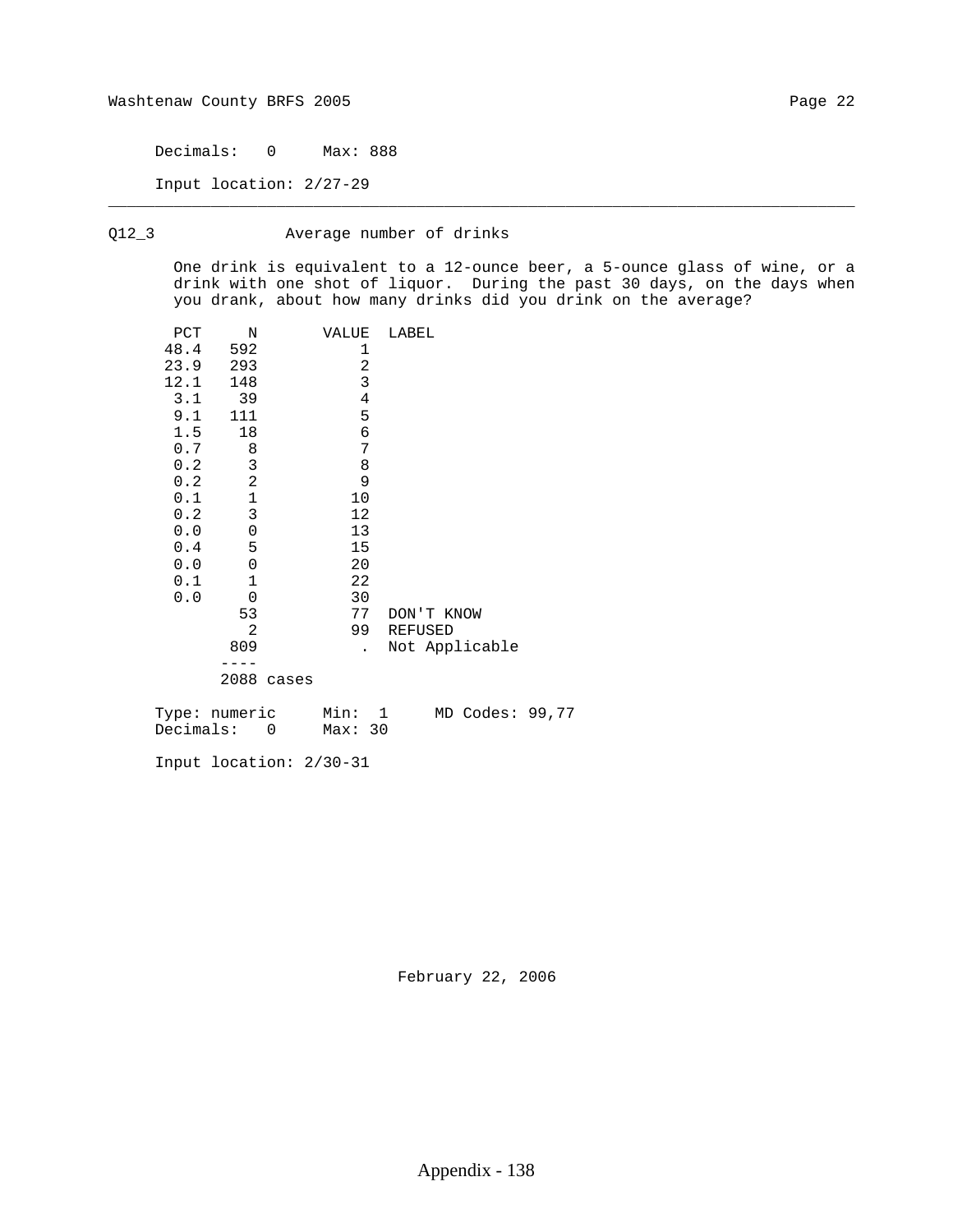# Q12\_4 Times of binge drinking

 Considering all types of alcoholic beverages, how many times during the past 30 days did you have 5 or more drinks on an occasion?

| PCT | Ν              |            | VALUE           |                | LABEL      |                 |  |
|-----|----------------|------------|-----------------|----------------|------------|-----------------|--|
| 7.8 | 98             |            |                 | 1              |            |                 |  |
| 9.5 | 120            |            |                 | $\overline{c}$ |            |                 |  |
| 1.2 | 15             |            |                 | 3              |            |                 |  |
| 1.1 | 14             |            |                 | $\sqrt{4}$     |            |                 |  |
| 7.1 | 90             |            |                 | 5              |            |                 |  |
| 0.2 | 3              |            |                 | б              |            |                 |  |
| 0.5 | 7              |            |                 | 7              |            |                 |  |
| 0.1 | $\overline{c}$ |            | 8               |                |            |                 |  |
| 0.7 | 9              |            | 10              |                |            |                 |  |
| 0.1 | $\overline{c}$ |            | 15              |                |            |                 |  |
| 0.0 | $\mathsf 0$    |            | 20              |                |            |                 |  |
| 0.0 | $1\,$          |            | 25              |                |            |                 |  |
| 0.0 | 0              |            | 26              |                |            |                 |  |
| 0.1 | $\mathbf{1}$   |            | 30              |                |            |                 |  |
|     | 15             |            | 77              |                | DON'T KNOW |                 |  |
|     | 71.3 900       |            | 88              |                | None       |                 |  |
|     | 3              |            | 99              |                | REFUSED    |                 |  |
|     | 809            |            |                 |                |            | Not Applicable  |  |
|     |                |            |                 |                |            |                 |  |
|     |                | 2088 cases |                 |                |            |                 |  |
|     | Type: numeric  |            |                 | $\overline{1}$ |            | MD Codes: 99,77 |  |
|     | Decimals:      | 0          | Min:<br>Max: 88 |                |            |                 |  |
|     |                |            |                 |                |            |                 |  |

Input location: 2/32-33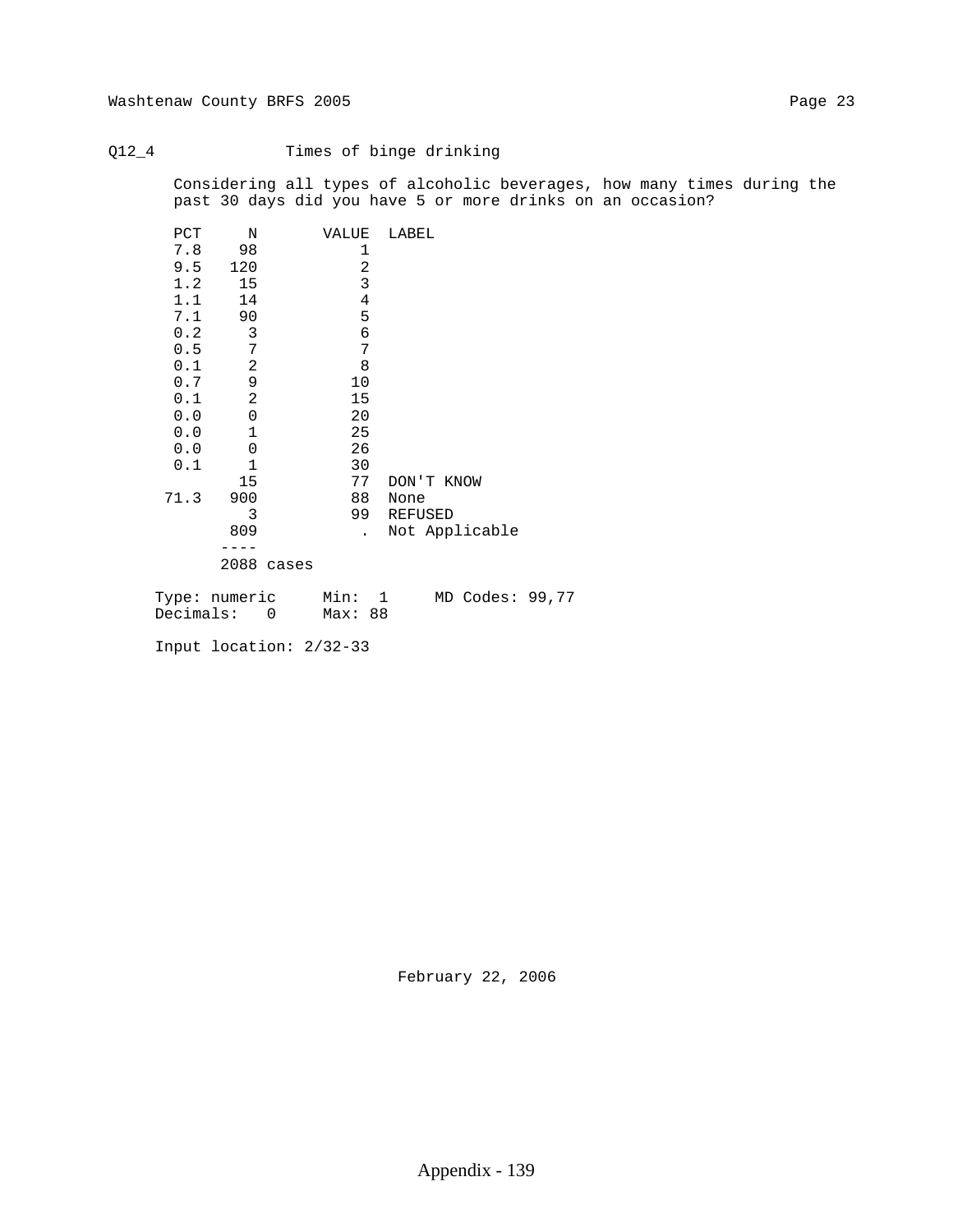## Q12\_5 Largest number of drinks on any occassion

 During the past 30 days, what is the largest number of drinks you had on any occasion?

| PCT | $\mathbb N$                          |            | VALUE |                | LABEL |            |                |  |
|-----|--------------------------------------|------------|-------|----------------|-------|------------|----------------|--|
|     | 32.5 406                             |            |       | 1              |       |            |                |  |
|     | 17.8 223                             |            |       | $\sqrt{2}$     |       |            |                |  |
|     | 17.2 215                             |            |       | $\mathbf{3}$   |       |            |                |  |
|     | 5.2 66                               |            |       | $\overline{4}$ |       |            |                |  |
|     | 11.7 146                             |            |       | 5              |       |            |                |  |
|     | $3.4$ 42                             |            |       | $\epsilon$     |       |            |                |  |
| 1.3 | 16                                   |            |       | 7              |       |            |                |  |
|     | $3.7$ 47                             |            |       | $\,8\,$        |       |            |                |  |
| 0.3 | $\overline{\mathbf{3}}$              |            |       | 9              |       |            |                |  |
|     | 5.3 66                               |            | 10    |                |       |            |                |  |
| 0.8 | 10                                   |            | 12    |                |       |            |                |  |
|     | 0.0 0                                |            | 13    |                |       |            |                |  |
|     | 5<br>0.4                             |            | 15    |                |       |            |                |  |
|     | $\mathbf{1}$<br>0.1                  |            | 18    |                |       |            |                |  |
| 0.1 | $\mathbf 1$                          |            | 22    |                |       |            |                |  |
| 0.2 | $\overline{2}$                       |            | 24    |                |       |            |                |  |
|     | 25                                   |            |       | 77             |       | DON'T KNOW |                |  |
|     | 4                                    |            |       |                |       | 99 REFUSED |                |  |
|     | 809                                  |            |       | $\mathbf{L}$   |       |            | Not Applicable |  |
|     |                                      |            |       |                |       |            |                |  |
|     |                                      | 2088 cases |       |                |       |            |                |  |
|     | Type: numeric Min: 1 MD Codes: 99,77 |            |       |                |       |            |                |  |
|     | Decimals: 0 Max: 24                  |            |       |                |       |            |                |  |
|     | Input location: 2/34-35              |            |       |                |       |            |                |  |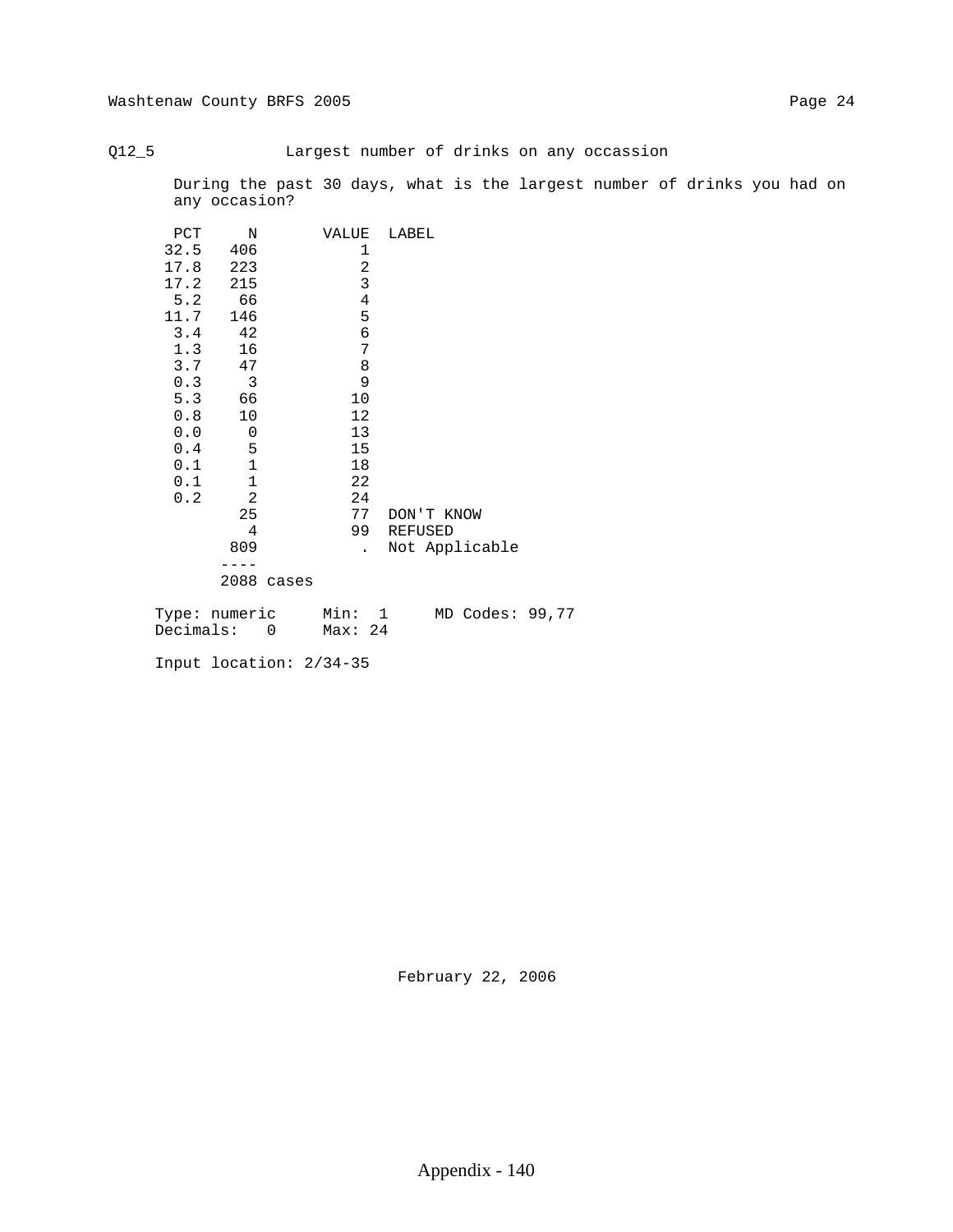Q13\_1 Age

What is your age?

| PCT        | Ν   | VALUE | LABEL |
|------------|-----|-------|-------|
|            | 1   | 7     |       |
|            | б   | 9     |       |
| 1.1        | 22  | 18    |       |
| 1.0        | 20  | 19    |       |
| 0.5        | 10  | 20    |       |
| 0.7        | 15  | 21    |       |
| 3.8        | 79  | 22    |       |
| 0.6        | 12  | 23    |       |
| 2.6        | 55  | 24    |       |
| 5.2        | 109 | 25    |       |
| 1.9        | 40  | 26    |       |
| 1.9        | 40  | 27    |       |
| 1.9        | 40  | 28    |       |
| 4.4        | 91  | 29    |       |
| 1.2        | 24  | 30    |       |
| 1.2        | 25  | 31    |       |
| 5.2        | 108 | 32    |       |
| 5.3        | 110 | 33    |       |
| 2.8        | 57  | 34    |       |
| 2.0        | 42  | 35    |       |
| 0.8        | 17  | 36    |       |
| 1.7        | 36  | 37    |       |
| 1.3        | 27  | 38    |       |
| 1.4        | 29  | 39    |       |
| 0.9        | 20  | 40    |       |
| 1.7        | 36  | 41    |       |
| 2.7        | 56  | 42    |       |
| 1.4        | 29  | 43    |       |
| 1.8        | 37  | 44    |       |
| 2.5        | 53  | 45    |       |
| 1.4        | 28  | 46    |       |
| 3.5        | 73  | 47    |       |
| 2.1        | 43  | 48    |       |
| 0.8        | 17  | 49    |       |
| 3.9        | 81  | 50    |       |
| 1.4        | 29  | 51    |       |
| 1.8        | 37  | 52    |       |
| 0.9        | 20  | 53    |       |
| 1.1<br>2.2 | 22  | 54    |       |
|            | 47  | 55    |       |
| 0.8        | 16  | 56    |       |
| 1.6        | 34  | 57    |       |
| 0.7        | 14  | 58    |       |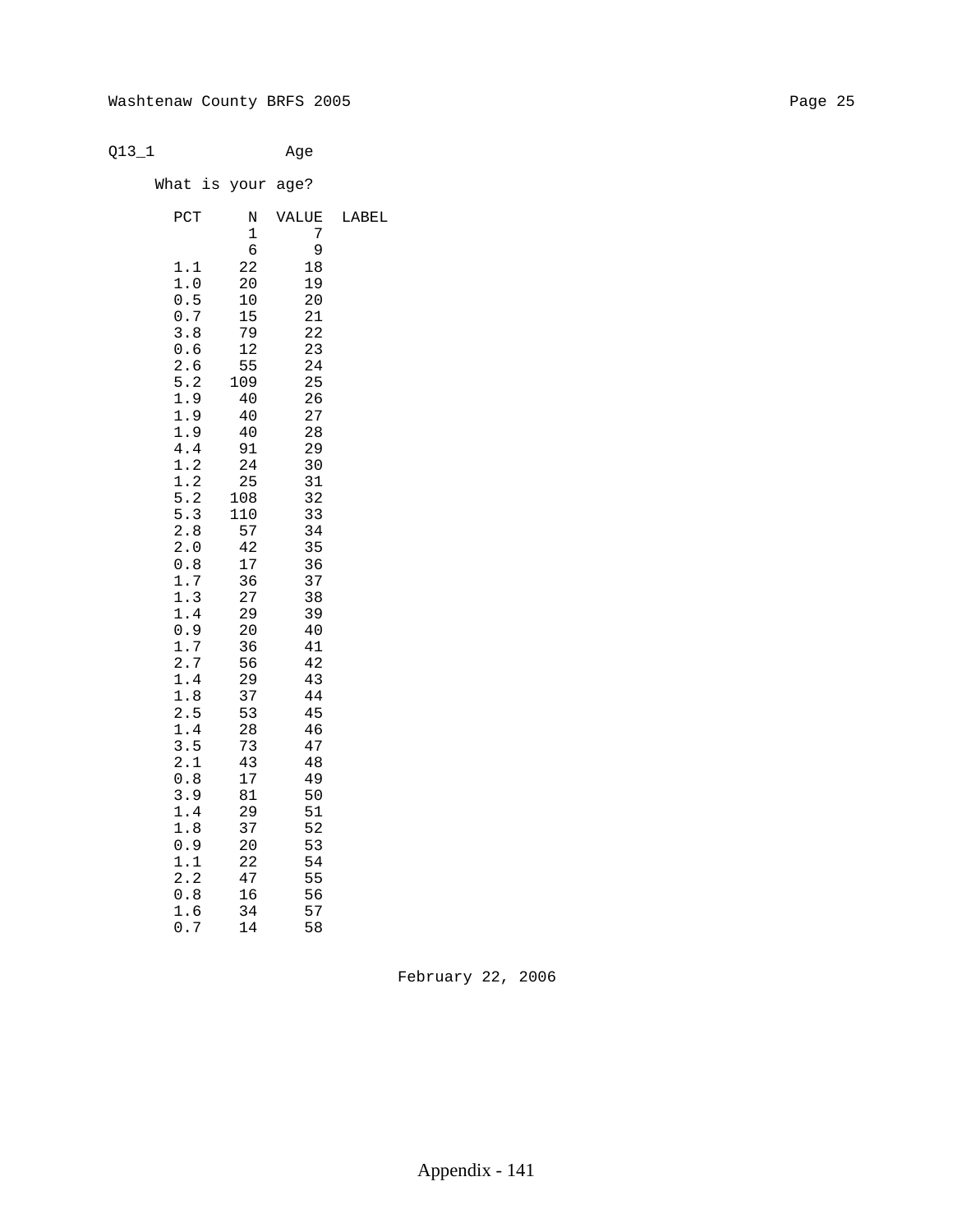| 0.4              | 9                | 59                        |  |               |  |
|------------------|------------------|---------------------------|--|---------------|--|
| 1.1              | 23               | 60                        |  |               |  |
| 1.2              | 24               | 61                        |  |               |  |
| $1\,.$ $0\,$     | $20$             | 62                        |  |               |  |
| $0.6$            | 12               | 63                        |  |               |  |
| $0\,.2$          | 5                | 64                        |  |               |  |
| $1.1\,$          | 24               | 65                        |  |               |  |
| 1.4              | 29               | 66                        |  |               |  |
| $0.8$            | 16               | 67                        |  |               |  |
| 0.6              | 12               | 68                        |  |               |  |
| $0.5$            | 10               | 69                        |  |               |  |
| 0.5              | 11               | 70                        |  |               |  |
| $0.3$            | $\boldsymbol{7}$ | 71                        |  |               |  |
| $0.5$            | $10$             | 72                        |  |               |  |
| 1.3              | 28               | 73                        |  |               |  |
| $0.8\,$          | 16               | 74                        |  |               |  |
| $0\,.7$          | 14               | 75                        |  |               |  |
| $0\,.7$          | 14               | 76                        |  |               |  |
| $1\,.\,0$        | 21               | 77                        |  |               |  |
| $0.8$            | 16               | 78                        |  |               |  |
| $0.5\,$          | $\mathsf 9$      | 79                        |  |               |  |
| $0.3$            | 6                | 80                        |  |               |  |
| 0.2              | 5                | 81                        |  |               |  |
| 0.3              | 7                | 82                        |  |               |  |
| 0.2              | $\bf 4$          | 83                        |  |               |  |
| $0.1\,$          | $\mathsf 3$      | 84                        |  |               |  |
| 0.3              | 5                | 85                        |  |               |  |
| $0\,.2$          | $\mathsf{3}$     | 86                        |  |               |  |
| $0.2$            | 5                | 87                        |  |               |  |
| $0.2\,$          | $\mathbf{3}$     | 88                        |  |               |  |
| $0.0$            | $\mathbf 1$      | 89                        |  |               |  |
| 0.4              | 9                | 90                        |  |               |  |
| $0.0$            | $\mathbf 0$      | 92                        |  |               |  |
| $0.0$            | $1\,$            | 93                        |  |               |  |
| $0.0$            | $\mathbf 0$      | 95                        |  |               |  |
| 0.0              | 0                | 97                        |  |               |  |
|                  | 2088 cases       |                           |  |               |  |
| Type: numeric    |                  | Min: 18                   |  | MD Codes: 9,7 |  |
| $Domain: \Omega$ |                  | $M \cap \mathbf{v}$ : 0.7 |  |               |  |

Decimals: 0 Max: 97

Input location: 2/36-37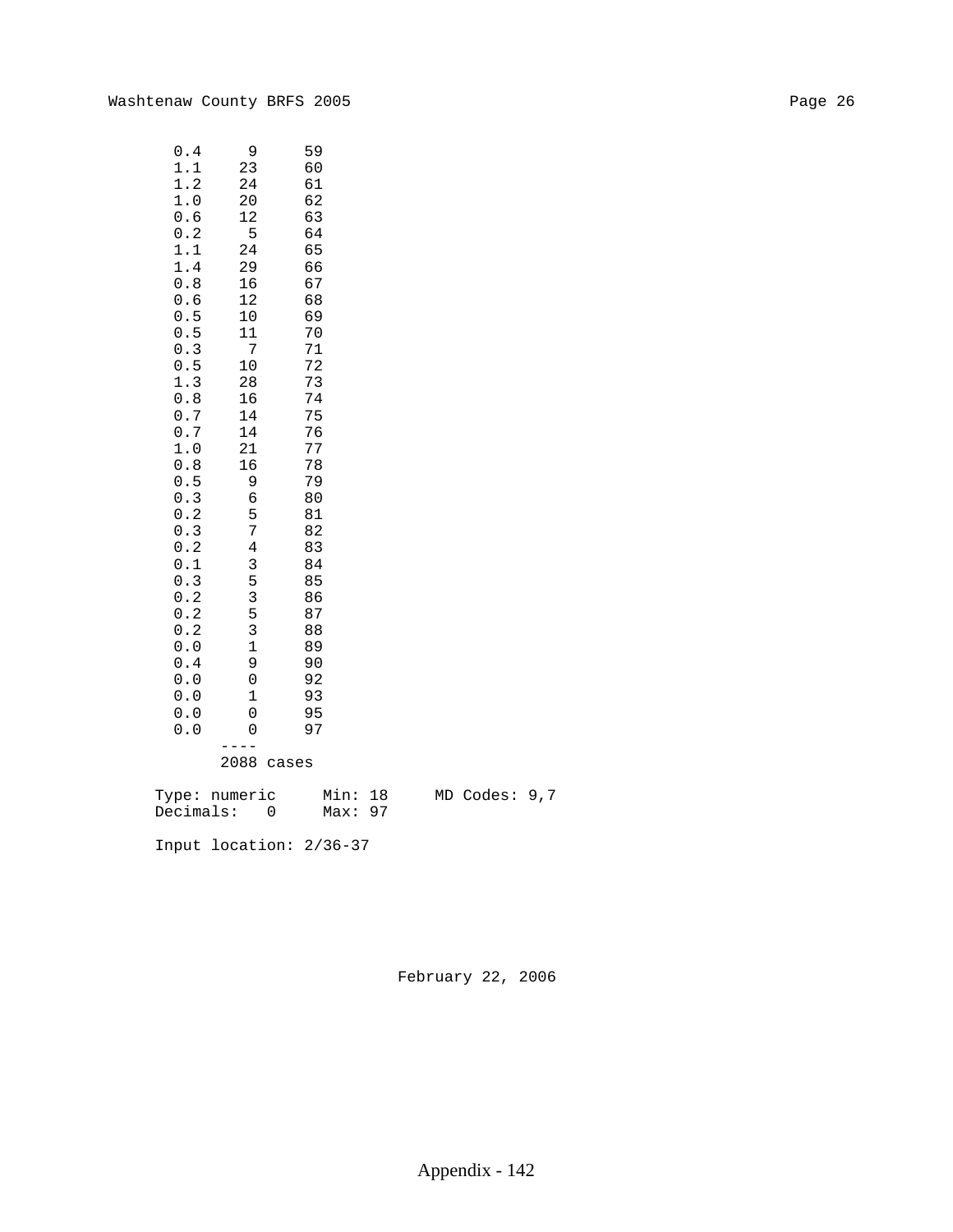Q13\_2 Hispanic/Latino Are you Hispanic or Latino? PCT N VALUE LABEL 2.3 48 1 YES 97.7 2037 2 NO 2 7 DON'T KNOW 1 9 REFUSED ---- 2088 cases Type: numeric Min: 1 MD Codes: 9,7 Decimals: 0 Max: 2 Input location: 2/38 \_\_\_\_\_\_\_\_\_\_\_\_\_\_\_\_\_\_\_\_\_\_\_\_\_\_\_\_\_\_\_\_\_\_\_\_\_\_\_\_\_\_\_\_\_\_\_\_\_\_\_\_\_\_\_\_\_\_\_\_\_\_\_\_\_\_\_\_\_\_\_\_\_\_\_\_\_\_\_\_ Q13\_3@1 Race - Mention 1 Which one or more of the following would you say is your race? PCT N VALUE LABEL 0.0 1 0 83.6 1741 1 White 10.2 213 2 Black/African American 5.4 113 3 Asian 0.0 0 4 Native Hawaiian/Other Pacific Islander 0.5 10 5 American Indian/Alaska Native 0.2 4 6 Other 0 7 DON'T KNOW 5 9 REFUSED  $-5$ 

2088 cases

| Type: numeric | Min: 0 |  | MD Codes: 9,7 |  |
|---------------|--------|--|---------------|--|
| Decimals:     | Мах: б |  |               |  |

Input location: 2/39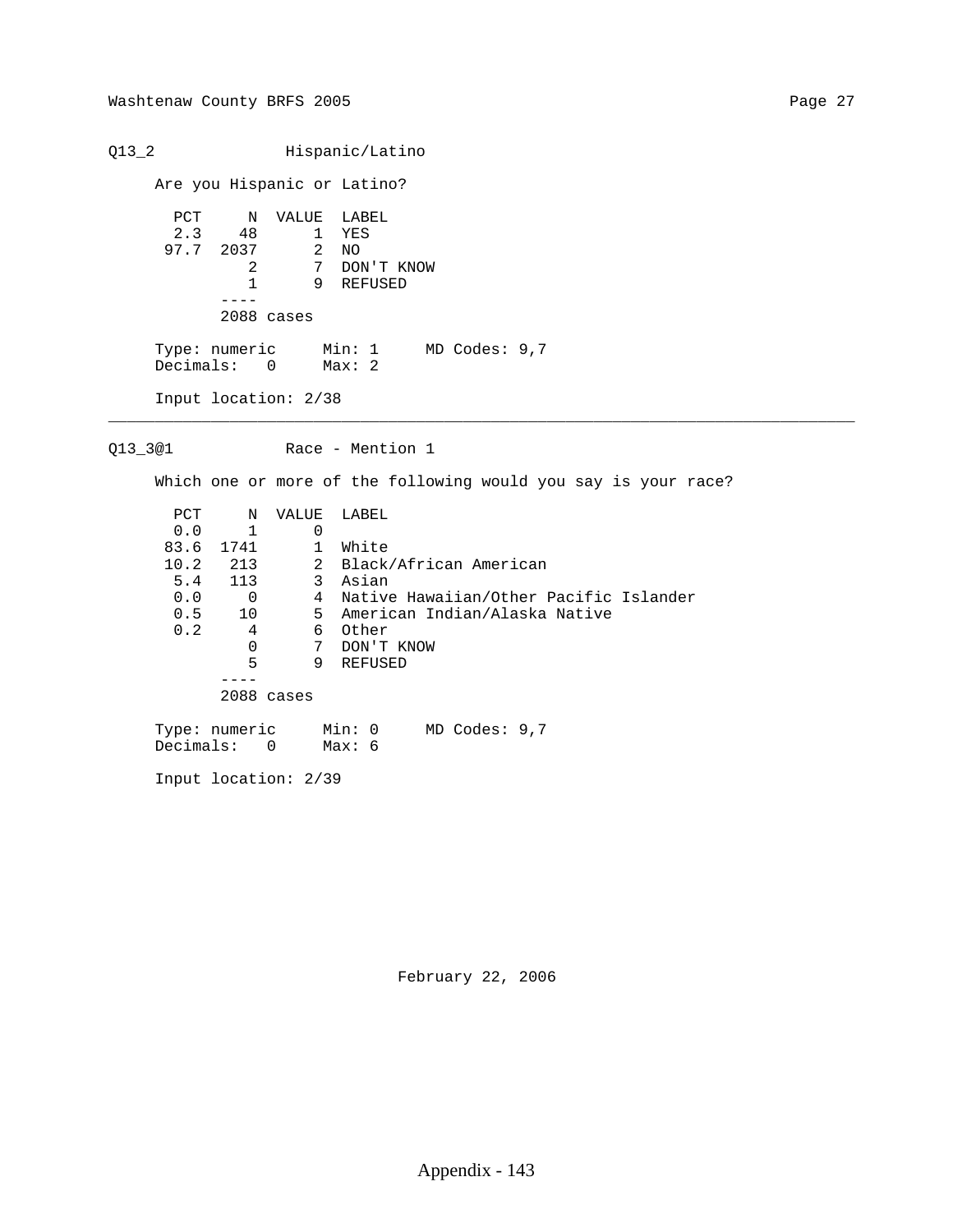|                                                              |                                                                                                | Race - Mention 2                                                                           |                                                                                                                                                                                                           |
|--------------------------------------------------------------|------------------------------------------------------------------------------------------------|--------------------------------------------------------------------------------------------|-----------------------------------------------------------------------------------------------------------------------------------------------------------------------------------------------------------|
| PCT<br>0.0<br>0.2<br>1.6<br>0.3<br>0.0<br>1.8<br>0.0<br>96.0 | Ν<br>0<br>5<br>34<br>5<br>$\mathbf{1}$<br>38<br>1<br>0<br>1997<br>2<br>5<br>----<br>2088 cases | VALUE<br>0<br>$\mathbf{1}$<br>2<br>$\mathbf{3}$<br>$\overline{4}$<br>5<br>6<br>7<br>8<br>9 | LABEL<br>White<br>Black/African American<br>Asian<br>Native Hawaiian/Other Pacific Islander<br>American Indian/Alaska Native<br>Other<br>DON'T KNOW<br>NO ADDITIONAL CHOICES<br>REFUSED<br>Not Applicable |
| Decimals:                                                    | Type: numeric<br>$\Omega$<br>Input location: 2/40                                              | Min: 0<br>Max: 8                                                                           | MD Codes: 9,7                                                                                                                                                                                             |
|                                                              |                                                                                                |                                                                                            |                                                                                                                                                                                                           |
| $Q13 - 3@3$                                                  |                                                                                                | Race - Mention 3                                                                           |                                                                                                                                                                                                           |
|                                                              |                                                                                                |                                                                                            |                                                                                                                                                                                                           |
| PCT                                                          | Ν                                                                                              | VALUE                                                                                      | LABEL                                                                                                                                                                                                     |
| 5.7                                                          | 5                                                                                              | $\mathbf{1}$                                                                               | White                                                                                                                                                                                                     |
| 0.5                                                          | 0                                                                                              | $\overline{a}$                                                                             | Black/African American                                                                                                                                                                                    |
| 0.0                                                          | 0                                                                                              | 3                                                                                          | Asian                                                                                                                                                                                                     |
| 0.0                                                          | $\mathsf{O}\xspace$                                                                            | $\overline{4}$                                                                             | Native Hawaiian/Other Pacific Islander                                                                                                                                                                    |
| 1.1                                                          | 1                                                                                              | 5                                                                                          | American Indian/Alaska Native                                                                                                                                                                             |
| 0.0                                                          | $\mathbf 0$                                                                                    | 6                                                                                          | Other                                                                                                                                                                                                     |
|                                                              | $\Omega$                                                                                       | $7\overline{ }$                                                                            | DON'T KNOW                                                                                                                                                                                                |
| 92.7                                                         | 77                                                                                             | 8                                                                                          | NO ADDITIONAL CHOICES                                                                                                                                                                                     |
|                                                              | $\mathbf 0$                                                                                    | 9                                                                                          | REFUSED                                                                                                                                                                                                   |
|                                                              | 2004<br>$- - - -$                                                                              | $\ddot{\phantom{a}}$                                                                       | Not Applicable                                                                                                                                                                                            |
|                                                              | $2088$ cases                                                                                   |                                                                                            |                                                                                                                                                                                                           |
|                                                              | Type: numeric                                                                                  | Min: 1                                                                                     | MD Codes: 9,7                                                                                                                                                                                             |
| Decimals:                                                    | $\mathbf 0$                                                                                    | Max: 8                                                                                     |                                                                                                                                                                                                           |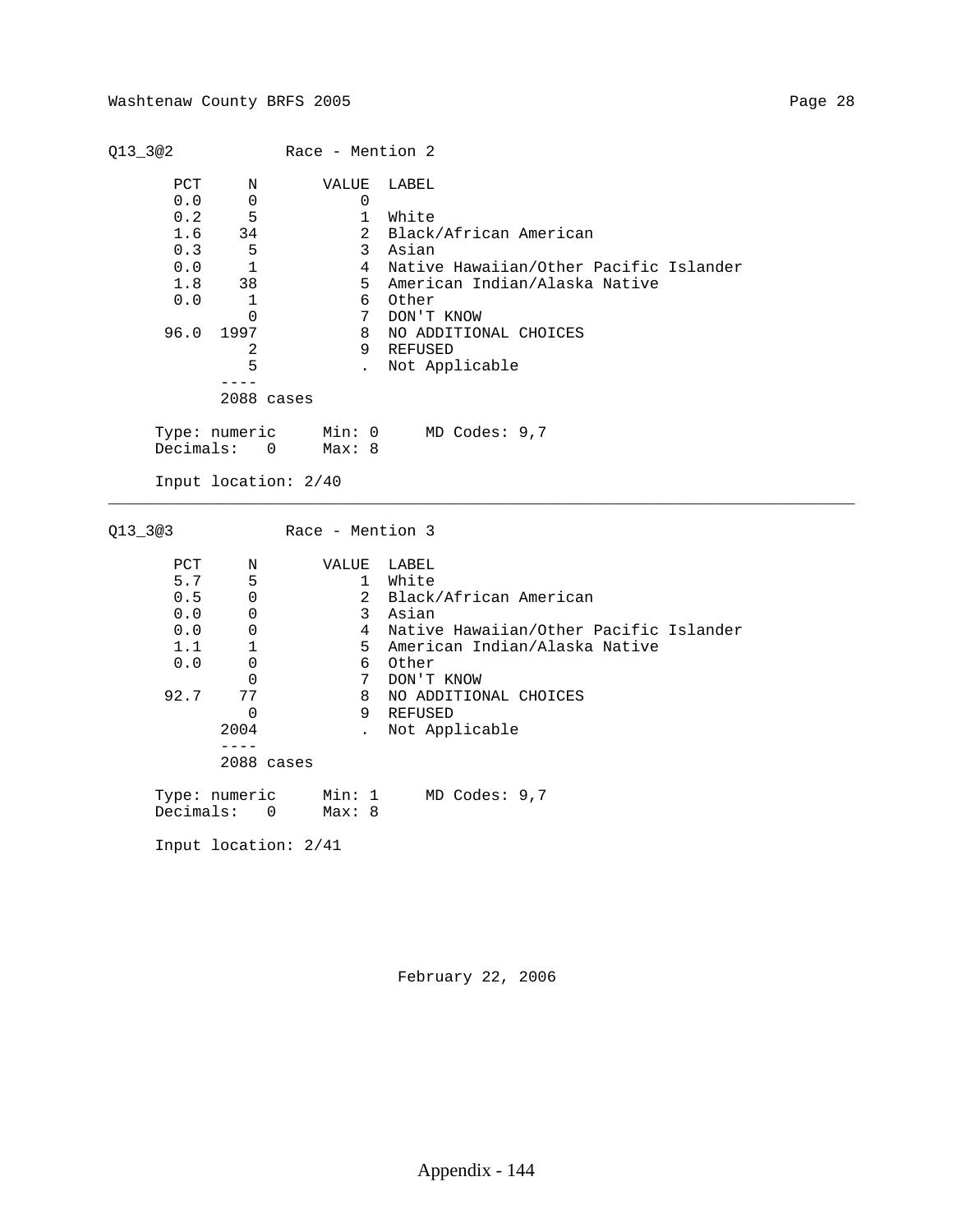| PCT<br>LABEL<br>VALUE<br>Ν<br>0.0<br>White<br>0<br>1<br>$\overline{a}$<br>0.0<br>Black/African American<br>0<br>0.0<br>3<br>0<br>Asian<br>$\overline{4}$<br>0.0<br>Native Hawaiian/Other Pacific Islander<br>0<br>0.0<br>5<br>American Indian/Alaska Native<br>0<br>0.0<br>6<br>Other<br>0<br>$7\phantom{.0}$<br>0<br>DON'T KNOW<br>100.0<br>6<br>8<br>NO ADDITIONAL CHOICES<br>$\Omega$<br>9<br>REFUSED<br>2082<br>Not Applicable<br>$\ddot{\phantom{a}}$<br>$- - - -$<br>2088 cases<br>MD Codes: 9,7<br>Type: numeric<br>Min: 8<br>Decimals:<br>Max: 8<br>$\overline{\phantom{0}}$<br>Input location: 2/42<br>Q13_3@5<br>Race - Mention 5<br>PCT<br>LABEL<br>VALUE<br>Ν<br>$\mathbf 0$<br>White<br>1<br>0<br>$\overline{a}$<br>Black/African American<br>0<br>3<br>Asian<br>$\overline{4}$<br>0<br>Native Hawaiian/Other Pacific Islander<br>0<br>5<br>American Indian/Alaska Native<br>$6\overline{6}$<br>0<br>Other<br>7<br>0<br>DON'T KNOW<br>8<br>NO ADDITIONAL CHOICES<br>0<br>9<br>REFUSED<br>0<br>2088<br>Not Applicable<br>$\ddot{\phantom{a}}$<br>$- - - -$<br>2088 cases |  | Race - Mention 4 |  |
|--------------------------------------------------------------------------------------------------------------------------------------------------------------------------------------------------------------------------------------------------------------------------------------------------------------------------------------------------------------------------------------------------------------------------------------------------------------------------------------------------------------------------------------------------------------------------------------------------------------------------------------------------------------------------------------------------------------------------------------------------------------------------------------------------------------------------------------------------------------------------------------------------------------------------------------------------------------------------------------------------------------------------------------------------------------------------------------|--|------------------|--|
|                                                                                                                                                                                                                                                                                                                                                                                                                                                                                                                                                                                                                                                                                                                                                                                                                                                                                                                                                                                                                                                                                      |  |                  |  |
|                                                                                                                                                                                                                                                                                                                                                                                                                                                                                                                                                                                                                                                                                                                                                                                                                                                                                                                                                                                                                                                                                      |  |                  |  |
|                                                                                                                                                                                                                                                                                                                                                                                                                                                                                                                                                                                                                                                                                                                                                                                                                                                                                                                                                                                                                                                                                      |  |                  |  |
|                                                                                                                                                                                                                                                                                                                                                                                                                                                                                                                                                                                                                                                                                                                                                                                                                                                                                                                                                                                                                                                                                      |  |                  |  |
|                                                                                                                                                                                                                                                                                                                                                                                                                                                                                                                                                                                                                                                                                                                                                                                                                                                                                                                                                                                                                                                                                      |  |                  |  |
|                                                                                                                                                                                                                                                                                                                                                                                                                                                                                                                                                                                                                                                                                                                                                                                                                                                                                                                                                                                                                                                                                      |  |                  |  |
|                                                                                                                                                                                                                                                                                                                                                                                                                                                                                                                                                                                                                                                                                                                                                                                                                                                                                                                                                                                                                                                                                      |  |                  |  |
|                                                                                                                                                                                                                                                                                                                                                                                                                                                                                                                                                                                                                                                                                                                                                                                                                                                                                                                                                                                                                                                                                      |  |                  |  |
|                                                                                                                                                                                                                                                                                                                                                                                                                                                                                                                                                                                                                                                                                                                                                                                                                                                                                                                                                                                                                                                                                      |  |                  |  |
|                                                                                                                                                                                                                                                                                                                                                                                                                                                                                                                                                                                                                                                                                                                                                                                                                                                                                                                                                                                                                                                                                      |  |                  |  |
|                                                                                                                                                                                                                                                                                                                                                                                                                                                                                                                                                                                                                                                                                                                                                                                                                                                                                                                                                                                                                                                                                      |  |                  |  |
|                                                                                                                                                                                                                                                                                                                                                                                                                                                                                                                                                                                                                                                                                                                                                                                                                                                                                                                                                                                                                                                                                      |  |                  |  |
|                                                                                                                                                                                                                                                                                                                                                                                                                                                                                                                                                                                                                                                                                                                                                                                                                                                                                                                                                                                                                                                                                      |  |                  |  |
|                                                                                                                                                                                                                                                                                                                                                                                                                                                                                                                                                                                                                                                                                                                                                                                                                                                                                                                                                                                                                                                                                      |  |                  |  |
|                                                                                                                                                                                                                                                                                                                                                                                                                                                                                                                                                                                                                                                                                                                                                                                                                                                                                                                                                                                                                                                                                      |  |                  |  |
|                                                                                                                                                                                                                                                                                                                                                                                                                                                                                                                                                                                                                                                                                                                                                                                                                                                                                                                                                                                                                                                                                      |  |                  |  |
|                                                                                                                                                                                                                                                                                                                                                                                                                                                                                                                                                                                                                                                                                                                                                                                                                                                                                                                                                                                                                                                                                      |  |                  |  |
|                                                                                                                                                                                                                                                                                                                                                                                                                                                                                                                                                                                                                                                                                                                                                                                                                                                                                                                                                                                                                                                                                      |  |                  |  |
|                                                                                                                                                                                                                                                                                                                                                                                                                                                                                                                                                                                                                                                                                                                                                                                                                                                                                                                                                                                                                                                                                      |  |                  |  |
|                                                                                                                                                                                                                                                                                                                                                                                                                                                                                                                                                                                                                                                                                                                                                                                                                                                                                                                                                                                                                                                                                      |  |                  |  |
|                                                                                                                                                                                                                                                                                                                                                                                                                                                                                                                                                                                                                                                                                                                                                                                                                                                                                                                                                                                                                                                                                      |  |                  |  |
|                                                                                                                                                                                                                                                                                                                                                                                                                                                                                                                                                                                                                                                                                                                                                                                                                                                                                                                                                                                                                                                                                      |  |                  |  |
|                                                                                                                                                                                                                                                                                                                                                                                                                                                                                                                                                                                                                                                                                                                                                                                                                                                                                                                                                                                                                                                                                      |  |                  |  |
|                                                                                                                                                                                                                                                                                                                                                                                                                                                                                                                                                                                                                                                                                                                                                                                                                                                                                                                                                                                                                                                                                      |  |                  |  |
|                                                                                                                                                                                                                                                                                                                                                                                                                                                                                                                                                                                                                                                                                                                                                                                                                                                                                                                                                                                                                                                                                      |  |                  |  |
|                                                                                                                                                                                                                                                                                                                                                                                                                                                                                                                                                                                                                                                                                                                                                                                                                                                                                                                                                                                                                                                                                      |  |                  |  |
|                                                                                                                                                                                                                                                                                                                                                                                                                                                                                                                                                                                                                                                                                                                                                                                                                                                                                                                                                                                                                                                                                      |  |                  |  |
| Min: NA MD Codes: 9,7<br>Type: numeric                                                                                                                                                                                                                                                                                                                                                                                                                                                                                                                                                                                                                                                                                                                                                                                                                                                                                                                                                                                                                                               |  |                  |  |
| Decimals:<br>0<br>Max: NA                                                                                                                                                                                                                                                                                                                                                                                                                                                                                                                                                                                                                                                                                                                                                                                                                                                                                                                                                                                                                                                            |  |                  |  |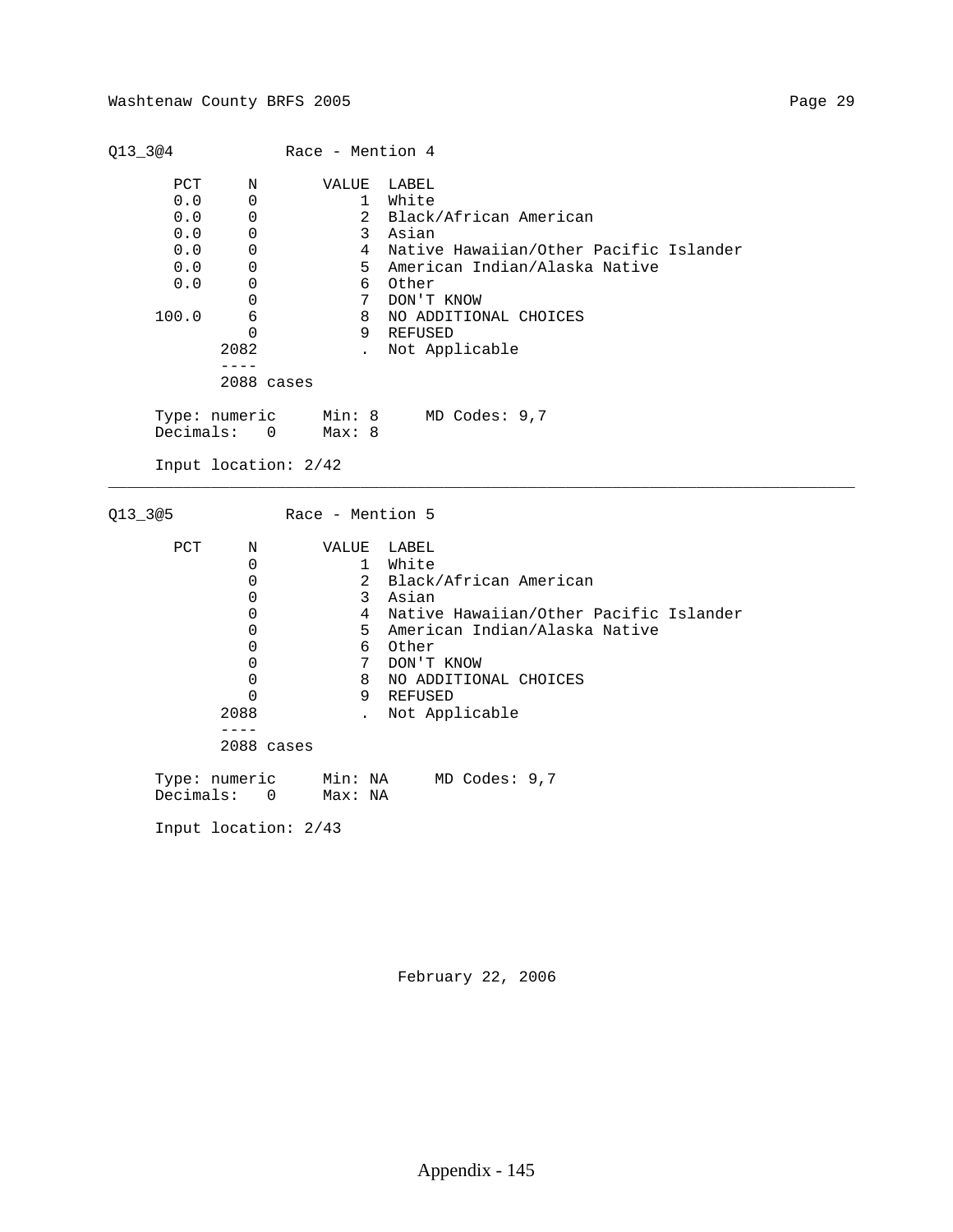| Q13_3@6      |                                                                                                                                  | Race - Mention 6                                                                                                                                       |                                                                                                                                                                                                           |
|--------------|----------------------------------------------------------------------------------------------------------------------------------|--------------------------------------------------------------------------------------------------------------------------------------------------------|-----------------------------------------------------------------------------------------------------------------------------------------------------------------------------------------------------------|
| PCT          | Ν<br>$\Omega$<br>$\mathbf 0$<br>$\mathbf 0$<br>$\Omega$<br>0<br>0<br>$\mathbf 0$<br>$\mathbf 0$<br>$\Omega$<br>2088<br>$- - - -$ | VALUE<br>$\mathbf{1}$<br>$\overline{2}$<br>$\mathbf{3}$<br>$4\overline{ }$<br>5 <sup>5</sup><br>6<br>$7\overline{ }$<br>8<br>9<br>$\ddot{\phantom{a}}$ | LABEL<br>White<br>Black/African American<br>Asian<br>Native Hawaiian/Other Pacific Islander<br>American Indian/Alaska Native<br>Other<br>DON'T KNOW<br>NO ADDITIONAL CHOICES<br>REFUSED<br>Not Applicable |
|              | 2088 cases                                                                                                                       |                                                                                                                                                        |                                                                                                                                                                                                           |
| Decimals:    | Type: numeric<br>$\overline{0}$                                                                                                  | Max: NA                                                                                                                                                | Min: NA MD Codes: 9,7                                                                                                                                                                                     |
|              | Input location: 2/44                                                                                                             |                                                                                                                                                        |                                                                                                                                                                                                           |
|              |                                                                                                                                  |                                                                                                                                                        |                                                                                                                                                                                                           |
| $Q13_4$      |                                                                                                                                  | Primary race                                                                                                                                           |                                                                                                                                                                                                           |
|              |                                                                                                                                  |                                                                                                                                                        | Which one of these groups would you say best represents your race?                                                                                                                                        |
| $_{\rm PCT}$ | N                                                                                                                                | VALUE                                                                                                                                                  | LABEL                                                                                                                                                                                                     |
| 40.7         | 30                                                                                                                               | $\mathbf{1}$                                                                                                                                           | White                                                                                                                                                                                                     |
| 12.8         | 9                                                                                                                                | $\overline{2}$                                                                                                                                         | Black/African American                                                                                                                                                                                    |
| 4.4          | 3                                                                                                                                | 3                                                                                                                                                      | Asian                                                                                                                                                                                                     |
| 0.0          | 0                                                                                                                                | $4\overline{ }$                                                                                                                                        | Native Hawaiian/Other Pacific Islander                                                                                                                                                                    |
| 1.4          | 1                                                                                                                                | 5                                                                                                                                                      | American Indian/Alaska Native                                                                                                                                                                             |
| 40.6         | 30                                                                                                                               | 6                                                                                                                                                      | Other                                                                                                                                                                                                     |
|              | 5                                                                                                                                | $7\phantom{.0}$                                                                                                                                        | DON'T KNOW                                                                                                                                                                                                |
|              | 5                                                                                                                                | 9                                                                                                                                                      | REFUSED                                                                                                                                                                                                   |
|              | 2004                                                                                                                             | $\ddot{\phantom{a}}$                                                                                                                                   | Not Applicable                                                                                                                                                                                            |
|              | $- - - - -$<br>$2088$ cases                                                                                                      |                                                                                                                                                        |                                                                                                                                                                                                           |
|              |                                                                                                                                  |                                                                                                                                                        |                                                                                                                                                                                                           |
| Decimals:    | Type: numeric<br>$\overline{0}$                                                                                                  | Min: 1<br>Max: 6                                                                                                                                       | MD Codes: 9,7                                                                                                                                                                                             |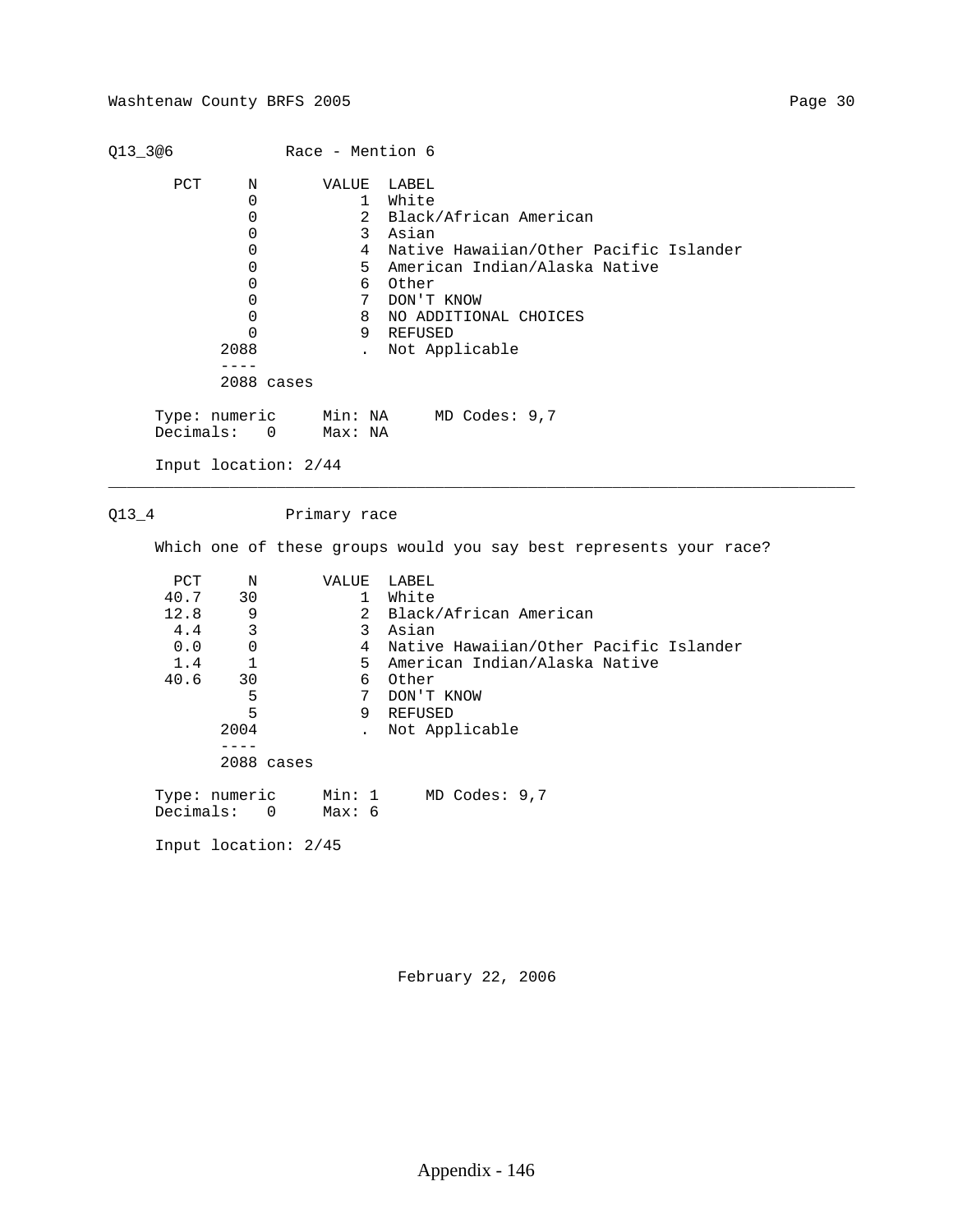Are you?

Q13\_5 Marital status

```
 PCT N VALUE LABEL
 63.6 1326 1 Married
 8.3 172 2 Divorced
 3.6 76 3 Widowed
0.4 8 4 Separated
 22.0 459 5 Never married
 2.2 45 6 A member of an unmarried couple
 3 9 REFUSED
 ----
           2088 cases
 Type: numeric Min: 1 MD Codes: 9,7
 Decimals: 0 Max: 6
```
Input location: 2/46

Q13\_6 Number of children in household

\_\_\_\_\_\_\_\_\_\_\_\_\_\_\_\_\_\_\_\_\_\_\_\_\_\_\_\_\_\_\_\_\_\_\_\_\_\_\_\_\_\_\_\_\_\_\_\_\_\_\_\_\_\_\_\_\_\_\_\_\_\_\_\_\_\_\_\_\_\_\_\_\_\_\_\_\_\_\_\_

How many children less than 18 years of age live in your household?

| PCT           | N    | VALUE                    | LABEL                |                 |
|---------------|------|--------------------------|----------------------|-----------------|
| 18.8          | 393  |                          |                      |                 |
| 20.3          | 424  | 2                        |                      |                 |
| 5.1           | 106  | 3                        |                      |                 |
| 1.1           | 24   | 4                        |                      |                 |
| 0.1           | 2    | 5                        |                      |                 |
| 0.1           | 3    | 6                        |                      |                 |
| 0.0           | 1    | 7                        |                      |                 |
| 54.4          | 1136 | 88                       | NONE                 |                 |
|               | 0    | 99                       | <b>REFUSED</b>       |                 |
|               |      |                          |                      |                 |
|               |      | 2088 cases               |                      |                 |
|               |      |                          |                      |                 |
| Type: numeric |      |                          | Min:<br>$\mathbf{1}$ | MD Codes: 99,77 |
| Decimals:     |      | $\overline{\phantom{0}}$ | Max: 88              |                 |

Input location: 2/47-48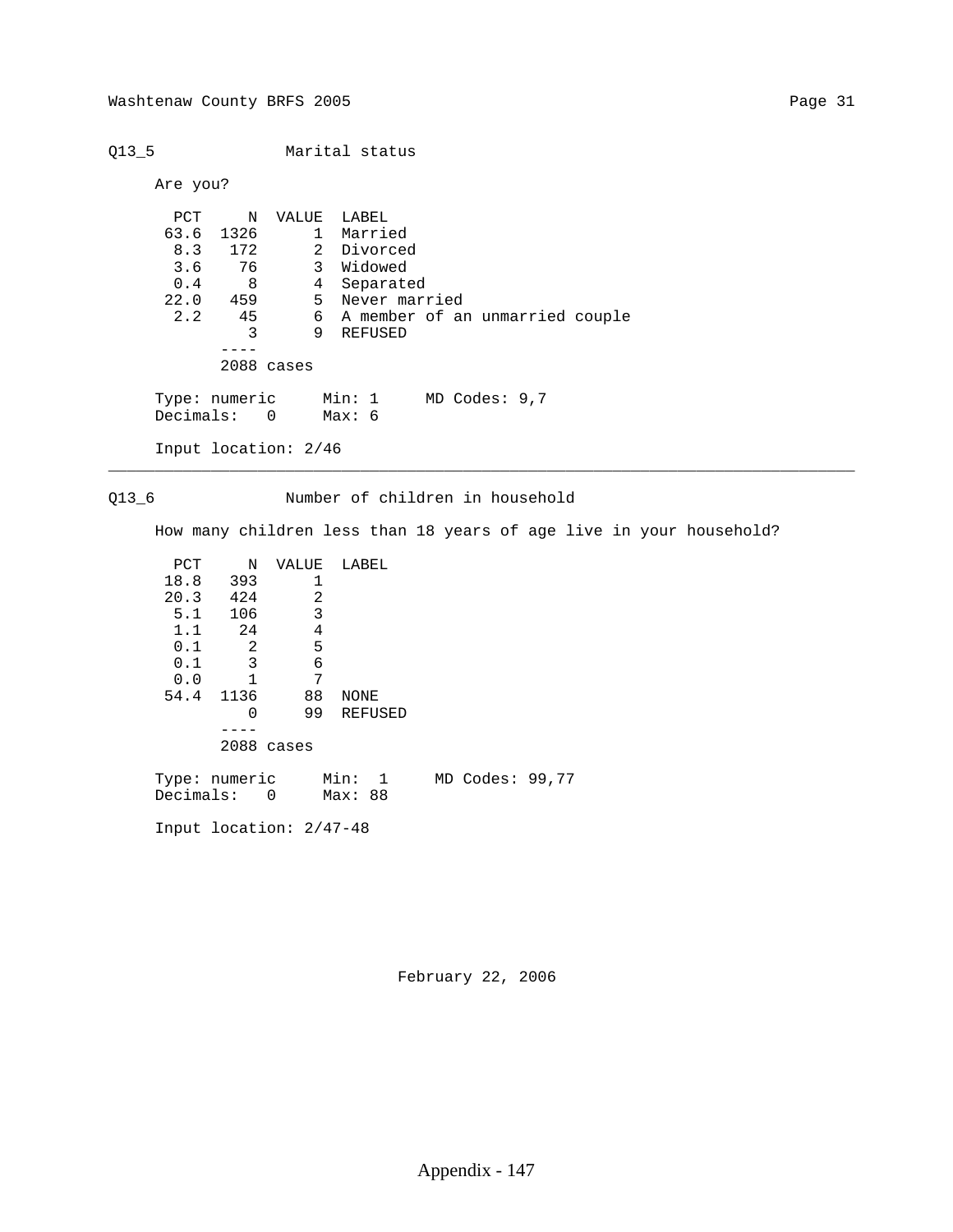Q13\_7 Educational attainment

What is the highest grade or year of school you completed?

\_\_\_\_\_\_\_\_\_\_\_\_\_\_\_\_\_\_\_\_\_\_\_\_\_\_\_\_\_\_\_\_\_\_\_\_\_\_\_\_\_\_\_\_\_\_\_\_\_\_\_\_\_\_\_\_\_\_\_\_\_\_\_\_\_\_\_\_\_\_\_\_\_\_\_\_\_\_\_\_

| PCT           | Ν              | VALUE        | LABEL                                               |
|---------------|----------------|--------------|-----------------------------------------------------|
| 0.1           | 3              | $\mathbf{1}$ | Never attended school or only attended kindergarten |
| 1.7           | 36             | 2            | Elementary                                          |
| 6.2           | 130            | 3            | Some high school                                    |
| 17.6          | 368            | 4            | High school graduate                                |
| 27.6          | 576            | 5            | Some college or technical school                    |
| 46.7          | 973            | 6            | College graduate                                    |
|               | 2              | 9            | REFUSED                                             |
|               |                |              |                                                     |
|               |                | 2088 cases   |                                                     |
|               |                |              |                                                     |
| Type: numeric |                |              | Min: 1<br>$MD$ Codes: $9,7$                         |
| Decimals:     | $\overline{0}$ |              | Мах: б                                              |
|               |                |              |                                                     |

Input location: 2/49

Q13\_8 Employment status

Are you currently ....

| PCT  | N             | VALUE        | LABEL                              |
|------|---------------|--------------|------------------------------------|
| 61.2 | 1097          | $\mathbf{1}$ | Employed for wages                 |
|      | 6.5 117       |              | 2 Self-employed                    |
| 2.0  | 35            | $\mathbf{3}$ | Out of work for more than 1 year   |
| 1.7  | 31            |              | 4 Out of work for less than 1 year |
|      | 8.0 144       |              | 5 Homemake                         |
|      | 17.3 311      | 6            | Student                            |
|      | 292           |              | 7 Retired                          |
| 3.3  | 59            |              | 8 Unable to work                   |
|      | 3             | 9            | REFUSED                            |
|      |               |              |                                    |
|      | 2088 cases    |              |                                    |
|      |               |              |                                    |
|      | Type: numeric |              | Min: 1<br>$MD$ Codes: $9,7$        |
|      | Decimals: 0   |              | Max: 8                             |
|      |               |              |                                    |
|      |               |              |                                    |

Input location: 2/50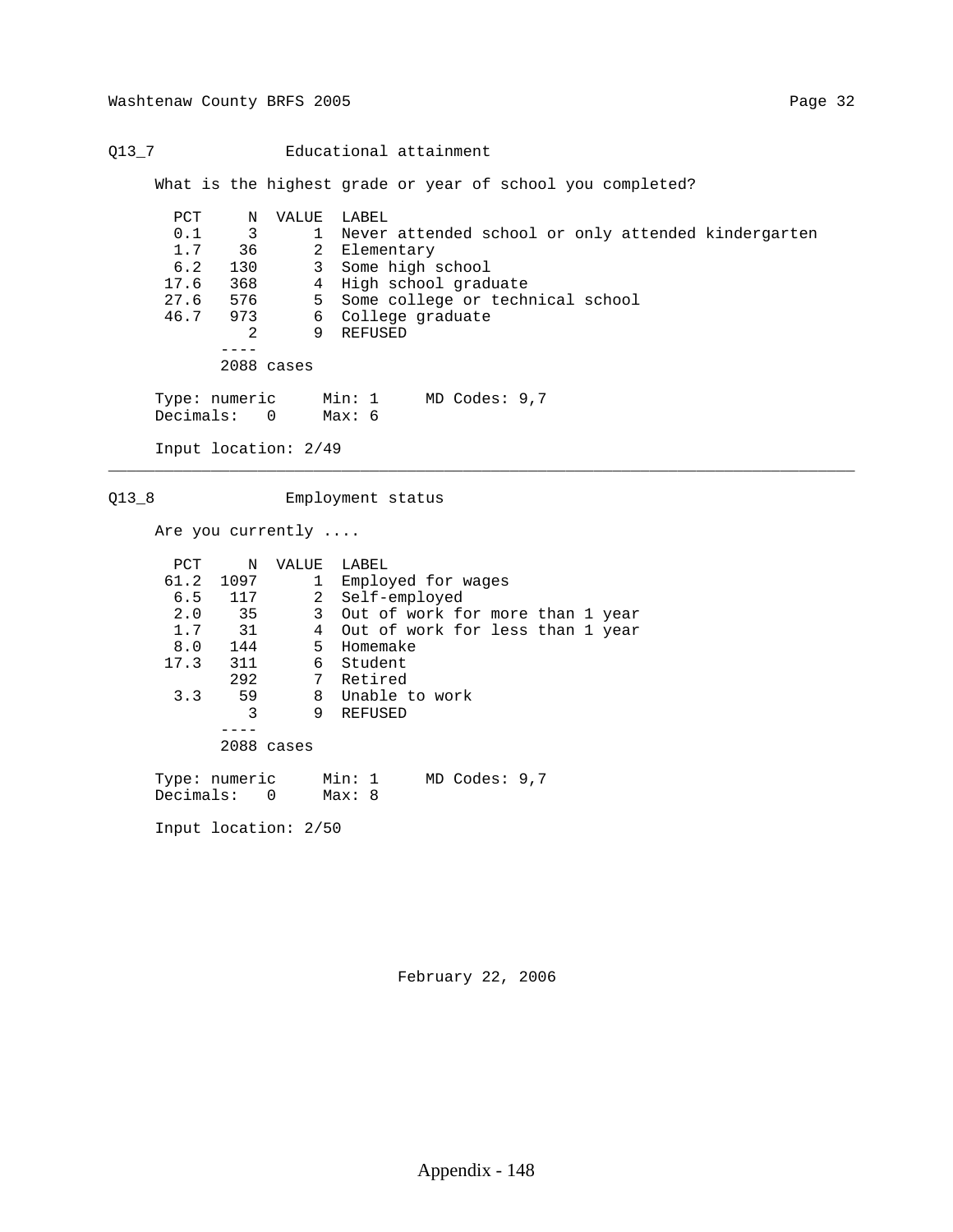Q13\_9 Household income Is your annual household income from all sources ... PCT N VALUE LABEL<br>7.7 138 1 Less 7.7 138 1 Less than \$10,000 2.5 44 2 Less than \$15,000 6.3 112 3 Less than \$20,000 7.5 133 4 Less than \$25,000 10.4 185 5 Less than \$35,000 11.3 201 6 Less than \$50,000 20.3 361 7 Less than \$75,000 33.9 603 8 \$75,000 or more 144 77 DON'T KNOW 167 99 REFUSED ---- 2088 cases Type: numeric Min: 1 MD Codes: 99,77<br>Decimals: 0 Max: 8 Decimals: 0 Input location: 2/65-66 \_\_\_\_\_\_\_\_\_\_\_\_\_\_\_\_\_\_\_\_\_\_\_\_\_\_\_\_\_\_\_\_\_\_\_\_\_\_\_\_\_\_\_\_\_\_\_\_\_\_\_\_\_\_\_\_\_\_\_\_\_\_\_\_\_\_\_\_\_\_\_\_\_\_\_\_\_\_\_\_ Q13\_10 Current weight About how much do you weigh without shoes? 0\_\_\_ Pounds 9\_\_\_ Kilograms 2088 cases

 Type: numeric Min: 86 MD Codes: 9999,7777 Decimals: 0 Max: 9145

Input location: 2/67-70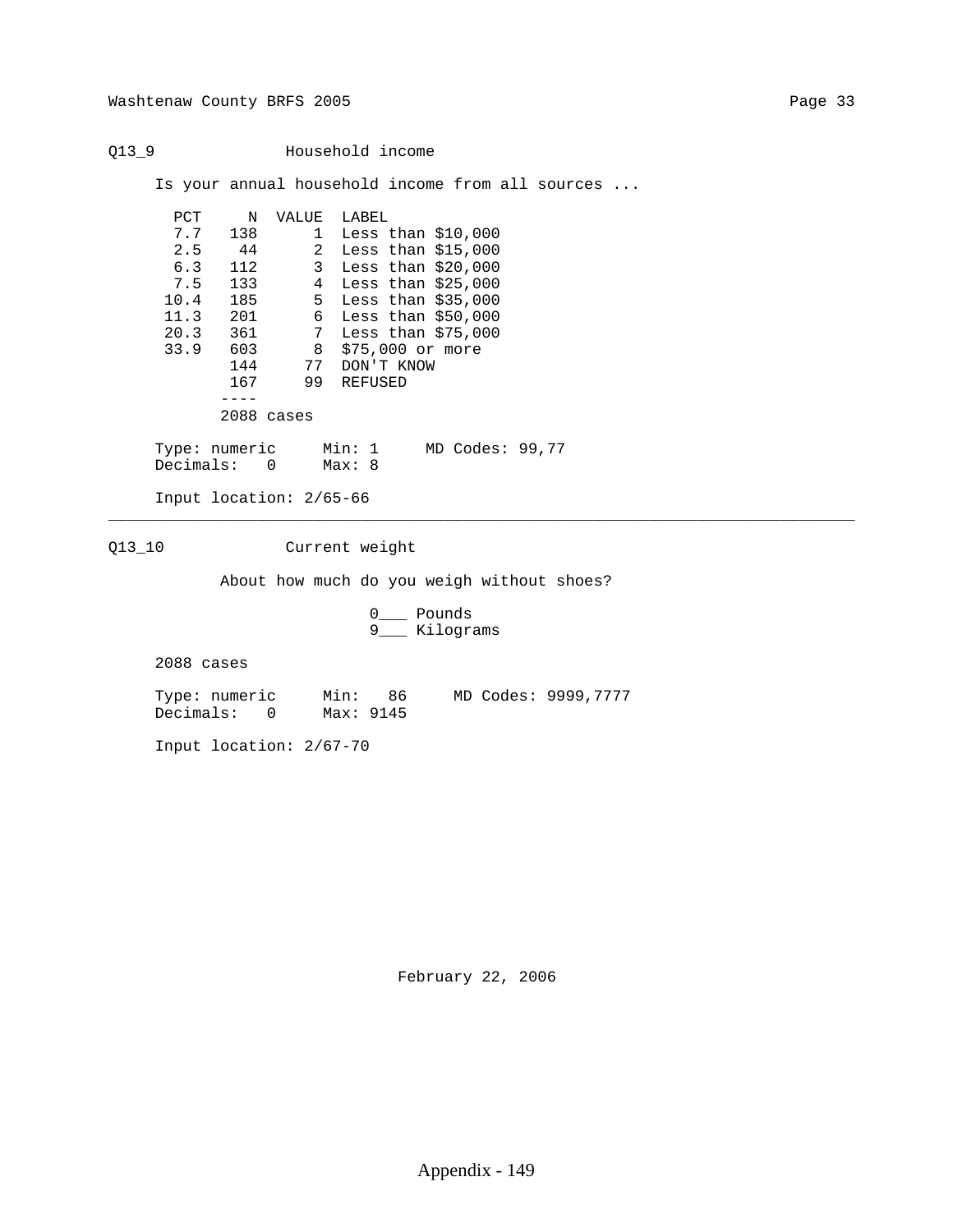# Q13\_11 Height

About how tall are you without shoes?

|                                                       |                     |       | 0___ English measurement (feet/inches)<br>9___ Metric (centimeters) |
|-------------------------------------------------------|---------------------|-------|---------------------------------------------------------------------|
| $_{\rm PCT}$                                          | Ν                   | VALUE | LABEL                                                               |
| $0\,.2$                                               | 5                   | $1\,$ |                                                                     |
| $0.1\,$                                               | $\sqrt{2}$          | 208   |                                                                     |
| $0.0$                                                 | 0                   | 300   |                                                                     |
| 0.1                                                   | 1                   | 401   |                                                                     |
| ${\bf 0}$ . ${\bf 0}$                                 | $\mathsf{O}\xspace$ | 408   |                                                                     |
| $0.1$                                                 | $\sqrt{2}$          | 409   |                                                                     |
| $0.3$                                                 | $\epsilon$          | 410   |                                                                     |
| $\ensuremath{\mathbf{0}}$ . $\ensuremath{\mathbf{8}}$ | 17                  | 411   |                                                                     |
| 1.7                                                   | 36                  | 500   |                                                                     |
| 2.3                                                   | 48                  | 501   |                                                                     |
| 7.2                                                   | 150                 | 502   |                                                                     |
| $6.8$                                                 | 142                 | 503   |                                                                     |
| $6.8\,$                                               | 142                 | 504   |                                                                     |
| $8.3$                                                 | 173                 | 505   |                                                                     |
| $\bf 8.4$                                             | 176                 | 506   |                                                                     |
| 6.9                                                   | 144                 | 507   |                                                                     |
| 5.6                                                   | 118                 | 508   |                                                                     |
| 6.9                                                   | 144                 | 509   |                                                                     |
| $8.3$                                                 | 173                 | 510   |                                                                     |
| 9.4                                                   | 196                 | 511   |                                                                     |
| 9.0                                                   | 187                 | 600   |                                                                     |
| 2.6                                                   | 53                  | 601   |                                                                     |
| 1.7                                                   | 35                  | 602   |                                                                     |
| $2.0$                                                 | 42                  | 603   |                                                                     |
| 0.6                                                   | $1\,2$              | 604   |                                                                     |
| 0.2                                                   | $\bf 4$             | 605   |                                                                     |
| 3.3                                                   | 69                  | 606   |                                                                     |
| $0.0$                                                 | $1\,$               | 607   |                                                                     |
|                                                       | 0                   | 7777  | DON'T KNOW                                                          |
| $0.0$                                                 | 0                   | 9100  |                                                                     |
| 0.0                                                   | 0                   | 9107  |                                                                     |
| $0.0$                                                 | $\mathsf{O}\xspace$ | 9140  |                                                                     |
| $0.0$                                                 | $\mathsf{O}\xspace$ | 9150  |                                                                     |
| $0.0$                                                 | $\mathsf{O}\xspace$ | 9155  |                                                                     |
| $0.0$                                                 | $\mathbf 1$         | 9166  |                                                                     |
| $0.0$                                                 | $\mathsf{O}\xspace$ | 9168  |                                                                     |
| $0.0$                                                 | 0                   | 9171  |                                                                     |
| $0.1\,$                                               | $\overline{c}$      | 9172  |                                                                     |
| $0.0$                                                 | $\mbox{O}$          | 9174  |                                                                     |
| 0.0                                                   | $\mathbf 0$         | 9175  |                                                                     |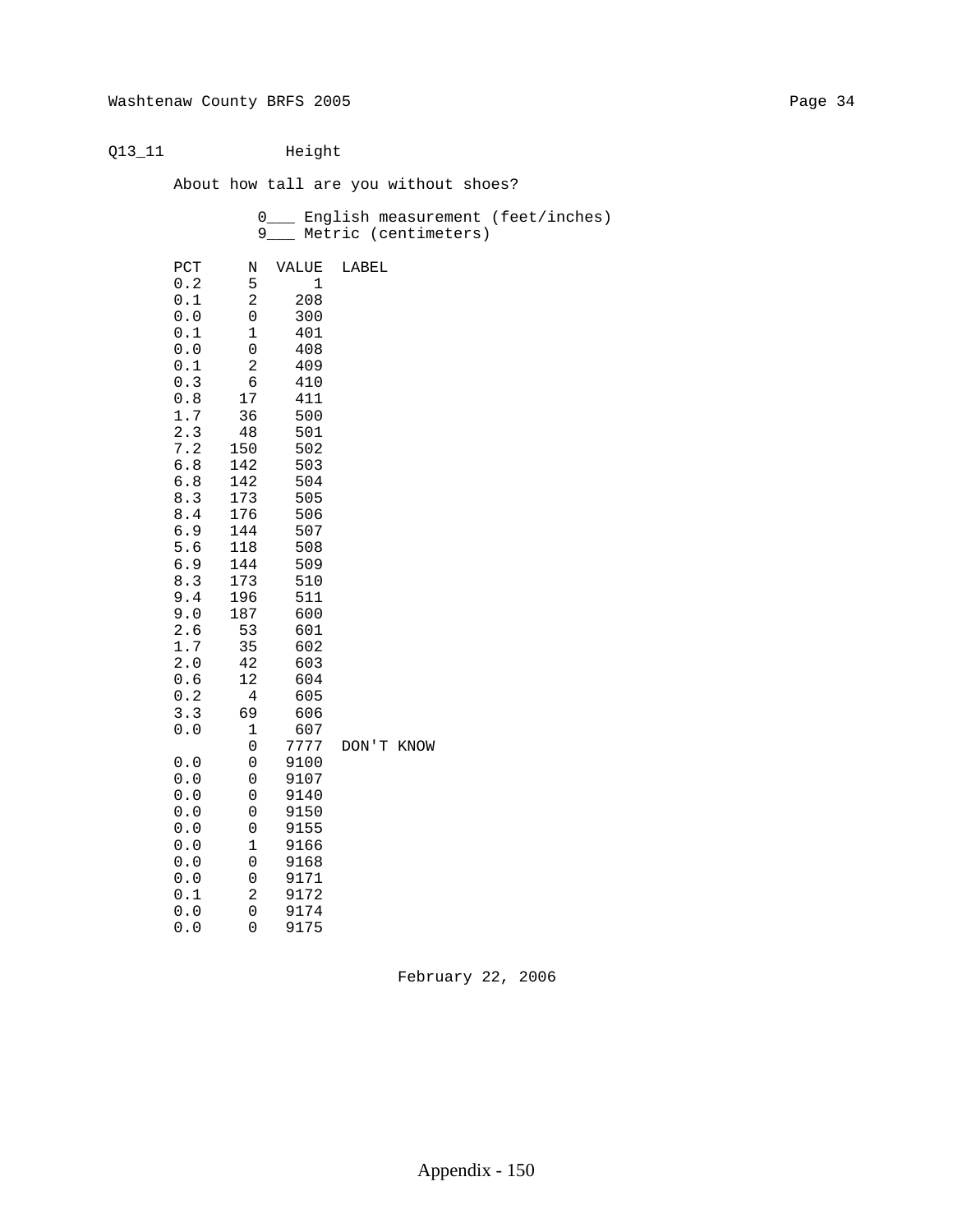| 0.0                     |                | 1 9177 |                       |  |                     |
|-------------------------|----------------|--------|-----------------------|--|---------------------|
| 0.1                     |                | 1 9178 |                       |  |                     |
| 0.0                     | $\overline{1}$ | 9180   |                       |  |                     |
| 0.1                     | $1 \quad$      | 9193   |                       |  |                     |
|                         | 3              | 9999   | REFUSED               |  |                     |
|                         |                |        |                       |  |                     |
|                         | 2088 cases     |        |                       |  |                     |
|                         |                |        |                       |  |                     |
| Type: numeric           |                |        | Min: 1                |  | MD Codes: 9999,7777 |
|                         |                |        | Decimals: 0 Max: 9193 |  |                     |
|                         |                |        |                       |  |                     |
| Input location: 2/71-74 |                |        |                       |  |                     |

\_\_\_\_\_\_\_\_\_\_\_\_\_\_\_\_\_\_\_\_\_\_\_\_\_\_\_\_\_\_\_\_\_\_\_\_\_\_\_\_\_\_\_\_\_\_\_\_\_\_\_\_\_\_\_\_\_\_\_\_\_\_\_\_\_\_\_\_\_\_\_\_\_\_\_\_\_\_\_\_

 Q13\_12@a Resident county What county do you live in? PCT N VALUE LABEL 0.0 1 65 0.3 6 75 0.0 0 93 0.5 11 115 98.1 2044 161 Washtenaw County 1.1 23 163 3 777 DON'T KNOW 1 999 REFUSED ---- 2088 cases Type: numeric Min: 65 MD Codes: 999,777 Decimals: 0 Max: 163

Input location: 2/75-77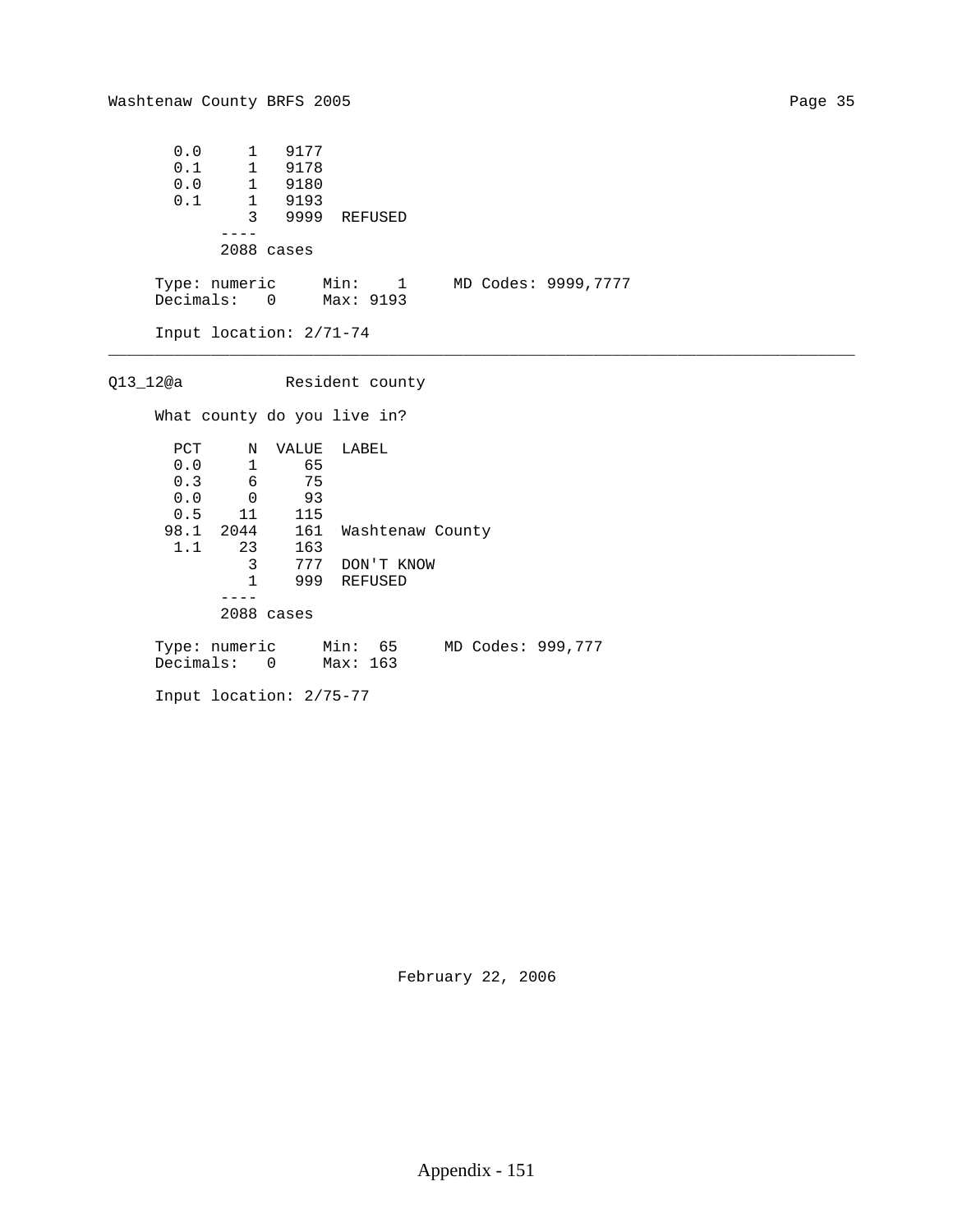# Q13\_13 Resident zipcode

What is your ZIP Code where you live?

| PCT        | Ν           | VALUE          | LABEL |
|------------|-------------|----------------|-------|
| 0.0        | 1           | 48034          |       |
| 0.0        | 0           | 48098          |       |
| 0.0        | 1           | 48101          |       |
| 14.5       | 294         | 48103          |       |
| 9.6        | 195         | 48104          |       |
| 10.0       | 203         | 48105          |       |
| 0.0        | 1           | 48106          |       |
| 0.0        | 0           | 48107          |       |
| 6.3        | 128         | 48108          |       |
| 0.0        | 0           | 48109          |       |
| 0.9        | 18          | 48111          |       |
| 0.0        | 1           | 48113          |       |
| 0.0        | 0           | 48114          |       |
| 0.0<br>5.6 | 0<br>112    | 48117          |       |
| 2.0        | 41          | 48118<br>48130 |       |
| 0.2        | 5           | 48137          |       |
| 1.3        | 27          | 48158          |       |
| 0.2        | 3           | 48159          |       |
| 7.1        | 144         | 48160          |       |
| 0.1        | 2           | 48168          |       |
| 0.4        | 8           | 48169          |       |
| 0.2        | 3           | 48170          |       |
| 4.6        | 93          | 48176          |       |
| 0.3        | 5           | 48178          |       |
| 0.1        | $\mathbf 1$ | 48183          |       |
| 0.0        | 0           | 48185          |       |
| 0.2        | 3           | 48186          |       |
| 0.0        | 1           | 48188          |       |
| 3.1        | 63          | 48189          |       |
| 0.3        | б           | 48191          |       |
| 19.9       | 402         | 48197          |       |
| 12.2       | 247         | 48198          |       |
| 0.1        | 2           | 48310          |       |
| 0.0        | 0           | 48409          |       |
| 0.0        | 0           | 48498          |       |
| 0.0        | 0           | 48734          |       |
| 0.0        | 1           | 48912          |       |
| 0.2        | 3           | 48917          |       |
| 0.0        | 0           | 48919          |       |
| 0.0        | 1           | 49236          |       |
| 0.3        | 7           | 49240          |       |
| 0.0        | 0           | 49287          |       |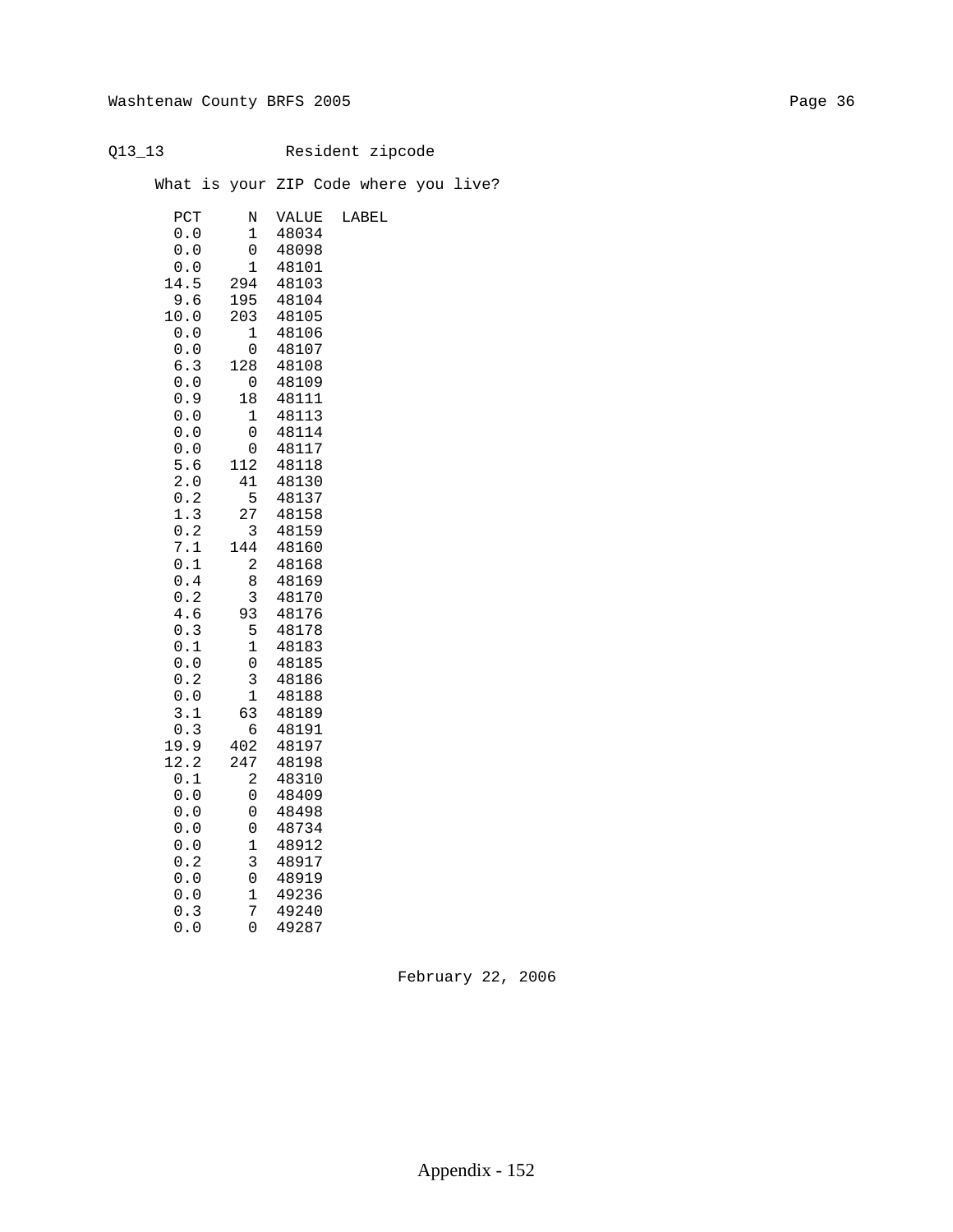|                                                    | 61 77777 DON'T KNOW<br>5 99999 REFUSED |  |                       |
|----------------------------------------------------|----------------------------------------|--|-----------------------|
|                                                    | $2088$ cases                           |  |                       |
| Type: numeric Min: 48034<br>Decimals: 0 Max: 49287 |                                        |  | MD Codes: 99999,77777 |
| Input location: $3/1-5$                            |                                        |  |                       |

Q13\_14 More than one phone number in residence

\_\_\_\_\_\_\_\_\_\_\_\_\_\_\_\_\_\_\_\_\_\_\_\_\_\_\_\_\_\_\_\_\_\_\_\_\_\_\_\_\_\_\_\_\_\_\_\_\_\_\_\_\_\_\_\_\_\_\_\_\_\_\_\_\_\_\_\_\_\_\_\_\_\_\_\_\_\_\_\_

 Do you have more than one telephone number in your household? Do not include cell phones or numbers that are only used by a computer or fax machine.

| PCT                          | N   |            |                 |   | VALUE LABEL       |
|------------------------------|-----|------------|-----------------|---|-------------------|
| 5.8                          | 121 |            |                 | 1 | YES               |
| 94.2 1964                    |     |            |                 | 2 | NO.               |
|                              |     |            |                 | 7 | DON'T KNOW        |
|                              | 2   |            |                 | 9 | REFUSED           |
|                              | 0   |            |                 |   | Not Applicable    |
|                              |     |            |                 |   |                   |
|                              |     | 2088 cases |                 |   |                   |
| Type: numeric<br>Decimals: 0 |     |            | Min: 1<br>Max:2 |   | $MD$ Codes: $9,7$ |
|                              |     |            |                 |   |                   |

Input location: 3/6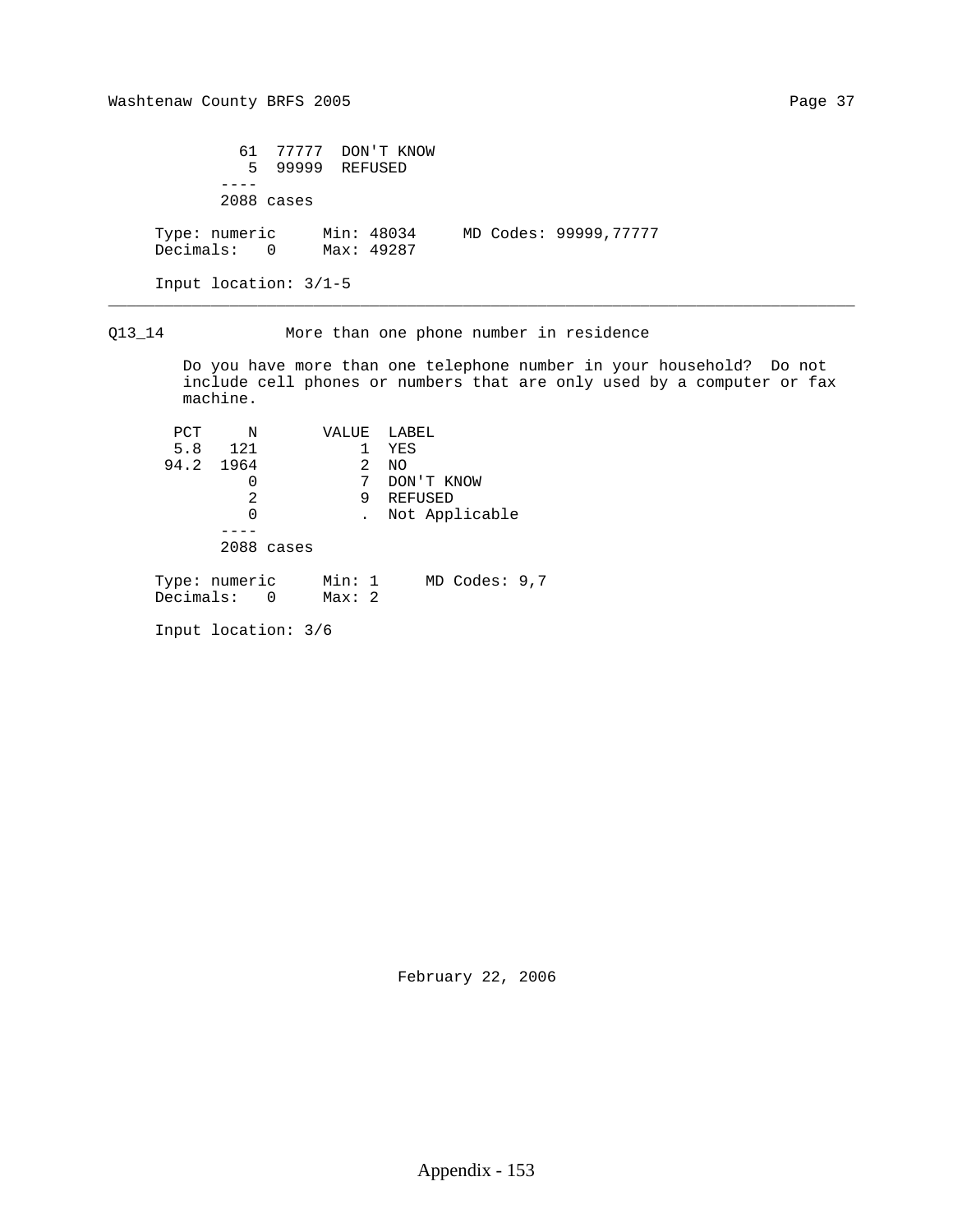Q13\_15 Number of residential phone numbers

How many of these phone numbers are residential numbers?

| PCT                          | N        |            | VALUE            |   | LABEL           |
|------------------------------|----------|------------|------------------|---|-----------------|
| 57.6                         | 70       |            |                  |   |                 |
| 39.3                         | 47       |            |                  | 2 |                 |
| 3.1                          | 4        |            |                  | 3 |                 |
| 0.0                          | $\Omega$ |            |                  | 4 |                 |
|                              | 0        |            |                  | 7 | DON'T KNOW      |
|                              | Ω        |            |                  | 9 | REFUSED         |
|                              | 1967     |            |                  |   | Not Applicable  |
|                              |          |            |                  |   |                 |
|                              |          | 2088 cases |                  |   |                 |
| Type: numeric<br>Decimals: 0 |          |            | Min: 1<br>Max: 4 |   | MD Codes: $9,7$ |
|                              |          |            |                  |   |                 |

Input location: 3/7

## Q13\_16 Been without phone service

\_\_\_\_\_\_\_\_\_\_\_\_\_\_\_\_\_\_\_\_\_\_\_\_\_\_\_\_\_\_\_\_\_\_\_\_\_\_\_\_\_\_\_\_\_\_\_\_\_\_\_\_\_\_\_\_\_\_\_\_\_\_\_\_\_\_\_\_\_\_\_\_\_\_\_\_\_\_\_\_

 During the past 12 months, has your household been without telephone service for 1 week or more? Do not include interruptions of telephone service due to weather or natural disasters.

| PCT | N             | VALUE  |    | LABEL      |                |  |
|-----|---------------|--------|----|------------|----------------|--|
| 6.7 | 137           |        |    | YES        |                |  |
|     | 93.3 1911     | 2      | NO |            |                |  |
|     | 37            | 7      |    | DON'T KNOW |                |  |
|     | 2             | 9      |    | REFUSED    |                |  |
|     | 0             |        |    |            | Not Applicable |  |
|     |               |        |    |            |                |  |
|     | 2088 cases    |        |    |            |                |  |
|     | Type: numeric | Min: 1 |    |            | MD Codes: 9,7  |  |

Input location: 3/8

Decimals: 0 Max: 2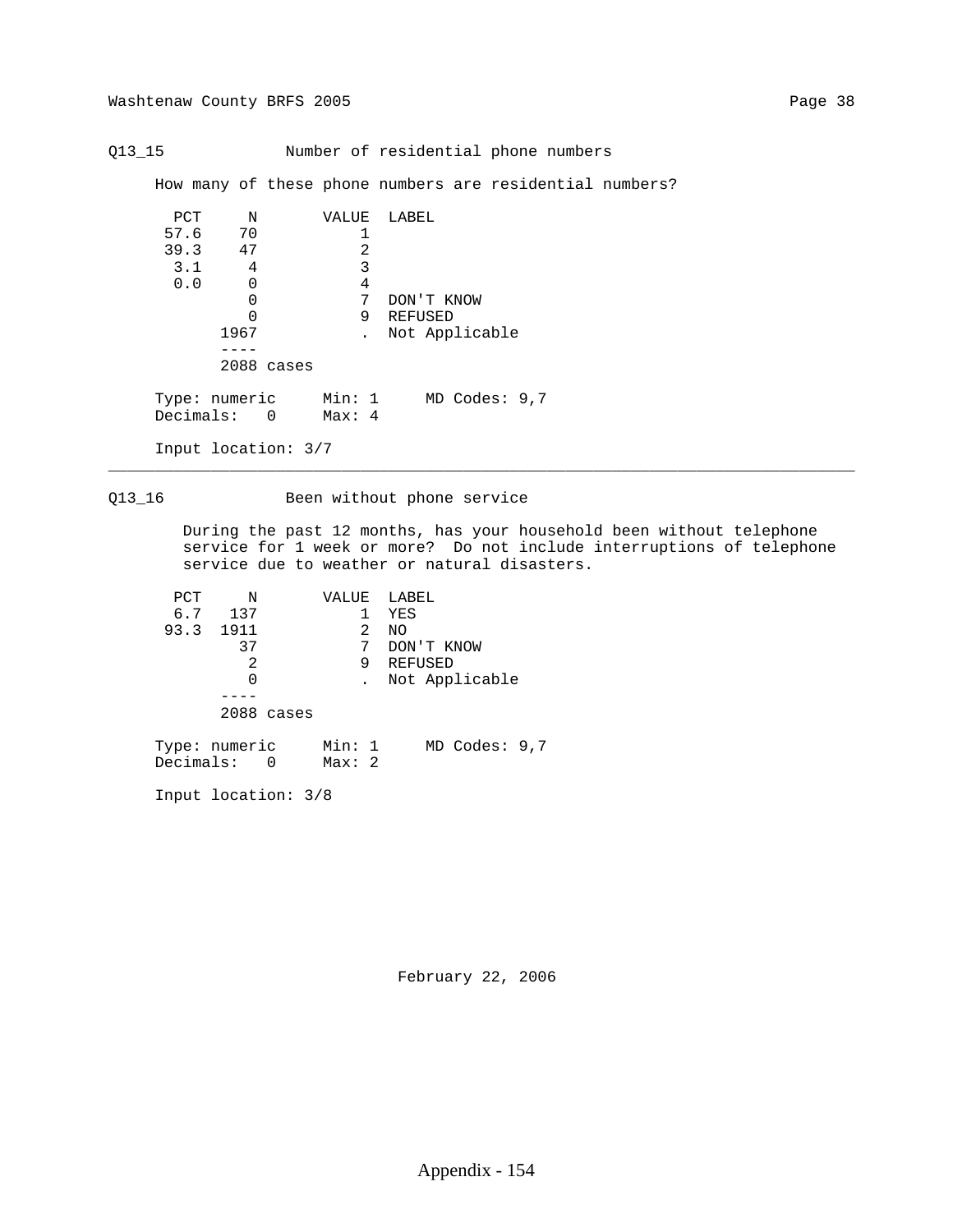Q13\_17 Respondent's sex PCT N VALUE LABEL 47.3 987 1 MALE 52.7 1101 2 FEMALE 0 . Not Applicable ---- 2088 cases Type: numeric Min: 1 MD Codes: none Decimals: 0 Max: 2 Input location: 3/9

Q13\_18 Pregnant

To your knowledge, are you now pregnant?

\_\_\_\_\_\_\_\_\_\_\_\_\_\_\_\_\_\_\_\_\_\_\_\_\_\_\_\_\_\_\_\_\_\_\_\_\_\_\_\_\_\_\_\_\_\_\_\_\_\_\_\_\_\_\_\_\_\_\_\_\_\_\_\_\_\_\_\_\_\_\_\_\_\_\_\_\_\_\_\_

| PCT | N                            | VALUE            | LABEL             |
|-----|------------------------------|------------------|-------------------|
|     | 4.4 25                       | 1                | YES               |
|     | 95.6 550                     | 2                | NO.               |
|     |                              | 7                | DON'T KNOW        |
|     |                              | 9                | REFUSED           |
|     | 1505                         |                  | Not Applicable    |
|     |                              |                  |                   |
|     | 2088 cases                   |                  |                   |
|     | Type: numeric<br>Decimals: 0 | Min: 1<br>Max: 2 | $MD$ Codes: $9,7$ |
|     | Input location: $3/10$       |                  |                   |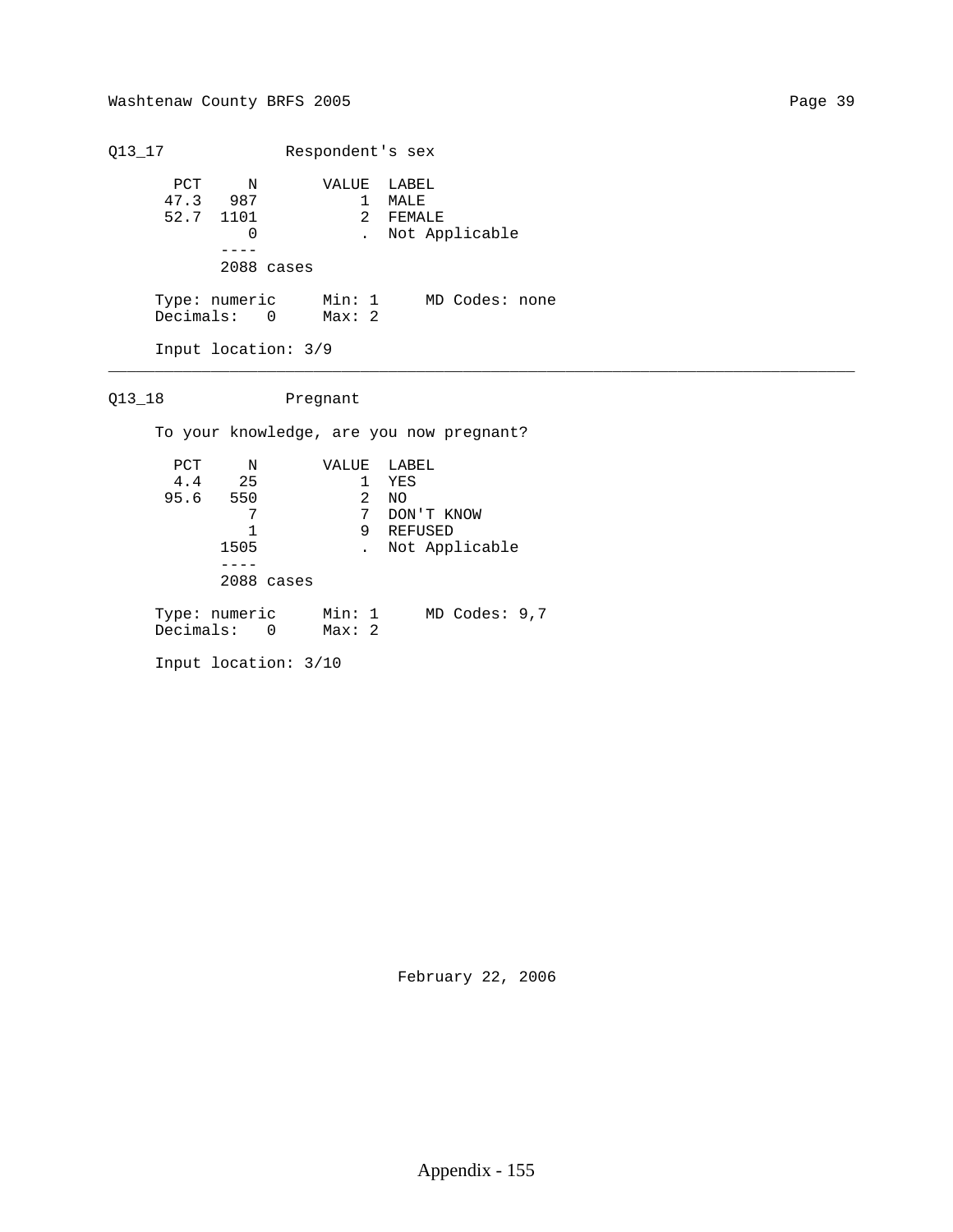Q14\_1 Active duty in military

 Have you ever served on active duty in the United States Armed Forces, either in the regular military or in a National Guard or military reserve unit?

| PCT                          | Ν         |            | VALUE           |   | LABEL             |
|------------------------------|-----------|------------|-----------------|---|-------------------|
|                              | 5.8 121   |            |                 |   | YES               |
|                              | 94.2 1963 |            |                 | 2 | NO                |
|                              | 0         |            |                 | 7 | DON'T KNOW        |
|                              |           |            |                 | 9 | REFUSED           |
|                              | 3         |            |                 |   | Not Applicable    |
|                              |           |            |                 |   |                   |
|                              |           | 2088 cases |                 |   |                   |
| Type: numeric<br>Decimals: 0 |           |            | Min: 1<br>Max:2 |   | $MD$ Codes: $9,7$ |

Input location: 3/11

Q15\_1 Limited by physical/mental/emotional problems

\_\_\_\_\_\_\_\_\_\_\_\_\_\_\_\_\_\_\_\_\_\_\_\_\_\_\_\_\_\_\_\_\_\_\_\_\_\_\_\_\_\_\_\_\_\_\_\_\_\_\_\_\_\_\_\_\_\_\_\_\_\_\_\_\_\_\_\_\_\_\_\_\_\_\_\_\_\_\_\_

 Are you limited in any way in any activities because of physical, mental, or emotional problems?

| PCT  | N             | VALUE  | LABEL           |
|------|---------------|--------|-----------------|
| 15.7 | 326           |        | YES             |
|      | 84.3 1755     | 2      | NO              |
|      | 3             | 7      | DON'T KNOW      |
|      |               | 9      | REFUSED         |
|      | 3             |        | Not Applicable  |
|      |               |        |                 |
|      | 2088 cases    |        |                 |
|      | Type: numeric | Min: 1 | MD Codes: $9,7$ |

Input location: 3/12

Decimals: 0 Max: 2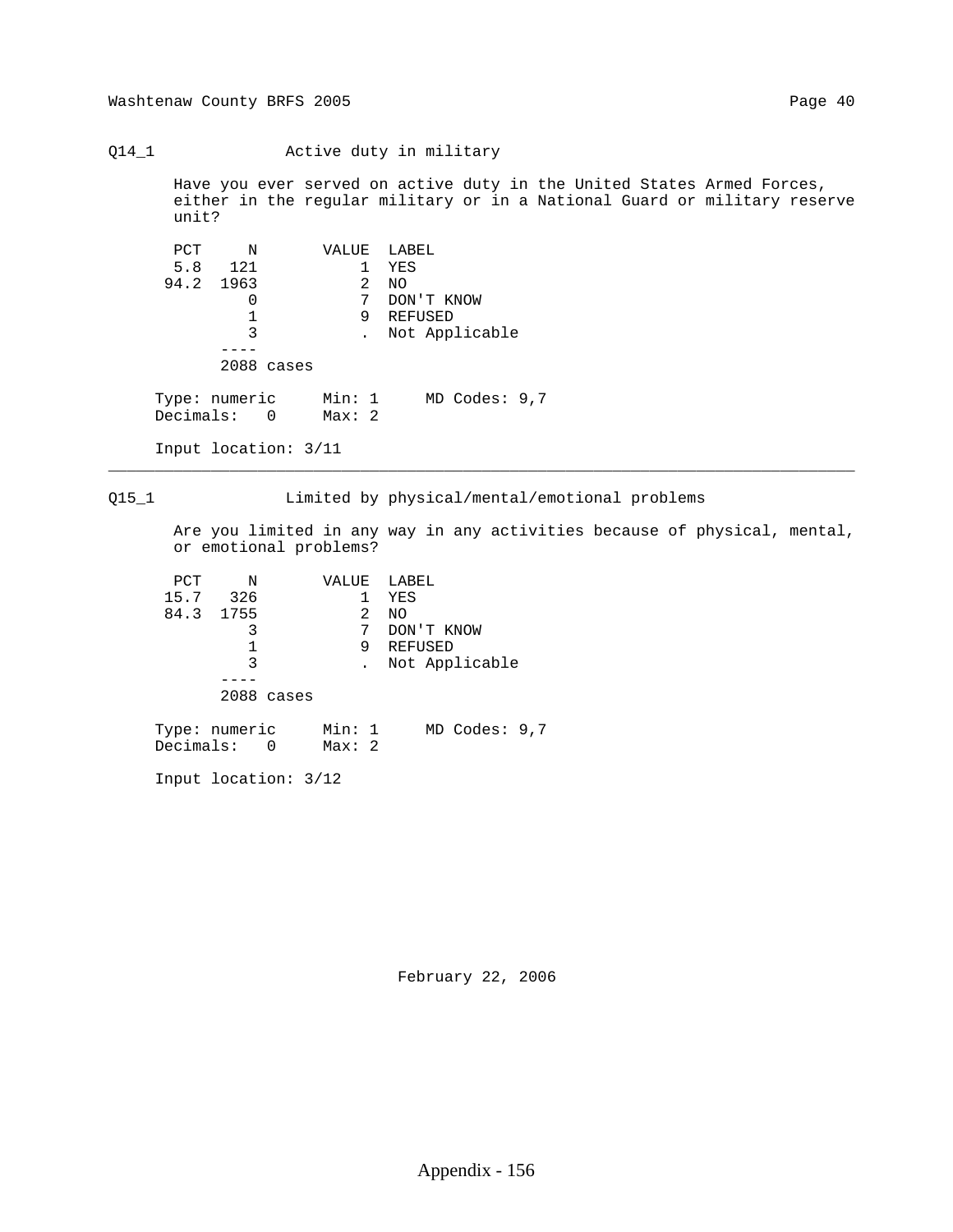Q15\_2 Health problems that require special equipment Do you now have any health problem that requires you to use special equipment, such as a cane, a wheelchair, a special bed, or a special telephone? PCT N VALUE LABEL<br>8.1 169 1 YES 8.1 169 1 YES<br>31.9 1915 2 NO 91.9 1915<br>1 1 7 DON'T KNOW<br>0 9 REFUSED 0 9 REFUSED . Not Applicable ---- 2088 cases Type: numeric Min: 1 MD Codes: 9,7 Decimals: 0 Max: 2 Input location: 3/13 \_\_\_\_\_\_\_\_\_\_\_\_\_\_\_\_\_\_\_\_\_\_\_\_\_\_\_\_\_\_\_\_\_\_\_\_\_\_\_\_\_\_\_\_\_\_\_\_\_\_\_\_\_\_\_\_\_\_\_\_\_\_\_\_\_\_\_\_\_\_\_\_\_\_\_\_\_\_\_\_ Q16\_1 Symptoms of arthritis in past 30 days During the past 30 days, have you had any symptoms of pain, aching, or stiffness in or around a joint? PCT N VALUE LABEL<br>11.8 869 1 Yes 41.8 869 1 Yes 58.2 1210 2 7 DON'T KNOW 1 9 REFUSED 6 . Not Applicable

2088 cases

 Type: numeric Min: 1 MD Codes: 9,7 Decimals: 0 Max: 2

Input location: 3/14

----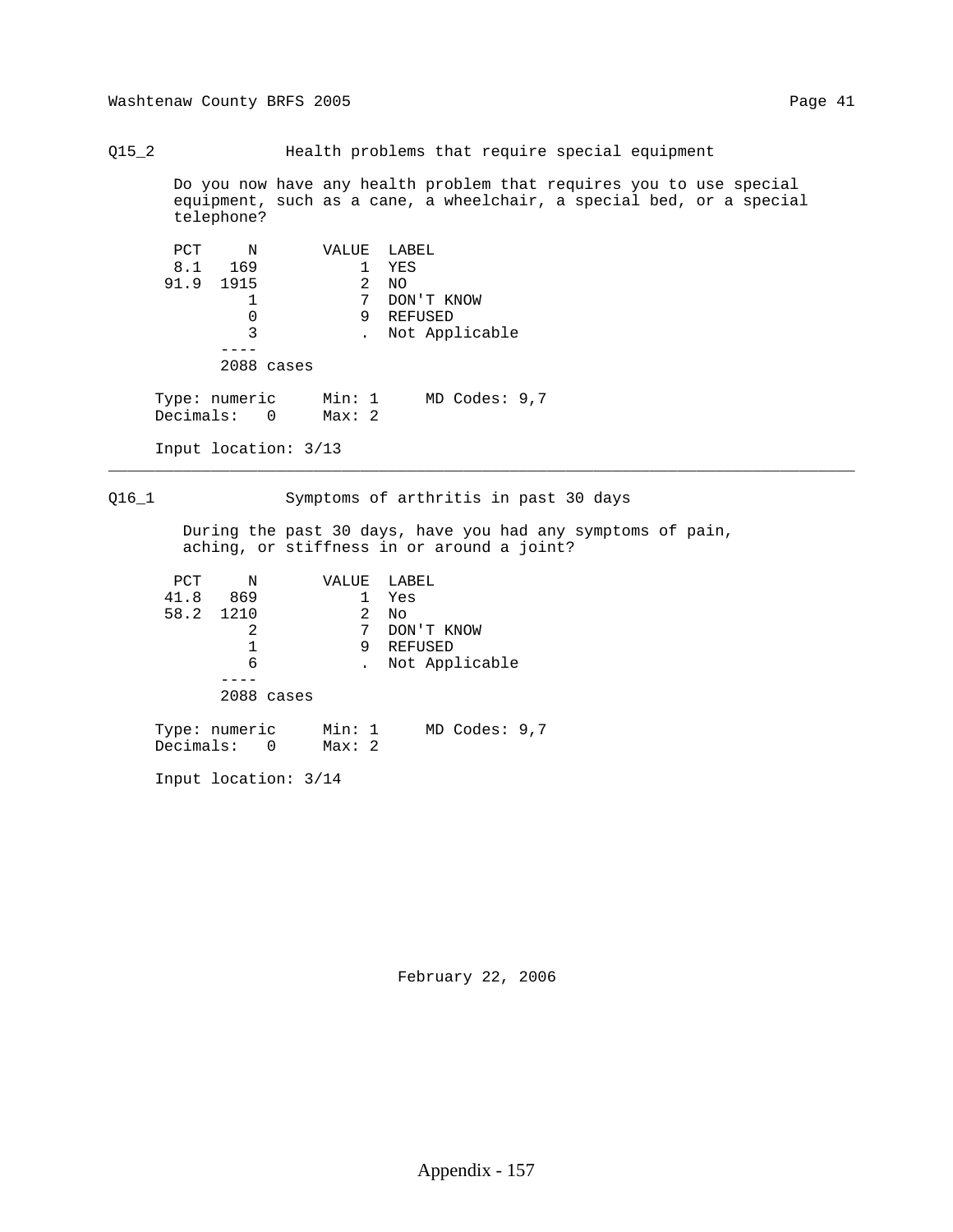Q16\_2 Symptoms began over 3 months ago

Did your joint symptoms first begin more than 3 months ago?

```
PCT N VALUE LABEL<br>83.7 721 1 Yes
                           1 Yes<br>2 No
            16.3 140 8<br>0
                              8 7 DON'T KNOW
                 0 9 REFUSED<br>1219 . Not App.
                           . Not Applicable
                   ----
                  2088 cases
 Type: numeric Min: 1 MD Codes: 9,7
 Decimals: 0 Max: 2
```
Input location: 3/15

Q16\_3 Seen doctor about symptoms

\_\_\_\_\_\_\_\_\_\_\_\_\_\_\_\_\_\_\_\_\_\_\_\_\_\_\_\_\_\_\_\_\_\_\_\_\_\_\_\_\_\_\_\_\_\_\_\_\_\_\_\_\_\_\_\_\_\_\_\_\_\_\_\_\_\_\_\_\_\_\_\_\_\_\_\_\_\_\_\_

 Have you ever seen a doctor or other health care professional for these joint symptoms?

| PCT                        | N    |                | VALUE           |   | LABEL             |
|----------------------------|------|----------------|-----------------|---|-------------------|
| 66.6                       | 479  |                |                 |   | Yes               |
| 33.4 240                   |      |                |                 | 2 | No                |
|                            | 2    |                |                 | 7 | DON'T KNOW        |
|                            | 0    |                |                 | 9 | REFUSED           |
|                            | 1367 |                |                 |   | Not Applicable    |
|                            |      |                |                 |   |                   |
|                            |      | 2088 cases     |                 |   |                   |
| Type: numeric<br>Decimals: |      | $\overline{0}$ | Min: 1<br>Max:2 |   | $MD$ Codes: $9,7$ |

Input location: 3/16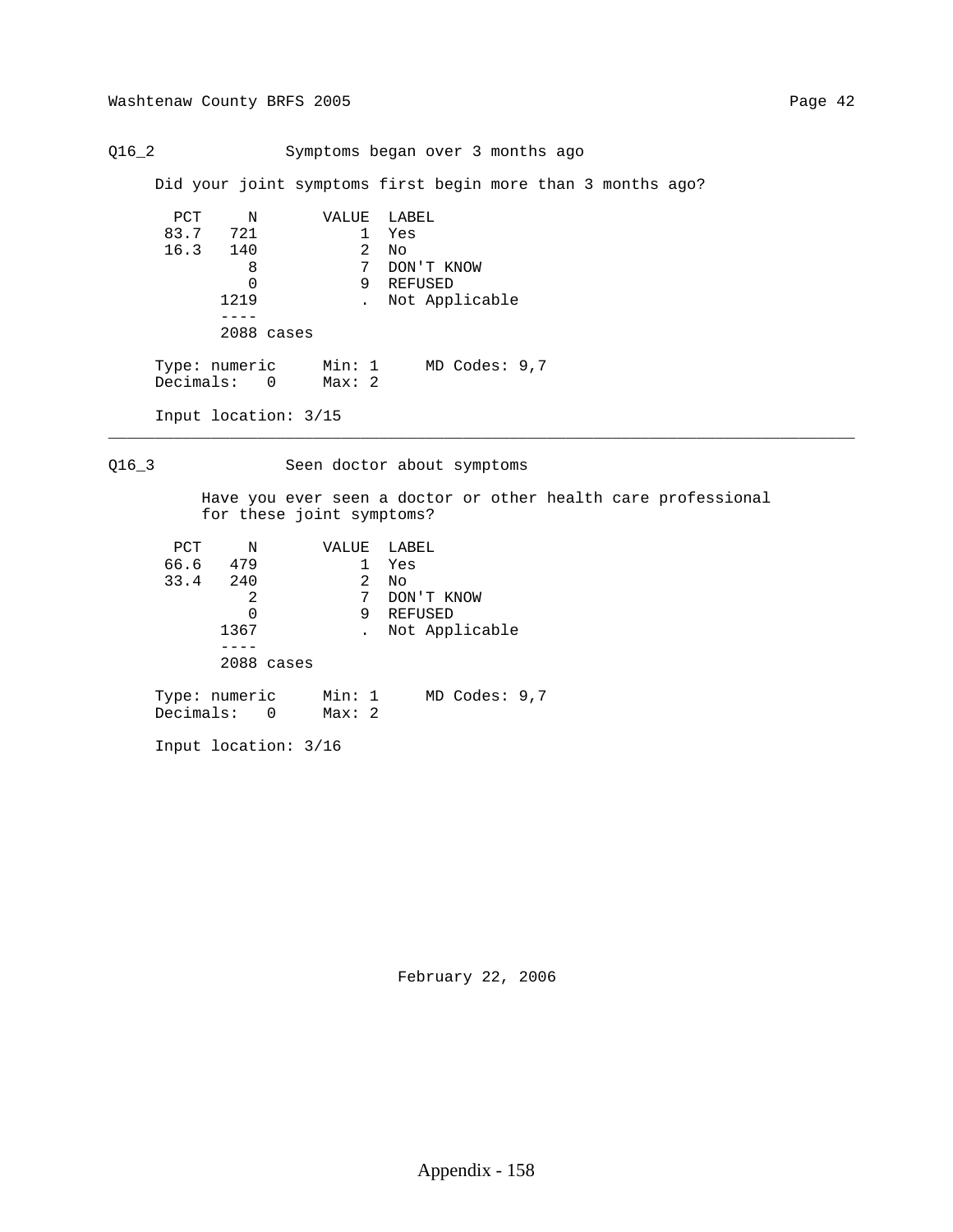Q16\_4 Ever told had arthritis

 Have you ever been told by a doctor or other health professional that you have some form of arthritis, rheumatoid arthritis, gout, lupus, or fibromyalgia?

| PCT           | $\mathbb N$ |            | VALUE  |   | LABEL             |
|---------------|-------------|------------|--------|---|-------------------|
| 21.7          | 450         |            |        |   | Yes               |
| 78.3 1624     |             |            |        | 2 | No                |
|               |             |            |        | 7 | DON'T KNOW        |
|               | 7           |            |        | 9 | REFUSED           |
|               | 6           |            |        |   | Not Applicable    |
|               |             |            |        |   |                   |
|               |             | 2088 cases |        |   |                   |
|               |             |            |        |   |                   |
| Type: numeric |             |            | Min: 1 |   | $MD$ Codes: $9,7$ |
| Decimals: 0   |             |            | Max:2  |   |                   |
|               |             |            |        |   |                   |

Input location: 3/17

## Q16\_5 Limited due to arthritis

\_\_\_\_\_\_\_\_\_\_\_\_\_\_\_\_\_\_\_\_\_\_\_\_\_\_\_\_\_\_\_\_\_\_\_\_\_\_\_\_\_\_\_\_\_\_\_\_\_\_\_\_\_\_\_\_\_\_\_\_\_\_\_\_\_\_\_\_\_\_\_\_\_\_\_\_\_\_\_\_

 Are you now limited in any way in any of your usual activities because of arthritis or joint symptoms?

| PCT  | N             | VALUE  | LABEL           |
|------|---------------|--------|-----------------|
| 39.5 | 338           |        | Yes             |
|      | 60.5 518      | 2      | No              |
|      | 2             | 7      | DON'T KNOW      |
|      |               | 9      | REFUSED         |
|      | 1229          |        | Not Applicable  |
|      |               |        |                 |
|      | 2088 cases    |        |                 |
|      | Type: numeric | Min: 1 | MD Codes: $9,7$ |

Input location: 3/18

Decimals: 0 Max: 2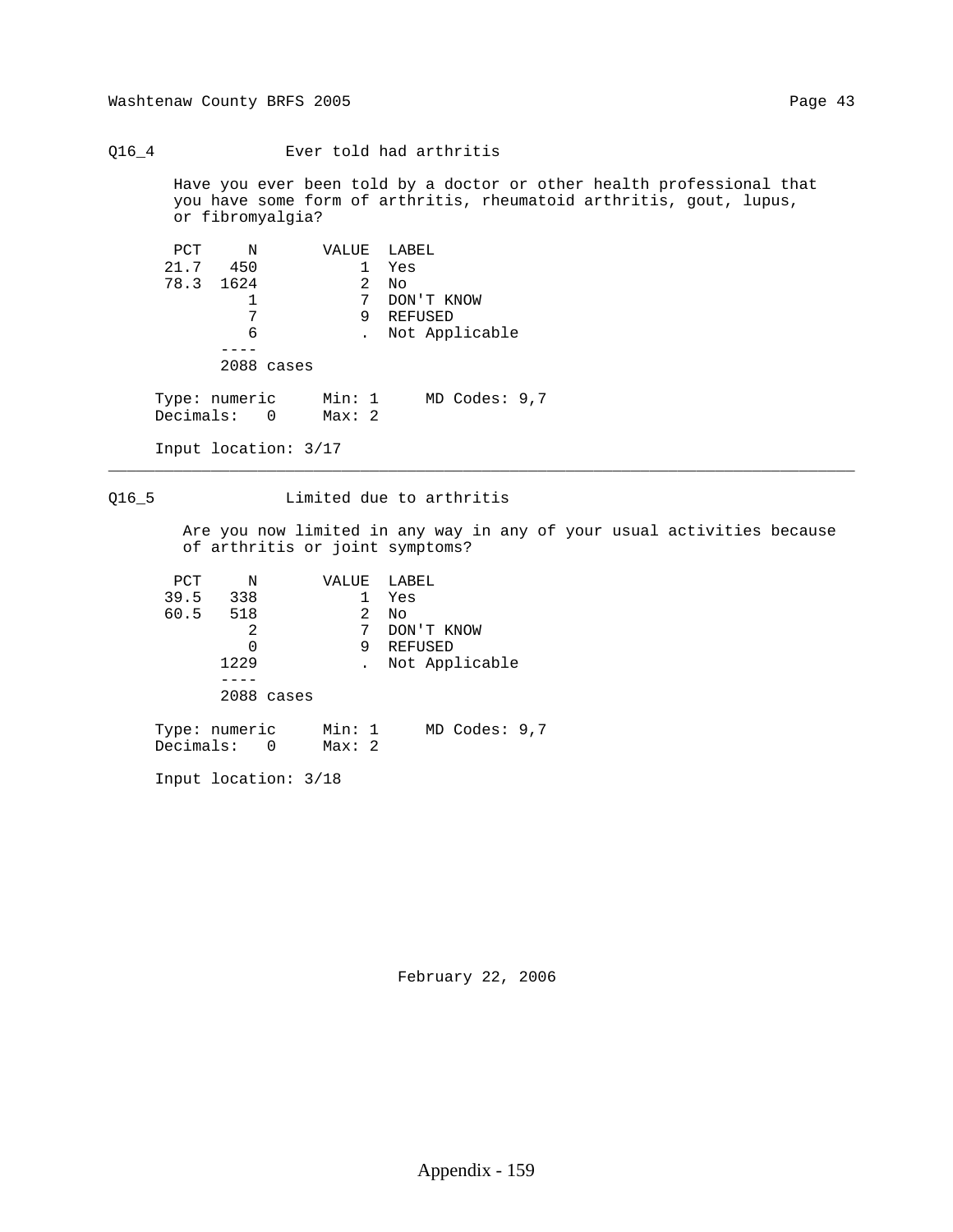## Q17\_1 Frequency of drinking fruit juice

How often do you drink fruit juices such as orange, grapefruit, or tomato?

|                                                                                                                                                                                                                                                                  |                                                                                                                                                                                                                                              | 1<br>Per<br>Day<br>2<br>Per<br>Week<br>3<br>Per<br>Month<br>4.<br>Per<br>year                                                                                                                                                                                       |  |
|------------------------------------------------------------------------------------------------------------------------------------------------------------------------------------------------------------------------------------------------------------------|----------------------------------------------------------------------------------------------------------------------------------------------------------------------------------------------------------------------------------------------|---------------------------------------------------------------------------------------------------------------------------------------------------------------------------------------------------------------------------------------------------------------------|--|
| PCT<br>28.1<br>2.9<br>0.5<br>0.2<br>0.0<br>0.0<br>0.0<br>8.2<br>9.7<br>12.7<br>7.8<br>4.1<br>0.3<br>0.9<br>0.5<br>5.3<br>$3.0$<br>3.2<br>0.2<br>0.2<br>0.0<br>0.5<br>0.1<br>$0.0$<br>0.0<br>0.0<br>$0.0$<br>1.5<br>0.3<br>0.0<br>0.4<br>0.2<br>0.2<br>0.1<br>0.0 | Ν<br>576<br>60<br>11<br>3<br>0<br>1<br>0<br>167<br>200<br>260<br>160<br>84<br>7<br>19<br>10<br>109<br>61<br>65<br>4<br>4<br>0<br>9<br>2<br>0<br>$\mathbf 1$<br>$\mathbf 1$<br>$\mathbf 1$<br>32<br>7<br>0<br>8<br>4<br>3<br>1<br>$\mathbf 1$ | VALUE<br>LABEL<br>101<br>102<br>103<br>104<br>105<br>106<br>107<br>201<br>202<br>203<br>204<br>205<br>206<br>207<br>222<br>301<br>302<br>303<br>304<br>305<br>306<br>307<br>310<br>313<br>315<br>325<br>330<br>401<br>402<br>403<br>404<br>405<br>406<br>410<br>412 |  |
| 0.2<br>0.0<br>8.7                                                                                                                                                                                                                                                | 3<br>0<br>178                                                                                                                                                                                                                                | 420<br>440<br>555<br>NEVER                                                                                                                                                                                                                                          |  |
|                                                                                                                                                                                                                                                                  |                                                                                                                                                                                                                                              |                                                                                                                                                                                                                                                                     |  |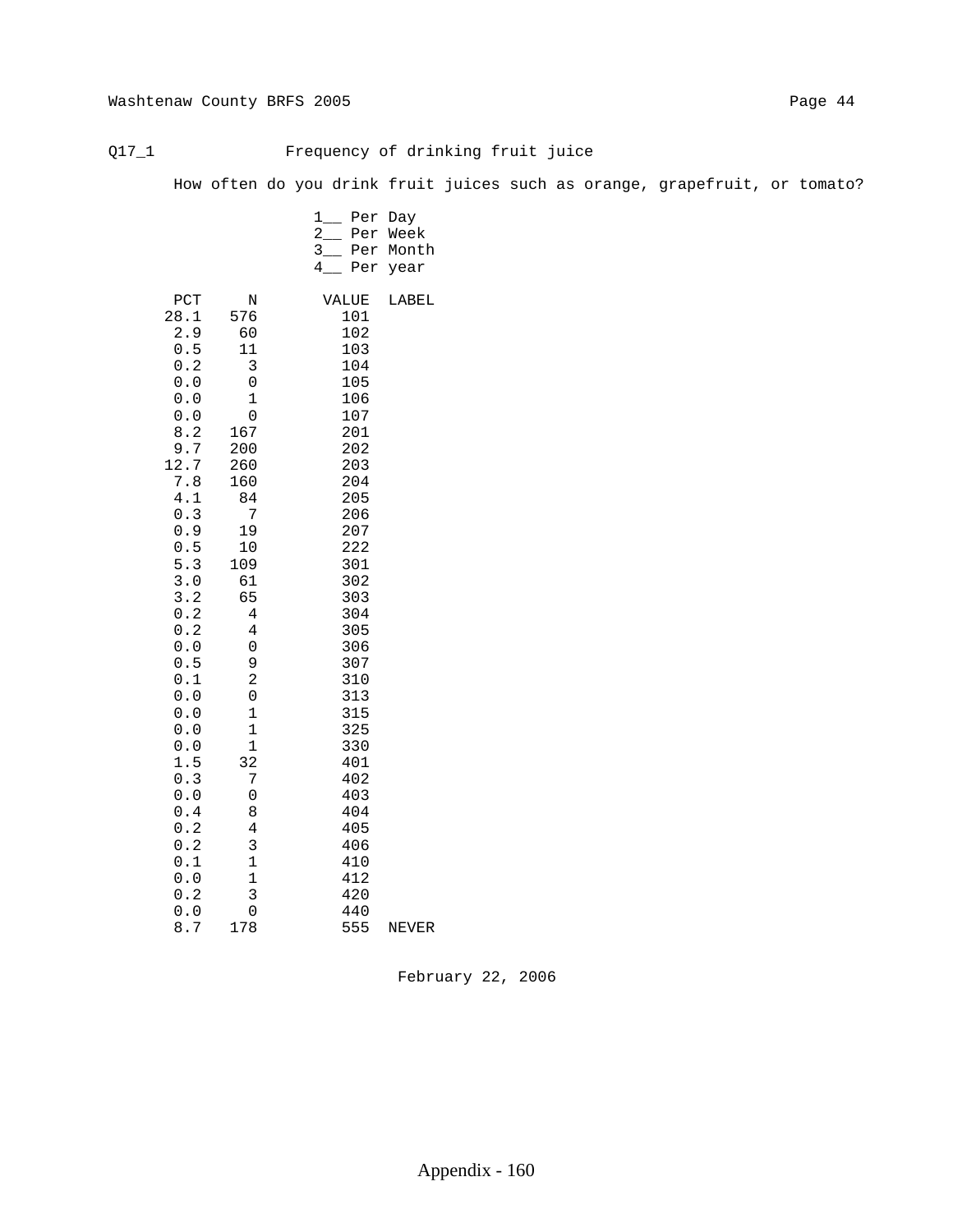19 777 DON'T KNOW 1 999 REFUSED 16 . Not Applicable ---- 2088 cases Type: numeric Min: 101 MD Codes: 999,777 Decimals: 0 Max: 555

Input location: 3/19-21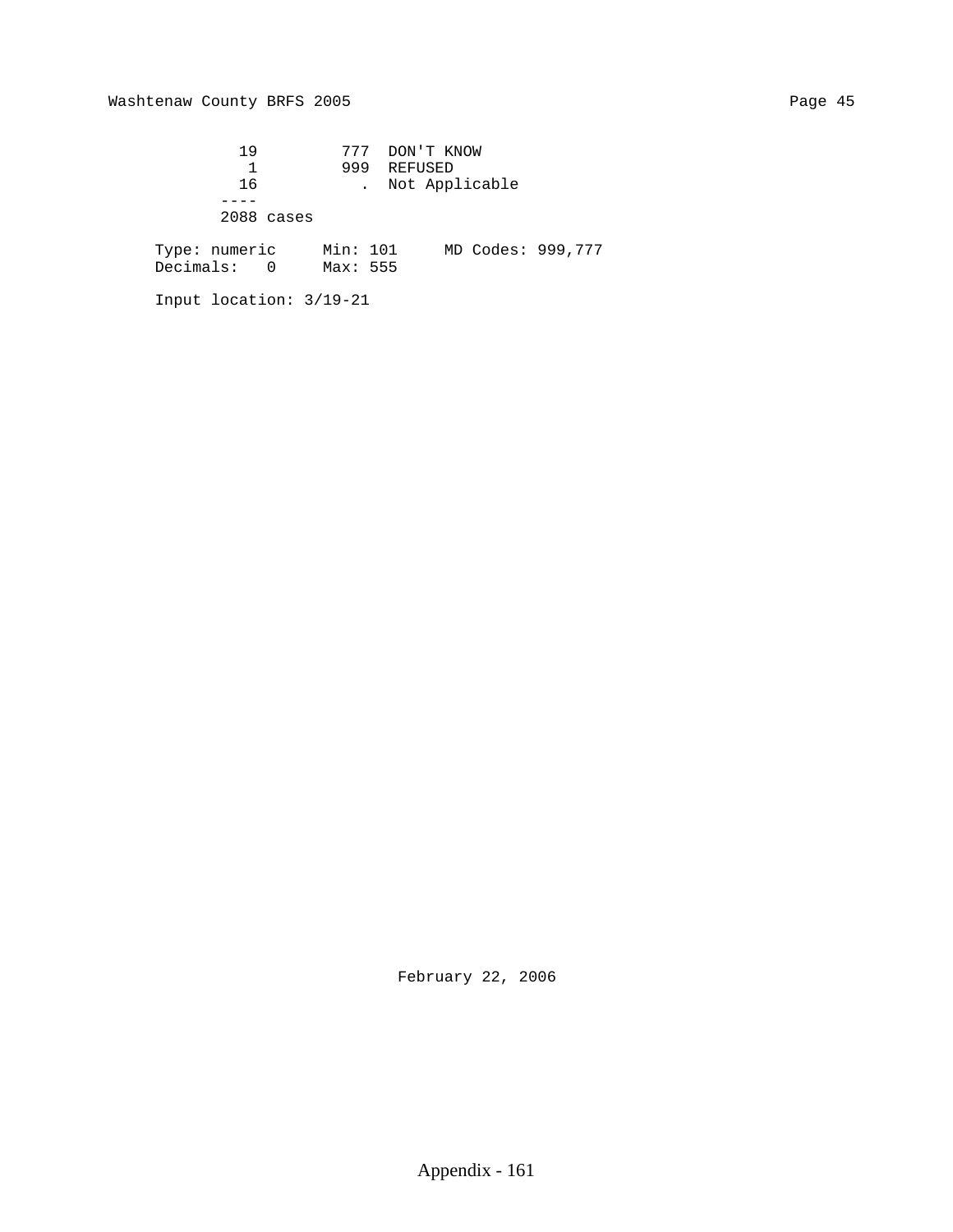## Q17\_2 Frequency of eating fruit

Not counting juice, how often do you eat fruit?

|                      |                                                                                                                                                                                                                                                                                                      | ı<br>2<br>$3_{-}$<br>4                                                                                                                                                      | Per<br>Per<br>Per<br>Per                                                                                                                                                                                                                                                        | Day<br>Week<br>Month<br>year |
|----------------------|------------------------------------------------------------------------------------------------------------------------------------------------------------------------------------------------------------------------------------------------------------------------------------------------------|-----------------------------------------------------------------------------------------------------------------------------------------------------------------------------|---------------------------------------------------------------------------------------------------------------------------------------------------------------------------------------------------------------------------------------------------------------------------------|------------------------------|
| 27.7<br>10.6<br>15.9 | PCT<br>568<br>9.8<br>201<br>4.4<br>$1.0$<br>0.3<br>0.9<br>0.0<br>0.0<br>7.9<br>162<br>217<br>326<br>7.7<br>158<br>2.2<br>1.3<br>1.4<br>0.3<br>0.0<br>0.0<br>1.5<br>2.9<br>0.3<br>0.4<br>0.2<br>0.2<br>0.2<br>0.1<br>0.0<br>0.5<br>0.0<br>0.1<br>0.0<br>0.1<br>0.0<br>0.0<br>0.0<br>0.1<br>0.0<br>1.9 | Ν<br>90<br>20<br>7<br>19<br>0<br>0<br>44<br>27<br>28<br>5<br>1<br>0<br>31<br>60<br>7<br>9<br>4<br>4<br>4<br>2<br>0<br>10<br>0<br>2<br>1<br>1<br>0<br>1<br>0<br>1<br>0<br>38 | VALUE<br>101<br>102<br>103<br>104<br>105<br>106<br>107<br>108<br>201<br>202<br>203<br>204<br>205<br>206<br>207<br>210<br>213<br>214<br>301<br>302<br>303<br>304<br>305<br>306<br>307<br>310<br>312<br>315<br>320<br>330<br>390<br>401<br>402<br>403<br>404<br>406<br>410<br>555 | LABEL<br>NEVER               |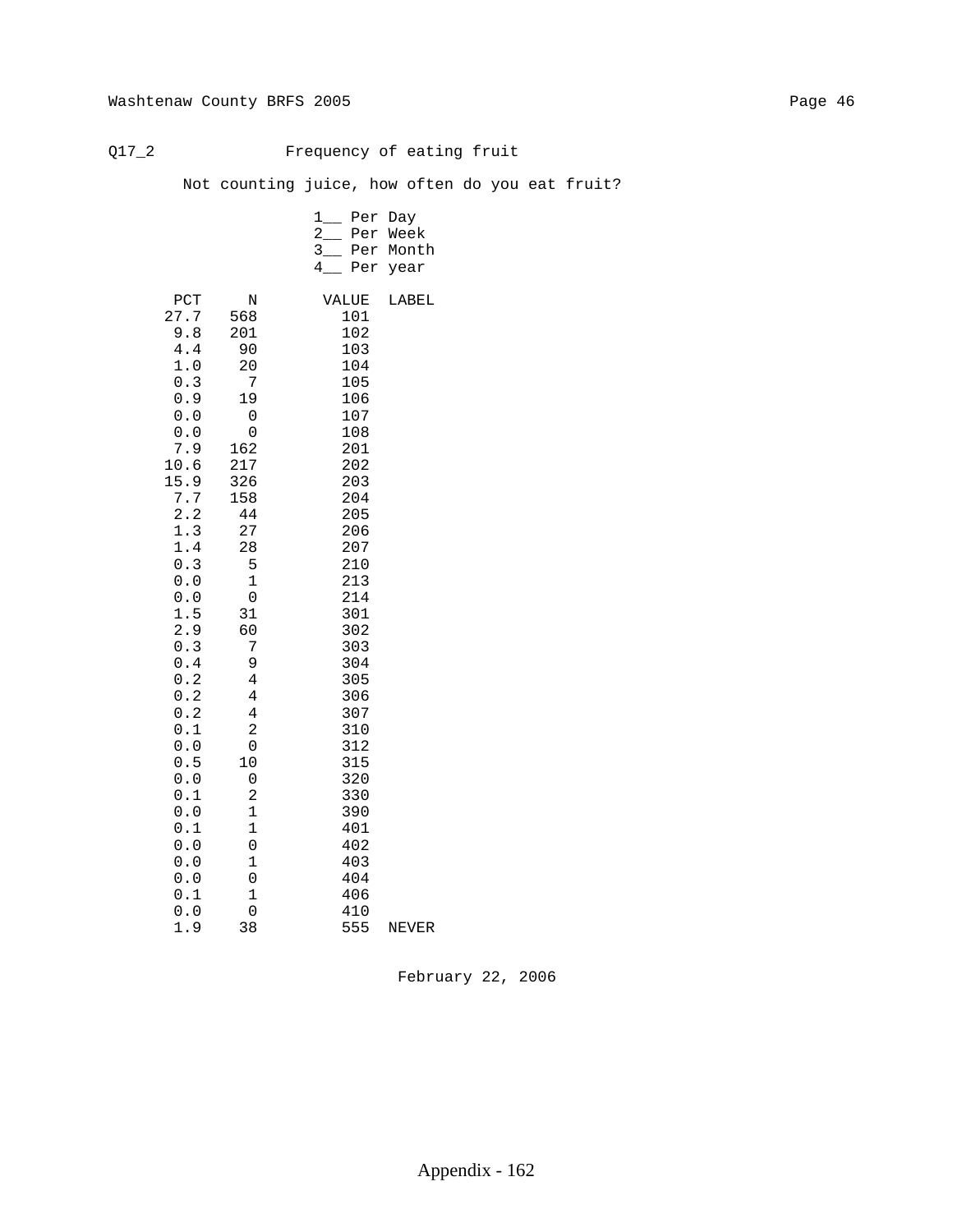22 777 DON'T KNOW 0 999 REFUSED 16 . Not Applicable ---- 2088 cases Type: numeric Min: 101 MD Codes: 999,777 Decimals: 0 Max: 555

Input location: 3/22-24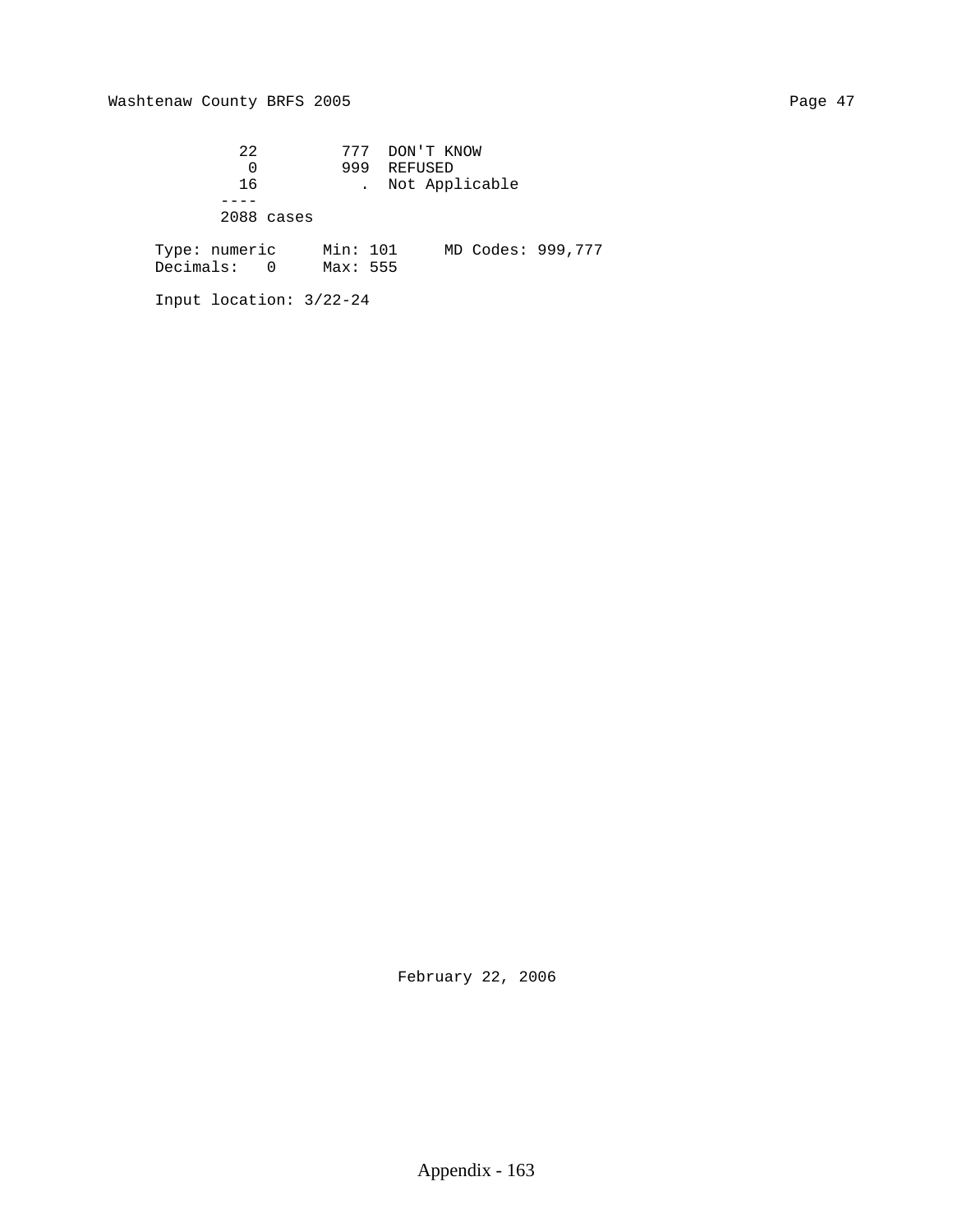Q17\_3 Frequency of eating green salad

How often do you eat green salad?

|  | 1 Per Day |             |
|--|-----------|-------------|
|  |           | 2 Per Week  |
|  |           | 3 Per Month |
|  |           | 4 Per year  |
|  |           |             |

| PCT<br>14.0           | N<br>286       | VALUE<br>101 | LABEL |
|-----------------------|----------------|--------------|-------|
| 3.4                   | 69             | 102          |       |
| 0.6                   | 12             | 103          |       |
| ${\bf 0}$ . ${\bf 0}$ | 0              | 104          |       |
| 12.7                  | 260            | 201          |       |
| 15.8                  | 324            | 202          |       |
| 13.9                  | 285            | 203          |       |
| 14.5                  | 298            | 204          |       |
| 9.3                   | 191            | 205          |       |
| 3.1                   | 65             | 206          |       |
| 1.4                   | 28             | 207          |       |
| $0.0$                 | 1              | 210          |       |
| ${\bf 0}$ . ${\bf 0}$ | 0              | 214          |       |
| ${\bf 0}$ . ${\bf 0}$ | 0              | 233          |       |
| 3.1                   | 63             | 301          |       |
| 2.0                   | 41             | 302          |       |
| 0.5                   | 11             | 303          |       |
| $0\,.\,7$             | 15             | 304          |       |
| 0.1                   | 2              | 305          |       |
| 0.1                   | 2              | 306          |       |
| 0.0<br>$0.0$          | 0<br>0         | 307          |       |
| 0.0                   | 0              | 308<br>309   |       |
| 0.1                   | 3              | 310          |       |
| 0.0                   | 0              | 311          |       |
| 0.2                   | 5              | 312          |       |
| 0.5                   | 11             | 315          |       |
| $0.1$                 | $\overline{c}$ | 320          |       |
| $0.0$                 | 0              | 325          |       |
| $0.0$                 | 0              | 328          |       |
| 0.4                   | 8              | 402          |       |
| 0.1                   | 2              | 403          |       |
| 0.0                   | 0              | 404          |       |
| 0.1                   | $\overline{c}$ | 406          |       |
| 0.0                   | 0              | 412          |       |
| 0.0                   | 0              | 425          |       |
| 0.1                   | 1              | 430          |       |
| 3.1                   | 63             | 555          | NEVER |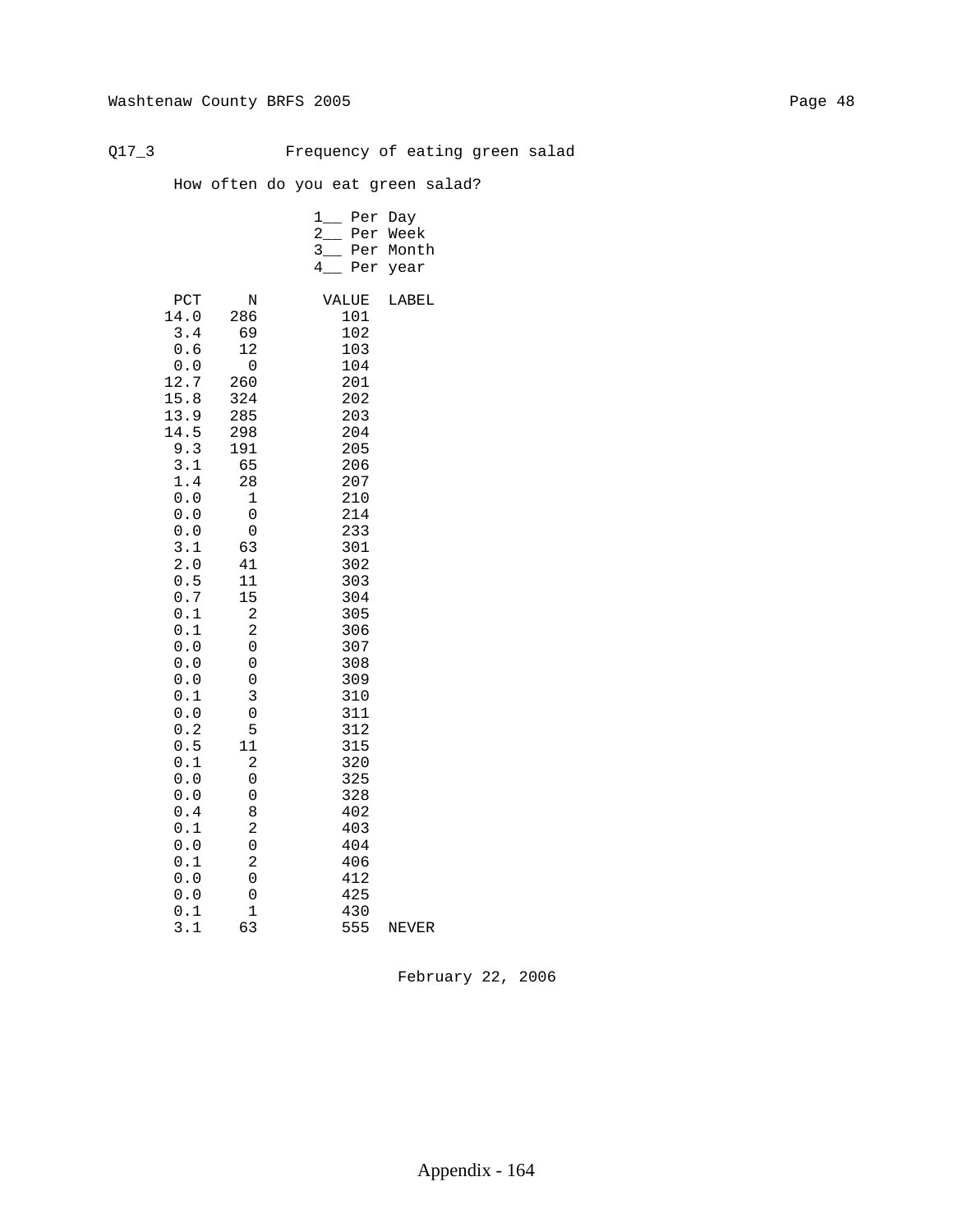# Washtenaw County BRFS 2005 Page 49

 12 777 DON'T KNOW 0 999 REFUSED 22 . Not Applicable ---- 2088 cases Type: numeric Min: 101 MD Codes: 999,777 Decimals: 0 Max: 555

Input location: 3/25-27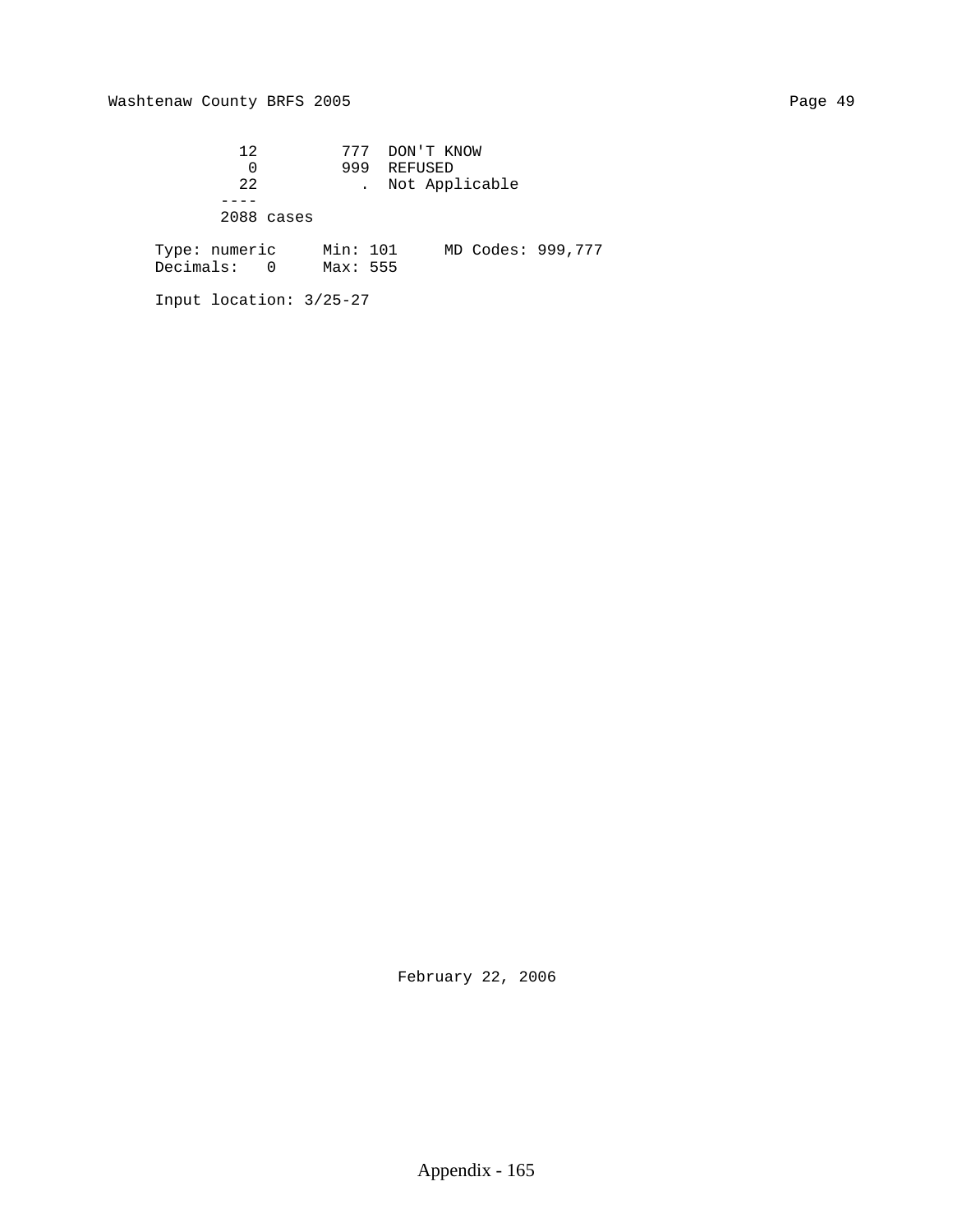Q17\_3 Frequency of eating green salad

How often do you eat green salad?

|  | 1 Per Day |             |
|--|-----------|-------------|
|  |           | 2 Per Week  |
|  |           | 3 Per Month |
|  |           | 4 Per year  |
|  |           |             |

| PCT<br>14.0           | N<br>286       | VALUE<br>101 | LABEL |
|-----------------------|----------------|--------------|-------|
| 3.4                   | 69             | 102          |       |
| 0.6                   | 12             | 103          |       |
| ${\bf 0}$ . ${\bf 0}$ | 0              | 104          |       |
| 12.7                  | 260            | 201          |       |
| 15.8                  | 324            | 202          |       |
| 13.9                  | 285            | 203          |       |
| 14.5                  | 298            | 204          |       |
| 9.3                   | 191            | 205          |       |
| 3.1                   | 65             | 206          |       |
| 1.4                   | 28             | 207          |       |
| $0.0$                 | 1              | 210          |       |
| ${\bf 0}$ . ${\bf 0}$ | 0              | 214          |       |
| ${\bf 0}$ . ${\bf 0}$ | 0              | 233          |       |
| 3.1                   | 63             | 301          |       |
| 2.0                   | 41             | 302          |       |
| 0.5                   | 11             | 303          |       |
| $0\,.\,7$             | 15             | 304          |       |
| 0.1<br>0.1            | 2<br>2         | 305          |       |
| 0.0                   | 0              | 306<br>307   |       |
| $0.0$                 | 0              | 308          |       |
| 0.0                   | 0              | 309          |       |
| 0.1                   | 3              | 310          |       |
| 0.0                   | 0              | 311          |       |
| 0.2                   | 5              | 312          |       |
| 0.5                   | 11             | 315          |       |
| $0.1$                 | $\overline{c}$ | 320          |       |
| $0.0$                 | 0              | 325          |       |
| $0.0$                 | 0              | 328          |       |
| 0.4                   | 8              | 402          |       |
| 0.1                   | 2              | 403          |       |
| 0.0                   | 0              | 404          |       |
| 0.1                   | $\overline{c}$ | 406          |       |
| 0.0                   | 0              | 412          |       |
| 0.0                   | 0              | 425          |       |
| 0.1                   | 1              | 430          |       |
| 3.1                   | 63             | 555          | NEVER |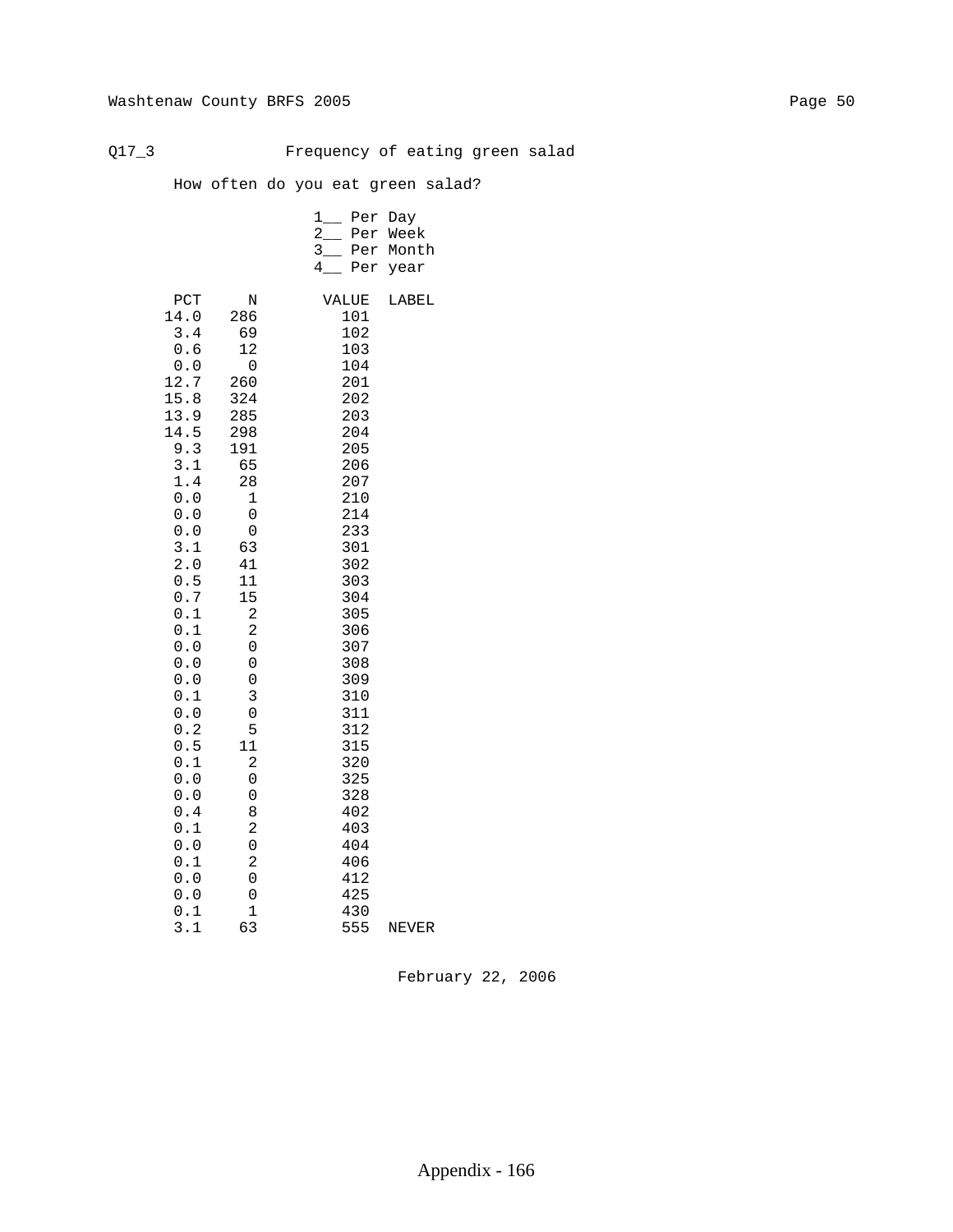# Washtenaw County BRFS 2005 Page 51

Input location: 3/25-27

 12 777 DON'T KNOW 0 999 REFUSED 22 . Not Applicable ---- 2088 cases Type: numeric Min: 101 MD Codes: 999,777 Decimals: 0 Max: 555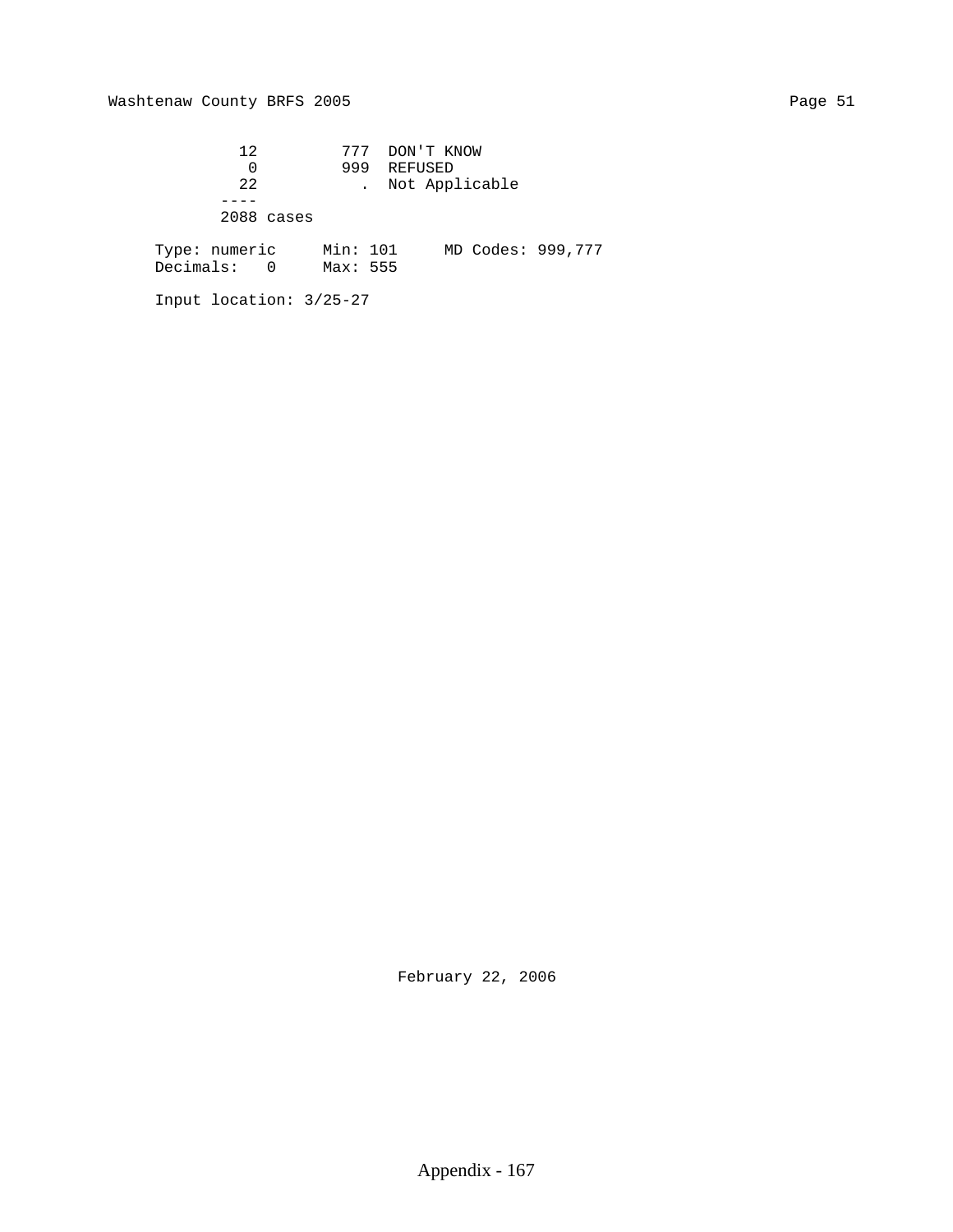# Q17\_4 Frequency of eating potatoes

 How often do you eat potatoes not including French fries, fried potatoes, or potato chips?

|                                                                                                                                                                                                                                                                         |                                                                                                                                                                                                                                                                                                                   | $1$ <sub>——</sub><br>Per<br>$\overline{2}$<br>Per<br>$3$ <sub>__</sub><br>Per<br>4<br>Per                                                                                                                                                    | Day<br>Week<br>Month<br>year |
|-------------------------------------------------------------------------------------------------------------------------------------------------------------------------------------------------------------------------------------------------------------------------|-------------------------------------------------------------------------------------------------------------------------------------------------------------------------------------------------------------------------------------------------------------------------------------------------------------------|----------------------------------------------------------------------------------------------------------------------------------------------------------------------------------------------------------------------------------------------|------------------------------|
| PCT<br>5.2<br>0.1<br>19.6<br>21.9<br>12.7<br>2.6<br>2.6<br>0.1<br>0.1<br>$0.0$<br>0.0<br>0.1<br>0.0<br>10.5<br>12.3<br>3.2<br>1.0<br>0.5<br>0.6<br>${\bf 0}$ . ${\bf 0}$<br>$0.0$<br>0.3<br>0.0<br>$0.0$<br>0.0<br>0.1<br>0.0<br>0.0<br>0.0<br>0.1<br>1.1<br>0.3<br>0.1 | N<br>107<br>2<br>400<br>448<br>260<br>54<br>53<br>3<br>2<br>0<br>0<br>$\mathbf 1$<br>0<br>215<br>252<br>66<br>21<br>11<br>11<br>$\mathbf 1$<br>$\boldsymbol{0}$<br>5<br>$\mathbf 1$<br>$\boldsymbol{0}$<br>$\mathbf 1$<br>$\mathbf 1$<br>$\mathsf 0$<br>1<br>$\mathbf 1$<br>$\mathbf 1$<br>23<br>6<br>$\mathbf 1$ | VALUE<br>101<br>102<br>201<br>202<br>203<br>204<br>205<br>206<br>207<br>210<br>212<br>221<br>223<br>301<br>302<br>303<br>304<br>305<br>306<br>307<br>308<br>310<br>312<br>315<br>316<br>320<br>325<br>327<br>330<br>401<br>402<br>403<br>404 | LABEL                        |
| 0.1<br>0.0<br>0.1<br>0.0                                                                                                                                                                                                                                                | $\overline{\mathbf{c}}$<br>$\mathbf 1$<br>$\overline{c}$<br>0                                                                                                                                                                                                                                                     | 406<br>408<br>410<br>420                                                                                                                                                                                                                     |                              |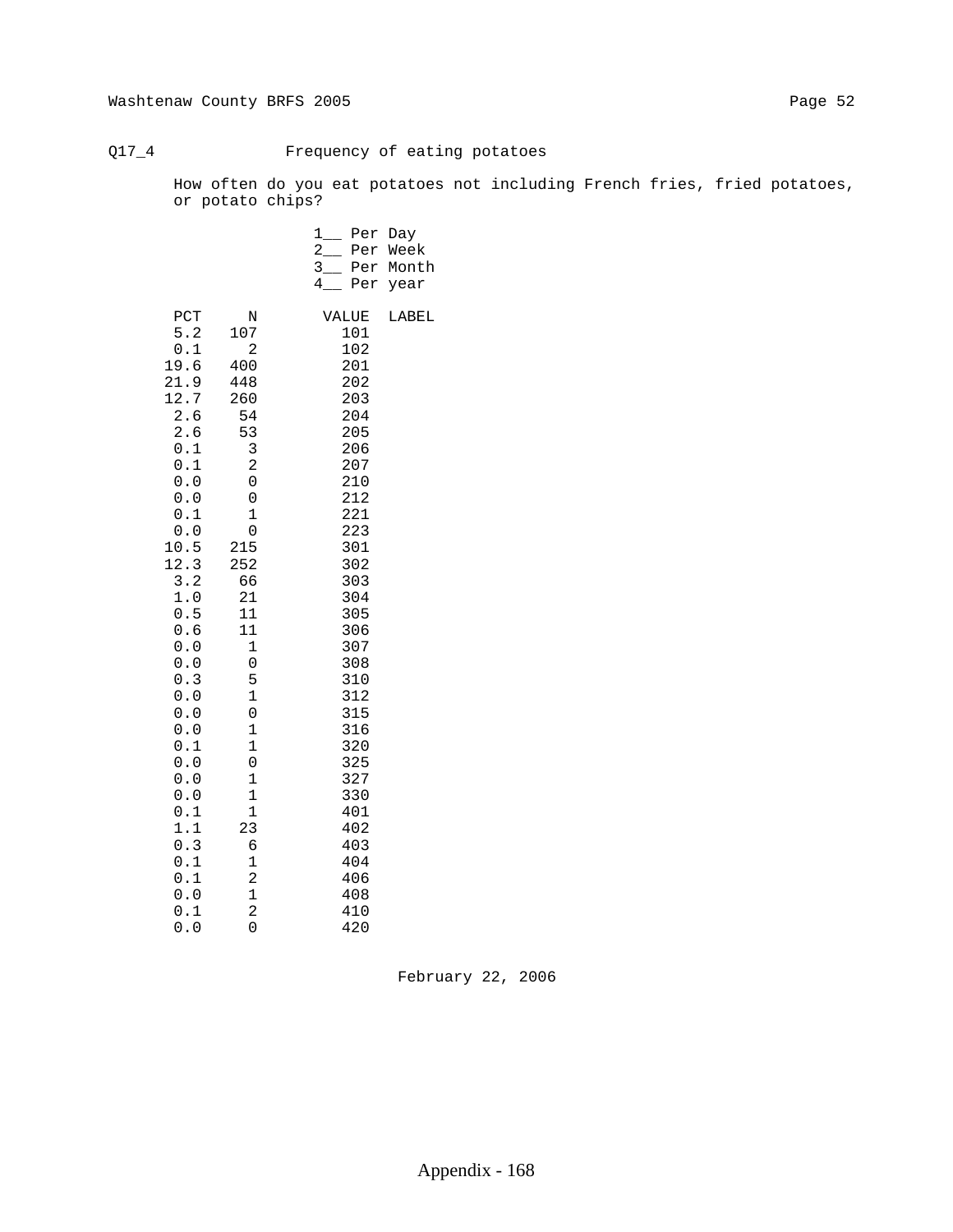| 0.0 |               |            | 424      |       |                |  |
|-----|---------------|------------|----------|-------|----------------|--|
| 0.0 |               |            | 430      |       |                |  |
| 4.3 | 88            |            | 555      | NEVER |                |  |
|     | 22            |            | 777      |       | DON'T KNOW     |  |
|     | 2             |            | 999      |       | REFUSED        |  |
|     | 22            |            |          |       | Not Applicable |  |
|     |               |            |          |       |                |  |
|     |               | 2088 cases |          |       |                |  |
|     |               |            |          |       |                |  |
|     | Tyne: numeric |            | Min: 101 |       | MD Codes: 99   |  |

 Type: numeric Min: 101 MD Codes: 999,777 Decimals: 0 Max: 555

Input location: 3/28-30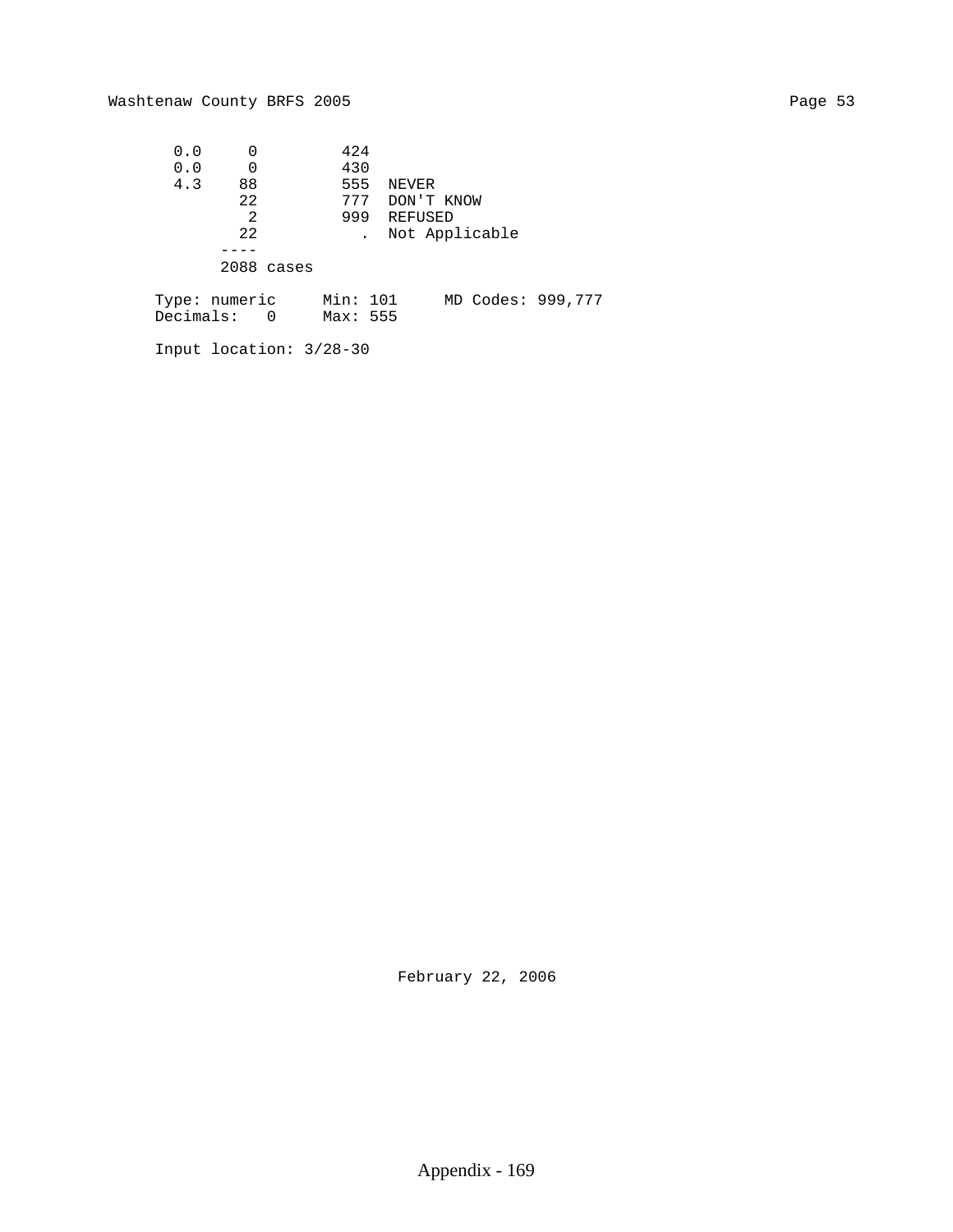# Q17\_5 Frequency of eating carrots

How often do you eat carrots?

|  | 1 Per Day |             |
|--|-----------|-------------|
|  |           | 2 Per Week  |
|  |           | 3 Per Month |
|  |           | 4 Per year  |
|  |           |             |

| PCT            | N                             | VALUE      | LABEL |
|----------------|-------------------------------|------------|-------|
| 8.2<br>2.8     | 166<br>56                     | 101<br>102 |       |
| 0.0            | 0                             | 103        |       |
| 0.3            | 5                             | 104        |       |
| $0.0$          | 0                             | 105        |       |
| 20.3           | 413                           | 201        |       |
| 13.7           | 278                           | 202        |       |
| 9.1            | 185                           | 203        |       |
| $7.4\,$<br>2.7 | 150<br>55                     | 204<br>205 |       |
| 0.2            | 4                             | 206        |       |
| 0.8            | 16                            | 207        |       |
| 0.0            | 0                             | 209        |       |
| 0.2            | 4                             | 221        |       |
| 0.0            | 0                             | 223        |       |
| $0.0$          | 0                             | 233        |       |
| $6.7$<br>9.5   | 136<br>193                    | 301<br>302 |       |
| 3.8            | 78                            | 303        |       |
| 0.5            | 11                            | 304        |       |
| 2.0            | 40                            | 305        |       |
| 0.3            | 5                             | 306        |       |
| 0.2            | 3                             | 307        |       |
| 0.2            | 5                             | 308        |       |
| 0.5            | 9                             | 310        |       |
| 0.0<br>$0.1\,$ | $\mathbf 0$<br>$\overline{c}$ | 314<br>315 |       |
| $0.0$          | 0                             | 320        |       |
| 0.0            | 0                             | 325        |       |
| $0.1\,$        | 2                             | 401        |       |
| $0.1\,$        | $\overline{c}$                | 402        |       |
| 0.0            | 1                             | 403        |       |
| 0.3            | 5                             | 404        |       |
| 0.3<br>$0.4$   | б<br>8                        | 405<br>406 |       |
| $0.1\,$        | $\overline{a}$                | 412        |       |
| $0.0$          | 1                             | 430        |       |
| 9.2            | 187                           | 555        | NEVER |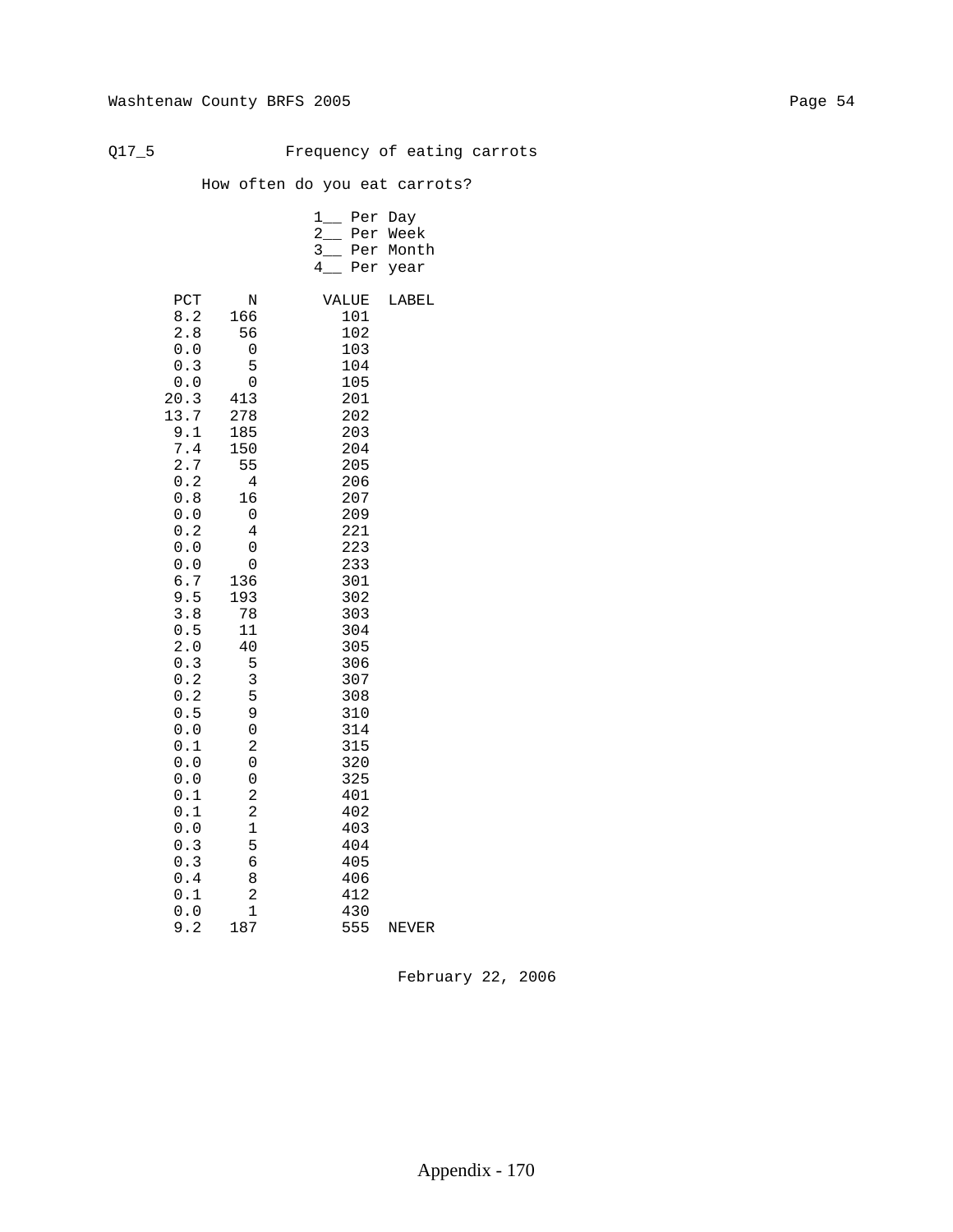# Washtenaw County BRFS 2005 Page 55

 35 777 DON'T KNOW 0 999 REFUSED 23 . Not Applicable ---- 2088 cases Type: numeric Min: 101 MD Codes: 999,777 Decimals: 0 Max: 555

Input location: 3/31-33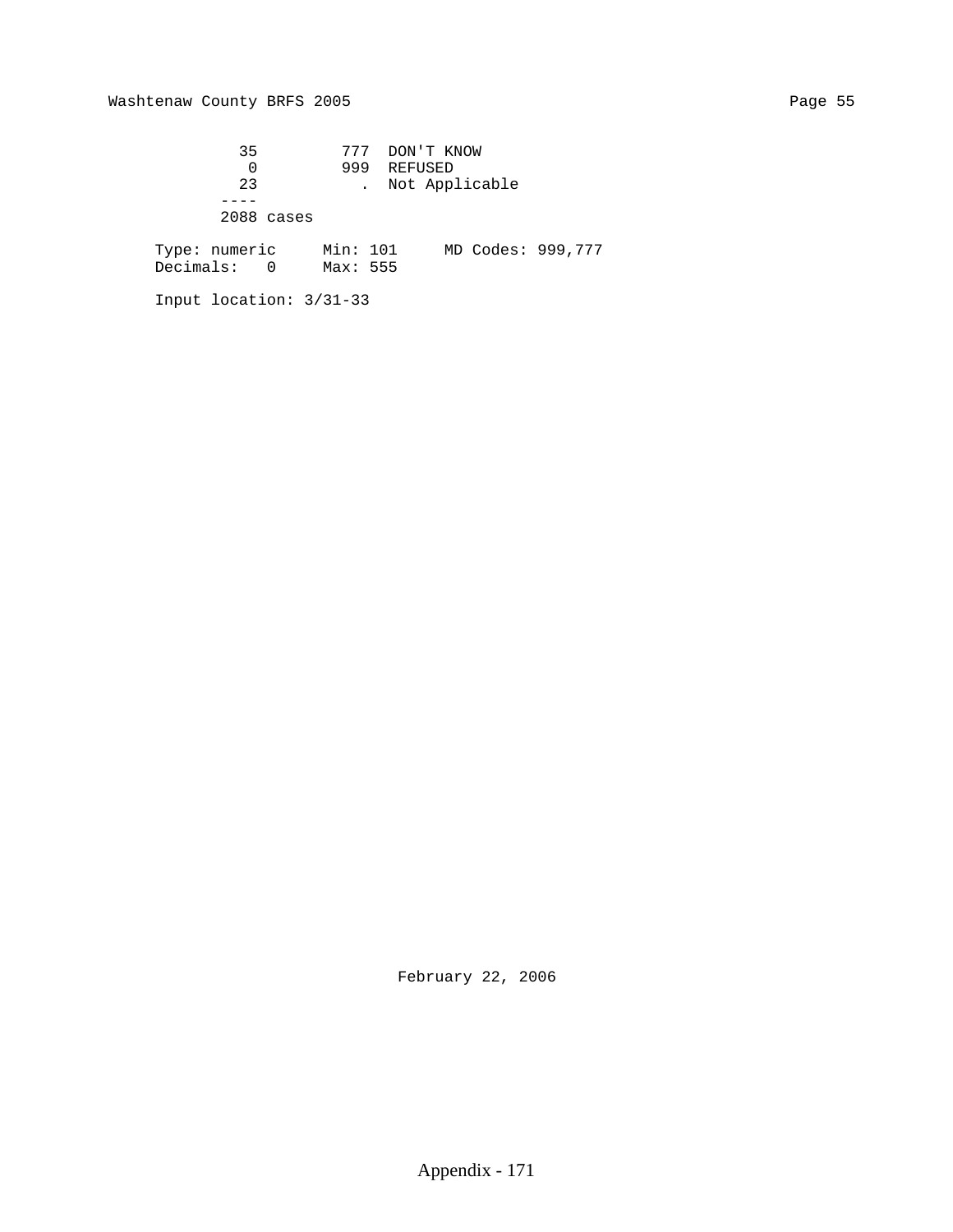# Q17\_6 Number of servings of other vegetables

 Not counting carrots, potatoes, or salad, how many servings of vegetables do you usually eat? (Example: A serving of vegetables at both lunch and dinner would be two servings.)

|                                                                                                                                                                                                                                                     |                                                                                                                                                                                                                                                                                                                                                             | 1<br>Per<br>$\mathbf{2}$<br>Per<br>$3$ <sub>—</sub><br>Per<br>4<br>Per                                                                                                                                                                              | Day<br>Week<br>Month<br>year |
|-----------------------------------------------------------------------------------------------------------------------------------------------------------------------------------------------------------------------------------------------------|-------------------------------------------------------------------------------------------------------------------------------------------------------------------------------------------------------------------------------------------------------------------------------------------------------------------------------------------------------------|-----------------------------------------------------------------------------------------------------------------------------------------------------------------------------------------------------------------------------------------------------|------------------------------|
| PCT<br>35.8<br>27.0<br>6.3<br>1.5<br>0.6<br>0.2<br>0.0<br>0.0<br>1.7<br>3.0<br>7.5<br>3.5<br>3.4<br>1.3<br>1.0<br>0.1<br>0.0<br>0.5<br>0.2<br>0.0<br>0.2<br>0.2<br>0.0<br>0.6<br>0.4<br>1.7<br>0.3<br>0.1<br>0.0<br>0.2<br>0.1<br>0.2<br>0.0<br>0.1 | N<br>731<br>551<br>128<br>31<br>12<br>$\overline{4}$<br>$\mathbf 1$<br>$\mathbf 1$<br>35<br>61<br>153<br>71<br>70<br>27<br>21<br>$\overline{c}$<br>$\mathsf 0$<br>10<br>$\bf 4$<br>$\mathbf 1$<br>3<br>$\overline{4}$<br>$\mathsf 0$<br>12<br>9<br>35<br>5<br>$\overline{\mathbf{c}}$<br>$\mathbf 1$<br>$\,4$<br>$\mathbf 1$<br>$\bf 4$<br>$\mathbf 1$<br>3 | VALUE<br>101<br>102<br>103<br>104<br>105<br>106<br>107<br>108<br>201<br>202<br>203<br>204<br>205<br>206<br>207<br>208<br>209<br>210<br>212<br>213<br>214<br>218<br>221<br>301<br>302<br>303<br>304<br>305<br>306<br>307<br>310<br>312<br>315<br>320 | LABEL                        |
| 0.2<br>0.1                                                                                                                                                                                                                                          | 5<br>3                                                                                                                                                                                                                                                                                                                                                      | 325<br>330                                                                                                                                                                                                                                          |                              |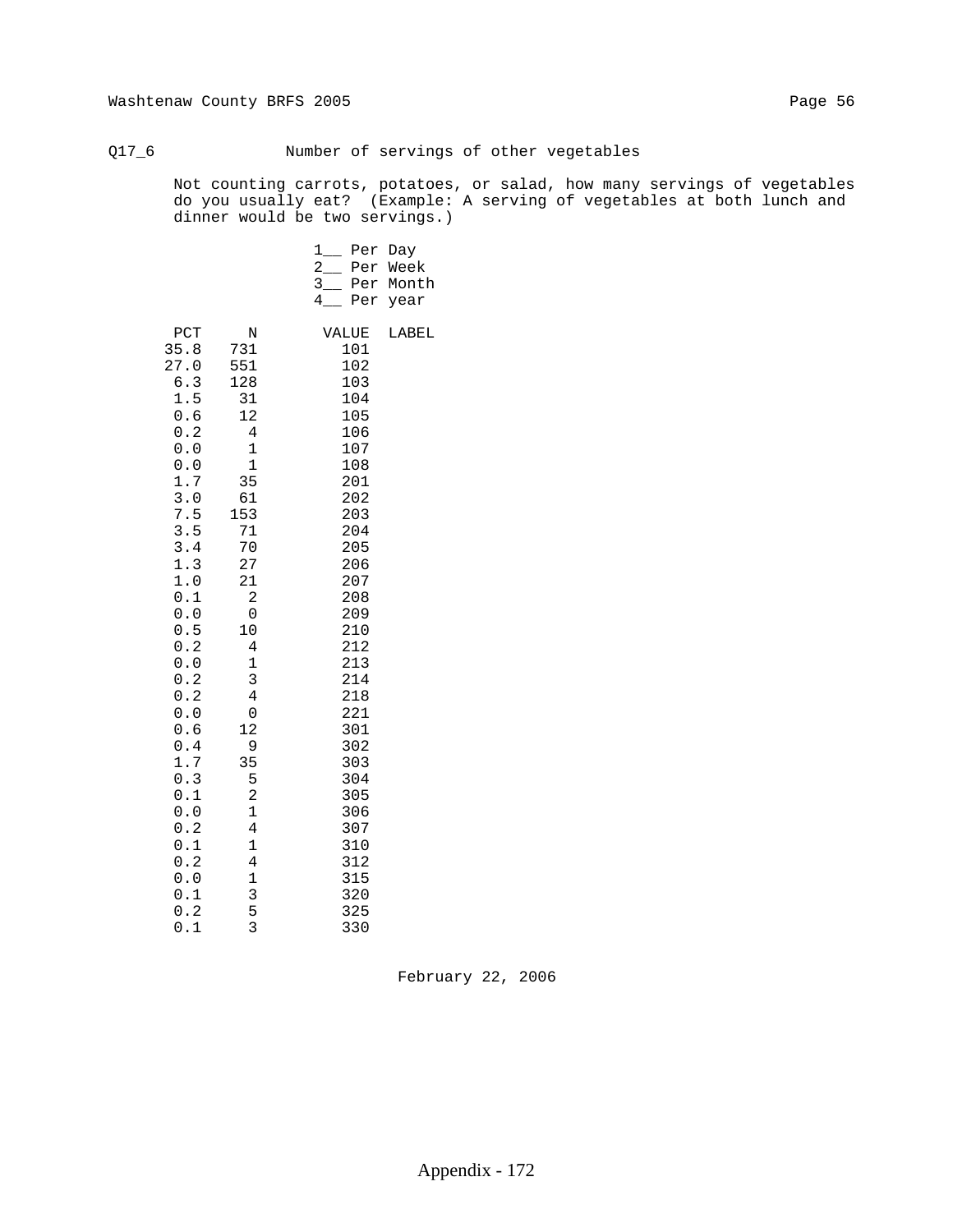| 0.0 | $\Omega$                              | 345      |       |                   |  |
|-----|---------------------------------------|----------|-------|-------------------|--|
| 0.0 | $\mathbf 1$                           | 350      |       |                   |  |
| 0.2 | 4                                     | 401      |       |                   |  |
| 0.1 | $\mathbf 1$                           | 404      |       |                   |  |
| 0.0 | $\mathbf 0$                           | 406      |       |                   |  |
| 0.0 | $\mathbf 0$                           | 430      |       |                   |  |
| 1.4 | 29                                    | 555      | never |                   |  |
|     | 21                                    | 777      |       | DON'T KNOW        |  |
|     | 4                                     | 999      |       | REFUSED           |  |
|     | 23                                    |          |       | Not Applicable    |  |
|     |                                       |          |       |                   |  |
|     | 2088 cases                            |          |       |                   |  |
|     | Type: numeric Min: 101<br>Decimals: 0 | Max: 555 |       | MD Codes: 999,777 |  |
|     | Input location: $3/34-36$             |          |       |                   |  |

Q18\_1 Physical exertion at work

\_\_\_\_\_\_\_\_\_\_\_\_\_\_\_\_\_\_\_\_\_\_\_\_\_\_\_\_\_\_\_\_\_\_\_\_\_\_\_\_\_\_\_\_\_\_\_\_\_\_\_\_\_\_\_\_\_\_\_\_\_\_\_\_\_\_\_\_\_\_\_\_\_\_\_\_\_\_\_\_

 When you are at work, which of the following best describes what you do? Would you say .....

| PCT<br>N                      |                | VALUE  |   | LABEL                                           |
|-------------------------------|----------------|--------|---|-------------------------------------------------|
| 71.8<br>860                   |                |        |   | Mostly sitting or standing                      |
| 22.3<br>267                   |                |        | 2 | Mostly walking                                  |
| 5.9<br>71                     |                |        | 3 | Mostly heavy labor or physically demanding work |
|                               | 5              |        |   | DON'T KNOW                                      |
|                               |                | 9      |   | REFUSED                                         |
| 885                           |                |        |   | Not Applicable                                  |
|                               |                |        |   |                                                 |
|                               | 2088 cases     |        |   |                                                 |
| Type: numeric<br>$Decimals$ : | $\overline{0}$ | Max: 3 |   | Min: 1 MD Codes: 9,7                            |

Input location: 3/37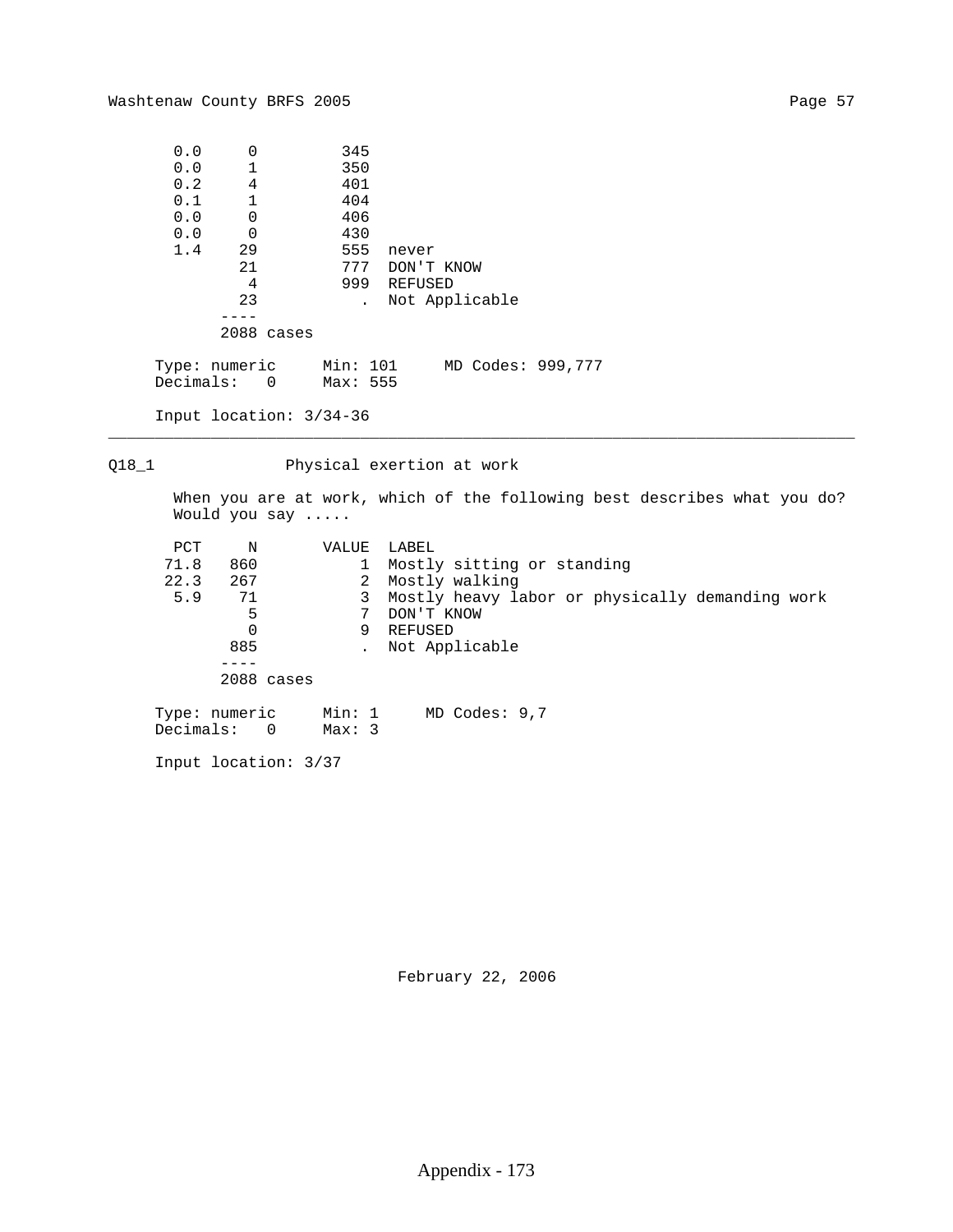## Q18\_2 Do moderate exercise

 Now, thinking about the moderate activities you do in a usual week, do you do moderate activities for at least 10 minutes at a time, such as brisk walking, bicycling, vacuuming, gardening, or anything else that causes some increase in breathing or heart rate?

| PCT                          | Ν         |            |                 |   | VALUE LABEL |                   |  |
|------------------------------|-----------|------------|-----------------|---|-------------|-------------------|--|
|                              | 86.4 1783 |            |                 |   | YES         |                   |  |
| 13.6 280                     |           |            |                 | 2 | NO.         |                   |  |
|                              |           |            |                 | 7 | DON'T KNOW  |                   |  |
|                              |           |            |                 | 9 | REFUSED     |                   |  |
|                              | 23        |            |                 |   |             | . Not Applicable  |  |
|                              |           |            |                 |   |             |                   |  |
|                              |           | 2088 cases |                 |   |             |                   |  |
| Type: numeric<br>Decimals: 0 |           |            | Min: 1<br>Max:2 |   |             | $MD$ Codes: $9,7$ |  |
| Input location: 3/38         |           |            |                 |   |             |                   |  |

## Q18\_3 Days/week of moderate exercise

\_\_\_\_\_\_\_\_\_\_\_\_\_\_\_\_\_\_\_\_\_\_\_\_\_\_\_\_\_\_\_\_\_\_\_\_\_\_\_\_\_\_\_\_\_\_\_\_\_\_\_\_\_\_\_\_\_\_\_\_\_\_\_\_\_\_\_\_\_\_\_\_\_\_\_\_\_\_\_\_

 How many days per week do you do these moderate activities for at least 10 minutes at a time?

| PCT      | N                         | VALUE   |   | LABEL |            |                 |  |
|----------|---------------------------|---------|---|-------|------------|-----------------|--|
|          | $3.2$ 57                  | 1       |   |       |            |                 |  |
| 17.0 302 |                           |         | 2 |       |            |                 |  |
| 16.6 295 |                           | 3       |   |       |            |                 |  |
| 12.5 221 |                           |         | 4 |       |            |                 |  |
| 17.9 319 |                           | 5       |   |       |            |                 |  |
| 3.6      | 65                        | 6       |   |       |            |                 |  |
| 29.2 520 |                           | 7       |   |       |            |                 |  |
|          | 4                         | 77      |   |       | DON'T KNOW |                 |  |
| 0.0      | 0                         | 88      |   |       |            |                 |  |
|          | $\Omega$                  | 99      |   |       | REFUSED    |                 |  |
|          | 305                       |         |   |       |            | Not Applicable  |  |
|          |                           |         |   |       |            |                 |  |
|          | 2088 cases                |         |   |       |            |                 |  |
|          | Type: numeric Min: 1      |         |   |       |            | MD Codes: 99,77 |  |
|          | Decimals: 0               | Max: 88 |   |       |            |                 |  |
|          | Input location: $3/39-40$ |         |   |       |            |                 |  |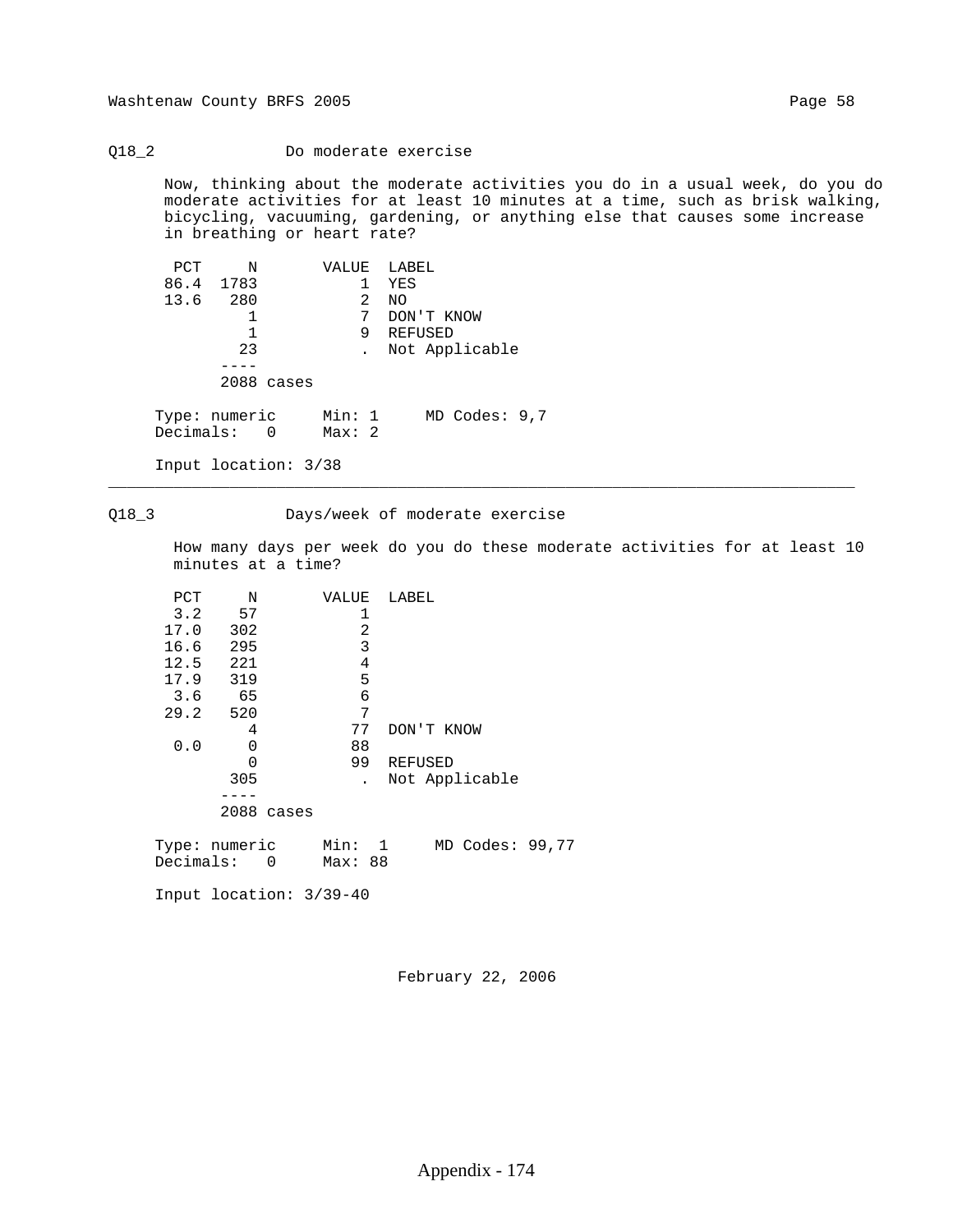# Q18\_4 Amount of moderate exercise

 On days when you do moderate activities for at least 10 minutes at a time, how much total time per day do you spend doing these activities?

## HOURS:MINUTES

| PCT          | Ν            | VALUE | LABEL          |
|--------------|--------------|-------|----------------|
| 2.2          | 39           | $10$  |                |
| $0.1\,$      | $\mathbf{1}$ | 12    |                |
| 4.9          | 86           | 15    |                |
| 9.8          | 175          | 20    |                |
| $1\, . \, 0$ | 18           | 25    |                |
| 22.2         | 395          | 30    |                |
| $0.3$        | 6            | 35    |                |
| $1\,.4$      | 25           | 40    |                |
| 11.7         | 207          | 45    |                |
| $0.5$        | 9            | 50    |                |
| $0.1$        | $\mathbf{2}$ | 55    |                |
| 24.8         | 441          | 100   |                |
| 1.5          | 27           | 115   |                |
| 0.0          | $\mathbf 0$  | 120   |                |
| 1.6          | 29           | 130   |                |
| $0.0$        | 1            | 145   |                |
| $0.0$        | 1            | 159   |                |
| $6.0$        | 107          | 200   |                |
| $0.4\,$      | 7            | 230   |                |
| 0.1          | 3            | 245   |                |
| 4.7          | 84           | 300   |                |
| 1.1          | 20           | 400   |                |
| 0.2          | 4            | 500   |                |
| $0.2$        | 4            | 600   |                |
| $0.0$        | $\mbox{O}$   | 630   |                |
| $0.1\,$      | 2            | 700   |                |
| 4.1          | 73           | 777   | DON'T KNOW     |
| $0.5$        | 9            | 800   |                |
| 0.0          | $\mathbf 1$  | 900   |                |
| 0.0          | 0            | 959   |                |
| 0.1          | 2            | 999   | <b>REFUSED</b> |
|              | 310          |       | Not Applicable |
|              |              |       |                |
|              | 2088 cases   |       |                |
|              |              |       |                |

| Type: numeric |  | Min: 10  |  | MD Codes: none |  |
|---------------|--|----------|--|----------------|--|
| Decimals:     |  | Max: 999 |  |                |  |

Input location: 3/41-43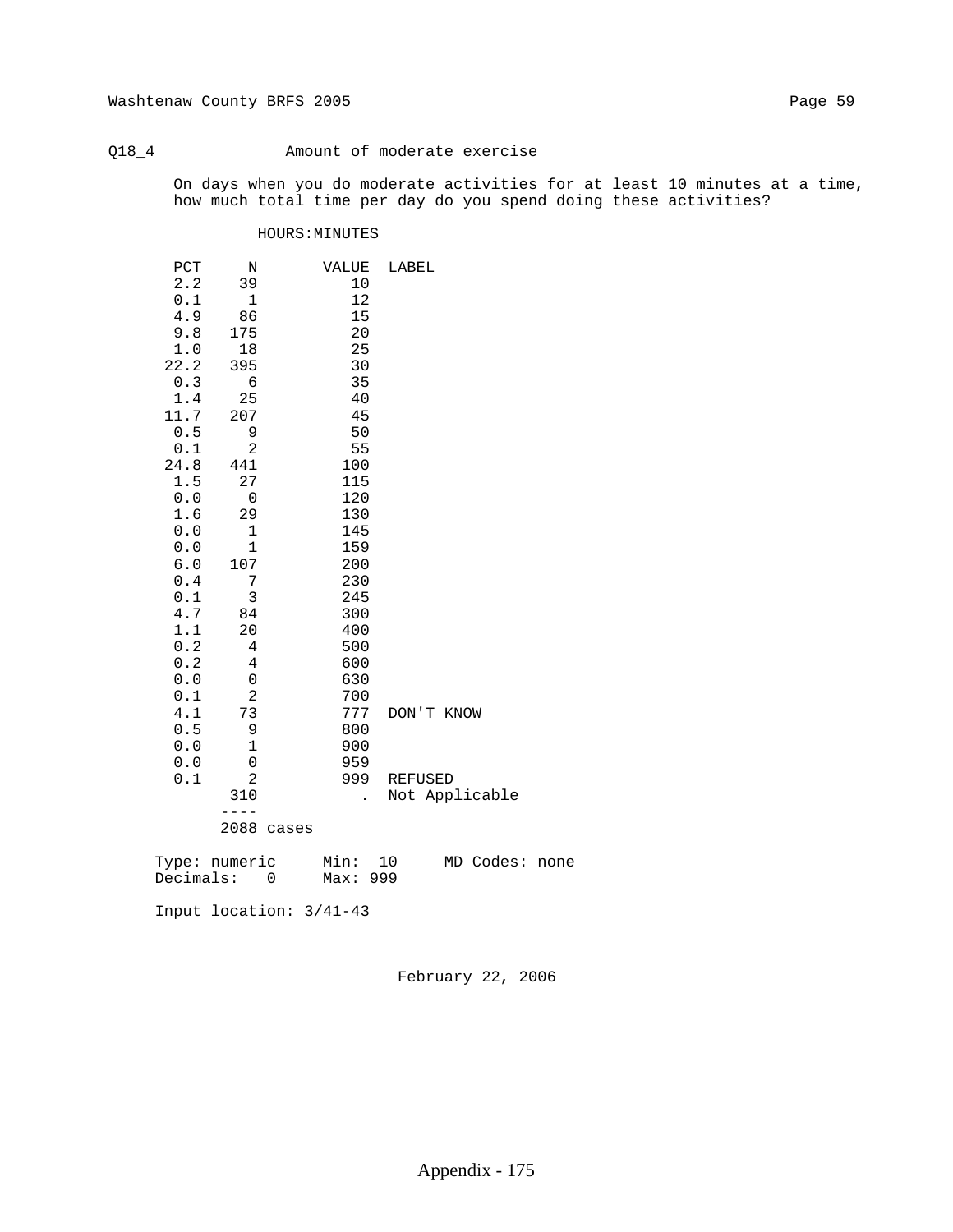## Q18\_5 Do vigorous exercise

 Now, thinking about the vigorous activities you do, when you are not working, in a usual week, do you do vigorous activities for at least 10 minutes at a time, such as running, aerobics, heavy yard work, or anything else that causes large increases in breathing or heart rate?

| PCT | Ν                            | VALUE LABEL     |                   |
|-----|------------------------------|-----------------|-------------------|
|     | 55.8 1148                    |                 | YES               |
|     | 44.2 910                     | 2               | NO                |
|     | 4                            | 7               | DON'T KNOW        |
|     | 2                            | 9               | REFUSED           |
|     | 23                           |                 | Not Applicable    |
|     |                              |                 |                   |
|     | 2088 cases                   |                 |                   |
|     | Type: numeric<br>Decimals: 0 | Min: 1<br>Max:2 | $MD$ Codes: $9,7$ |
|     | Input location: 3/44         |                 |                   |

# Q18\_6 Days/week of vigorous

\_\_\_\_\_\_\_\_\_\_\_\_\_\_\_\_\_\_\_\_\_\_\_\_\_\_\_\_\_\_\_\_\_\_\_\_\_\_\_\_\_\_\_\_\_\_\_\_\_\_\_\_\_\_\_\_\_\_\_\_\_\_\_\_\_\_\_\_\_\_\_\_\_\_\_\_\_\_\_\_

 How many days per week do you do these vigorous activities for at least 10 minutes at a time?

| PCT      | N                       | VALUE   |    | LABEL |            |                 |  |
|----------|-------------------------|---------|----|-------|------------|-----------------|--|
| 24.7     | 282                     | 1       |    |       |            |                 |  |
| 20.4 233 |                         |         | 2  |       |            |                 |  |
| 29.8 341 |                         | 3       |    |       |            |                 |  |
| 6.2      | 70                      |         | 4  |       |            |                 |  |
|          | 7.7 88                  | 5       |    |       |            |                 |  |
|          | 4.5 52                  | 6       |    |       |            |                 |  |
| 6.8      | 77                      |         | 7  |       |            |                 |  |
|          | 4                       | 77      |    |       | DON'T KNOW |                 |  |
| 0.0      | $\mathbf 0$             | 88      |    | None  |            |                 |  |
|          | $\Omega$                |         | 99 |       | REFUSED    |                 |  |
|          | 939                     |         |    |       |            | Not Applicable  |  |
|          |                         |         |    |       |            |                 |  |
|          | 2088 cases              |         |    |       |            |                 |  |
|          | Type: numeric Min: 1    |         |    |       |            | MD Codes: 99,77 |  |
|          | Decimals: 0             | Max: 88 |    |       |            |                 |  |
|          | Input location: 3/45-46 |         |    |       |            |                 |  |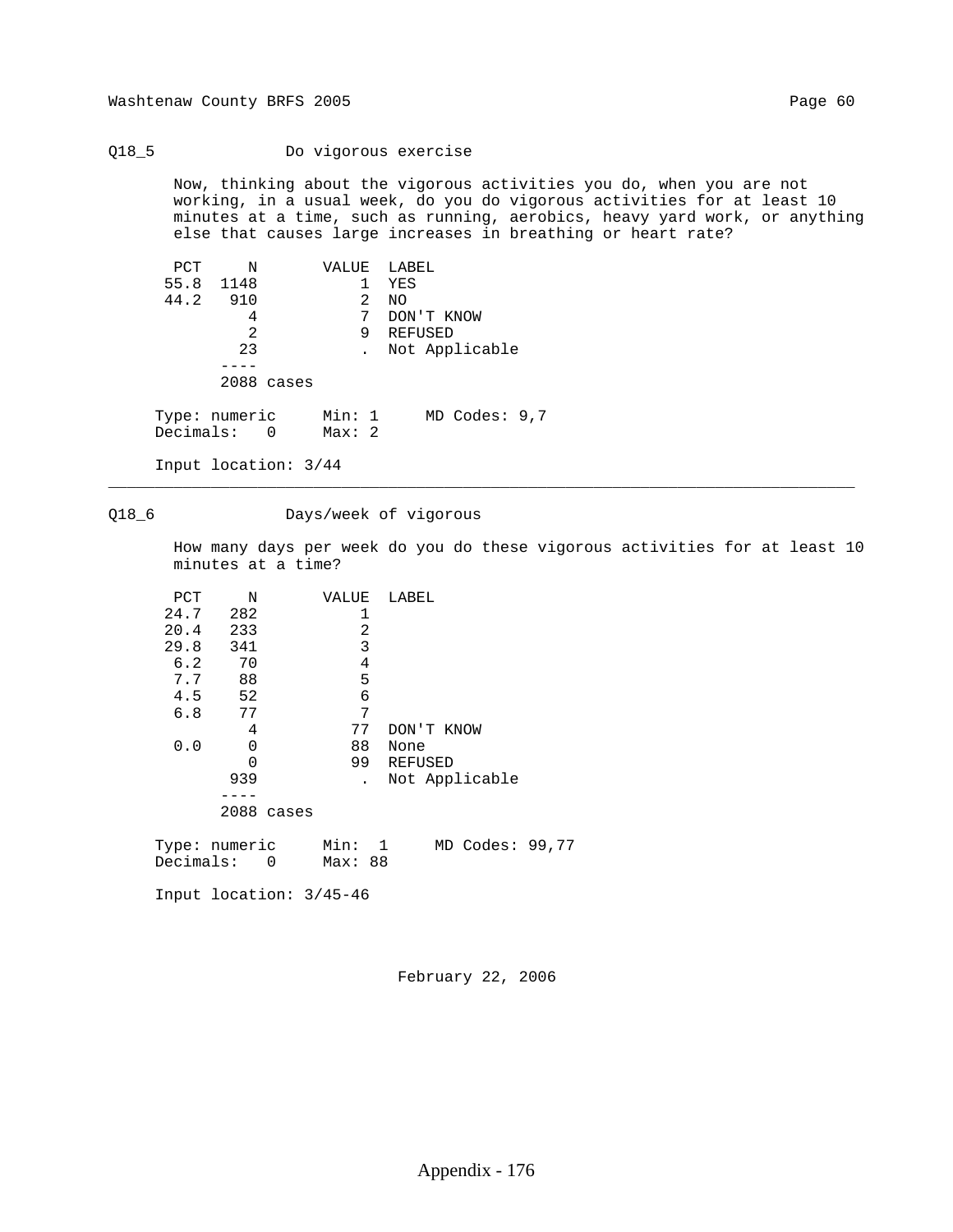# Q18\_7 Amount of vigorous exercise

 On days when you do vigorous activities for at least 10 minutes at a time, how much total time per day do you spend doing these activities?

### HOURS:MINUTES

| PCT   | N            |       | VALUE | LABEL          |
|-------|--------------|-------|-------|----------------|
| 4.5   | 51           |       | 10    |                |
| 2.2   | 25           |       | 15    |                |
| $6.2$ | 71           |       | 20    |                |
| 0.0   | $\mathbf 0$  |       | 24    |                |
| $0.5$ | 6            |       | 25    |                |
| 28.8  | 329          |       | 30    |                |
| $0.5$ | 6            |       | 35    |                |
| 9.0   | 103          |       | 40    |                |
| 6.6   | 75           |       | 45    |                |
| 0.9   | 10           |       | 50    |                |
| 0.1   | $\mathbf 1$  |       | 55    |                |
| 22.6  | 259          |       | 100   |                |
| $0.0$ | 0            |       | 110   |                |
| 0.2   | 3            |       | 115   |                |
| 9.8   | 112          |       | 130   |                |
| $0.0$ | $\mathbf 0$  |       | 145   |                |
| 4.6   | 53           |       | 200   |                |
| $0.0$ | $\mathbf 0$  |       | 230   |                |
| 0.2   | 3            |       | 245   |                |
| 1.4   | 16           |       | 300   |                |
| 0.5   | 6            |       | 400   |                |
| 0.4   | 5            |       | 500   |                |
| 0.0   | $\mathbf{1}$ |       | 600   |                |
| 0.9   | 10           |       | 777   | DON'T KNOW     |
| 0.0   | $\mathbf 0$  |       | 959   |                |
| 0.0   | 0            |       | 999   | <b>REFUSED</b> |
|       | 945          |       |       | Not Applicable |
|       |              |       |       |                |
|       | 2088         | cases |       |                |

| Type: numeric | Min: 10  |  | MD Codes: none |  |
|---------------|----------|--|----------------|--|
| Decimals:     | Max: 959 |  |                |  |

Input location: 3/47-49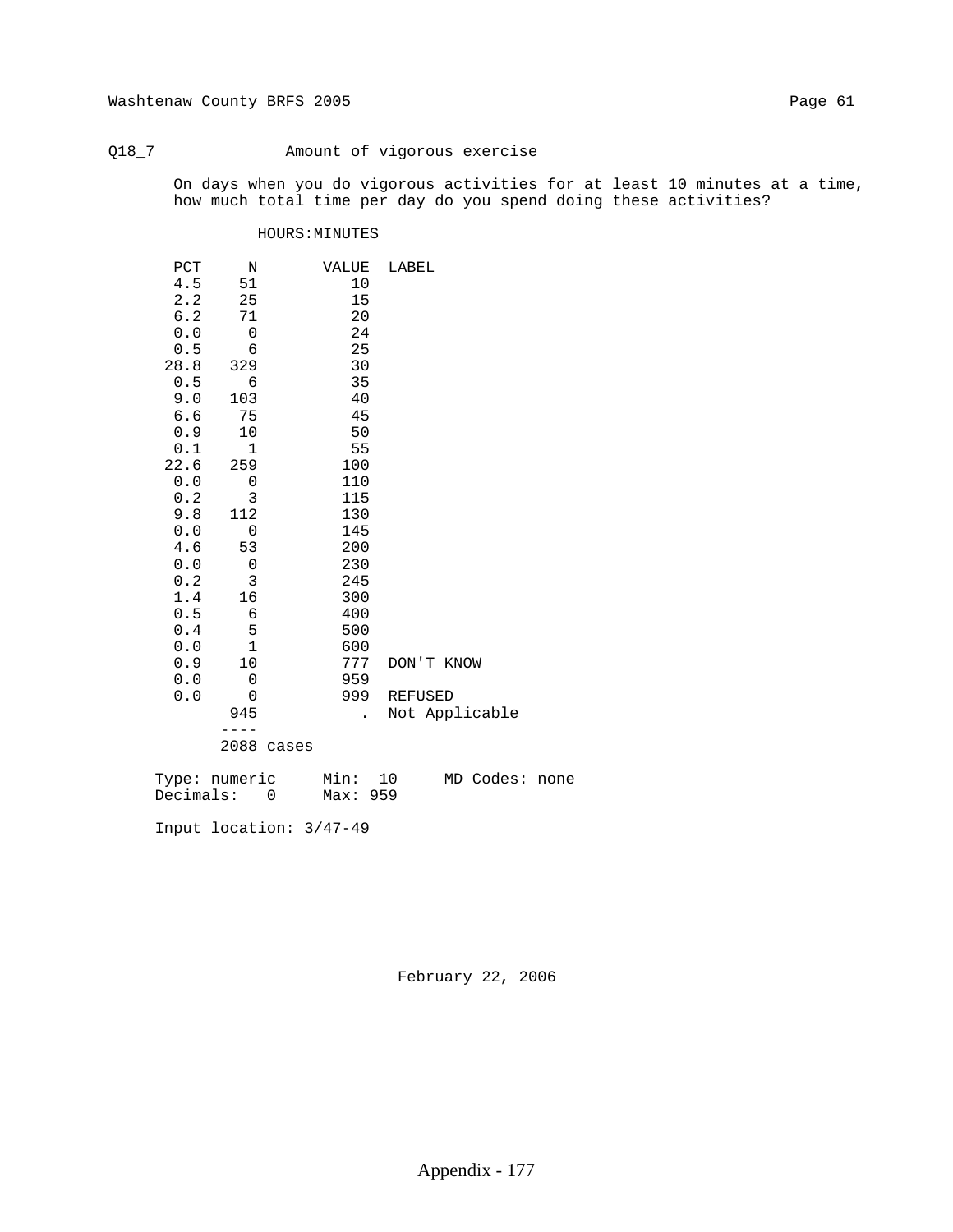Washtenaw County BRFS 2005 Page 62

Q19\_1 Ever tested for HIV

 Have you ever been tested for HIV? Do not count tests you may have had as part of a blood donation. Include testing fluid from your mouth.

| PCT                          | N   |                      |                 |    | VALUE LABEL |                   |  |
|------------------------------|-----|----------------------|-----------------|----|-------------|-------------------|--|
| 54.0                         | 934 |                      |                 | 1. | YES         |                   |  |
| 46.0                         | 795 |                      |                 | 2  | NO.         |                   |  |
|                              | 36  |                      |                 | 7  |             | DON'T KNOW        |  |
|                              | 6   |                      |                 | 9  | REFUSED     |                   |  |
|                              | 318 |                      |                 |    |             | Not Applicable    |  |
|                              |     |                      |                 |    |             |                   |  |
|                              |     | 2088 cases           |                 |    |             |                   |  |
| Type: numeric<br>Decimals: 0 |     |                      | Min: 1<br>Max:2 |    |             | $MD$ Codes: $9,7$ |  |
|                              |     | Input location: 3/50 |                 |    |             |                   |  |

Q19\_2 Date of last HIV test

Not including blood donations, in what month and year was your last HIV test?

MONTH / YEAR

2088 cases

 Type: numeric Min: 11990 MD Codes: 999999,777777 Decimals: 0 Max: 992004

\_\_\_\_\_\_\_\_\_\_\_\_\_\_\_\_\_\_\_\_\_\_\_\_\_\_\_\_\_\_\_\_\_\_\_\_\_\_\_\_\_\_\_\_\_\_\_\_\_\_\_\_\_\_\_\_\_\_\_\_\_\_\_\_\_\_\_\_\_\_\_\_\_\_\_\_\_\_\_\_

Input location: 3/51-56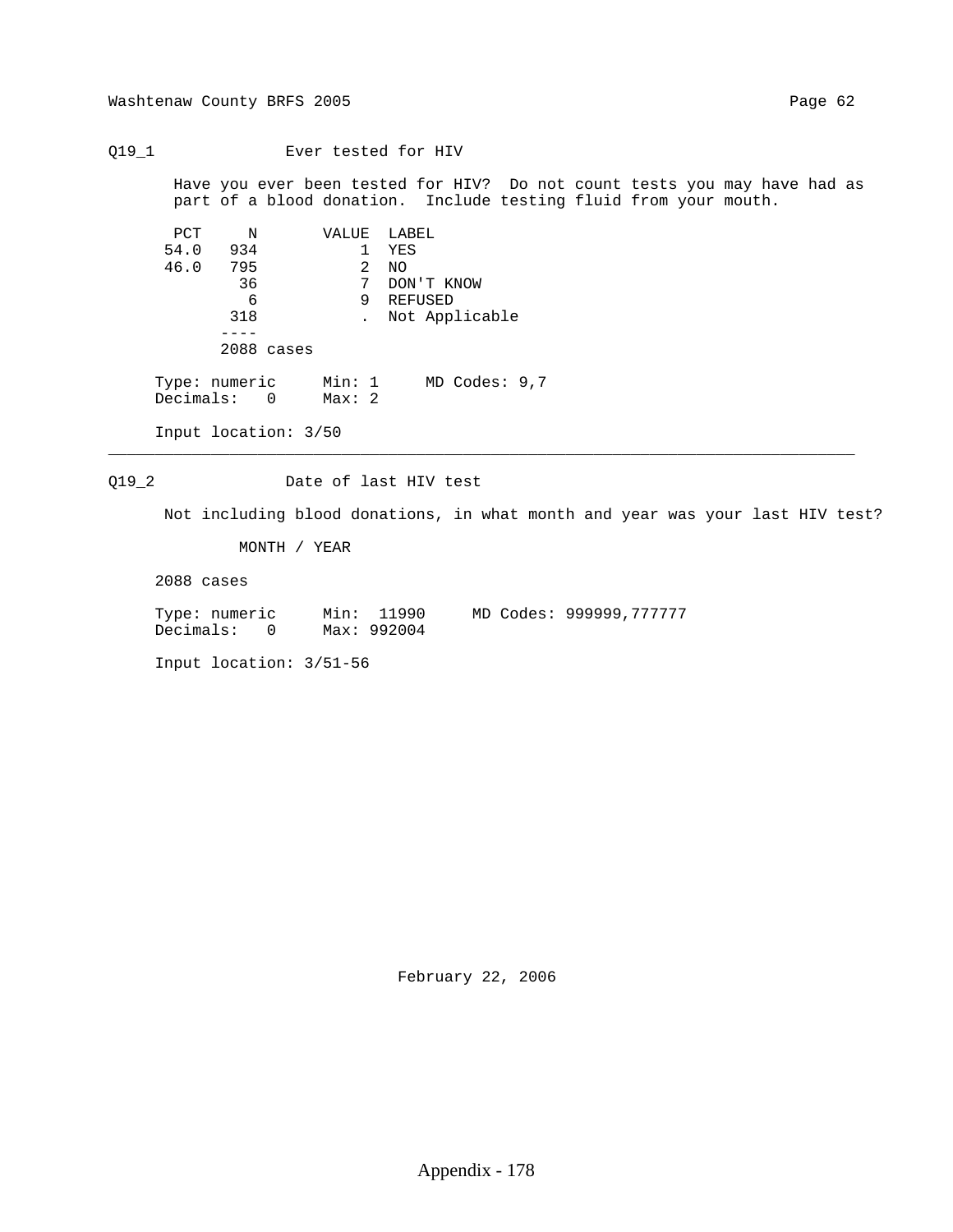## Q19\_3 Where had last HIV test

 Where did you have your last HIV test at a private doctor or HMO, at a counseling and testing site, at a hospital, at a clinic, in a jail or prison, at home, a drug treatment facilty, or somewhere else?

| PCT  | N              | VALUE | LABEL                                                                           |
|------|----------------|-------|---------------------------------------------------------------------------------|
| 36.8 | 340            |       | 1 Private doctor or HMO                                                         |
| 1.8  | 17             |       | 2 Counseling and testing site                                                   |
| 24.2 | 223            | 3     | Hospital                                                                        |
| 16.9 | 156            |       | 4 Clinic                                                                        |
| 0.2  | 2              |       | 5 In a jail or prison                                                           |
| 8.0  | 74             | 6     | Home                                                                            |
| 12.0 | 110            | 7     | Somewhere else                                                                  |
| 0.1  | $\overline{1}$ | 8     | Drug treatment facility                                                         |
|      | 10             |       | 77 DON'T KNOW/NOT SURE                                                          |
|      | $\Omega$       | 99    | REFUSED                                                                         |
|      | 1154           |       | Not Applicable                                                                  |
|      |                |       |                                                                                 |
|      | 2088 cases     |       |                                                                                 |
|      |                |       |                                                                                 |
|      |                |       | $\pi_{\text{max}}$ , $\ldots$ , $\ldots$ , $\ldots$ , $\ldots$ , $\ldots$<br>77 |

| Type: numeric | Min: 1 |  | MD Codes: 99,77 |  |
|---------------|--------|--|-----------------|--|
| Decimals:     | Max: 8 |  |                 |  |

Input location: 3/57-58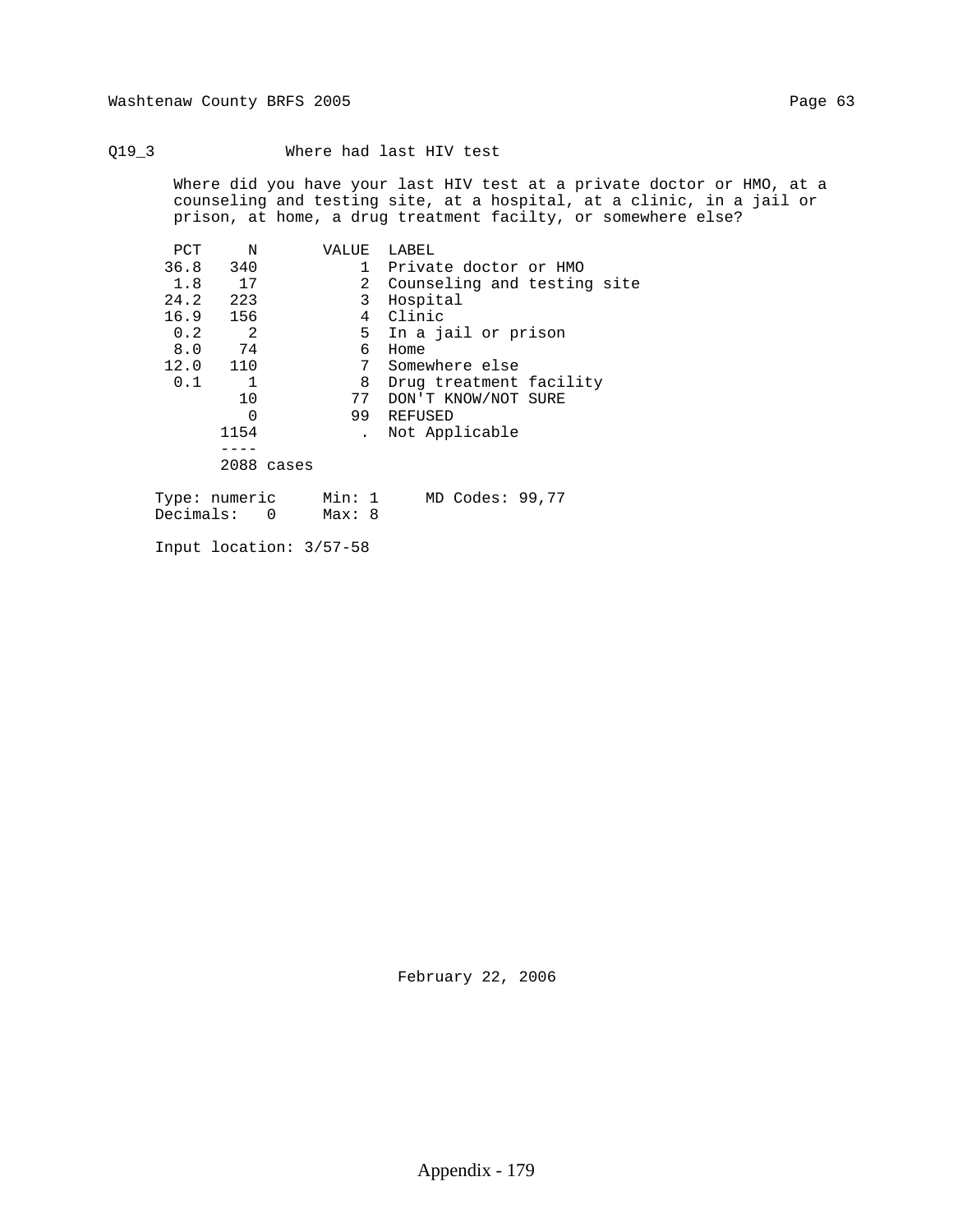Q19\_4 Done any HIV risk behaviors in past 12 months

 I'm going to read you a list. When I'm done, please tell me if any of the situations apply to you. You do not need to tell me which one.

 You have used intravenous drugs in the past year. You have been treated for a sexually transmitted or venereal disease in the past year. You have given or received money or drugs in exchange for sex in the past year. You had anal sex without a condom in the past year.

Do any of these situations apply to you?

| PCT  | Ν    |            | VALUE | LABEL          |
|------|------|------------|-------|----------------|
| 5.5  | 96   |            |       | YES            |
| 94.5 | 1667 |            | 2     | NO.            |
|      |      |            | 7     | DON'T KNOW     |
|      | 5    |            | 9     | <b>REFUSED</b> |
|      | 320  |            |       | Not Applicable |
|      |      |            |       |                |
|      |      | 2088 cases |       |                |
|      | . .  |            |       |                |

 Type: numeric Min: 1 MD Codes: 9,7 Decimals: 0 Max: 2

Input location: 3/59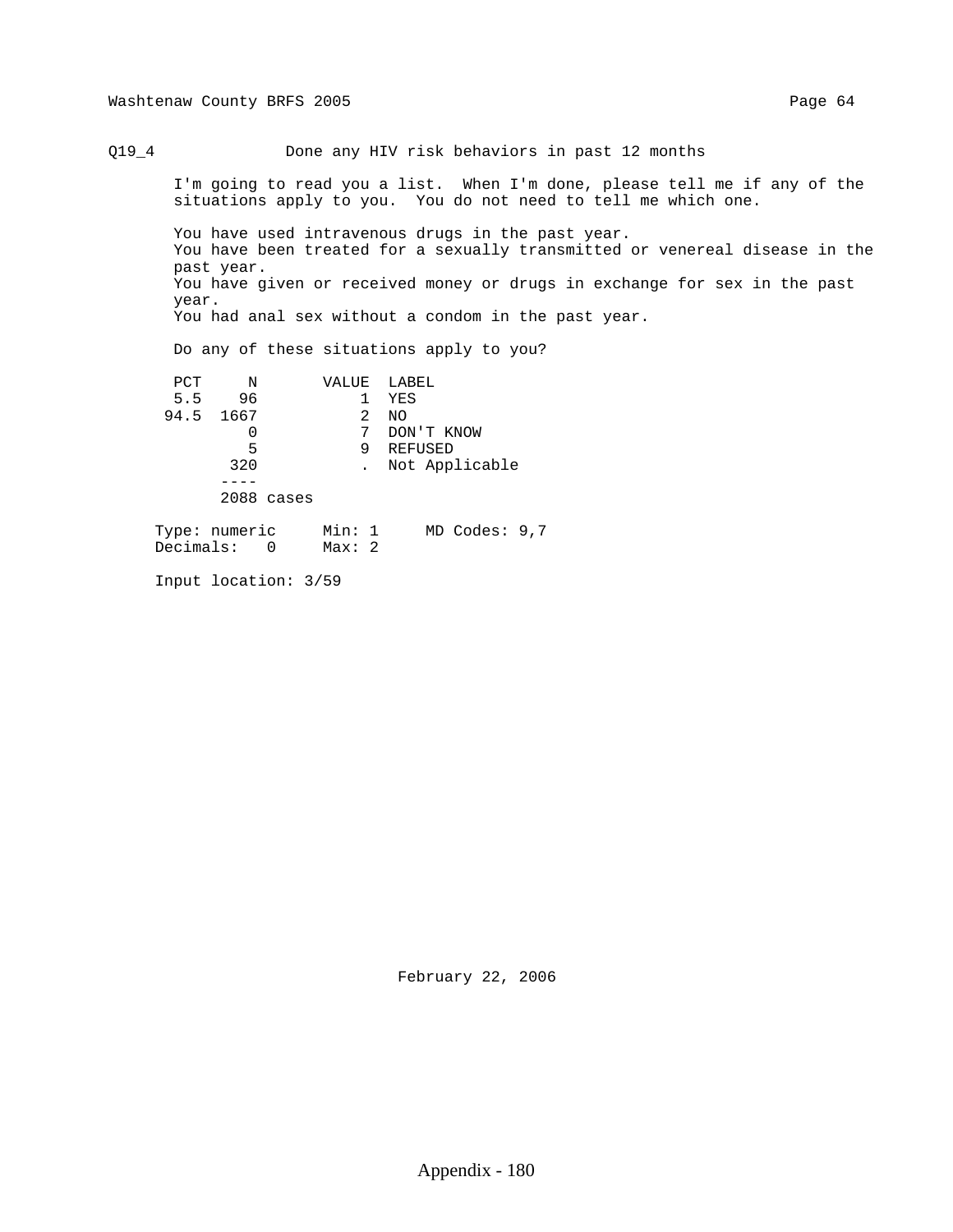Q20\_1 Get social/emotional support you need

How often do you get the social and emotional support you need?

\_\_\_\_\_\_\_\_\_\_\_\_\_\_\_\_\_\_\_\_\_\_\_\_\_\_\_\_\_\_\_\_\_\_\_\_\_\_\_\_\_\_\_\_\_\_\_\_\_\_\_\_\_\_\_\_\_\_\_\_\_\_\_\_\_\_\_\_\_\_\_\_\_\_\_\_\_\_\_\_

| PCT  | N                            | VALUE            | LABEL             |
|------|------------------------------|------------------|-------------------|
| 47.5 | 966                          | 1                | Always            |
|      | 720<br>35.4                  | 2                | Usually           |
|      | 9.2<br>188                   | 3                | Sometimes         |
|      | 4.4<br>90                    | 4                | Rarely            |
|      | 71<br>3.5                    | 5.               | Never             |
|      | 18                           | 7                | DON'T KNOW        |
|      | $\mathbf{1}$                 | 9                | REFUSED           |
|      | 34                           |                  | Not Applicable    |
|      |                              |                  |                   |
|      | 2088 cases                   |                  |                   |
|      | Type: numeric<br>Decimals: 0 | Min: 1<br>Max: 5 | $MD$ Codes: $9,7$ |
|      | Input location: 3/60         |                  |                   |

Q20\_2 Satisfaction with life

In general, how satisfied are you with your life?

| PCT  | N                            | VALUE            | LABEL             |
|------|------------------------------|------------------|-------------------|
| 48.8 | 1000                         | 1                | Very satisfied    |
| 46.6 | 954                          | $\mathbf{2}$     | Satisfied         |
| 4.1  | 85                           | 3                | Dissatisfied      |
| 0.5  | 10                           | 4                | Very dissatisfied |
|      | 5                            | 7                | DON'T KNOW        |
|      | $\mathbf{1}$                 | 9                | REFUSED           |
|      | 34                           |                  | Not Applicable    |
|      |                              |                  |                   |
|      | 2088 cases                   |                  |                   |
|      | Type: numeric<br>Decimals: 0 | Min: 1<br>Max: 4 | $MD$ Codes: $9,7$ |

Input location: 3/61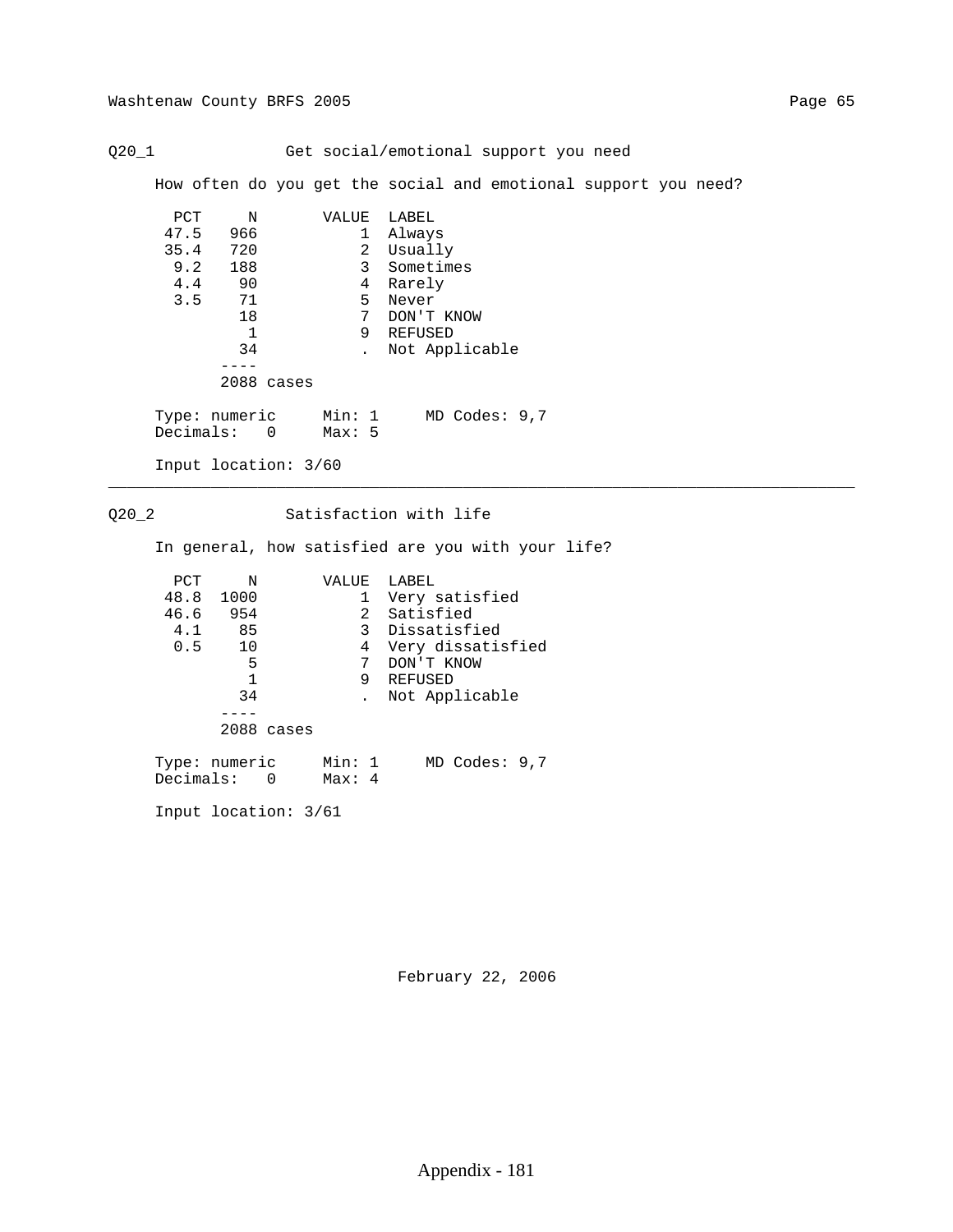Q21\_1 Birth month/year of child

What is the birth month and year of the [fill Rchild] child?

MONTH / YEAR

2088 cases

 Type: numeric Min: 11987 MD Codes: 999999,777777 Decimals: 0 Max: 122005

\_\_\_\_\_\_\_\_\_\_\_\_\_\_\_\_\_\_\_\_\_\_\_\_\_\_\_\_\_\_\_\_\_\_\_\_\_\_\_\_\_\_\_\_\_\_\_\_\_\_\_\_\_\_\_\_\_\_\_\_\_\_\_\_\_\_\_\_\_\_\_\_\_\_\_\_\_\_\_\_

Input location: 3/63-68

 Q21\_2 Child's sex Is the child a boy or a girl? PCT N VALUE LABEL 48.9 455 1 Boy 51.1 475 2 Girl 4 9 REFUSED 1154 . Not Applicable  $---$  2088 cases Type: numeric Min: 1 MD Codes: 9,7 Decimals: 0 Max: 2 Input location: 4/5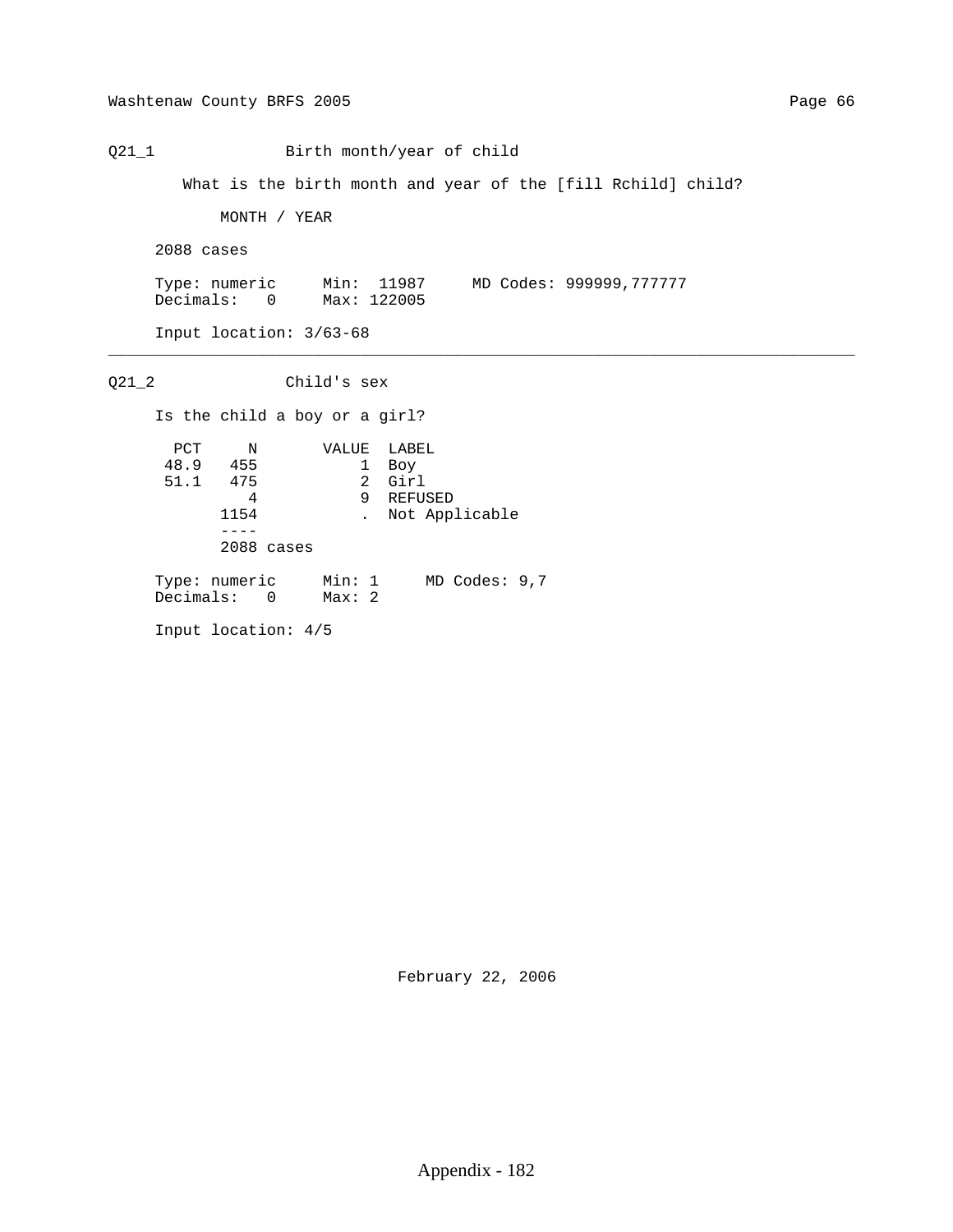Q21\_3 Child's ethnicity Is the child Hispanic or Latino? PCT N VALUE LABEL<br>2.5 23 1 YES 1 YES<br>2 NO 97.5 907<br>0 0 7 DON'T KNOW<br>4 9 REFUSED 4 9 REFUSED<br>1154 . Not App. . Not Applicable ---- 2088 cases Type: numeric Min: 1 MD Codes: 9,7 Decimals: 0 Max: 2 Input location: 4/15 \_\_\_\_\_\_\_\_\_\_\_\_\_\_\_\_\_\_\_\_\_\_\_\_\_\_\_\_\_\_\_\_\_\_\_\_\_\_\_\_\_\_\_\_\_\_\_\_\_\_\_\_\_\_\_\_\_\_\_\_\_\_\_\_\_\_\_\_\_\_\_\_\_\_\_\_\_\_\_\_ Q21\_4@1 Child's race - Mention 1 Which one or more of the following would you say is the race of the child? PCT N VALUE LABEL  $0.0$  0 0 75.1 699 1 White<br>21.8 203 2 Black

2 Black/African American<br>3 Asian 2.1 20 3 Asian 4 Native Hawaiian/Other Pacific Islander 5 American Indian/Alaska Native<br>6 Other 0.9 9 6 Other 0 7 DON'T KNOW 4 9 REFUSED<br>1154 . Not App. 1154 . Not Applicable ---- 2088 cases Type: numeric Min: 0 MD Codes: 9,7 Decimals: 0 Max: 6

Input location: 4/16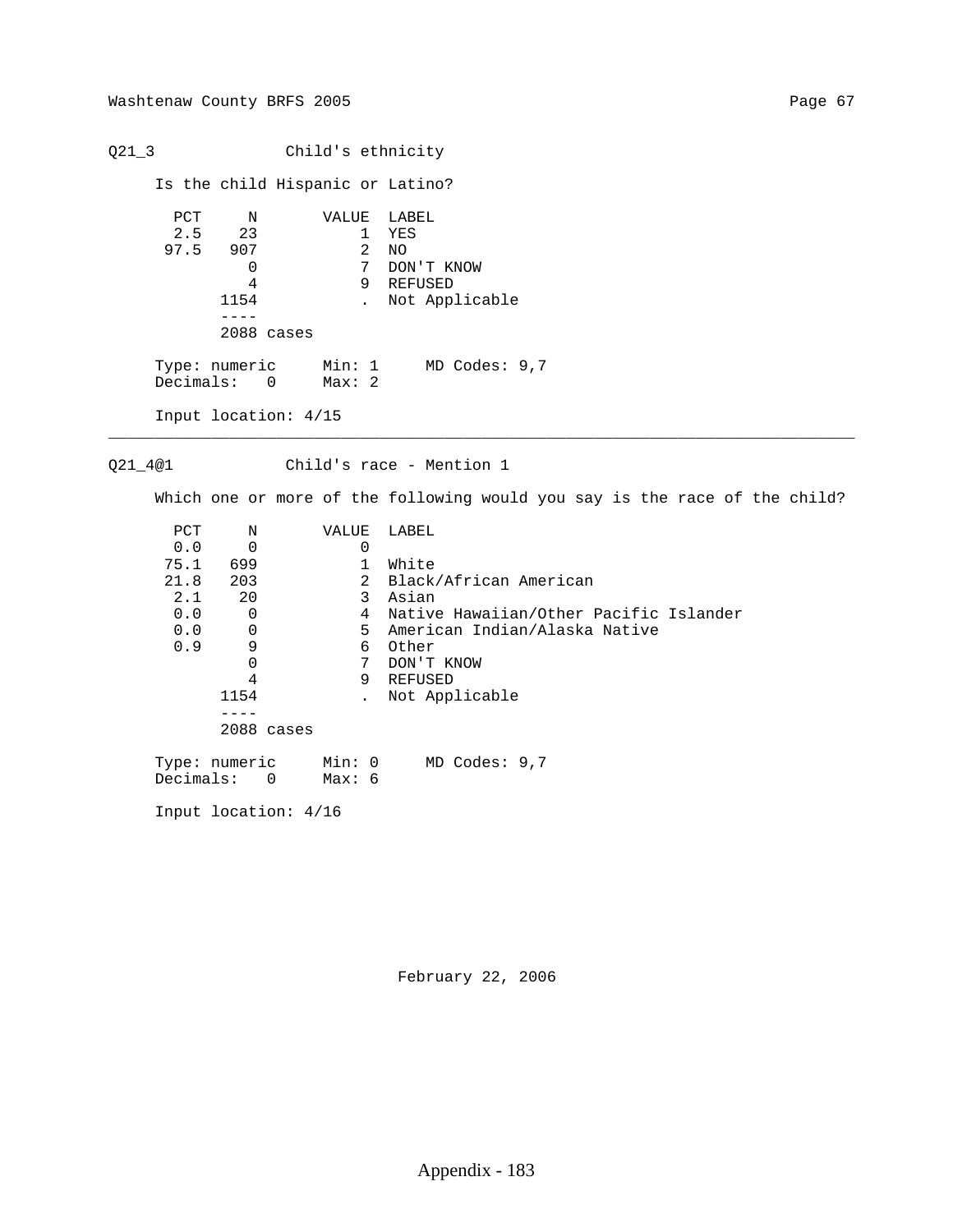| Q21_4@2                                                      |                                                                                                                           |                                                                                                                    | Child's race - Mention 2                                                                                                                                                                                  |
|--------------------------------------------------------------|---------------------------------------------------------------------------------------------------------------------------|--------------------------------------------------------------------------------------------------------------------|-----------------------------------------------------------------------------------------------------------------------------------------------------------------------------------------------------------|
| PCT<br>0.0<br>0.4<br>1.6<br>0.6<br>0.1<br>1.0<br>0.0<br>96.3 | Ν<br>0<br>3<br>15<br>6<br>$\mathbf{1}$<br>10<br>$\mathbf 0$<br>1<br>895<br>$\mathbf 0$<br>1158<br>$- - - -$<br>2088 cases | VALUE<br>0<br>$\mathbf{1}$<br>2<br>$\mathbf{3}$<br>$\overline{4}$<br>5<br>6<br>7<br>8<br>9<br>$\ddot{\phantom{a}}$ | LABEL<br>White<br>Black/African American<br>Asian<br>Native Hawaiian/Other Pacific Islander<br>American Indian/Alaska Native<br>Other<br>DON'T KNOW<br>NO ADDITIONAL CHOICES<br>REFUSED<br>Not Applicable |
| Decimals:                                                    | Type: numeric<br>$\Omega$<br>Input location: 4/17                                                                         | Min: 0<br>Max: 8                                                                                                   | MD Codes: 9,7                                                                                                                                                                                             |
| $Q21 - 4@3$                                                  |                                                                                                                           |                                                                                                                    | Child's race - Mention 3                                                                                                                                                                                  |
| PCT<br>0.6<br>0.0<br>0.5<br>0.0<br>1.4<br>0.0<br>97.5        | N<br>0<br>0<br>0<br>0<br>0<br>0<br>$\Omega$<br>34<br>$\mathbf 0$<br>2054<br>$- - - -$<br>$2088$ cases                     | VALUE<br>$\mathbf{1}$<br>$\overline{2}$<br>3<br>$\overline{4}$<br>5<br>6<br>7<br>8<br>9<br>$\ddot{\phantom{a}}$    | LABEL<br>White<br>Black/African American<br>Asian<br>Native Hawaiian/Other Pacific Islander<br>American Indian/Alaska Native<br>Other<br>DON'T KNOW<br>NO ADDITIONAL CHOICES<br>REFUSED<br>Not Applicable |
| Decimals:                                                    | Type: numeric<br>$\mathbf 0$                                                                                              | Min: 1<br>Max: 8                                                                                                   | MD Codes: 9,7                                                                                                                                                                                             |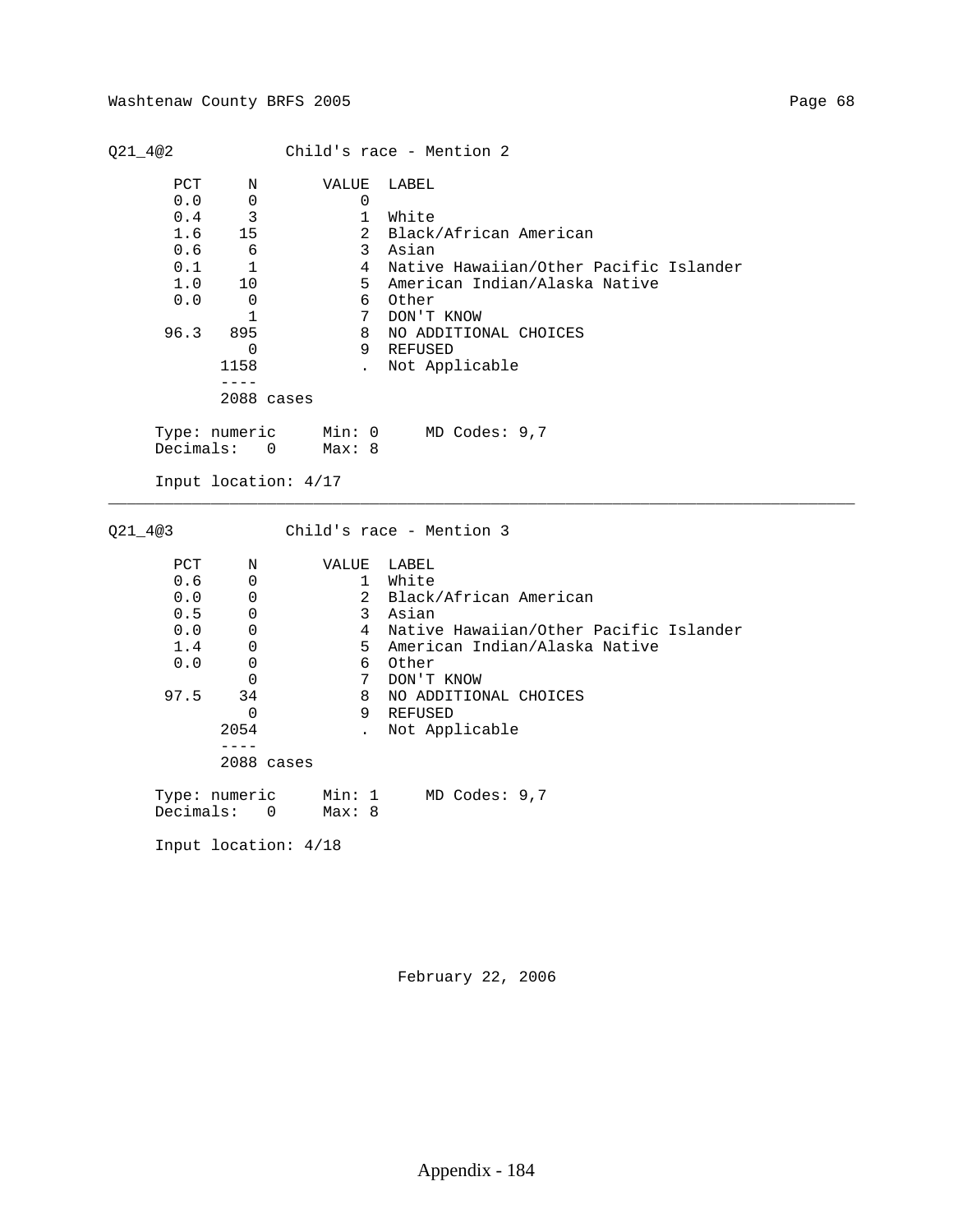|                                                        |                                                                                                     |                                                                                                                                          | Child's race - Mention 4                                                                                                                                                                                  |
|--------------------------------------------------------|-----------------------------------------------------------------------------------------------------|------------------------------------------------------------------------------------------------------------------------------------------|-----------------------------------------------------------------------------------------------------------------------------------------------------------------------------------------------------------|
| PCT<br>0.0<br>0.0<br>0.0<br>0.0<br>0.0<br>0.0<br>100.0 | Ν<br>$\mathbf 0$<br>0<br>$\mathbf 0$<br>0<br>0<br>0<br>$\Omega$<br>$\mathbf{1}$<br>$\Omega$<br>2087 | VALUE<br>$\mathbf{1}$<br>$\overline{a}$<br>$\mathbf{3}$<br>$\overline{4}$<br>5<br>6<br>$7\overline{ }$<br>8<br>9<br>$\ddot{\phantom{a}}$ | LABEL<br>White<br>Black/African American<br>Asian<br>Native Hawaiian/Other Pacific Islander<br>American Indian/Alaska Native<br>Other<br>DON'T KNOW<br>NO ADDITIONAL CHOICES<br>REFUSED<br>Not Applicable |
|                                                        | $- - - -$<br>2088 cases                                                                             |                                                                                                                                          |                                                                                                                                                                                                           |
| Decimals:                                              | Type: numeric<br>$\overline{0}$                                                                     | Min: 8<br>Max: 8                                                                                                                         | MD Codes: 9,7                                                                                                                                                                                             |
|                                                        | Input location: 4/19                                                                                |                                                                                                                                          |                                                                                                                                                                                                           |
|                                                        |                                                                                                     |                                                                                                                                          |                                                                                                                                                                                                           |
| $Q21 - 4@5$                                            |                                                                                                     |                                                                                                                                          | Child's race - Mention 5                                                                                                                                                                                  |
| PCT                                                    | Ν                                                                                                   | VALUE                                                                                                                                    | LABEL                                                                                                                                                                                                     |
|                                                        | 0                                                                                                   | $\mathbf{1}$                                                                                                                             | White                                                                                                                                                                                                     |
|                                                        | $\mathsf 0$                                                                                         | $\overline{2}$<br>3                                                                                                                      | Black/African American                                                                                                                                                                                    |
|                                                        | 0<br>$\mathbf 0$                                                                                    | $\overline{4}$                                                                                                                           | Asian<br>Native Hawaiian/Other Pacific Islander                                                                                                                                                           |
|                                                        | $\mathbf 0$                                                                                         | 5                                                                                                                                        | American Indian/Alaska Native                                                                                                                                                                             |
|                                                        | 0                                                                                                   | $6\overline{6}$                                                                                                                          | Other                                                                                                                                                                                                     |
|                                                        | 0                                                                                                   | $7\phantom{.0}$                                                                                                                          | DON'T KNOW                                                                                                                                                                                                |
|                                                        | 0                                                                                                   | 8                                                                                                                                        | NO ADDITIONAL CHOICES                                                                                                                                                                                     |
|                                                        | $\Omega$                                                                                            | 9                                                                                                                                        | REFUSED                                                                                                                                                                                                   |
|                                                        | 2088<br>$- - - -$                                                                                   | $\ddot{\phantom{0}}$                                                                                                                     | Not Applicable                                                                                                                                                                                            |
|                                                        | 2088 cases                                                                                          |                                                                                                                                          |                                                                                                                                                                                                           |
|                                                        | Type: numeric                                                                                       |                                                                                                                                          | Min: NA MD Codes: 9,7                                                                                                                                                                                     |
| Decimals:                                              | $\mathbf 0$                                                                                         | Max: NA                                                                                                                                  |                                                                                                                                                                                                           |
|                                                        | Input location: 4/20                                                                                |                                                                                                                                          |                                                                                                                                                                                                           |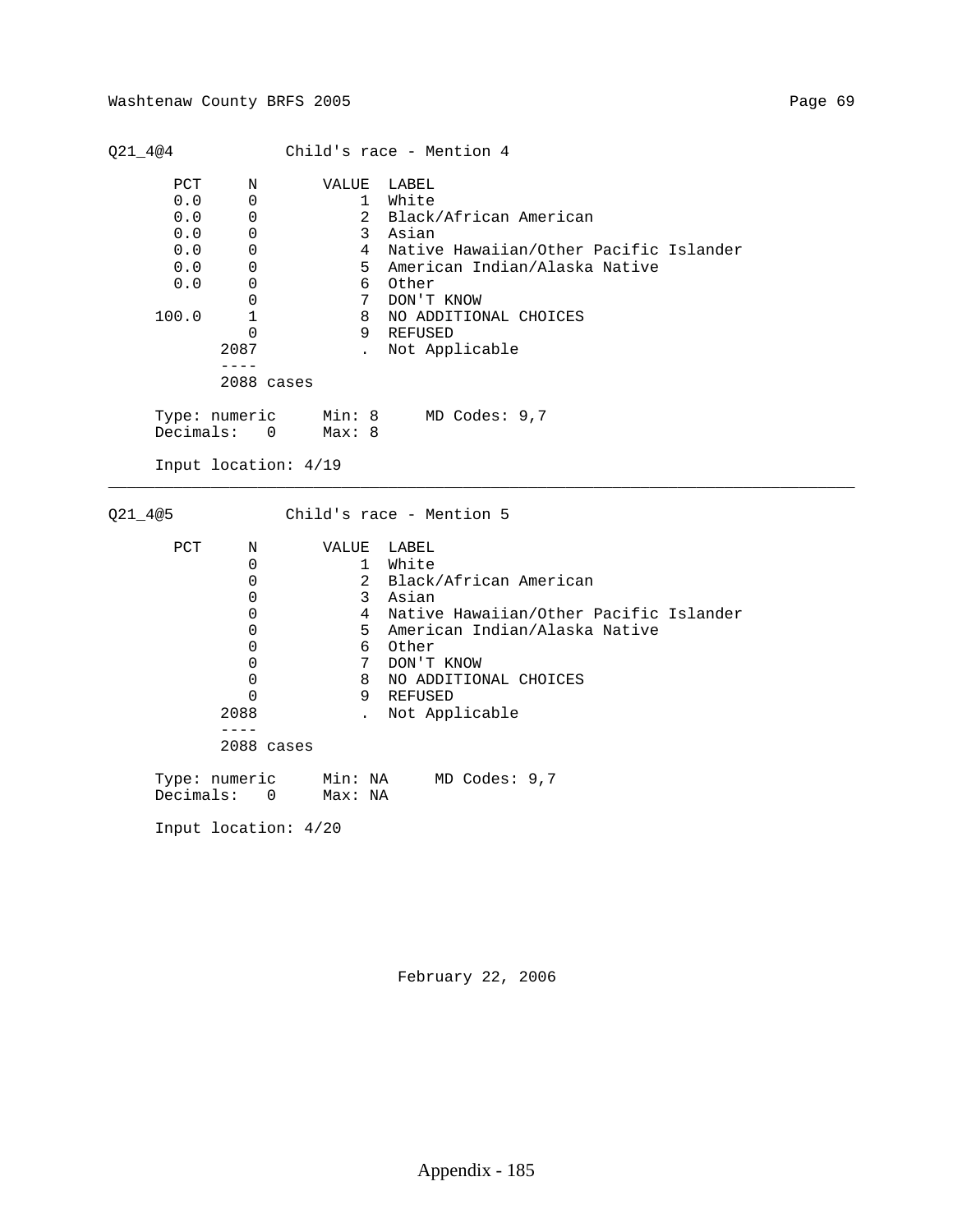# Washtenaw County BRFS 2005 Page 70

| Q21_4@6                                          |                                                                                                                            |                                                                                                | Child's race - mention 6                                                                                                                                                                                  |
|--------------------------------------------------|----------------------------------------------------------------------------------------------------------------------------|------------------------------------------------------------------------------------------------|-----------------------------------------------------------------------------------------------------------------------------------------------------------------------------------------------------------|
| PCT                                              | N<br>$\mathsf 0$<br>0<br>$\Omega$<br>$\mathbf 0$<br>0<br>0<br>$\Omega$<br>0<br>$\Omega$<br>2088<br>$- - - -$<br>2088 cases | VALUE<br>$\mathbf{1}$<br>$\overline{2}$<br>3<br>$\overline{4}$<br>5<br>6<br>7<br>8<br>9        | LABEL<br>White<br>Black/African American<br>Asian<br>Native Hawaiian/Other Pacific Islander<br>American Indian/Alaska Native<br>Other<br>DON'T KNOW<br>NO ADDITIONAL CHOICES<br>REFUSED<br>Not Applicable |
| Decimals:                                        | Type: numeric<br>$\overline{0}$                                                                                            | Max: NA                                                                                        | Min: NA MD Codes: 9,7                                                                                                                                                                                     |
|                                                  | Input location: 4/21                                                                                                       |                                                                                                |                                                                                                                                                                                                           |
| $Q21-5$                                          |                                                                                                                            |                                                                                                | Child's primary race                                                                                                                                                                                      |
|                                                  |                                                                                                                            |                                                                                                | Which one of these groups would you say best represents the child's race?                                                                                                                                 |
| PCT<br>41.0<br>33.6<br>6.0<br>0.0<br>6.2<br>13.2 | Ν<br>11<br>9<br>$\overline{a}$<br>$\mathbf 0$<br>$\overline{2}$<br>$\overline{4}$<br>7                                     | VALUE<br>$\mathbf{1}$<br>$\overline{a}$<br>$\mathbf{3}$<br>4<br>5<br>6<br>$7\overline{ }$<br>9 | LABEL<br>White<br>Black/African American<br>Asian<br>Native Hawaiian/Other Pacific Islander<br>American Indian/Alaska Native<br>Other<br>DON'T KNOW<br><b>REFUSED</b>                                     |
|                                                  | $\mathbf{1}$<br>2054<br>$- - - -$<br>2088 cases                                                                            | $\ddot{\phantom{a}}$                                                                           | Not Applicable                                                                                                                                                                                            |
| Decimals:                                        | Type: numeric<br>$\Omega$                                                                                                  | Min: 1<br>Max: 6                                                                               | MD Codes: 9,7                                                                                                                                                                                             |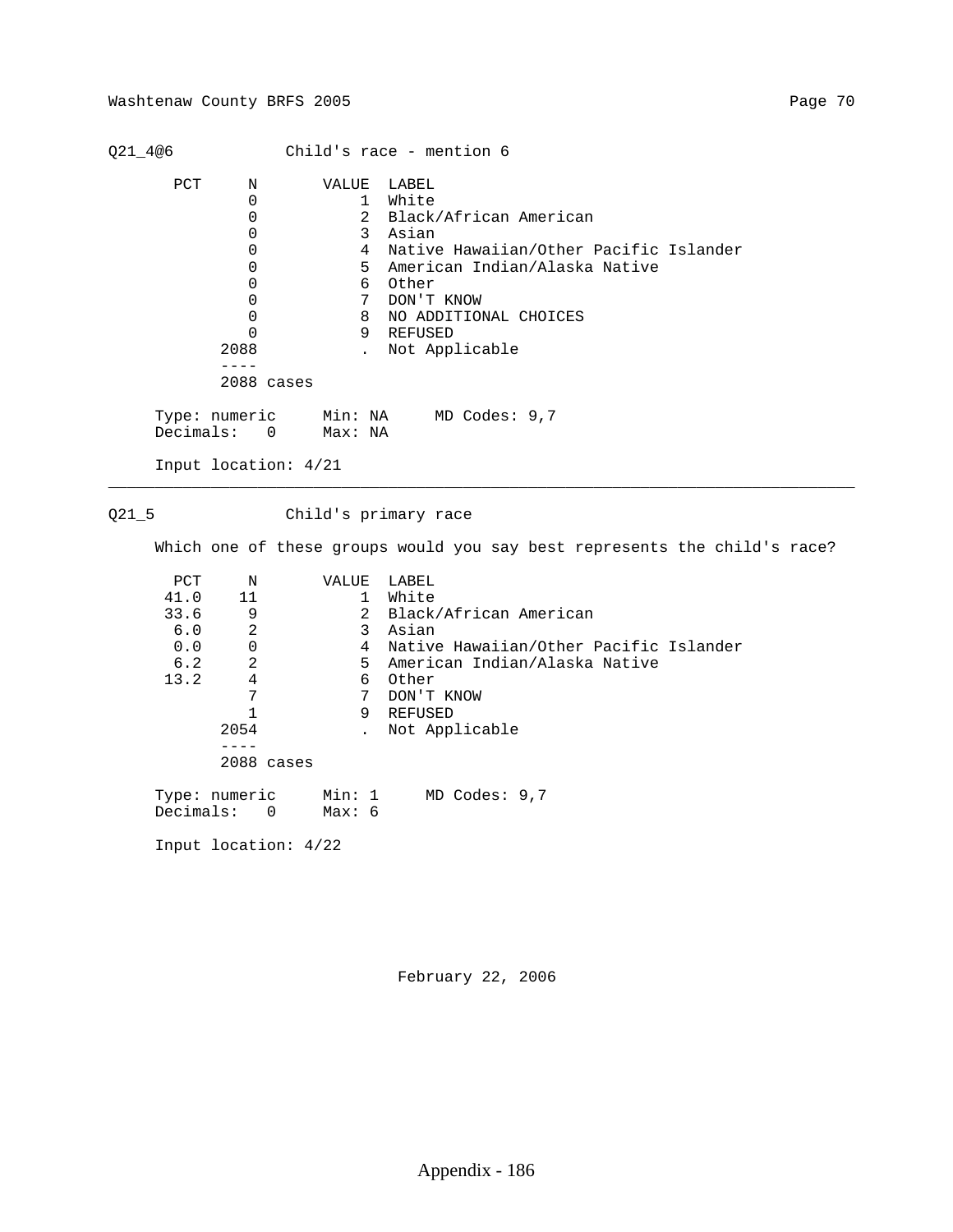Q21\_6 Relation to child

How are you related to the child?

| PCT<br>N      |            | VALUE  | LABEL                     |
|---------------|------------|--------|---------------------------|
| 89.2 831      |            |        | Parent                    |
| 0.6<br>5      |            |        | 2 Grandparent             |
| 0.1           |            | 3      | Foster parent or quardian |
| 9.2<br>86     |            | 4      | Sibling                   |
| 0.6<br>6      |            |        | 5 Other relative          |
| 2<br>0.2      |            | 6      | Not related in any way    |
|               |            | 7      | DON'T KNOW                |
| 3             |            | 9      | REFUSED                   |
| 1154          |            |        | Not Applicable            |
|               |            |        |                           |
|               | 2088 cases |        |                           |
| Type: numeric |            | Min: 1 | $MD$ Codes: $9,7$         |
| Decimals: 0   |            | Мах: б |                           |

Input location: 4/23

Input location: 4/24

# Q22\_1 Child ever told had asthma

 Has a doctor, nurse or other health professional ever said that the child has asthma?

\_\_\_\_\_\_\_\_\_\_\_\_\_\_\_\_\_\_\_\_\_\_\_\_\_\_\_\_\_\_\_\_\_\_\_\_\_\_\_\_\_\_\_\_\_\_\_\_\_\_\_\_\_\_\_\_\_\_\_\_\_\_\_\_\_\_\_\_\_\_\_\_\_\_\_\_\_\_\_\_

| PCT           | N    |            | VALUE  |   | LABEL             |
|---------------|------|------------|--------|---|-------------------|
| 18.0          | 166  |            |        |   | YES               |
| 82.0          | 757  |            |        | 2 | NO                |
|               | 8    |            |        | 7 | DON'T KNOW        |
|               | 3    |            |        | 9 | REFUSED           |
|               | 1154 |            |        |   | Not Applicable    |
|               |      |            |        |   |                   |
|               |      | 2088 cases |        |   |                   |
|               |      |            |        |   |                   |
| Type: numeric |      |            | Min: 1 |   | $MD$ Codes: $9,7$ |
| Decimals: 0   |      |            | Max:2  |   |                   |
|               |      |            |        |   |                   |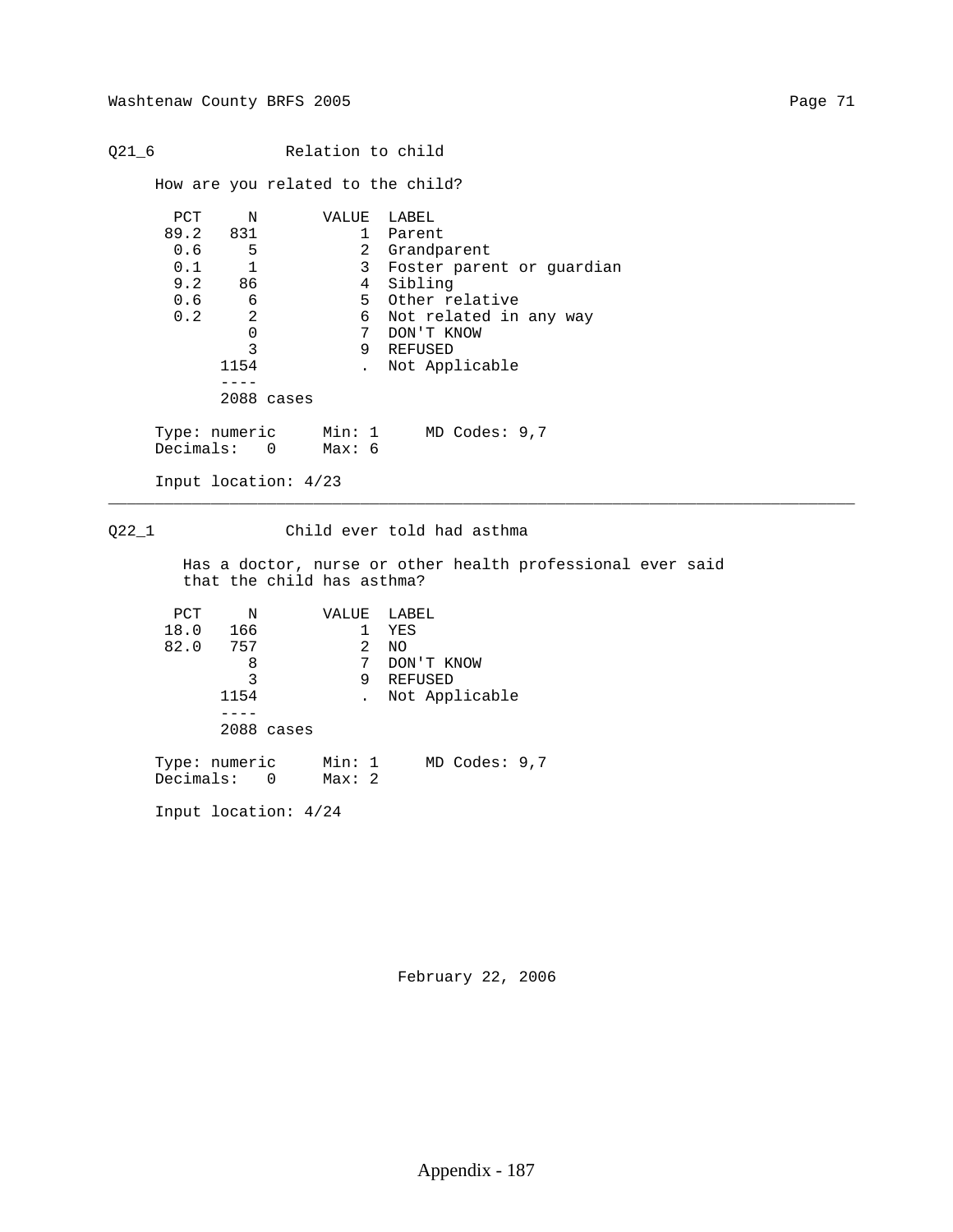Q22\_2 Child still has asthma

Does the child still have asthma?

```
PCT N VALUE LABEL<br>88.9 146 1 YES
                        \begin{array}{cc} 1 & \text{YES} \\ 2 & \text{NO} \end{array}11.1 18 \frac{2}{3} 0
2 7 DON'T KNOW
0 9 REFUSED
                1922 . Not Applicable
                 ----
                2088 cases
Type: numeric Min: 1 MD Codes: 9,7
Decimals: 0 Max: 2
          Input location: 4/25
```
## W22\_3 Number of asthmatic attacks child has had

\_\_\_\_\_\_\_\_\_\_\_\_\_\_\_\_\_\_\_\_\_\_\_\_\_\_\_\_\_\_\_\_\_\_\_\_\_\_\_\_\_\_\_\_\_\_\_\_\_\_\_\_\_\_\_\_\_\_\_\_\_\_\_\_\_\_\_\_\_\_\_\_\_\_\_\_\_\_\_\_

 During the past 12 months, how many episodes of asthma or asthma attacks has the [fill Rchild] child had?

| PCT  | N             |            | VALUE   |   | LABEL |             |                |                   |
|------|---------------|------------|---------|---|-------|-------------|----------------|-------------------|
| 38.1 | 51            |            | 0       |   |       |             |                |                   |
| 10.8 | 14            |            | 1       |   |       |             |                |                   |
|      | 40.2 54       |            |         | 2 |       |             |                |                   |
| 5.1  | 7             |            |         | 3 |       |             |                |                   |
| 2.7  | 4             |            |         | 4 |       |             |                |                   |
| 0.1  | $\mathbf 0$   |            | 5       |   |       |             |                |                   |
| 2.1  | 3             |            | 6       |   |       |             |                |                   |
| 0.1  | 0             |            | 8       |   |       |             |                |                   |
| 0.6  | 1             |            | 10      |   |       |             |                |                   |
| 0.2  | 0             |            | 12      |   |       |             |                |                   |
| 0.1  | 0             |            | 20      |   |       |             |                |                   |
| 0.1  | 0             |            | 40      |   |       |             |                |                   |
|      | 2             |            | 777     |   |       | DON'T KNOW  |                |                   |
|      | Ω             |            |         |   |       | 999 REFUSED |                |                   |
|      | 1953          |            |         |   |       |             | Not Applicable |                   |
|      |               |            |         |   |       |             |                |                   |
|      |               | 2088 cases |         |   |       |             |                |                   |
|      | Type: numeric |            | Min: 0  |   |       |             |                | MD Codes: 999,777 |
|      | Decimals: 0   |            | Max: 40 |   |       |             |                |                   |
|      |               |            |         |   |       |             |                |                   |

Input location: 4/26-28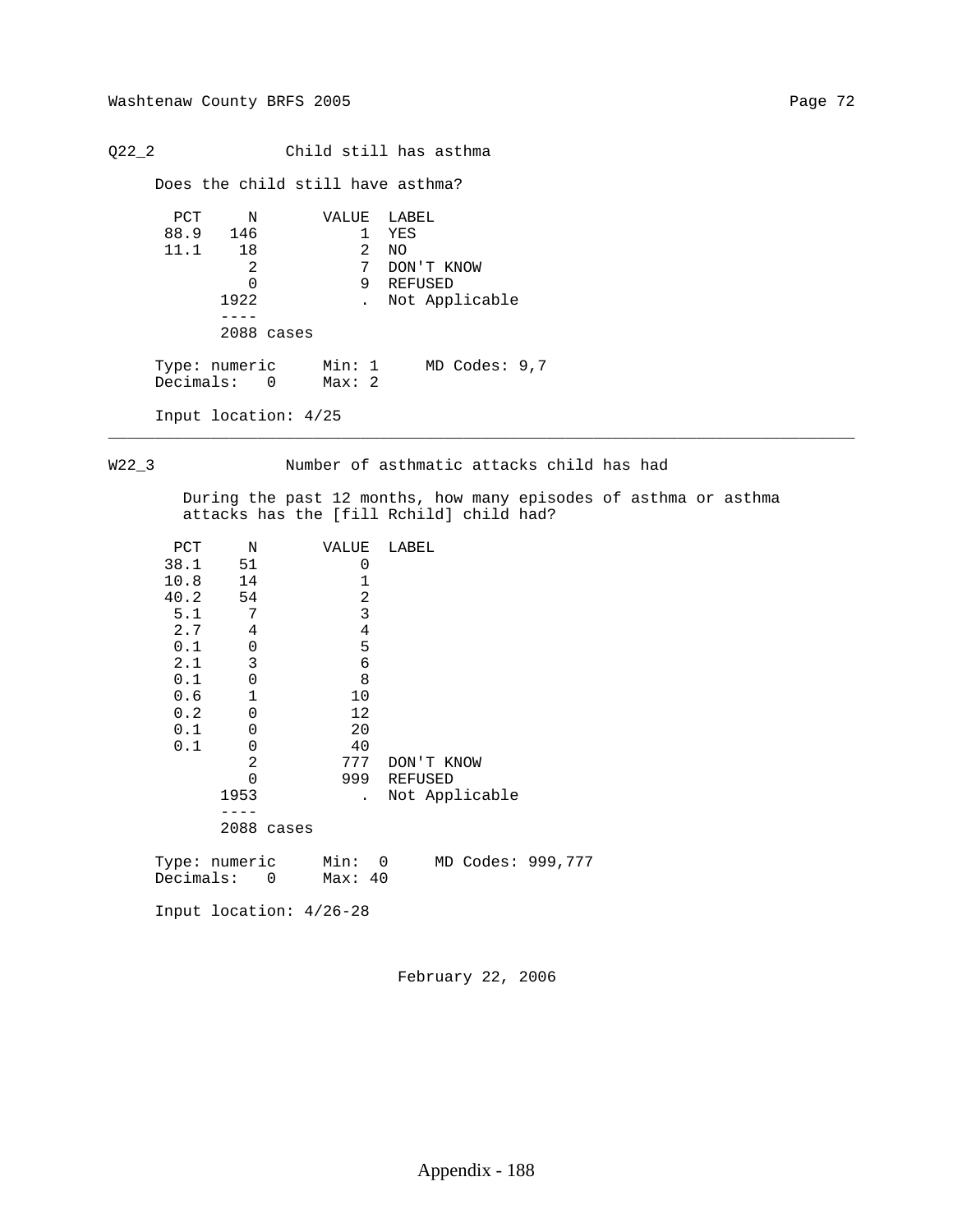Q32\_1 Child's height

How tall is the child now?

 0\_\_\_ English measurement (feet/inches) 9\_\_\_ Metric measurment (centimeters)

| PCT        | N                   | VALUE      | LABEL |
|------------|---------------------|------------|-------|
| 2.5        | 15                  | 7          |       |
| 1.6        | 9                   | 100        |       |
| 0.2        | 1                   | 102        |       |
| 0.1        | 0                   | 103        |       |
| 0.1        | $\mathbf 1$         | 106        |       |
| 0.1        | $\mathbf 1$         | 110        |       |
| 1.3        | 8                   | 200        |       |
| 0.4        | 2                   | 201        |       |
| 0.1        | $\mathbf 1$         | 202        |       |
| 0.0        | 0                   | 203        |       |
| 0.1        | 1                   | 204        |       |
| 0.1        | 0                   | 205        |       |
| 10.3       | 60                  | 206        |       |
| 0.5        | 3                   | 207        |       |
| 0.1        | $\mathbf 1$         | 208        |       |
| 0.8        | 5                   | 210        |       |
| 0.1        | $\mathbf 0$         | 211        |       |
| 6.4        | 37                  | 300        |       |
| 1.2        | 7                   | 301        |       |
| 5.3        | 30                  | 302        |       |
| 0.7        | 4                   | 303        |       |
| 0.7        | $\overline{4}$      | 304        |       |
| 1.2        | 7                   | 305        |       |
| 2.1        | 12                  | 306        |       |
| 0.0<br>0.5 | 0                   | 307        |       |
| 0.4        | 3<br>$\overline{c}$ | 308        |       |
| 0.2        | $\mathbf 1$         | 309<br>310 |       |
| 0.6        | 4                   | 311        |       |
| 15.5       | 90                  | 400        |       |
| 1.0        | 6                   | 401        |       |
| 0.9        | 5                   | 402        |       |
| 1.2        | 7                   | 403        |       |
| 0.6        | 3                   | 404        |       |
| 1.0        | б                   | 405        |       |
| 1.6        | 9                   | 406        |       |
| 4.3        | 25                  | 407        |       |
| 0.5        | 3                   | 408        |       |
| 0.2        | $\mathbf 1$         | 409        |       |
| 0.9        | 5                   | 410        |       |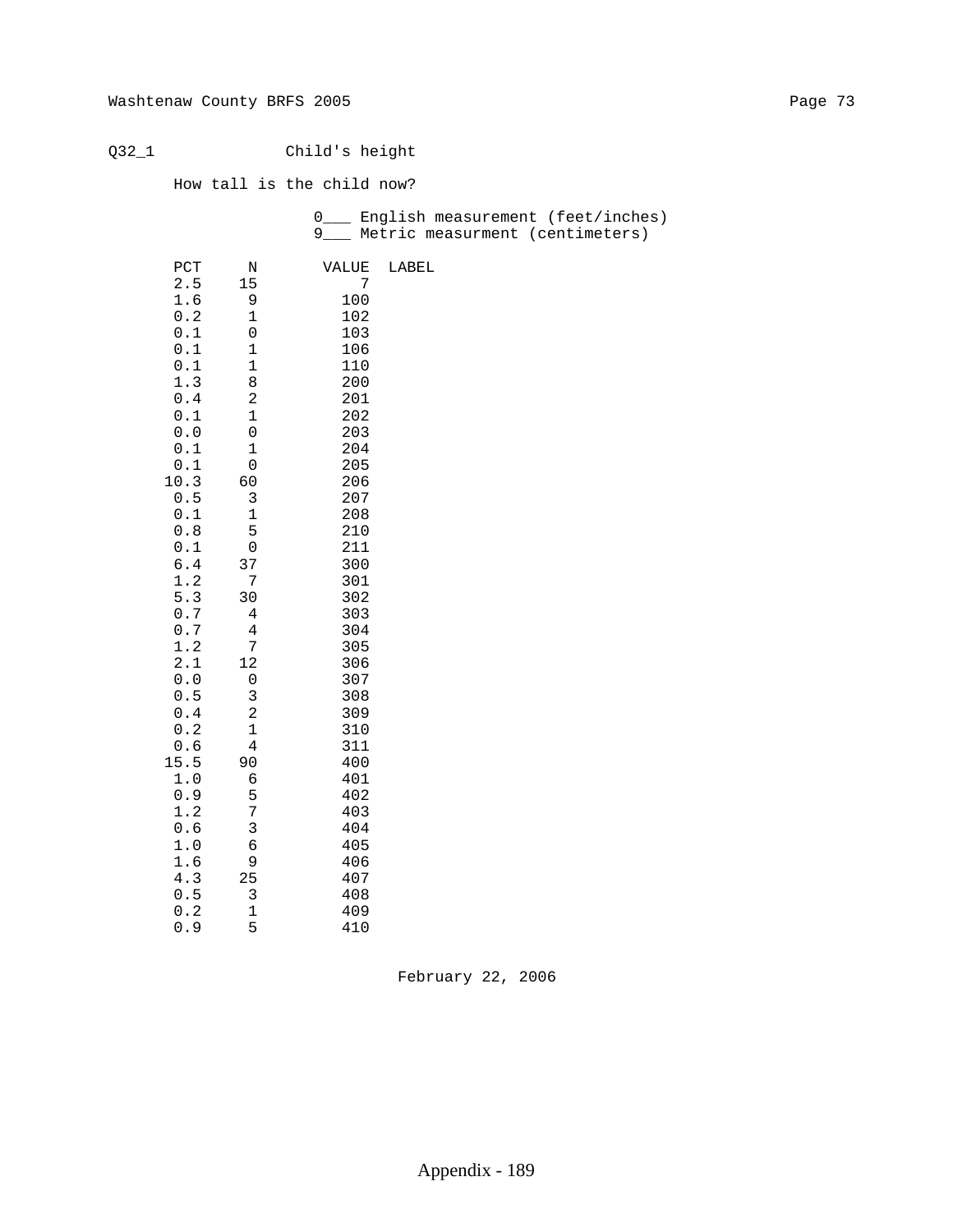| 0.7                   | 4                        | 411       |            |                |                      |
|-----------------------|--------------------------|-----------|------------|----------------|----------------------|
| 5.3                   | 31                       | 500       |            |                |                      |
| 1.1                   | 6                        | 501       |            |                |                      |
| 1.1                   | 6                        | 502       |            |                |                      |
| 2.0                   | 11                       | 503       |            |                |                      |
| 3.3                   | 19                       | 504       |            |                |                      |
| 0.7                   | 4                        | 505       |            |                |                      |
| 3.4                   | 20                       | 506       |            |                |                      |
| 1.5                   | 9                        | 507       |            |                |                      |
| 9.8                   | 57                       | 508       |            |                |                      |
| 2.1                   | 12                       | 509       |            |                |                      |
| $1.4$                 | 8                        | 510       |            |                |                      |
| $0.2\,$               | $\mathbf 1$              | 511       |            |                |                      |
| 0.5                   | $\mathsf 3$              | 600       |            |                |                      |
| ${\bf 0}$ . ${\bf 0}$ | 0                        | 601       |            |                |                      |
| 0.2                   | 1                        | 602       |            |                |                      |
| 0.1                   | 0                        | 603       |            |                |                      |
| $0.3$                 | $\sqrt{2}$               | 604       |            |                |                      |
| 0.4                   | $\sqrt{2}$               | 607       |            |                |                      |
| 0.0                   | $\mbox{O}$               | 608       |            |                |                      |
|                       | $\mathbf{3}$             | 7777      | DON'T KNOW |                |                      |
| 0.1                   | $\mbox{O}$               | 9100      |            |                |                      |
| 0.1                   | 0                        | 9125      |            |                |                      |
| ${\bf 0}$ . ${\bf 0}$ | 0                        | 9507      |            |                |                      |
| 0.2                   | $\mathbf 1$              | 9909      |            |                |                      |
|                       | 188                      | 9999      | REFUSED    |                |                      |
|                       | 1316                     |           |            | Not Applicable |                      |
|                       |                          |           |            |                |                      |
|                       | 2088 cases               |           |            |                |                      |
|                       |                          |           |            |                |                      |
|                       | Type: numeric            | Min:      | 7          |                | MD Codes: 9999, 7777 |
|                       | Decimals:<br>$\mathbf 0$ | Max: 9909 |            |                |                      |
|                       |                          |           |            |                |                      |

Input location: 4/29-32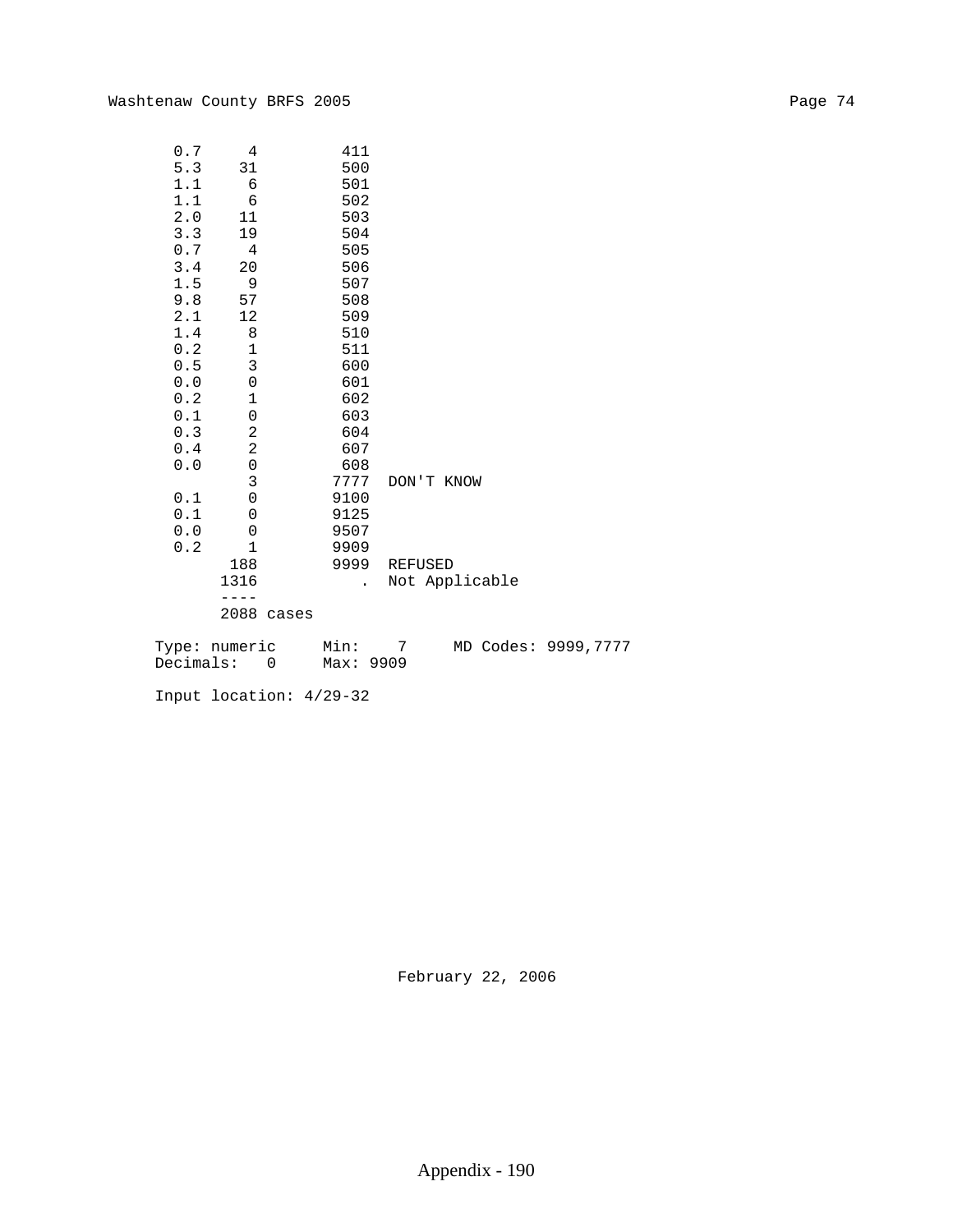Q32\_2 Child's weight

How much does the child weigh now?

|  | Pounds |
|--|--------|
|  | Grams  |

2088 cases

 Type: numeric Min: 10 MD Codes: 9999,7777 Decimals: 0 Max: 9065

\_\_\_\_\_\_\_\_\_\_\_\_\_\_\_\_\_\_\_\_\_\_\_\_\_\_\_\_\_\_\_\_\_\_\_\_\_\_\_\_\_\_\_\_\_\_\_\_\_\_\_\_\_\_\_\_\_\_\_\_\_\_\_\_\_\_\_\_\_\_\_\_\_\_\_\_\_\_\_\_

Input location: 4/33-36

Q32\_3 Description of child's weight

How would you describe the child's weight? Would you say the child is ....

| PCT       | N             |            | VALUE  |   | LABEL                  |
|-----------|---------------|------------|--------|---|------------------------|
| 0.1       | $\mathbf{1}$  |            |        |   | Very underweight       |
| 12.4      | 94            |            |        | 2 | Slightly underweight   |
| 82.7      | 628           |            |        | 3 | About the right weight |
| 4.4       | 33            |            |        | 4 | Slightly overweight    |
| 0.4       | -3            |            |        | 5 | Very overweight        |
|           | 0             |            |        | 7 | DON'T KNOW             |
|           | 12            |            |        | 9 | REFUSED                |
|           | 1317          |            |        |   | Not Applicable         |
|           |               |            |        |   |                        |
|           |               | 2088 cases |        |   |                        |
|           | Type: numeric |            | Min: 1 |   | $MD$ Codes: 9,7        |
| Decimals: |               | $\Omega$   | Max:5  |   |                        |

Input location: 4/37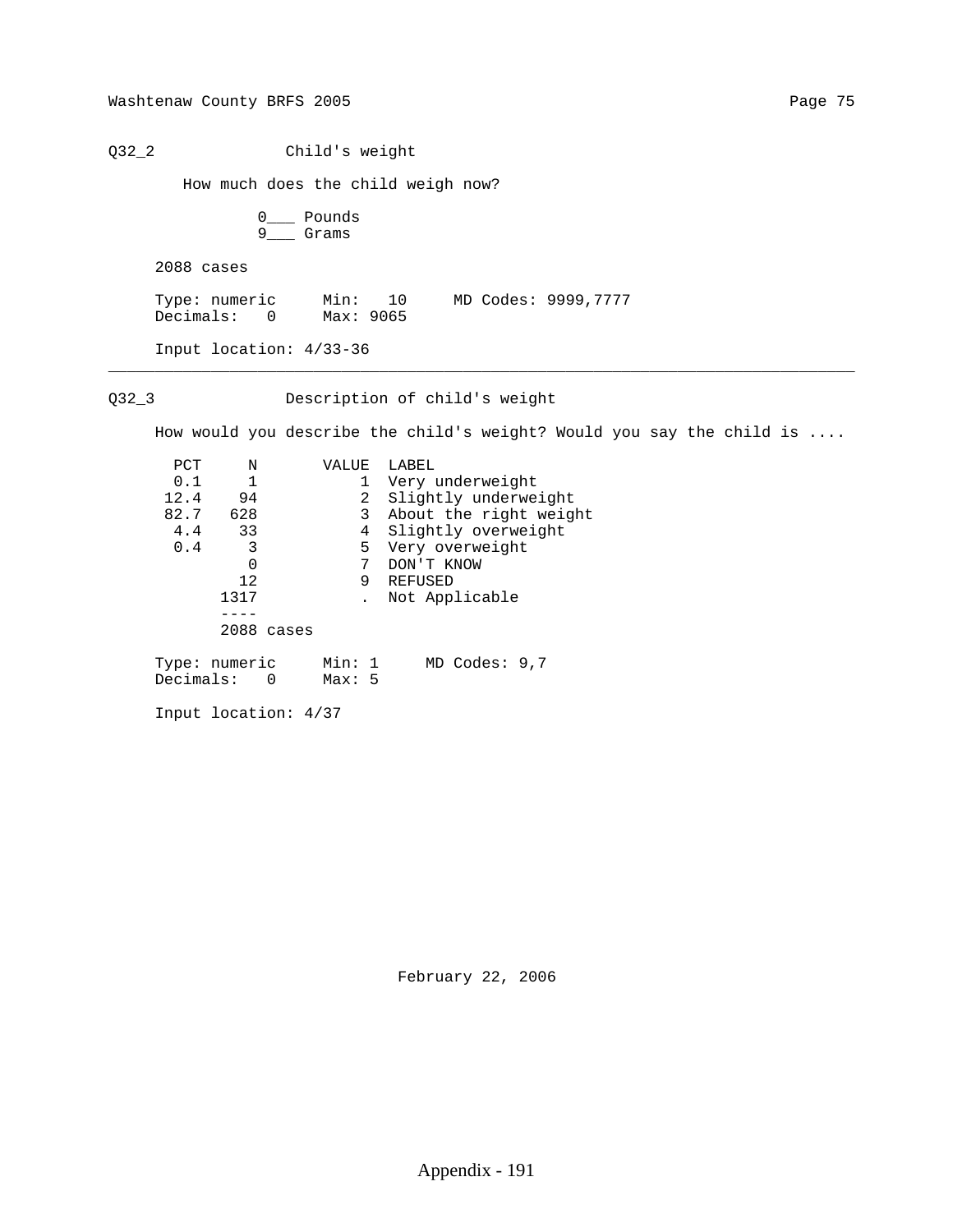# Q32\_4 Time spent in active play

 The next question is about active play, such as running, jumping, dancing, or throwing a ball. On a usual day, about how many minutes or hours does the child engage in active play?

## HOURS:MINUTES

| PCT  | Ν                       |       | VALUE                | LABEL          |
|------|-------------------------|-------|----------------------|----------------|
|      |                         |       |                      |                |
| 0.3  | 1                       |       | 10                   |                |
| 0.1  | $\mathsf 0$             |       | 20                   |                |
| 3.4  | 13                      |       | 30                   |                |
| 1.4  | $5^{\circ}$             |       | 45                   |                |
| 4.3  | 16                      |       | 100                  |                |
| 1.0  | 4                       |       | 130                  |                |
| 5.6  | 21                      |       | 200                  |                |
| 0.1  | $\mathbf 0$             |       | 230                  |                |
| 5.5  | 21                      |       | 300                  |                |
| 20.2 | 76                      |       | 400                  |                |
| 0.7  | $\overline{\mathbf{3}}$ |       | 430                  |                |
| 18.6 | 70                      |       | 500                  |                |
| 14.4 | 54                      |       | 600                  |                |
| 0.5  | $\sqrt{2}$              |       | 630                  |                |
| 0.0  | $\mathsf{O}\xspace$     |       | 700                  |                |
|      | 11                      |       | 777                  | DON'T KNOW     |
| 19.3 | 73                      |       | 800                  |                |
| 0.8  | $\mathsf{3}$            |       | 888                  |                |
| 0.1  | $\mathbf 1$             |       | 900                  |                |
| 0.0  | $\mathsf 0$             |       | 909                  |                |
|      |                         |       |                      |                |
| 3.7  | 14                      |       | 959                  |                |
|      | 11                      |       | 999                  | REFUSED        |
|      | 1689                    |       | $\ddot{\phantom{0}}$ | Not Applicable |
|      |                         |       |                      |                |
|      | 2088                    | cases |                      |                |
|      |                         |       |                      |                |

| Type: numeric | Min: 10  |  | MD Codes: 999,777 |
|---------------|----------|--|-------------------|
| Decimals: 0   | Max: 959 |  |                   |

Input location: 4/38-40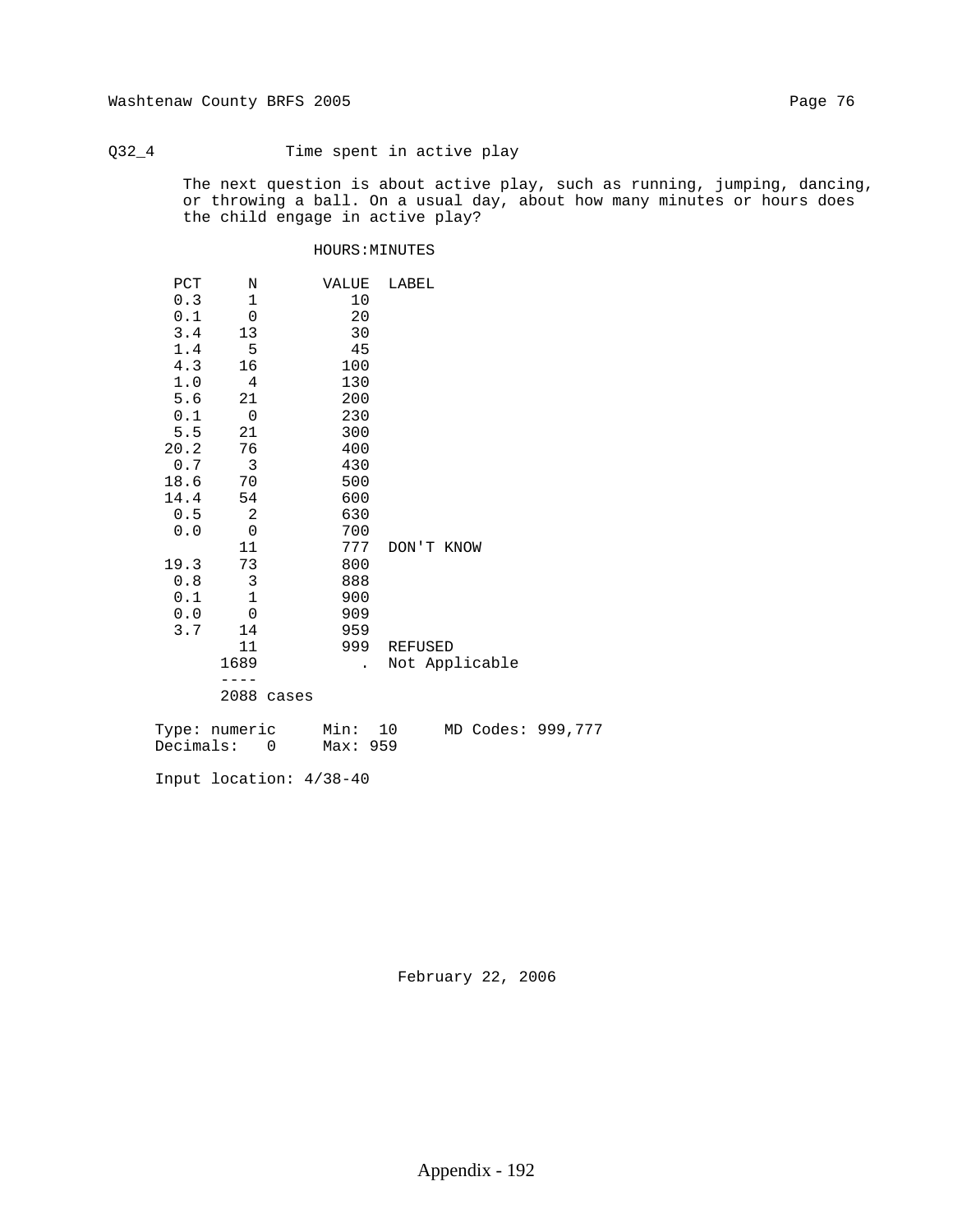### W23\_5 Number of days/week of active play

 In an average week, on how many days out of seven does the [fill Rchild] child get 60 minutes or more of at least moderate exercise, over the course of the entire day? Brisk walking, playing tag, jumping rope, or swimming are examples of moderate exercise. This exercise can take place over one 60 minute period or even over several periods of 10 minutes each.

| PCT  | N                                                                                                              | VALUE        | LABEL                                                                                                                                          |
|------|----------------------------------------------------------------------------------------------------------------|--------------|------------------------------------------------------------------------------------------------------------------------------------------------|
| 1.3  | 4                                                                                                              |              |                                                                                                                                                |
| 3.9  | 11                                                                                                             |              |                                                                                                                                                |
| 5.7  | 16                                                                                                             | 2            |                                                                                                                                                |
| 25.3 | 70                                                                                                             | 3            |                                                                                                                                                |
| 4.4  | 12                                                                                                             | 4            |                                                                                                                                                |
| 28.5 | 79                                                                                                             | 5            |                                                                                                                                                |
| 5.2  | 14                                                                                                             | 6            |                                                                                                                                                |
| 25.8 | 72                                                                                                             | 7            |                                                                                                                                                |
|      | 20                                                                                                             | 77           | DON'T KNOW                                                                                                                                     |
|      | 3                                                                                                              | 99           | <b>REFUSED</b>                                                                                                                                 |
|      | 1786                                                                                                           |              | Not Applicable                                                                                                                                 |
|      |                                                                                                                |              |                                                                                                                                                |
|      | 2088 cases                                                                                                     |              |                                                                                                                                                |
|      | mando de la companya de la companya de la companya de la companya de la companya de la companya de la companya | $\mathbf{A}$ | $\mathbf{M}$ $\mathbf{D}$ $\mathbf{A}$ $\mathbf{A}$ $\mathbf{A}$ $\mathbf{A}$ $\mathbf{A}$ $\mathbf{A}$ $\mathbf{A}$ $\mathbf{A}$ $\mathbf{A}$ |

| Type: numeric | Min: 0 |  | MD Codes: 99,77 |  |
|---------------|--------|--|-----------------|--|
| Decimals: 0   | Max: 7 |  |                 |  |

Input location: 4/41-42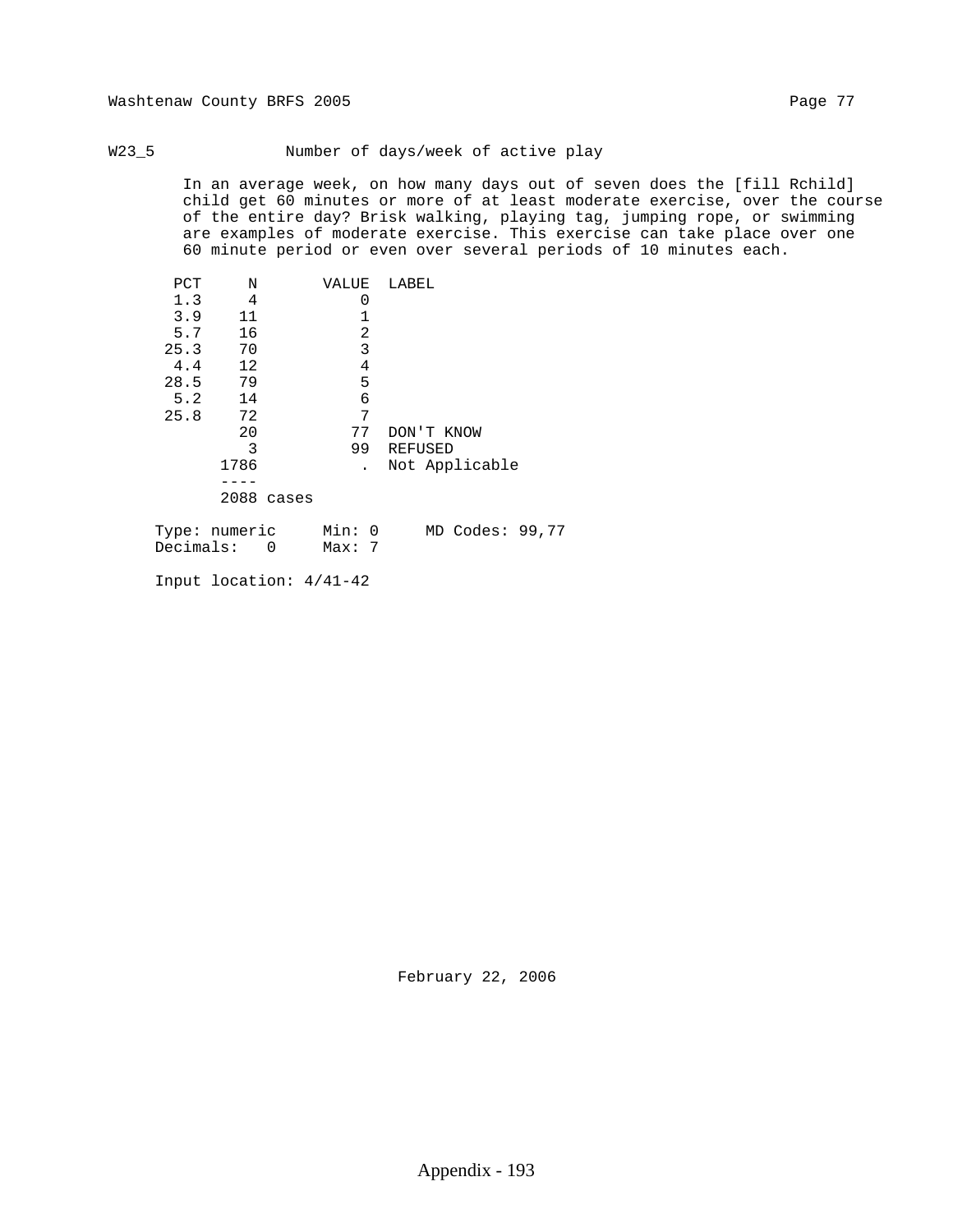# Washtenaw County BRFS 2005 Page 78

## W23\_6 Days/week child walks/bikes to school

 In an average school week, how many days does your child walk or bike to school?

| PCT  | N    | VALUE      | LABEL                                  |  |
|------|------|------------|----------------------------------------|--|
| 90.6 | 263  |            | 0                                      |  |
| 0.8  | 2    |            |                                        |  |
| 0.3  |      |            | 2                                      |  |
| 0.4  |      |            | 3                                      |  |
| 3.2  | 9    |            | 4                                      |  |
| 4.7  | 14   |            | 5                                      |  |
|      | 9    |            | 77<br>DON'T KNOW                       |  |
|      | 3    |            | 99<br>REFUSED                          |  |
|      | 1786 |            | Not Applicable<br>$\ddot{\phantom{0}}$ |  |
|      |      |            |                                        |  |
|      |      | 2088 cases |                                        |  |
|      |      |            |                                        |  |

 Type: numeric Min: 0 MD Codes: 99,77 Decimals: 0 Max: 5

Input location: 4/43-44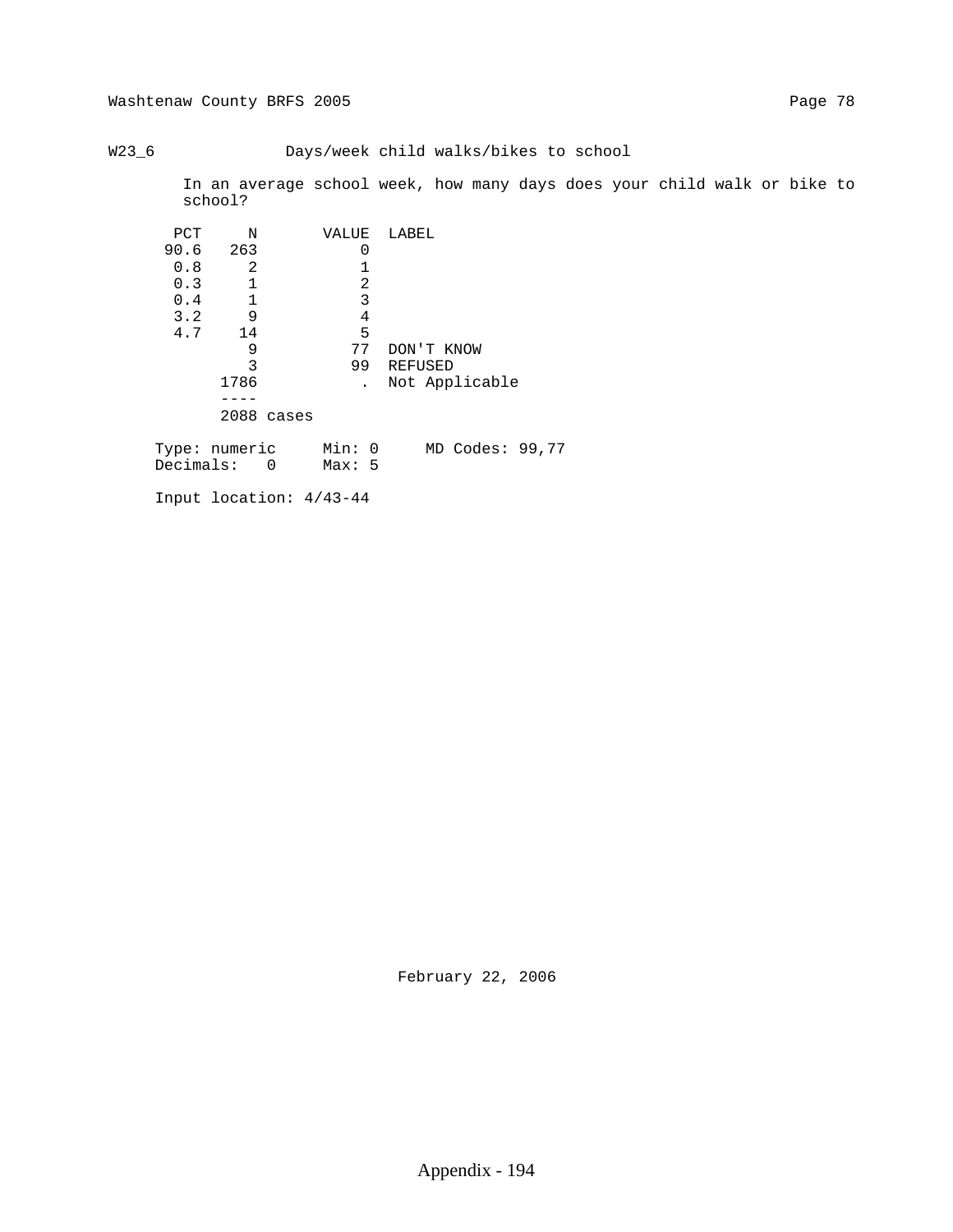# Q32\_5 Tiem spent doing electronic entertainment

 On a usual day, about how many minutes or hours does the child watch TV, watch videos, play video games, or use a computer?

## HOURS:MINUTES

| PCT     | N              |       | VALUE                | LABEL          |
|---------|----------------|-------|----------------------|----------------|
| 0.3     | 2              |       | 10                   |                |
| 0.2     | $\mathbf 1$    |       | 15                   |                |
| 0.8     | 5              |       | 20                   |                |
| 10.1    | 68             |       | 30                   |                |
| 0.0     | $\mathsf 0$    |       | 40                   |                |
| 0.4     | 3              |       | 45                   |                |
| 0.0     | $\overline{0}$ |       | 50                   |                |
| 28.4    | 190            |       | 100                  |                |
| 0.4     | 3              |       | 115                  |                |
| 6.2     | 42             |       | 130                  |                |
| 28.0    | 188            |       | 200                  |                |
| 0.1     | 1              |       | 230                  |                |
| 14.9    | 100            |       | 300                  |                |
| 0.4     | 3              |       | 330                  |                |
| 3.6     | 24             |       | 400                  |                |
| $0.5\,$ | 3              |       | 500                  |                |
| 0.5     | 4              |       | 600                  |                |
| 0.0     | $\mathbf 0$    |       | 700                  |                |
|         | 5              |       | 777                  | DON'T KNOW     |
| 0.0     | $\mathsf 0$    |       | 800                  |                |
| 0.3     | $\overline{2}$ |       | 830                  |                |
| 4.7     | 31             |       | 888                  |                |
| 0.1     | $\mathbf 1$    |       | 959                  |                |
|         | 8              |       | 999                  | <b>REFUSED</b> |
|         | 1403           |       | $\ddot{\phantom{0}}$ | Not Applicable |
|         |                |       |                      |                |
|         | 2088           | cases |                      |                |

| Type: numeric | Min: 10  |  | MD Codes: 999,777 |
|---------------|----------|--|-------------------|
| Decimals:     | Max: 959 |  |                   |

Input location: 4/45-47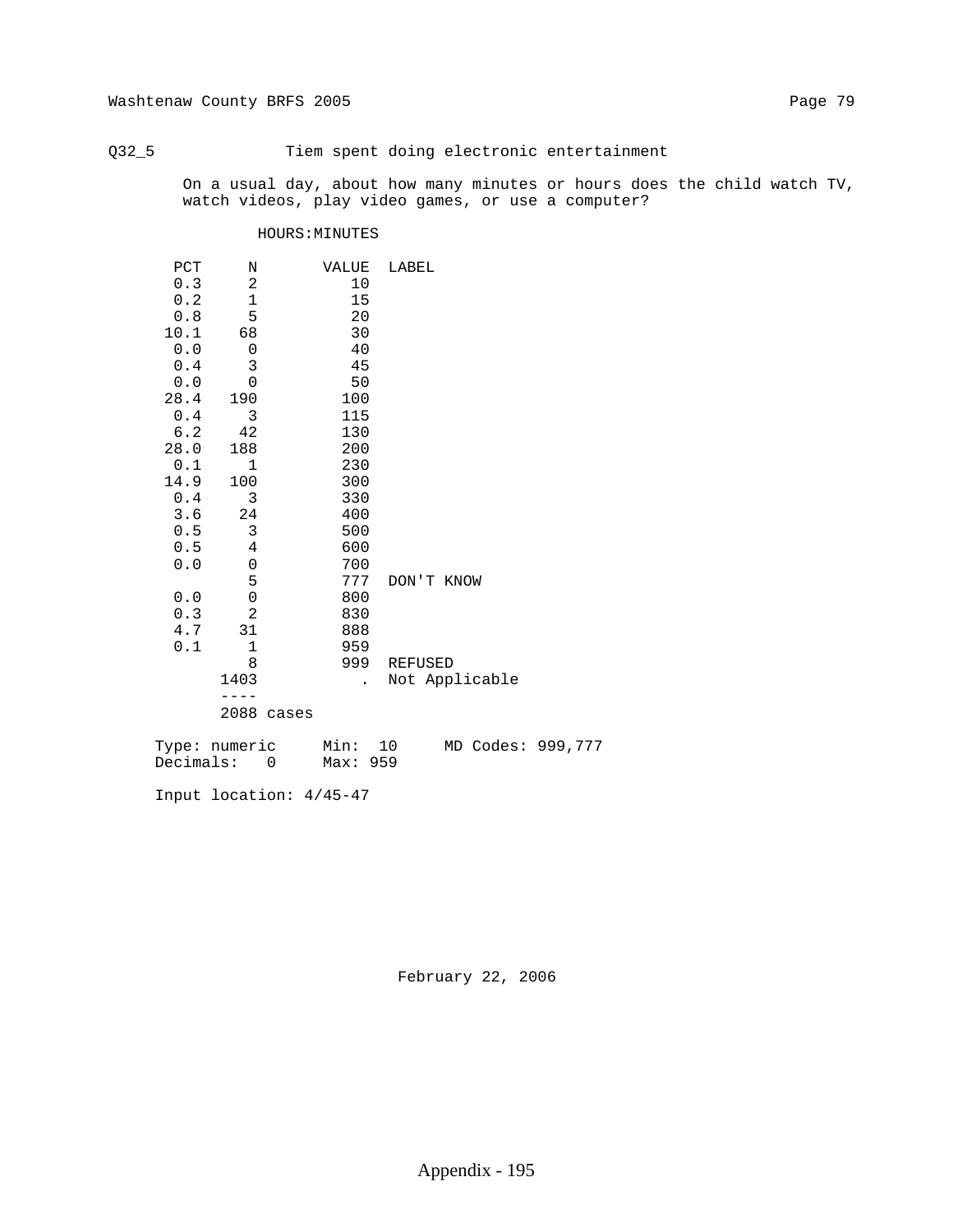W23\_8 Servings of fruits/vegetables child consumes

 In total, about how many servings of fruits and vegetables does the [fill Rchild] child have, on average, each day?

| PCT  | N    | VALUE |
|------|------|-------|
| 65.4 | 1365 |       |
| 0.0  | 1    | 040   |
| 0.0  | 0    | 044   |
| 0.0  | 1    | 05    |
| 3.6  | 76   | 10    |
| 0.0  | 0    | 100   |
| 0.0  | 0    | 11    |
| 0.1  | 1    | 15    |
| 7.1  | 149  | 20    |
| 0.2  | 4    | 25    |
| 7.3  | 151  | 30    |
| 0.0  | 0    | 35    |
| 5.3  | 112  | 40    |
| 0.0  | 0    | 45    |
| 3.4  | 71   | 5     |
| 1.1  | 23   | 50    |
| 2.5  | 52   | б     |
| 0.3  | 6    | 60    |
| 0.0  | 0    | 7     |
| 0.7  | 15   | 777   |
| 0.0  | 1    | 80    |
| 0.0  | 0    | 9     |
| 0.0  | 1    | 99    |
| 2.7  | 57   | 999   |
|      |      |       |
|      | 2088 | cases |
|      |      |       |

 Type: character Width: 3 Input location: 4/48-50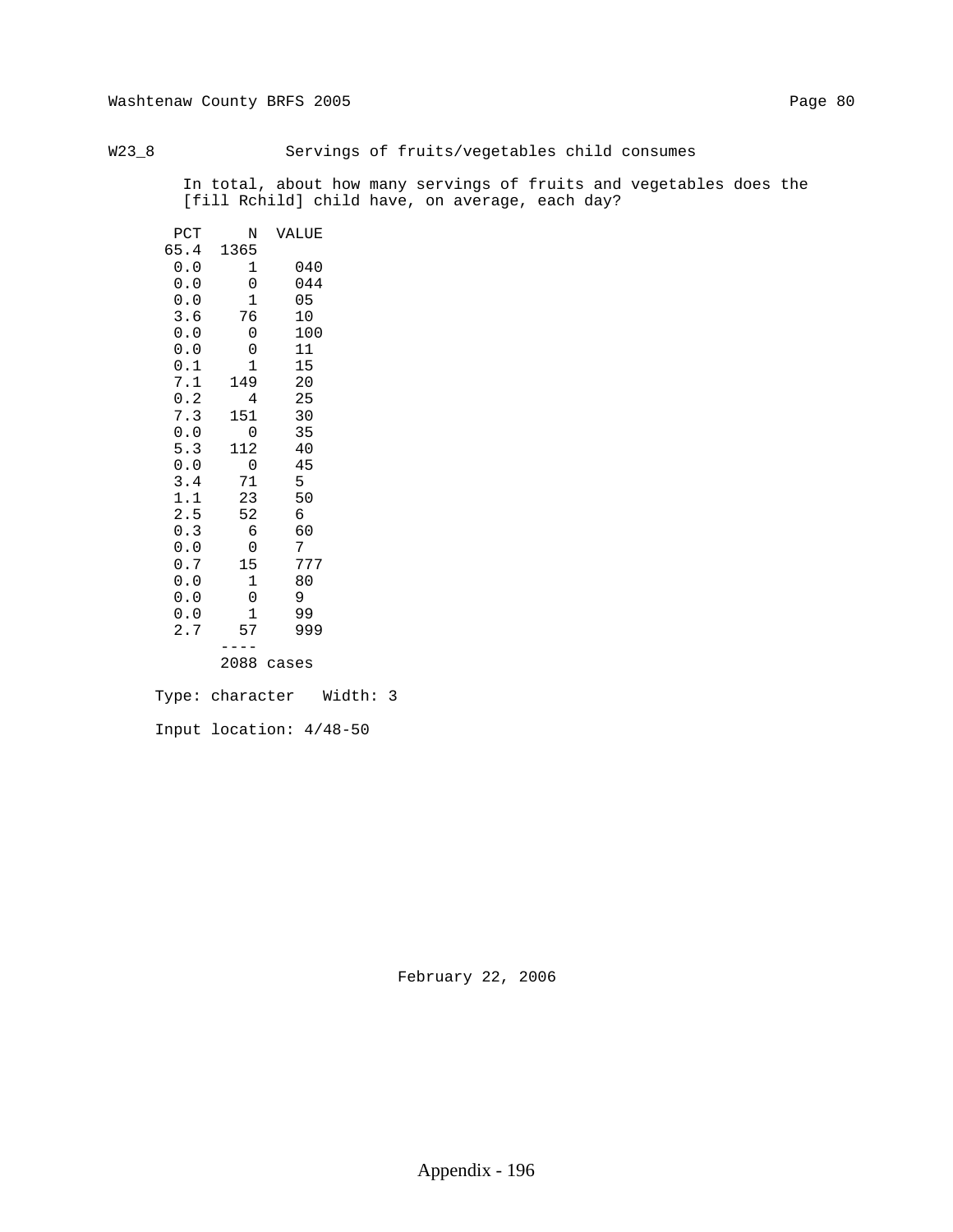### W23\_9 Servings of soda/sweetened beverages

 Yesterday, how many cans or glasses of regular soda (such as cola, lemon lime), sweetened carbonated beverages (such as Clearly Canadian), or sweetened non-carbonated beverages (such as Gatorade, Snapple, SoBe) did your child drink?

| PCT  | N    |       | VALUE | LABEL          |
|------|------|-------|-------|----------------|
| 71.6 | 504  |       | 0     |                |
| 17.0 | 119  |       |       |                |
| 9.7  | 68   |       | 2     |                |
| 0.8  | 6    |       | 3     |                |
| 0.7  | 5    |       | 4     |                |
| 0.1  | 0    |       | 5     |                |
| 0.0  | 0    |       | 7     |                |
| 0.0  | 0    |       | 8     |                |
| 0.0  | 0    |       | 9     |                |
| 0.0  | 0    |       | 10    |                |
|      | Ω    |       | 77    | DON'T KNOW     |
|      | 20   |       | 99    | <b>REFUSED</b> |
|      | 1365 |       |       | Not Applicable |
|      |      |       |       |                |
|      | 2088 | cases |       |                |

 Type: numeric Min: 0 MD Codes: 99,77 Decimals: 0 Max: 10

```
 Input location: 4/51-52
```
### W23\_10 Child ever breastfed

\_\_\_\_\_\_\_\_\_\_\_\_\_\_\_\_\_\_\_\_\_\_\_\_\_\_\_\_\_\_\_\_\_\_\_\_\_\_\_\_\_\_\_\_\_\_\_\_\_\_\_\_\_\_\_\_\_\_\_\_\_\_\_\_\_\_\_\_\_\_\_\_\_\_\_\_\_\_\_\_

Was your child ever breastfed or fed breastmilk?

| PCT<br>$\mathbb N$           |            | VALUE            | LABEL      |                   |  |
|------------------------------|------------|------------------|------------|-------------------|--|
| 68.7 474                     |            | 1                | YES        |                   |  |
| 31.3 216                     |            | 2                | NO.        |                   |  |
| 9                            |            | 7                | DON'T KNOW |                   |  |
| 24                           |            | 9                | REFUSED    |                   |  |
| 1365                         |            |                  |            | Not Applicable    |  |
|                              |            |                  |            |                   |  |
|                              | 2088 cases |                  |            |                   |  |
| Type: numeric<br>Decimals: 0 |            | Min: 1<br>Max: 2 |            | $MD$ Codes: $9,7$ |  |
| Input location: $4/53$       |            |                  |            |                   |  |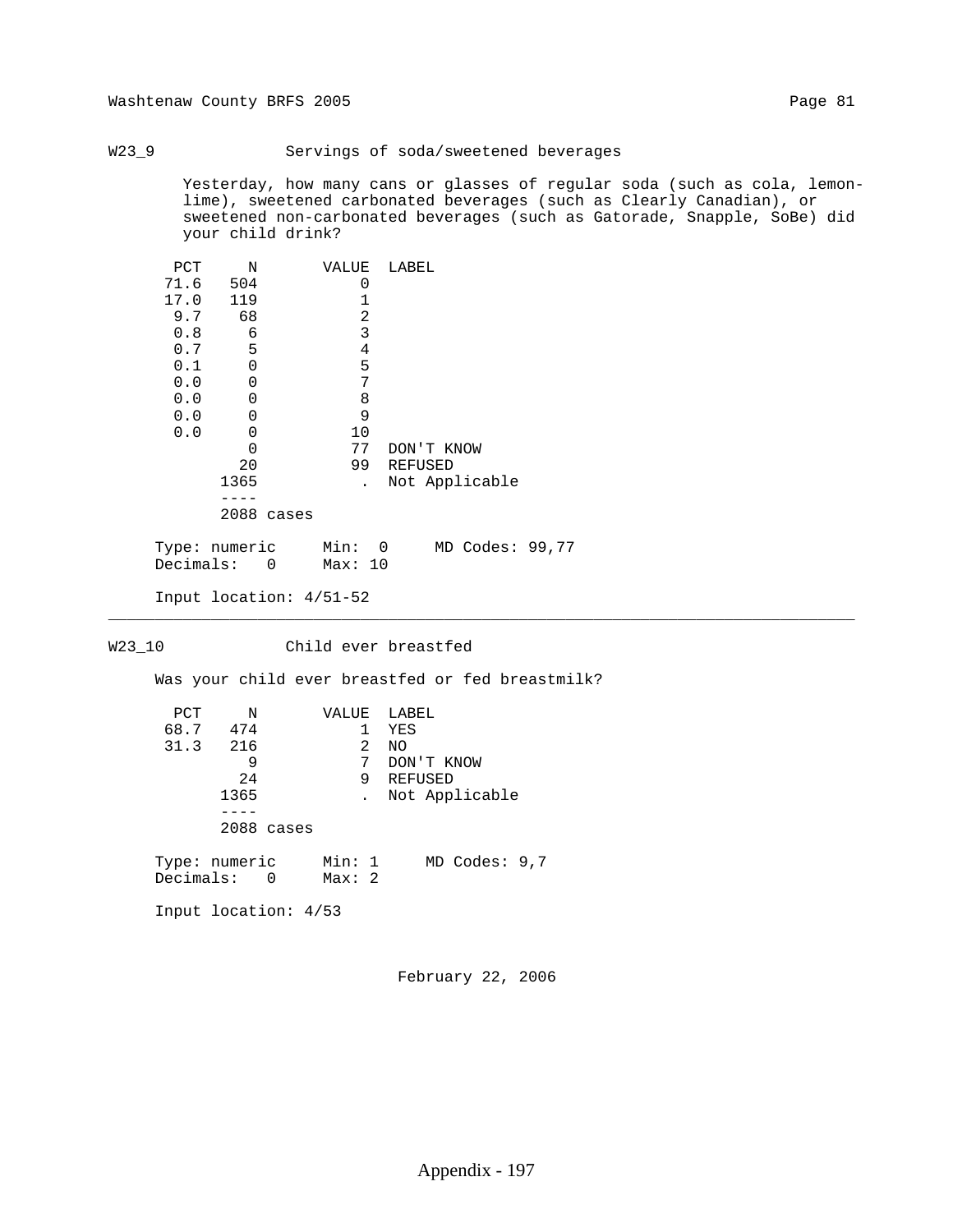# W23\_11 Age when stopped breastfeeding

 How old was the child when [fill childsex] completely stopped breastfeeding or being fed breastmilk?

|                                                                                                                                                                                                                                                                               |                                                                                                                                                                                                                                                                                          | $1$ <sub>____</sub><br>$2 \qquad \qquad$<br>3<br>4                                                                                                                                                                                                                                                             | Days<br>Weeks<br>Months<br>Years |
|-------------------------------------------------------------------------------------------------------------------------------------------------------------------------------------------------------------------------------------------------------------------------------|------------------------------------------------------------------------------------------------------------------------------------------------------------------------------------------------------------------------------------------------------------------------------------------|----------------------------------------------------------------------------------------------------------------------------------------------------------------------------------------------------------------------------------------------------------------------------------------------------------------|----------------------------------|
| PCT<br>9.7<br>60.2<br>0.0<br>0.1<br>$0.0$<br>0.0<br>0.0<br>0.0<br>$0.0$<br>$0.8$<br>0.2<br>0.1<br>0.0<br>0.1<br>2.9<br>0.0<br>0.2<br>0.7<br>0.0<br>0.6<br>0.7<br>0.1<br>0.5<br>0.0<br>1.1<br>0.4<br>0.3<br>0.6<br>5.2<br>0.2<br>0.0<br>0.3<br>0.0<br>0.5<br>0.3<br>0.1<br>0.0 | N<br>154<br>950<br>0<br>$\mathbf 1$<br>$\mathsf 0$<br>0<br>0<br>$\mathbf 1$<br>0<br>12<br>$\mathbf 2$<br>$\mathbf 1$<br>0<br>$\overline{c}$<br>45<br>$\mathbf 1$<br>3<br>11<br>0<br>10<br>10<br>2<br>9<br>0<br>18<br>6<br>5<br>9<br>82<br>2<br>0<br>5<br>0<br>7<br>5<br>$\mathbf 1$<br>0 | VALUE<br>1<br>$\overline{a}$<br>7<br>9<br>1012<br>1022<br>1032<br>1042<br>1502<br>2012<br>2022<br>2032<br>2042<br>2062<br>2072<br>2082<br>3012<br>3022<br>3031<br>3032<br>3042<br>3051<br>3052<br>3061<br>3062<br>3071<br>3072<br>3082<br>3092<br>3102<br>3111<br>3112<br>3122<br>3132<br>3142<br>3152<br>3172 | LABEL                            |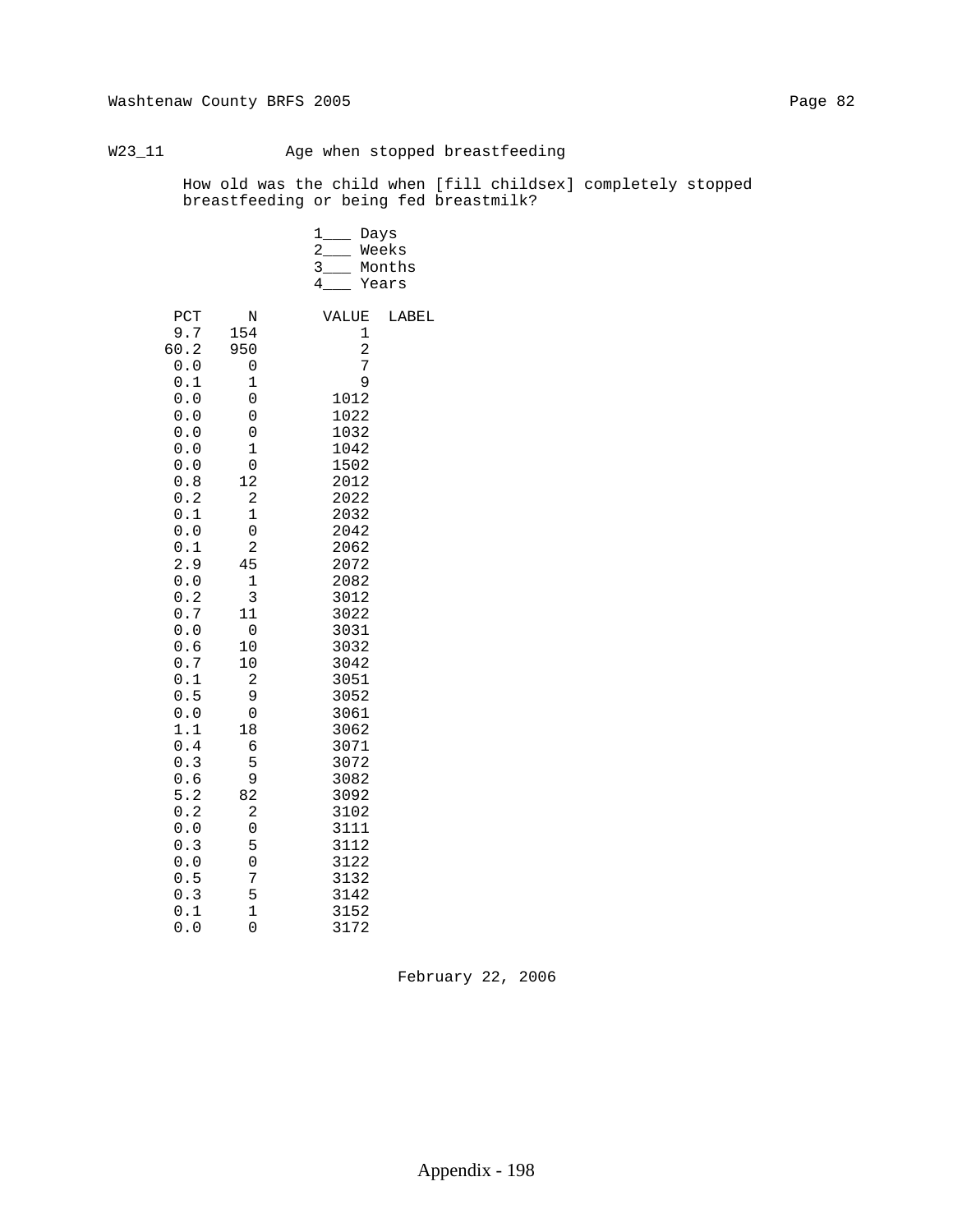| 0.0 | 1                   | 3181 |                     |
|-----|---------------------|------|---------------------|
| 0.2 | 3                   | 3182 |                     |
| 0.1 | $\mathbf 1$         | 3192 |                     |
| 0.0 | $\mathbf 1$         | 3202 |                     |
| 0.0 | 0                   | 3212 |                     |
| 0.1 | $\mathbf{1}$        | 3222 |                     |
| 0.0 | $\mathsf{O}\xspace$ | 3252 |                     |
| 0.0 | $\mathbf 0$         | 4011 |                     |
| 4.8 | 75                  | 4012 |                     |
| 0.1 | $\mathbf{1}$        | 4021 |                     |
| 1.6 | 25                  | 4022 |                     |
| 0.0 | $\mathbf 1$         | 4031 |                     |
| 0.4 | 7                   | 4032 |                     |
| 0.3 | 5                   | 4042 |                     |
| 0.1 | $\mathbf{1}$        | 4052 |                     |
| 0.0 | $\mathsf{O}\xspace$ | 4102 |                     |
| 0.1 | $\overline{c}$      | 4132 |                     |
| 0.0 | $\mathbf 0$         | 4142 |                     |
| 0.0 | 0                   | 4152 |                     |
| 0.6 | 9                   | 6661 |                     |
| 2.9 | 46                  | 6662 |                     |
| 0.0 | $\mathbf 0$         | 6666 | STILL BREASTFEEDING |
| 0.5 | 8                   | 7771 |                     |
| 2.3 | 36                  | 7772 |                     |
|     | $\mathbf 0$         | 7777 | DON'T KNOW          |
| 0.0 | 0                   | 8888 | <b>NEVER</b>        |
| 0.0 | $\mathbf 0$         | 9999 | <b>REFUSED</b>      |
|     | 510                 |      | Not Applicable      |
|     |                     |      |                     |
|     |                     |      |                     |

2088 cases

|           | Type: numeric | Min:      |  | MD Codes: 7777 |  |
|-----------|---------------|-----------|--|----------------|--|
| Decimals: |               | Max: 7772 |  |                |  |

Input location: 4/54-57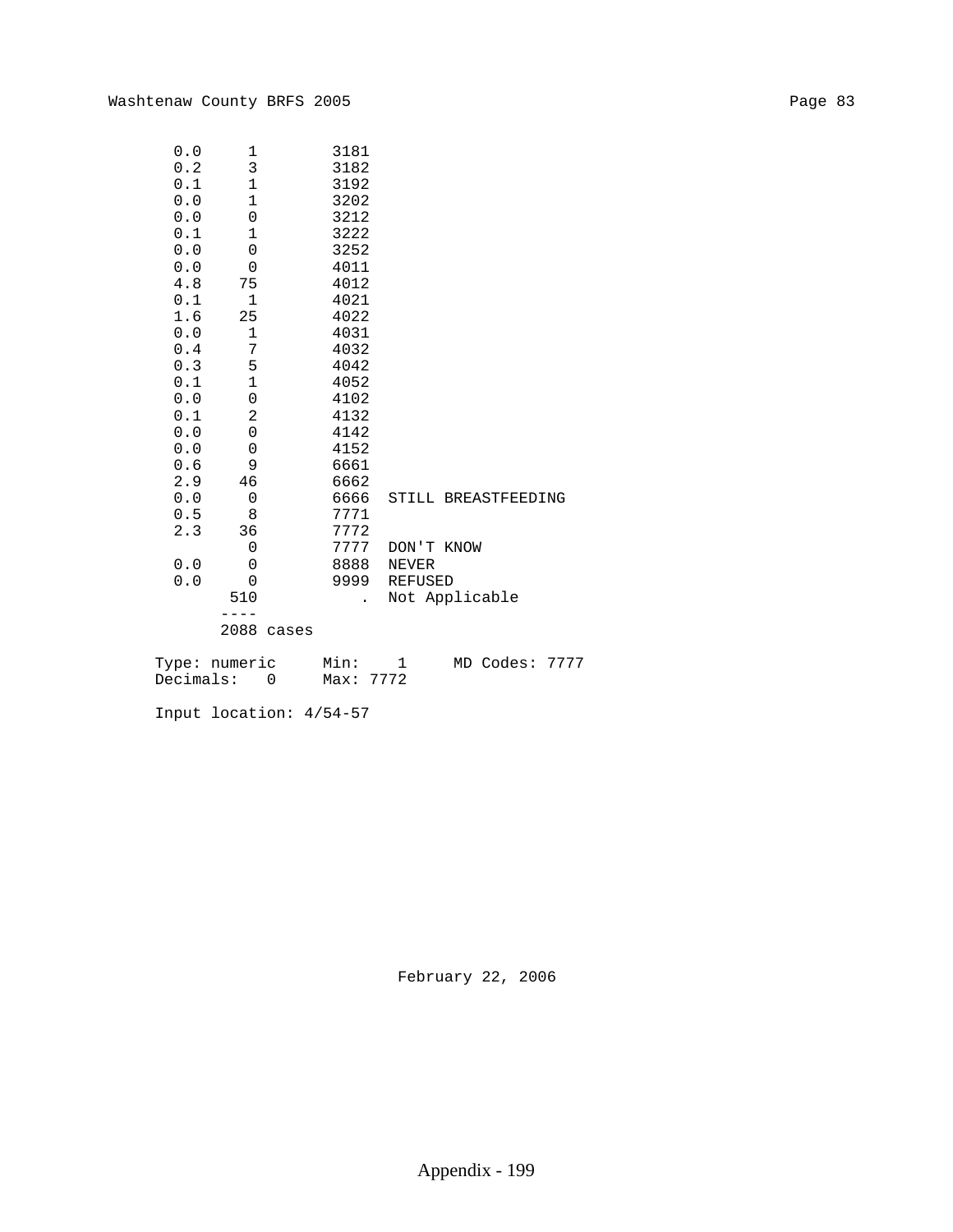Washtenaw County BRFS 2005 Page 84

W24\_1 Family needed adult day csare/home care services

 During the last year, have you or someone in your family needed adult day care or home care services?

| PCT  | N             | VALUE  | LABEL             |
|------|---------------|--------|-------------------|
| 11.5 | 182           | 1.     | YES               |
|      | 88.5 1395     | 2      | NO.               |
|      | 0             | 7      | DON'T KNOW        |
|      |               | 9      | REFUSED           |
|      | 510           |        | Not Applicable    |
|      |               |        |                   |
|      | 2088 cases    |        |                   |
|      |               |        |                   |
|      | Type: numeric | Min: 1 | $MD$ Codes: $9,7$ |
|      | Decimals: 0   | Max:2  |                   |
|      |               |        |                   |

Input location: 4/57

W24\_2 Needed money for housing/utilities

\_\_\_\_\_\_\_\_\_\_\_\_\_\_\_\_\_\_\_\_\_\_\_\_\_\_\_\_\_\_\_\_\_\_\_\_\_\_\_\_\_\_\_\_\_\_\_\_\_\_\_\_\_\_\_\_\_\_\_\_\_\_\_\_\_\_\_\_\_\_\_\_\_\_\_\_\_\_\_\_

 During the last year, have there been times that you have not had enough money for housing and/or utilities?

| PCT           | N   |            | VALUE  |     | LABEL      |                   |  |
|---------------|-----|------------|--------|-----|------------|-------------------|--|
| 16.0          | 251 |            |        |     | YES        |                   |  |
| 84.0 1324     |     |            |        | 2   | NO.        |                   |  |
|               | 2   |            |        | 7   | DON'T KNOW |                   |  |
|               |     |            |        | 9   | REFUSED    |                   |  |
|               | 510 |            |        |     |            | Not Applicable    |  |
|               |     |            |        |     |            |                   |  |
|               |     | 2088 cases |        |     |            |                   |  |
|               |     |            |        |     |            |                   |  |
| Type: numeric |     |            | Min: 1 |     |            | $MD$ Codes: $9,7$ |  |
| Decimals:     |     | 0          | Max:   | - 2 |            |                   |  |

Input location: 4/58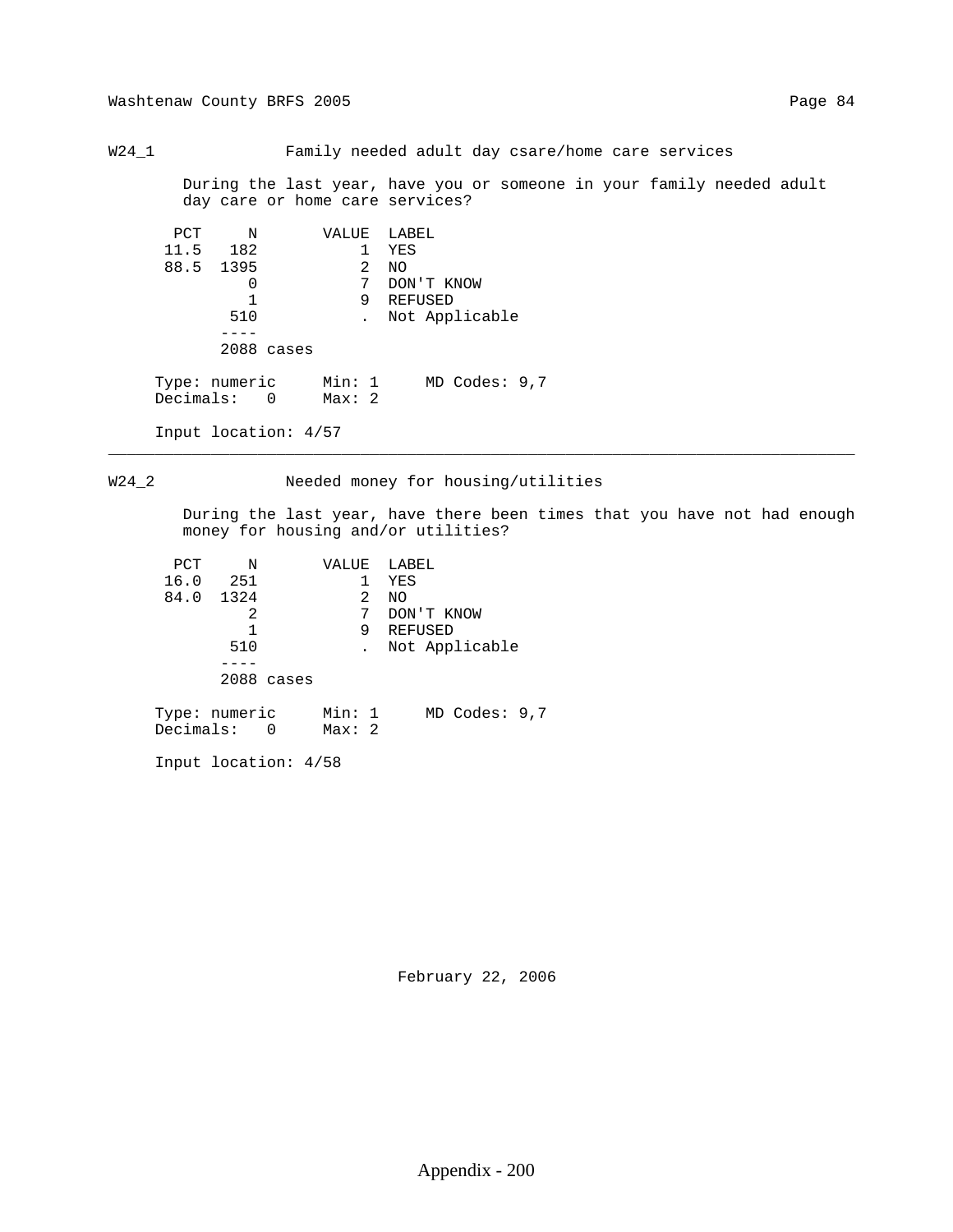W24\_3 Concerned about enough food for family

 In the past 30 days, have you been concerned about having enough food for yourself and your family?

| PCT                          | N         |                        |                 |    | VALUE LABEL       |
|------------------------------|-----------|------------------------|-----------------|----|-------------------|
| 5.1                          | 80        |                        |                 | 1  | YES               |
|                              | 94.9 1495 |                        |                 | 2. | NO.               |
|                              | 2         |                        |                 | 7  | DON'T KNOW        |
|                              | 1         |                        |                 | 9  | REFUSED           |
|                              | 510       |                        |                 |    | Not Applicable    |
|                              |           |                        |                 |    |                   |
|                              |           | 2088 cases             |                 |    |                   |
| Type: numeric<br>Decimals: 0 |           |                        | Min: 1<br>Max:2 |    | $MD$ Codes: $9,7$ |
|                              |           | Input location: $4/59$ |                 |    |                   |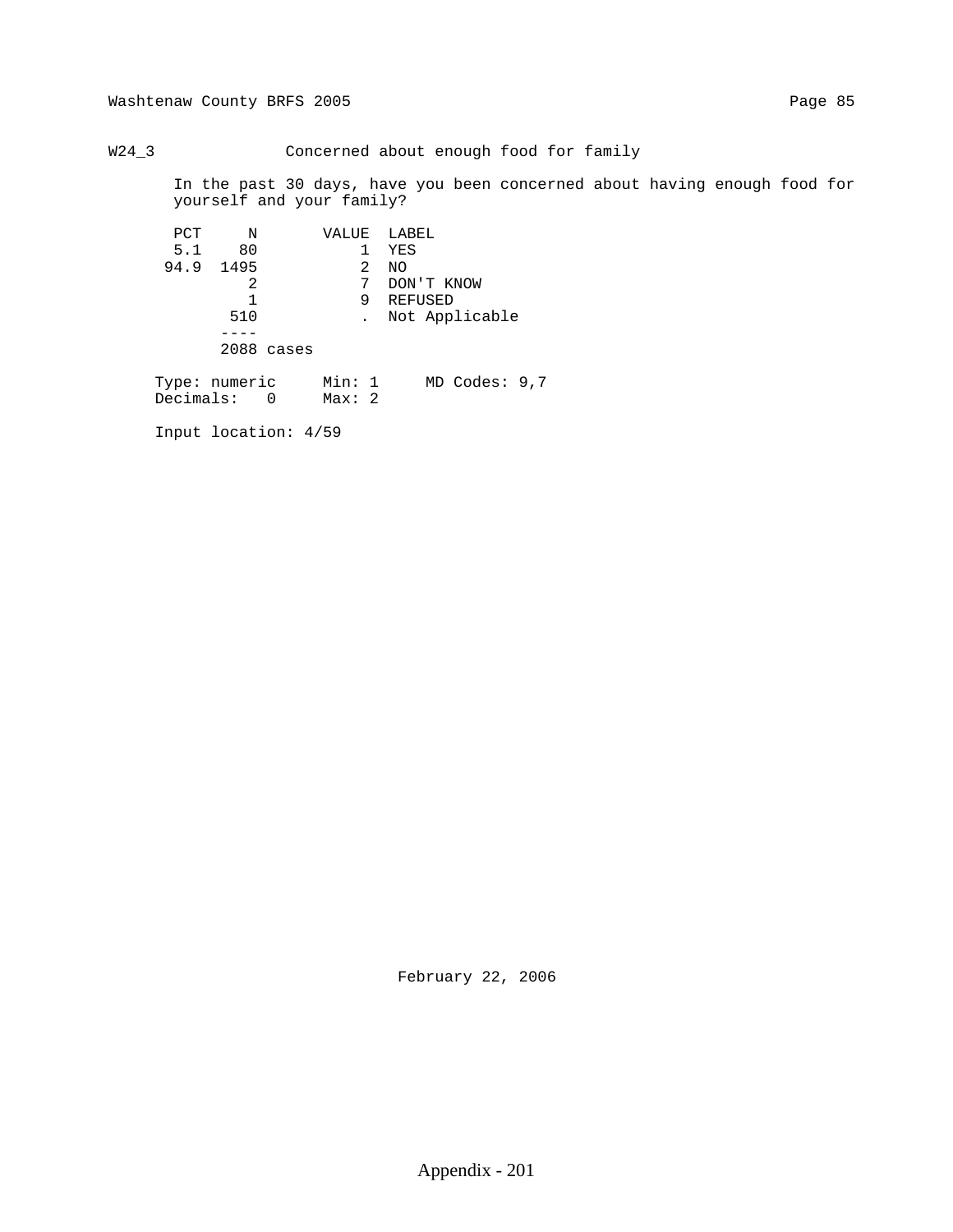## W25\_1 Days of insufficient sleep

 During the past 30 days, for about how many days have you felt you did not get enough rest or sleep?

| PCT        | Ν                       |            | VALUE    |                | LABEL |            |                 |  |
|------------|-------------------------|------------|----------|----------------|-------|------------|-----------------|--|
| 28.7       | 448                     |            |          | 0              |       |            |                 |  |
| 6.1        | 95                      |            |          | $\mathbf{1}$   |       |            |                 |  |
| 5.7        | 88                      |            |          | $\sqrt{2}$     |       |            |                 |  |
| 4.5        | 70                      |            |          | 3              |       |            |                 |  |
| 3.1        | 48                      |            |          | $\overline{4}$ |       |            |                 |  |
| 12.0       | 188                     |            |          | 5              |       |            |                 |  |
| $1.0\,$    | 15                      |            |          | $\sqrt{6}$     |       |            |                 |  |
| 1.3        | 20                      |            |          | $\overline{7}$ |       |            |                 |  |
| $0.7$      | 12                      |            |          | $\,8\,$        |       |            |                 |  |
| $5.2$      | 82                      |            | 10       |                |       |            |                 |  |
| 0.2        | $\overline{\mathbf{3}}$ |            | 11       |                |       |            |                 |  |
| 2.3        | 37                      |            | 12       |                |       |            |                 |  |
| 0.0        | $\overline{0}$          |            | 13       |                |       |            |                 |  |
| 0.9        | 14                      |            | 14       |                |       |            |                 |  |
| 10.0       | 156                     |            | 15       |                |       |            |                 |  |
| 0.1        | 2                       |            | 16       |                |       |            |                 |  |
| 6.1        | 95                      |            | 20       |                |       |            |                 |  |
| 0.2        | 2                       |            | 21       |                |       |            |                 |  |
| 0.1        | 1                       |            | 22       |                |       |            |                 |  |
| 0.0        | 0                       |            | 23       |                |       |            |                 |  |
| 0.0        | 1<br>26                 |            | 24<br>25 |                |       |            |                 |  |
| 1.7        |                         |            |          |                |       |            |                 |  |
| 0.1<br>0.0 | 2<br>1                  |            | 26<br>27 |                |       |            |                 |  |
| 4.8        | 74                      |            | 28       |                |       |            |                 |  |
| 0.2        | $\overline{3}$          |            | 29       |                |       |            |                 |  |
| 5.0        | 78                      |            | 30       |                |       |            |                 |  |
|            | 16                      |            | 77       |                |       | DON'T KNOW |                 |  |
|            | $\mathbf{1}$            |            | 99       |                |       | REFUSED    |                 |  |
|            | 510                     |            |          | $\sim$         |       |            | Not Applicable  |  |
|            | $- - - -$               |            |          |                |       |            |                 |  |
|            |                         | 2088 cases |          |                |       |            |                 |  |
|            |                         |            |          |                |       |            |                 |  |
|            | Type: numeric Min: 0    |            |          |                |       |            | MD Codes: 99,77 |  |
|            | Decimals: 0             |            | Max: 30  |                |       |            |                 |  |
|            | Input location: 4/60-61 |            |          |                |       |            |                 |  |
|            |                         |            |          |                |       |            |                 |  |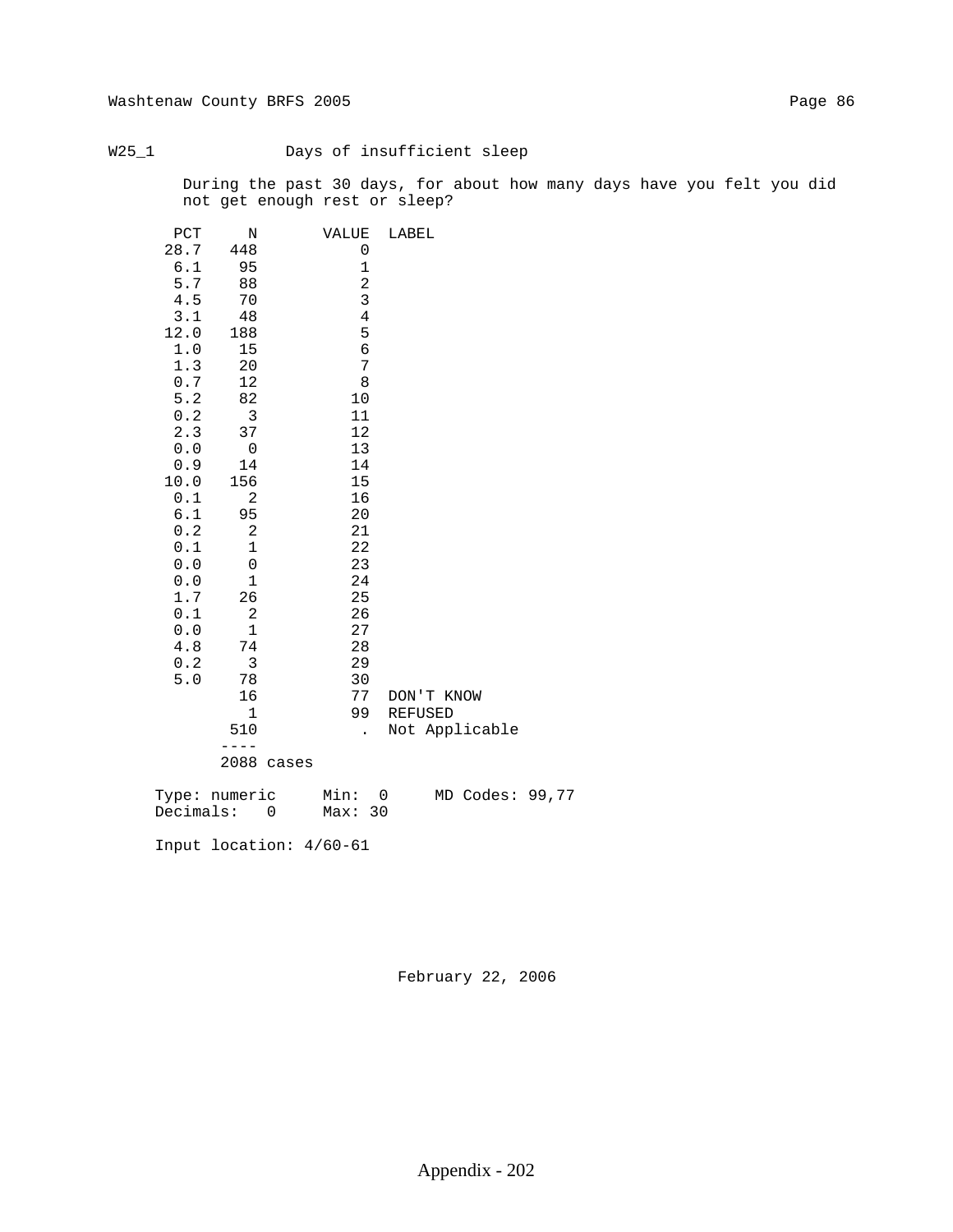Washtenaw County BRFS 2005 Page 87

 Are you currently being seen by a doctor, psychiatrist, psychologist, or social worker for any mental health related problem or concern?

| PCT | N                            | VALUE           | LABEL             |
|-----|------------------------------|-----------------|-------------------|
|     | 11.2 177                     |                 | YES               |
|     | 88.8 1400                    | 2               | NO.               |
|     |                              | 7               | DON'T KNOW        |
|     | 0                            | 9               | REFUSED           |
|     | 510                          |                 | Not Applicable    |
|     |                              |                 |                   |
|     | 2088 cases                   |                 |                   |
|     | Type: numeric<br>Decimals: 0 | Min: 1<br>Max:2 | $MD$ Codes: $9,7$ |
|     | Input location: $4/62$       |                 |                   |

W26\_1days Total number of days without insurance

\_\_\_\_\_\_\_\_\_\_\_\_\_\_\_\_\_\_\_\_\_\_\_\_\_\_\_\_\_\_\_\_\_\_\_\_\_\_\_\_\_\_\_\_\_\_\_\_\_\_\_\_\_\_\_\_\_\_\_\_\_\_\_\_\_\_\_\_\_\_\_\_\_\_\_\_\_\_\_\_

| PCT                                              | N            | VALUE | LABEL |                |  |
|--------------------------------------------------|--------------|-------|-------|----------------|--|
| 100.0                                            | $\Omega$     | 4383  |       |                |  |
| 2088                                             |              |       |       | Not Applicable |  |
|                                                  |              |       |       |                |  |
|                                                  | $2088$ cases |       |       |                |  |
| Type: numeric Min: 4383<br>Decimals: 0 Max: 4383 |              |       |       | MD Codes: none |  |
| Input location: 4/67-71                          |              |       |       |                |  |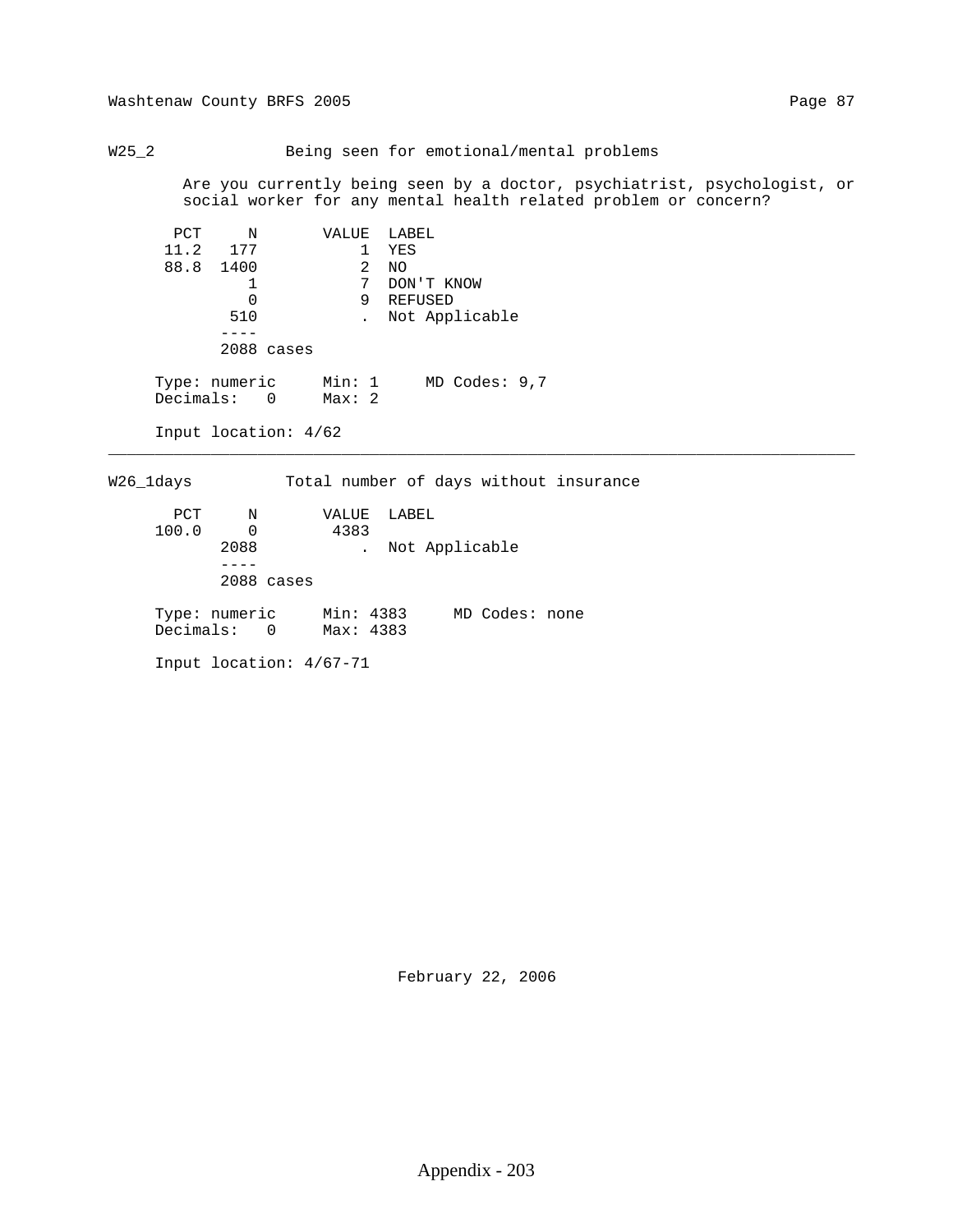W26\_2 Time since last visitied dentist

 How long has it been since you last visited a dentist or a dental clinic for any reason?

| PCT                          | N         |            | VALUE            | LABEL                |                |  |                         |
|------------------------------|-----------|------------|------------------|----------------------|----------------|--|-------------------------|
|                              | 70.6 1111 |            | $\mathbf{1}$     | Within the past year |                |  |                         |
|                              | 8.2 129   |            | $\overline{2}$   |                      |                |  | Within the past 2 years |
|                              | 14.2 224  |            | 3                |                      |                |  | Within the past 5 years |
|                              | $6.7$ 105 |            | 4                | 5 or more years ago  |                |  |                         |
|                              | 3         |            | 7                | DON'T KNOW           |                |  |                         |
| 0.3                          | 5         |            | 8                | Never                |                |  |                         |
|                              | $\Omega$  |            | 9                | REFUSED              |                |  |                         |
|                              | 510       |            |                  |                      | Not Applicable |  |                         |
|                              |           |            |                  |                      |                |  |                         |
|                              |           | 2088 cases |                  |                      |                |  |                         |
| Type: numeric<br>Decimals: 0 |           |            | Min: 1<br>Max: 8 |                      | MD Codes: 9,7  |  |                         |
| Input location: $4/72$       |           |            |                  |                      |                |  |                         |

## W26\_3 Mave dental insurance coverage

\_\_\_\_\_\_\_\_\_\_\_\_\_\_\_\_\_\_\_\_\_\_\_\_\_\_\_\_\_\_\_\_\_\_\_\_\_\_\_\_\_\_\_\_\_\_\_\_\_\_\_\_\_\_\_\_\_\_\_\_\_\_\_\_\_\_\_\_\_\_\_\_\_\_\_\_\_\_\_\_

 Do you have any kind of insurance coverage that pays for some or all of your routine dental care, including dental insurance, prepaid plans such as HMO's, or government plans such as Medicaid?

| PCT | N                            | VALUE           | LABEL           |
|-----|------------------------------|-----------------|-----------------|
|     | 79.2 1194                    |                 | YES             |
|     | 20.8 313                     | 2               | NO              |
|     | 69                           | 7               | DON'T KNOW      |
|     | 2                            | 9               | REFUSED         |
|     | 510                          |                 | Not Applicable  |
|     |                              |                 |                 |
|     | 2088 cases                   |                 |                 |
|     | Type: numeric<br>Decimals: 0 | Min: 1<br>Max:2 | MD Codes: $9,7$ |

Input location: 4/73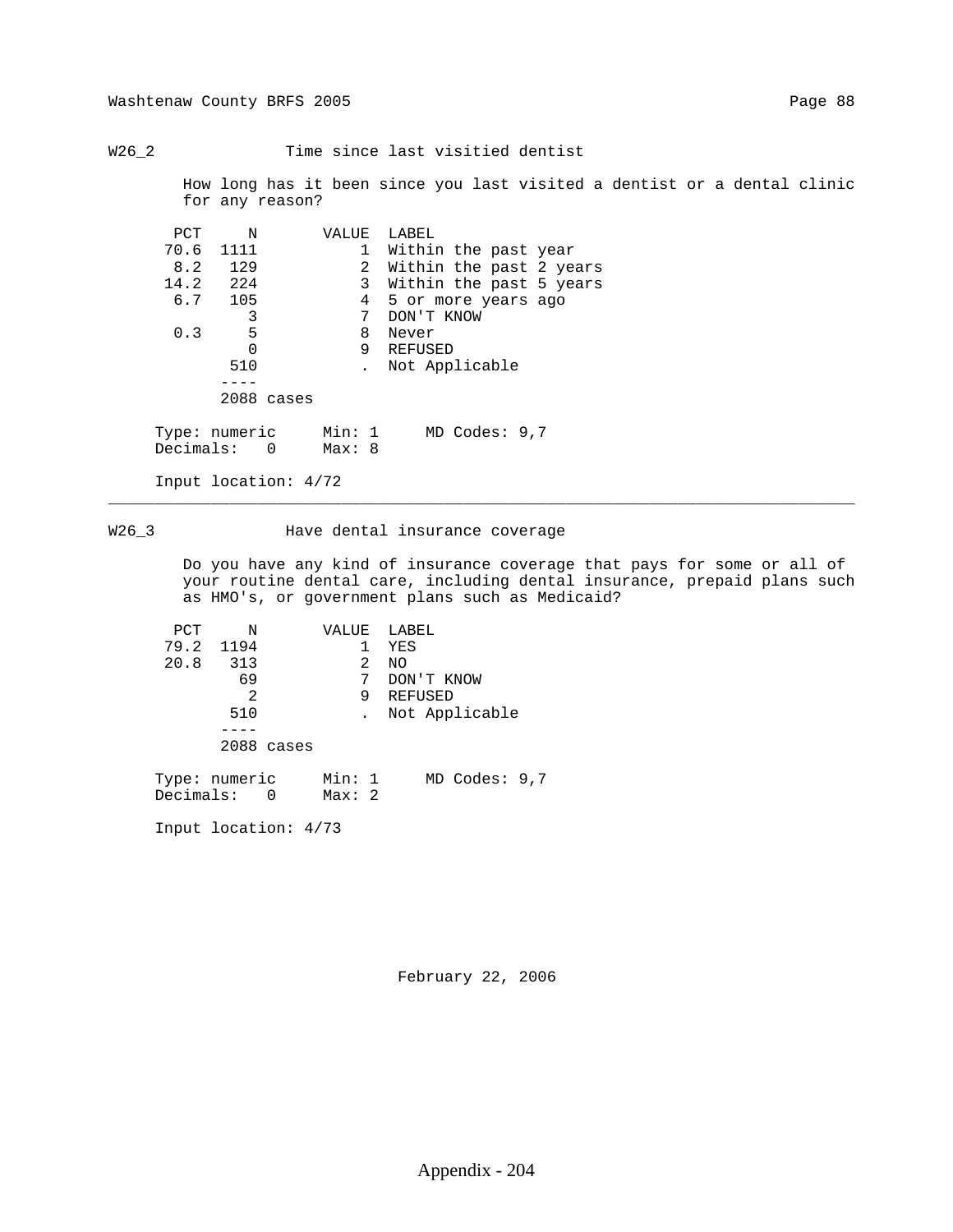W27\_1 Firearms kept in/around home

Are any firearms kept in or around your home?

```
 PCT N VALUE LABEL
19.0 295 1 YES
81.0 1254 2 NO
15 7 DON'T KNOW
14 9 REFUSED
510 . Not Applicable
----
         2088 cases
Type: numeric Min: 1 MD Codes: 9,7
Decimals: 0 Max: 2
     Input location: 4/74
```
\_\_\_\_\_\_\_\_\_\_\_\_\_\_\_\_\_\_\_\_\_\_\_\_\_\_\_\_\_\_\_\_\_\_\_\_\_\_\_\_\_\_\_\_\_\_\_\_\_\_\_\_\_\_\_\_\_\_\_\_\_\_\_\_\_\_\_\_\_\_\_\_\_\_\_\_\_\_\_\_

W27\_2 Firearms loaded

Are any of these firearms now loaded?

| PCT  | N                            |            | VALUE           |   | LABEL      |                   |  |
|------|------------------------------|------------|-----------------|---|------------|-------------------|--|
| 11.0 | 32                           |            |                 |   | YES        |                   |  |
| 89.0 | 260                          |            |                 | 2 | NO         |                   |  |
|      | 2                            |            |                 | 7 | DON'T KNOW |                   |  |
|      |                              |            |                 | 9 | REFUSED    |                   |  |
|      | 1793                         |            |                 |   |            | Not Applicable    |  |
|      |                              |            |                 |   |            |                   |  |
|      |                              | 2088 cases |                 |   |            |                   |  |
|      | Type: numeric<br>Decimals: 0 |            | Min: 1<br>Max:2 |   |            | $MD$ Codes: $9,7$ |  |

Input location: 4/75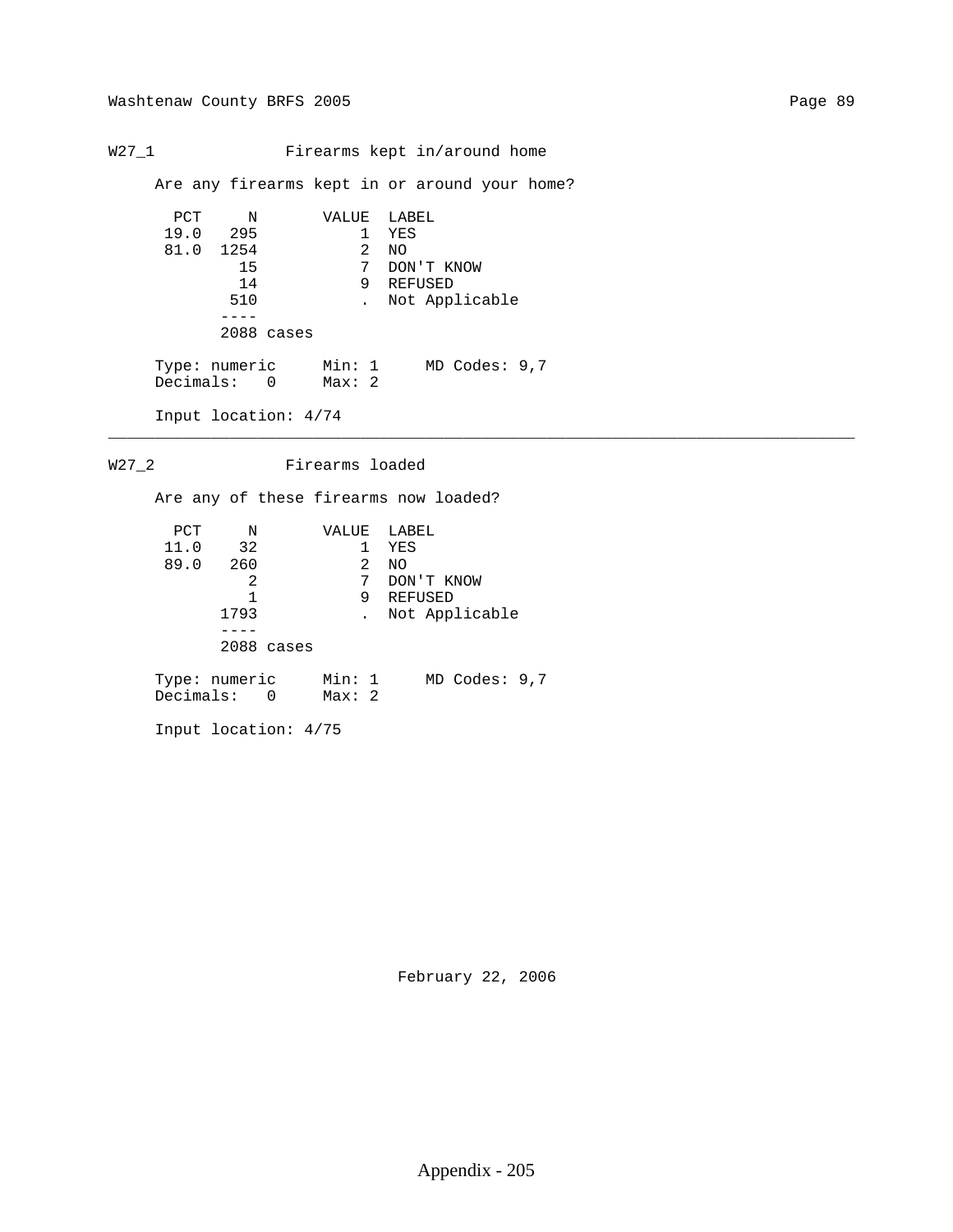Washtenaw County BRFS 2005 Page 90

W27\_3 Loaded firearms unlocked

 Are any of these loaded firearms also unlocked? By unlocked, we mean you do not need a key or combination to get the gun or to fire it. We don't count a safety as a lock.

| PCT                        | N    |            | VALUE           |   | LABEL             |
|----------------------------|------|------------|-----------------|---|-------------------|
| 63.3                       | 20   |            |                 |   | YES               |
| 36.7                       | 12   |            |                 | 2 | NO.               |
|                            | 0    |            |                 | 7 | DON'T KNOW        |
|                            | 0    |            |                 | 9 | REFUSED           |
|                            | 2056 |            |                 |   | Not Applicable    |
|                            |      |            |                 |   |                   |
|                            |      | 2088 cases |                 |   |                   |
| Type: numeric<br>Decimals: |      | $\Omega$   | Min: 1<br>Max:2 |   | $MD$ Codes: $9,7$ |

Input location: 4/76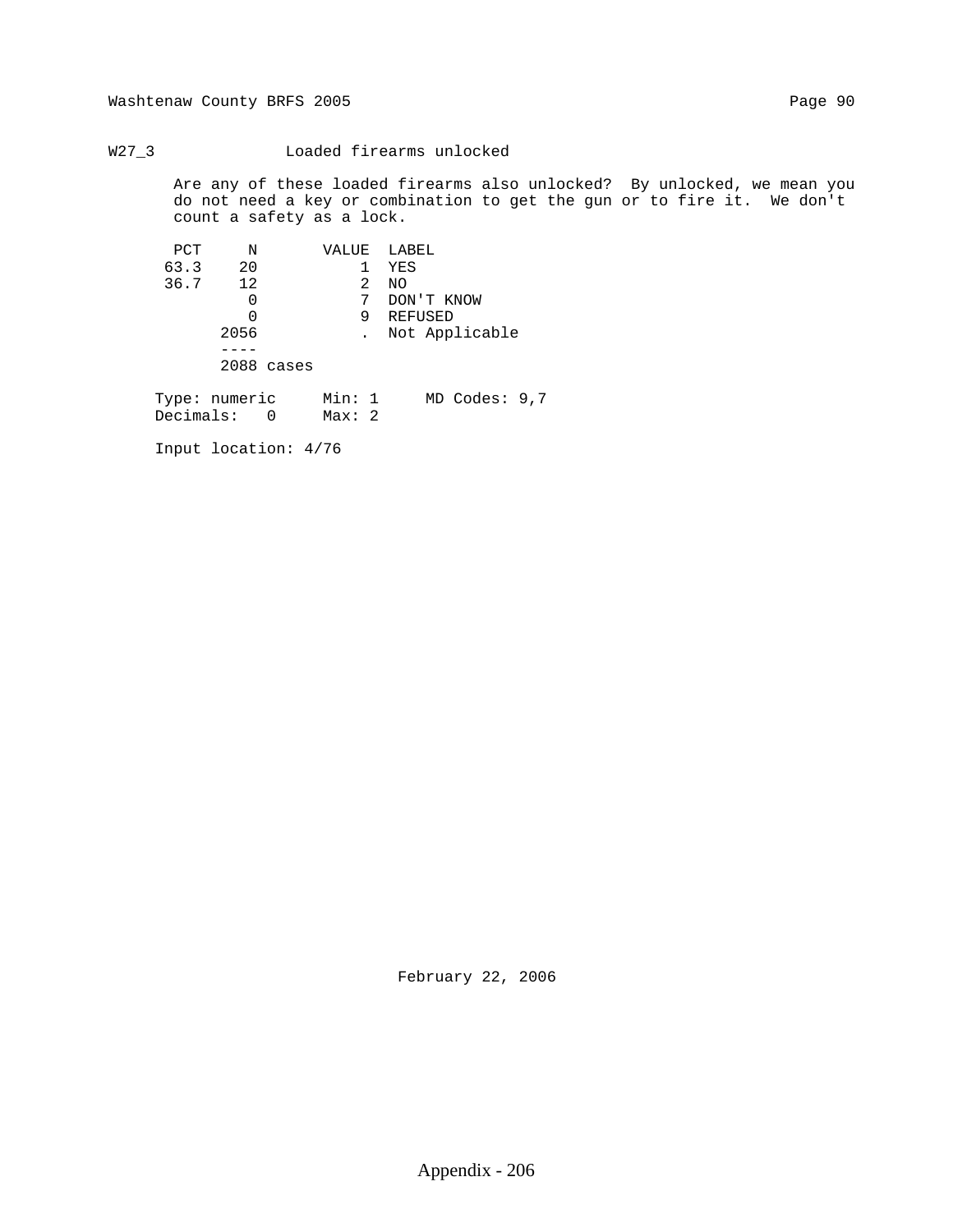## W28\_1 When had last mammogram

 The next questions are about health tests you may have had and about some health related behaviors.

 A mammogram is an X-ray of each breast to look for breast cancer. How long has it been since you had your last mammogram?

|                                                                                                                                                                                                                                                        |                                                                                                                                                                                                                                                        | $\mathbf{1}$<br>$\overline{a}$<br>$3_{-}$<br>4                                                                                                                                                                                                                                | Days<br>Weeks<br>Months<br>Years |
|--------------------------------------------------------------------------------------------------------------------------------------------------------------------------------------------------------------------------------------------------------|--------------------------------------------------------------------------------------------------------------------------------------------------------------------------------------------------------------------------------------------------------|-------------------------------------------------------------------------------------------------------------------------------------------------------------------------------------------------------------------------------------------------------------------------------|----------------------------------|
| PCT<br>1.0<br>0.3<br>0.0<br>$0.1\,$<br>0.1<br>0.0<br>1.2<br>0.5<br>0.1<br>0.1<br>1.4<br>1.6<br>1.9<br>1.1<br>1.1<br>9.3<br>$4.6\,$<br>3.4<br>1.5<br>1.2<br>1.4<br>$0.1$<br>0.4<br>0.5<br>0.0<br>0.0<br>4.7<br>0.0<br>12.4<br>11.9<br>0.7<br>0.2<br>1.0 | N<br>8<br>2<br>0<br>$\mathbf 1$<br>$\mathbf 1$<br>0<br>10<br>4<br>0<br>$\mathbf 1$<br>12<br>13<br>15<br>9<br>9<br>75<br>38<br>28<br>12<br>10<br>11<br>$\mathbf 1$<br>3<br>$\overline{4}$<br>0<br>0<br>38<br>0<br>101<br>97<br>б<br>$\overline{c}$<br>8 | VALUE<br>1001<br>1002<br>1003<br>1004<br>1020<br>1030<br>2001<br>2002<br>2003<br>2006<br>3001<br>3002<br>3003<br>3004<br>3005<br>3006<br>3007<br>3008<br>3009<br>3010<br>3011<br>3012<br>3013<br>3014<br>3015<br>3016<br>3018<br>3024<br>4001<br>4002<br>4003<br>4004<br>4005 | LABEL                            |
| 0.2                                                                                                                                                                                                                                                    | $\overline{a}$                                                                                                                                                                                                                                         | 4006                                                                                                                                                                                                                                                                          |                                  |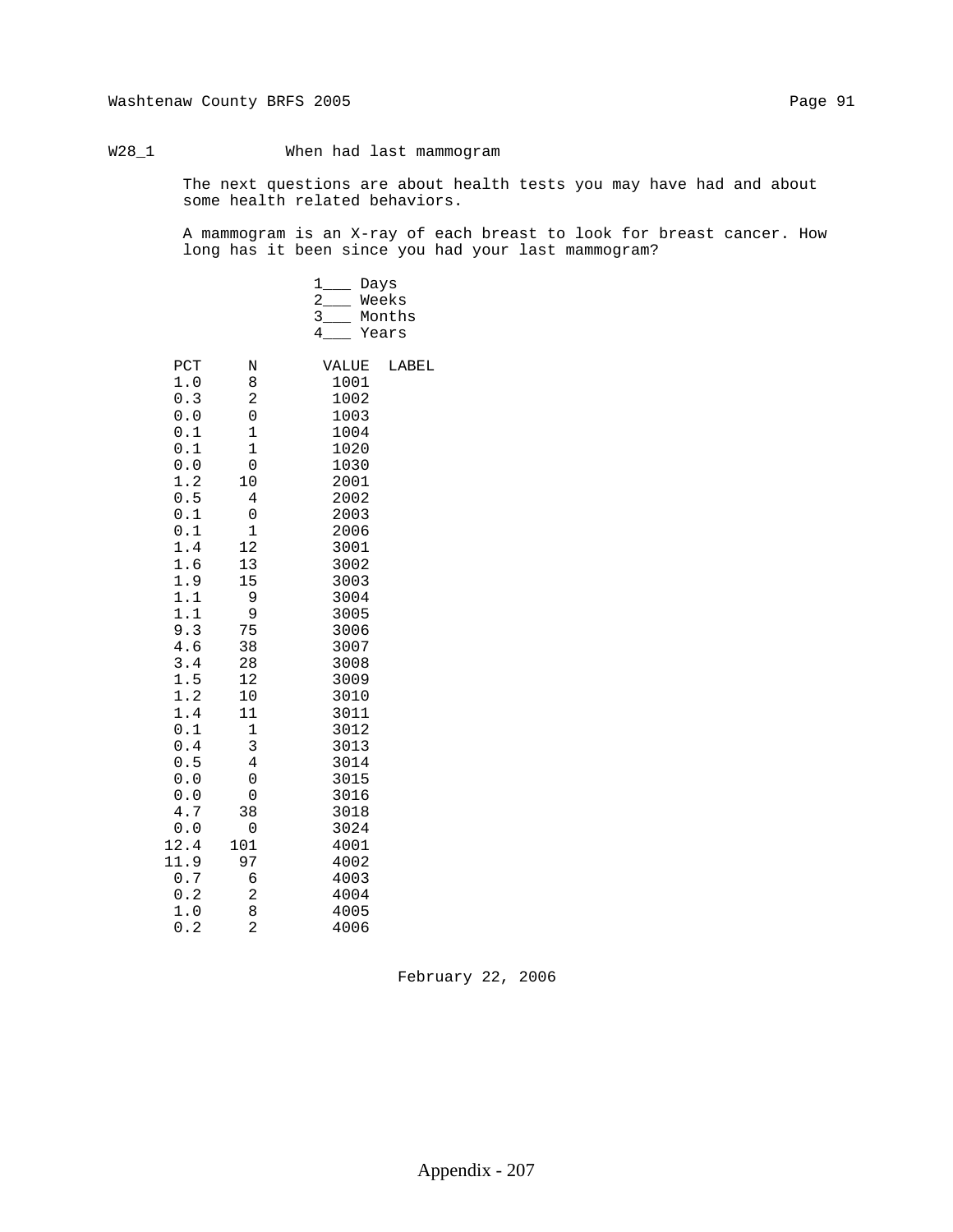| 0.5       | 4             | 4007      |            |                |                      |
|-----------|---------------|-----------|------------|----------------|----------------------|
| 0.3       | 2             | 4008      |            |                |                      |
| 0.0       | $\Omega$      | 4009      |            |                |                      |
| 5.3       | 43            | 4010      |            |                |                      |
| 0.2       | $\mathbf 1$   | 4011      |            |                |                      |
| 0.1       | 1             | 4012      |            |                |                      |
| 0.1       | 1             | 4015      |            |                |                      |
| 0.0       | $\mathbf 0$   | 4020      |            |                |                      |
| 0.2       | 2             | 4040      |            |                |                      |
|           | 8             | 7777      | DON'T KNOW |                |                      |
| 0.0       | $\Omega$      | 8088      |            |                |                      |
| 29.4      | 240           | 8888      |            | NEVER HAD ONE  |                      |
|           | 0             | 9999      | REFUSED    |                |                      |
|           | 1264          |           |            | Not Applicable |                      |
|           |               |           |            |                |                      |
|           | 2088 cases    |           |            |                |                      |
|           |               |           |            |                |                      |
|           | Type: numeric | Min: 1001 |            |                | MD Codes: 9999, 7777 |
| Decimals: | 0             | Max: 8888 |            |                |                      |
|           |               |           |            |                |                      |

\_\_\_\_\_\_\_\_\_\_\_\_\_\_\_\_\_\_\_\_\_\_\_\_\_\_\_\_\_\_\_\_\_\_\_\_\_\_\_\_\_\_\_\_\_\_\_\_\_\_\_\_\_\_\_\_\_\_\_\_\_\_\_\_\_\_\_\_\_\_\_\_\_\_\_\_\_\_\_\_

Input location: 4/77-80

Q28\_2 Had blood glucose test

 During the past 12 months, have you had a blood test or a finger prick to check for diabetes? Diabetes is also referred to as "sugar" or "high blood sugar."

| PCT                          | N         |            | VALUE           |   | LABEL   |                |  |
|------------------------------|-----------|------------|-----------------|---|---------|----------------|--|
|                              | 33.4 546  |            |                 | 1 | YES     |                |  |
|                              | 66.6 1087 |            |                 | 2 | NO      |                |  |
|                              | 46        |            |                 | 7 |         | DON'T KNOW     |  |
|                              | 0         |            |                 | 9 | REFUSED |                |  |
|                              | 410       |            |                 |   |         | Not Applicable |  |
|                              |           |            |                 |   |         |                |  |
|                              |           | 2088 cases |                 |   |         |                |  |
| Type: numeric<br>Decimals: 0 |           |            | Min: 1<br>Max:2 |   |         | MD Codes: 9,7  |  |
| Input location: 5/6          |           |            |                 |   |         |                |  |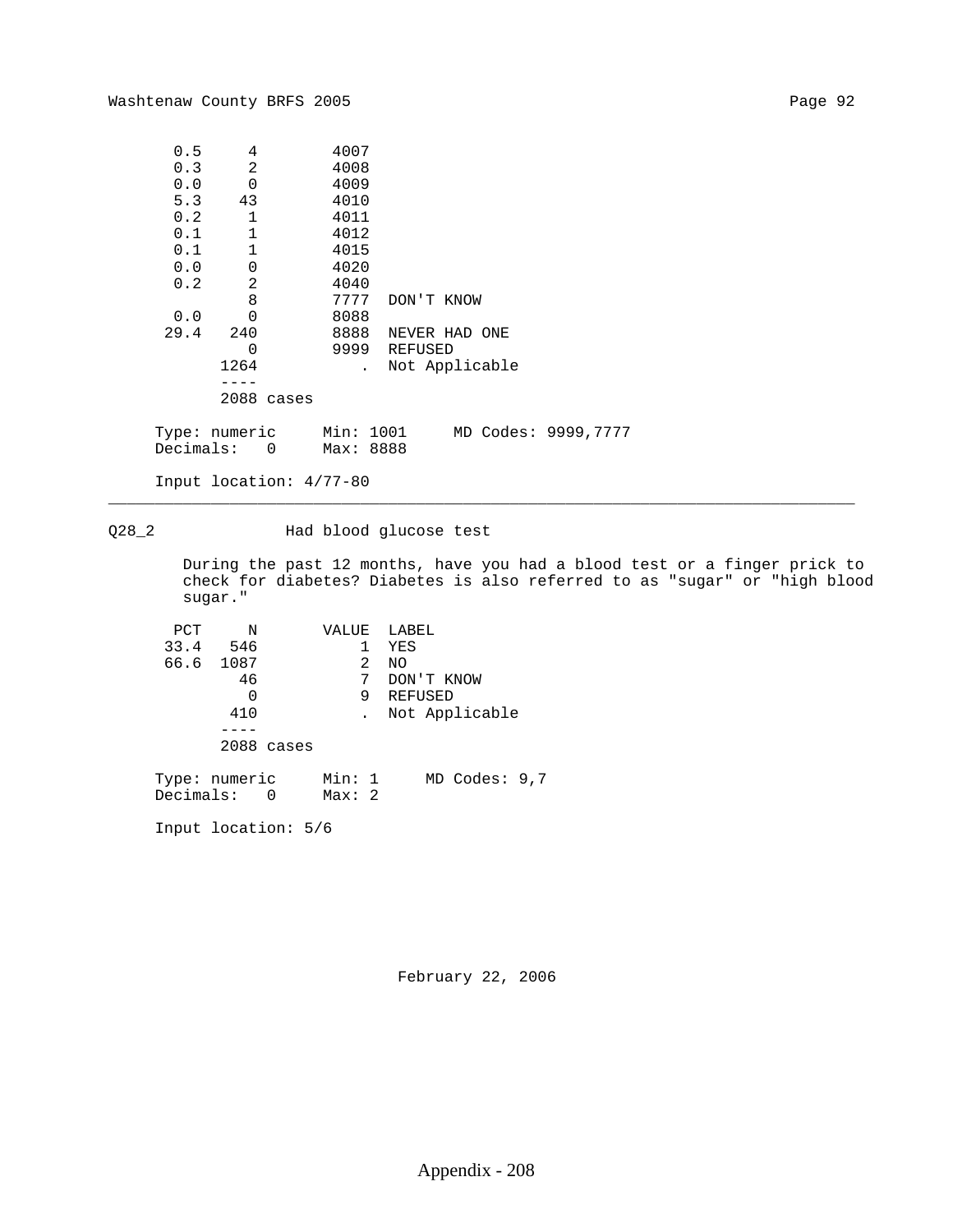W28a\_1 Take any vitamins/supplements

Do you currently take any vitamin pills or supplements?

```
PCT N VALUE LABEL<br>40.7 172 1 YES
                      1 YES<br>2 NO
59.3 250 2 NO
                       2 NO<br>7 DON'T KNOW<br>9 REFUSED
0 9 REFUSED
             1666 . Not Applicable
               ----
              2088 cases
Type: numeric Min: 1 MD Codes: 9,7
Decimals: 0 Max: 2
         Input location: 5/7
```
W28a\_2 Any vitamins/supplements contain folic acid

\_\_\_\_\_\_\_\_\_\_\_\_\_\_\_\_\_\_\_\_\_\_\_\_\_\_\_\_\_\_\_\_\_\_\_\_\_\_\_\_\_\_\_\_\_\_\_\_\_\_\_\_\_\_\_\_\_\_\_\_\_\_\_\_\_\_\_\_\_\_\_\_\_\_\_\_\_\_\_\_

Do any of the vitamin pills or supplements you take contain folic acid?

| PCT  | Ν                            | VALUE           | LABEL             |
|------|------------------------------|-----------------|-------------------|
| 92.9 | 140                          |                 | YES               |
| 7.1  | 11                           | 2               | NO.               |
|      | 21                           | 7               | DON'T KNOW        |
|      | 0                            | 9               | REFUSED           |
|      | 1916                         |                 | Not Applicable    |
|      |                              |                 |                   |
|      | 2088 cases                   |                 |                   |
|      | Type: numeric<br>Decimals: 0 | Min: 1<br>Max:2 | $MD$ Codes: $9,7$ |

Input location: 5/8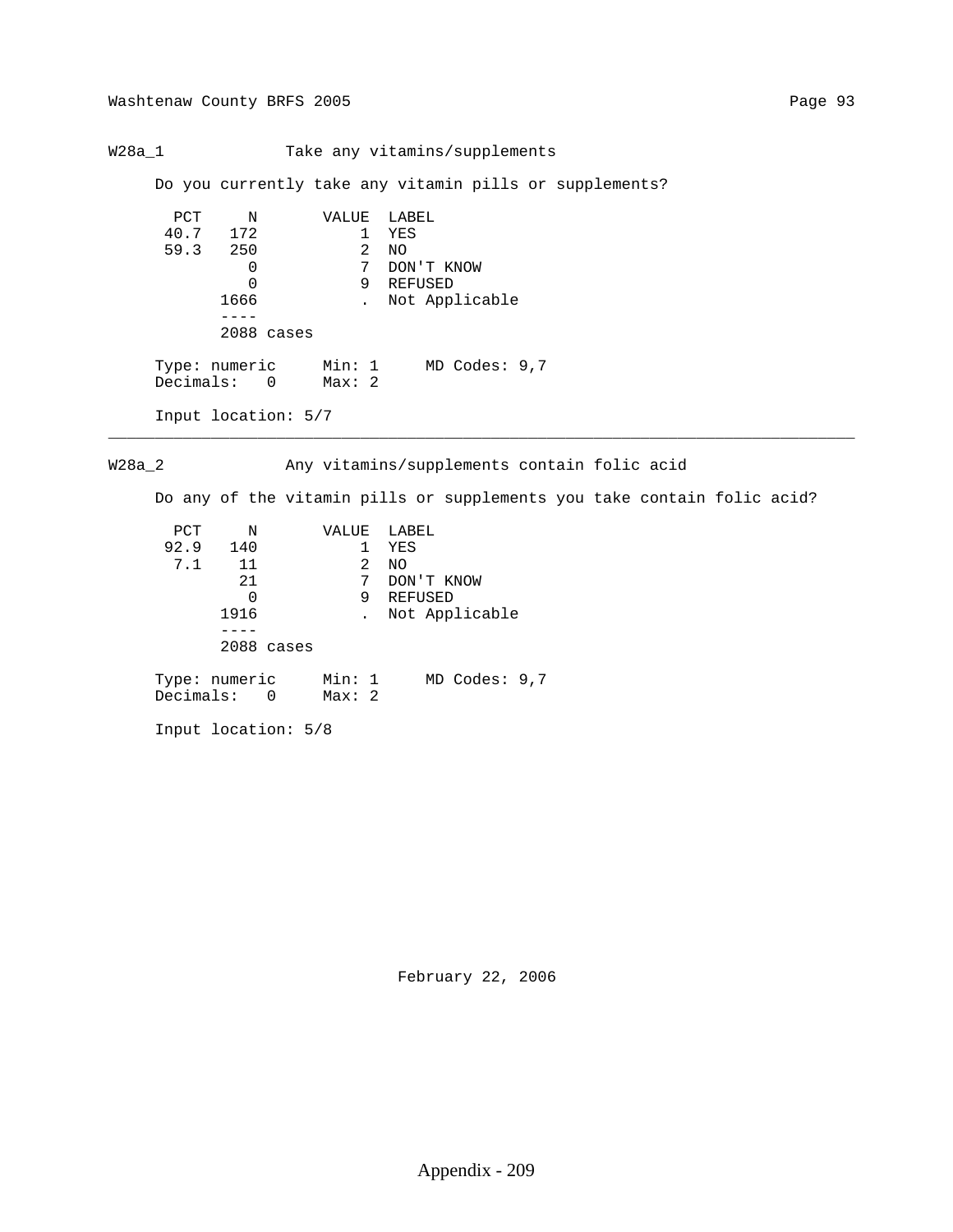## W29\_1 Mumber of cigarettes currently smoked

On the average, how many cigarettes do you now smoke a day?

| $_{\rm PCT}$ | N              |            | VALUE          | LABEL        |                |    |
|--------------|----------------|------------|----------------|--------------|----------------|----|
| 4.3          | 11             |            | 1              |              |                |    |
| 0.9          | $\mathfrak{Z}$ |            | $\sqrt{2}$     |              |                |    |
| 1.4          | $\overline{4}$ |            | $\mathbf{3}$   |              |                |    |
| 29.1         | 77             |            | $\overline{4}$ |              |                |    |
| 2.9          | 8              |            | 5              |              |                |    |
| 0.9          | $\overline{2}$ |            | $\epsilon$     |              |                |    |
| 0.0          | $\mathbf 0$    |            | 7              |              |                |    |
| $0.5$        | $\mathbf 1$    |            | $\,8\,$        |              |                |    |
| 0.0          | $\mathbf 0$    |            | 9              |              |                |    |
| 18.8         | 50             |            | $10$           |              |                |    |
| 0.6          | $\sqrt{2}$     |            | 11             |              |                |    |
| 0.3          | $\mathbf 1$    |            | 12             |              |                |    |
| 0.7          | $\sqrt{2}$     |            | 14             |              |                |    |
| 4.0          | 11             |            | 15             |              |                |    |
| 0.0          | $\mathbf 0$    |            | 16             |              |                |    |
| $0.1\,$      | $\mathbf 0$    |            | $17$           |              |                |    |
| 0.0          | $\mathbf 0$    |            | 18             |              |                |    |
| 29.6         | 79             |            | 20             |              |                |    |
| 0.6          | $1\,$          |            | 25             |              |                |    |
| 0.4          | $\mathbf 1$    |            | 30             |              |                |    |
| 2.2          | $\sqrt{6}$     |            | 40             |              |                |    |
|              | $\mathbf 0$    |            | 777            | DON'T KNOW   |                |    |
| 2.3          | 6              |            | 888            |              |                |    |
|              | $\mathbf 0$    |            | 999            | REFUSED      |                |    |
|              | 1822           |            | $\mathbf{r}$   |              | Not Applicable |    |
|              |                |            |                |              |                |    |
|              |                | 2088 cases |                |              |                |    |
|              | Tyme: numeric  |            | Min:           | $\mathbf{1}$ | MD Codes:      | QQ |

 Type: numeric Min: 1 MD Codes: 999,777 Decimals: 0 Max: 888

Input location: 5/9-11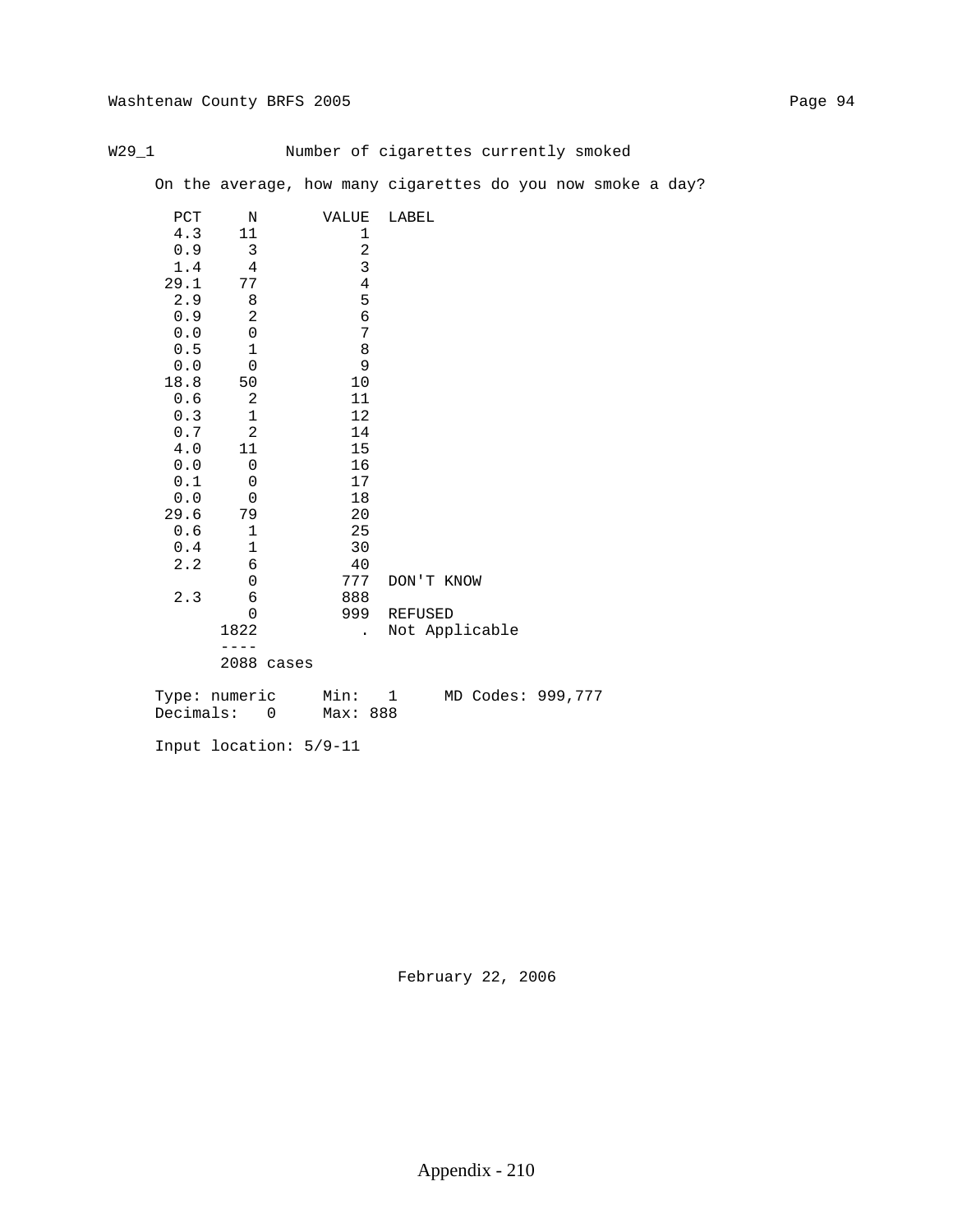Washtenaw County BRFS 2005 Page 95

W29\_2 Health professional asked you to stop smoking

 During the past year, did any medical doctor, nurse, or other health professional advise you to stop smoking?

| PCT | N                            | VALUE LABEL     |                |
|-----|------------------------------|-----------------|----------------|
|     | 56.9 151                     |                 | YES            |
|     | 43.1 115                     | $\overline{2}$  | NO.            |
|     | 0                            | 7               | DON'T KNOW     |
|     | 0                            | 9               | REFUSED        |
|     | 1822                         |                 | Not Applicable |
|     |                              |                 |                |
|     | $2088$ cases                 |                 |                |
|     | Type: numeric<br>Decimals: 0 | Min: 1<br>Max:2 | MD Codes: 9,7  |
|     | Input location: $5/12$       |                 |                |

## W29\_3 Substance abuse

 In the past 12 months, have you used any medicines, drugs, or substances, to get high or to make you feel good, without a prescription or with greater frequency or quantity than prescribed?

\_\_\_\_\_\_\_\_\_\_\_\_\_\_\_\_\_\_\_\_\_\_\_\_\_\_\_\_\_\_\_\_\_\_\_\_\_\_\_\_\_\_\_\_\_\_\_\_\_\_\_\_\_\_\_\_\_\_\_\_\_\_\_\_\_\_\_\_\_\_\_\_\_\_\_\_\_\_\_\_

| PCT | Ν             | VALUE  | LABEL             |
|-----|---------------|--------|-------------------|
| 8.0 | 126           |        | YES               |
|     | 92.0 1447     | 2      | NO.               |
|     | 2             | 7      | DON'T KNOW        |
|     | 2             | 9      | REFUSED           |
|     | 511           |        | . Not Applicable  |
|     |               |        |                   |
|     | 2088 cases    |        |                   |
|     | Type: numeric | Min: 1 | $MD$ Codes: $9,7$ |

Input location: 5/13

Decimals: 0 Max: 2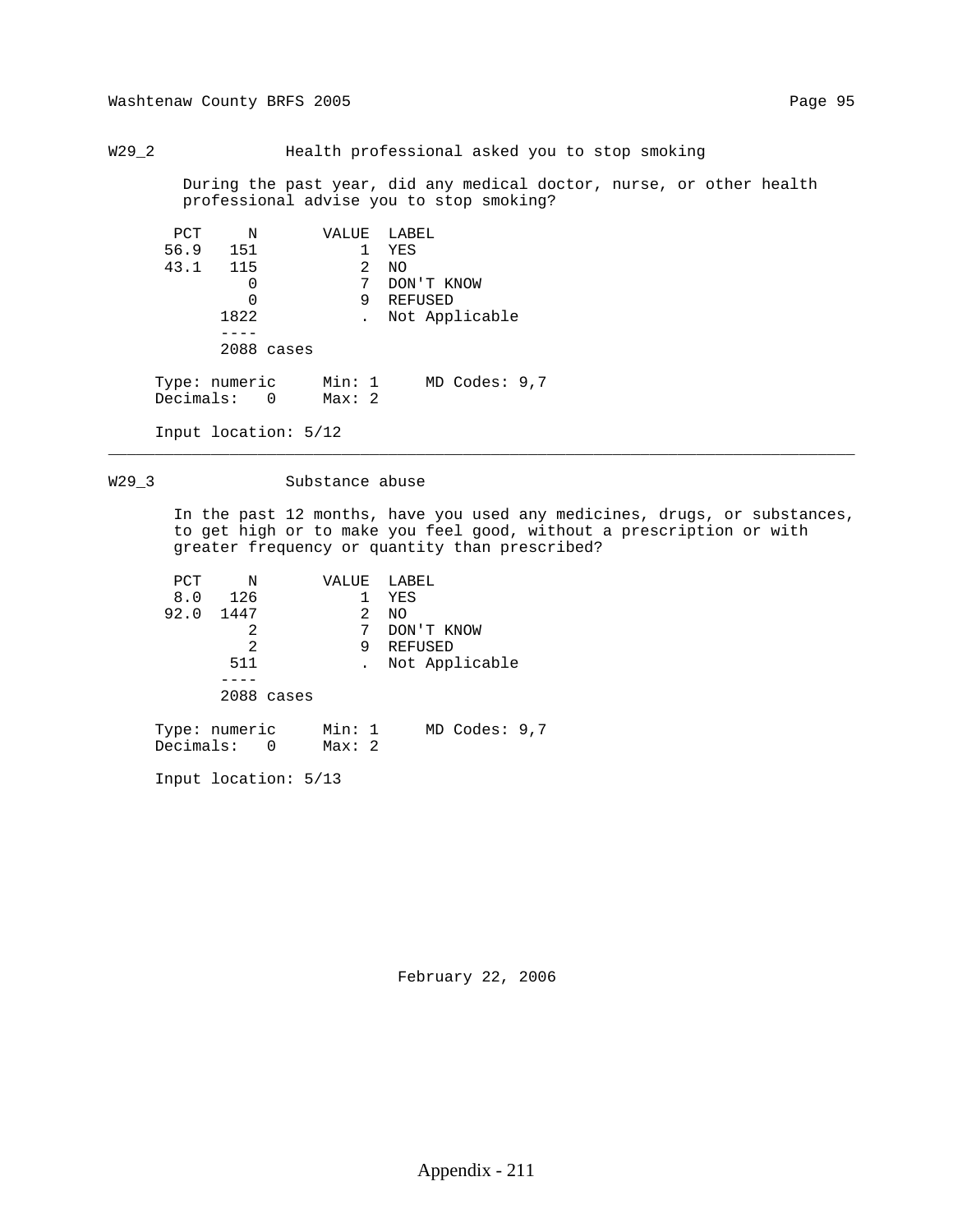## W29\_4 Drunk driving

 During the past month, how many times have you driven when you've had perhaps too much to drink?

| PCT  | N             | VALUE | LABEL                          |
|------|---------------|-------|--------------------------------|
| 6.6  | 65            | 1     |                                |
| 1.1  | 11            | 2     |                                |
| 7.4  | 74            | 3     |                                |
| 0.0  | 0             | 5     |                                |
| 0.0  | $\Omega$      | 6     |                                |
| 0.0  | $\Omega$      | 8     |                                |
| 0.0  | $\Omega$      | 20    |                                |
| 0.0  | 0             | 26    |                                |
|      | 2             | 77    | DON'T KNOW                     |
| 84.7 | 838           | 88    | None                           |
|      | O             | 99    | REFUSED                        |
|      | 1096          |       | Not Applicable                 |
|      |               |       |                                |
|      | 2088 cases    |       |                                |
|      | Tyne: numeric | Min:  | MD Codes: 99 7<br>$\mathbf{1}$ |

 Type: numeric Min: 1 MD Codes: 99,77 Decimals: 0 Max: 88

Input location: 5/14-15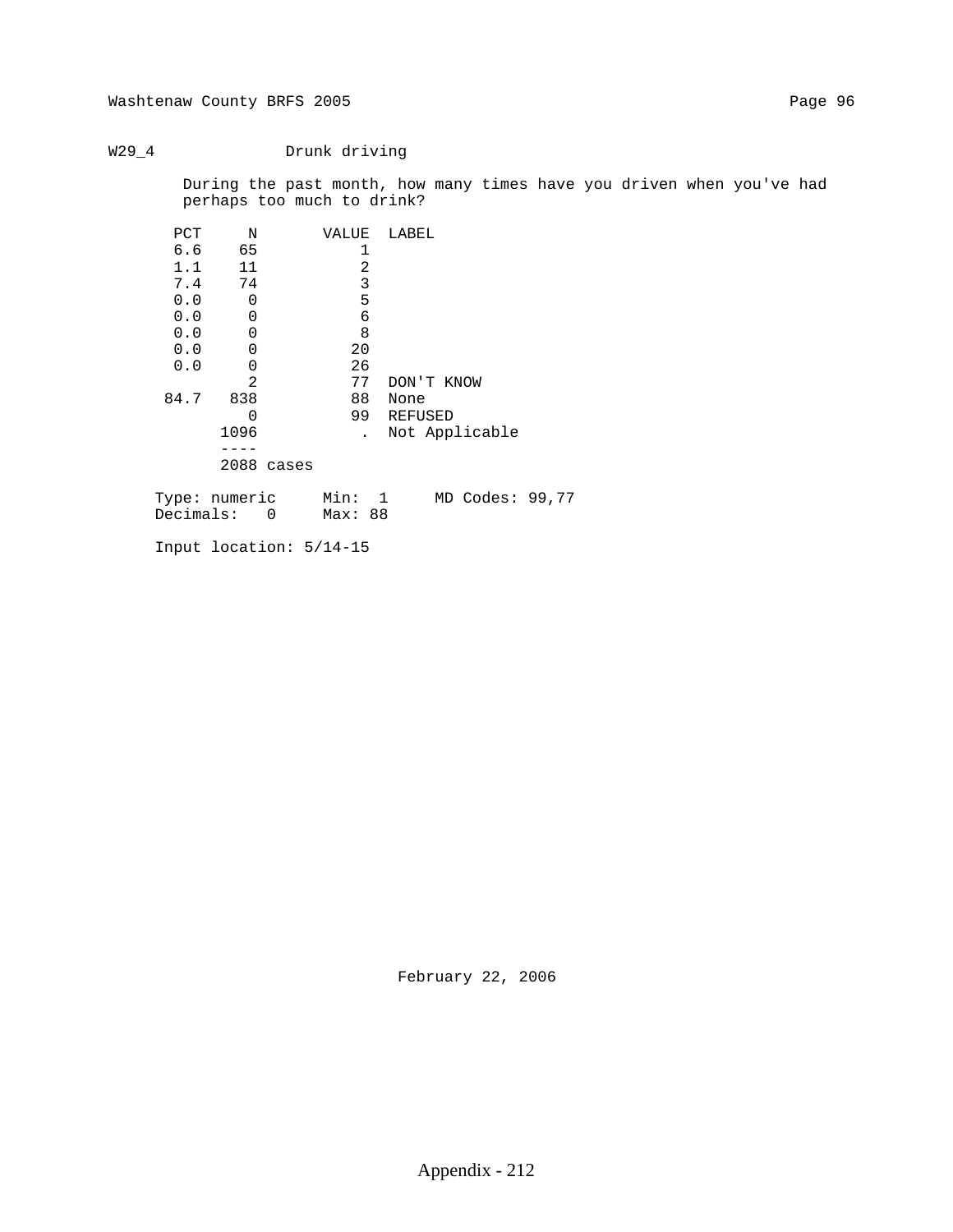W30\_1 Number of days/week of at least moderate exercise

 In an average week, on how many days out of 7 do you get 30 minutes or more of at least moderate exercise, over the course of the entire day? Brisk walking and moving somewhat heavy materials are examples of moderate exercise. This exercise can take place over one 30 minute period or even over as many as four periods of 7 or 8 minutes each.

| PCT  | N          | VALUE     | LABEL          |
|------|------------|-----------|----------------|
| 12.2 | 189        | 0         |                |
| 8.7  | 136        |           |                |
| 12.7 | 197        | 2         |                |
| 10.8 | 167        | 3         |                |
| 8.9  | 138        | 4         |                |
| 18.1 | 281        | 5         |                |
| 10.2 | 158        | 6         |                |
| 18.5 | 287        | 7         |                |
|      | 22         | 77        | DON'T KNOW     |
|      | 4          | 99        | <b>REFUSED</b> |
|      | 511        |           | Not Applicable |
|      |            |           |                |
|      | 2088 cases |           |                |
|      |            | $-1$ $-1$ | $\sim$ $\sim$  |

 Type: numeric Min: 0 MD Codes: 99,77 Decimals: 0 Max: 7

Input location: 5/16-17

### Q37\_1 Ever used a pedometer

\_\_\_\_\_\_\_\_\_\_\_\_\_\_\_\_\_\_\_\_\_\_\_\_\_\_\_\_\_\_\_\_\_\_\_\_\_\_\_\_\_\_\_\_\_\_\_\_\_\_\_\_\_\_\_\_\_\_\_\_\_\_\_\_\_\_\_\_\_\_\_\_\_\_\_\_\_\_\_\_

 A pedometer is a small instrument that some people wear on their belt to count the number of steps they take each day or to estimate how far they walk. Have you ever used a pedometer on a regular basis?

| PCT<br>$\mathbb N$           |            | VALUE            |   | LABEL             |
|------------------------------|------------|------------------|---|-------------------|
| 11.6 211                     |            |                  | 1 | YES               |
| 88.4 1607                    |            |                  | 2 | NO.               |
|                              |            |                  | 7 | DON'T KNOW        |
|                              | 0          |                  | 9 | REFUSED           |
| 269                          |            |                  |   | Not Applicable    |
|                              |            |                  |   |                   |
|                              | 2088 cases |                  |   |                   |
| Type: numeric<br>Decimals: 0 |            | Min: 1<br>Max: 2 |   | $MD$ Codes: $9,7$ |
| Input location: 5/18         |            |                  |   |                   |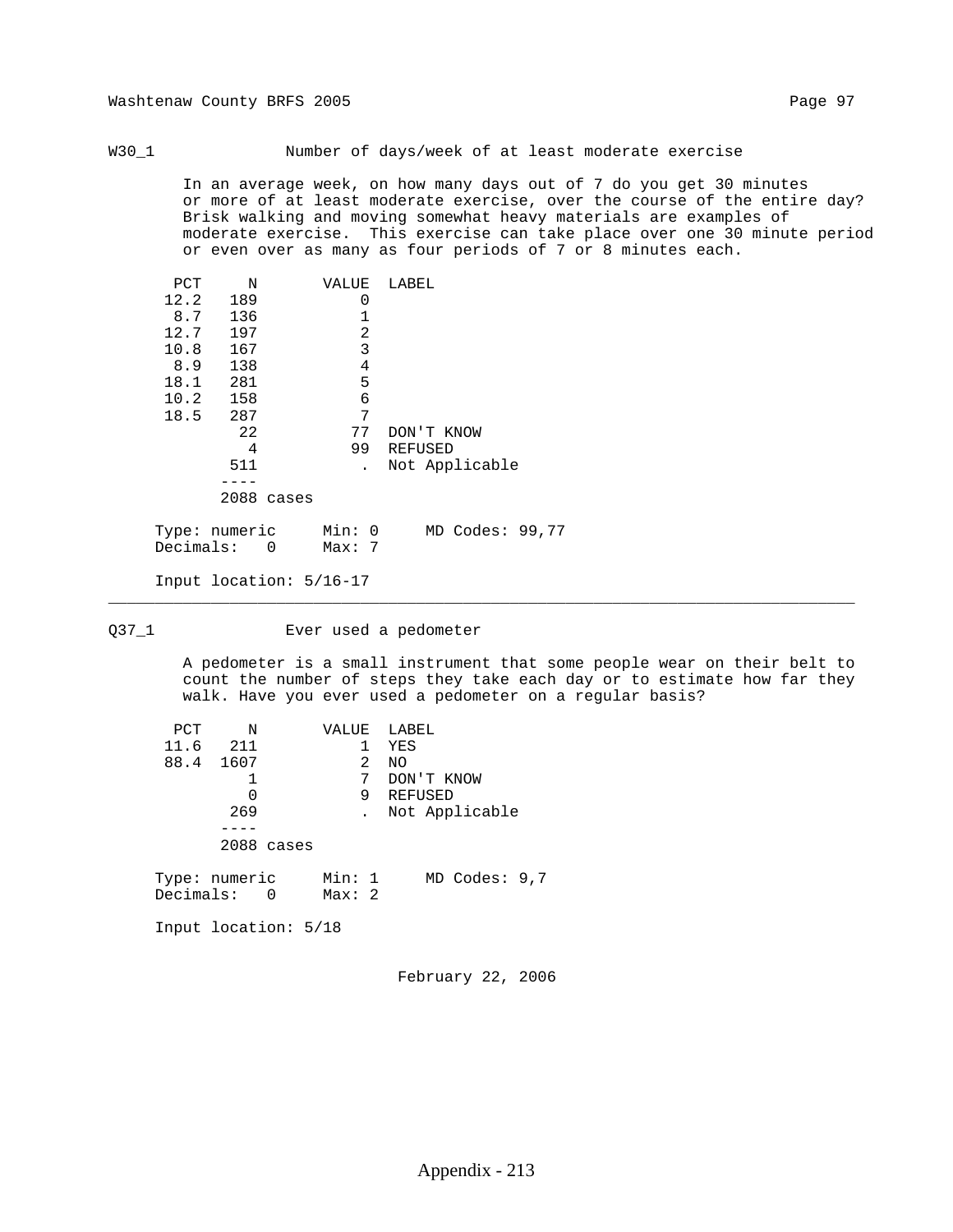## W30\_3 Walking areas available in neighborhood

 There are pedestrian sidewalks, walking paths, or trails in or near my neighborhood that I can easily use for walking, jogging, or running.

| PCT       | N                  | VALUE           | LABEL             |
|-----------|--------------------|-----------------|-------------------|
| 15.4      | 242                | 1               | Strongly Disagree |
| 2.5       | 39                 | 2               | Somewhat Disagree |
| 0.3       | 5                  | 3               | Neutral           |
| 10.4      | 164                | 4               | Somewhat Agree    |
| 69.0      | 1088               | 5               | Strongly Agree    |
| 2.1       | 33                 | 7               | DON'T KNOW        |
| 0.3       | 5                  | 9               | REFUSED           |
|           | 511                |                 | Not Applicable    |
|           |                    |                 |                   |
|           | 2088 cases         |                 |                   |
| Decimals: | Type: numeric<br>0 | Min: 1<br>Max:9 | MD Codes: none    |
|           |                    |                 |                   |

Input location: 5/19-20

W30\_4 Easy to reach walking destinations in neighborhood

 There are stores, restaurants, and other destinations within walking distance of my home.

\_\_\_\_\_\_\_\_\_\_\_\_\_\_\_\_\_\_\_\_\_\_\_\_\_\_\_\_\_\_\_\_\_\_\_\_\_\_\_\_\_\_\_\_\_\_\_\_\_\_\_\_\_\_\_\_\_\_\_\_\_\_\_\_\_\_\_\_\_\_\_\_\_\_\_\_\_\_\_\_

| PCT       | N             |   | VALUE          |              | LABEL             |
|-----------|---------------|---|----------------|--------------|-------------------|
| 33.9      | 534           |   |                | 1            | Strongly Disagree |
| 6.9       | 110           |   |                | $\mathbf{2}$ | Somewhat Disagree |
| 0.5       | 8             |   |                | 3            | Neutral           |
| 17.9      | 282           |   |                | 4            | Somewhat Agree    |
| 40.1      | 632           |   |                | 5            | Strongly Agree    |
| 0.5       | 8             |   |                | 7            | DON'T KNOW        |
| 0.2       | 3             |   |                | 9            | <b>REFUSED</b>    |
|           | 511           |   |                |              | Not Applicable    |
|           |               |   |                |              |                   |
|           | 2088 cases    |   |                |              |                   |
| Decimals: | Type: numeric | 0 | Min: 1<br>Max: | 9            | MD Codes: none    |
|           |               |   |                |              |                   |

Input location: 5/21-22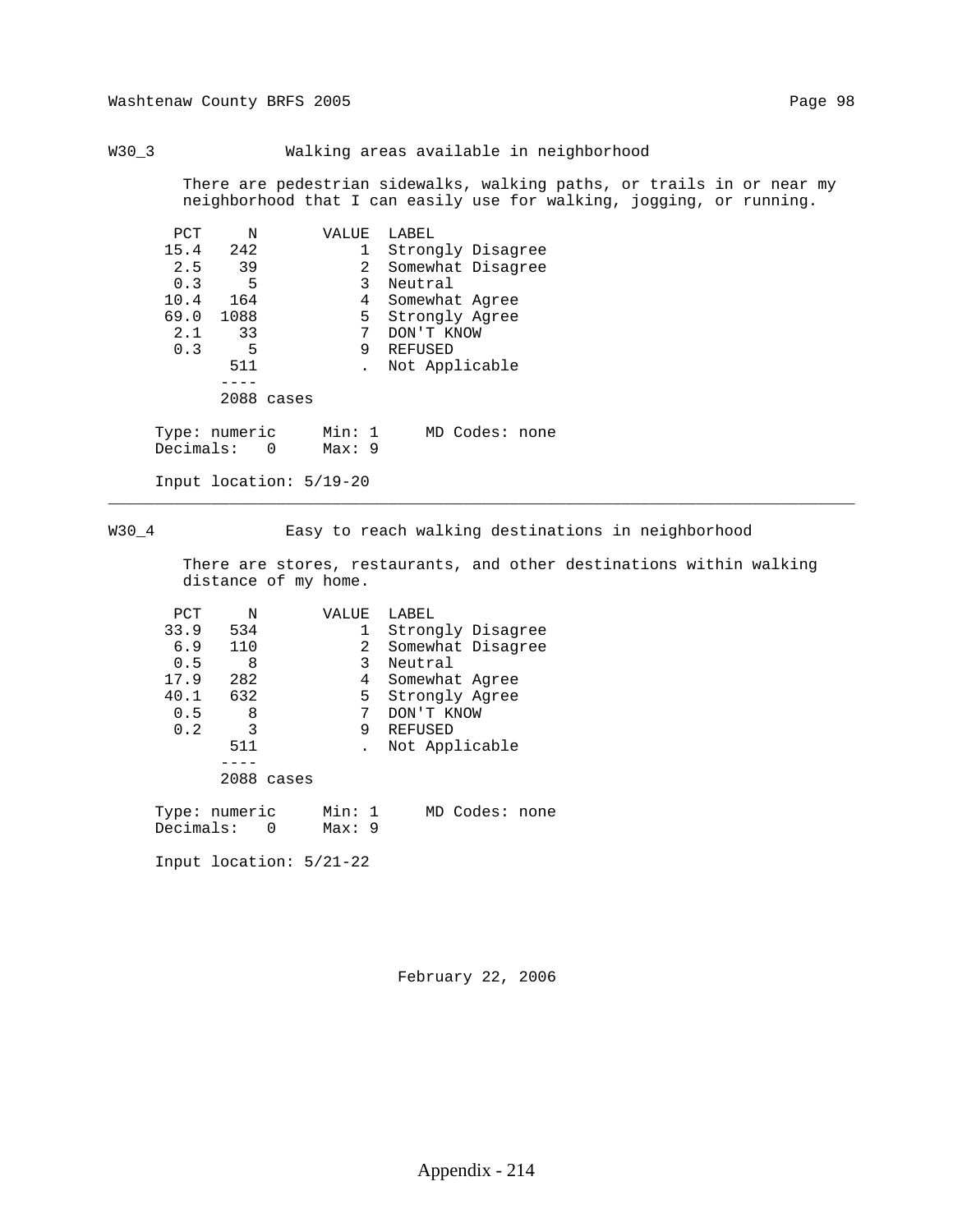# W30\_5 Feel safe walking in neighborhood

I feel safe walking in my neighborhood.

| PCT                        | N    |            | VALUE            |    | LABEL             |                |  |
|----------------------------|------|------------|------------------|----|-------------------|----------------|--|
| 4.8                        | 76   |            |                  |    | Strongly Disagree |                |  |
| 1.7                        | 27   |            |                  | 2  | Somewhat Disagree |                |  |
| 0.9                        | 13   |            |                  | 3  | Neutral           |                |  |
| 16.4                       | 259  |            |                  | 4  | Somewhat Agree    |                |  |
| 75.9                       | 1196 |            |                  | 5. | Strongly Agree    |                |  |
| 0.1                        |      |            |                  |    | DON'T KNOW        |                |  |
| 0.2                        | 3    |            |                  | 9  | REFUSED           |                |  |
|                            | 512  |            |                  |    | Not Applicable    |                |  |
|                            |      |            |                  |    |                   |                |  |
|                            |      | 2088 cases |                  |    |                   |                |  |
| Type: numeric<br>Decimals: |      | 0          | Min: 1<br>Max: 9 |    |                   | MD Codes: none |  |

Input location: 5/23-24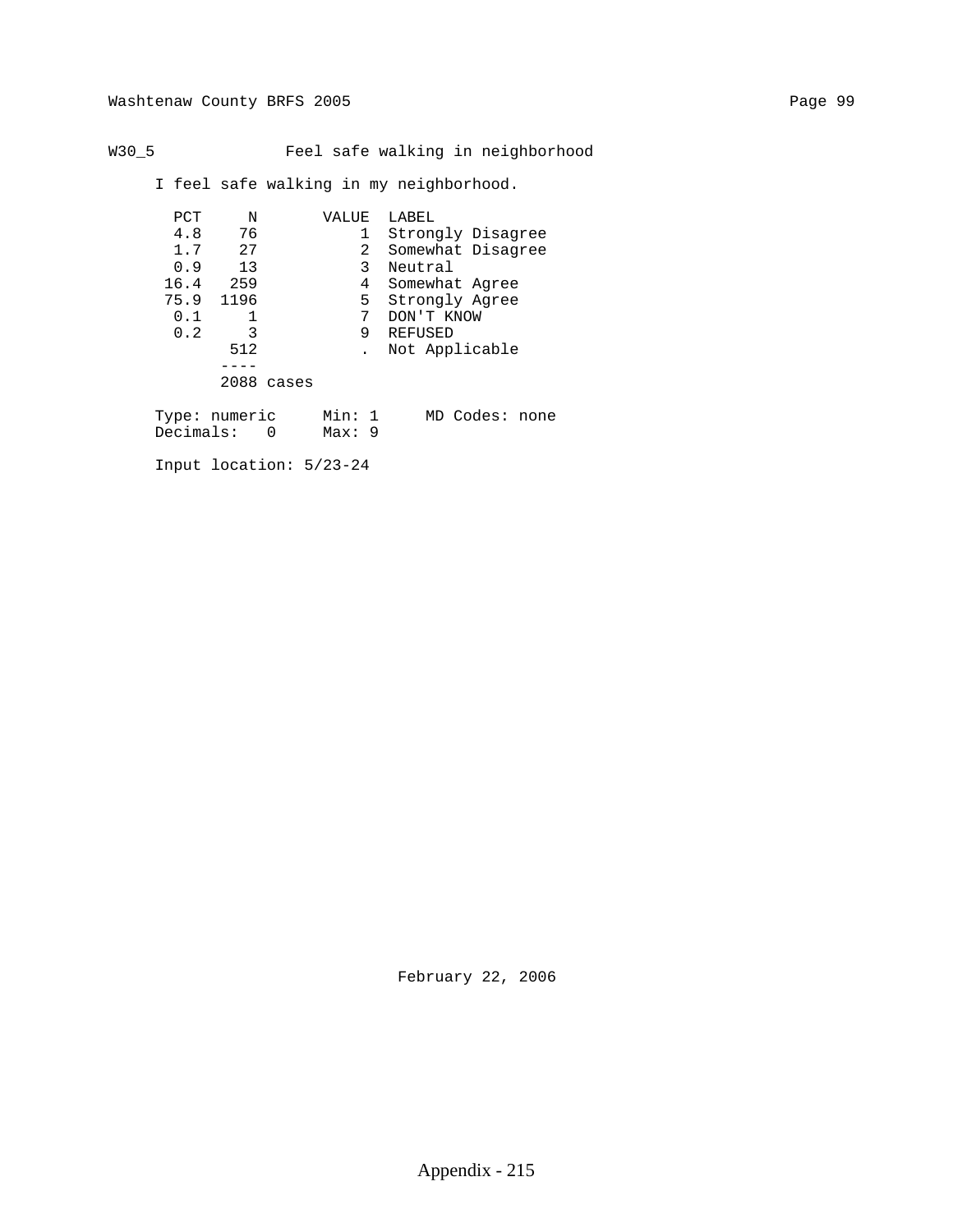W30\_6 Number of short trips in past week

 Next, I'd like to ask you about short trips that you make while not at work. By trip, I mean anytime you go from one address or place to another, which is at least a quarter of a mile away.

 In the past 7 days, about how many short trips did you make that were one mile or less (but at least a quarter mile)?

| PCT                                               | N              |       | VALUE          | LABEL          |
|---------------------------------------------------|----------------|-------|----------------|----------------|
| $4.5\,$                                           | 70             |       | 1              |                |
| 7.7                                               | 118            |       | $\sqrt{2}$     |                |
| 9.3                                               | 143            |       | 3              |                |
| 8.9                                               | 136            |       | $\overline{4}$ |                |
| 13.0                                              | 199            |       | 5              |                |
| 1.2                                               | 18             |       | б              |                |
| 7.4                                               | 112            |       | $\sqrt{ }$     |                |
| 1.7                                               | 26             |       | 8              |                |
| 0.1                                               | 1              |       | $\mathsf 9$    |                |
| 8.6                                               | 132            |       | 10             |                |
| 1.0                                               | 16             |       | 12             |                |
| 1.9                                               | 29             |       | 14             |                |
| 2.9                                               | 45             |       | 15             |                |
| $0.0$                                             | $\mathbf 0$    |       | 18             |                |
| 3.6                                               | 55             |       | 20             |                |
| 0.2                                               | $\mathsf 3$    |       | 21             |                |
| $0.1\,$                                           | $\mathbf 1$    |       | 24             |                |
| $\ensuremath{\text{0}}$ . $\ensuremath{\text{4}}$ | 7              |       | 25             |                |
| $0.2\,$                                           | $\sqrt{2}$     |       | 28             |                |
| 1.0                                               | 16             |       | 30             |                |
| 0.1                                               | $\overline{c}$ |       | 35             |                |
| ${\bf 0}$ . ${\bf 0}$                             | 0              |       | 40             |                |
| 0.0                                               | 0              |       | 42             |                |
| 0.2                                               | $\mathsf 3$    |       | 45             |                |
| $0.3$                                             | $\sqrt{4}$     |       | 50             |                |
| 0.1                                               | $\mathbf{1}$   |       | 60             |                |
|                                                   | 45             |       | 77             | DON'T KNOW     |
| 25.6                                              | 391            |       | 88             | None           |
|                                                   | 3              |       | 99             | REFUSED        |
|                                                   | 512            |       |                | Not Applicable |
|                                                   |                |       |                |                |
|                                                   | 2088           | cases |                |                |
|                                                   |                |       |                |                |

| Type: numeric | Min:    |  | MD Codes: 99,77 |  |
|---------------|---------|--|-----------------|--|
| Decimals:     | Max: 88 |  |                 |  |

Input location: 5/25-26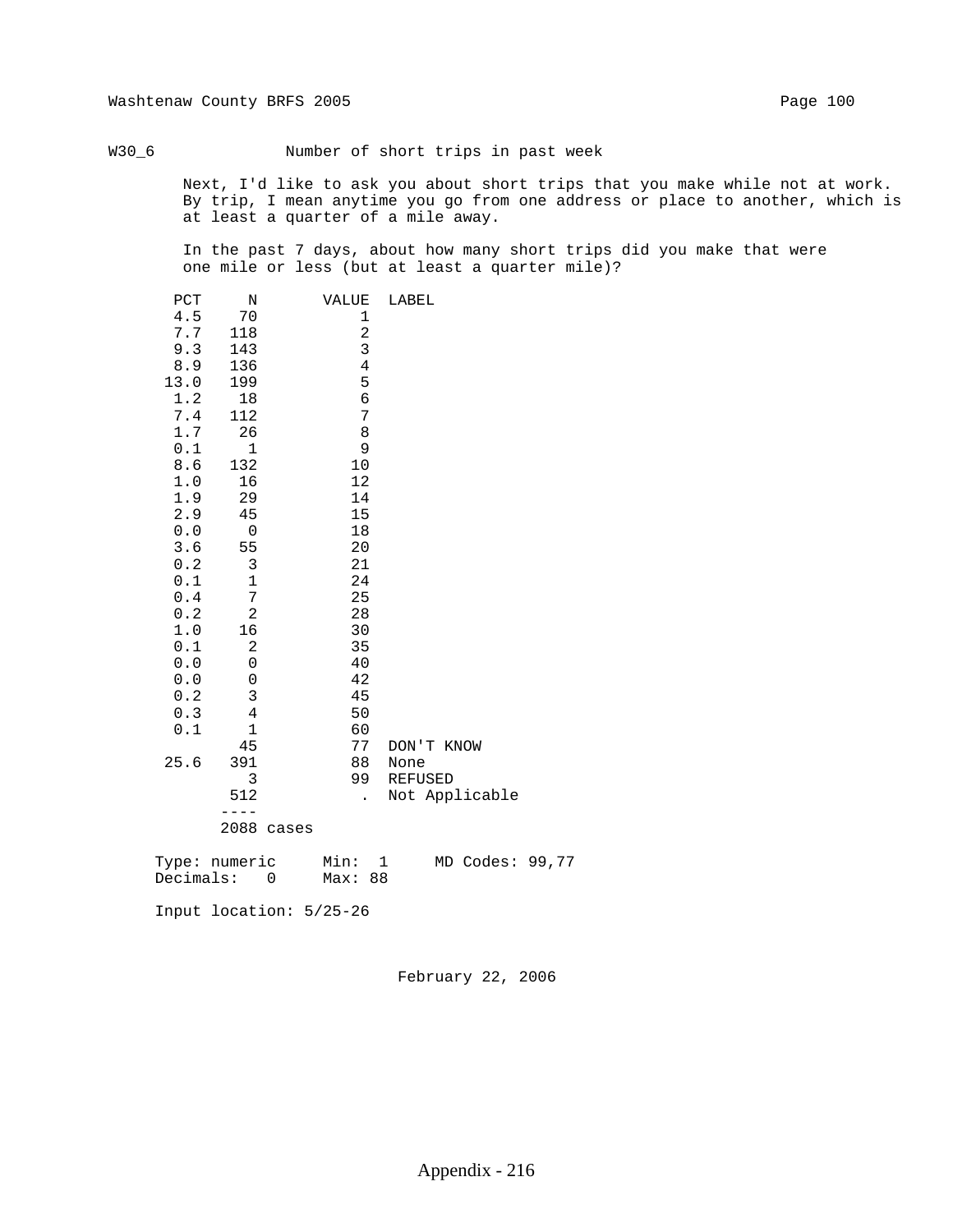|--|--|--|--|

Number of short trips walked in past week

For how many of these trips of 1 mile or less did you walk?

| PCT  | N                   | VALUE                | LABEL                               |
|------|---------------------|----------------------|-------------------------------------|
| 7.6  | 86                  | 1                    |                                     |
| 9.0  | 101                 | $\sqrt{2}$           |                                     |
| 9.0  | 101                 | $\mathbf{3}$         |                                     |
| 1.9  | 22                  | $\overline{4}$       |                                     |
| 1.6  | 18                  | 5                    |                                     |
| 0.3  | $\overline{4}$      | 6                    |                                     |
| 1.6  | 19                  | 7                    |                                     |
| 0.2  | $\mathbf{3}$        | $\,8\,$              |                                     |
| 0.3  | 3                   | 9                    |                                     |
| 1.6  | 18                  | 10                   |                                     |
| 0.1  | $\mathbf 1$         | 12                   |                                     |
| 0.2  | 3                   | 14                   |                                     |
| 1.0  | 11                  | 15                   |                                     |
| 0.0  | $\mathbf 1$         | 20                   |                                     |
| 0.0  | $\mathbf 0$         | 21                   |                                     |
| 0.4  | $\overline{4}$      | 25                   |                                     |
| 0.3  | 3                   | 30                   |                                     |
|      | 7                   | 77                   | DON'T KNOW                          |
| 64.9 | 733                 | 88                   | None                                |
|      | $\mathbf 0$         | 99                   | REFUSED                             |
|      | 950                 | $\ddot{\phantom{a}}$ | Not Applicable                      |
|      |                     |                      |                                     |
|      | 2088 cases          |                      |                                     |
|      |                     |                      |                                     |
|      | $T_1$ $ma:$ numeric | $Min \cdot$          | $MD C_0$ dec: 99.77<br>$\mathbf{1}$ |

| Type: numeric | Mın:    |  | MD Codes: 99,77 |  |
|---------------|---------|--|-----------------|--|
| Decimals:     | Max: 88 |  |                 |  |

Input location: 5/27-28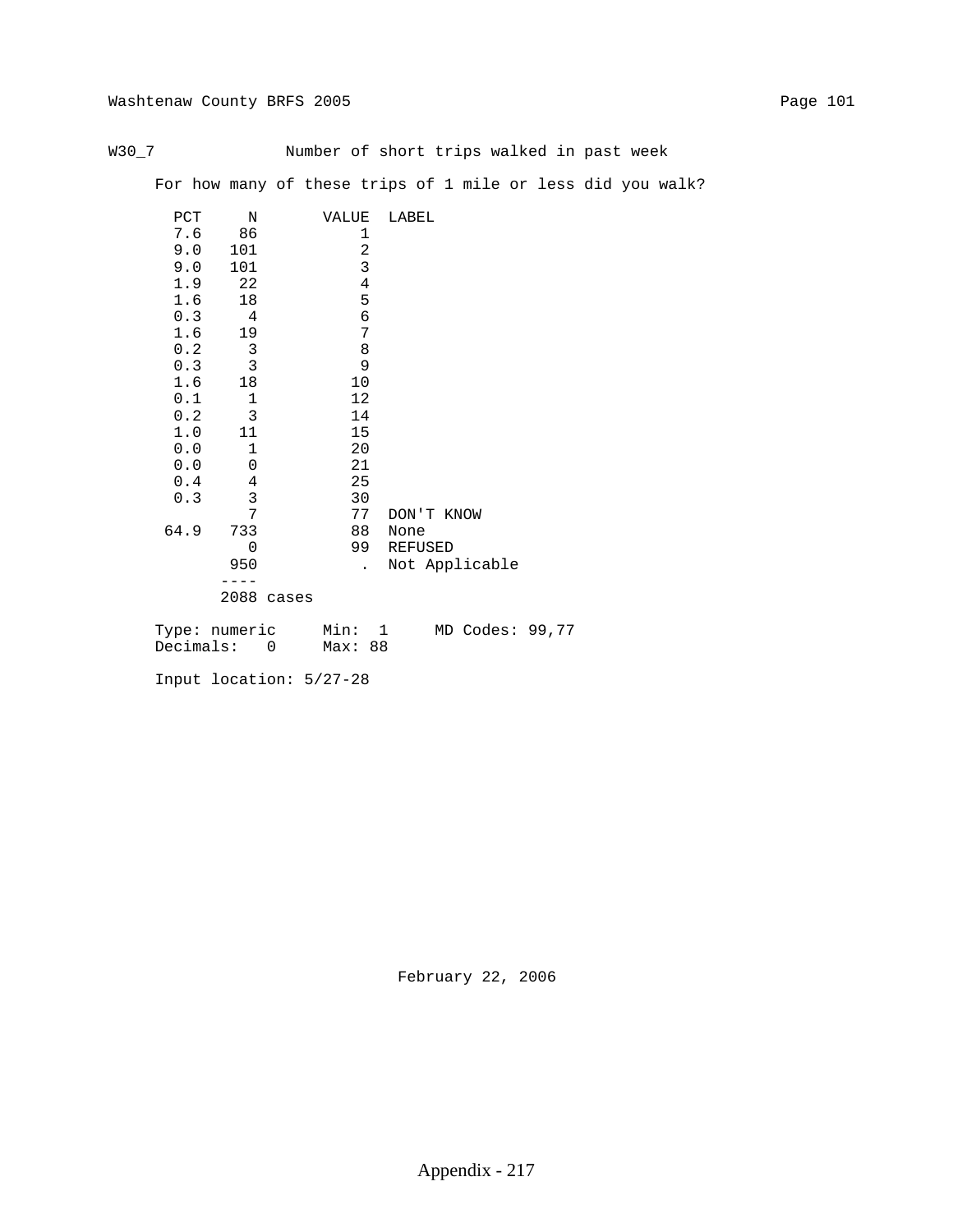W30\_8@1 Reason why did not walk - Mention 1

 What would you say are the main reasons that you have not walked for transportation on short trips in the past 7 days?

| PCT       | N                        | VALUE        | LABEL                                   |
|-----------|--------------------------|--------------|-----------------------------------------|
| 10.1      | 74                       | $\mathbf{1}$ | Poor health                             |
| 0.6       | 5                        |              | 2 Too tired, no energy                  |
| 0.8       | 6                        | 3            | Don't enjoy walking                     |
| 16.2      | 119                      | 4            | Bad weather                             |
| 1.2       | 9                        | 5            | Not safe to walk                        |
| 15.4      | 112                      |              | 6 No sidewalks                          |
| 1.4       | 10                       | 7            | To remote, live in country              |
| 22.1      | 162                      | 8            | Too far                                 |
| 23.6      | 173                      | 9            | Takes too much time                     |
| 6.2       | 45                       | 10           | Need to transport someone/thing         |
| 0.8       | 6                        | 11           | Already walk enough/get enough exercise |
| 1.6       | 11                       | 12           | Other                                   |
|           | 3                        | 77           | DON'T KNOW                              |
|           | 0                        | 99           | REFUSED                                 |
|           | 1355                     |              | Not Applicable                          |
|           |                          |              |                                         |
|           | 2088 cases               |              |                                         |
|           | Type: numeric            | Min: 1       | $MD$ Codes: 99,77                       |
| Decimals: | $\overline{\phantom{0}}$ | Max: 12      |                                         |

Input location: 5/29-30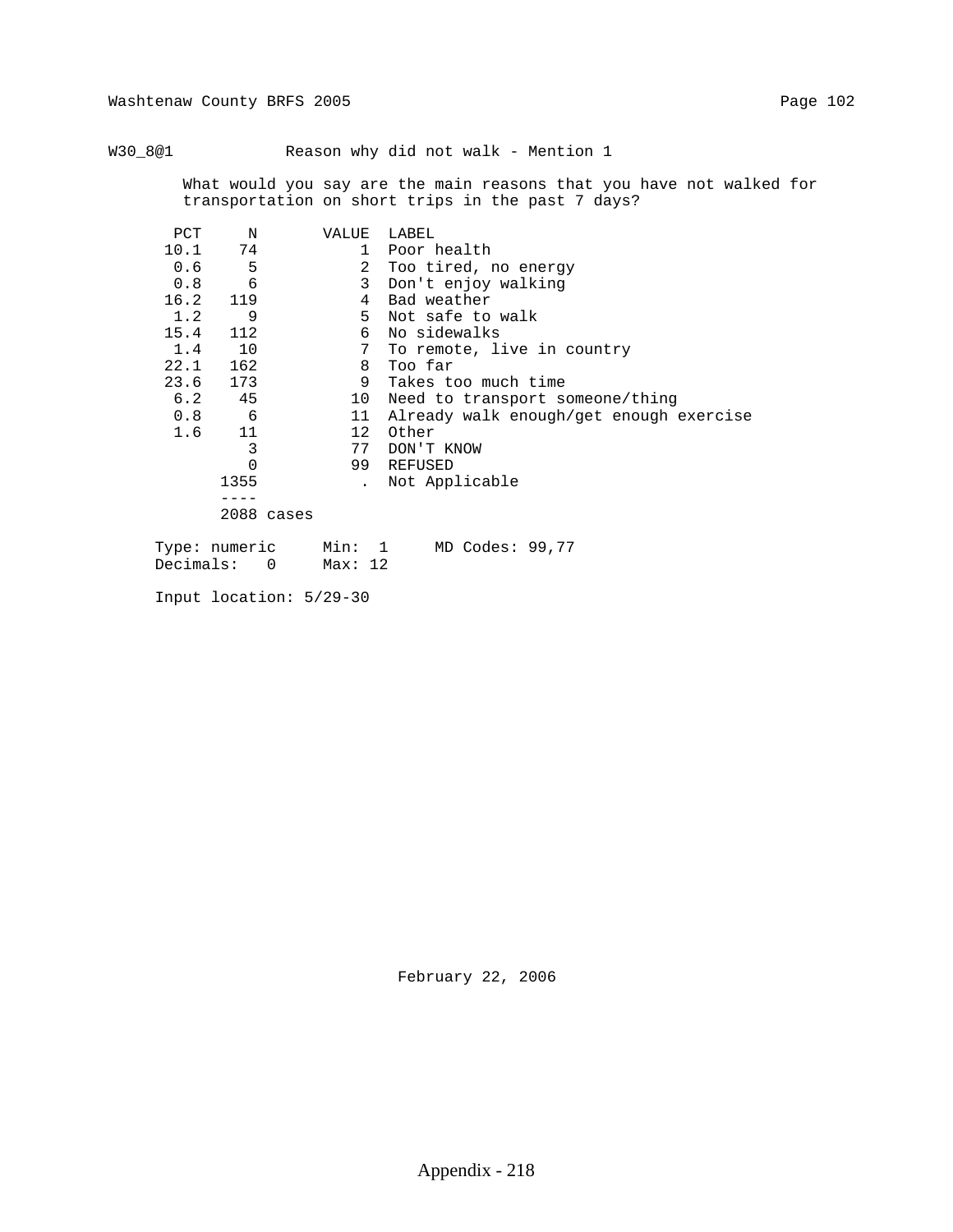| W30 8@2 |    |       | Reason why did not walk - Mention 2 |
|---------|----|-------|-------------------------------------|
| PCT     | N  | VALUE | LABEL                               |
| 0.9     |    |       | 1 Poor health                       |
| 0.4     |    |       | 2 Too tired, no energy              |
| 0.0     | O  |       | 3 Don't enjoy walking               |
| $1 \t7$ | 12 |       | 4 Bad weather                       |
| 0.5     |    |       | 5 Not safe to walk                  |

| 0.0  | 0          |    | 3 Don't enjoy walking                   |
|------|------------|----|-----------------------------------------|
| 1.7  | 12         | 4  | Bad weather                             |
| 0.5  | 3          | 5. | Not safe to walk                        |
| 0.8  | 6          | 6  | No sidewalks                            |
| 7.0  | 51         |    | 7 To remote, live in country            |
| 1.0  | 7          | 8  | Too far                                 |
|      | $2.6$ 19   | 9  | Takes too much time                     |
| 1.9  | 14         | 10 | Need to transport someone/thing         |
| 0.1  | 1          | 11 | Already walk enough/get enough exercise |
| 1.1  | 8          | 12 | Other                                   |
| 82.0 | 598        | 55 | NO OTHER RESPONSES                      |
|      | 0          | 77 | DON'T KNOW                              |
|      |            | 99 | REFUSED                                 |
|      | 1358       |    | . Not Applicable                        |
|      |            |    |                                         |
|      | 2088 cases |    |                                         |
|      |            |    | Type: numeric Min: 1 MD Codes: 99,77    |

Decimals: 0 Max: 55

Input location: 5/31-32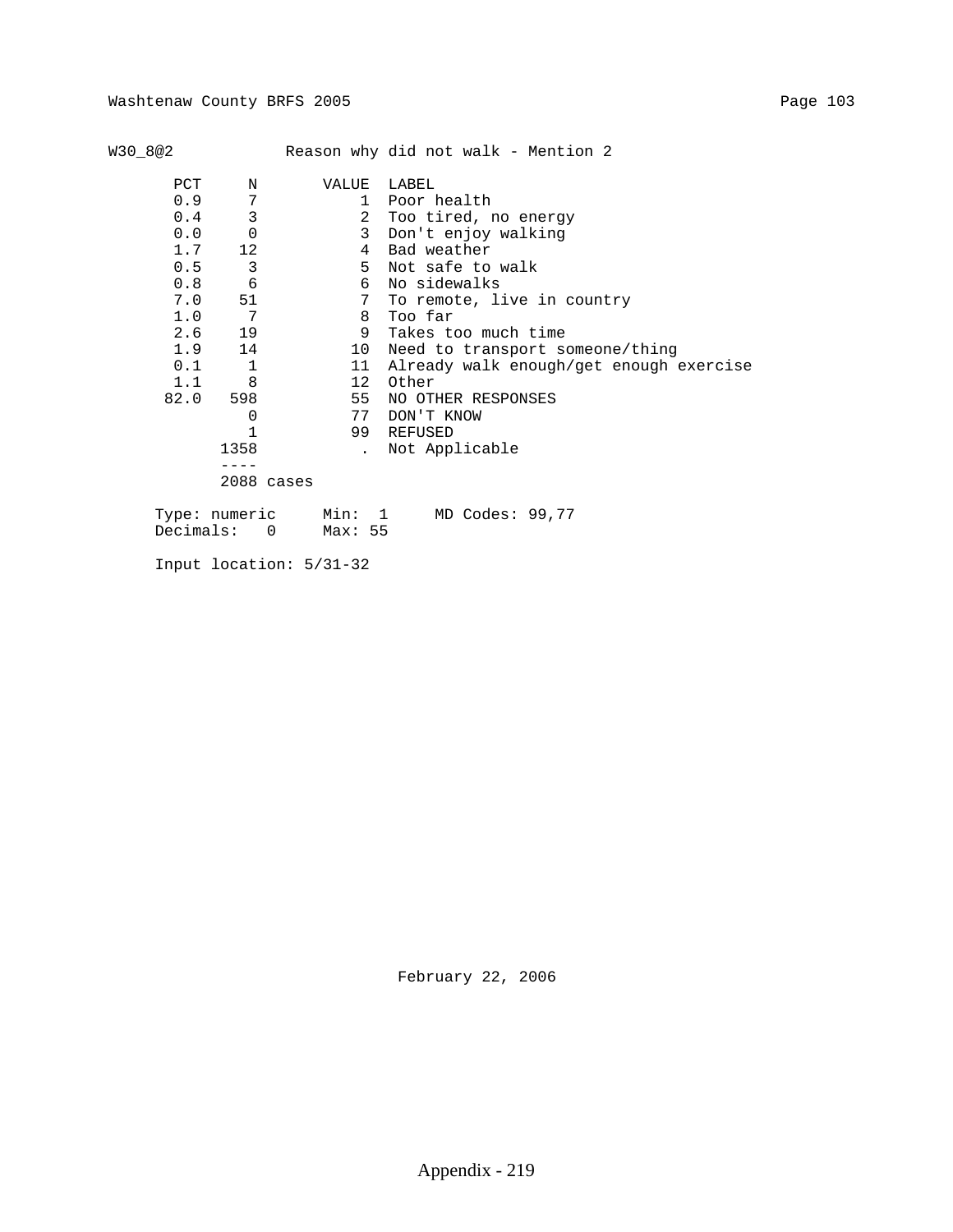## W30\_9 Reasonable distance to walk for transportation

 In good weather, how far do you think is reasonable for you to walk as a means of transportation, if you had the time and didn't need to transport anything?

### MILES.100THS

| PCT     | N                       | VALUE       | LABEL |
|---------|-------------------------|-------------|-------|
| 2.2     | 33                      | 0           |       |
| $0.4\,$ | б                       | $\mathbf 1$ |       |
| $0.0$   | 0                       | 4           |       |
| 2.6     | 39                      | 5           |       |
| 0.0     | 0                       | 7           |       |
| 0.0     | 0                       | 10          |       |
| 0.0     | 0                       | 13          |       |
| 0.0     | 0                       | 15          |       |
| $0.0$   | $\mathbf 0$             | 16          |       |
| 1.7     | 26                      | 25          |       |
| $0.0$   | 0                       | 26          |       |
| 0.0     | 0                       | 40          |       |
| 1.7     | 25                      | 50          |       |
| 0.6     | 9                       | 75          |       |
| 0.0     | 0                       | 88          |       |
| 24.1    | 363                     | 100         |       |
| 1.3     | 19                      | 105         |       |
| 0.1     | $\overline{\mathbf{c}}$ | 125         |       |
| 4.8     | 72                      | 150         |       |
| 25.0    | 377                     | 200         |       |
| 0.3     | 5                       | 205         |       |
| 0.1     | 1                       | 250         |       |
| 11.0    | 166                     | 300         |       |
| 0.2     | $\overline{c}$          | 305         |       |
| 0.0     | 0                       | 312         |       |
| $0.0$   | 0                       | 350         |       |
| 2.3     | 35                      | 400         |       |
| 0.0     | 0                       | 406         |       |
| 7.6     | 115                     | 500         |       |
| 0.1     | $\mathbf 1$             | 510         |       |
| 0.1     | $\mathbf 1$             | 600         |       |
| 0.1     | $\overline{\mathbf{c}}$ | 700         |       |
| 0.2     | 3                       | 800         |       |
| 4.9     | 74                      | 900         |       |
| 1.3     | 19                      | 1000        |       |
| 0.0     | 0                       | 1030        |       |
| 0.1     | $\mathbf{1}$            | 1200        |       |
| 0.0     | $\mathbf 0$             | 1500        |       |
| 0.4     | б                       | 2000        |       |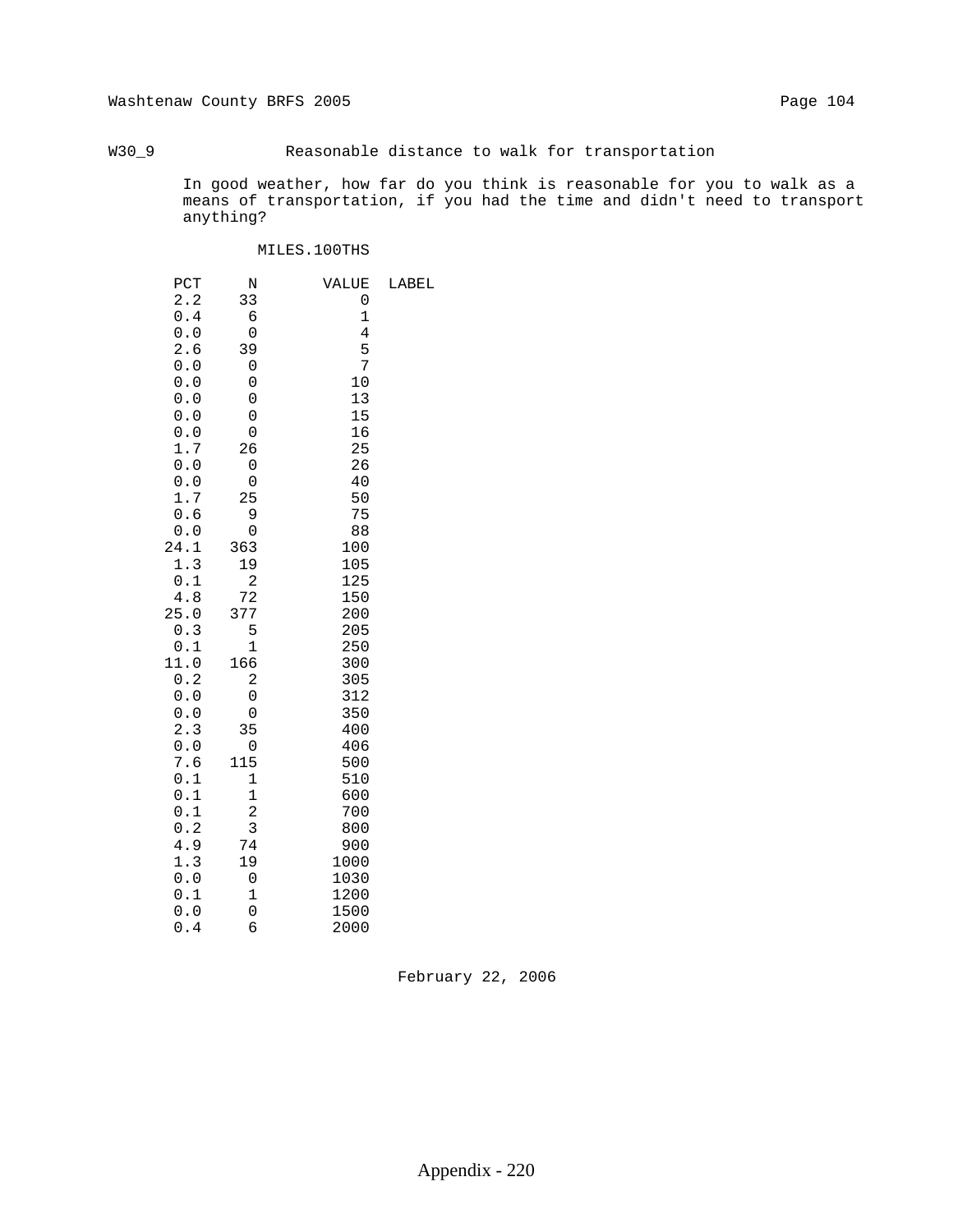2.5 38 5555 OTHER RESPONSES 61 7777 DON'T KNOW 4.3 65 8888 NOT REASONABLE TO WALK 8 9999 REFUSED 513 . Not Applicable ---- 2088 cases Type: numeric Min: 0 MD Codes: 9999,7777 Decimals: 0 Max: 8888 Input location: 5/33-36 \_\_\_\_\_\_\_\_\_\_\_\_\_\_\_\_\_\_\_\_\_\_\_\_\_\_\_\_\_\_\_\_\_\_\_\_\_\_\_\_\_\_\_\_\_\_\_\_\_\_\_\_\_\_\_\_\_\_\_\_\_\_\_\_\_\_\_\_\_\_\_\_\_\_\_\_\_\_\_\_ W30\_10 Own a bicycle Do you own a bicycle? PCT N VALUE LABEL 54.8 863 1 YES 45.2 711 2 NO 0 7 DON'T KNOW 2 9 REFUSED 513 . Not Applicable ---- 2088 cases Type: numeric Min: 1 MD Codes: 9,7 Decimals: 0 Max: 2 Input location: 5/37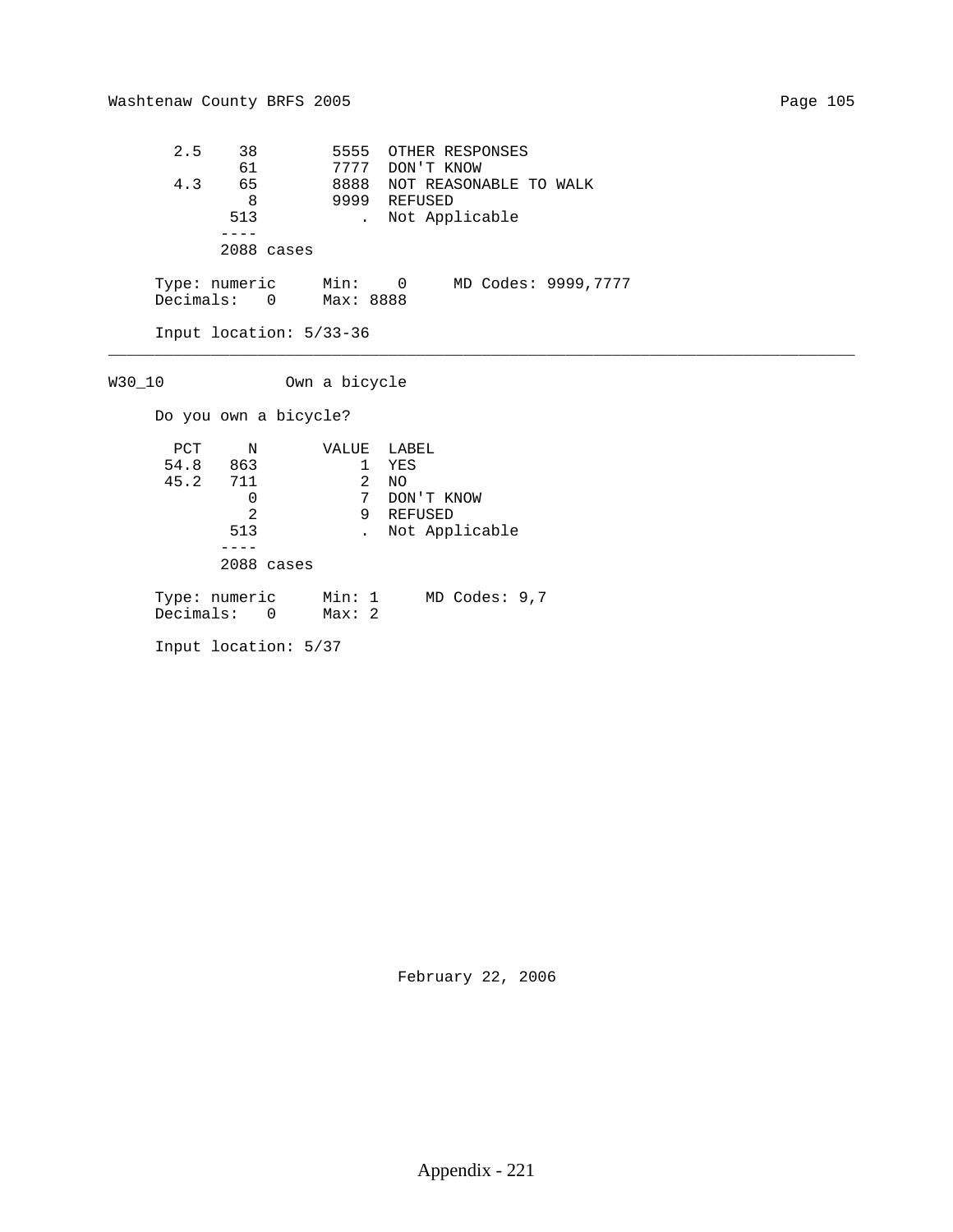W30\_11 Ride bicycle as means of transportation

Do you ever ride a bicycle as a means of transportation?

```
PCT N VALUE LABEL<br>40.8 352 1 YES
                         \begin{array}{cc} 1 & \text{YES} \\ 2 & \text{NO} \end{array} 59.2 511 2 NO
                            7 DON'T KNOW<br>9 REFUSED
0 9 REFUSED
                 1225 . Not Applicable
                  ----
                 2088 cases
Type: numeric Min: 1 MD Codes: 9,7
Decimals: 0 Max: 2
           Input location: 5/38
```
W30\_12 Ridden bike as transportation in past week

\_\_\_\_\_\_\_\_\_\_\_\_\_\_\_\_\_\_\_\_\_\_\_\_\_\_\_\_\_\_\_\_\_\_\_\_\_\_\_\_\_\_\_\_\_\_\_\_\_\_\_\_\_\_\_\_\_\_\_\_\_\_\_\_\_\_\_\_\_\_\_\_\_\_\_\_\_\_\_\_

Have you ridden a bicycle as a means of transportation in the past 7 days?

| PCT                          | Ν    |            | VALUE           |   | LABEL             |
|------------------------------|------|------------|-----------------|---|-------------------|
| 13.6                         | -48  |            |                 | 1 | YES               |
| 86.4 304                     |      |            |                 | 2 | NO.               |
|                              |      |            |                 | 7 | DON'T KNOW        |
|                              |      |            |                 | 9 | REFUSED           |
|                              | 1736 |            |                 |   | Not Applicable    |
|                              |      |            |                 |   |                   |
|                              |      | 2088 cases |                 |   |                   |
| Type: numeric<br>Decimals: 0 |      |            | Min: 1<br>Max:2 |   | $MD$ Codes: $9,7$ |
|                              |      |            |                 |   |                   |

Input location: 5/39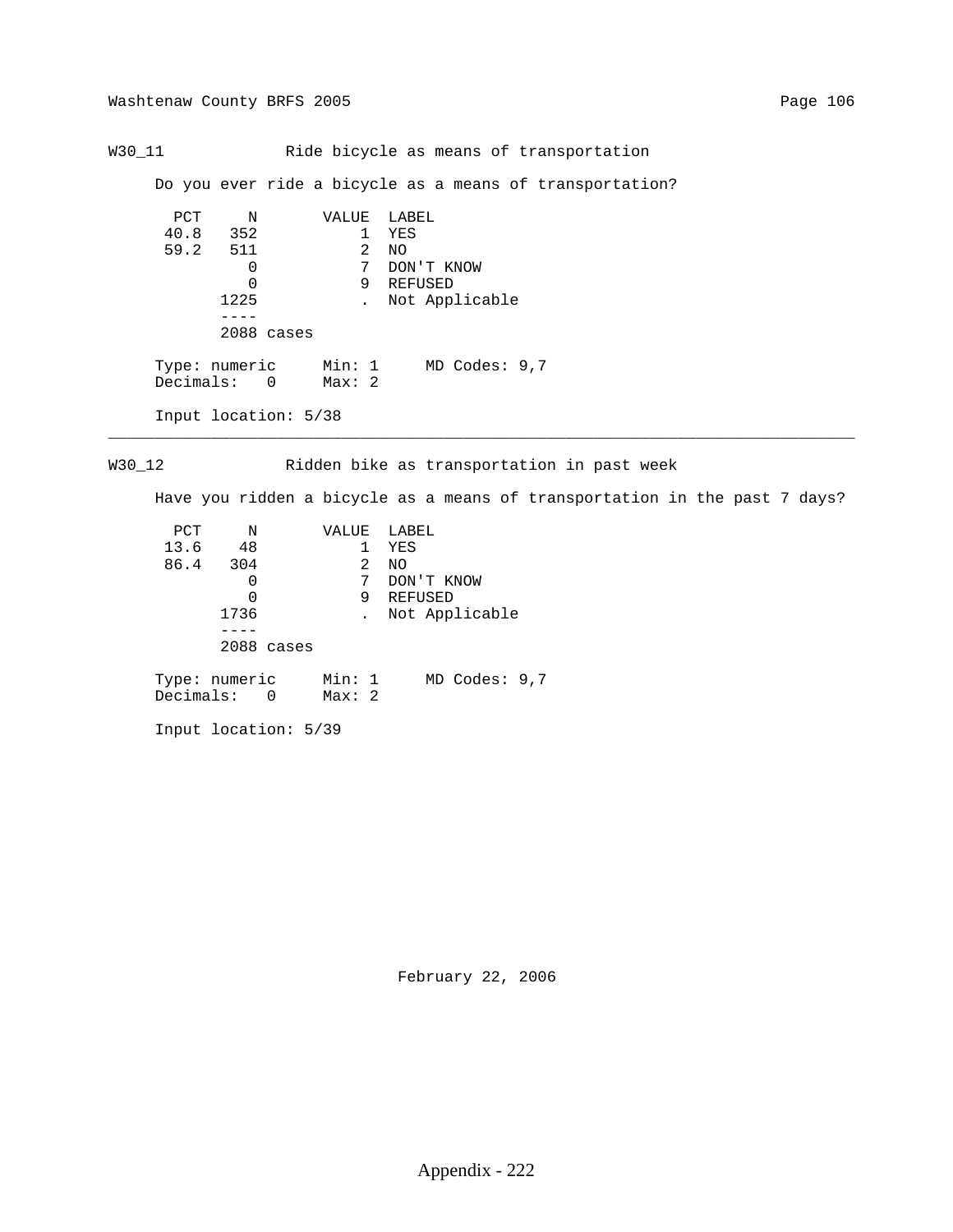## W30\_13 Time spent with electronic entertainment

 On a usual day, about how many minutes or hours do you watch TV, watch videos, play video games or use a computer?

### HOURS:MINUTES

| PCT                                                                 | N              |       | VALUE                | LABEL          |
|---------------------------------------------------------------------|----------------|-------|----------------------|----------------|
| $2\,.\,0$                                                           | 30             |       | 0                    |                |
| $0.1\,$                                                             | 1              |       | 5                    |                |
| $0.4\,$                                                             | 5              |       | $10$                 |                |
| 0.3                                                                 | 4              |       | 15                   |                |
| 0.2                                                                 | 3              |       | 20                   |                |
| 4.5                                                                 | 69             |       | 30                   |                |
| 0.3                                                                 | 5              |       | 40                   |                |
| $0.5$                                                               | 8              |       | 45                   |                |
| 0.0                                                                 | 0              |       | 59                   |                |
| 19.6                                                                | 295            |       | 100                  |                |
| $0.0$                                                               | $\mathsf 0$    |       | 102                  |                |
| $0.1$                                                               | $\mathbf 1$    |       | 109                  |                |
| 1.8                                                                 | 28             |       | 130                  |                |
| 0.3                                                                 | 4              |       | 159                  |                |
| 25.6                                                                | 387            |       | 200                  |                |
| 0.1                                                                 | $\mathbf 1$    |       | 215                  |                |
| $0.3$                                                               | $\overline{4}$ |       | 230                  |                |
| $0.0$                                                               | $\mathbf 1$    |       | 259                  |                |
| 12.6                                                                | 191            |       | 300                  |                |
| 0.3                                                                 | 5              |       | 330                  |                |
| 0.0                                                                 | 0              |       | 340                  |                |
| 9.8                                                                 | 148            |       | 400                  |                |
| 0.1                                                                 | $\overline{c}$ |       | 415                  |                |
| 0.2                                                                 | 3              |       | 430                  |                |
| 6.4                                                                 | 97             |       | 500                  |                |
| ${\bf 0}$ . ${\bf 0}$                                               | 0              |       | 530                  |                |
| 2.7                                                                 | 41             |       | 600                  |                |
| $\ensuremath{\text{o}} \xspace$ .<br>$\ensuremath{\text{1}}\xspace$ | 1              |       | 630                  |                |
| 0.5                                                                 | 7              |       | 700                  |                |
| 0.0                                                                 | $\mathsf 0$    |       | 730                  |                |
|                                                                     | 61             |       | 777                  | DON'T KNOW     |
| 6.3                                                                 | 96             |       | 800                  |                |
| $0.4\,$                                                             | 7              |       | 900                  |                |
| ${\bf 0}$ . ${\bf 0}$                                               | $\mathbf 1$    |       | 930                  |                |
| 4.4                                                                 | 66             |       | 959                  |                |
|                                                                     | 4              |       | 999                  | <b>REFUSED</b> |
|                                                                     | 513            |       | $\ddot{\phantom{0}}$ | Not Applicable |
|                                                                     |                |       |                      |                |
|                                                                     | 2088           | cases |                      |                |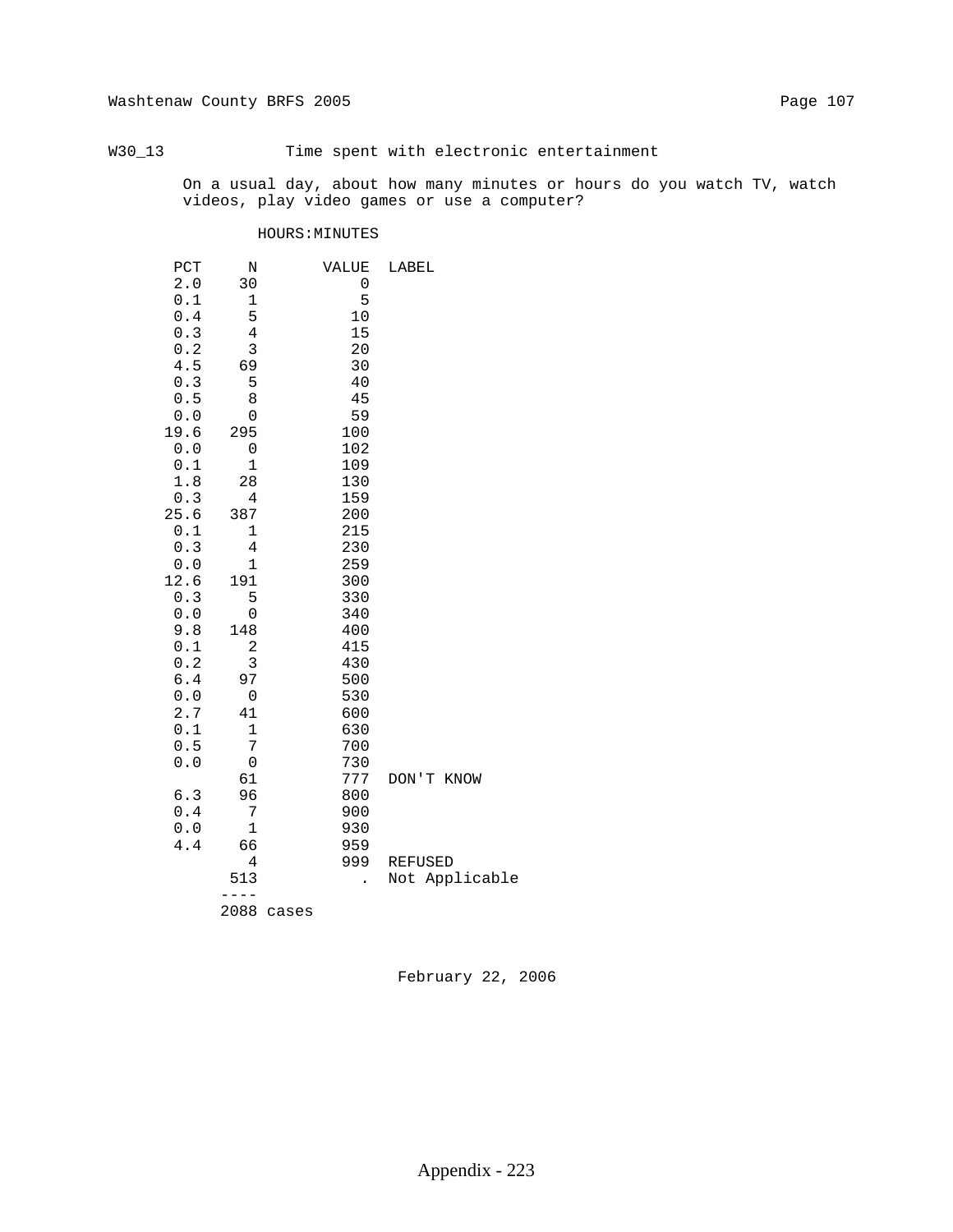Type: numeric Min: 0 MD Codes: 999,777 Decimals: 0 Max: 959

Input location: 5/40-42

W31\_1 Description of weight

 Do you consider yourself now, to be overweight, underweight, or about the right weight?

\_\_\_\_\_\_\_\_\_\_\_\_\_\_\_\_\_\_\_\_\_\_\_\_\_\_\_\_\_\_\_\_\_\_\_\_\_\_\_\_\_\_\_\_\_\_\_\_\_\_\_\_\_\_\_\_\_\_\_\_\_\_\_\_\_\_\_\_\_\_\_\_\_\_\_\_\_\_\_\_

| PCT                        | N                        |            | VALUE            | LABEL |                        |
|----------------------------|--------------------------|------------|------------------|-------|------------------------|
| 41.9                       | 660                      |            | 1                |       | Overweight             |
| 7.9                        | 125                      |            | $\overline{2}$   |       | Underweight            |
| 50.2                       | 791                      |            | 3                |       | About the right weight |
|                            | 0                        |            | 77               |       | DON'T KNOW             |
|                            | $\Omega$                 |            | 99               |       | REFUSED                |
|                            | 513                      |            |                  |       | Not Applicable         |
|                            |                          |            |                  |       |                        |
|                            |                          | 2088 cases |                  |       |                        |
| Type: numeric<br>Decimals: | $\overline{\phantom{0}}$ |            | Min: 1<br>Max: 3 |       | MD Codes: 99,77        |

Input location: 5/43-44

W31\_2 Health professional given advice about weight

\_\_\_\_\_\_\_\_\_\_\_\_\_\_\_\_\_\_\_\_\_\_\_\_\_\_\_\_\_\_\_\_\_\_\_\_\_\_\_\_\_\_\_\_\_\_\_\_\_\_\_\_\_\_\_\_\_\_\_\_\_\_\_\_\_\_\_\_\_\_\_\_\_\_\_\_\_\_\_\_

 In the past 12 months, has a doctor, nurse or other health professional given you advice about your weight?

| PCT | N         |            | VALUE        | LABEL                  |
|-----|-----------|------------|--------------|------------------------|
|     | 11.2 176  |            | 1            | Yes, lose weight       |
| 0.5 | 8         |            | $\mathbf{2}$ | Yes, gain weight       |
| 1.1 | 17        |            |              | 3 Yes, maintain weight |
|     | 87.2 1371 |            | 4            | Νo                     |
|     |           |            | 7            | DON'T KNOW             |
|     | 3         |            | 9            | REFUSED                |
|     | 513       |            |              | Not Applicable         |
|     |           |            |              |                        |
|     |           | 2088 cases |              |                        |
|     |           |            |              |                        |
|     |           |            |              |                        |

 Type: numeric Min: 1 MD Codes: 9,7 Decimals: 0 Max: 4

Input location: 5/45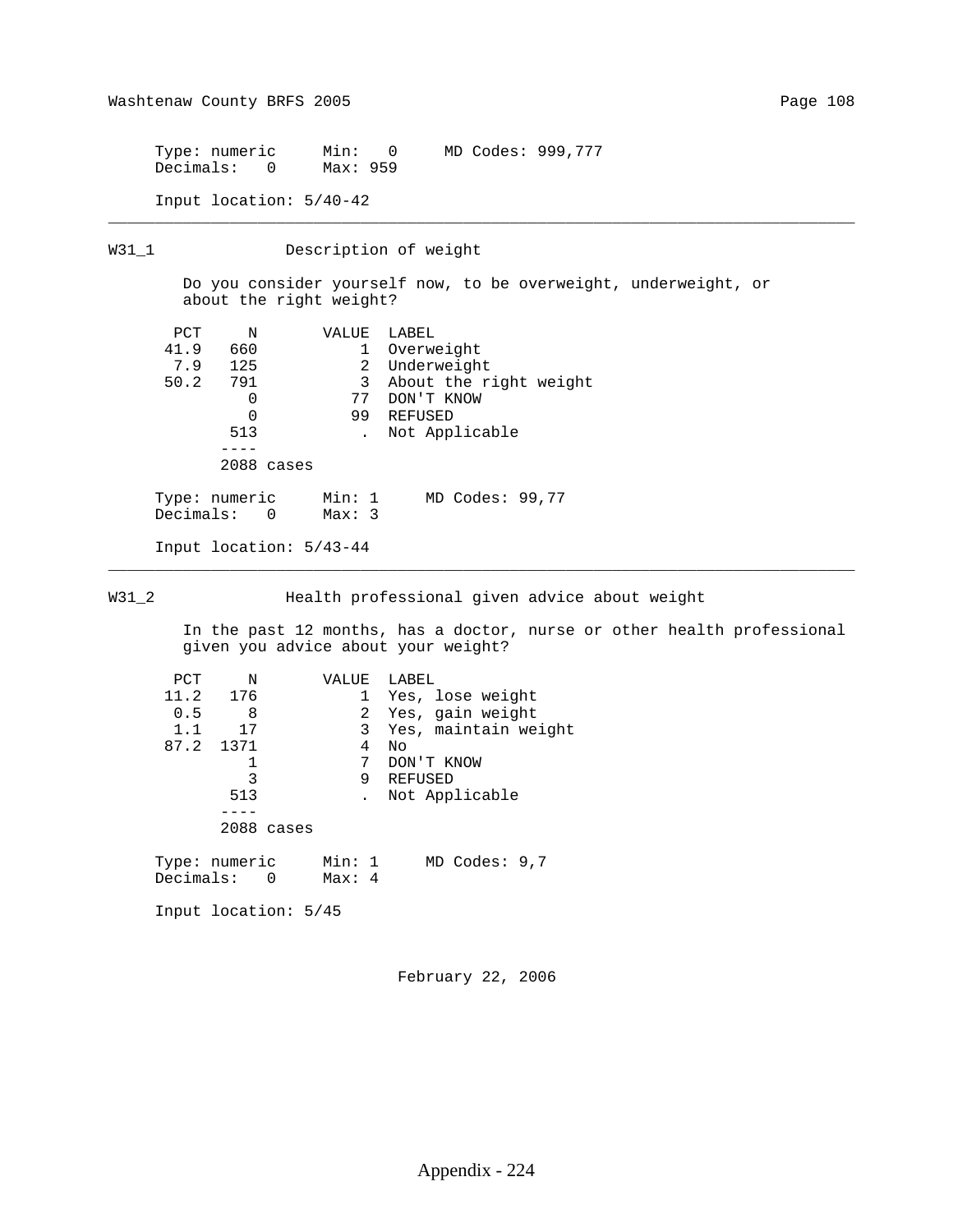W31\_3 Number times/week eat meals from restaurant

 On average, how many times per week do you eat meals that were prepared in a restaurant? Please include eat-in restaurants, carry-out restaurants, and restaurants that deliver food to your house.

| PCT  | N              |            | VALUE        | LABEL            |
|------|----------------|------------|--------------|------------------|
| 6.2  | 97             |            | 0            |                  |
| 26.3 | 413            |            | $\mathbf 1$  |                  |
| 16.9 | 265            |            | 2            |                  |
| 15.1 | 237            |            | $\mathbf{3}$ |                  |
| 12.6 | 197            |            | $\bf 4$      |                  |
| 4.9  | 76             |            | 5            |                  |
| 0.9  | 14             |            | 6            |                  |
| 2.0  | 32             |            | 7            |                  |
| 0.1  | 2              |            | 8            |                  |
| 0.0  | $\overline{0}$ |            | 9            |                  |
| 0.3  | 4              |            | 10           |                  |
| 2.0  | 32             |            | 12           |                  |
| 0.0  | $\mathbf 1$    |            | 14           |                  |
| 3.4  | 54             |            | 15           |                  |
| 0.0  | $\mathbf 0$    |            | 21           |                  |
| 9.3  | 146            |            | 66           | Less than weekly |
|      | 5              |            | 77           | DON'T KNOW       |
|      | 0              |            | 99           | <b>REFUSED</b>   |
|      | 513            |            | $\mathbf{r}$ | Not Applicable   |
|      |                |            |              |                  |
|      |                | 2088 cases |              |                  |
|      |                |            |              |                  |

| Type: numeric | Min:    |  | MD Codes: 99,77 |  |
|---------------|---------|--|-----------------|--|
| Decimals:     | Мах: 66 |  |                 |  |

Input location: 5/46-47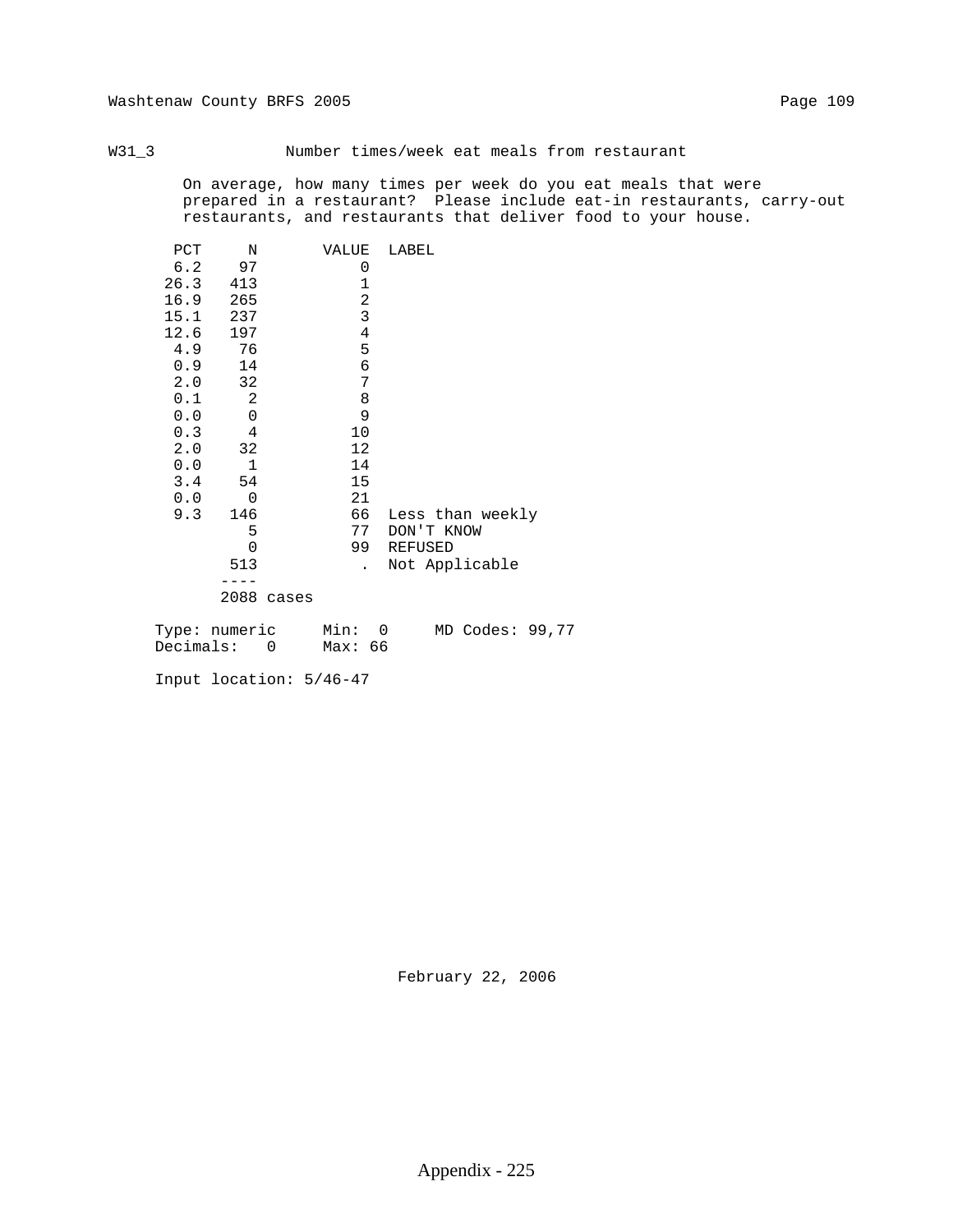Q30\_4 Frequency of going to fast food restaurants

How often do you usually go to a fast food restaurant?

|                                                                                                                                                                                                  |                                                                                                                                                                             |            | 1__ Per Day<br>2_ Per Week<br>3_ Per Month                                                                                                                                           |                                                                   |                   |
|--------------------------------------------------------------------------------------------------------------------------------------------------------------------------------------------------|-----------------------------------------------------------------------------------------------------------------------------------------------------------------------------|------------|--------------------------------------------------------------------------------------------------------------------------------------------------------------------------------------|-------------------------------------------------------------------|-------------------|
| PCT<br>2.5<br>$0.2\,$<br>0.0<br>${\bf 0}$ . ${\bf 0}$<br>0.1<br>30.2<br>7.5<br>5.2<br>0.9<br>$0.3$<br>0.1<br>0.0<br>0.0<br>11.8<br>15.6<br>1.9<br>0.2<br>0.3<br>0.0<br>0.0<br>0.0<br>9.8<br>13.2 | N<br>36<br>3<br>$\mathbf{1}$<br>0<br>1<br>441<br>109<br>76<br>13<br>4<br>2<br>0<br>$\mathbf 1$<br>172<br>227<br>27<br>4<br>4<br>0<br>1<br>1<br>143<br>193<br>19<br>1<br>610 |            | VALUE<br>101<br>102<br>103<br>105<br>107<br>201<br>202<br>203<br>204<br>205<br>206<br>210<br>213<br>301<br>302<br>303<br>304<br>305<br>307<br>308<br>310<br>444<br>555<br>777<br>999 | LABEL<br>LESS THAN ONCE A MONTH<br>NEVER<br>DON'T KNOW<br>REFUSED |                   |
|                                                                                                                                                                                                  | $- - - -$                                                                                                                                                                   | 2088 cases | $\ddot{\phantom{a}}$                                                                                                                                                                 | Not Applicable                                                    |                   |
| Type: numeric<br>Decimals:                                                                                                                                                                       |                                                                                                                                                                             | 0          | Min: 101<br>Max: 555                                                                                                                                                                 |                                                                   | MD Codes: 999,777 |

Input location: 5/48-50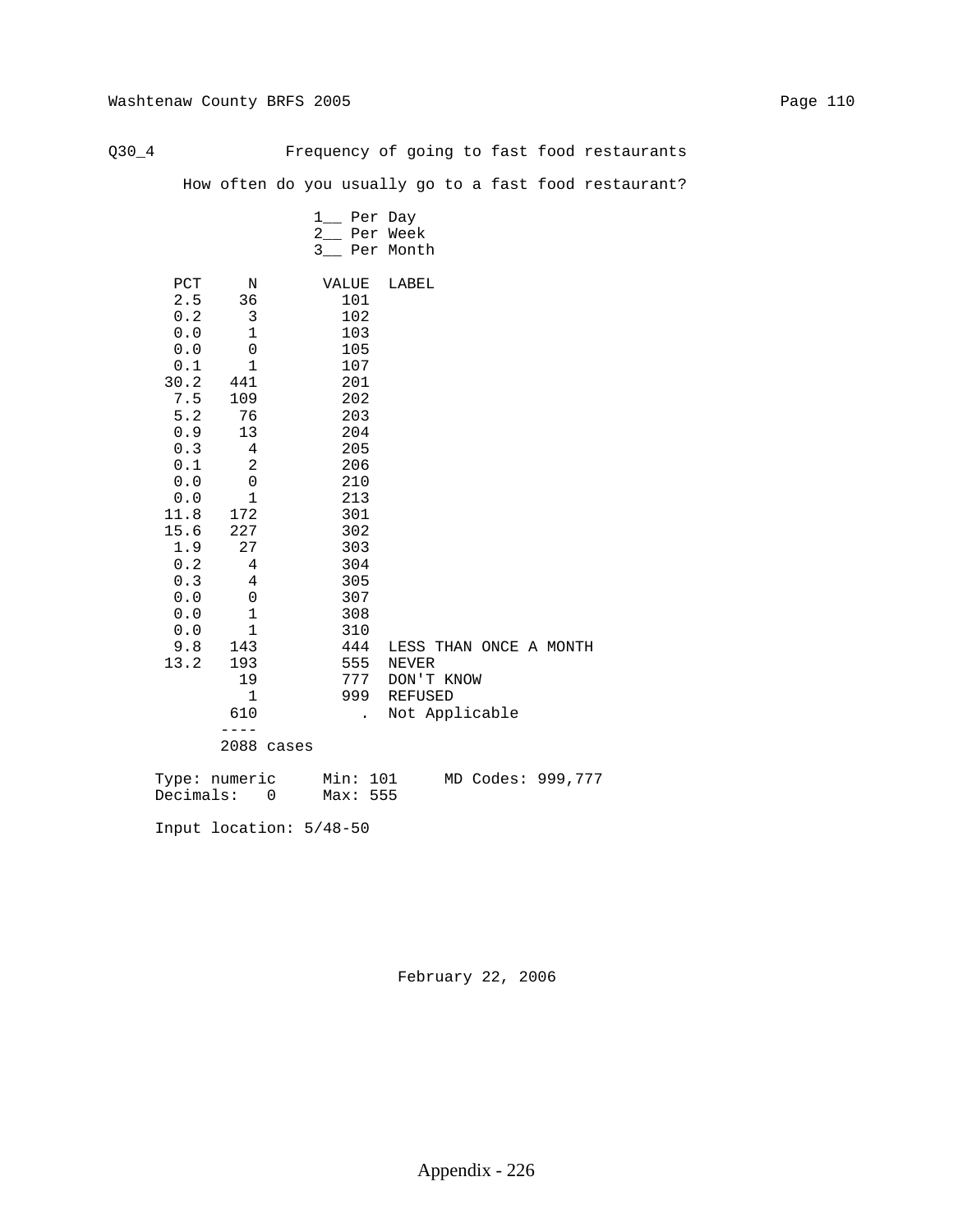Q25\_intro Intro into Intimate partner violence PCT N VALUE LABEL 83.3 1311 1 Continue 16.7 264 3 Refuses section 513 . Not Applicable ---- 2088 cases Type: numeric Min: 1 MD Codes: none Decimals: 0 Max: 3 Input location: 5/51 \_\_\_\_\_\_\_\_\_\_\_\_\_\_\_\_\_\_\_\_\_\_\_\_\_\_\_\_\_\_\_\_\_\_\_\_\_\_\_\_\_\_\_\_\_\_\_\_\_\_\_\_\_\_\_\_\_\_\_\_\_\_\_\_\_\_\_\_\_\_\_\_\_\_\_\_\_\_\_\_

Q25\_1 Intimate partner ever threatened violence

 Has an intimate partner ever threatened you with physical violence? This includes threatening to hit, slap, push, kick, or physically hurt you in any way.

| PCT                        | N   |                | VALUE           |   | LABEL          |
|----------------------------|-----|----------------|-----------------|---|----------------|
| 8.9                        | 133 |                |                 |   | YES            |
| 91.1 1374                  |     |                |                 | 2 | NO.            |
|                            |     |                |                 | 7 | DON'T KNOW     |
|                            |     |                |                 | 9 | REFUSED        |
|                            | 573 |                |                 |   | Not Applicable |
|                            |     |                |                 |   |                |
|                            |     | 2088 cases     |                 |   |                |
| Type: numeric<br>Decimals: |     | $\overline{0}$ | Min: 1<br>Max:2 |   | MD Codes: 9,7  |

Input location: 5/52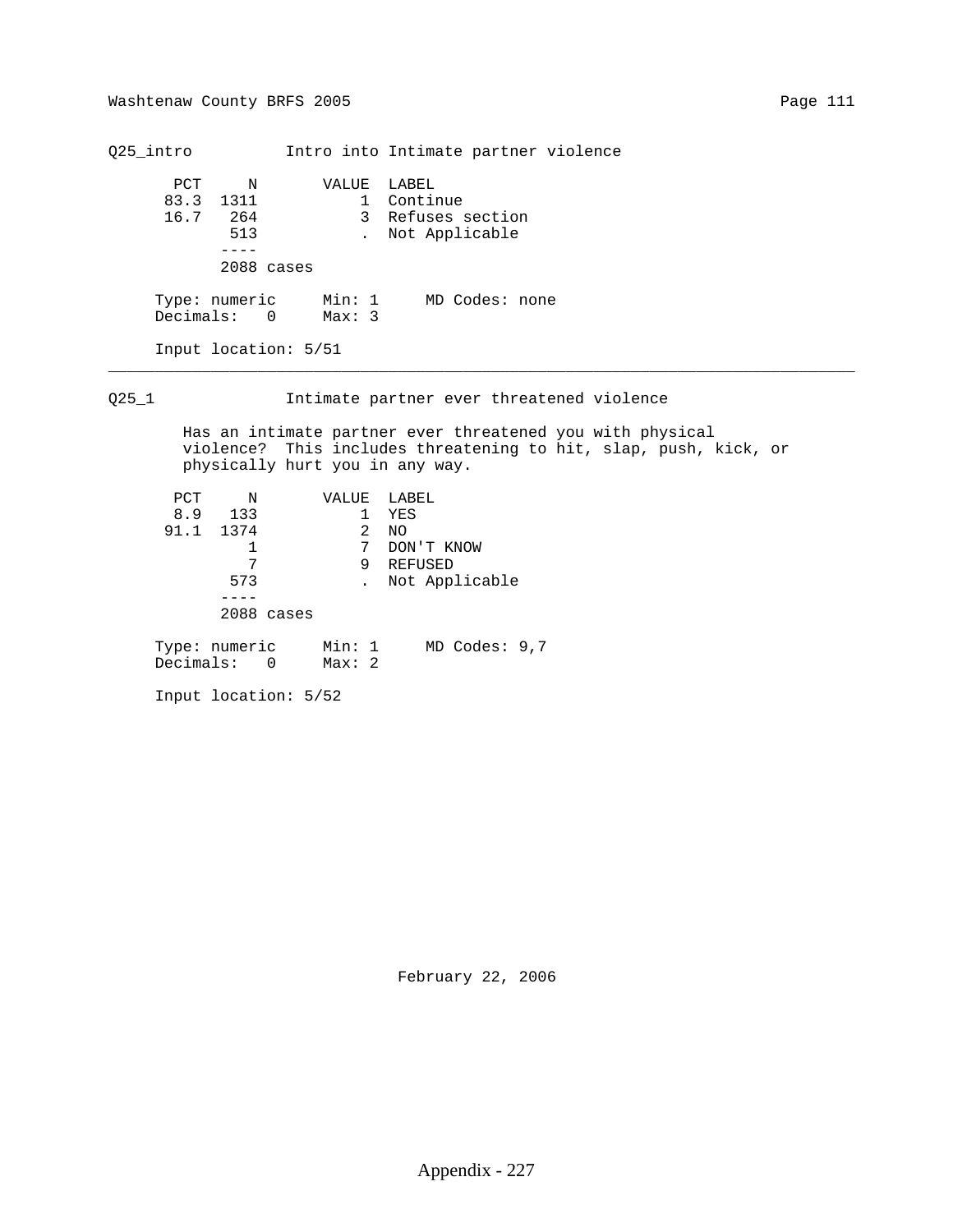Q25\_6 Any injuries due to intimate partner in past year

 In the past 12 months, have you had any injuries, such as bruises, cuts, scrapes, black eyes, vaginal or anal tears, or broken bones, as a result of this physical violence or unwanted sex?

| PCT                          | N    |            | VALUE           |   | LABEL             |
|------------------------------|------|------------|-----------------|---|-------------------|
| 26.2                         | 2    |            |                 |   | YES               |
| 73.8                         | 6    |            |                 | 2 | NO.               |
|                              | 0    |            |                 | 7 | DON'T KNOW        |
|                              |      |            |                 | 9 | REFUSED           |
|                              | 2080 |            |                 |   | Not Applicable    |
|                              |      |            |                 |   |                   |
|                              |      | 2088 cases |                 |   |                   |
| Type: numeric<br>Decimals: 0 |      |            | Min: 1<br>Max:2 |   | $MD$ Codes: $9,7$ |

Input location: 5/54

## Q25\_7 Relationship to intimate partner

\_\_\_\_\_\_\_\_\_\_\_\_\_\_\_\_\_\_\_\_\_\_\_\_\_\_\_\_\_\_\_\_\_\_\_\_\_\_\_\_\_\_\_\_\_\_\_\_\_\_\_\_\_\_\_\_\_\_\_\_\_\_\_\_\_\_\_\_\_\_\_\_\_\_\_\_\_\_\_\_

 At the time of the most recent incident, what was your relationship to the intimate partner who was physically violent or had unwanted sex with you?

| PCT       | Ν                        | VALUE   | LABEL                                                   |
|-----------|--------------------------|---------|---------------------------------------------------------|
| 57.0      | 4                        |         | 1 Boyfriend                                             |
| 2.8       | 0                        |         | 2 Girlfriend                                            |
| 0.0       | 0                        | 3       | Former boyfriend                                        |
| 0.0       | 0                        | 4       | Former girlfriend                                       |
| 13.7      |                          |         | 5 Male you were dating                                  |
| 0.0       | 0                        | 6       | Female you were dating                                  |
| 1.0       | 0                        | 7       | Husband or male live-in partner                         |
| 2.2       | 0                        | 8       | Former husband or former male live-in partner           |
| 15.7      |                          | 9       | L wife or female live-in partner                        |
| 0.0       | $\mathbf 0$              | 10      | Former wife or former female live-in partner 0<br>Other |
| 7.7       |                          | 11      | Other                                                   |
|           | 0                        | 77      | DON'T KNOW                                              |
|           |                          | 99      | REFUSED                                                 |
|           | 2080                     |         | Not Applicable                                          |
|           |                          |         |                                                         |
|           | 2088 cases               |         |                                                         |
|           |                          |         |                                                         |
|           | Type: numeric            | Min: 1  | MD Codes: 99,77                                         |
| Decimals: | $\overline{\phantom{0}}$ | Max: 11 |                                                         |

Input location: 5/55-56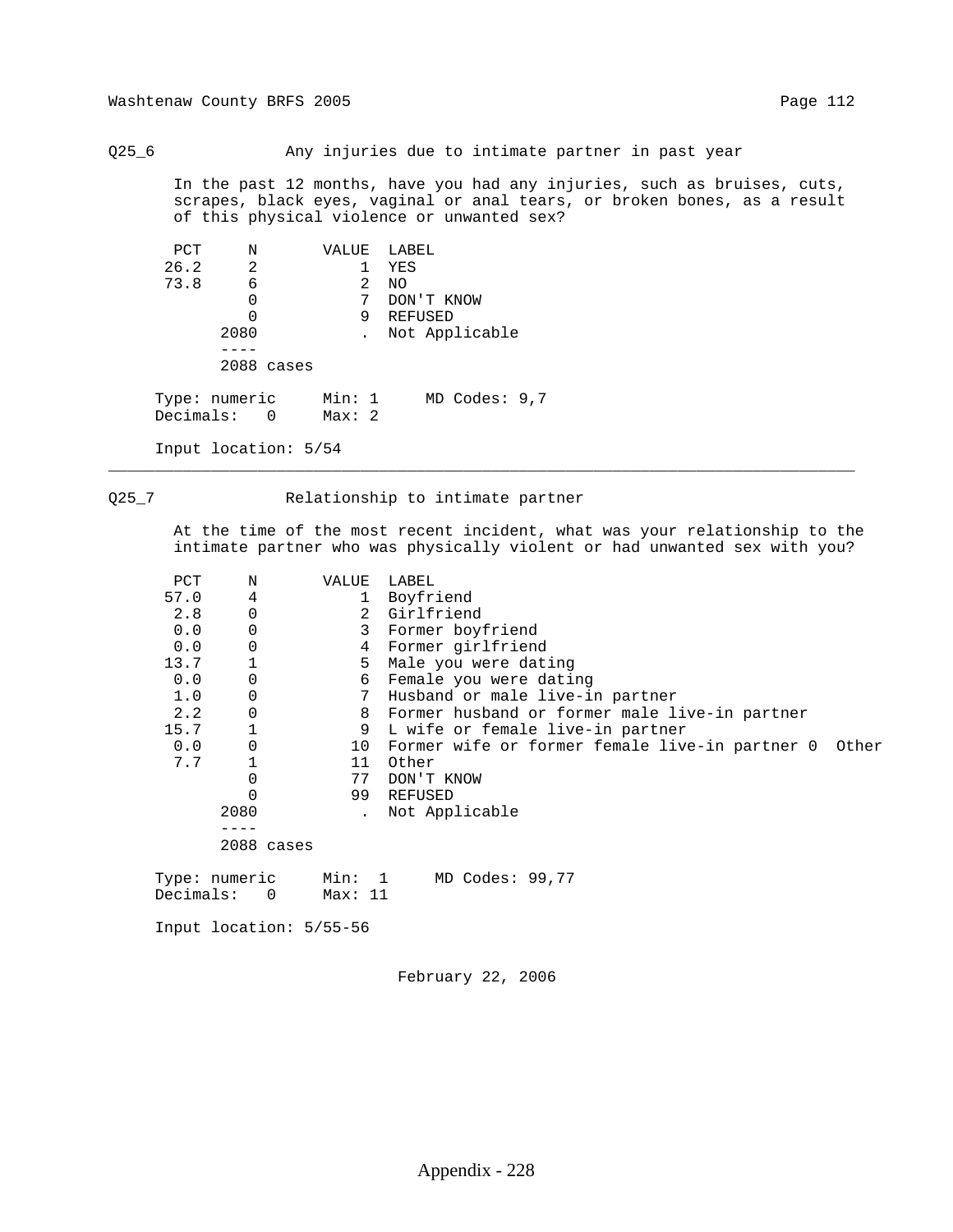## W33\_1 Number of sex partners

 During the past twelve months, with how many people have you had sexual intercourse?

| PCT  | N              | VALUE   | LABEL           |  |
|------|----------------|---------|-----------------|--|
| 72.1 | 1088           | 1       |                 |  |
| 2.1  | 32             | 2       |                 |  |
| 0.7  | 11             | 3       |                 |  |
| 5.2  | 78             | 4       |                 |  |
| 0.3  | 5              | 5       |                 |  |
| 0.1  | $\mathbf{1}$   | 6       |                 |  |
| 0.0  | $\mathbf 0$    | 7       |                 |  |
| 0.1  | 1              | 8       |                 |  |
| 0.0  | 0              | 12      |                 |  |
| 0.0  | 0              | 31      |                 |  |
| 0.0  | $\mathbf 0$    | 76      | 76 or more      |  |
|      | $\overline{2}$ | 77      | DON'T KNOW      |  |
| 19.4 | 293            | 88      | None            |  |
|      | 62             | 99      | REFUSED         |  |
|      | 514            |         | Not Applicable  |  |
|      |                |         |                 |  |
|      | 2088 cases     |         |                 |  |
|      | Type: numeric  | Min: 1  | MD Codes: 99,77 |  |
|      | Decimals: 0    | Max: 88 |                 |  |

Input location: 5/58-59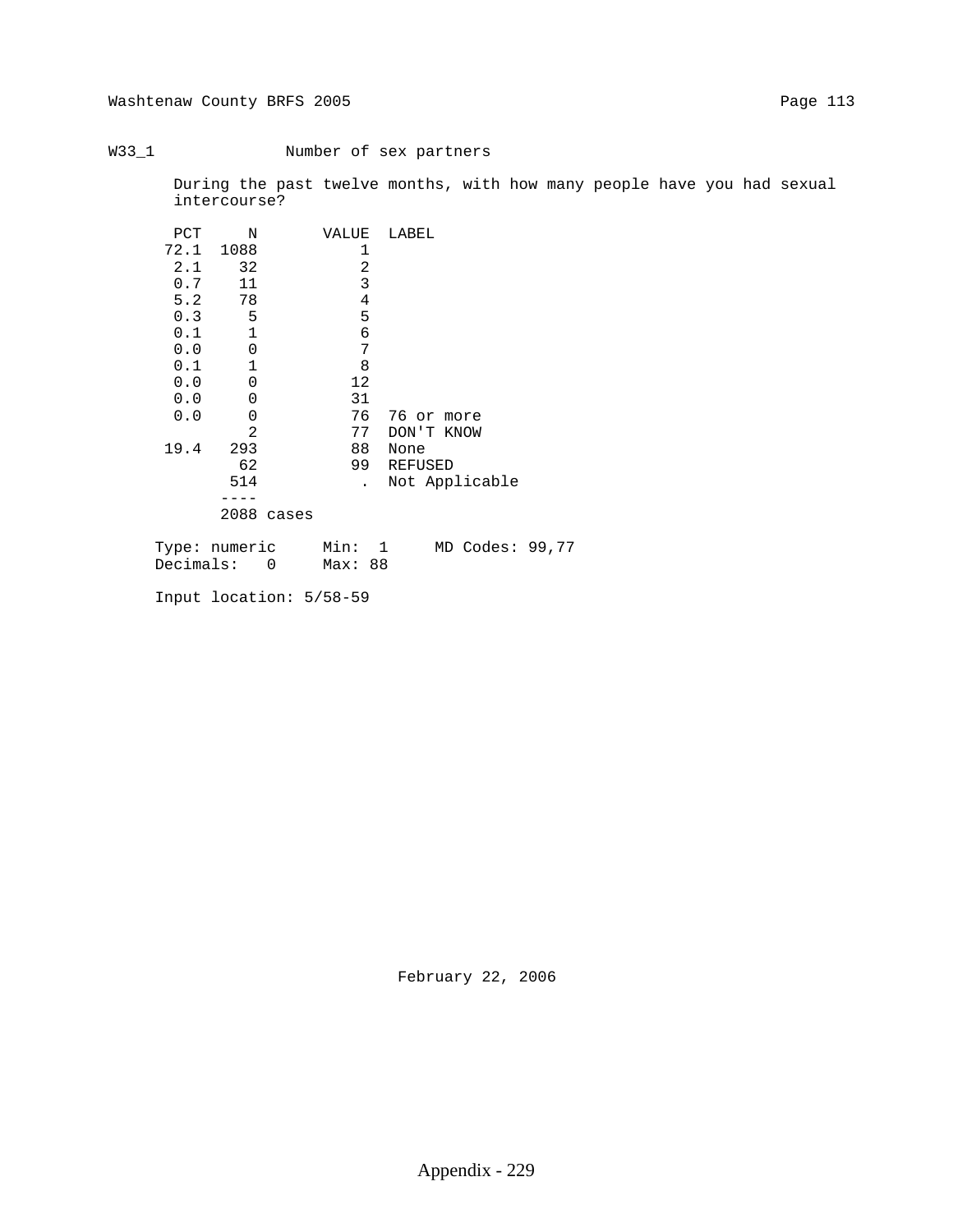W33\_2 Health provider talked of preventing STD with condoms

 The next question is about sexually transmitted diseases, such as syphilis, gonorrhea, chlamydia, or genital herpes and HIV.

 In the past 12 months has a doctor, nurse or other health professional talked to you about preventing sexually transmitted diseases through condom use?

| PCT  | Ν            | VALUE | LABEL          |
|------|--------------|-------|----------------|
| 9.0  | 141          |       | YES            |
| 91.0 | 1422         | 2     | NO.            |
|      | 0            | 7     | DON'T KNOW     |
|      | 11           | 9     | REFUSED        |
|      | 514          |       | Not Applicable |
|      |              |       |                |
|      | 2088 cases   |       |                |
|      |              |       |                |
|      | $\mathbf{r}$ |       |                |

 Type: numeric Min: 1 MD Codes: 9,7 Decimals: 0 Max: 2

Input location: 5/60

## ed4 Rs Level of Education Attained

\_\_\_\_\_\_\_\_\_\_\_\_\_\_\_\_\_\_\_\_\_\_\_\_\_\_\_\_\_\_\_\_\_\_\_\_\_\_\_\_\_\_\_\_\_\_\_\_\_\_\_\_\_\_\_\_\_\_\_\_\_\_\_\_\_\_\_\_\_\_\_\_\_\_\_\_\_\_\_\_

| PCT       | N             | VALUE  | LABEL            |
|-----------|---------------|--------|------------------|
|           | 0             | 0      | Refused/NA       |
| 8.1       | 168           |        | LT High School   |
| 17.6      | 368           | 2      | High School Grad |
| 27.6      | 576           | 3      | Some College     |
| 46.7      | 973           | 4      | College Grad +   |
|           | 2             |        | Not Applicable   |
|           |               |        |                  |
|           | 2088 cases    |        |                  |
|           |               |        |                  |
|           | Type: numeric | Min: 1 | MD Codes: 0      |
| Decimals: | $\Omega$      | Max: 4 |                  |

Input location: 6/5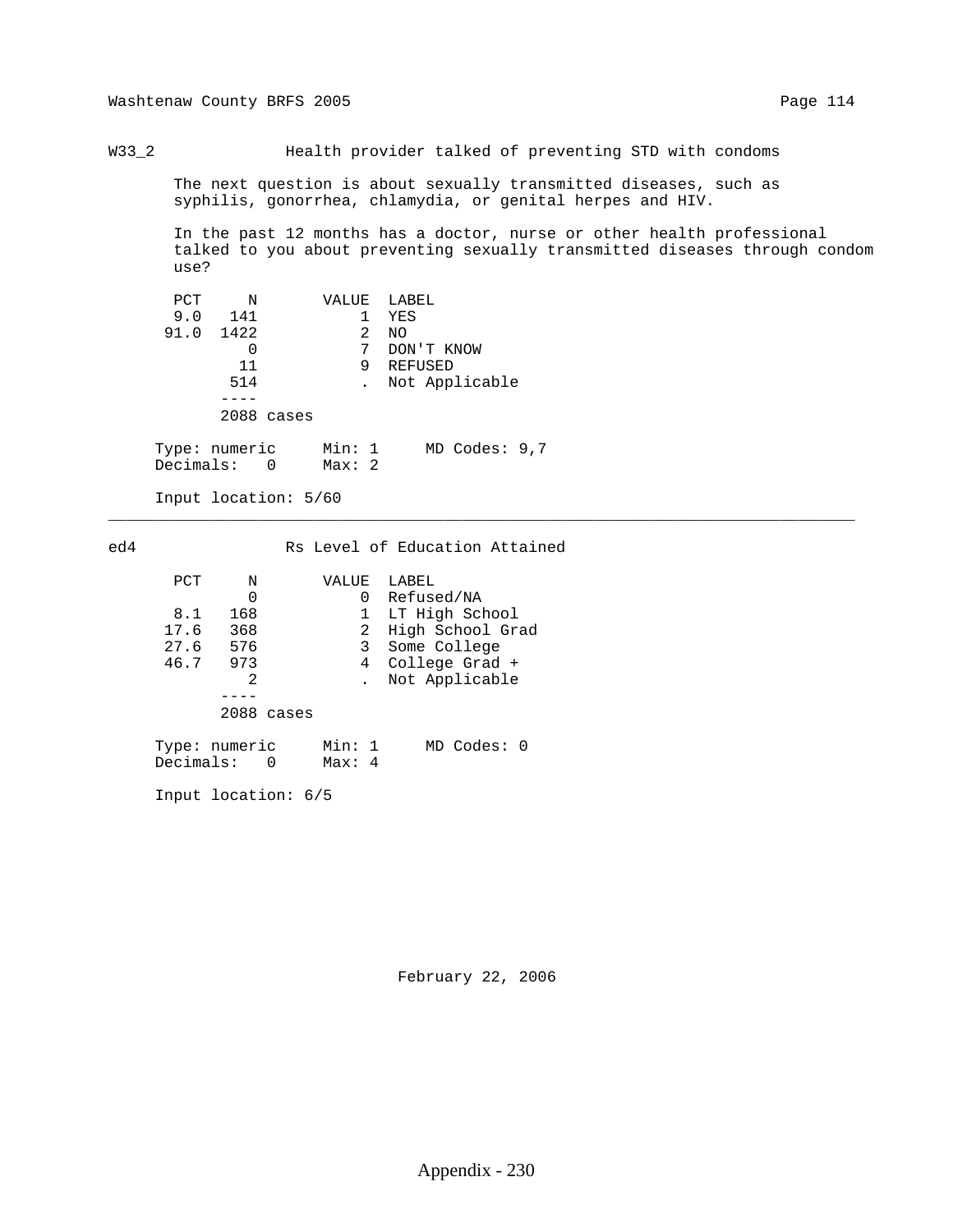adults Mumber of adults in Household PCT N VALUE LABEL 397 1 One 77.8 1316 2 Two 17.9 302 3 Three 3.1 53 4 Four 1.1 19 5 Five 0.0 0 6 Six ---- 2088 cases Type: numeric Min: 2 MD Codes: 1 Decimals: 0 Max: 5 Input location: 6/6-7 \_\_\_\_\_\_\_\_\_\_\_\_\_\_\_\_\_\_\_\_\_\_\_\_\_\_\_\_\_\_\_\_\_\_\_\_\_\_\_\_\_\_\_\_\_\_\_\_\_\_\_\_\_\_\_\_\_\_\_\_\_\_\_\_\_\_\_\_\_\_\_\_\_\_\_\_\_\_\_\_

 income5 Rs Household Income in 5 categories PCT N VALUE LABEL 14.0 293 1 LT \$20,000 15.3 319 2 \$20,000 - 34,999 9.6 201 3 \$35,000 - 49,999 17.3 361 4 \$50,000 - 74,999 28.9 603 5 \$75,000 + 14.9 311 9 Refused/NA ---- 2088 cases Type: numeric Min: 1 MD Codes: 0 Decimals: 0 Max: 9

Input location: 6/8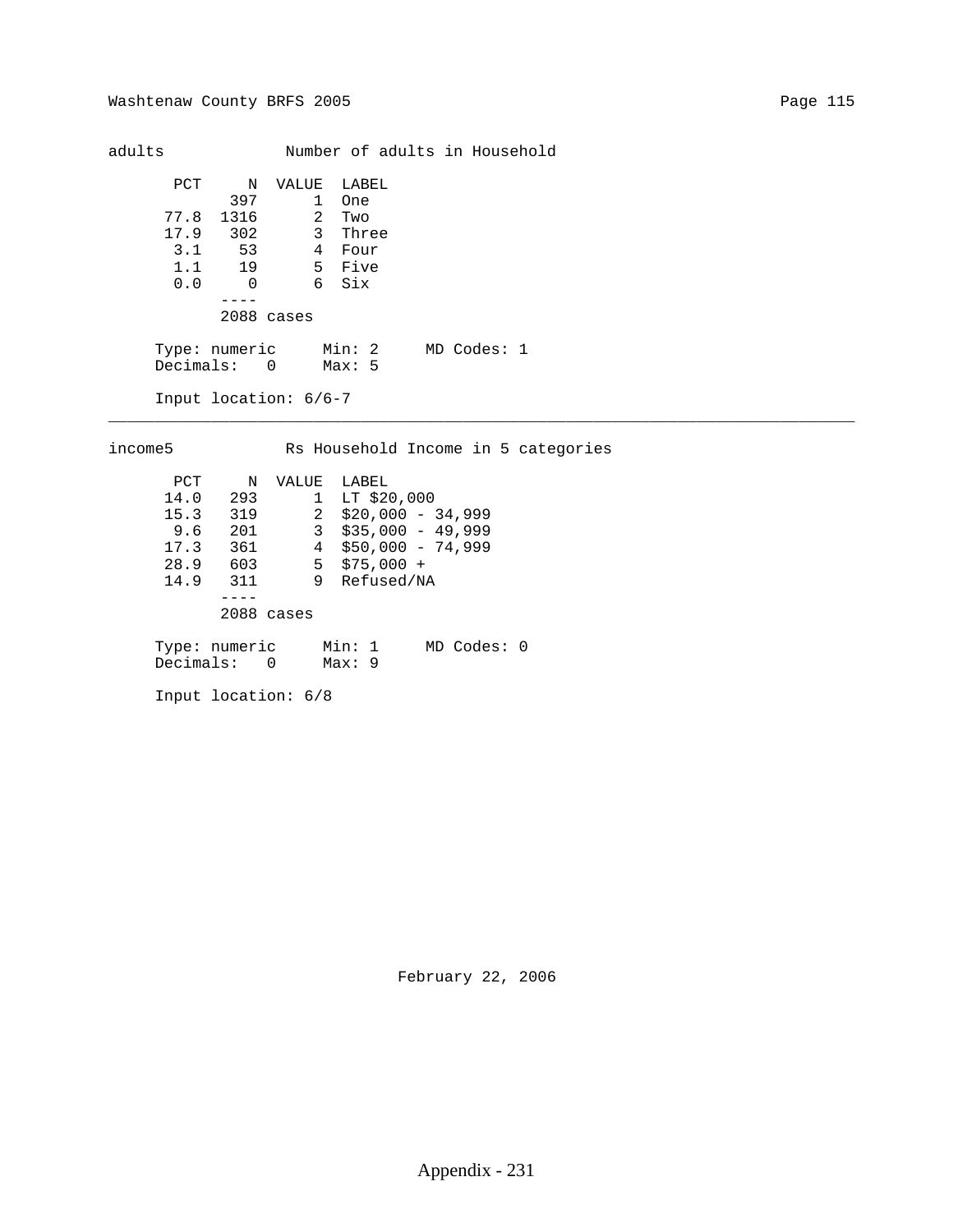| race |                              |                |                      | Respondents race gathered from 013 301-6 |
|------|------------------------------|----------------|----------------------|------------------------------------------|
|      | PCT                          | N              | VALUE                | LABEL                                    |
|      | 80.3                         | 1669           |                      | 1 White                                  |
|      | 11.9                         | 247            |                      | 2 African American                       |
|      | 5.7 119                      |                |                      | 3 Asian                                  |
|      | 0.3                          | 6              | 4                    | Native Hawaiian/Pacific Islander         |
|      | $1.8$ 37                     |                |                      | 5 American Indian/Alaska Native          |
|      | 0.0                          | $\overline{0}$ |                      | 6 Other                                  |
|      |                              | 10             |                      | 9 Refuse-Not codable                     |
|      |                              |                |                      |                                          |
|      |                              | 2088 cases     |                      |                                          |
|      | Type: numeric<br>Decimals: 0 |                |                      | Min: 1 MD Codes: 9,0<br>Max:5            |
|      |                              |                | Input location: 6/10 |                                          |

race5 Race 5 categories

| PCT       | Ν             | VALUE        | LABEL                       |
|-----------|---------------|--------------|-----------------------------|
| 80.3      | 1669          | $\mathbf{1}$ | White                       |
| 11.9      | 247           |              | 2 African American          |
| 5.7       | 119           |              | 3 Asian/PI                  |
| 0.3       | 6             | 4            | Other                       |
| 1.8       | 37            |              | 5 Multiracial               |
|           | 10            |              | 9 Refuse-Not codable        |
|           |               |              |                             |
|           |               | $2088$ cases |                             |
|           |               |              |                             |
|           | Type: numeric |              | Min: 1<br>$MD$ Codes: $9.0$ |
| Decimals: |               | $\Omega$     | Max:5                       |

Input location: 6/10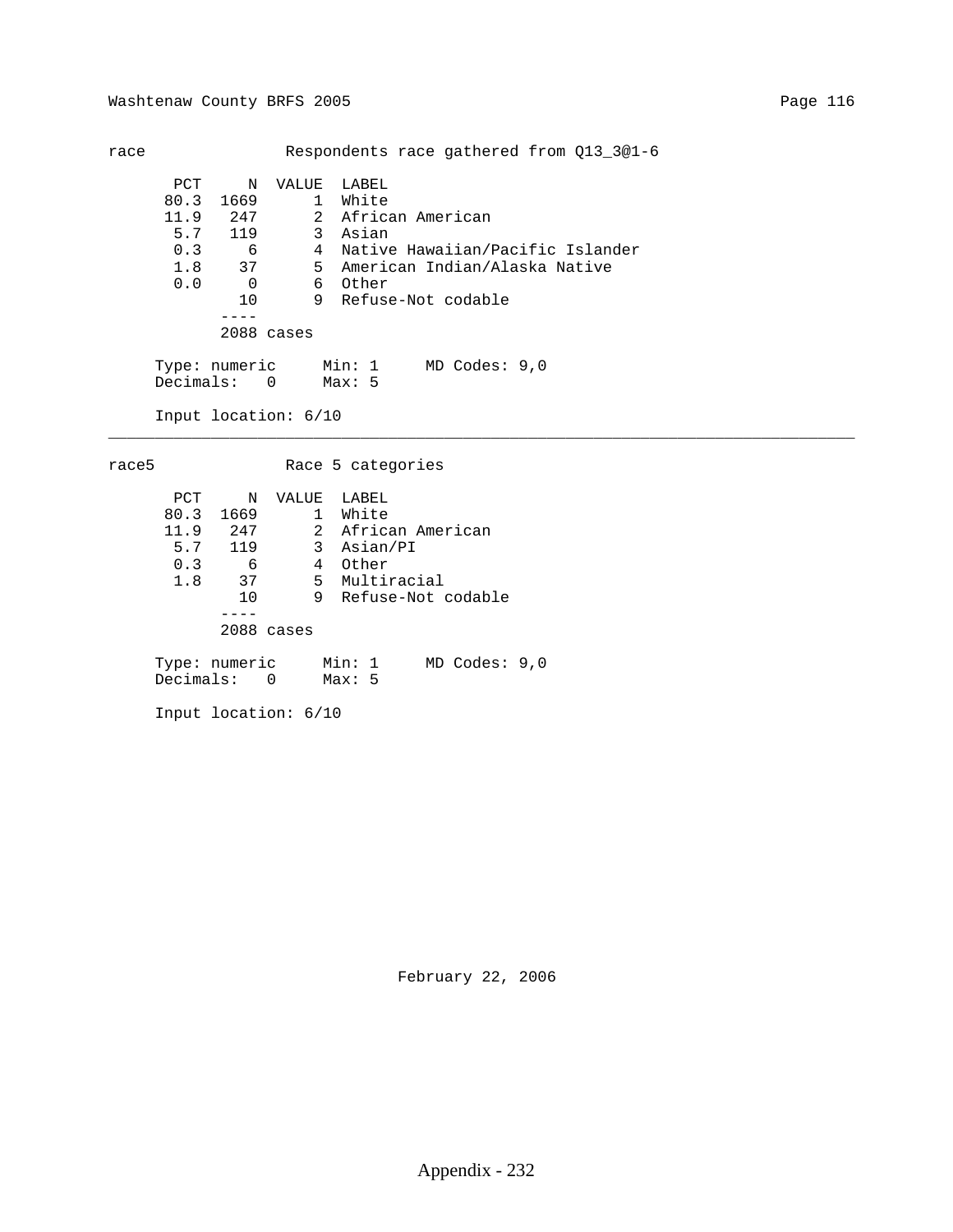# Age of Respondent

| PCT   | Ν      | VALUE | LABEL           |
|-------|--------|-------|-----------------|
| 0.3   | 7      | 0     |                 |
|       | 0      | 9     | REFUSED/MISSING |
| 1.1   | 22     | 18    |                 |
| 1.0   | 20     | 19    |                 |
| 0.5   | $10$   | 20    |                 |
| 0.7   | 15     | 21    |                 |
| 3.8   | 79     | 22    |                 |
| 0.6   | 12     | 23    |                 |
| 2.6   | 55     | 24    |                 |
| 5.2   | 109    | 25    |                 |
| 1.9   | $40$   | 26    |                 |
| 1.9   | 40     | 27    |                 |
| 1.9   | 40     | 28    |                 |
| 4.4   | 91     | 29    |                 |
| 1.2   | 24     | 30    |                 |
| 1.2   | 25     | 31    |                 |
| 5.2   | 108    | 32    |                 |
| 5.3   | 110    | 33    |                 |
| 2.7   | 57     | 34    |                 |
| 2.0   | 42     | 35    |                 |
| 0.8   | $17\,$ | 36    |                 |
| 1.7   | 36     | 37    |                 |
| 1.3   | 27     | 38    |                 |
| 1.4   | 29     | 39    |                 |
| 0.9   | 20     | 40    |                 |
| 1.7   | 36     | 41    |                 |
| 2.7   | 56     | 42    |                 |
| 1.4   | 29     | 43    |                 |
| 1.8   | 37     | 44    |                 |
| 2.5   | 53     | 45    |                 |
| 1.4   | 28     | 46    |                 |
| 3.5   | 73     | 47    |                 |
| 2.1   | 43     | 48    |                 |
| 0.8   | $17$   | 49    |                 |
| 3.9   | 81     | 50    |                 |
| 1.4   | 29     | 51    |                 |
| 1.8   | 37     | 52    |                 |
| 0.9   | 20     | 53    |                 |
| 1.1   | 22     | 54    |                 |
| 2.2   | 47     | 55    |                 |
| $0.8$ | 16     | 56    |                 |
| 1.6   | 34     | 57    |                 |
| 0.7   | 14     | 58    |                 |
| 0.4   | 9      | 59    |                 |
| 1.1   | 23     | 60    |                 |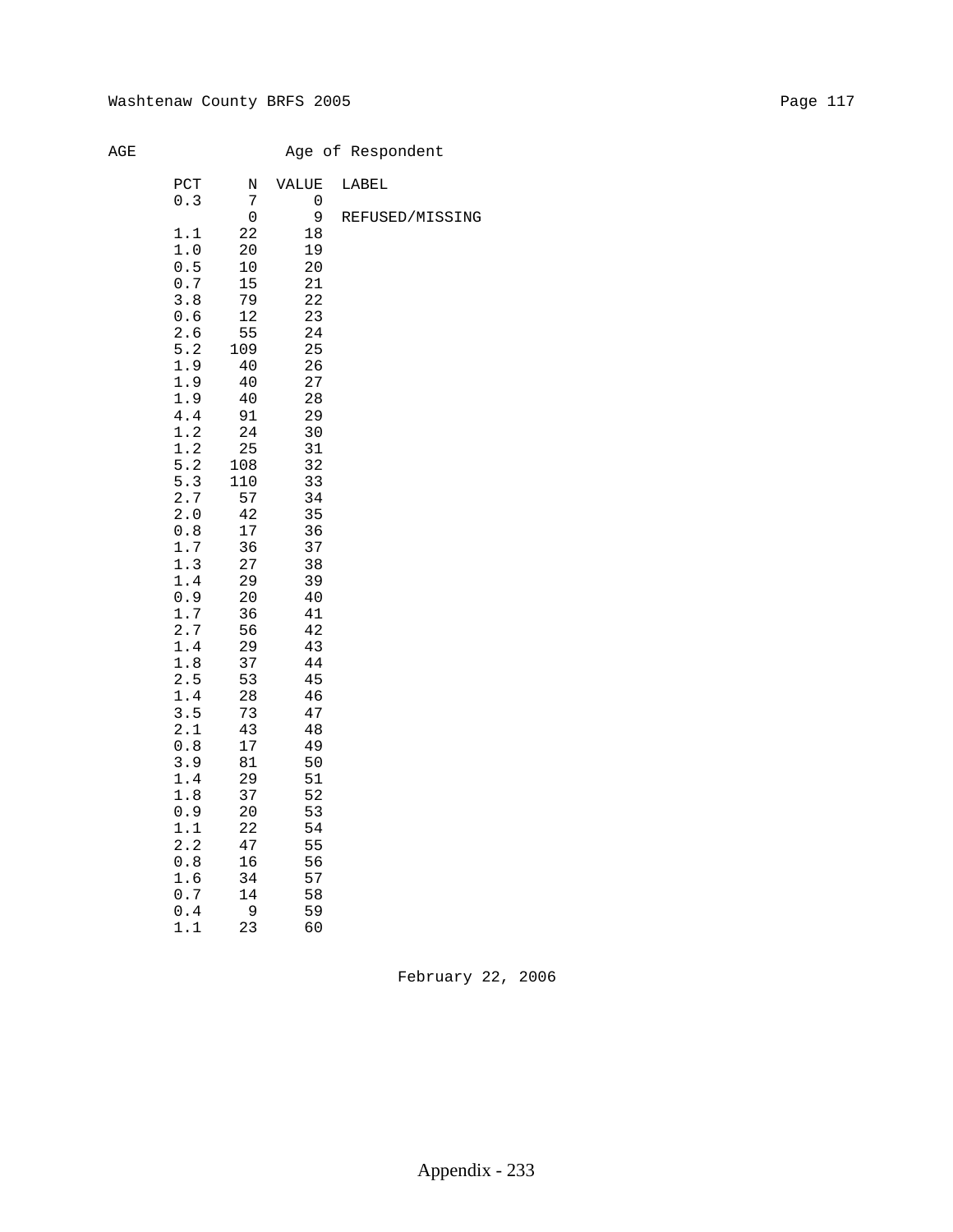| 1.2<br>0.9<br>0.6<br>0.2<br>1.1<br>1.4<br>0.8<br>0.6<br>0.5<br>$0$ .<br>5<br>0.3<br>0.5<br>1.3<br>0.8<br>0.7<br>0.7<br>1.0<br>0.8<br>0.4<br>0.3<br>0.2<br>0.3<br>0.2<br>0.1<br>0.3<br>0.2<br>0.2<br>0.2<br>0.0<br>0.4<br>0.0<br>0.0 | 24<br>20<br>12<br>5<br>24<br>29<br>16<br>12<br>10<br>11<br>7<br>10<br>28<br>16<br>14<br>14<br>21<br>16<br>9<br>б<br>5<br>7<br>$\overline{4}$<br>3<br>5<br>3<br>5<br>3<br>$\mathbf 1$<br>9<br>0<br>$\mathbf{1}$ | 61<br>62<br>63<br>64<br>65<br>66<br>67<br>68<br>69<br>70<br>71<br>72<br>73<br>74<br>75<br>76<br>77<br>78<br>79<br>80<br>81<br>82<br>83<br>84<br>85<br>86<br>87<br>88<br>89<br>90<br>92<br>93 |
|-------------------------------------------------------------------------------------------------------------------------------------------------------------------------------------------------------------------------------------|----------------------------------------------------------------------------------------------------------------------------------------------------------------------------------------------------------------|----------------------------------------------------------------------------------------------------------------------------------------------------------------------------------------------|
|                                                                                                                                                                                                                                     |                                                                                                                                                                                                                |                                                                                                                                                                                              |
|                                                                                                                                                                                                                                     |                                                                                                                                                                                                                |                                                                                                                                                                                              |
| 0.0                                                                                                                                                                                                                                 | 0                                                                                                                                                                                                              | 95                                                                                                                                                                                           |
| 0.0                                                                                                                                                                                                                                 | 0                                                                                                                                                                                                              | 97                                                                                                                                                                                           |
|                                                                                                                                                                                                                                     | $\Omega$                                                                                                                                                                                                       |                                                                                                                                                                                              |

2088 cases

 Type: numeric Min: 0 MD Codes: 9 Decimals: 0 Max: 97

Input location: 6/11-12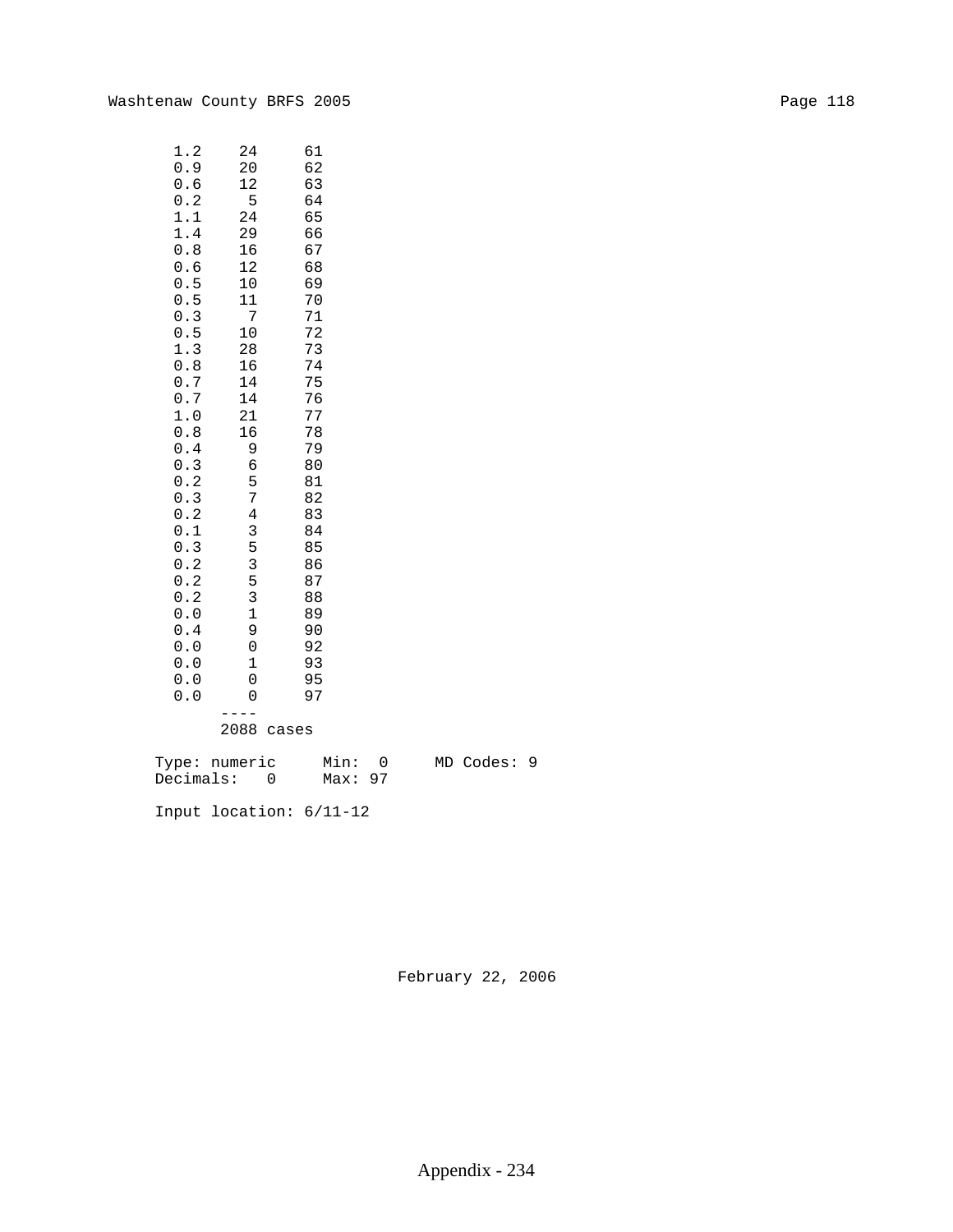agecat4 Rs age in 4 categories PCT N VALUE LABEL 41.2 856 1 18 - 34 Yrs 35.1 731 2 35 - 54 Yrs 9.8 204 3 55 - 64 Yrs 13.9 290 4 65 or older 7 9 REFUSED ---- 2088 cases Type: numeric Min: 1 MD Codes: 9 Decimals: 0 Max: 4 Input location: 6/14 \_\_\_\_\_\_\_\_\_\_\_\_\_\_\_\_\_\_\_\_\_\_\_\_\_\_\_\_\_\_\_\_\_\_\_\_\_\_\_\_\_\_\_\_\_\_\_\_\_\_\_\_\_\_\_\_\_\_\_\_\_\_\_\_\_\_\_\_\_\_\_\_\_\_\_\_\_\_\_\_ agecat7 Rs age in 7 categories PCT N VALUE LABEL 10.2 212 1 18 - 24 Yrs<br>31.0 645 2 25 - 34 Yrs 31.0 645 2 25 - 34 Yrs 15.8 328 3 35 - 44 Yrs 19.4 403 4 45 - 54 Yrs 9.8 204 5 55 - 64 Yrs 7.8 161 6 65 - 74 Yrs 6.2 128 7 75 or older 7 9 REFUSED ---- 2088 cases Type: numeric Min: 1 MD Codes: 9 Decimals: 0 Max: 7 Input location: 6/15 \_\_\_\_\_\_\_\_\_\_\_\_\_\_\_\_\_\_\_\_\_\_\_\_\_\_\_\_\_\_\_\_\_\_\_\_\_\_\_\_\_\_\_\_\_\_\_\_\_\_\_\_\_\_\_\_\_\_\_\_\_\_\_\_\_\_\_\_\_\_\_\_\_\_\_\_\_\_\_\_ cntywt Final Countywide Weight adjustment 2088 cases Type: numeric Min: 0.0059 MD Codes: none Decimals: 4 Max: 73.6146 Input location: 6/16-21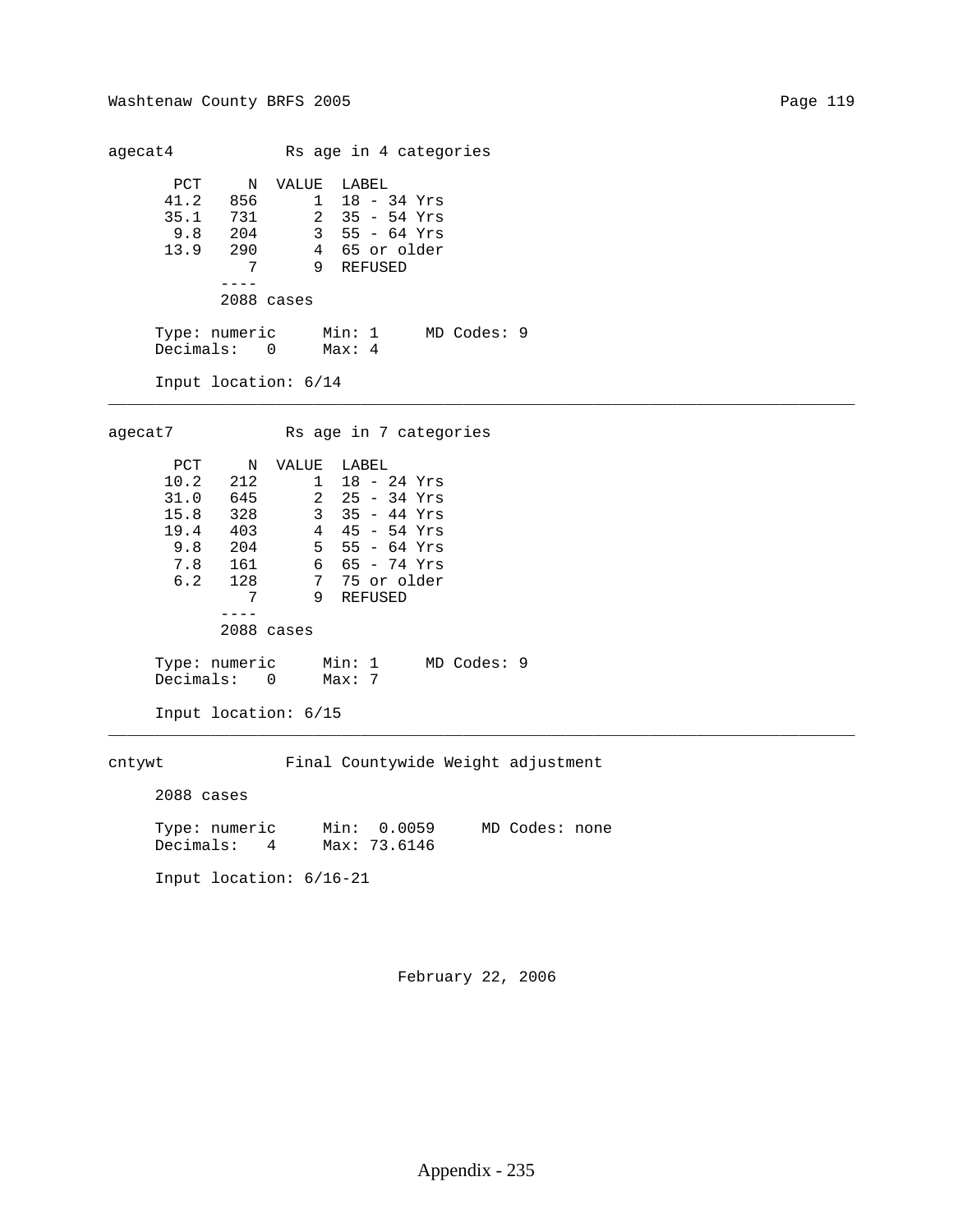overracewt Weight for race oversample

2088 cases

 Type: numeric Min: 0.0103 MD Codes: none Decimals: 4 Max: 72.7827

\_\_\_\_\_\_\_\_\_\_\_\_\_\_\_\_\_\_\_\_\_\_\_\_\_\_\_\_\_\_\_\_\_\_\_\_\_\_\_\_\_\_\_\_\_\_\_\_\_\_\_\_\_\_\_\_\_\_\_\_\_\_\_\_\_\_\_\_\_\_\_\_\_\_\_\_\_\_\_\_

\_\_\_\_\_\_\_\_\_\_\_\_\_\_\_\_\_\_\_\_\_\_\_\_\_\_\_\_\_\_\_\_\_\_\_\_\_\_\_\_\_\_\_\_\_\_\_\_\_\_\_\_\_\_\_\_\_\_\_\_\_\_\_\_\_\_\_\_\_\_\_\_\_\_\_\_\_\_\_\_

Input location: 6/23-28

 region Geographic Region of the county PCT N VALUE LABEL 30.0 626 1 AA dense 6.3 131 2 Asian dense 8.3 173 3 Western region 55.5 1159 4 Remainder of County ---- 2088 cases Type: numeric Min: 1 MD Codes: 0 Decimals: 0 Max: 4

Input location: 6/30

Csource Source of Sample PCT N VALUE LABEL 0 0 Blank or Not Applicable 76.4 1595 1 Washtenaw BRFS 23.6 493 2 Michigan BRFS ---- 2088 cases Type: numeric Min: 1 MD Codes: 0 Decimals: 0 Max: 2

Input location: 6/37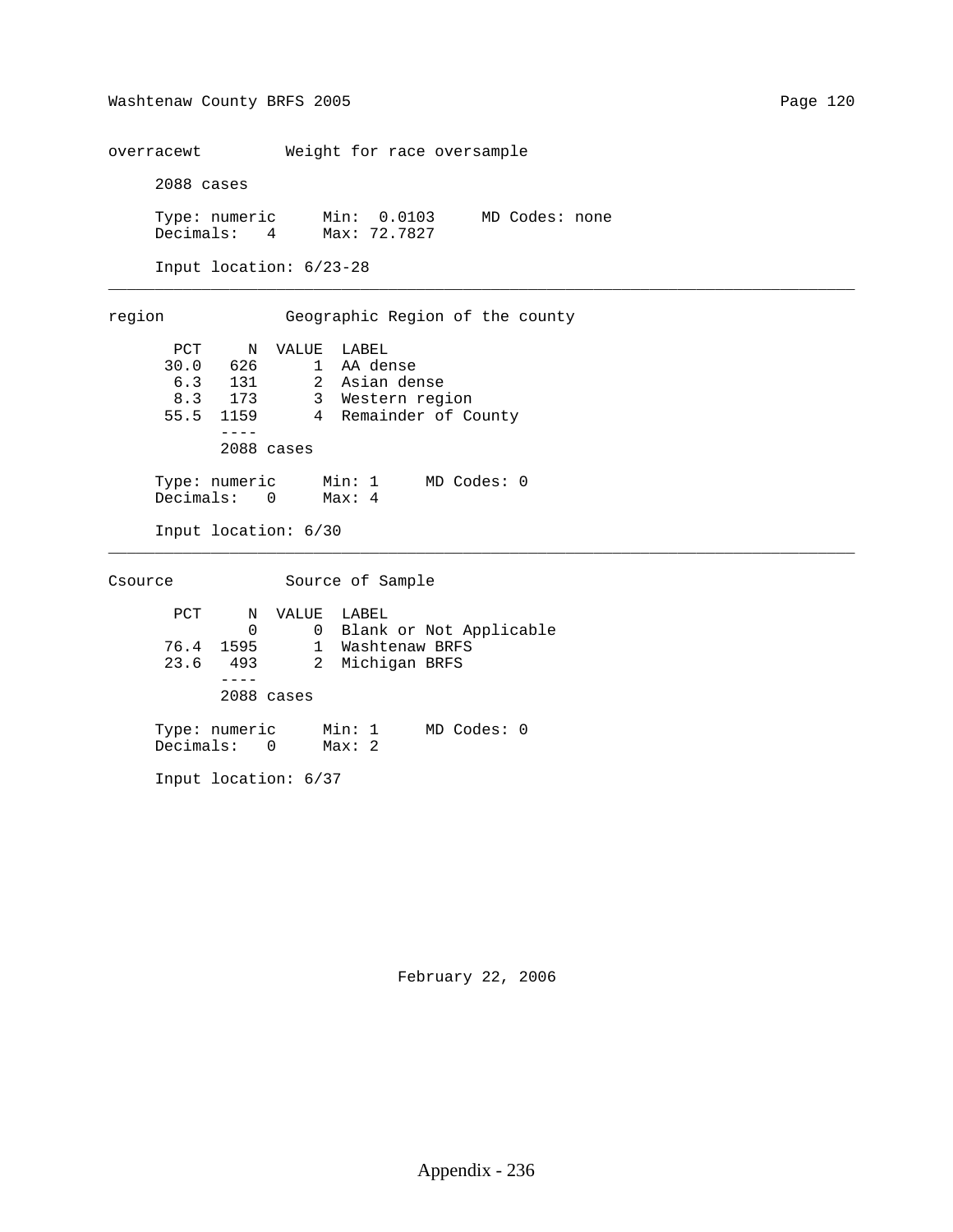sex respondents sex PCT N VALUE LABEL 47.3 987 1 Male 52.7 1101 2 Female 0 9 DK or REFUSED or Not Applicable ---- 2088 cases Type: numeric Min: 1 MD Codes: 9 Decimals: 0 Max: 2

Input location: 6/39

February 22, 2006